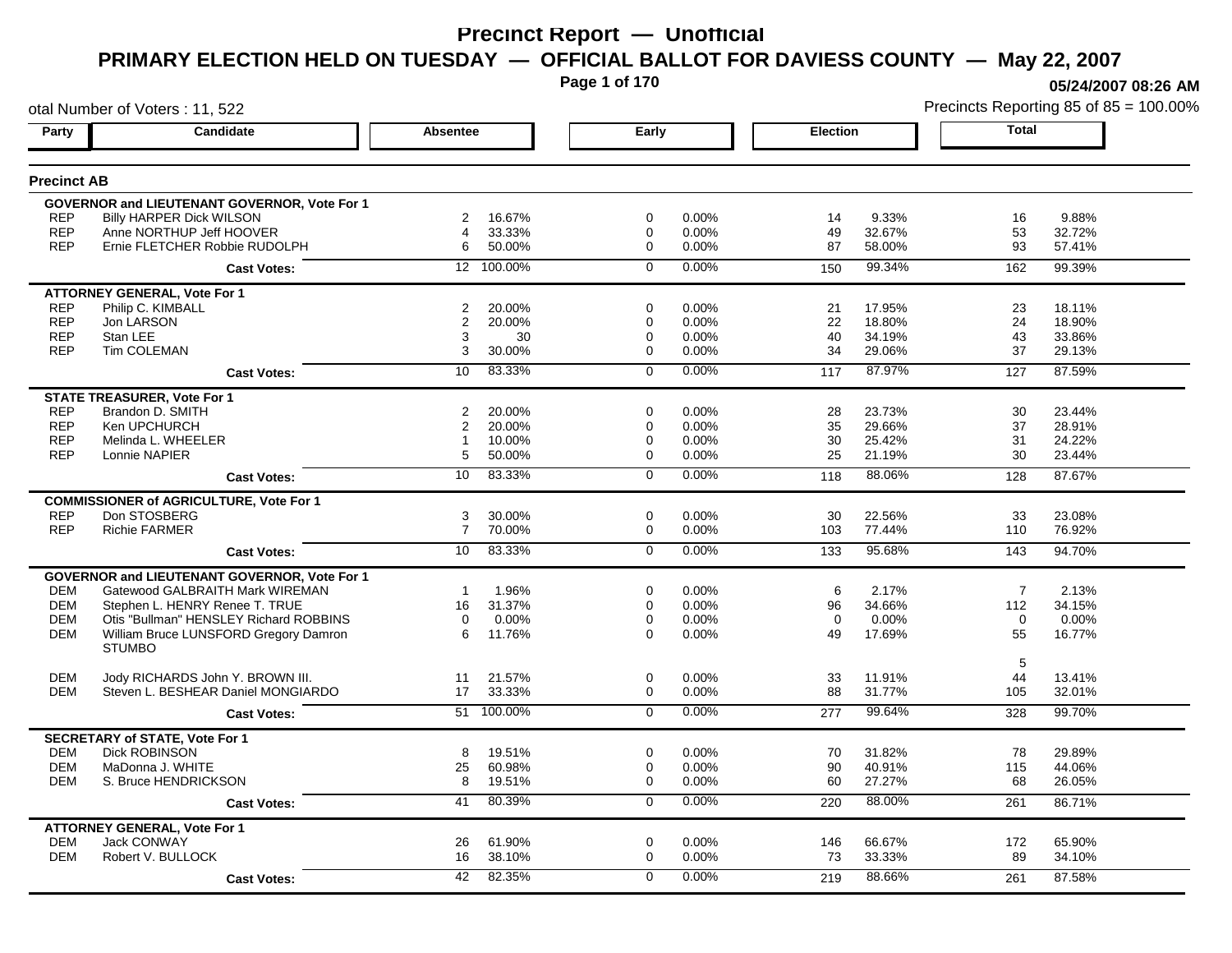**Page 2 of 170**

**05/24/2007 08:26 AM**

|                    | otal Number of Voters: 11,522                  |                 |        |       |          |                 |        | Precincts Reporting 85 of 85 = 100.00% |        |  |
|--------------------|------------------------------------------------|-----------------|--------|-------|----------|-----------------|--------|----------------------------------------|--------|--|
| <b>Party</b>       | <b>Candidate</b>                               | <b>Absentee</b> |        | Early |          | <b>Election</b> |        | <b>Total</b>                           |        |  |
| <b>Precinct AB</b> |                                                |                 |        |       |          |                 |        |                                        |        |  |
|                    | <b>STATE TREASURER, Vote For 1</b>             |                 |        |       |          |                 |        |                                        |        |  |
| DEM                | L.J. "Todd" HOLLENBACH                         | 13              | 28.89% |       | $0.00\%$ | 50              | 20.33% | 63                                     | 21.65% |  |
| DEM                | Mike WEAVER                                    | 22              | 48.89% |       | $0.00\%$ | 168             | 68.29% | 190                                    | 65.29% |  |
| DEM                | Jack D. WOOD                                   |                 | 11.11% |       | $0.00\%$ | 17              | 6.91%  | 22                                     | 7.56%  |  |
| <b>DEM</b>         | Patrick R. DUNMIRE                             | 5               | 11.11% |       | $0.00\%$ | 11              | 4.47%  | 16                                     | 5.50%  |  |
|                    | <b>Cast Votes:</b>                             | 45              | 88.24% |       | $0.00\%$ | 246             | 94.25% | 291                                    | 93.27% |  |
|                    | <b>COMMISSIONER of AGRICULTURE, Vote For 1</b> |                 |        |       |          |                 |        |                                        |        |  |
| DEM                | David Lynn WILLIAMS                            | 23              | 58.97% |       | $0.00\%$ | 147             | 67.12% | 170                                    | 65.89% |  |
| DEM                | David NEVILLE                                  | 16              | 41.03% |       | $0.00\%$ | 72              | 32.88% | 88                                     | 34.11% |  |
|                    | <b>Cast Votes:</b>                             | 39              | 76.47% |       | $0.00\%$ | 219             | 89.75% | 258                                    | 87.46% |  |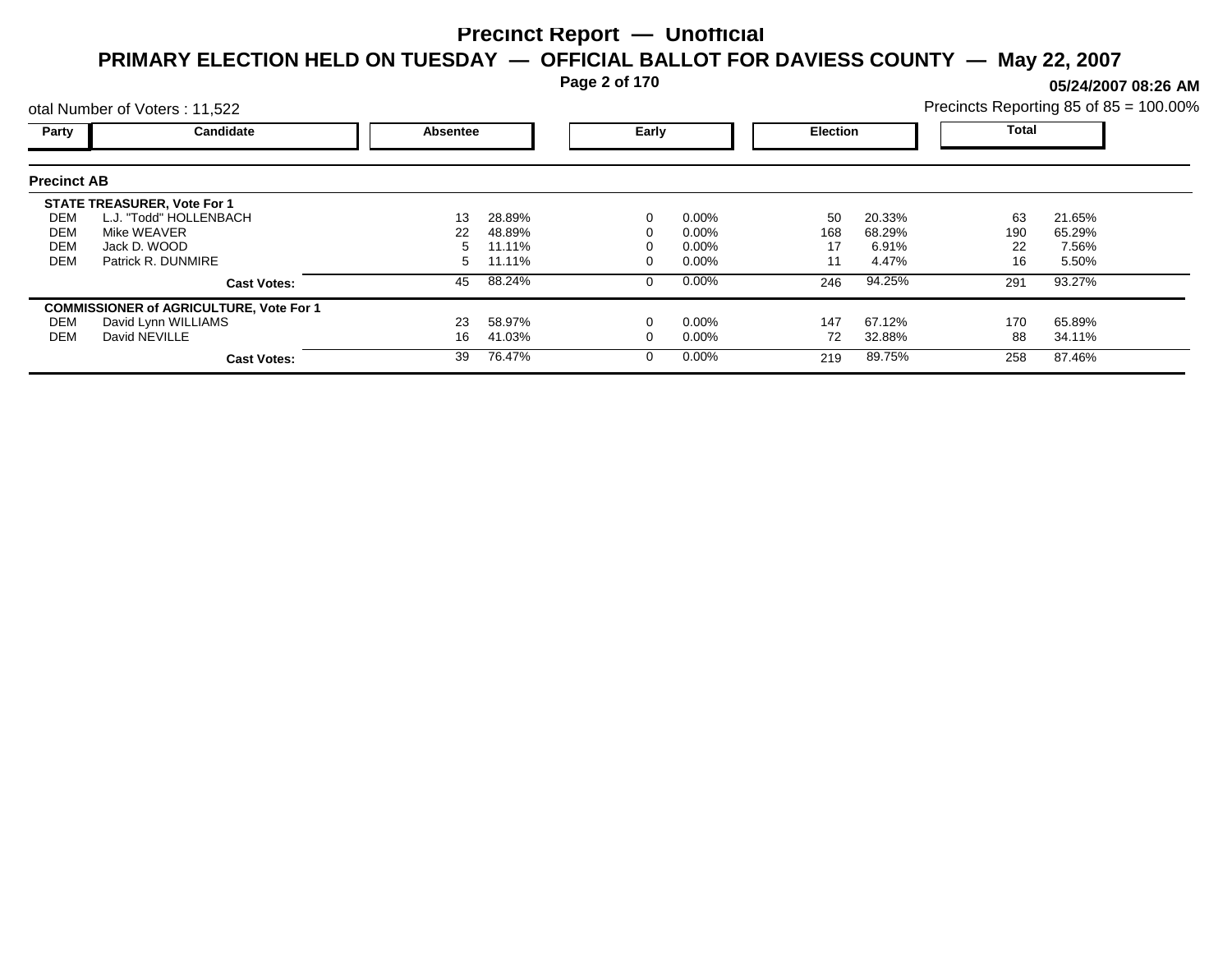**Page 3 of 170**

**05/24/2007 08:26 AM**

| otal Number of Voters: 11,522 |                                                |                 |       |                |       |                 | Precincts Reporting 85 of 85 = 100.009 |                |         |
|-------------------------------|------------------------------------------------|-----------------|-------|----------------|-------|-----------------|----------------------------------------|----------------|---------|
| Party                         | <b>Candidate</b>                               | <b>Absentee</b> |       | Early          |       | <b>Election</b> |                                        | <b>Total</b>   |         |
| <b>Precinct A101</b>          |                                                |                 |       |                |       |                 |                                        |                |         |
|                               | GOVERNOR and LIEUTENANT GOVERNOR, Vote For 1   |                 |       |                |       |                 |                                        |                |         |
| <b>REP</b>                    | Billy HARPER Dick WILSON                       | 0               | 0.00% | $\mathbf 0$    | 0.00% | 8               | 47.06%                                 | 8              | 47.06%  |
| <b>REP</b>                    | Anne NORTHUP Jeff HOOVER                       | $\mathbf 0$     | 0.00% | $\mathbf 0$    | 0.00% | 5               | 29.41%                                 | 5              | 29.41%  |
| <b>REP</b>                    | Ernie FLETCHER Robbie RUDOLPH                  | $\mathbf 0$     | 0.00% | $\Omega$       | 0.00% | 4               | 23.53%                                 | 4              | 23.53%  |
|                               | <b>Cast Votes:</b>                             | $\mathbf 0$     | 0.00% | $\mathbf 0$    | 0.00% | 17              | 94.44%                                 | 17             | 94.44%  |
|                               | <b>ATTORNEY GENERAL, Vote For 1</b>            |                 |       |                |       |                 |                                        |                |         |
| <b>REP</b>                    | Philip C. KIMBALL                              | 0               | 0.00% | 0              | 0.00% | 2               | 14.29%                                 | $\overline{2}$ | 14.29%  |
| <b>REP</b>                    | Jon LARSON                                     | 0               | 0.00% | 0              | 0.00% | $\mathbf{1}$    | 7.14%                                  | 1              | 7.14%   |
| <b>REP</b>                    | Stan LEE                                       | $\mathbf 0$     | 0.00% | 0              | 0.00% | 6               | 42.86%                                 | 6              | 42.86%  |
| <b>REP</b>                    | Tim COLEMAN                                    | 0               | 0.00% | $\mathbf 0$    | 0.00% | 5               | 35.71%                                 | 5              | 35.71%  |
|                               | <b>Cast Votes:</b>                             | $\mathbf 0$     | 0.00% | $\mathbf 0$    | 0.00% | 14              | 93.33%                                 | 14             | 93.33%  |
|                               | <b>STATE TREASURER, Vote For 1</b>             |                 |       |                |       |                 |                                        |                |         |
| <b>REP</b>                    | Brandon D. SMITH                               | 0               | 0.00% | $\Omega$       | 0.00% | 4               | 28.57%                                 | 4              | 28.57%  |
| <b>REP</b>                    | Ken UPCHURCH                                   | 0               | 0.00% | 0              | 0.00% | 3               | 21.43%                                 | 3              | 21.43%  |
| <b>REP</b>                    | Melinda L. WHEELER                             | $\mathbf 0$     | 0.00% | 0              | 0.00% | 6               | 42.86%                                 | 6              | 42.86%  |
| <b>REP</b>                    | Lonnie NAPIER                                  | $\mathbf 0$     | 0.00% | $\Omega$       | 0.00% | $\overline{1}$  | 7.14%                                  | $\mathbf{1}$   | 7.14%   |
|                               | <b>Cast Votes:</b>                             | $\mathbf 0$     | 0.00% | $\Omega$       | 0.00% | 14              | 93.33%                                 | 14             | 93.33%  |
|                               | <b>COMMISSIONER of AGRICULTURE, Vote For 1</b> |                 |       |                |       |                 |                                        |                |         |
| <b>REP</b>                    | Don STOSBERG                                   | 0               | 0.00% | 0              | 0.00% | 3               | 20.00%                                 | 3              | 20.00%  |
| <b>REP</b>                    | <b>Richie FARMER</b>                           | 0               | 0.00% | 0              | 0.00% | 12              | 80.00%                                 | 12             | 80.00%  |
|                               | <b>Cast Votes:</b>                             | $\overline{0}$  | 0.00% | $\overline{0}$ | 0.00% | 15              | 100.00%                                | 15             | 100.00% |
|                               | GOVERNOR and LIEUTENANT GOVERNOR, Vote For 1   |                 |       |                |       |                 |                                        |                |         |
| DEM                           | Gatewood GALBRAITH Mark WIREMAN                | 0               | 0.00% | 0              | 0.00% | $\overline{2}$  | 5.00%                                  | $\overline{2}$ | 5.00%   |
| <b>DEM</b>                    | Stephen L. HENRY Renee T. TRUE                 | $\mathbf 0$     | 0.00% | $\mathbf 0$    | 0.00% | 17              | 42.50%                                 | 17             | 42.50%  |
| <b>DEM</b>                    | Otis "Bullman" HENSLEY Richard ROBBINS         | $\mathbf 0$     | 0.00% | $\mathbf 0$    | 0.00% | 0               | 0.00%                                  | $\mathbf 0$    | 0.00%   |
| <b>DEM</b>                    | William Bruce LUNSFORD Gregory Damron          | $\Omega$        | 0.00% | $\Omega$       | 0.00% | $\overline{7}$  | 17.50%                                 | $\overline{7}$ | 17.50%  |
|                               | <b>STUMBO</b>                                  |                 |       |                |       |                 |                                        |                |         |
| <b>DEM</b>                    | Jody RICHARDS John Y. BROWN III.               | $\mathbf 0$     | 0.00% | 0              | 0.00% | 0               | 0.00%                                  | $\mathbf 0$    | 0.00%   |
| <b>DEM</b>                    | Steven L. BESHEAR Daniel MONGIARDO             | 0               | 0.00% | 0              | 0.00% | 14              | 35.00%                                 | 14             | 35.00%  |
|                               | <b>Cast Votes:</b>                             | $\overline{0}$  | 0.00% | $\mathbf 0$    | 0.00% | 40              | 95.24%                                 | 40             | 95.24%  |
|                               | <b>SECRETARY of STATE, Vote For 1</b>          |                 |       |                |       |                 |                                        |                |         |
| <b>DEM</b>                    | <b>Dick ROBINSON</b>                           | 0               | 0.00% | $\mathbf 0$    | 0.00% | 16              | 45.71%                                 | 16             | 45.71%  |
| <b>DEM</b>                    | MaDonna J. WHITE                               | 0               | 0.00% | 0              | 0.00% | 11              | 31.43%                                 | 11             | 31.43%  |
| <b>DEM</b>                    | S. Bruce HENDRICKSON                           | $\mathbf 0$     | 0.00% | 0              | 0.00% | 8               | 22.86%                                 | 8              | 22.86%  |
|                               | <b>Cast Votes:</b>                             | $\overline{0}$  | 0.00% | $\mathbf 0$    | 0.00% | 35              | 89.74%                                 | 35             | 89.74%  |
|                               | <b>ATTORNEY GENERAL, Vote For 1</b>            |                 |       |                |       |                 |                                        |                |         |
| <b>DEM</b>                    | Jack CONWAY                                    | 0               | 0.00% | 0              | 0.00% | 19              | 57.58%                                 | 19             | 57.58%  |
| <b>DEM</b>                    | Robert V. BULLOCK                              | $\mathbf 0$     | 0.00% | $\mathbf 0$    | 0.00% | 14              | 42.42%                                 | 14             | 42.42%  |
|                               | <b>Cast Votes:</b>                             | $\Omega$        | 0.00% | $\mathbf 0$    | 0.00% | 33              | 89.19%                                 | 33             | 89.19%  |
|                               |                                                |                 |       |                |       |                 |                                        |                |         |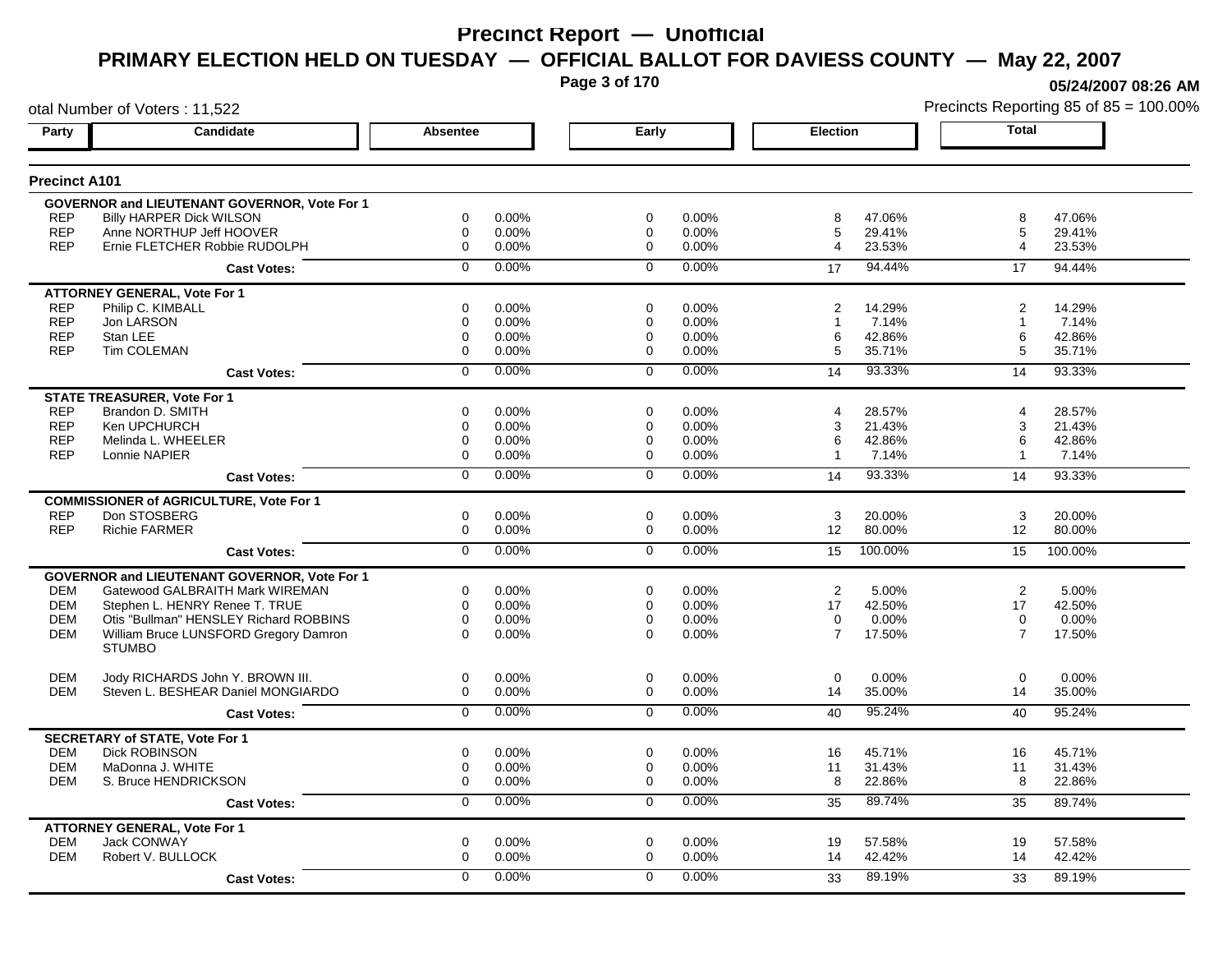**Page 4 of 170**

**05/24/2007 08:26 AM**

|                      | otal Number of Voters: 11,522                  |          |          |          |          |                 |        | Precincts Reporting 85 of 85 = 100.00% |        |  |
|----------------------|------------------------------------------------|----------|----------|----------|----------|-----------------|--------|----------------------------------------|--------|--|
| Party                | Candidate                                      | Absentee |          | Early    |          | <b>Election</b> |        | Total                                  |        |  |
| <b>Precinct A101</b> |                                                |          |          |          |          |                 |        |                                        |        |  |
|                      | <b>STATE TREASURER, Vote For 1</b>             |          |          |          |          |                 |        |                                        |        |  |
| DEM                  | L.J. "Todd" HOLLENBACH                         |          | $0.00\%$ | 0        | $0.00\%$ |                 | 19.44% |                                        | 19.44% |  |
| DEM                  | Mike WEAVER                                    |          | 0.00%    |          | $0.00\%$ | 24              | 66.67% | 24                                     | 66.67% |  |
| <b>DEM</b>           | Jack D. WOOD                                   |          | 0.00%    |          | $0.00\%$ |                 | 11.11% |                                        | 11.11% |  |
| <b>DEM</b>           | Patrick R. DUNMIRE                             |          | $0.00\%$ |          | $0.00\%$ |                 | 2.78%  |                                        | 2.78%  |  |
|                      | <b>Cast Votes:</b>                             |          | 0.00%    | 0        | $0.00\%$ | 36              | 94.74% | 36                                     | 94.74% |  |
|                      | <b>COMMISSIONER of AGRICULTURE, Vote For 1</b> |          |          |          |          |                 |        |                                        |        |  |
| DEM                  | David Lynn WILLIAMS                            |          | 0.00%    |          | $0.00\%$ | 27              | 75.00% | 27                                     | 75.00% |  |
| DEM                  | David NEVILLE                                  |          | 0.00%    |          | $0.00\%$ | 9               | 25.00% |                                        | 25.00% |  |
|                      | <b>Cast Votes:</b>                             |          | 0.00%    | $\Omega$ | $0.00\%$ | 36              | 92.31% | 36                                     | 92.31% |  |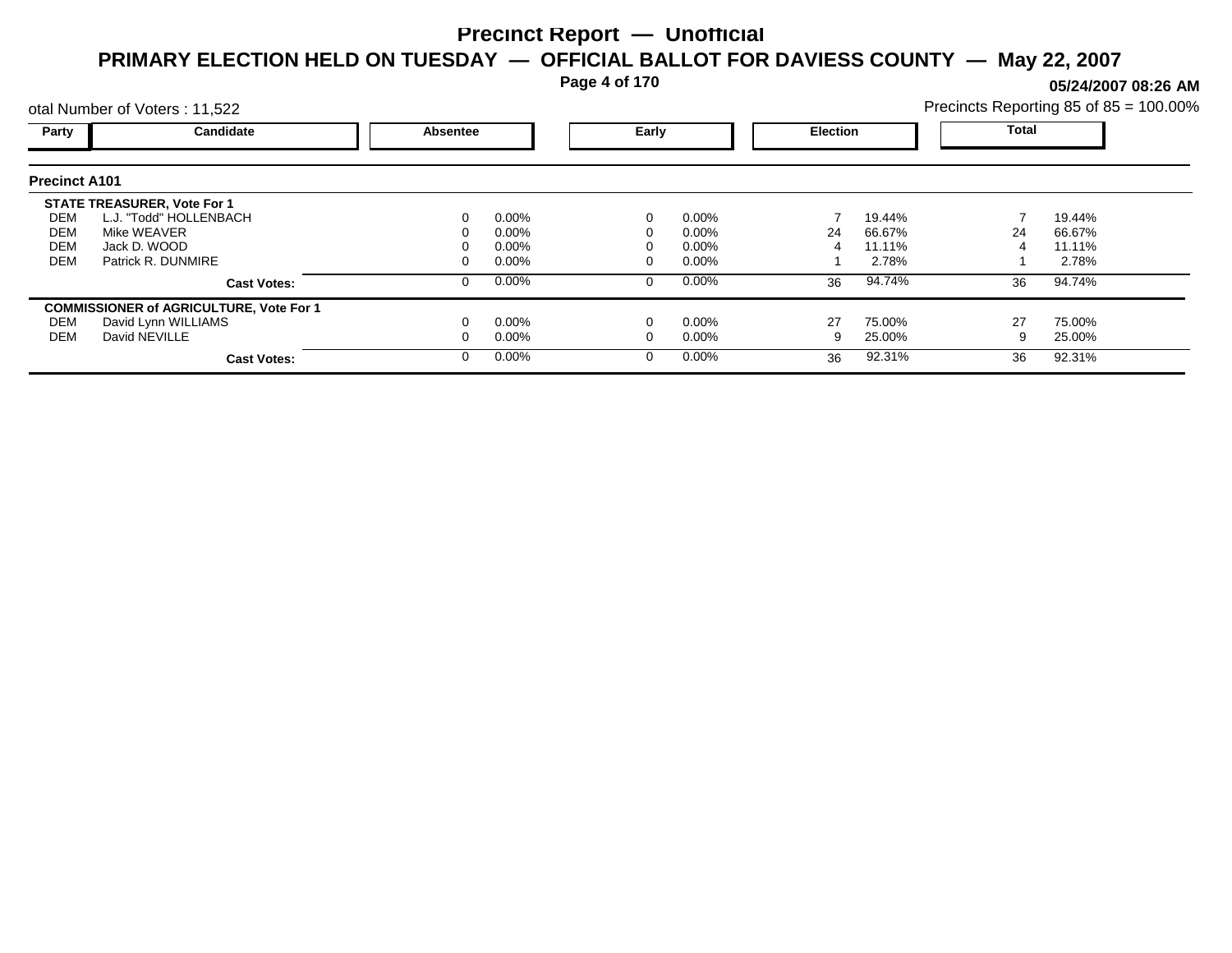**Page 5 of 170**

**05/24/2007 08:26 AM**

| otal Number of Voters: 11,522 |                                                |                 |       |                |       |                 |         |                | Precincts Reporting 85 of 85 = 100.009 |
|-------------------------------|------------------------------------------------|-----------------|-------|----------------|-------|-----------------|---------|----------------|----------------------------------------|
| Party                         | Candidate                                      | <b>Absentee</b> |       | Early          |       | <b>Election</b> |         | <b>Total</b>   |                                        |
| <b>Precinct A102</b>          |                                                |                 |       |                |       |                 |         |                |                                        |
|                               | GOVERNOR and LIEUTENANT GOVERNOR, Vote For 1   |                 |       |                |       |                 |         |                |                                        |
| <b>REP</b>                    | <b>Billy HARPER Dick WILSON</b>                | $\mathbf 0$     | 0.00% | 0              | 0.00% | 3               | 18.75%  | 3              | 18.75%                                 |
| <b>REP</b>                    | Anne NORTHUP Jeff HOOVER                       | $\mathbf 0$     | 0.00% | 0              | 0.00% | 11              | 68.75%  | 11             | 68.75%                                 |
| <b>REP</b>                    | Ernie FLETCHER Robbie RUDOLPH                  | 0               | 0.00% | $\Omega$       | 0.00% | $\overline{2}$  | 12.50%  | 2              | 12.50%                                 |
|                               | <b>Cast Votes:</b>                             | $\mathbf 0$     | 0.00% | $\mathbf 0$    | 0.00% | 16              | 94.12%  | 16             | 94.12%                                 |
|                               | <b>ATTORNEY GENERAL, Vote For 1</b>            |                 |       |                |       |                 |         |                |                                        |
| <b>REP</b>                    | Philip C. KIMBALL                              | $\mathbf 0$     | 0.00% | $\mathbf 0$    | 0.00% | 5               | 29.41%  | 5              | 29.41%                                 |
| <b>REP</b>                    | Jon LARSON                                     | $\mathbf 0$     | 0.00% | $\mathbf 0$    | 0.00% | 6               | 35.29%  | 6              | 35.29%                                 |
| <b>REP</b>                    | Stan LEE                                       | $\mathbf 0$     | 0.00% | 0              | 0.00% | 4               | 23.53%  | $\overline{4}$ | 23.53%                                 |
| <b>REP</b>                    | Tim COLEMAN                                    | $\mathbf 0$     | 0.00% | 0              | 0.00% | $\overline{2}$  | 11.76%  | 2              | 11.76%                                 |
|                               | <b>Cast Votes:</b>                             | $\mathbf 0$     | 0.00% | $\Omega$       | 0.00% | 17              | 100.00% | 17             | 100.00%                                |
|                               | <b>STATE TREASURER, Vote For 1</b>             |                 |       |                |       |                 |         |                |                                        |
| <b>REP</b>                    | Brandon D. SMITH                               | $\mathbf 0$     | 0.00% | 0              | 0.00% | 2               | 11.76%  | 2              | 11.76%                                 |
| <b>REP</b>                    | Ken UPCHURCH                                   | 0               | 0.00% | 0              | 0.00% | 3               | 17.65%  | 3              | 17.65%                                 |
| <b>REP</b>                    | Melinda L. WHEELER                             | $\mathbf 0$     | 0.00% | 0              | 0.00% | 9               | 52.94%  | 9              | 52.94%                                 |
| <b>REP</b>                    | Lonnie NAPIER                                  | $\mathbf 0$     | 0.00% | 0              | 0.00% | 3               | 17.65%  | 3              | 17.65%                                 |
|                               | <b>Cast Votes:</b>                             | $\mathbf 0$     | 0.00% | $\Omega$       | 0.00% | 17              | 100.00% | 17             | 100.00%                                |
|                               | <b>COMMISSIONER of AGRICULTURE, Vote For 1</b> |                 |       |                |       |                 |         |                |                                        |
| <b>REP</b>                    | Don STOSBERG                                   | 0               | 0.00% | 0              | 0.00% | 5               | 27.78%  | 5              | 27.78%                                 |
| <b>REP</b>                    | <b>Richie FARMER</b>                           | $\mathbf 0$     | 0.00% | 0              | 0.00% | 13              | 72.22%  | 13             | 72.22%                                 |
|                               | <b>Cast Votes:</b>                             | $\overline{0}$  | 0.00% | $\overline{0}$ | 0.00% | 18              | 100.00% | 18             | 100.00%                                |
|                               | GOVERNOR and LIEUTENANT GOVERNOR, Vote For 1   |                 |       |                |       |                 |         |                |                                        |
| <b>DEM</b>                    | Gatewood GALBRAITH Mark WIREMAN                | 0               | 0.00% | 0              | 0.00% | 3               | 4.05%   | 3              | 4.05%                                  |
| <b>DEM</b>                    | Stephen L. HENRY Renee T. TRUE                 | $\mathbf 0$     | 0.00% | $\mathbf 0$    | 0.00% | 32              | 43.24%  | 32             | 43.24%                                 |
| <b>DEM</b>                    | Otis "Bullman" HENSLEY Richard ROBBINS         | $\mathbf 0$     | 0.00% | $\mathbf 0$    | 0.00% | $\overline{1}$  | 1.35%   | $\overline{1}$ | 1.35%                                  |
| <b>DEM</b>                    | William Bruce LUNSFORD Gregory Damron          | $\Omega$        | 0.00% | $\Omega$       | 0.00% | 12              | 16.22%  | 12             | 16.22%                                 |
|                               | <b>STUMBO</b>                                  |                 |       |                |       |                 |         |                |                                        |
| <b>DEM</b>                    | Jody RICHARDS John Y. BROWN III.               | $\mathbf 0$     | 0.00% | $\mathbf 0$    | 0.00% | $\overline{4}$  | 5.41%   | $\overline{4}$ | 5.41%                                  |
| <b>DEM</b>                    | Steven L. BESHEAR Daniel MONGIARDO             | $\mathbf 0$     | 0.00% | $\mathbf 0$    | 0.00% | 20              | 27.03%  | 20             | 27.03%                                 |
|                               | <b>Cast Votes:</b>                             | $\overline{0}$  | 0.00% | $\mathbf 0$    | 0.00% | 74              | 100.00% | 74             | 100.00%                                |
|                               | <b>SECRETARY of STATE, Vote For 1</b>          |                 |       |                |       |                 |         |                |                                        |
| <b>DEM</b>                    | <b>Dick ROBINSON</b>                           | 0               | 0.00% | 0              | 0.00% | 18              | 27.27%  | 18             | 27.27%                                 |
| <b>DEM</b>                    | MaDonna J. WHITE                               | $\mathbf 0$     | 0.00% | 0              | 0.00% | 23              | 34.85%  | 23             | 34.85%                                 |
| <b>DEM</b>                    | S. Bruce HENDRICKSON                           | $\mathbf 0$     | 0.00% | 0              | 0.00% | 25              | 37.88%  | 25             | 37.88%                                 |
|                               | <b>Cast Votes:</b>                             | $\mathbf 0$     | 0.00% | $\mathbf 0$    | 0.00% | 66              | 95.65%  | 66             | 95.65%                                 |
|                               | <b>ATTORNEY GENERAL, Vote For 1</b>            |                 |       |                |       |                 |         |                |                                        |
| <b>DEM</b>                    | Jack CONWAY                                    | $\mathbf 0$     | 0.00% | 0              | 0.00% | 41              | 63.08%  | 41             | 63.08%                                 |
| <b>DEM</b>                    | Robert V. BULLOCK                              | 0               | 0.00% | 0              | 0.00% | 24              | 36.92%  | 24             | 36.92%                                 |
|                               | <b>Cast Votes:</b>                             | 0               | 0.00% | $\mathbf 0$    | 0.00% | 65              | 91.55%  | 65             | 91.55%                                 |
|                               |                                                |                 |       |                |       |                 |         |                |                                        |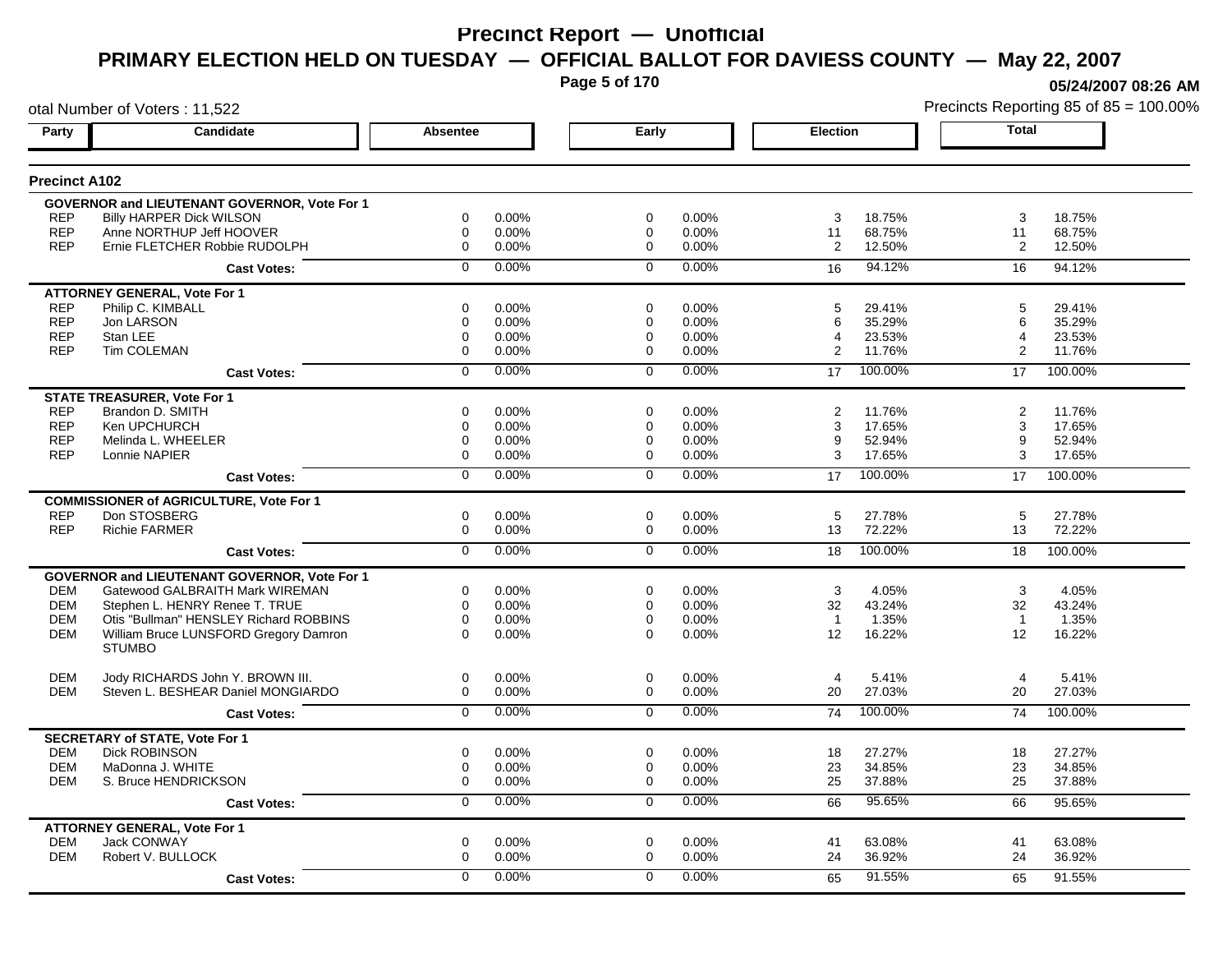**Page 6 of 170**

**05/24/2007 08:26 AM**

|                      | otal Number of Voters: 11,522                  |          |          |       |          |                 |        | Precincts Reporting 85 of 85 = 100.00% |        |  |
|----------------------|------------------------------------------------|----------|----------|-------|----------|-----------------|--------|----------------------------------------|--------|--|
| Party                | Candidate                                      | Absentee |          | Early |          | <b>Election</b> |        | <b>Total</b>                           |        |  |
| <b>Precinct A102</b> |                                                |          |          |       |          |                 |        |                                        |        |  |
|                      | <b>STATE TREASURER, Vote For 1</b>             |          |          |       |          |                 |        |                                        |        |  |
| DEM                  | L.J. "Todd" HOLLENBACH                         |          | $0.00\%$ |       | $0.00\%$ | 19              | 28.79% | 19                                     | 28.79% |  |
| DEM                  | Mike WEAVER                                    |          | 0.00%    |       | 0.00%    | 39              | 59.09% | 39                                     | 59.09% |  |
| <b>DEM</b>           | Jack D. WOOD                                   |          | 0.00%    |       | 0.00%    |                 | 7.58%  |                                        | 7.58%  |  |
| <b>DEM</b>           | Patrick R. DUNMIRE                             |          | 0.00%    |       | 0.00%    | 3               | 4.55%  |                                        | 4.55%  |  |
|                      | <b>Cast Votes:</b>                             |          | $0.00\%$ | 0     | $0.00\%$ | 66              | 94.29% | 66                                     | 94.29% |  |
|                      | <b>COMMISSIONER of AGRICULTURE, Vote For 1</b> |          |          |       |          |                 |        |                                        |        |  |
| DEM                  | David Lynn WILLIAMS                            |          | $0.00\%$ |       | 0.00%    | 44              | 66.67% | 44                                     | 66.67% |  |
| DEM                  | David NEVILLE                                  |          | $0.00\%$ |       | 0.00%    | 22              | 33.33% | 22                                     | 33.33% |  |
|                      | <b>Cast Votes:</b>                             |          | $0.00\%$ | 0     | $0.00\%$ | 66              | 94.29% | 66                                     | 94.29% |  |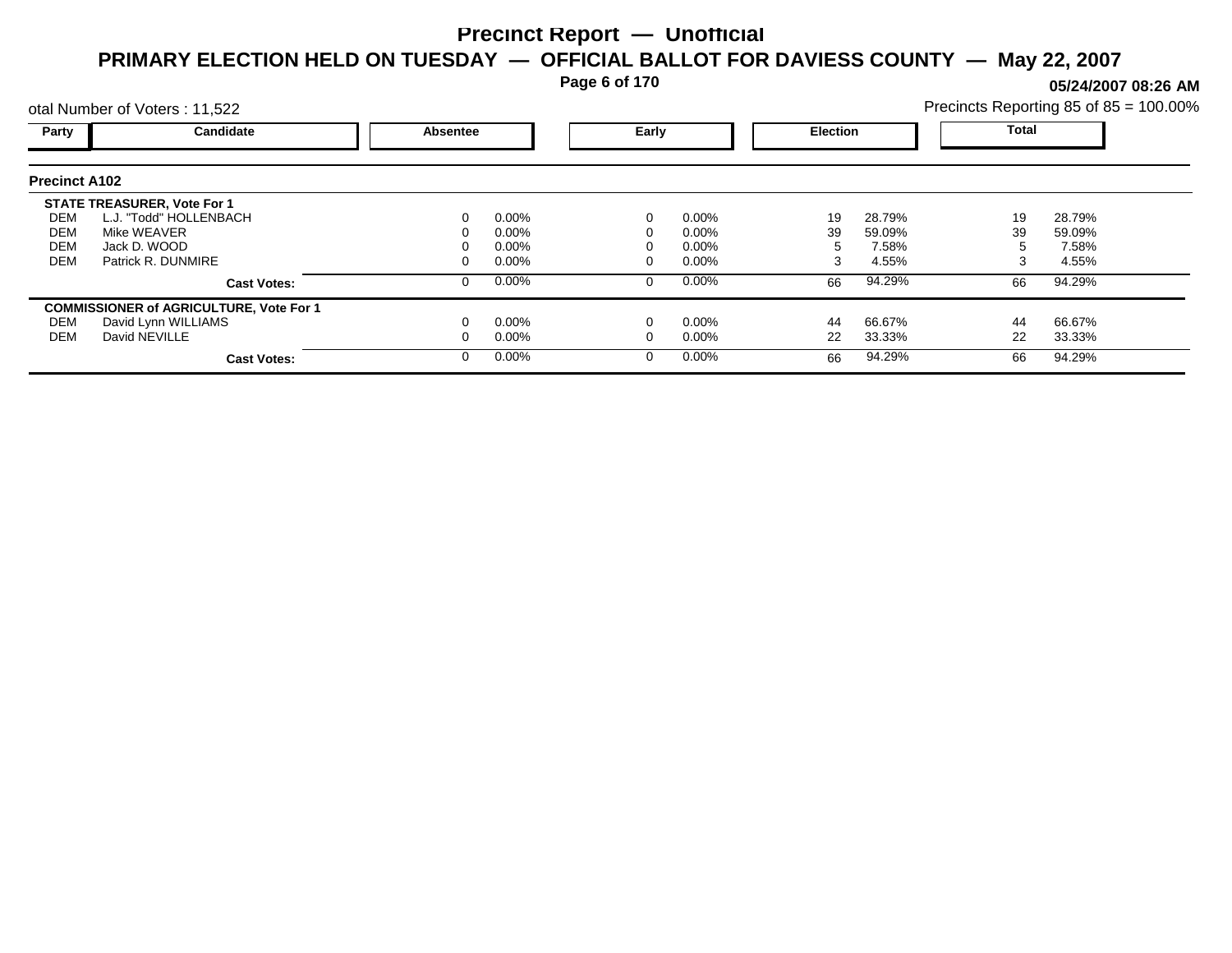**Page 7 of 170**

**05/24/2007 08:26 AM**

|                          | otal Number of Voters: 11,522                                          |                  |                |                  |                |                         |                  |                | Precincts Reporting 85 of 85 = 100.00% |
|--------------------------|------------------------------------------------------------------------|------------------|----------------|------------------|----------------|-------------------------|------------------|----------------|----------------------------------------|
| Party                    | Candidate                                                              | <b>Absentee</b>  |                | Early            |                | <b>Election</b>         |                  | Total          |                                        |
| <b>Precinct A103</b>     |                                                                        |                  |                |                  |                |                         |                  |                |                                        |
|                          | GOVERNOR and LIEUTENANT GOVERNOR, Vote For 1                           |                  |                |                  |                |                         |                  |                |                                        |
| <b>REP</b>               | <b>Billy HARPER Dick WILSON</b>                                        | $\mathbf 0$      | 0.00%          | $\mathbf 0$      | 0.00%          | $\overline{\mathbf{4}}$ | 20.00%           | 4              | 20.00%                                 |
| <b>REP</b>               | Anne NORTHUP Jeff HOOVER                                               | $\mathbf 0$      | 0.00%          | $\mathbf 0$      | 0.00%          | 9                       | 45.00%           | 9              | 45.00%                                 |
| <b>REP</b>               | Ernie FLETCHER Robbie RUDOLPH                                          | $\mathbf 0$      | 0.00%          | $\mathbf 0$      | 0.00%          | $\overline{7}$          | 35.00%           | $\overline{7}$ | 35.00%                                 |
|                          | <b>Cast Votes:</b>                                                     | $\mathbf 0$      | 0.00%          | $\mathbf 0$      | 0.00%          | 20                      | 100.00%          | 20             | 100.00%                                |
|                          | <b>ATTORNEY GENERAL, Vote For 1</b>                                    |                  |                |                  |                | 6                       |                  | 6              |                                        |
| <b>REP</b><br><b>REP</b> | Philip C. KIMBALL<br>Jon LARSON                                        | 0<br>$\mathbf 0$ | 0.00%<br>0.00% | 0<br>$\mathbf 0$ | 0.00%<br>0.00% |                         | 33.33%<br>5.56%  | -1             | 33.33%<br>5.56%                        |
| <b>REP</b>               | Stan LEE                                                               | $\mathbf 0$      | 0.00%          | 0                | 0.00%          | 4                       | 22.22%           | 4              | 22.22%                                 |
| <b>REP</b>               | Tim COLEMAN                                                            | $\mathbf 0$      | 0.00%          | $\mathbf 0$      | 0.00%          | $\overline{7}$          | 38.89%           | $\overline{7}$ | 38.89%                                 |
|                          | <b>Cast Votes:</b>                                                     | $\mathbf 0$      | 0.00%          | $\Omega$         | 0.00%          | 18                      | 100.00%          | 18             | 100.00%                                |
|                          | <b>STATE TREASURER, Vote For 1</b>                                     |                  |                |                  |                |                         |                  |                |                                        |
| <b>REP</b>               | Brandon D. SMITH                                                       | $\mathbf 0$      | 0.00%          | $\mathbf 0$      | 0.00%          | 6                       | 33.33%           | 6              | 33.33%                                 |
| <b>REP</b>               | Ken UPCHURCH                                                           | $\mathbf 0$      | 0.00%          | $\mathbf 0$      | 0.00%          | 2                       | 11.11%           | 2              | 11.11%                                 |
| <b>REP</b>               | Melinda L. WHEELER                                                     | $\mathbf 0$      | 0.00%          | $\mathbf 0$      | 0.00%          | 5                       | 27.78%           | 5              | 27.78%                                 |
| <b>REP</b>               | Lonnie NAPIER                                                          | $\mathbf 0$      | 0.00%          | $\mathbf 0$      | 0.00%          | 5                       | 27.78%           | 5              | 27.78%                                 |
|                          | <b>Cast Votes:</b>                                                     | $\mathbf 0$      | 0.00%          | $\overline{0}$   | 0.00%          | 18                      | 100.00%          | 18             | 100.00%                                |
|                          | <b>COMMISSIONER of AGRICULTURE, Vote For 1</b>                         |                  |                |                  |                |                         |                  |                |                                        |
| <b>REP</b>               | Don STOSBERG                                                           | 0                | 0.00%          | $\mathbf 0$      | 0.00%          | $\overline{4}$          | 21.05%           | $\overline{4}$ | 21.05%                                 |
| <b>REP</b>               | <b>Richie FARMER</b>                                                   | 0                | 0.00%          | $\mathbf 0$      | 0.00%          | 15                      | 78.95%           | 15             | 78.95%                                 |
|                          | <b>Cast Votes:</b>                                                     | $\overline{0}$   | 0.00%          | $\overline{0}$   | 0.00%          | 19                      | 100.00%          | 19             | 100.00%                                |
|                          | GOVERNOR and LIEUTENANT GOVERNOR, Vote For 1                           |                  |                |                  |                |                         |                  |                |                                        |
| <b>DEM</b>               | Gatewood GALBRAITH Mark WIREMAN                                        | 0                | 0.00%          | $\mathbf 0$      | 0.00%          | $\overline{7}$          | 7.61%            | $\overline{7}$ | 7.61%                                  |
| <b>DEM</b>               | Stephen L. HENRY Renee T. TRUE                                         | $\mathbf 0$      | 0.00%          | $\mathbf 0$      | 0.00%          | 36                      | 39.13%           | 36             | 39.13%                                 |
| <b>DEM</b>               | Otis "Bullman" HENSLEY Richard ROBBINS                                 | $\mathbf 0$      | 0.00%          | $\mathbf 0$      | 0.00%          | $\mathbf 0$             | 0.00%            | $\mathbf 0$    | 0.00%                                  |
| <b>DEM</b>               | William Bruce LUNSFORD Gregory Damron<br><b>STUMBO</b>                 | $\Omega$         | 0.00%          | $\Omega$         | 0.00%          | 26                      | 28.26%           | 26             | 28.26%                                 |
|                          |                                                                        |                  |                |                  |                |                         |                  |                |                                        |
| <b>DEM</b><br><b>DEM</b> | Jody RICHARDS John Y. BROWN III.<br>Steven L. BESHEAR Daniel MONGIARDO | 0<br>$\mathbf 0$ | 0.00%<br>0.00% | 0<br>$\mathbf 0$ | 0.00%<br>0.00% | 3<br>20                 | 3.26%<br>21.74%  | 3<br>20        | 3.26%<br>21.74%                        |
|                          |                                                                        | $\Omega$         | 0.00%          | $\Omega$         | 0.00%          | 92                      | 100.00%          | 92             | 100.00%                                |
|                          | <b>Cast Votes:</b>                                                     |                  |                |                  |                |                         |                  |                |                                        |
|                          | <b>SECRETARY of STATE, Vote For 1</b><br><b>Dick ROBINSON</b>          |                  |                |                  |                |                         |                  |                |                                        |
| DEM<br><b>DEM</b>        | MaDonna J. WHITE                                                       | 0<br>0           | 0.00%<br>0.00% | 0<br>$\mathbf 0$ | 0.00%<br>0.00% | 29<br>23                | 39.19%<br>31.08% | 29<br>23       | 39.19%<br>31.08%                       |
| <b>DEM</b>               | S. Bruce HENDRICKSON                                                   | $\mathbf 0$      | 0.00%          | $\mathbf 0$      | 0.00%          | 22                      | 29.73%           | 22             | 29.73%                                 |
|                          | <b>Cast Votes:</b>                                                     | $\overline{0}$   | 0.00%          | $\mathbf 0$      | 0.00%          | 74                      | 98.67%           | 74             | 98.67%                                 |
|                          | <b>ATTORNEY GENERAL, Vote For 1</b>                                    |                  |                |                  |                |                         |                  |                |                                        |
| <b>DEM</b>               | <b>Jack CONWAY</b>                                                     | 0                | 0.00%          | $\mathbf 0$      | 0.00%          | 40                      | 58.82%           | 40             | 58.82%                                 |
| <b>DEM</b>               | Robert V. BULLOCK                                                      | $\mathbf 0$      | 0.00%          | $\mathbf 0$      | 0.00%          | 28                      | 41.18%           | 28             | 41.18%                                 |
|                          | <b>Cast Votes:</b>                                                     | $\overline{0}$   | 0.00%          | $\overline{0}$   | 0.00%          | 68                      | 98.55%           | 68             | 98.55%                                 |
|                          |                                                                        |                  |                |                  |                |                         |                  |                |                                        |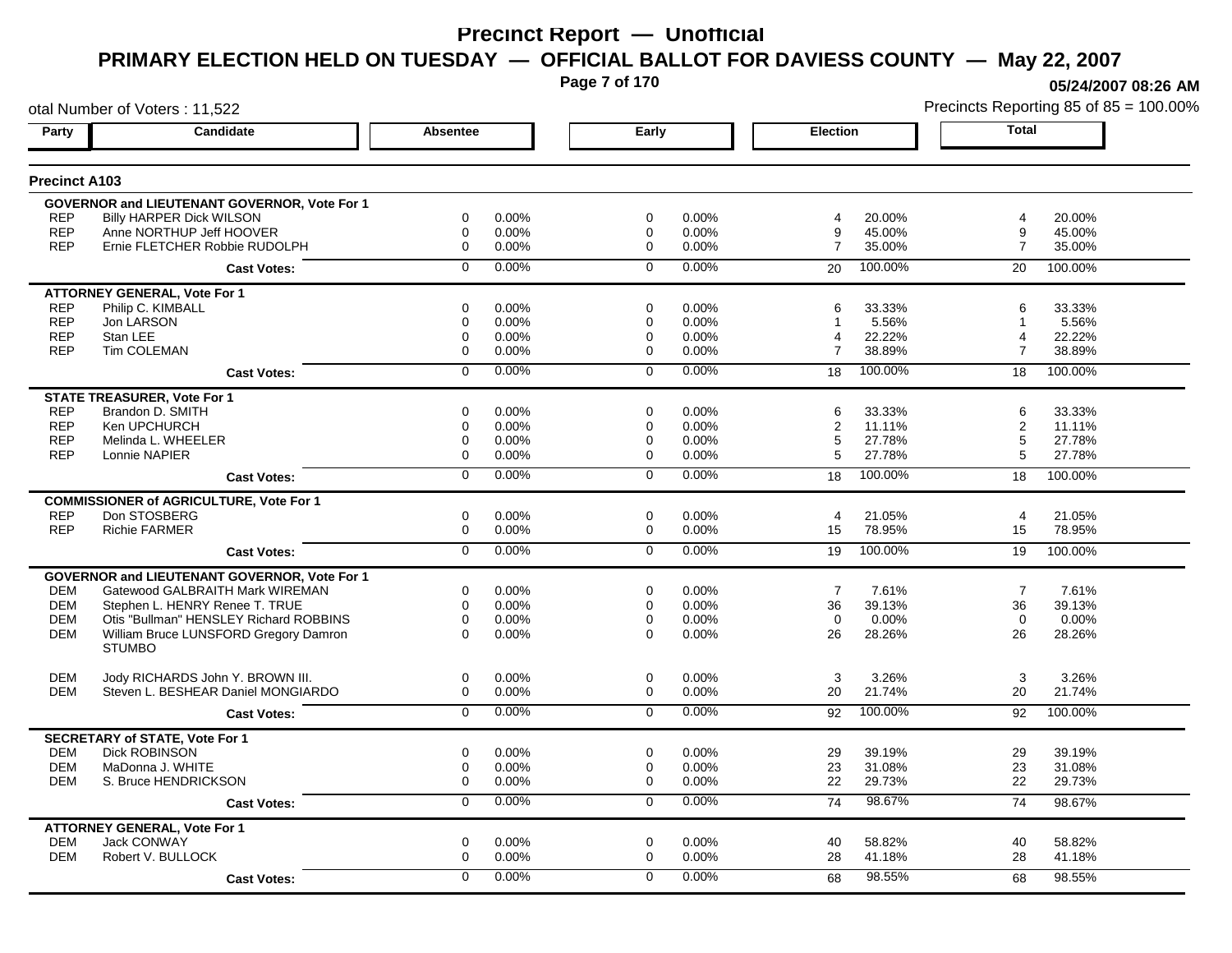**Page 8 of 170**

**05/24/2007 08:26 AM**

|                      | otal Number of Voters: 11,522                  |          |          |       |          |                 |         | Precincts Reporting 85 of 85 = 100.00% |         |  |
|----------------------|------------------------------------------------|----------|----------|-------|----------|-----------------|---------|----------------------------------------|---------|--|
| Party                | Candidate                                      | Absentee |          | Early |          | <b>Election</b> |         | <b>Total</b>                           |         |  |
| <b>Precinct A103</b> |                                                |          |          |       |          |                 |         |                                        |         |  |
|                      | <b>STATE TREASURER, Vote For 1</b>             |          |          |       |          |                 |         |                                        |         |  |
| DEM                  | L.J. "Todd" HOLLENBACH                         |          | $0.00\%$ |       | $0.00\%$ | 22              | 28.21%  | 22                                     | 28.21%  |  |
| DEM                  | Mike WEAVER                                    |          | 0.00%    |       | 0.00%    | 46              | 58.97%  | 46                                     | 58.97%  |  |
| <b>DEM</b>           | Jack D. WOOD                                   |          | 0.00%    |       | 0.00%    |                 | 5.13%   |                                        | 5.13%   |  |
| <b>DEM</b>           | Patrick R. DUNMIRE                             |          | $0.00\%$ |       | 0.00%    | 6               | 7.69%   | 6                                      | 7.69%   |  |
|                      | <b>Cast Votes:</b>                             |          | $0.00\%$ | 0     | $0.00\%$ | 78              | 100.00% | 78                                     | 100.00% |  |
|                      | <b>COMMISSIONER of AGRICULTURE, Vote For 1</b> |          |          |       |          |                 |         |                                        |         |  |
| DEM                  | David Lynn WILLIAMS                            |          | $0.00\%$ |       | 0.00%    | 56              | 76.71%  | 56                                     | 76.71%  |  |
| DEM                  | David NEVILLE                                  |          | $0.00\%$ |       | 0.00%    | 17              | 23.29%  | 17                                     | 23.29%  |  |
|                      | <b>Cast Votes:</b>                             |          | $0.00\%$ | 0     | $0.00\%$ | 73              | 100.00% | 73                                     | 100.00% |  |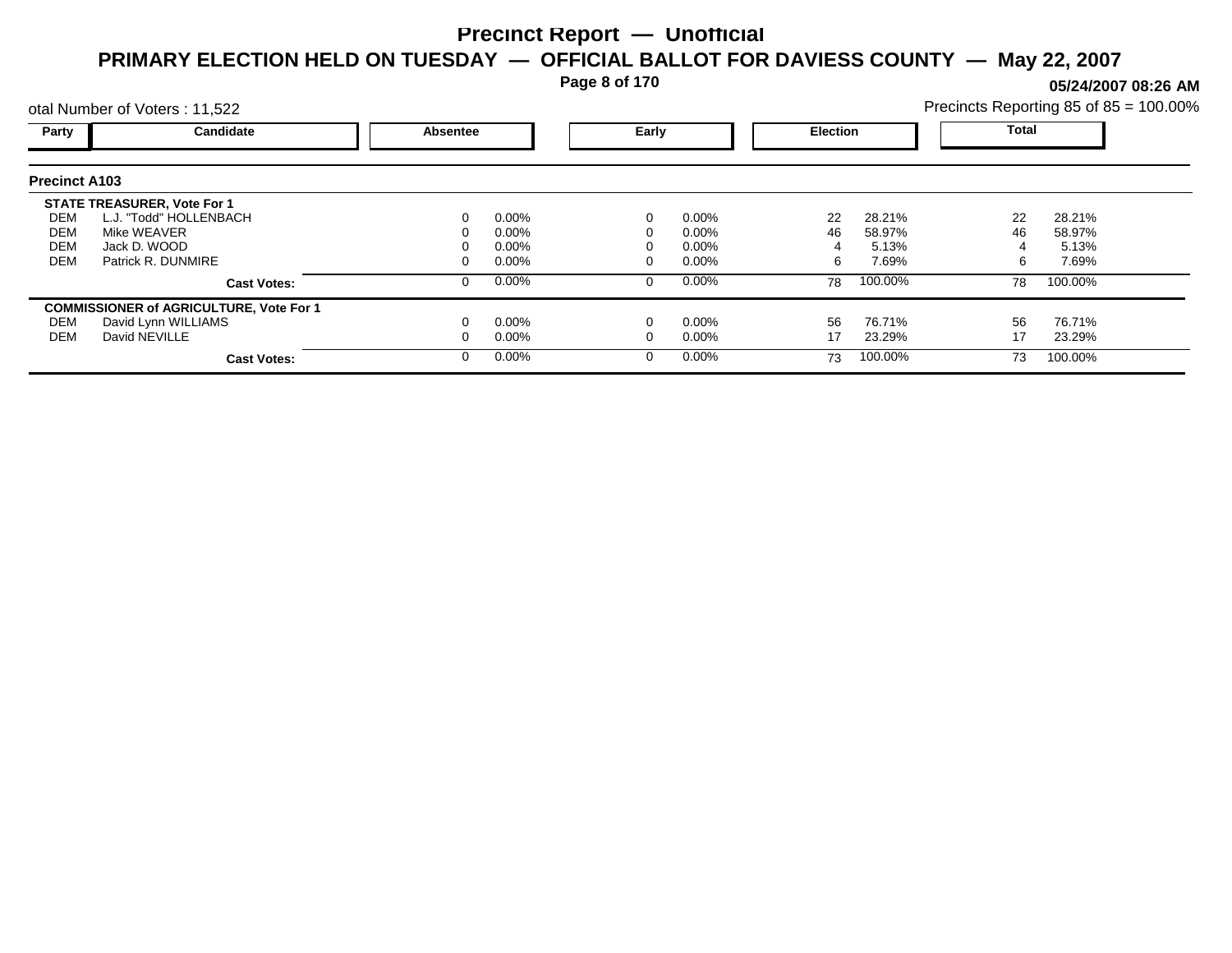**Page 9 of 170**

**05/24/2007 08:26 AM**

|                          | otal Number of Voters: 11,522                                          |                 |                   |             |                |                 |                  |                | Precincts Reporting 85 of 85 = 100.00% |
|--------------------------|------------------------------------------------------------------------|-----------------|-------------------|-------------|----------------|-----------------|------------------|----------------|----------------------------------------|
| Party                    | Candidate                                                              | <b>Absentee</b> |                   | Early       |                | <b>Election</b> |                  | Total          |                                        |
| <b>Precinct A104</b>     |                                                                        |                 |                   |             |                |                 |                  |                |                                        |
|                          | GOVERNOR and LIEUTENANT GOVERNOR, Vote For 1                           |                 |                   |             |                |                 |                  |                |                                        |
| <b>REP</b>               | <b>Billy HARPER Dick WILSON</b>                                        | 0               | 0.00%             | $\mathbf 0$ | 0.00%          | 6               | 20.00%           | 6              | 20.00%                                 |
| <b>REP</b>               | Anne NORTHUP Jeff HOOVER                                               | 0               | 0.00%             | $\mathbf 0$ | 0.00%          | 13              | 43.33%           | 13             | 43.33%                                 |
| <b>REP</b>               | Ernie FLETCHER Robbie RUDOLPH                                          | $\Omega$        | 0.00%             | $\Omega$    | 0.00%          | 11              | 36.67%           | 11             | 36.67%                                 |
|                          | <b>Cast Votes:</b>                                                     | 0               | 0.00%             | $\mathbf 0$ | 0.00%          | 30              | 100.00%          | 30             | 100.00%                                |
|                          | <b>ATTORNEY GENERAL, Vote For 1</b>                                    |                 |                   |             |                |                 |                  |                |                                        |
| <b>REP</b>               | Philip C. KIMBALL                                                      | 0               | 0.00%             | 0           | 0.00%          | 6               | 25.00%           | 6              | 25.00%                                 |
| <b>REP</b>               | Jon LARSON                                                             | 0               | 0.00%             | $\mathbf 0$ | 0.00%          | 5               | 20.83%           | 5              | 20.83%                                 |
| <b>REP</b>               | Stan LEE                                                               | 0               | $0.00\%$          | 0           | 0.00%          | $\overline{7}$  | 29.17%           | $\overline{7}$ | 29.17%                                 |
| <b>REP</b>               | Tim COLEMAN                                                            | 0               | $0.00\%$          | $\mathbf 0$ | 0.00%          | 6               | 25.00%           | 6              | 25.00%                                 |
|                          | <b>Cast Votes:</b>                                                     | 0               | 0.00%             | $\Omega$    | 0.00%          | 24              | 92.31%           | 24             | 92.31%                                 |
|                          | <b>STATE TREASURER, Vote For 1</b>                                     |                 |                   |             |                |                 |                  |                |                                        |
| <b>REP</b>               | Brandon D. SMITH                                                       | 0               | 0.00%             | 0           | 0.00%          | 4               | 16.00%           | 4              | 16.00%                                 |
| <b>REP</b>               | Ken UPCHURCH                                                           | 0               | 0.00%             | 0           | 0.00%          | 4               | 16.00%           | $\overline{4}$ | 16.00%                                 |
| <b>REP</b>               | Melinda L. WHEELER                                                     | 0               | $0.00\%$          | 0           | 0.00%          | 9               | 36.00%           | 9              | 36.00%                                 |
| <b>REP</b>               | Lonnie NAPIER                                                          | $\Omega$        | $0.00\%$          | $\Omega$    | 0.00%          | 8               | 32.00%           | 8              | 32.00%                                 |
|                          | <b>Cast Votes:</b>                                                     | $\Omega$        | 0.00%             | $\Omega$    | 0.00%          | 25              | 92.59%           | 25             | 92.59%                                 |
|                          | <b>COMMISSIONER of AGRICULTURE, Vote For 1</b>                         |                 |                   |             |                |                 |                  |                |                                        |
| <b>REP</b>               | Don STOSBERG                                                           | 0               | 0.00%             | $\mathbf 0$ | 0.00%          | $\overline{7}$  | 26.92%           | $\overline{7}$ | 26.92%                                 |
| <b>REP</b>               | <b>Richie FARMER</b>                                                   | 0               | 0.00%             | $\mathbf 0$ | 0.00%          | 19              | 73.08%           | 19             | 73.08%                                 |
|                          | <b>Cast Votes:</b>                                                     | 0               | 0.00%             | $\mathbf 0$ | 0.00%          | 26              | 92.86%           | 26             | 92.86%                                 |
|                          | GOVERNOR and LIEUTENANT GOVERNOR, Vote For 1                           |                 |                   |             |                |                 |                  |                |                                        |
| <b>DEM</b>               | Gatewood GALBRAITH Mark WIREMAN                                        | 0               | 0.00%             | $\mathbf 0$ | 0.00%          | 5               | 6.94%            | 5              | 6.94%                                  |
| <b>DEM</b>               | Stephen L. HENRY Renee T. TRUE                                         | $\Omega$        | 0.00%             | $\Omega$    | 0.00%          | 21              | 29.17%           | 21             | 29.17%                                 |
| <b>DEM</b>               | Otis "Bullman" HENSLEY Richard ROBBINS                                 | 0               | 0.00%             | 0           | 0.00%          | $\mathbf 0$     | 0.00%            | $\mathbf 0$    | 0.00%                                  |
| <b>DEM</b>               | William Bruce LUNSFORD Gregory Damron<br><b>STUMBO</b>                 | $\Omega$        | $0.00\%$          | $\Omega$    | 0.00%          | 14              | 19.44%           | 14             | 19.44%                                 |
|                          |                                                                        |                 |                   |             |                |                 |                  |                |                                        |
| <b>DEM</b><br><b>DEM</b> | Jody RICHARDS John Y. BROWN III.<br>Steven L. BESHEAR Daniel MONGIARDO | 0<br>0          | 0.00%<br>$0.00\%$ | 0<br>0      | 0.00%<br>0.00% | 6<br>25         | 8.33%<br>34.72%  | 6<br>25        | 8.33%<br>34.72%                        |
|                          | <b>Cast Votes:</b>                                                     | $\overline{0}$  | 0.00%             | $\Omega$    | 0.00%          | 72              | 97.30%           | 72             | 97.30%                                 |
|                          |                                                                        |                 |                   |             |                |                 |                  |                |                                        |
|                          | <b>SECRETARY of STATE, Vote For 1</b>                                  |                 |                   |             |                |                 |                  |                |                                        |
| <b>DEM</b><br><b>DEM</b> | <b>Dick ROBINSON</b><br>MaDonna J. WHITE                               | 0<br>0          | 0.00%<br>$0.00\%$ | 0<br>0      | 0.00%<br>0.00% | 23<br>19        | 38.33%<br>31.67% | 23<br>19       | 38.33%<br>31.67%                       |
| <b>DEM</b>               | S. Bruce HENDRICKSON                                                   | 0               | 0.00%             | $\Omega$    | 0.00%          | 18              | 30.00%           | 18             | 30.00%                                 |
|                          | <b>Cast Votes:</b>                                                     | $\overline{0}$  | 0.00%             | 0           | 0.00%          | 60              | 93.75%           | 60             | 93.75%                                 |
|                          |                                                                        |                 |                   |             |                |                 |                  |                |                                        |
| <b>DEM</b>               | <b>ATTORNEY GENERAL, Vote For 1</b><br><b>Jack CONWAY</b>              | 0               | 0.00%             | 0           | 0.00%          | 37              | 60.66%           | 37             | 60.66%                                 |
| <b>DEM</b>               | Robert V. BULLOCK                                                      | 0               | 0.00%             | 0           | 0.00%          | 24              | 39.34%           | 24             | 39.34%                                 |
|                          |                                                                        |                 |                   |             |                |                 |                  |                |                                        |
|                          | <b>Cast Votes:</b>                                                     | $\Omega$        | 0.00%             | $\mathbf 0$ | 0.00%          | 61              | 93.85%           | 61             | 93.85%                                 |
|                          |                                                                        |                 |                   |             |                |                 |                  |                |                                        |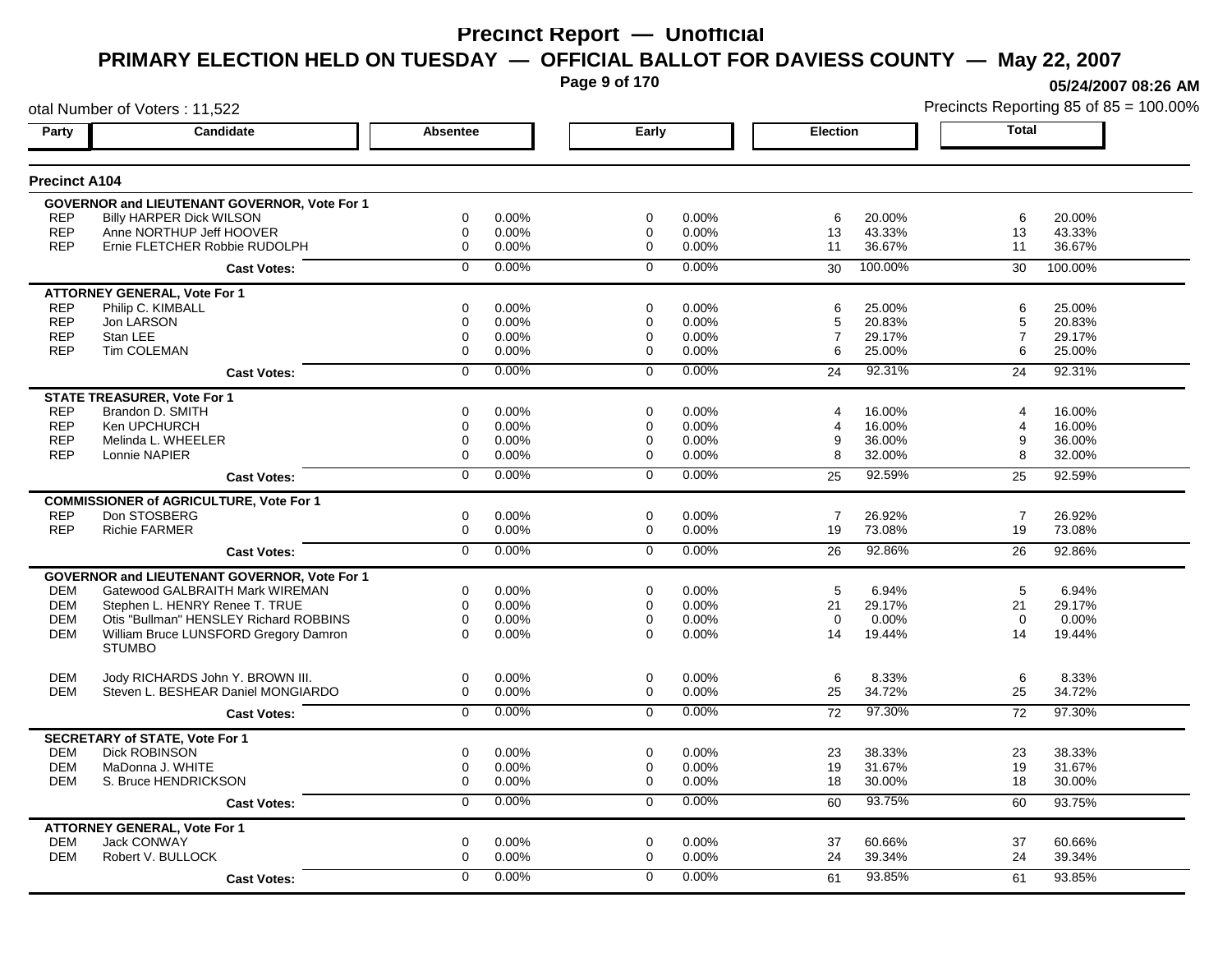**Page 10 of 170**

**05/24/2007 08:26 AM**

|                      | otal Number of Voters: 11,522                  |          |          |       |          |                 |        | Precincts Reporting 85 of 85 = 100.00% |        |  |
|----------------------|------------------------------------------------|----------|----------|-------|----------|-----------------|--------|----------------------------------------|--------|--|
| Party                | Candidate                                      | Absentee |          | Early |          | <b>Election</b> |        | <b>Total</b>                           |        |  |
| <b>Precinct A104</b> |                                                |          |          |       |          |                 |        |                                        |        |  |
|                      | <b>STATE TREASURER, Vote For 1</b>             |          |          |       |          |                 |        |                                        |        |  |
| DEM                  | L.J. "Todd" HOLLENBACH                         |          | $0.00\%$ |       | $0.00\%$ | 10              | 15.63% | 10                                     | 15.63% |  |
| DEM                  | Mike WEAVER                                    |          | 0.00%    |       | 0.00%    | 39              | 60.94% | 39                                     | 60.94% |  |
| <b>DEM</b>           | Jack D. WOOD                                   |          | 0.00%    |       | 0.00%    |                 | 12.50% | 8                                      | 12.50% |  |
| <b>DEM</b>           | Patrick R. DUNMIRE                             |          | 0.00%    |       | 0.00%    |                 | 10.94% |                                        | 10.94% |  |
|                      | <b>Cast Votes:</b>                             |          | $0.00\%$ | 0     | $0.00\%$ | 64              | 96.97% | 64                                     | 96.97% |  |
|                      | <b>COMMISSIONER of AGRICULTURE, Vote For 1</b> |          |          |       |          |                 |        |                                        |        |  |
| DEM                  | David Lynn WILLIAMS                            |          | $0.00\%$ |       | 0.00%    | 44              | 70.97% | 44                                     | 70.97% |  |
| DEM                  | David NEVILLE                                  |          | $0.00\%$ |       | 0.00%    | 18              | 29.03% | 18                                     | 29.03% |  |
|                      | <b>Cast Votes:</b>                             |          | $0.00\%$ | 0     | $0.00\%$ | 62              | 96.88% | 62                                     | 96.88% |  |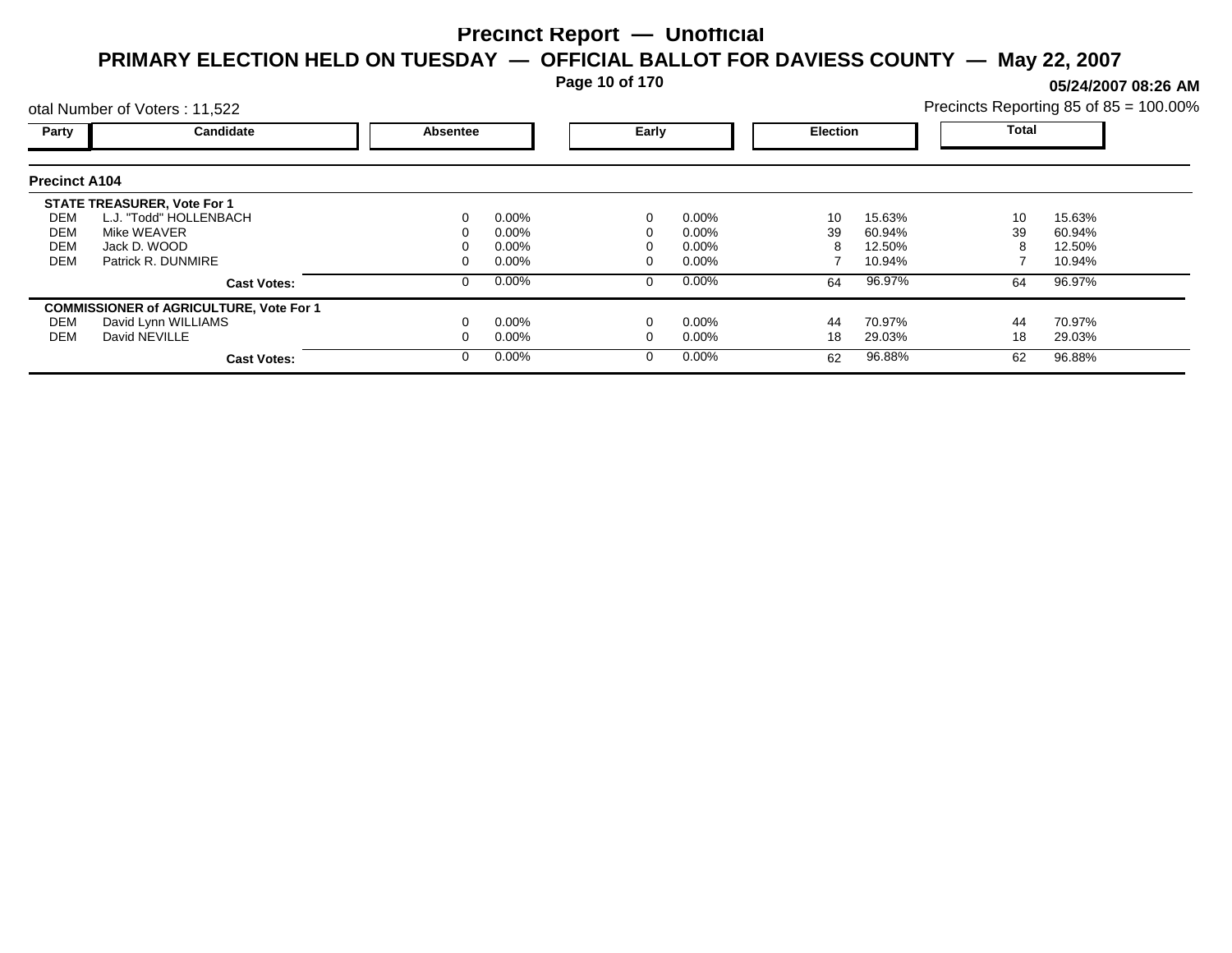**Page 11 of 170**

**05/24/2007 08:26 AM**

| otal Number of Voters: 11,522 |                                                     |                |       |                |       |                 | Precincts Reporting 85 of 85 = 100.00% |                |         |
|-------------------------------|-----------------------------------------------------|----------------|-------|----------------|-------|-----------------|----------------------------------------|----------------|---------|
| Party                         | <b>Candidate</b>                                    | Absentee       |       | Early          |       | <b>Election</b> |                                        | <b>Total</b>   |         |
| <b>Precinct A105</b>          |                                                     |                |       |                |       |                 |                                        |                |         |
|                               | GOVERNOR and LIEUTENANT GOVERNOR, Vote For 1        |                |       |                |       |                 |                                        |                |         |
| <b>REP</b>                    | <b>Billy HARPER Dick WILSON</b>                     | 0              | 0.00% | $\mathbf 0$    | 0.00% | $\overline{2}$  | 2.60%                                  | $\overline{2}$ | 2.60%   |
| <b>REP</b>                    | Anne NORTHUP Jeff HOOVER                            | 0              | 0.00% | 0              | 0.00% | 38              | 49.35%                                 | 38             | 49.35%  |
| <b>REP</b>                    | Ernie FLETCHER Robbie RUDOLPH                       | $\pmb{0}$      | 0.00% | $\Omega$       | 0.00% | 37              | 48.05%                                 | 37             | 48.05%  |
|                               | <b>Cast Votes:</b>                                  | $\mathbf 0$    | 0.00% | $\mathbf 0$    | 0.00% | 77              | 100.00%                                | 77             | 100.00% |
|                               | <b>ATTORNEY GENERAL, Vote For 1</b>                 |                |       |                |       |                 |                                        |                |         |
| <b>REP</b>                    | Philip C. KIMBALL                                   | $\mathbf 0$    | 0.00% | $\mathbf 0$    | 0.00% | 9               | 16.36%                                 | 9              | 16.36%  |
| <b>REP</b>                    | Jon LARSON                                          | 0              | 0.00% | $\mathbf 0$    | 0.00% | 11              | 20.00%                                 | 11             | 20.00%  |
| <b>REP</b>                    | Stan LEE                                            | $\mathbf 0$    | 0.00% | 0              | 0.00% | 24              | 43.64%                                 | 24             | 43.64%  |
| <b>REP</b>                    | Tim COLEMAN                                         | $\mathbf 0$    | 0.00% | 0              | 0.00% | 11              | 20.00%                                 | 11             | 20.00%  |
|                               | <b>Cast Votes:</b>                                  | $\mathbf 0$    | 0.00% | $\Omega$       | 0.00% | 55              | 94.83%                                 | 55             | 94.83%  |
|                               | <b>STATE TREASURER, Vote For 1</b>                  |                |       |                |       |                 |                                        |                |         |
| <b>REP</b>                    | Brandon D. SMITH                                    | 0              | 0.00% | 0              | 0.00% | 5               | 9.09%                                  | 5              | 9.09%   |
| <b>REP</b>                    | Ken UPCHURCH                                        | 0              | 0.00% | 0              | 0.00% | 10              | 18.18%                                 | 10             | 18.18%  |
| <b>REP</b>                    | Melinda L. WHEELER                                  | 0              | 0.00% | 0              | 0.00% | 33              | 60.00%                                 | 33             | 60.00%  |
| <b>REP</b>                    | Lonnie NAPIER                                       | $\mathbf 0$    | 0.00% | 0              | 0.00% | $\overline{7}$  | 12.73%                                 | $\overline{7}$ | 12.73%  |
|                               | <b>Cast Votes:</b>                                  | $\overline{0}$ | 0.00% | $\Omega$       | 0.00% | 55              | 93.22%                                 | 55             | 93.22%  |
|                               | <b>COMMISSIONER of AGRICULTURE, Vote For 1</b>      |                |       |                |       |                 |                                        |                |         |
| <b>REP</b>                    | Don STOSBERG                                        | 0              | 0.00% | 0              | 0.00% | 17              | 26.56%                                 | 17             | 26.56%  |
| <b>REP</b>                    | <b>Richie FARMER</b>                                | $\pmb{0}$      | 0.00% | 0              | 0.00% | 47              | 73.44%                                 | 47             | 73.44%  |
|                               | <b>Cast Votes:</b>                                  | $\overline{0}$ | 0.00% | $\overline{0}$ | 0.00% | 64              | 95.52%                                 | 64             | 95.52%  |
|                               | <b>GOVERNOR and LIEUTENANT GOVERNOR, Vote For 1</b> |                |       |                |       |                 |                                        |                |         |
| <b>DEM</b>                    | Gatewood GALBRAITH Mark WIREMAN                     | 0              | 0.00% | $\mathbf 0$    | 0.00% | $\overline{4}$  | 2.12%                                  | $\overline{4}$ | 2.12%   |
| <b>DEM</b>                    | Stephen L. HENRY Renee T. TRUE                      | $\mathbf 0$    | 0.00% | $\mathbf 0$    | 0.00% | 83              | 43.92%                                 | 83             | 43.92%  |
| <b>DEM</b>                    | Otis "Bullman" HENSLEY Richard ROBBINS              | $\mathbf 0$    | 0.00% | $\mathbf 0$    | 0.00% | $\overline{1}$  | 0.53%                                  | $\overline{1}$ | 0.53%   |
| <b>DEM</b>                    | William Bruce LUNSFORD Gregory Damron               | $\Omega$       | 0.00% | $\Omega$       | 0.00% | 36              | 19.05%                                 | 36             | 19.05%  |
|                               | <b>STUMBO</b>                                       |                |       |                |       |                 |                                        |                |         |
| <b>DEM</b>                    | Jody RICHARDS John Y. BROWN III.                    | $\mathbf 0$    | 0.00% | $\mathbf 0$    | 0.00% | 8               | 4.23%                                  | 8              | 4.23%   |
| <b>DEM</b>                    | Steven L. BESHEAR Daniel MONGIARDO                  | $\mathbf 0$    | 0.00% | $\mathbf 0$    | 0.00% | 56              | 29.63%                                 | 56             | 29.63%  |
|                               | <b>Cast Votes:</b>                                  | $\overline{0}$ | 0.00% | $\Omega$       | 0.00% | 189             | 100.00%                                | 189            | 100.00% |
|                               | <b>SECRETARY of STATE, Vote For 1</b>               |                |       |                |       |                 |                                        |                |         |
| <b>DEM</b>                    | <b>Dick ROBINSON</b>                                | 0              | 0.00% | 0              | 0.00% | 41              | 31.54%                                 | 41             | 31.54%  |
| <b>DEM</b>                    | MaDonna J. WHITE                                    | 0              | 0.00% | 0              | 0.00% | 53              | 40.77%                                 | 53             | 40.77%  |
| DEM                           | S. Bruce HENDRICKSON                                | $\mathbf 0$    | 0.00% | 0              | 0.00% | 36              | 27.69%                                 | 36             | 27.69%  |
|                               | <b>Cast Votes:</b>                                  | 0              | 0.00% | $\mathbf 0$    | 0.00% | 130             | 95.59%                                 | 130            | 95.59%  |
|                               | <b>ATTORNEY GENERAL, Vote For 1</b>                 |                |       |                |       |                 |                                        |                |         |
| <b>DEM</b>                    | Jack CONWAY                                         | 0              | 0.00% | 0              | 0.00% | 82              | 64.06%                                 | 82             | 64.06%  |
| <b>DEM</b>                    | Robert V. BULLOCK                                   | $\Omega$       | 0.00% | $\Omega$       | 0.00% | 46              | 35.94%                                 | 46             | 35.94%  |
|                               | <b>Cast Votes:</b>                                  | 0              | 0.00% | 0              | 0.00% | 128             | 96.24%                                 | 128            | 96.24%  |
|                               |                                                     |                |       |                |       |                 |                                        |                |         |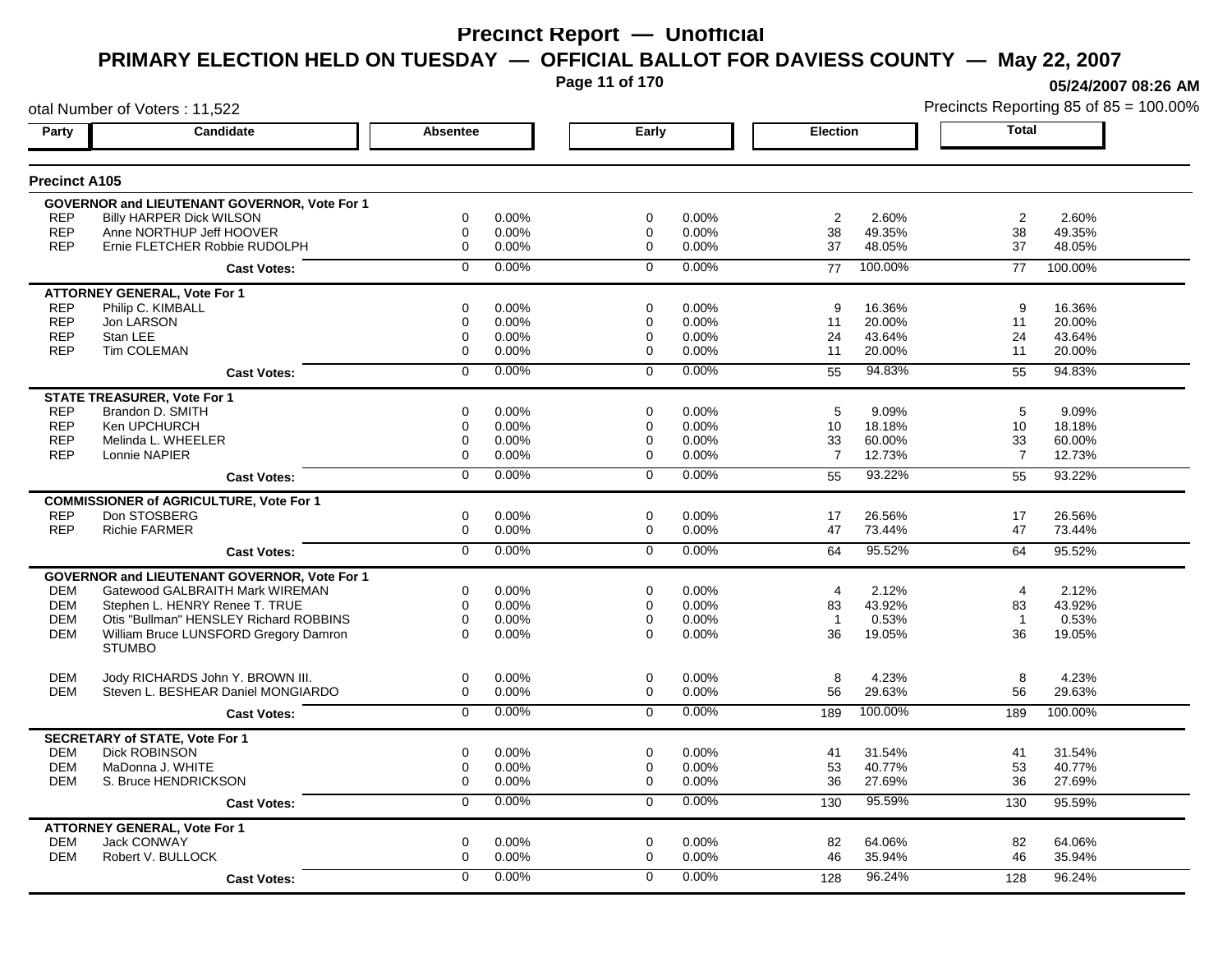**Page 12 of 170**

**05/24/2007 08:26 AM**

|                      | otal Number of Voters: 11,522                  |          |          |       |          |                 |        | Precincts Reporting 85 of 85 = 100.00% |        |  |
|----------------------|------------------------------------------------|----------|----------|-------|----------|-----------------|--------|----------------------------------------|--------|--|
| Party                | Candidate                                      | Absentee |          | Early |          | <b>Election</b> |        | Total                                  |        |  |
| <b>Precinct A105</b> |                                                |          |          |       |          |                 |        |                                        |        |  |
|                      | <b>STATE TREASURER, Vote For 1</b>             |          |          |       |          |                 |        |                                        |        |  |
| DEM                  | L.J. "Todd" HOLLENBACH                         |          | $0.00\%$ |       | $0.00\%$ | 38              | 23.03% | 38                                     | 23.03% |  |
| DEM                  | Mike WEAVER                                    |          | $0.00\%$ |       | $0.00\%$ | 113             | 68.48% | 113                                    | 68.48% |  |
| <b>DEM</b>           | Jack D. WOOD                                   |          | $0.00\%$ |       | $0.00\%$ |                 | 4.24%  |                                        | 4.24%  |  |
| <b>DEM</b>           | Patrick R. DUNMIRE                             |          | $0.00\%$ |       | $0.00\%$ |                 | 4.24%  |                                        | 4.24%  |  |
|                      | <b>Cast Votes:</b>                             |          | $0.00\%$ |       | $0.00\%$ | 165             | 99.40% | 165                                    | 99.40% |  |
|                      | <b>COMMISSIONER of AGRICULTURE, Vote For 1</b> |          |          |       |          |                 |        |                                        |        |  |
| DEM                  | David Lynn WILLIAMS                            |          | $0.00\%$ |       | $0.00\%$ | 88              | 70.40% | 88                                     | 70.40% |  |
| DEM                  | David NEVILLE                                  |          | $0.00\%$ |       | $0.00\%$ | 37              | 29.60% | 37                                     | 29.60% |  |
|                      | <b>Cast Votes:</b>                             |          | $0.00\%$ |       | $0.00\%$ | 125             | 95.42% | 125                                    | 95.42% |  |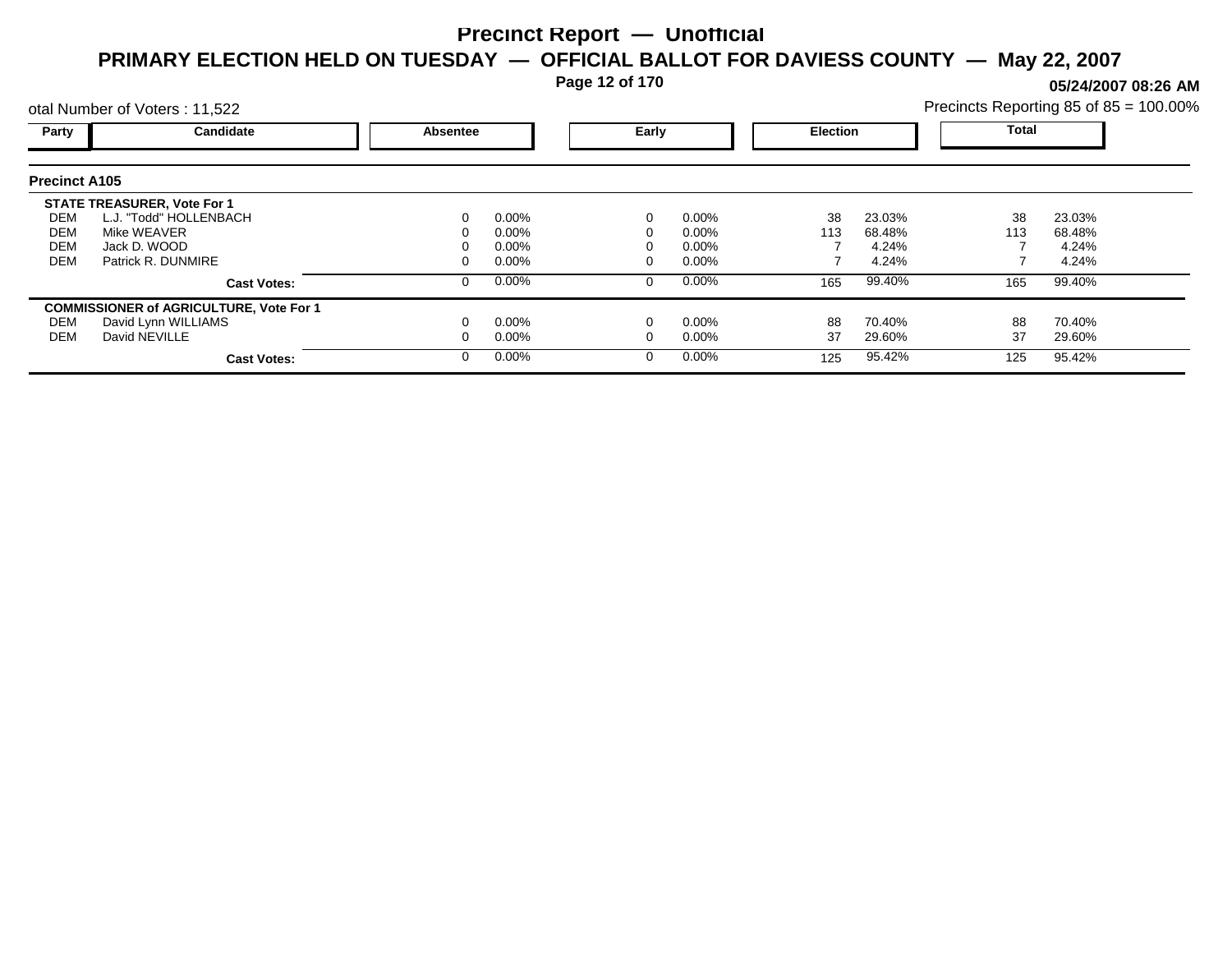**Page 13 of 170**

**05/24/2007 08:26 AM**

| otal Number of Voters: 11,522 |                                                     |                  |       |                |       |                 |         |                | Precincts Reporting 85 of 85 = 100.00% |
|-------------------------------|-----------------------------------------------------|------------------|-------|----------------|-------|-----------------|---------|----------------|----------------------------------------|
| Party                         | <b>Candidate</b>                                    | Absentee         |       | Early          |       | <b>Election</b> |         | <b>Total</b>   |                                        |
| <b>Precinct A106</b>          |                                                     |                  |       |                |       |                 |         |                |                                        |
|                               | <b>GOVERNOR and LIEUTENANT GOVERNOR, Vote For 1</b> |                  |       |                |       |                 |         |                |                                        |
| <b>REP</b>                    | <b>Billy HARPER Dick WILSON</b>                     | 0                | 0.00% | 0              | 0.00% | 4               | 19.05%  | 4              | 19.05%                                 |
| <b>REP</b>                    | Anne NORTHUP Jeff HOOVER                            | 0                | 0.00% | 0              | 0.00% | 9               | 42.86%  | 9              | 42.86%                                 |
| <b>REP</b>                    | Ernie FLETCHER Robbie RUDOLPH                       | $\mathbf 0$      | 0.00% | $\mathbf 0$    | 0.00% | 8               | 38.10%  | 8              | 38.10%                                 |
|                               | <b>Cast Votes:</b>                                  | $\mathbf 0$      | 0.00% | $\mathbf 0$    | 0.00% | 21              | 100.00% | 21             | 100.00%                                |
|                               | <b>ATTORNEY GENERAL, Vote For 1</b>                 |                  |       |                |       |                 |         |                |                                        |
| <b>REP</b>                    | Philip C. KIMBALL                                   | $\mathbf 0$      | 0.00% | $\Omega$       | 0.00% | 4               | 22.22%  | 4              | 22.22%                                 |
| <b>REP</b>                    | Jon LARSON                                          | 0                | 0.00% | 0              | 0.00% | 3               | 16.67%  | 3              | 16.67%                                 |
| <b>REP</b>                    | Stan LEE                                            | $\mathbf 0$      | 0.00% | 0              | 0.00% | 10 <sup>°</sup> | 55.56%  | 10             | 55.56%                                 |
| <b>REP</b>                    | <b>Tim COLEMAN</b>                                  | $\mathbf 0$      | 0.00% | $\Omega$       | 0.00% | $\mathbf{1}$    | 5.56%   | -1             | 5.56%                                  |
|                               | <b>Cast Votes:</b>                                  | $\mathbf 0$      | 0.00% | $\mathbf 0$    | 0.00% | 18              | 100.00% | 18             | 100.00%                                |
|                               | <b>STATE TREASURER, Vote For 1</b>                  |                  |       |                |       |                 |         |                |                                        |
| <b>REP</b>                    | Brandon D. SMITH                                    | $\mathbf 0$      | 0.00% | $\Omega$       | 0.00% | 4               | 21.05%  | $\overline{4}$ | 21.05%                                 |
| <b>REP</b>                    | Ken UPCHURCH                                        | $\mathbf 0$      | 0.00% | 0              | 0.00% | 2               | 10.53%  | 2              | 10.53%                                 |
| <b>REP</b>                    | Melinda L. WHEELER                                  | $\mathbf 0$      | 0.00% | 0              | 0.00% | 11              | 57.89%  | 11             | 57.89%                                 |
| <b>REP</b>                    | Lonnie NAPIER                                       | $\Omega$         | 0.00% | $\Omega$       | 0.00% | 2               | 10.53%  | 2              | 10.53%                                 |
|                               | <b>Cast Votes:</b>                                  | $\overline{0}$   | 0.00% | $\overline{0}$ | 0.00% | 19              | 100.00% | 19             | 100.00%                                |
|                               | <b>COMMISSIONER of AGRICULTURE, Vote For 1</b>      |                  |       |                |       |                 |         |                |                                        |
| <b>REP</b>                    | Don STOSBERG                                        | 0                | 0.00% | 0              | 0.00% | $\overline{4}$  | 21.05%  | $\overline{4}$ | 21.05%                                 |
| <b>REP</b>                    | <b>Richie FARMER</b>                                | 0                | 0.00% | 0              | 0.00% | 15              | 78.95%  | 15             | 78.95%                                 |
|                               | <b>Cast Votes:</b>                                  | $\overline{0}$   | 0.00% | $\overline{0}$ | 0.00% | 19              | 100.00% | 19             | 100.00%                                |
|                               | GOVERNOR and LIEUTENANT GOVERNOR, Vote For 1        |                  |       |                |       |                 |         |                |                                        |
| DEM                           | Gatewood GALBRAITH Mark WIREMAN                     | 0                | 0.00% | 0              | 0.00% | $\overline{4}$  | 4.65%   | $\overline{4}$ | 4.65%                                  |
| <b>DEM</b>                    | Stephen L. HENRY Renee T. TRUE                      | $\mathbf 0$      | 0.00% | 0              | 0.00% | 31              | 36.05%  | 31             | 36.05%                                 |
| <b>DEM</b>                    | Otis "Bullman" HENSLEY Richard ROBBINS              | 0                | 0.00% | 0              | 0.00% | $\mathbf 0$     | 0.00%   | $\mathbf 0$    | 0.00%                                  |
| <b>DEM</b>                    | William Bruce LUNSFORD Gregory Damron               | $\Omega$         | 0.00% | $\Omega$       | 0.00% | 17              | 19.77%  | 17             | 19.77%                                 |
|                               | <b>STUMBO</b>                                       |                  |       |                |       |                 |         |                |                                        |
| <b>DEM</b>                    | Jody RICHARDS John Y. BROWN III.                    | 0                | 0.00% | 0              | 0.00% | 8               | 9.30%   | 8              | 9.30%                                  |
| <b>DEM</b>                    | Steven L. BESHEAR Daniel MONGIARDO                  | 0                | 0.00% | $\mathbf 0$    | 0.00% | 26              | 30.23%  | 26             | 30.23%                                 |
|                               | <b>Cast Votes:</b>                                  | $\mathbf 0$      | 0.00% | $\mathbf 0$    | 0.00% | 86              | 100.00% | 86             | 100.00%                                |
|                               | <b>SECRETARY of STATE, Vote For 1</b>               |                  |       |                |       |                 |         |                |                                        |
| <b>DEM</b>                    | <b>Dick ROBINSON</b>                                | 0                | 0.00% | 0              | 0.00% | 26              | 37.68%  | 26             | 37.68%                                 |
| <b>DEM</b>                    | MaDonna J. WHITE                                    | 0                | 0.00% | 0              | 0.00% | 25              | 36.23%  | 25             | 36.23%                                 |
| DEM                           | S. Bruce HENDRICKSON                                | $\boldsymbol{0}$ | 0.00% | 0              | 0.00% | 18              | 26.09%  | 18             | 26.09%                                 |
|                               | <b>Cast Votes:</b>                                  | 0                | 0.00% | 0              | 0.00% | 69              | 92.00%  | 69             | 92.00%                                 |
|                               | <b>ATTORNEY GENERAL, Vote For 1</b>                 |                  |       |                |       |                 |         |                |                                        |
| <b>DEM</b>                    | Jack CONWAY                                         | $\mathbf 0$      | 0.00% | $\mathbf 0$    | 0.00% | 41              | 59.42%  | 41             | 59.42%                                 |
| <b>DEM</b>                    | Robert V. BULLOCK                                   | $\mathbf 0$      | 0.00% | 0              | 0.00% | 28              | 40.58%  | 28             | 40.58%                                 |
|                               | <b>Cast Votes:</b>                                  | $\Omega$         | 0.00% | $\Omega$       | 0.00% | 69              | 90.79%  | 69             | 90.79%                                 |
|                               |                                                     |                  |       |                |       |                 |         |                |                                        |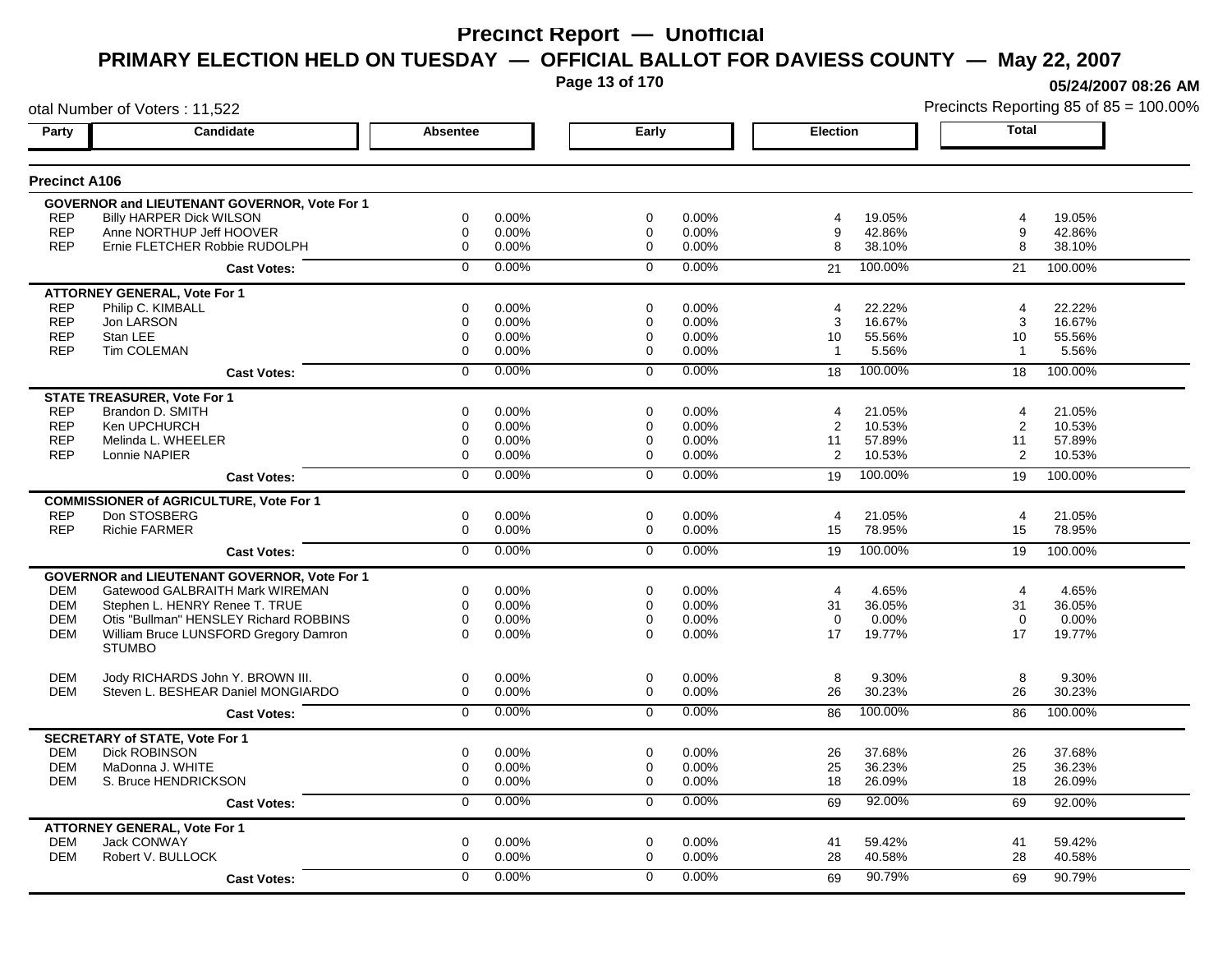**Page 14 of 170**

**05/24/2007 08:26 AM**

|                      | otal Number of Voters: 11,522                  |                 |          |          |          |                 |        |              | Precincts Reporting 85 of 85 = 100.00% |
|----------------------|------------------------------------------------|-----------------|----------|----------|----------|-----------------|--------|--------------|----------------------------------------|
| Party                | <b>Candidate</b>                               | <b>Absentee</b> |          | Early    |          | <b>Election</b> |        | <b>Total</b> |                                        |
| <b>Precinct A106</b> |                                                |                 |          |          |          |                 |        |              |                                        |
|                      | <b>STATE TREASURER, Vote For 1</b>             |                 |          |          |          |                 |        |              |                                        |
| DEM                  | L.J. "Todd" HOLLENBACH                         | 0               | $0.00\%$ |          | 0.00%    | 15              | 20.00% | 15           | 20.00%                                 |
| DEM                  | Mike WEAVER                                    |                 | $0.00\%$ |          | $0.00\%$ | 43              | 57.33% | 43           | 57.33%                                 |
| <b>DEM</b>           | Jack D. WOOD                                   |                 | $0.00\%$ |          | $0.00\%$ |                 | 12.00% |              | 12.00%                                 |
| <b>DEM</b>           | Patrick R. DUNMIRE                             |                 | $0.00\%$ |          | $0.00\%$ |                 | 10.67% |              | 10.67%                                 |
|                      | <b>Cast Votes:</b>                             | 0               | $0.00\%$ | $\Omega$ | 0.00%    | 75              | 97.40% | 75           | 97.40%                                 |
|                      | <b>COMMISSIONER of AGRICULTURE, Vote For 1</b> |                 |          |          |          |                 |        |              |                                        |
| DEM                  | David Lynn WILLIAMS                            |                 | $0.00\%$ |          | 0.00%    | 45              | 63.38% | 45           | 63.38%                                 |
| DEM                  | David NEVILLE                                  |                 | $0.00\%$ |          | $0.00\%$ | 26              | 36.62% | 26           | 36.62%                                 |
|                      | <b>Cast Votes:</b>                             | 0               | $0.00\%$ |          | 0.00%    | 71              | 94.67% | 71           | 94.67%                                 |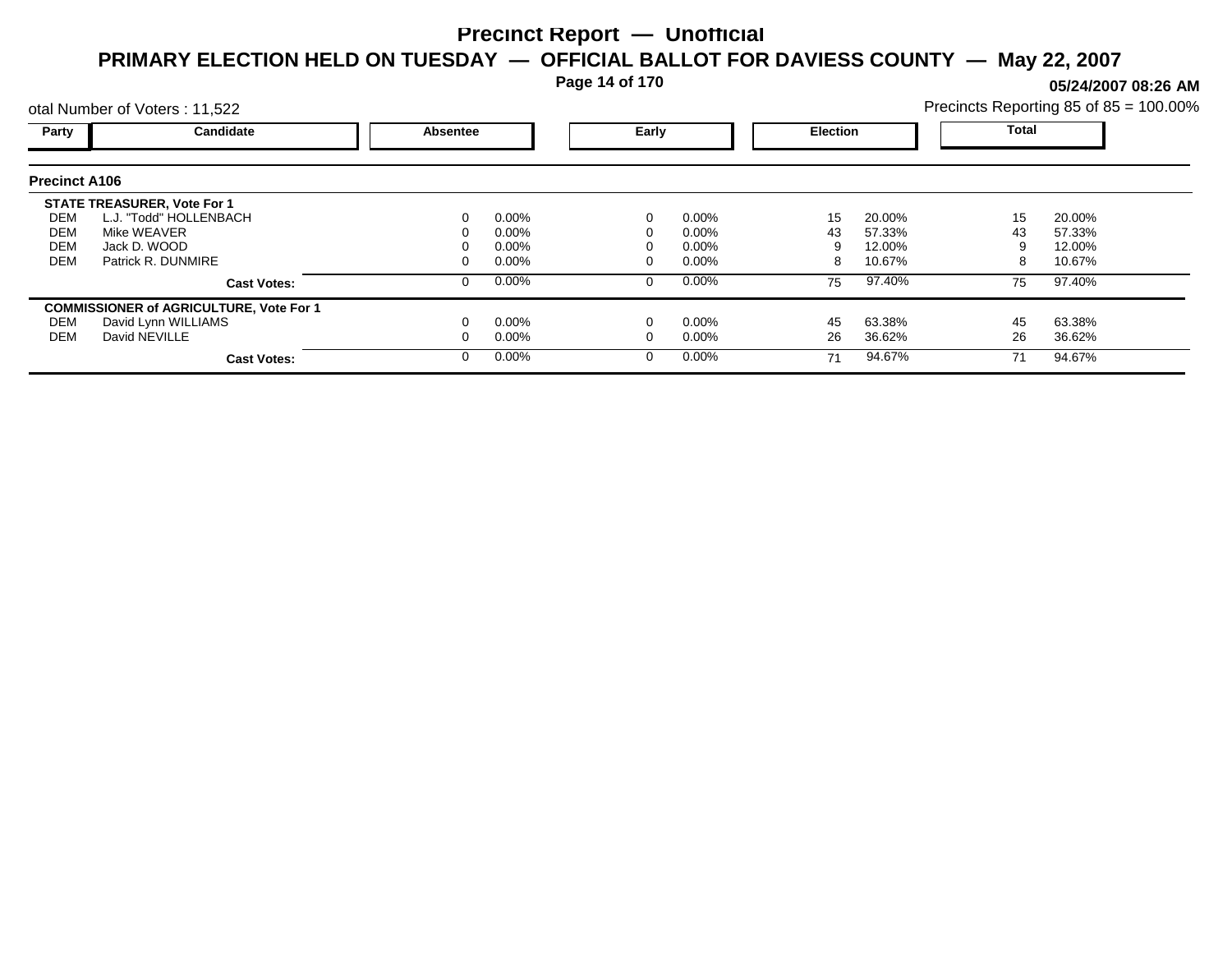**Page 15 of 170**

**05/24/2007 08:26 AM**

| otal Number of Voters: 11,522 |                                                     |                 |          |                |       |                |         |                       | Precincts Reporting 85 of 85 = 100.00% |
|-------------------------------|-----------------------------------------------------|-----------------|----------|----------------|-------|----------------|---------|-----------------------|----------------------------------------|
| Party                         | Candidate                                           | <b>Absentee</b> |          | Early          |       | Election       |         | <b>Total</b>          |                                        |
| <b>Precinct A107</b>          |                                                     |                 |          |                |       |                |         |                       |                                        |
|                               | <b>GOVERNOR and LIEUTENANT GOVERNOR, Vote For 1</b> |                 |          |                |       |                |         |                       |                                        |
| <b>REP</b>                    | <b>Billy HARPER Dick WILSON</b>                     | 0               | 0.00%    | 0              | 0.00% | 2              | 10.53%  | 2                     | 10.53%                                 |
| <b>REP</b>                    | Anne NORTHUP Jeff HOOVER                            | 0               | $0.00\%$ | 0              | 0.00% | $\overline{7}$ | 36.84%  | $\overline{7}$        | 36.84%                                 |
| <b>REP</b>                    | Ernie FLETCHER Robbie RUDOLPH                       | 0               | 0.00%    | $\mathbf 0$    | 0.00% | 10             | 52.63%  | 10                    | 52.63%                                 |
|                               | <b>Cast Votes:</b>                                  | $\Omega$        | 0.00%    | $\mathbf 0$    | 0.00% | 19             | 100.00% | 19                    | 100.00%                                |
|                               | <b>ATTORNEY GENERAL, Vote For 1</b>                 |                 |          |                |       |                |         |                       |                                        |
| <b>REP</b>                    | Philip C. KIMBALL                                   | 0               | 0.00%    | 0              | 0.00% | 4              | 22.22%  | $\boldsymbol{\Delta}$ | 22.22%                                 |
| <b>REP</b>                    | Jon LARSON                                          | 0               | 0.00%    | 0              | 0.00% | 4              | 22.22%  | $\overline{4}$        | 22.22%                                 |
| <b>REP</b>                    | Stan LEE                                            | 0               | 0.00%    | 0              | 0.00% | 5              | 27.78%  | 5                     | 27.78%                                 |
| <b>REP</b>                    | Tim COLEMAN                                         | 0               | $0.00\%$ | 0              | 0.00% | 5              | 27.78%  | 5                     | 27.78%                                 |
|                               | <b>Cast Votes:</b>                                  | 0               | 0.00%    | $\mathbf 0$    | 0.00% | 18             | 94.74%  | 18                    | 94.74%                                 |
|                               | <b>STATE TREASURER, Vote For 1</b>                  |                 |          |                |       |                |         |                       |                                        |
| <b>REP</b>                    | Brandon D. SMITH                                    | $\Omega$        | 0.00%    | $\Omega$       | 0.00% | 6              | 33.33%  | 6                     | 33.33%                                 |
| <b>REP</b>                    | Ken UPCHURCH                                        | 0               | 0.00%    | 0              | 0.00% | 4              | 22.22%  | 4                     | 22.22%                                 |
| <b>REP</b>                    | Melinda L. WHEELER                                  | 0               | 0.00%    | 0              | 0.00% | 4              | 22.22%  | $\overline{4}$        | 22.22%                                 |
| <b>REP</b>                    | Lonnie NAPIER                                       | 0               | $0.00\%$ | 0              | 0.00% | 4              | 22.22%  | 4                     | 22.22%                                 |
|                               | <b>Cast Votes:</b>                                  | $\overline{0}$  | 0.00%    | $\overline{0}$ | 0.00% | 18             | 94.74%  | 18                    | 94.74%                                 |
|                               | <b>COMMISSIONER of AGRICULTURE, Vote For 1</b>      |                 |          |                |       |                |         |                       |                                        |
| <b>REP</b>                    | Don STOSBERG                                        | 0               | 0.00%    | $\mathbf 0$    | 0.00% | $\overline{4}$ | 22.22%  | $\overline{4}$        | 22.22%                                 |
| <b>REP</b>                    | <b>Richie FARMER</b>                                | 0               | 0.00%    | $\mathbf 0$    | 0.00% | 14             | 77.78%  | 14                    | 77.78%                                 |
|                               | <b>Cast Votes:</b>                                  | $\overline{0}$  | 0.00%    | $\overline{0}$ | 0.00% | 18             | 94.74%  | 18                    | 94.74%                                 |
|                               | <b>GOVERNOR and LIEUTENANT GOVERNOR, Vote For 1</b> |                 |          |                |       |                |         |                       |                                        |
| <b>DEM</b>                    | Gatewood GALBRAITH Mark WIREMAN                     | 0               | 0.00%    | 0              | 0.00% | 6              | 12.00%  | 6                     | 12.00%                                 |
| <b>DEM</b>                    | Stephen L. HENRY Renee T. TRUE                      | 0               | 0.00%    | $\mathbf 0$    | 0.00% | 13             | 26.00%  | 13                    | 26.00%                                 |
| <b>DEM</b>                    | Otis "Bullman" HENSLEY Richard ROBBINS              | 0               | 0.00%    | $\mathbf 0$    | 0.00% | $\Omega$       | 0.00%   | $\Omega$              | 0.00%                                  |
| <b>DEM</b>                    | William Bruce LUNSFORD Gregory Damron               | $\Omega$        | $0.00\%$ | $\Omega$       | 0.00% | 16             | 32.00%  | 16                    | 32.00%                                 |
|                               | <b>STUMBO</b>                                       |                 |          |                |       |                |         |                       |                                        |
| <b>DEM</b>                    | Jody RICHARDS John Y. BROWN III.                    | 0               | 0.00%    | $\mathbf 0$    | 0.00% | 2              | 4.00%   | $\overline{2}$        | 4.00%                                  |
| <b>DEM</b>                    | Steven L. BESHEAR Daniel MONGIARDO                  | 0               | 0.00%    | 0              | 0.00% | 13             | 26.00%  | 13                    | 26.00%                                 |
|                               | <b>Cast Votes:</b>                                  | $\overline{0}$  | 0.00%    | $\mathbf 0$    | 0.00% | 50             | 100.00% | 50                    | 100.00%                                |
|                               | <b>SECRETARY of STATE, Vote For 1</b>               |                 |          |                |       |                |         |                       |                                        |
| <b>DEM</b>                    | <b>Dick ROBINSON</b>                                | 0               | 0.00%    | $\mathbf 0$    | 0.00% | 8              | 19.05%  | 8                     | 19.05%                                 |
| <b>DEM</b>                    | MaDonna J. WHITE                                    | 0               | $0.00\%$ | 0              | 0.00% | 21             | 50.00%  | 21                    | 50.00%                                 |
| <b>DEM</b>                    | S. Bruce HENDRICKSON                                | 0               | 0.00%    | $\mathbf 0$    | 0.00% | 13             | 30.95%  | 13                    | 30.95%                                 |
|                               | <b>Cast Votes:</b>                                  | 0               | 0.00%    | 0              | 0.00% | 42             | 97.67%  | 42                    | 97.67%                                 |
|                               | <b>ATTORNEY GENERAL, Vote For 1</b>                 |                 |          |                |       |                |         |                       |                                        |
| <b>DEM</b>                    | <b>Jack CONWAY</b>                                  | 0               | 0.00%    | $\mathbf 0$    | 0.00% | 21             | 55.26%  | 21                    | 55.26%                                 |
| <b>DEM</b>                    | Robert V. BULLOCK                                   | 0               | 0.00%    | $\Omega$       | 0.00% | 17             | 44.74%  | 17                    | 44.74%                                 |
|                               | <b>Cast Votes:</b>                                  | 0               | $0.00\%$ | $\Omega$       | 0.00% | 38             | 92.68%  | 38                    | 92.68%                                 |
|                               |                                                     |                 |          |                |       |                |         |                       |                                        |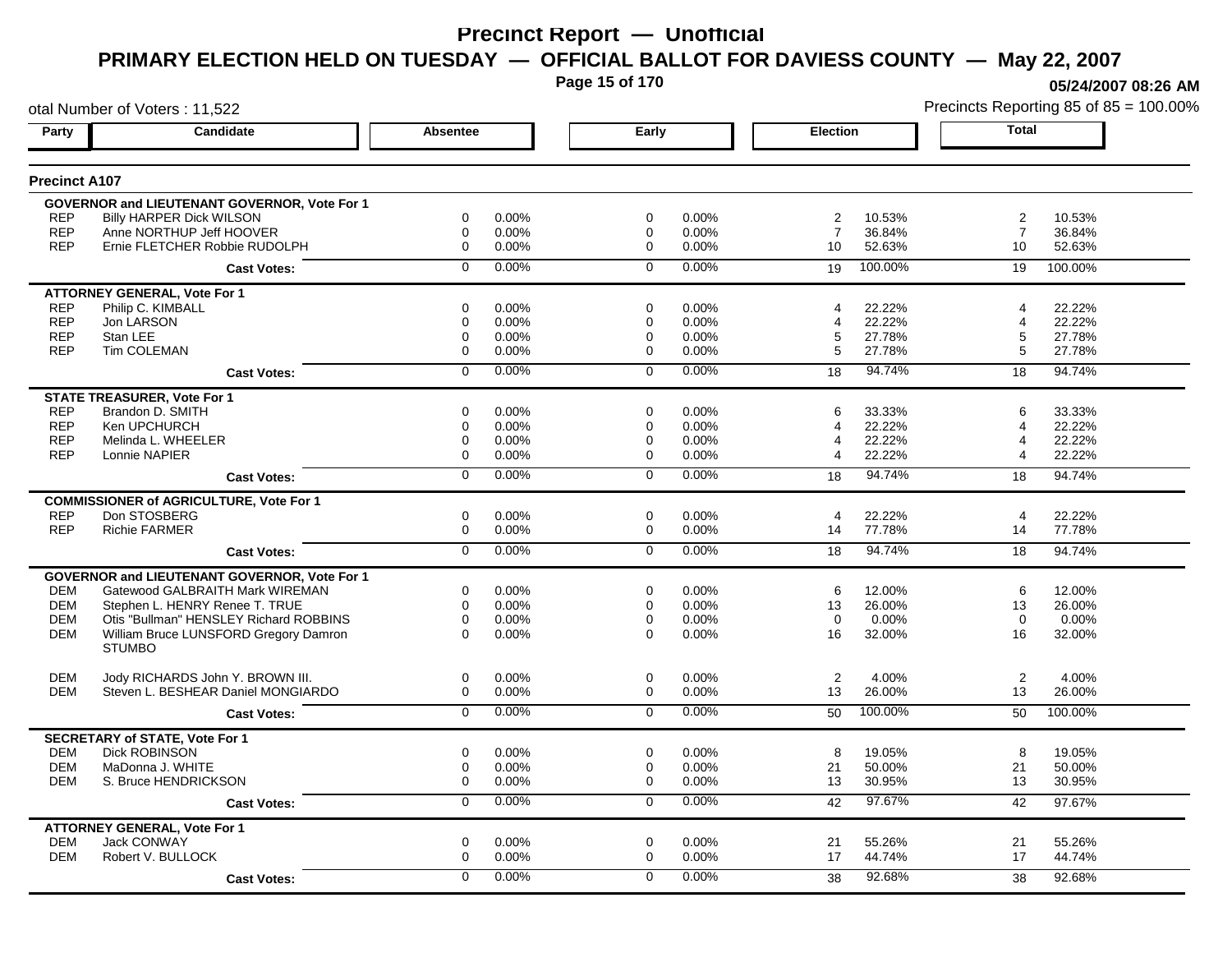**Page 16 of 170**

**05/24/2007 08:26 AM**

|                      | otal Number of Voters: 11,522                  |          |          |          |          |                 |        |       | Precincts Reporting 85 of 85 = 100.00% |  |
|----------------------|------------------------------------------------|----------|----------|----------|----------|-----------------|--------|-------|----------------------------------------|--|
| Party                | Candidate                                      | Absentee |          | Early    |          | <b>Election</b> |        | Total |                                        |  |
| <b>Precinct A107</b> |                                                |          |          |          |          |                 |        |       |                                        |  |
|                      | <b>STATE TREASURER, Vote For 1</b>             |          |          |          |          |                 |        |       |                                        |  |
| DEM                  | L.J. "Todd" HOLLENBACH                         |          | $0.00\%$ | 0        | $0.00\%$ | 10              | 22.22% | 10    | 22.22%                                 |  |
| DEM                  | Mike WEAVER                                    |          | 0.00%    |          | $0.00\%$ | 23              | 51.11% | 23    | 51.11%                                 |  |
| <b>DEM</b>           | Jack D. WOOD                                   |          | 0.00%    |          | $0.00\%$ | 6               | 13.33% | 6     | 13.33%                                 |  |
| <b>DEM</b>           | Patrick R. DUNMIRE                             |          | 0.00%    |          | $0.00\%$ | 6               | 13.33% | 6.    | 13.33%                                 |  |
|                      | <b>Cast Votes:</b>                             |          | 0.00%    | 0        | $0.00\%$ | 45              | 97.83% | 45    | 97.83%                                 |  |
|                      | <b>COMMISSIONER of AGRICULTURE, Vote For 1</b> |          |          |          |          |                 |        |       |                                        |  |
| DEM                  | David Lynn WILLIAMS                            |          | 0.00%    |          | $0.00\%$ | 28              | 66.67% | 28    | 66.67%                                 |  |
| DEM                  | David NEVILLE                                  |          | $0.00\%$ |          | $0.00\%$ | 14              | 33.33% | 14    | 33.33%                                 |  |
|                      | <b>Cast Votes:</b>                             |          | $0.00\%$ | $\Omega$ | $0.00\%$ | 42              | 95.45% | 42    | 95.45%                                 |  |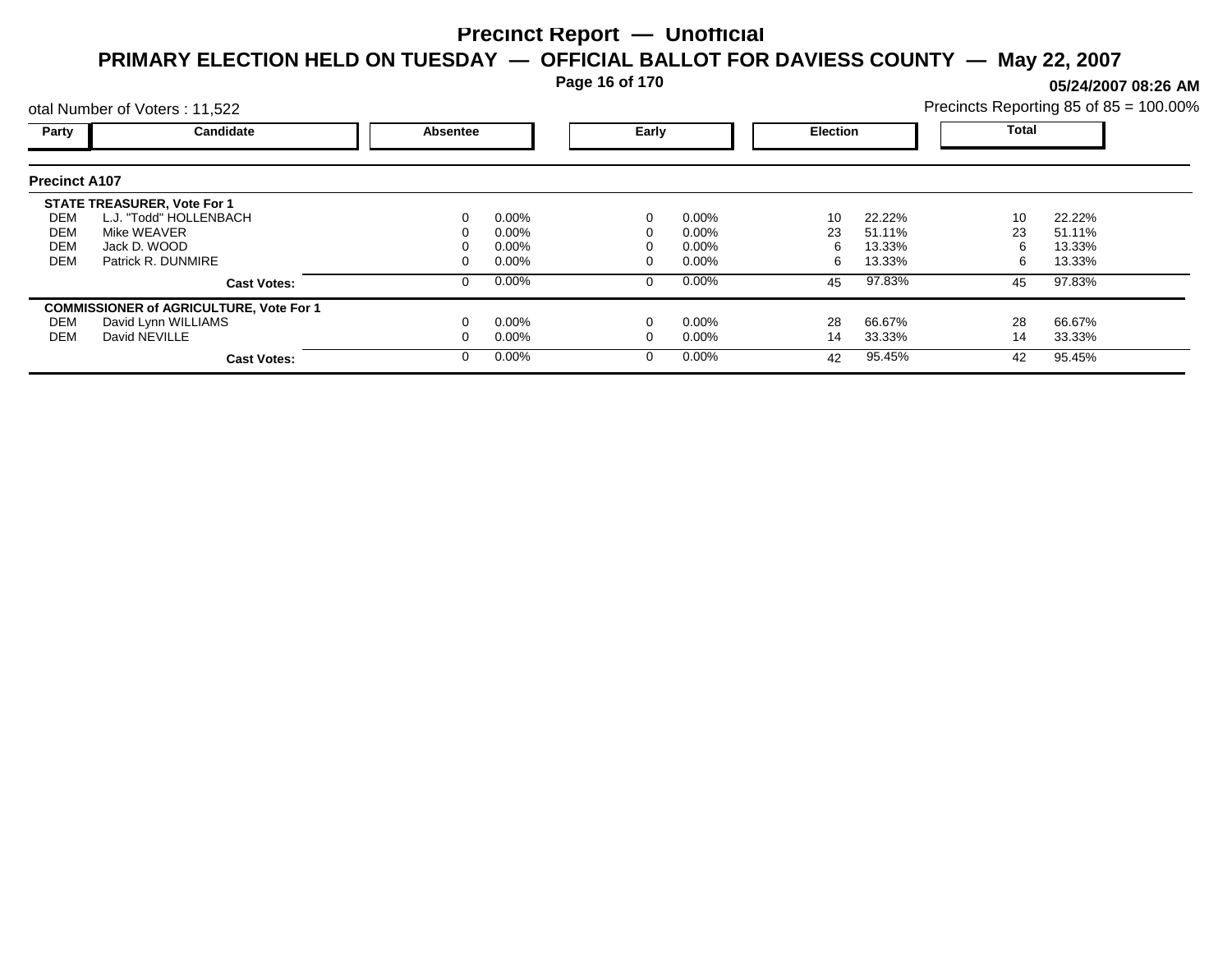**Page 17 of 170**

**05/24/2007 08:26 AM**

| otal Number of Voters: 11,522 |                                                     |                 |          |             |       |                |         |                | Precincts Reporting 85 of 85 = 100.00% |
|-------------------------------|-----------------------------------------------------|-----------------|----------|-------------|-------|----------------|---------|----------------|----------------------------------------|
| Party                         | Candidate                                           | <b>Absentee</b> |          | Early       |       | Election       |         | Total          |                                        |
| <b>Precinct A108</b>          |                                                     |                 |          |             |       |                |         |                |                                        |
|                               | GOVERNOR and LIEUTENANT GOVERNOR, Vote For 1        |                 |          |             |       |                |         |                |                                        |
| <b>REP</b>                    | <b>Billy HARPER Dick WILSON</b>                     | 0               | 0.00%    | 0           | 0.00% | 3              | 10.34%  | 3              | 10.34%                                 |
| <b>REP</b>                    | Anne NORTHUP Jeff HOOVER                            | 0               | $0.00\%$ | 0           | 0.00% | 8              | 27.59%  | 8              | 27.59%                                 |
| <b>REP</b>                    | Ernie FLETCHER Robbie RUDOLPH                       | 0               | 0.00%    | $\mathbf 0$ | 0.00% | 18             | 62.07%  | 18             | 62.07%                                 |
|                               | <b>Cast Votes:</b>                                  | $\Omega$        | 0.00%    | $\Omega$    | 0.00% | 29             | 100.00% | 29             | 100.00%                                |
|                               | <b>ATTORNEY GENERAL, Vote For 1</b>                 |                 |          |             |       |                |         |                |                                        |
| <b>REP</b>                    | Philip C. KIMBALL                                   | 0               | $0.00\%$ | 0           | 0.00% | 2              | 8.70%   | 2              | 8.70%                                  |
| <b>REP</b>                    | Jon LARSON                                          | 0               | 0.00%    | $\mathbf 0$ | 0.00% | 3              | 13.04%  | 3              | 13.04%                                 |
| <b>REP</b>                    | Stan LEE                                            | 0               | $0.00\%$ | 0           | 0.00% | 8              | 34.78%  | 8              | 34.78%                                 |
| <b>REP</b>                    | <b>Tim COLEMAN</b>                                  | 0               | $0.00\%$ | $\mathbf 0$ | 0.00% | 10             | 43.48%  | 10             | 43.48%                                 |
|                               | <b>Cast Votes:</b>                                  | $\mathbf 0$     | 0.00%    | $\mathbf 0$ | 0.00% | 23             | 85.19%  | 23             | 85.19%                                 |
|                               | <b>STATE TREASURER, Vote For 1</b>                  |                 |          |             |       |                |         |                |                                        |
| <b>REP</b>                    | Brandon D. SMITH                                    | 0               | 0.00%    | $\Omega$    | 0.00% | 4              | 17.39%  | $\overline{4}$ | 17.39%                                 |
| <b>REP</b>                    | Ken UPCHURCH                                        | 0               | 0.00%    | 0           | 0.00% | 5              | 21.74%  | 5              | 21.74%                                 |
| <b>REP</b>                    | Melinda L. WHEELER                                  | 0               | $0.00\%$ | $\mathbf 0$ | 0.00% | $\overline{7}$ | 30.43%  | $\overline{7}$ | 30.43%                                 |
| <b>REP</b>                    | Lonnie NAPIER                                       | $\Omega$        | 0.00%    | 0           | 0.00% | $\overline{7}$ | 30.43%  | $\overline{7}$ | 30.43%                                 |
|                               | <b>Cast Votes:</b>                                  | 0               | 0.00%    | $\Omega$    | 0.00% | 23             | 85.19%  | 23             | 85.19%                                 |
|                               | <b>COMMISSIONER of AGRICULTURE, Vote For 1</b>      |                 |          |             |       |                |         |                |                                        |
| <b>REP</b>                    | Don STOSBERG                                        | 0               | $0.00\%$ | $\mathbf 0$ | 0.00% | 5              | 21.74%  | 5              | 21.74%                                 |
| <b>REP</b>                    | <b>Richie FARMER</b>                                | 0               | 0.00%    | $\mathbf 0$ | 0.00% | 18             | 78.26%  | 18             | 78.26%                                 |
|                               | <b>Cast Votes:</b>                                  | $\overline{0}$  | 0.00%    | $\mathbf 0$ | 0.00% | 23             | 85.19%  | 23             | 85.19%                                 |
|                               | <b>GOVERNOR and LIEUTENANT GOVERNOR, Vote For 1</b> |                 |          |             |       |                |         |                |                                        |
| <b>DEM</b>                    | Gatewood GALBRAITH Mark WIREMAN                     | 0               | 0.00%    | $\mathbf 0$ | 0.00% | 2              | 2.30%   | 2              | 2.30%                                  |
| <b>DEM</b>                    | Stephen L. HENRY Renee T. TRUE                      | $\Omega$        | 0.00%    | $\Omega$    | 0.00% | 33             | 37.93%  | 33             | 37.93%                                 |
| <b>DEM</b>                    | Otis "Bullman" HENSLEY Richard ROBBINS              | 0               | 0.00%    | $\Omega$    | 0.00% | $\Omega$       | 0.00%   | $\Omega$       | 0.00%                                  |
| DEM                           | William Bruce LUNSFORD Gregory Damron               | 0               | $0.00\%$ | $\Omega$    | 0.00% | 22             | 25.29%  | 22             | 25.29%                                 |
|                               | <b>STUMBO</b>                                       |                 |          |             |       |                |         |                |                                        |
| <b>DEM</b>                    | Jody RICHARDS John Y. BROWN III.                    | 0               | $0.00\%$ | 0           | 0.00% | 6              | 6.90%   | 6              | 6.90%                                  |
| <b>DEM</b>                    | Steven L. BESHEAR Daniel MONGIARDO                  | 0               | $0.00\%$ | 0           | 0.00% | 24             | 27.59%  | 24             | 27.59%                                 |
|                               | <b>Cast Votes:</b>                                  | $\mathbf 0$     | 0.00%    | $\mathbf 0$ | 0.00% | 87             | 97.75%  | 87             | 97.75%                                 |
|                               | <b>SECRETARY of STATE, Vote For 1</b>               |                 |          |             |       |                |         |                |                                        |
| <b>DEM</b>                    | <b>Dick ROBINSON</b>                                | 0               | 0.00%    | 0           | 0.00% | 26             | 38.81%  | 26             | 38.81%                                 |
| <b>DEM</b>                    | MaDonna J. WHITE                                    | 0               | 0.00%    | 0           | 0.00% | 29             | 43.28%  | 29             | 43.28%                                 |
| <b>DEM</b>                    | S. Bruce HENDRICKSON                                | 0               | $0.00\%$ | $\mathbf 0$ | 0.00% | 12             | 17.91%  | 12             | 17.91%                                 |
|                               | <b>Cast Votes:</b>                                  | $\overline{0}$  | 0.00%    | $\mathbf 0$ | 0.00% | 67             | 83.75%  | 67             | 83.75%                                 |
|                               | <b>ATTORNEY GENERAL, Vote For 1</b>                 |                 |          |             |       |                |         |                |                                        |
| <b>DEM</b>                    | Jack CONWAY                                         | 0               | $0.00\%$ | 0           | 0.00% | 41             | 66.13%  | 41             | 66.13%                                 |
| <b>DEM</b>                    | Robert V. BULLOCK                                   | 0               | 0.00%    | $\mathbf 0$ | 0.00% | 21             | 33.87%  | 21             | 33.87%                                 |
|                               | <b>Cast Votes:</b>                                  | $\Omega$        | 0.00%    | $\Omega$    | 0.00% | 62             | 81.58%  | 62             | 81.58%                                 |
|                               |                                                     |                 |          |             |       |                |         |                |                                        |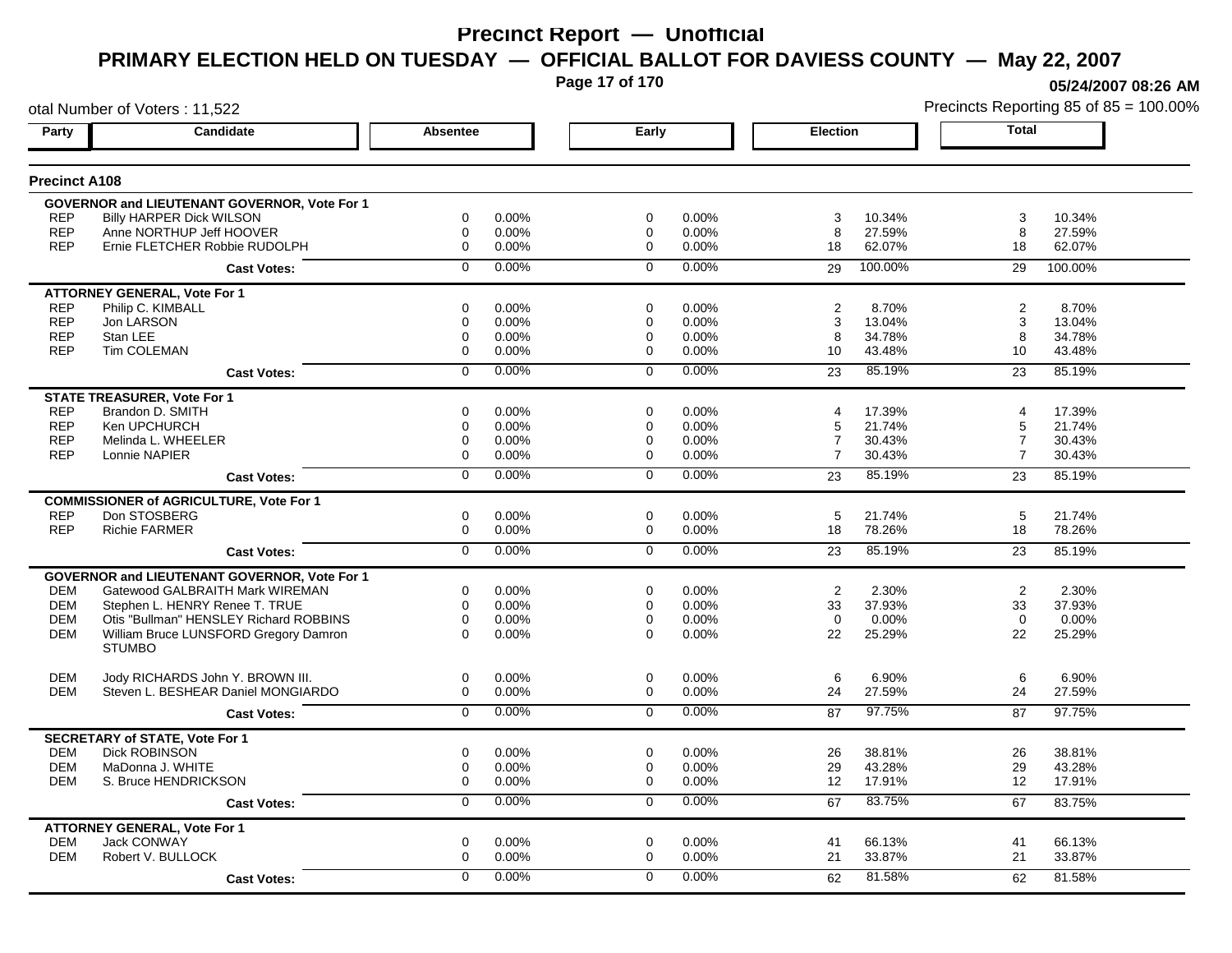**Page 18 of 170**

**05/24/2007 08:26 AM**

| Precincts Reporting 85 of 85 = 100.00% |  |  |
|----------------------------------------|--|--|
|                                        |  |  |

|                      | otal Number of Voters: 11,522                  |          |          |       |          |                 |        | Precincts Reporting 85 of 85 = 100.00% |        |  |
|----------------------|------------------------------------------------|----------|----------|-------|----------|-----------------|--------|----------------------------------------|--------|--|
| Party                | <b>Candidate</b>                               | Absentee |          | Early |          | <b>Election</b> |        | <b>Total</b>                           |        |  |
| <b>Precinct A108</b> |                                                |          |          |       |          |                 |        |                                        |        |  |
|                      | <b>STATE TREASURER, Vote For 1</b>             |          |          |       |          |                 |        |                                        |        |  |
| DEM                  | L.J. "Todd" HOLLENBACH                         | 0        | $0.00\%$ |       | 0.00%    | 17              | 22.67% | 17                                     | 22.67% |  |
| DEM                  | Mike WEAVER                                    | 0        | $0.00\%$ |       | $0.00\%$ | 52              | 69.33% | 52                                     | 69.33% |  |
| DEM                  | Jack D. WOOD                                   |          | $0.00\%$ |       | $0.00\%$ |                 | 5.33%  |                                        | 5.33%  |  |
| <b>DEM</b>           | Patrick R. DUNMIRE                             | 0        | $0.00\%$ |       | $0.00\%$ |                 | 2.67%  |                                        | 2.67%  |  |
|                      | <b>Cast Votes:</b>                             | 0        | $0.00\%$ | 0     | 0.00%    | 75              | 91.46% | 75                                     | 91.46% |  |
|                      | <b>COMMISSIONER of AGRICULTURE, Vote For 1</b> |          |          |       |          |                 |        |                                        |        |  |
| DEM                  | David Lynn WILLIAMS                            |          | $0.00\%$ |       | 0.00%    | 46              | 68.66% | 46                                     | 68.66% |  |
| DEM                  | David NEVILLE                                  | 0        | $0.00\%$ |       | 0.00%    | 21              | 31.34% | 21                                     | 31.34% |  |
|                      | <b>Cast Votes:</b>                             | $\Omega$ | $0.00\%$ |       | 0.00%    | 67              | 85.90% | 67                                     | 85.90% |  |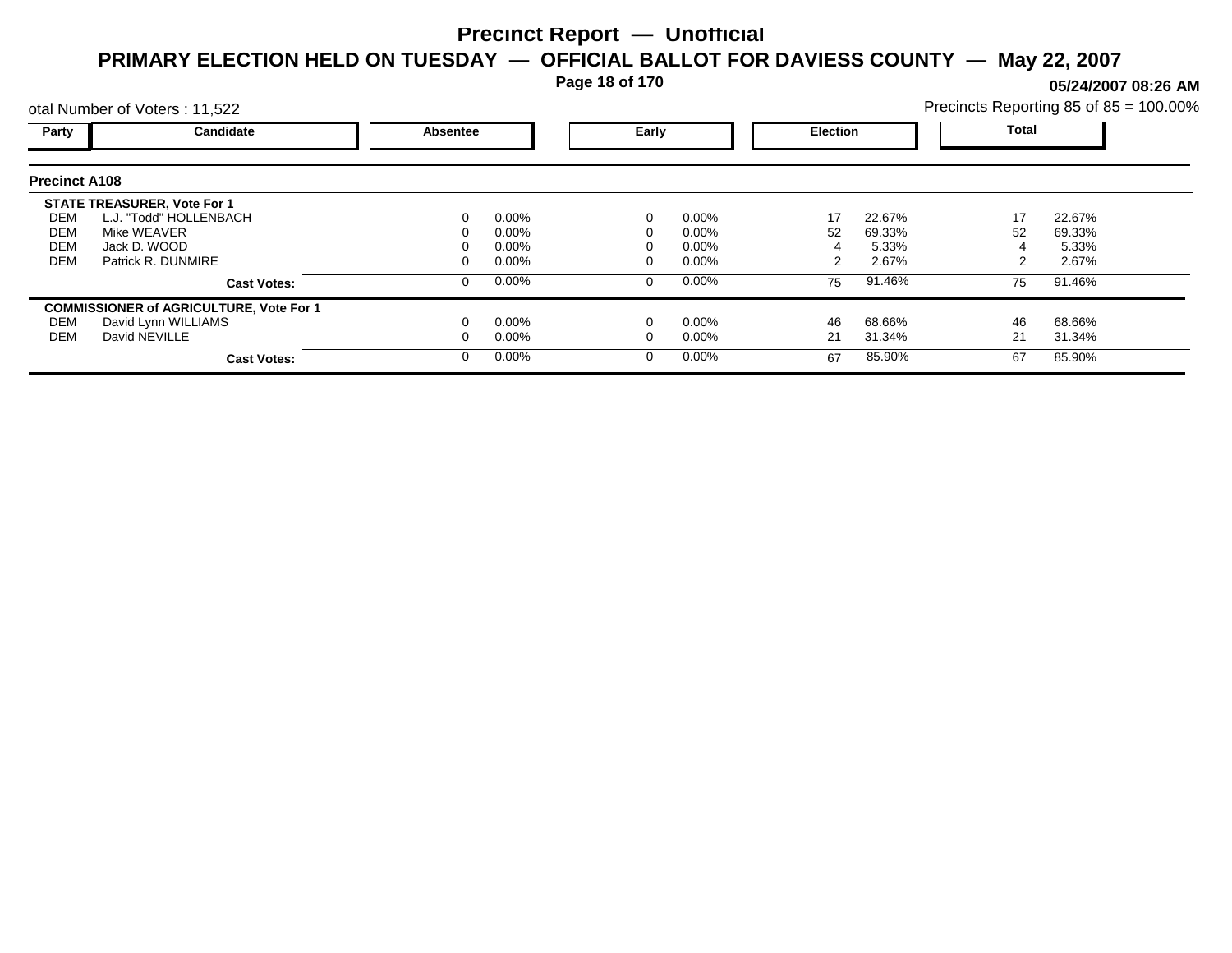**Page 19 of 170**

**05/24/2007 08:26 AM**

| otal Number of Voters: 11,522 |                                                     |                  |       |                |          |                 |         |                | Precincts Reporting 85 of 85 = 100.00% |
|-------------------------------|-----------------------------------------------------|------------------|-------|----------------|----------|-----------------|---------|----------------|----------------------------------------|
| Party                         | <b>Candidate</b>                                    | Absentee         |       | Early          |          | <b>Election</b> |         | <b>Total</b>   |                                        |
| <b>Precinct A109</b>          |                                                     |                  |       |                |          |                 |         |                |                                        |
|                               | GOVERNOR and LIEUTENANT GOVERNOR, Vote For 1        |                  |       |                |          |                 |         |                |                                        |
| <b>REP</b>                    | <b>Billy HARPER Dick WILSON</b>                     | 0                | 0.00% | $\mathbf 0$    | 0.00%    | $\overline{7}$  | 19.44%  | $\overline{7}$ | 19.44%                                 |
| <b>REP</b>                    | Anne NORTHUP Jeff HOOVER                            | 0                | 0.00% | 0              | 0.00%    | 16              | 44.44%  | 16             | 44.44%                                 |
| <b>REP</b>                    | Ernie FLETCHER Robbie RUDOLPH                       | $\boldsymbol{0}$ | 0.00% | $\Omega$       | 0.00%    | 13              | 36.11%  | 13             | 36.11%                                 |
|                               | <b>Cast Votes:</b>                                  | $\mathbf 0$      | 0.00% | $\mathbf 0$    | 0.00%    | 36              | 100.00% | 36             | 100.00%                                |
|                               | <b>ATTORNEY GENERAL, Vote For 1</b>                 |                  |       |                |          |                 |         |                |                                        |
| <b>REP</b>                    | Philip C. KIMBALL                                   | $\mathbf 0$      | 0.00% | $\mathbf 0$    | 0.00%    | 8               | 26.67%  | 8              | 26.67%                                 |
| <b>REP</b>                    | Jon LARSON                                          | 0                | 0.00% | $\mathbf 0$    | 0.00%    | 4               | 13.33%  | 4              | 13.33%                                 |
| <b>REP</b>                    | Stan LEE                                            | $\mathbf 0$      | 0.00% | 0              | 0.00%    | 10 <sup>1</sup> | 33.33%  | 10             | 33.33%                                 |
| <b>REP</b>                    | Tim COLEMAN                                         | $\mathbf 0$      | 0.00% | 0              | 0.00%    | 8               | 26.67%  | 8              | 26.67%                                 |
|                               | <b>Cast Votes:</b>                                  | $\mathbf 0$      | 0.00% | $\Omega$       | 0.00%    | 30              | 93.75%  | 30             | 93.75%                                 |
|                               | <b>STATE TREASURER, Vote For 1</b>                  |                  |       |                |          |                 |         |                |                                        |
| <b>REP</b>                    | Brandon D. SMITH                                    | 0                | 0.00% | 0              | 0.00%    | 11              | 34.38%  | 11             | 34.38%                                 |
| <b>REP</b>                    | Ken UPCHURCH                                        | 0                | 0.00% | 0              | 0.00%    | 3               | 9.38%   | 3              | 9.38%                                  |
| <b>REP</b>                    | Melinda L. WHEELER                                  | 0                | 0.00% | 0              | 0.00%    | 10              | 31.25%  | 10             | 31.25%                                 |
| <b>REP</b>                    | Lonnie NAPIER                                       | $\mathbf 0$      | 0.00% | 0              | 0.00%    | 8               | 25.00%  | 8              | 25.00%                                 |
|                               | <b>Cast Votes:</b>                                  | $\overline{0}$   | 0.00% | $\Omega$       | 0.00%    | 32              | 94.12%  | 32             | 94.12%                                 |
|                               | <b>COMMISSIONER of AGRICULTURE, Vote For 1</b>      |                  |       |                |          |                 |         |                |                                        |
| <b>REP</b>                    | Don STOSBERG                                        | 0                | 0.00% | 0              | 0.00%    | $\overline{4}$  | 12.12%  | $\overline{4}$ | 12.12%                                 |
| <b>REP</b>                    | <b>Richie FARMER</b>                                | $\boldsymbol{0}$ | 0.00% | 0              | 0.00%    | 29              | 87.88%  | 29             | 87.88%                                 |
|                               | <b>Cast Votes:</b>                                  | $\overline{0}$   | 0.00% | $\overline{0}$ | 0.00%    | 33              | 97.06%  | 33             | 97.06%                                 |
|                               | <b>GOVERNOR and LIEUTENANT GOVERNOR, Vote For 1</b> |                  |       |                |          |                 |         |                |                                        |
| <b>DEM</b>                    | Gatewood GALBRAITH Mark WIREMAN                     | 0                | 0.00% | $\mathbf 0$    | 0.00%    | 10              | 10.53%  | 10             | 10.53%                                 |
| <b>DEM</b>                    | Stephen L. HENRY Renee T. TRUE                      | $\mathbf 0$      | 0.00% | $\mathbf 0$    | $0.00\%$ | 33              | 34.74%  | 33             | 34.74%                                 |
| <b>DEM</b>                    | Otis "Bullman" HENSLEY Richard ROBBINS              | $\mathbf 0$      | 0.00% | $\mathbf 0$    | 0.00%    | 2               | 2.11%   | 2              | 2.11%                                  |
| <b>DEM</b>                    | William Bruce LUNSFORD Gregory Damron               | $\Omega$         | 0.00% | $\Omega$       | $0.00\%$ | 15              | 15.79%  | 15             | 15.79%                                 |
|                               | <b>STUMBO</b>                                       |                  |       |                |          |                 |         |                |                                        |
| <b>DEM</b>                    | Jody RICHARDS John Y. BROWN III.                    | $\mathbf 0$      | 0.00% | $\mathbf 0$    | 0.00%    | $\overline{7}$  | 7.37%   | $\overline{7}$ | 7.37%                                  |
| <b>DEM</b>                    | Steven L. BESHEAR Daniel MONGIARDO                  | $\mathbf 0$      | 0.00% | $\mathbf 0$    | 0.00%    | 28              | 29.47%  | 28             | 29.47%                                 |
|                               | <b>Cast Votes:</b>                                  | $\overline{0}$   | 0.00% | $\Omega$       | 0.00%    | 95              | 97.94%  | 95             | 97.94%                                 |
|                               | <b>SECRETARY of STATE, Vote For 1</b>               |                  |       |                |          |                 |         |                |                                        |
| <b>DEM</b>                    | <b>Dick ROBINSON</b>                                | 0                | 0.00% | 0              | 0.00%    | 25              | 35.21%  | 25             | 35.21%                                 |
| <b>DEM</b>                    | MaDonna J. WHITE                                    | 0                | 0.00% | 0              | 0.00%    | 29              | 40.85%  | 29             | 40.85%                                 |
| DEM                           | S. Bruce HENDRICKSON                                | $\mathbf 0$      | 0.00% | 0              | 0.00%    | 17              | 23.94%  | 17             | 23.94%                                 |
|                               | <b>Cast Votes:</b>                                  | 0                | 0.00% | $\mathbf 0$    | 0.00%    | 71              | 86.59%  | 71             | 86.59%                                 |
|                               | <b>ATTORNEY GENERAL, Vote For 1</b>                 |                  |       |                |          |                 |         |                |                                        |
| <b>DEM</b>                    | Jack CONWAY                                         | 0                | 0.00% | 0              | 0.00%    | 52              | 66.67%  | 52             | 66.67%                                 |
| <b>DEM</b>                    | Robert V. BULLOCK                                   | $\Omega$         | 0.00% | $\Omega$       | 0.00%    | 26              | 33.33%  | 26             | 33.33%                                 |
|                               | <b>Cast Votes:</b>                                  | 0                | 0.00% | 0              | 0.00%    | 78              | 89.66%  | 78             | 89.66%                                 |
|                               |                                                     |                  |       |                |          |                 |         |                |                                        |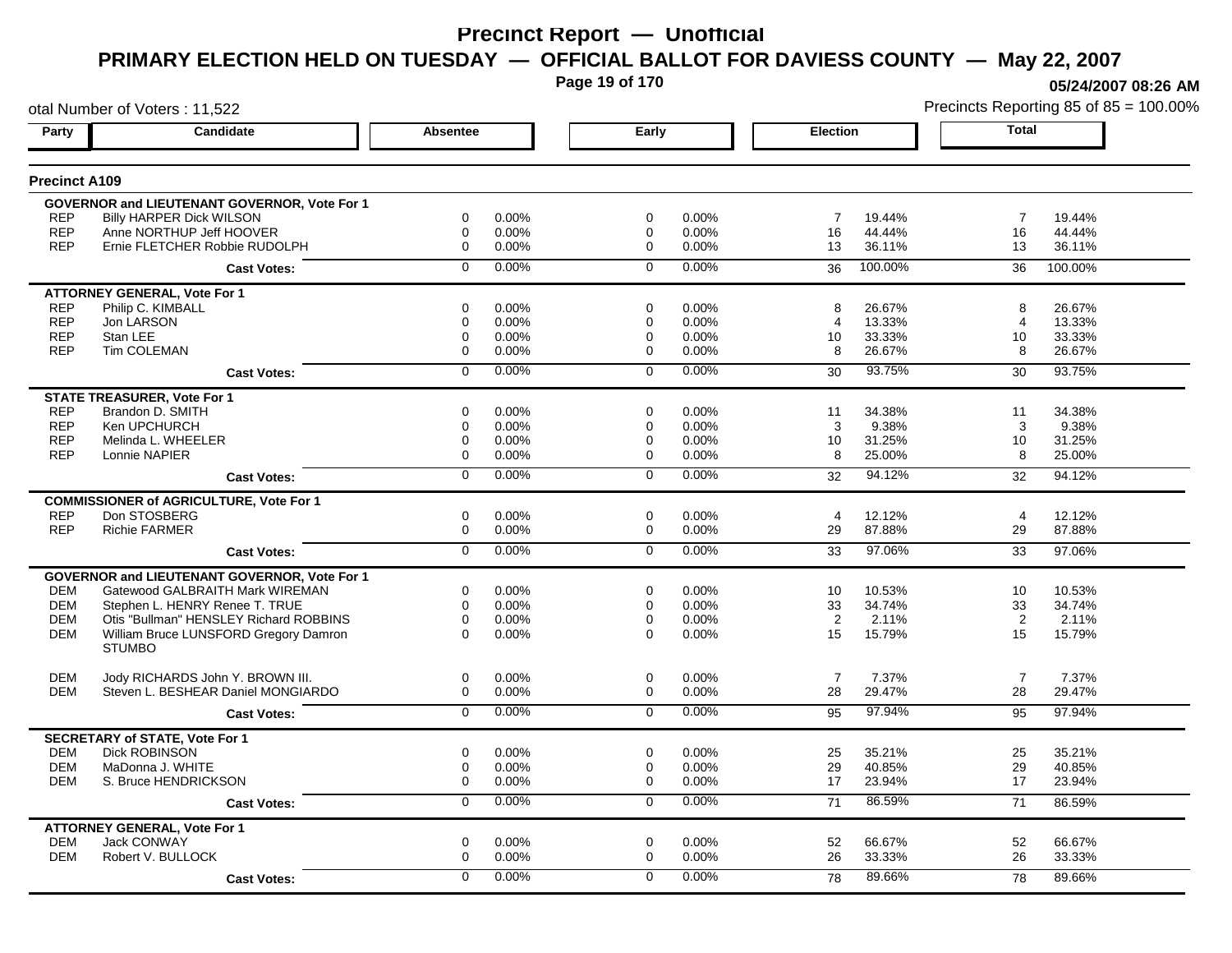**Page 20 of 170**

**05/24/2007 08:26 AM**

|                      | otal Number of Voters: 11,522                  |          |          |       |          |                 |        | Precincts Reporting 85 of 85 = 100.00% |        |  |
|----------------------|------------------------------------------------|----------|----------|-------|----------|-----------------|--------|----------------------------------------|--------|--|
| Party                | Candidate                                      | Absentee |          | Early |          | <b>Election</b> |        | <b>Total</b>                           |        |  |
| <b>Precinct A109</b> |                                                |          |          |       |          |                 |        |                                        |        |  |
|                      | <b>STATE TREASURER, Vote For 1</b>             |          |          |       |          |                 |        |                                        |        |  |
| DEM                  | L.J. "Todd" HOLLENBACH                         |          | $0.00\%$ |       | $0.00\%$ | 13              | 15.48% | 13                                     | 15.48% |  |
| DEM                  | Mike WEAVER                                    |          | 0.00%    |       | 0.00%    | 59              | 70.24% | 59                                     | 70.24% |  |
| <b>DEM</b>           | Jack D. WOOD                                   |          | 0.00%    |       | 0.00%    | 10              | 11.90% | 10                                     | 11.90% |  |
| <b>DEM</b>           | Patrick R. DUNMIRE                             |          | 0.00%    |       | 0.00%    |                 | 2.38%  |                                        | 2.38%  |  |
|                      | <b>Cast Votes:</b>                             |          | $0.00\%$ | 0     | $0.00\%$ | 84              | 94.38% | 84                                     | 94.38% |  |
|                      | <b>COMMISSIONER of AGRICULTURE, Vote For 1</b> |          |          |       |          |                 |        |                                        |        |  |
| DEM                  | David Lynn WILLIAMS                            |          | $0.00\%$ |       | 0.00%    | 48              | 65.75% | 48                                     | 65.75% |  |
| DEM                  | David NEVILLE                                  |          | $0.00\%$ |       | 0.00%    | 25              | 34.25% | 25                                     | 34.25% |  |
|                      | <b>Cast Votes:</b>                             |          | $0.00\%$ | 0     | $0.00\%$ | 73              | 86.90% | 73                                     | 86.90% |  |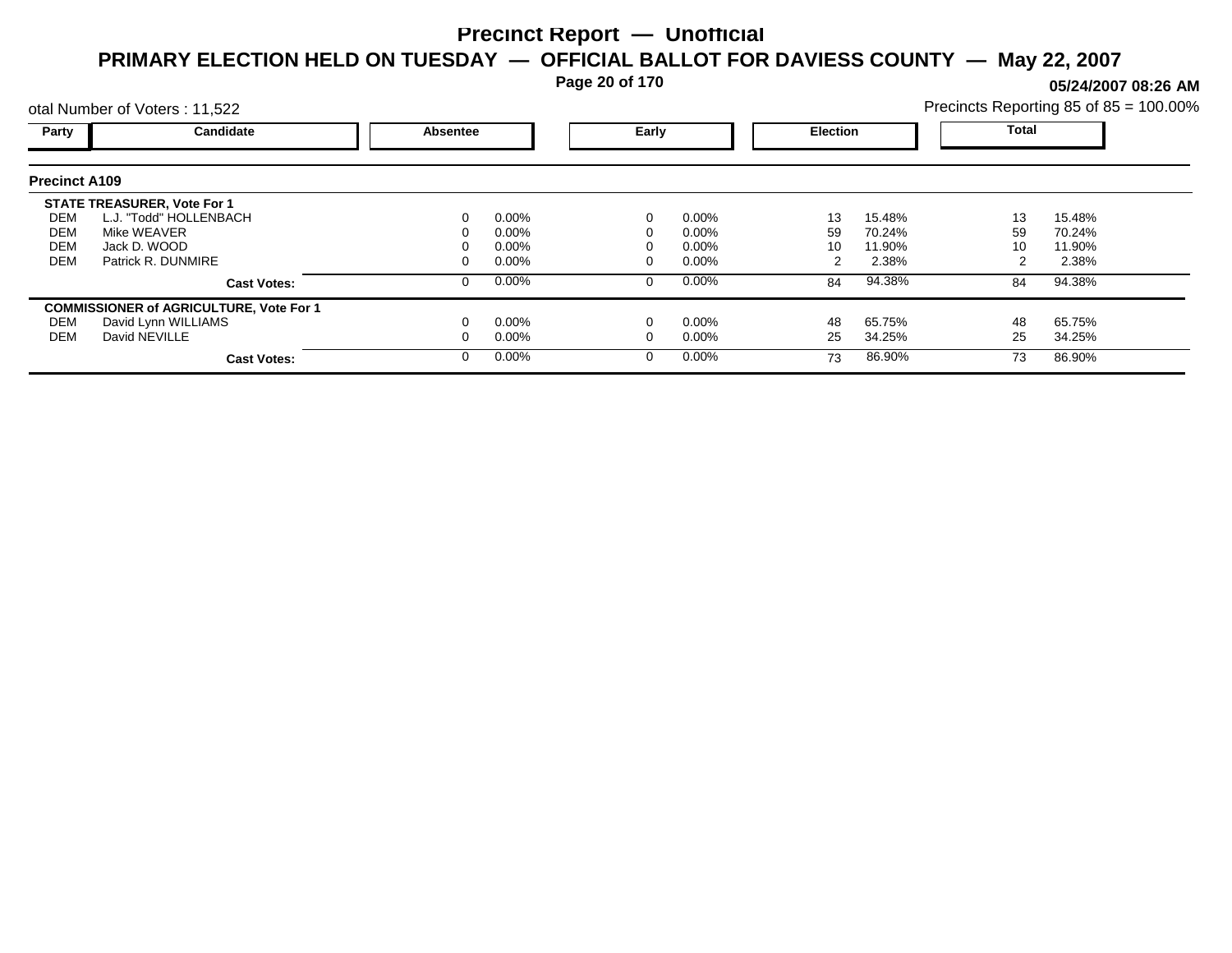**Page 21 of 170**

**05/24/2007 08:26 AM**

| <b>Total</b><br><b>Candidate</b><br><b>Absentee</b><br>Early<br><b>Election</b><br>Party<br><b>Precinct A110</b><br>GOVERNOR and LIEUTENANT GOVERNOR, Vote For 1<br><b>REP</b><br>Billy HARPER Dick WILSON<br>$\mathbf 0$<br>0.00%<br>$\mathbf 0$<br>0.00%<br>6<br>30.00%<br>6<br>30.00%<br><b>REP</b><br>Anne NORTHUP Jeff HOOVER<br>0.00%<br>0.00%<br>$\overline{7}$<br>$\mathbf 0$<br>$\mathbf 0$<br>35.00%<br>$\overline{7}$<br>35.00%<br><b>REP</b><br>0.00%<br>0.00%<br>$\overline{7}$<br>35.00%<br>35.00%<br>Ernie FLETCHER Robbie RUDOLPH<br>$\mathbf 0$<br>$\mathbf 0$<br>$\overline{7}$<br>0.00%<br>0.00%<br>100.00%<br>$\mathbf 0$<br>$\mathbf 0$<br>20<br>20<br>100.00%<br><b>Cast Votes:</b><br><b>ATTORNEY GENERAL, Vote For 1</b><br><b>REP</b><br>Philip C. KIMBALL<br>$\mathbf 0$<br>0.00%<br>$\mathbf 0$<br>0.00%<br>3<br>17.65%<br>3<br>17.65%<br><b>REP</b><br>Jon LARSON<br>0<br>0.00%<br>$\mathbf 0$<br>0.00%<br>6<br>35.29%<br>35.29%<br>6<br><b>REP</b><br>Stan LEE<br>$\mathbf 0$<br>0.00%<br>0.00%<br>3<br>17.65%<br>17.65%<br>$\mathbf 0$<br>3<br><b>REP</b><br>Tim COLEMAN<br>$\mathbf 0$<br>0.00%<br>0.00%<br>5<br>0<br>29.41%<br>5<br>29.41%<br>0.00%<br>0.00%<br>94.44%<br>$\mathbf 0$<br>$\mathbf 0$<br>17<br>94.44%<br>17<br><b>Cast Votes:</b><br><b>STATE TREASURER, Vote For 1</b><br><b>REP</b><br>Brandon D. SMITH<br>$\boldsymbol{2}$<br>0<br>0.00%<br>$\Omega$<br>0.00%<br>2<br>10.53%<br>10.53%<br><b>REP</b><br>Ken UPCHURCH<br>0.00%<br>0.00%<br>52.63%<br>0<br>$\mathbf 0$<br>10<br>52.63%<br>10<br><b>REP</b><br>Melinda L. WHEELER<br>0<br>0.00%<br>$\mathbf 0$<br>0.00%<br>6<br>31.58%<br>31.58%<br>6<br><b>REP</b><br>5.26%<br>5.26%<br>Lonnie NAPIER<br>0<br>0.00%<br>0<br>0.00%<br>$\mathbf{1}$<br>$\mathbf{1}$<br>0.00%<br>0.00%<br>100.00%<br>$\mathbf 0$<br>$\mathbf 0$<br>100.00%<br>19<br>19<br><b>Cast Votes:</b><br><b>COMMISSIONER of AGRICULTURE, Vote For 1</b><br><b>REP</b><br>Don STOSBERG<br>0<br>0.00%<br>$\mathbf 0$<br>0.00%<br>5<br>26.32%<br>5<br>26.32%<br><b>REP</b><br><b>Richie FARMER</b><br>0<br>0.00%<br>$\mathbf 0$<br>0.00%<br>14<br>73.68%<br>14<br>73.68%<br>0.00%<br>0.00%<br>95.00%<br>$\overline{0}$<br>$\overline{0}$<br>19<br>95.00%<br>19<br><b>Cast Votes:</b><br>GOVERNOR and LIEUTENANT GOVERNOR, Vote For 1<br>Gatewood GALBRAITH Mark WIREMAN<br>0.00%<br>0.00%<br>1.10%<br>1.10%<br>DEM<br>0<br>0<br>$\overline{1}$<br>$\overline{1}$<br><b>DEM</b><br>$\mathbf 0$<br>0.00%<br>27<br>27<br>Stephen L. HENRY Renee T. TRUE<br>0<br>0.00%<br>29.67%<br>29.67%<br><b>DEM</b><br>Otis "Bullman" HENSLEY Richard ROBBINS<br>$\mathbf 0$<br>0.00%<br>0.00%<br>$\mathbf 0$<br>0.00%<br>$\mathbf 0$<br>0.00%<br>0<br><b>DEM</b><br>William Bruce LUNSFORD Gregory Damron<br>$\Omega$<br>$\Omega$<br>19.78%<br>19.78%<br>0.00%<br>0.00%<br>18<br>18<br><b>STUMBO</b><br><b>DEM</b><br>6<br>Jody RICHARDS John Y. BROWN III.<br>0<br>0.00%<br>0<br>0.00%<br>6<br>6.59%<br>6.59%<br><b>DEM</b><br>Steven L. BESHEAR Daniel MONGIARDO<br>0.00%<br>0.00%<br>39<br>42.86%<br>0<br>$\mathbf 0$<br>39<br>42.86%<br>0.00%<br>0.00%<br>100.00%<br>$\overline{0}$<br>$\mathbf 0$<br>91<br>91<br>100.00%<br><b>Cast Votes:</b><br><b>SECRETARY of STATE, Vote For 1</b><br><b>Dick ROBINSON</b><br><b>DEM</b><br>$\mathbf 0$<br>0.00%<br>$\mathbf 0$<br>0.00%<br>25<br>33.78%<br>25<br>33.78%<br><b>DEM</b><br>MaDonna J. WHITE<br>25<br>33.78%<br>33.78%<br>0<br>0.00%<br>$\mathbf 0$<br>0.00%<br>25<br><b>DEM</b><br>S. Bruce HENDRICKSON<br>$\mathbf 0$<br>0.00%<br>$\mathbf{0}$<br>0.00%<br>24<br>32.43%<br>24<br>32.43%<br>0.00%<br>$\overline{0}$<br>0.00%<br>100.00%<br>$\mathbf 0$<br>100.00%<br>74<br>74<br><b>Cast Votes:</b><br><b>ATTORNEY GENERAL, Vote For 1</b><br><b>DEM</b><br>Jack CONWAY<br>0<br>0.00%<br>0<br>0.00%<br>48<br>64.00%<br>48<br>64.00%<br><b>DEM</b><br>Robert V. BULLOCK<br>$\mathbf 0$<br>0.00%<br>0.00%<br>27<br>36.00%<br>27<br>36.00%<br>$\mathbf 0$<br>0.00%<br>0.00%<br>100.00%<br>$\Omega$<br>$\mathbf 0$<br>75<br>100.00%<br>75<br><b>Cast Votes:</b> | otal Number of Voters: 11,522 |  |  |  |  | Precincts Reporting 85 of 85 = 100.009 |
|-------------------------------------------------------------------------------------------------------------------------------------------------------------------------------------------------------------------------------------------------------------------------------------------------------------------------------------------------------------------------------------------------------------------------------------------------------------------------------------------------------------------------------------------------------------------------------------------------------------------------------------------------------------------------------------------------------------------------------------------------------------------------------------------------------------------------------------------------------------------------------------------------------------------------------------------------------------------------------------------------------------------------------------------------------------------------------------------------------------------------------------------------------------------------------------------------------------------------------------------------------------------------------------------------------------------------------------------------------------------------------------------------------------------------------------------------------------------------------------------------------------------------------------------------------------------------------------------------------------------------------------------------------------------------------------------------------------------------------------------------------------------------------------------------------------------------------------------------------------------------------------------------------------------------------------------------------------------------------------------------------------------------------------------------------------------------------------------------------------------------------------------------------------------------------------------------------------------------------------------------------------------------------------------------------------------------------------------------------------------------------------------------------------------------------------------------------------------------------------------------------------------------------------------------------------------------------------------------------------------------------------------------------------------------------------------------------------------------------------------------------------------------------------------------------------------------------------------------------------------------------------------------------------------------------------------------------------------------------------------------------------------------------------------------------------------------------------------------------------------------------------------------------------------------------------------------------------------------------------------------------------------------------------------------------------------------------------------------------------------------------------------------------------------------------------------------------------------------------------------------------------------------------------------------------------------------------------------------------------------------------------------------------------------------------------------------------------------------------------------------------------------------------------------------------------------------------------------------------------------------------------------------------------------------------------------------------------------------------------------------------------------------------------------------------------------------|-------------------------------|--|--|--|--|----------------------------------------|
|                                                                                                                                                                                                                                                                                                                                                                                                                                                                                                                                                                                                                                                                                                                                                                                                                                                                                                                                                                                                                                                                                                                                                                                                                                                                                                                                                                                                                                                                                                                                                                                                                                                                                                                                                                                                                                                                                                                                                                                                                                                                                                                                                                                                                                                                                                                                                                                                                                                                                                                                                                                                                                                                                                                                                                                                                                                                                                                                                                                                                                                                                                                                                                                                                                                                                                                                                                                                                                                                                                                                                                                                                                                                                                                                                                                                                                                                                                                                                                                                                                                                         |                               |  |  |  |  |                                        |
|                                                                                                                                                                                                                                                                                                                                                                                                                                                                                                                                                                                                                                                                                                                                                                                                                                                                                                                                                                                                                                                                                                                                                                                                                                                                                                                                                                                                                                                                                                                                                                                                                                                                                                                                                                                                                                                                                                                                                                                                                                                                                                                                                                                                                                                                                                                                                                                                                                                                                                                                                                                                                                                                                                                                                                                                                                                                                                                                                                                                                                                                                                                                                                                                                                                                                                                                                                                                                                                                                                                                                                                                                                                                                                                                                                                                                                                                                                                                                                                                                                                                         |                               |  |  |  |  |                                        |
|                                                                                                                                                                                                                                                                                                                                                                                                                                                                                                                                                                                                                                                                                                                                                                                                                                                                                                                                                                                                                                                                                                                                                                                                                                                                                                                                                                                                                                                                                                                                                                                                                                                                                                                                                                                                                                                                                                                                                                                                                                                                                                                                                                                                                                                                                                                                                                                                                                                                                                                                                                                                                                                                                                                                                                                                                                                                                                                                                                                                                                                                                                                                                                                                                                                                                                                                                                                                                                                                                                                                                                                                                                                                                                                                                                                                                                                                                                                                                                                                                                                                         |                               |  |  |  |  |                                        |
|                                                                                                                                                                                                                                                                                                                                                                                                                                                                                                                                                                                                                                                                                                                                                                                                                                                                                                                                                                                                                                                                                                                                                                                                                                                                                                                                                                                                                                                                                                                                                                                                                                                                                                                                                                                                                                                                                                                                                                                                                                                                                                                                                                                                                                                                                                                                                                                                                                                                                                                                                                                                                                                                                                                                                                                                                                                                                                                                                                                                                                                                                                                                                                                                                                                                                                                                                                                                                                                                                                                                                                                                                                                                                                                                                                                                                                                                                                                                                                                                                                                                         |                               |  |  |  |  |                                        |
|                                                                                                                                                                                                                                                                                                                                                                                                                                                                                                                                                                                                                                                                                                                                                                                                                                                                                                                                                                                                                                                                                                                                                                                                                                                                                                                                                                                                                                                                                                                                                                                                                                                                                                                                                                                                                                                                                                                                                                                                                                                                                                                                                                                                                                                                                                                                                                                                                                                                                                                                                                                                                                                                                                                                                                                                                                                                                                                                                                                                                                                                                                                                                                                                                                                                                                                                                                                                                                                                                                                                                                                                                                                                                                                                                                                                                                                                                                                                                                                                                                                                         |                               |  |  |  |  |                                        |
|                                                                                                                                                                                                                                                                                                                                                                                                                                                                                                                                                                                                                                                                                                                                                                                                                                                                                                                                                                                                                                                                                                                                                                                                                                                                                                                                                                                                                                                                                                                                                                                                                                                                                                                                                                                                                                                                                                                                                                                                                                                                                                                                                                                                                                                                                                                                                                                                                                                                                                                                                                                                                                                                                                                                                                                                                                                                                                                                                                                                                                                                                                                                                                                                                                                                                                                                                                                                                                                                                                                                                                                                                                                                                                                                                                                                                                                                                                                                                                                                                                                                         |                               |  |  |  |  |                                        |
|                                                                                                                                                                                                                                                                                                                                                                                                                                                                                                                                                                                                                                                                                                                                                                                                                                                                                                                                                                                                                                                                                                                                                                                                                                                                                                                                                                                                                                                                                                                                                                                                                                                                                                                                                                                                                                                                                                                                                                                                                                                                                                                                                                                                                                                                                                                                                                                                                                                                                                                                                                                                                                                                                                                                                                                                                                                                                                                                                                                                                                                                                                                                                                                                                                                                                                                                                                                                                                                                                                                                                                                                                                                                                                                                                                                                                                                                                                                                                                                                                                                                         |                               |  |  |  |  |                                        |
|                                                                                                                                                                                                                                                                                                                                                                                                                                                                                                                                                                                                                                                                                                                                                                                                                                                                                                                                                                                                                                                                                                                                                                                                                                                                                                                                                                                                                                                                                                                                                                                                                                                                                                                                                                                                                                                                                                                                                                                                                                                                                                                                                                                                                                                                                                                                                                                                                                                                                                                                                                                                                                                                                                                                                                                                                                                                                                                                                                                                                                                                                                                                                                                                                                                                                                                                                                                                                                                                                                                                                                                                                                                                                                                                                                                                                                                                                                                                                                                                                                                                         |                               |  |  |  |  |                                        |
|                                                                                                                                                                                                                                                                                                                                                                                                                                                                                                                                                                                                                                                                                                                                                                                                                                                                                                                                                                                                                                                                                                                                                                                                                                                                                                                                                                                                                                                                                                                                                                                                                                                                                                                                                                                                                                                                                                                                                                                                                                                                                                                                                                                                                                                                                                                                                                                                                                                                                                                                                                                                                                                                                                                                                                                                                                                                                                                                                                                                                                                                                                                                                                                                                                                                                                                                                                                                                                                                                                                                                                                                                                                                                                                                                                                                                                                                                                                                                                                                                                                                         |                               |  |  |  |  |                                        |
|                                                                                                                                                                                                                                                                                                                                                                                                                                                                                                                                                                                                                                                                                                                                                                                                                                                                                                                                                                                                                                                                                                                                                                                                                                                                                                                                                                                                                                                                                                                                                                                                                                                                                                                                                                                                                                                                                                                                                                                                                                                                                                                                                                                                                                                                                                                                                                                                                                                                                                                                                                                                                                                                                                                                                                                                                                                                                                                                                                                                                                                                                                                                                                                                                                                                                                                                                                                                                                                                                                                                                                                                                                                                                                                                                                                                                                                                                                                                                                                                                                                                         |                               |  |  |  |  |                                        |
|                                                                                                                                                                                                                                                                                                                                                                                                                                                                                                                                                                                                                                                                                                                                                                                                                                                                                                                                                                                                                                                                                                                                                                                                                                                                                                                                                                                                                                                                                                                                                                                                                                                                                                                                                                                                                                                                                                                                                                                                                                                                                                                                                                                                                                                                                                                                                                                                                                                                                                                                                                                                                                                                                                                                                                                                                                                                                                                                                                                                                                                                                                                                                                                                                                                                                                                                                                                                                                                                                                                                                                                                                                                                                                                                                                                                                                                                                                                                                                                                                                                                         |                               |  |  |  |  |                                        |
|                                                                                                                                                                                                                                                                                                                                                                                                                                                                                                                                                                                                                                                                                                                                                                                                                                                                                                                                                                                                                                                                                                                                                                                                                                                                                                                                                                                                                                                                                                                                                                                                                                                                                                                                                                                                                                                                                                                                                                                                                                                                                                                                                                                                                                                                                                                                                                                                                                                                                                                                                                                                                                                                                                                                                                                                                                                                                                                                                                                                                                                                                                                                                                                                                                                                                                                                                                                                                                                                                                                                                                                                                                                                                                                                                                                                                                                                                                                                                                                                                                                                         |                               |  |  |  |  |                                        |
|                                                                                                                                                                                                                                                                                                                                                                                                                                                                                                                                                                                                                                                                                                                                                                                                                                                                                                                                                                                                                                                                                                                                                                                                                                                                                                                                                                                                                                                                                                                                                                                                                                                                                                                                                                                                                                                                                                                                                                                                                                                                                                                                                                                                                                                                                                                                                                                                                                                                                                                                                                                                                                                                                                                                                                                                                                                                                                                                                                                                                                                                                                                                                                                                                                                                                                                                                                                                                                                                                                                                                                                                                                                                                                                                                                                                                                                                                                                                                                                                                                                                         |                               |  |  |  |  |                                        |
|                                                                                                                                                                                                                                                                                                                                                                                                                                                                                                                                                                                                                                                                                                                                                                                                                                                                                                                                                                                                                                                                                                                                                                                                                                                                                                                                                                                                                                                                                                                                                                                                                                                                                                                                                                                                                                                                                                                                                                                                                                                                                                                                                                                                                                                                                                                                                                                                                                                                                                                                                                                                                                                                                                                                                                                                                                                                                                                                                                                                                                                                                                                                                                                                                                                                                                                                                                                                                                                                                                                                                                                                                                                                                                                                                                                                                                                                                                                                                                                                                                                                         |                               |  |  |  |  |                                        |
|                                                                                                                                                                                                                                                                                                                                                                                                                                                                                                                                                                                                                                                                                                                                                                                                                                                                                                                                                                                                                                                                                                                                                                                                                                                                                                                                                                                                                                                                                                                                                                                                                                                                                                                                                                                                                                                                                                                                                                                                                                                                                                                                                                                                                                                                                                                                                                                                                                                                                                                                                                                                                                                                                                                                                                                                                                                                                                                                                                                                                                                                                                                                                                                                                                                                                                                                                                                                                                                                                                                                                                                                                                                                                                                                                                                                                                                                                                                                                                                                                                                                         |                               |  |  |  |  |                                        |
|                                                                                                                                                                                                                                                                                                                                                                                                                                                                                                                                                                                                                                                                                                                                                                                                                                                                                                                                                                                                                                                                                                                                                                                                                                                                                                                                                                                                                                                                                                                                                                                                                                                                                                                                                                                                                                                                                                                                                                                                                                                                                                                                                                                                                                                                                                                                                                                                                                                                                                                                                                                                                                                                                                                                                                                                                                                                                                                                                                                                                                                                                                                                                                                                                                                                                                                                                                                                                                                                                                                                                                                                                                                                                                                                                                                                                                                                                                                                                                                                                                                                         |                               |  |  |  |  |                                        |
|                                                                                                                                                                                                                                                                                                                                                                                                                                                                                                                                                                                                                                                                                                                                                                                                                                                                                                                                                                                                                                                                                                                                                                                                                                                                                                                                                                                                                                                                                                                                                                                                                                                                                                                                                                                                                                                                                                                                                                                                                                                                                                                                                                                                                                                                                                                                                                                                                                                                                                                                                                                                                                                                                                                                                                                                                                                                                                                                                                                                                                                                                                                                                                                                                                                                                                                                                                                                                                                                                                                                                                                                                                                                                                                                                                                                                                                                                                                                                                                                                                                                         |                               |  |  |  |  |                                        |
|                                                                                                                                                                                                                                                                                                                                                                                                                                                                                                                                                                                                                                                                                                                                                                                                                                                                                                                                                                                                                                                                                                                                                                                                                                                                                                                                                                                                                                                                                                                                                                                                                                                                                                                                                                                                                                                                                                                                                                                                                                                                                                                                                                                                                                                                                                                                                                                                                                                                                                                                                                                                                                                                                                                                                                                                                                                                                                                                                                                                                                                                                                                                                                                                                                                                                                                                                                                                                                                                                                                                                                                                                                                                                                                                                                                                                                                                                                                                                                                                                                                                         |                               |  |  |  |  |                                        |
|                                                                                                                                                                                                                                                                                                                                                                                                                                                                                                                                                                                                                                                                                                                                                                                                                                                                                                                                                                                                                                                                                                                                                                                                                                                                                                                                                                                                                                                                                                                                                                                                                                                                                                                                                                                                                                                                                                                                                                                                                                                                                                                                                                                                                                                                                                                                                                                                                                                                                                                                                                                                                                                                                                                                                                                                                                                                                                                                                                                                                                                                                                                                                                                                                                                                                                                                                                                                                                                                                                                                                                                                                                                                                                                                                                                                                                                                                                                                                                                                                                                                         |                               |  |  |  |  |                                        |
|                                                                                                                                                                                                                                                                                                                                                                                                                                                                                                                                                                                                                                                                                                                                                                                                                                                                                                                                                                                                                                                                                                                                                                                                                                                                                                                                                                                                                                                                                                                                                                                                                                                                                                                                                                                                                                                                                                                                                                                                                                                                                                                                                                                                                                                                                                                                                                                                                                                                                                                                                                                                                                                                                                                                                                                                                                                                                                                                                                                                                                                                                                                                                                                                                                                                                                                                                                                                                                                                                                                                                                                                                                                                                                                                                                                                                                                                                                                                                                                                                                                                         |                               |  |  |  |  |                                        |
|                                                                                                                                                                                                                                                                                                                                                                                                                                                                                                                                                                                                                                                                                                                                                                                                                                                                                                                                                                                                                                                                                                                                                                                                                                                                                                                                                                                                                                                                                                                                                                                                                                                                                                                                                                                                                                                                                                                                                                                                                                                                                                                                                                                                                                                                                                                                                                                                                                                                                                                                                                                                                                                                                                                                                                                                                                                                                                                                                                                                                                                                                                                                                                                                                                                                                                                                                                                                                                                                                                                                                                                                                                                                                                                                                                                                                                                                                                                                                                                                                                                                         |                               |  |  |  |  |                                        |
|                                                                                                                                                                                                                                                                                                                                                                                                                                                                                                                                                                                                                                                                                                                                                                                                                                                                                                                                                                                                                                                                                                                                                                                                                                                                                                                                                                                                                                                                                                                                                                                                                                                                                                                                                                                                                                                                                                                                                                                                                                                                                                                                                                                                                                                                                                                                                                                                                                                                                                                                                                                                                                                                                                                                                                                                                                                                                                                                                                                                                                                                                                                                                                                                                                                                                                                                                                                                                                                                                                                                                                                                                                                                                                                                                                                                                                                                                                                                                                                                                                                                         |                               |  |  |  |  |                                        |
|                                                                                                                                                                                                                                                                                                                                                                                                                                                                                                                                                                                                                                                                                                                                                                                                                                                                                                                                                                                                                                                                                                                                                                                                                                                                                                                                                                                                                                                                                                                                                                                                                                                                                                                                                                                                                                                                                                                                                                                                                                                                                                                                                                                                                                                                                                                                                                                                                                                                                                                                                                                                                                                                                                                                                                                                                                                                                                                                                                                                                                                                                                                                                                                                                                                                                                                                                                                                                                                                                                                                                                                                                                                                                                                                                                                                                                                                                                                                                                                                                                                                         |                               |  |  |  |  |                                        |
|                                                                                                                                                                                                                                                                                                                                                                                                                                                                                                                                                                                                                                                                                                                                                                                                                                                                                                                                                                                                                                                                                                                                                                                                                                                                                                                                                                                                                                                                                                                                                                                                                                                                                                                                                                                                                                                                                                                                                                                                                                                                                                                                                                                                                                                                                                                                                                                                                                                                                                                                                                                                                                                                                                                                                                                                                                                                                                                                                                                                                                                                                                                                                                                                                                                                                                                                                                                                                                                                                                                                                                                                                                                                                                                                                                                                                                                                                                                                                                                                                                                                         |                               |  |  |  |  |                                        |
|                                                                                                                                                                                                                                                                                                                                                                                                                                                                                                                                                                                                                                                                                                                                                                                                                                                                                                                                                                                                                                                                                                                                                                                                                                                                                                                                                                                                                                                                                                                                                                                                                                                                                                                                                                                                                                                                                                                                                                                                                                                                                                                                                                                                                                                                                                                                                                                                                                                                                                                                                                                                                                                                                                                                                                                                                                                                                                                                                                                                                                                                                                                                                                                                                                                                                                                                                                                                                                                                                                                                                                                                                                                                                                                                                                                                                                                                                                                                                                                                                                                                         |                               |  |  |  |  |                                        |
|                                                                                                                                                                                                                                                                                                                                                                                                                                                                                                                                                                                                                                                                                                                                                                                                                                                                                                                                                                                                                                                                                                                                                                                                                                                                                                                                                                                                                                                                                                                                                                                                                                                                                                                                                                                                                                                                                                                                                                                                                                                                                                                                                                                                                                                                                                                                                                                                                                                                                                                                                                                                                                                                                                                                                                                                                                                                                                                                                                                                                                                                                                                                                                                                                                                                                                                                                                                                                                                                                                                                                                                                                                                                                                                                                                                                                                                                                                                                                                                                                                                                         |                               |  |  |  |  |                                        |
|                                                                                                                                                                                                                                                                                                                                                                                                                                                                                                                                                                                                                                                                                                                                                                                                                                                                                                                                                                                                                                                                                                                                                                                                                                                                                                                                                                                                                                                                                                                                                                                                                                                                                                                                                                                                                                                                                                                                                                                                                                                                                                                                                                                                                                                                                                                                                                                                                                                                                                                                                                                                                                                                                                                                                                                                                                                                                                                                                                                                                                                                                                                                                                                                                                                                                                                                                                                                                                                                                                                                                                                                                                                                                                                                                                                                                                                                                                                                                                                                                                                                         |                               |  |  |  |  |                                        |
|                                                                                                                                                                                                                                                                                                                                                                                                                                                                                                                                                                                                                                                                                                                                                                                                                                                                                                                                                                                                                                                                                                                                                                                                                                                                                                                                                                                                                                                                                                                                                                                                                                                                                                                                                                                                                                                                                                                                                                                                                                                                                                                                                                                                                                                                                                                                                                                                                                                                                                                                                                                                                                                                                                                                                                                                                                                                                                                                                                                                                                                                                                                                                                                                                                                                                                                                                                                                                                                                                                                                                                                                                                                                                                                                                                                                                                                                                                                                                                                                                                                                         |                               |  |  |  |  |                                        |
|                                                                                                                                                                                                                                                                                                                                                                                                                                                                                                                                                                                                                                                                                                                                                                                                                                                                                                                                                                                                                                                                                                                                                                                                                                                                                                                                                                                                                                                                                                                                                                                                                                                                                                                                                                                                                                                                                                                                                                                                                                                                                                                                                                                                                                                                                                                                                                                                                                                                                                                                                                                                                                                                                                                                                                                                                                                                                                                                                                                                                                                                                                                                                                                                                                                                                                                                                                                                                                                                                                                                                                                                                                                                                                                                                                                                                                                                                                                                                                                                                                                                         |                               |  |  |  |  |                                        |
|                                                                                                                                                                                                                                                                                                                                                                                                                                                                                                                                                                                                                                                                                                                                                                                                                                                                                                                                                                                                                                                                                                                                                                                                                                                                                                                                                                                                                                                                                                                                                                                                                                                                                                                                                                                                                                                                                                                                                                                                                                                                                                                                                                                                                                                                                                                                                                                                                                                                                                                                                                                                                                                                                                                                                                                                                                                                                                                                                                                                                                                                                                                                                                                                                                                                                                                                                                                                                                                                                                                                                                                                                                                                                                                                                                                                                                                                                                                                                                                                                                                                         |                               |  |  |  |  |                                        |
|                                                                                                                                                                                                                                                                                                                                                                                                                                                                                                                                                                                                                                                                                                                                                                                                                                                                                                                                                                                                                                                                                                                                                                                                                                                                                                                                                                                                                                                                                                                                                                                                                                                                                                                                                                                                                                                                                                                                                                                                                                                                                                                                                                                                                                                                                                                                                                                                                                                                                                                                                                                                                                                                                                                                                                                                                                                                                                                                                                                                                                                                                                                                                                                                                                                                                                                                                                                                                                                                                                                                                                                                                                                                                                                                                                                                                                                                                                                                                                                                                                                                         |                               |  |  |  |  |                                        |
|                                                                                                                                                                                                                                                                                                                                                                                                                                                                                                                                                                                                                                                                                                                                                                                                                                                                                                                                                                                                                                                                                                                                                                                                                                                                                                                                                                                                                                                                                                                                                                                                                                                                                                                                                                                                                                                                                                                                                                                                                                                                                                                                                                                                                                                                                                                                                                                                                                                                                                                                                                                                                                                                                                                                                                                                                                                                                                                                                                                                                                                                                                                                                                                                                                                                                                                                                                                                                                                                                                                                                                                                                                                                                                                                                                                                                                                                                                                                                                                                                                                                         |                               |  |  |  |  |                                        |
|                                                                                                                                                                                                                                                                                                                                                                                                                                                                                                                                                                                                                                                                                                                                                                                                                                                                                                                                                                                                                                                                                                                                                                                                                                                                                                                                                                                                                                                                                                                                                                                                                                                                                                                                                                                                                                                                                                                                                                                                                                                                                                                                                                                                                                                                                                                                                                                                                                                                                                                                                                                                                                                                                                                                                                                                                                                                                                                                                                                                                                                                                                                                                                                                                                                                                                                                                                                                                                                                                                                                                                                                                                                                                                                                                                                                                                                                                                                                                                                                                                                                         |                               |  |  |  |  |                                        |
|                                                                                                                                                                                                                                                                                                                                                                                                                                                                                                                                                                                                                                                                                                                                                                                                                                                                                                                                                                                                                                                                                                                                                                                                                                                                                                                                                                                                                                                                                                                                                                                                                                                                                                                                                                                                                                                                                                                                                                                                                                                                                                                                                                                                                                                                                                                                                                                                                                                                                                                                                                                                                                                                                                                                                                                                                                                                                                                                                                                                                                                                                                                                                                                                                                                                                                                                                                                                                                                                                                                                                                                                                                                                                                                                                                                                                                                                                                                                                                                                                                                                         |                               |  |  |  |  |                                        |
|                                                                                                                                                                                                                                                                                                                                                                                                                                                                                                                                                                                                                                                                                                                                                                                                                                                                                                                                                                                                                                                                                                                                                                                                                                                                                                                                                                                                                                                                                                                                                                                                                                                                                                                                                                                                                                                                                                                                                                                                                                                                                                                                                                                                                                                                                                                                                                                                                                                                                                                                                                                                                                                                                                                                                                                                                                                                                                                                                                                                                                                                                                                                                                                                                                                                                                                                                                                                                                                                                                                                                                                                                                                                                                                                                                                                                                                                                                                                                                                                                                                                         |                               |  |  |  |  |                                        |
|                                                                                                                                                                                                                                                                                                                                                                                                                                                                                                                                                                                                                                                                                                                                                                                                                                                                                                                                                                                                                                                                                                                                                                                                                                                                                                                                                                                                                                                                                                                                                                                                                                                                                                                                                                                                                                                                                                                                                                                                                                                                                                                                                                                                                                                                                                                                                                                                                                                                                                                                                                                                                                                                                                                                                                                                                                                                                                                                                                                                                                                                                                                                                                                                                                                                                                                                                                                                                                                                                                                                                                                                                                                                                                                                                                                                                                                                                                                                                                                                                                                                         |                               |  |  |  |  |                                        |
|                                                                                                                                                                                                                                                                                                                                                                                                                                                                                                                                                                                                                                                                                                                                                                                                                                                                                                                                                                                                                                                                                                                                                                                                                                                                                                                                                                                                                                                                                                                                                                                                                                                                                                                                                                                                                                                                                                                                                                                                                                                                                                                                                                                                                                                                                                                                                                                                                                                                                                                                                                                                                                                                                                                                                                                                                                                                                                                                                                                                                                                                                                                                                                                                                                                                                                                                                                                                                                                                                                                                                                                                                                                                                                                                                                                                                                                                                                                                                                                                                                                                         |                               |  |  |  |  |                                        |
|                                                                                                                                                                                                                                                                                                                                                                                                                                                                                                                                                                                                                                                                                                                                                                                                                                                                                                                                                                                                                                                                                                                                                                                                                                                                                                                                                                                                                                                                                                                                                                                                                                                                                                                                                                                                                                                                                                                                                                                                                                                                                                                                                                                                                                                                                                                                                                                                                                                                                                                                                                                                                                                                                                                                                                                                                                                                                                                                                                                                                                                                                                                                                                                                                                                                                                                                                                                                                                                                                                                                                                                                                                                                                                                                                                                                                                                                                                                                                                                                                                                                         |                               |  |  |  |  |                                        |
|                                                                                                                                                                                                                                                                                                                                                                                                                                                                                                                                                                                                                                                                                                                                                                                                                                                                                                                                                                                                                                                                                                                                                                                                                                                                                                                                                                                                                                                                                                                                                                                                                                                                                                                                                                                                                                                                                                                                                                                                                                                                                                                                                                                                                                                                                                                                                                                                                                                                                                                                                                                                                                                                                                                                                                                                                                                                                                                                                                                                                                                                                                                                                                                                                                                                                                                                                                                                                                                                                                                                                                                                                                                                                                                                                                                                                                                                                                                                                                                                                                                                         |                               |  |  |  |  |                                        |
|                                                                                                                                                                                                                                                                                                                                                                                                                                                                                                                                                                                                                                                                                                                                                                                                                                                                                                                                                                                                                                                                                                                                                                                                                                                                                                                                                                                                                                                                                                                                                                                                                                                                                                                                                                                                                                                                                                                                                                                                                                                                                                                                                                                                                                                                                                                                                                                                                                                                                                                                                                                                                                                                                                                                                                                                                                                                                                                                                                                                                                                                                                                                                                                                                                                                                                                                                                                                                                                                                                                                                                                                                                                                                                                                                                                                                                                                                                                                                                                                                                                                         |                               |  |  |  |  |                                        |
|                                                                                                                                                                                                                                                                                                                                                                                                                                                                                                                                                                                                                                                                                                                                                                                                                                                                                                                                                                                                                                                                                                                                                                                                                                                                                                                                                                                                                                                                                                                                                                                                                                                                                                                                                                                                                                                                                                                                                                                                                                                                                                                                                                                                                                                                                                                                                                                                                                                                                                                                                                                                                                                                                                                                                                                                                                                                                                                                                                                                                                                                                                                                                                                                                                                                                                                                                                                                                                                                                                                                                                                                                                                                                                                                                                                                                                                                                                                                                                                                                                                                         |                               |  |  |  |  |                                        |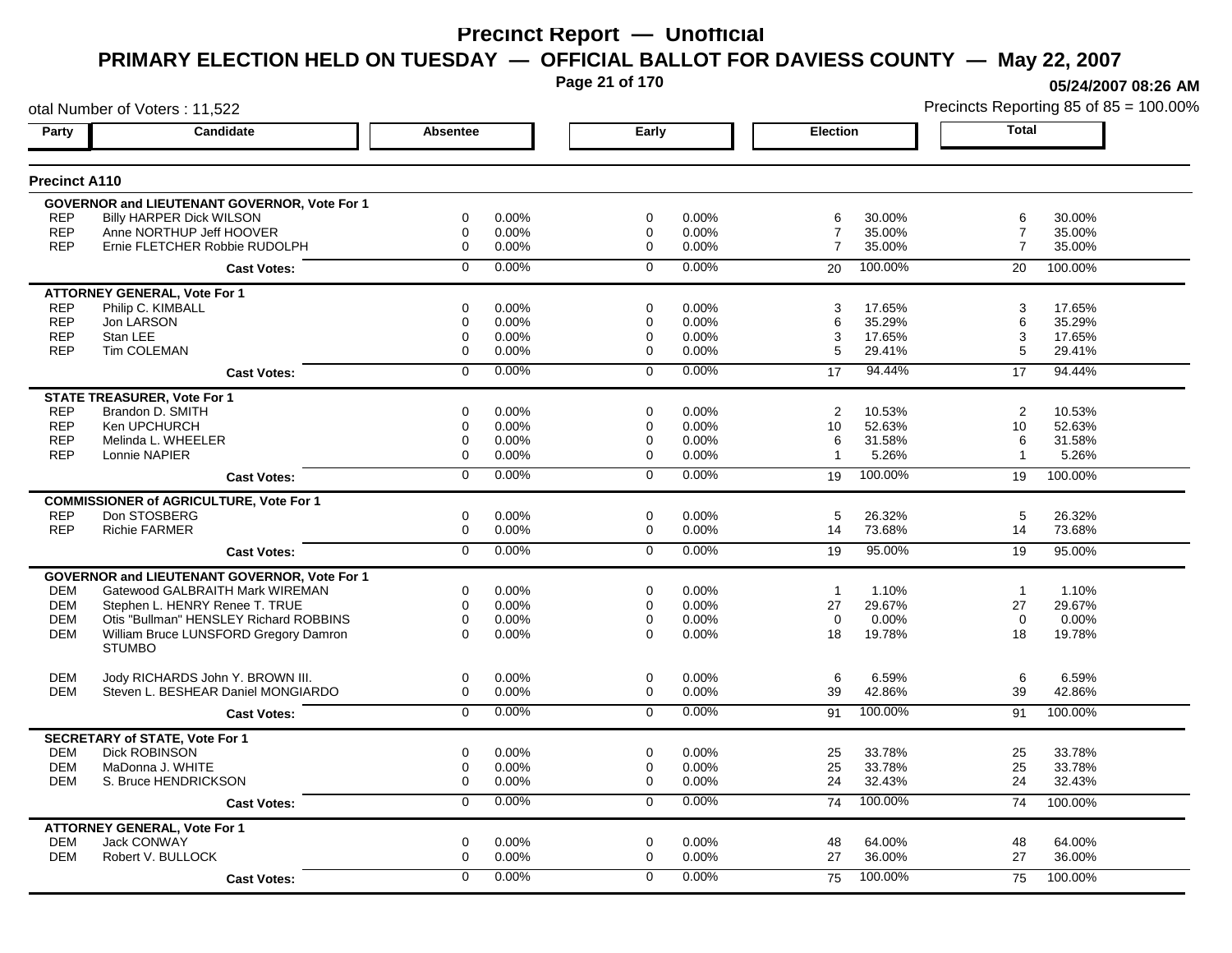**Page 22 of 170**

**05/24/2007 08:26 AM**

|                      | otal Number of Voters: 11,522                  |          |          |       |          |                 |          | Precincts Reporting 85 of 85 = 100.00% |          |  |
|----------------------|------------------------------------------------|----------|----------|-------|----------|-----------------|----------|----------------------------------------|----------|--|
| Party                | Candidate                                      | Absentee |          | Early |          | <b>Election</b> |          | Total                                  |          |  |
| <b>Precinct A110</b> |                                                |          |          |       |          |                 |          |                                        |          |  |
|                      | <b>STATE TREASURER, Vote For 1</b>             |          |          |       |          |                 |          |                                        |          |  |
| DEM                  | L.J. "Todd" HOLLENBACH                         |          | $0.00\%$ |       | $0.00\%$ | 21              | 24.71%   | 21                                     | 24.71%   |  |
| DEM                  | Mike WEAVER                                    |          | $0.00\%$ |       | $0.00\%$ | 60              | 70.59%   | 60                                     | 70.59%   |  |
| <b>DEM</b>           | Jack D. WOOD                                   |          | $0.00\%$ |       | $0.00\%$ |                 | 4.71%    |                                        | 4.71%    |  |
| <b>DEM</b>           | Patrick R. DUNMIRE                             |          | $0.00\%$ |       | $0.00\%$ | 0               | $0.00\%$ |                                        | $0.00\%$ |  |
|                      | <b>Cast Votes:</b>                             |          | $0.00\%$ |       | $0.00\%$ | 85              | 100.00%  | 85                                     | 100.00%  |  |
|                      | <b>COMMISSIONER of AGRICULTURE, Vote For 1</b> |          |          |       |          |                 |          |                                        |          |  |
| DEM                  | David Lynn WILLIAMS                            |          | $0.00\%$ |       | $0.00\%$ | 50              | 74.63%   | 50                                     | 74.63%   |  |
| DEM                  | David NEVILLE                                  |          | $0.00\%$ |       | $0.00\%$ | 17              | 25.37%   | 17                                     | 25.37%   |  |
|                      | <b>Cast Votes:</b>                             |          | $0.00\%$ |       | $0.00\%$ | 67              | 98.53%   | 67                                     | 98.53%   |  |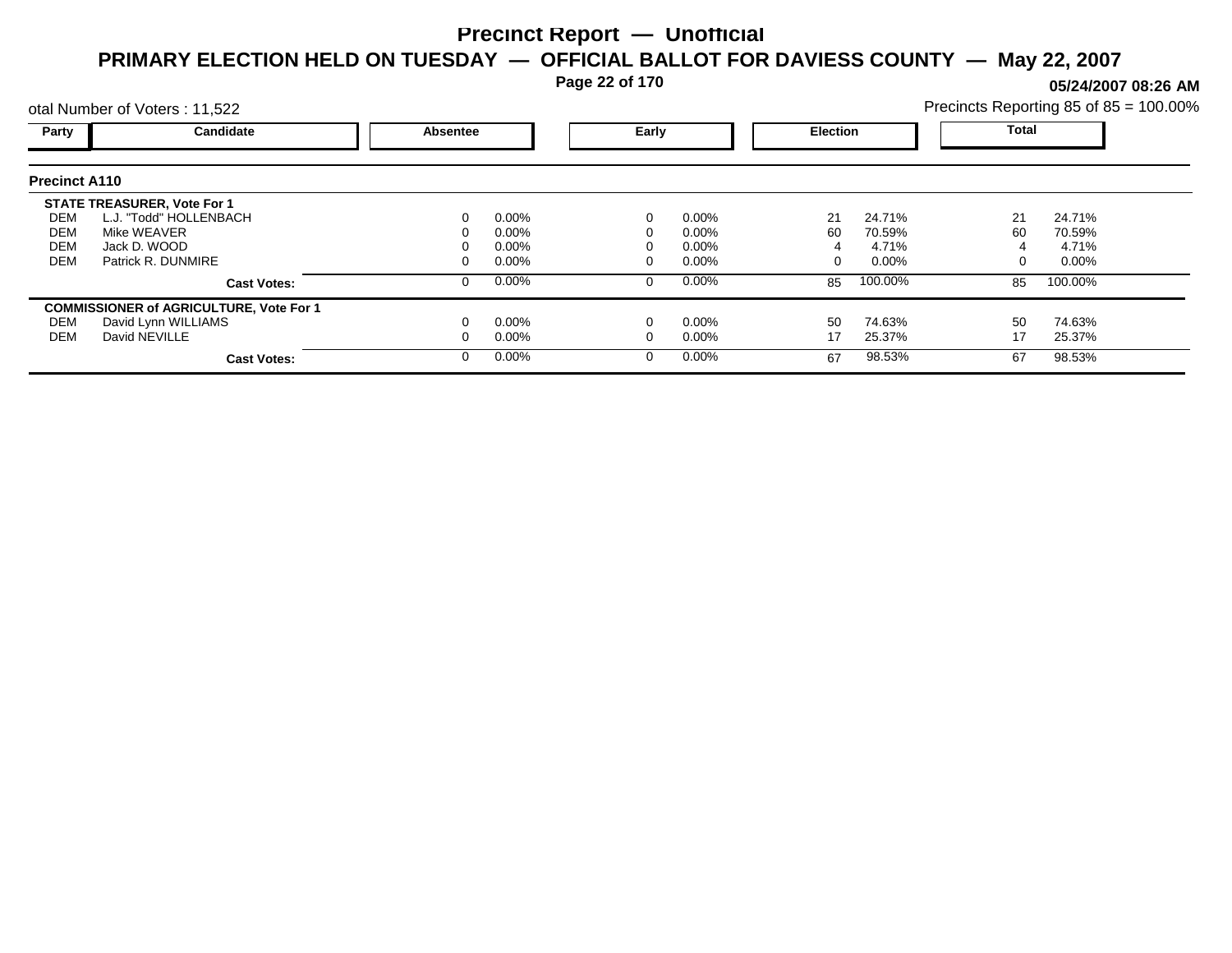**Page 23 of 170**

**05/24/2007 08:26 AM**

| otal Number of Voters: 11,522 |                                                     |                 |          |             |       |                |         |                | Precincts Reporting 85 of 85 = 100.00% |
|-------------------------------|-----------------------------------------------------|-----------------|----------|-------------|-------|----------------|---------|----------------|----------------------------------------|
| Party                         | Candidate                                           | <b>Absentee</b> |          | Early       |       | Election       |         | Total          |                                        |
| <b>Precinct A111</b>          |                                                     |                 |          |             |       |                |         |                |                                        |
|                               | GOVERNOR and LIEUTENANT GOVERNOR, Vote For 1        |                 |          |             |       |                |         |                |                                        |
| <b>REP</b>                    | <b>Billy HARPER Dick WILSON</b>                     | 0               | 0.00%    | 0           | 0.00% | 11             | 23.40%  | 11             | 23.40%                                 |
| <b>REP</b>                    | Anne NORTHUP Jeff HOOVER                            | 0               | $0.00\%$ | 0           | 0.00% | 14             | 29.79%  | 14             | 29.79%                                 |
| <b>REP</b>                    | Ernie FLETCHER Robbie RUDOLPH                       | 0               | 0.00%    | $\mathbf 0$ | 0.00% | 22             | 46.81%  | 22             | 46.81%                                 |
|                               | <b>Cast Votes:</b>                                  | $\Omega$        | 0.00%    | $\Omega$    | 0.00% | 47             | 100.00% | 47             | 100.00%                                |
|                               | <b>ATTORNEY GENERAL, Vote For 1</b>                 |                 |          |             |       |                |         |                |                                        |
| <b>REP</b>                    | Philip C. KIMBALL                                   | 0               | $0.00\%$ | $\mathbf 0$ | 0.00% | 7              | 17.95%  | 7              | 17.95%                                 |
| <b>REP</b>                    | Jon LARSON                                          | 0               | 0.00%    | $\mathbf 0$ | 0.00% | 8              | 20.51%  | 8              | 20.51%                                 |
| <b>REP</b>                    | Stan LEE                                            | 0               | $0.00\%$ | 0           | 0.00% | 17             | 43.59%  | 17             | 43.59%                                 |
| <b>REP</b>                    | <b>Tim COLEMAN</b>                                  | 0               | $0.00\%$ | $\mathbf 0$ | 0.00% | $\overline{7}$ | 17.95%  | $\overline{7}$ | 17.95%                                 |
|                               | <b>Cast Votes:</b>                                  | $\mathbf 0$     | 0.00%    | $\mathbf 0$ | 0.00% | 39             | 95.12%  | 39             | 95.12%                                 |
|                               | <b>STATE TREASURER, Vote For 1</b>                  |                 |          |             |       |                |         |                |                                        |
| <b>REP</b>                    | Brandon D. SMITH                                    | 0               | 0.00%    | $\Omega$    | 0.00% | $\overline{7}$ | 17.50%  | $\overline{7}$ | 17.50%                                 |
| <b>REP</b>                    | Ken UPCHURCH                                        | 0               | 0.00%    | 0           | 0.00% | 5              | 12.50%  | 5              | 12.50%                                 |
| <b>REP</b>                    | Melinda L. WHEELER                                  | 0               | 0.00%    | $\mathbf 0$ | 0.00% | 12             | 30.00%  | 12             | 30.00%                                 |
| <b>REP</b>                    | Lonnie NAPIER                                       | $\Omega$        | 0.00%    | 0           | 0.00% | 16             | 40.00%  | 16             | 40.00%                                 |
|                               | <b>Cast Votes:</b>                                  | 0               | 0.00%    | $\Omega$    | 0.00% | 40             | 93.02%  | 40             | 93.02%                                 |
|                               | <b>COMMISSIONER of AGRICULTURE, Vote For 1</b>      |                 |          |             |       |                |         |                |                                        |
| <b>REP</b>                    | Don STOSBERG                                        | 0               | 0.00%    | $\mathbf 0$ | 0.00% | 8              | 17.39%  | 8              | 17.39%                                 |
| <b>REP</b>                    | <b>Richie FARMER</b>                                | 0               | 0.00%    | $\mathbf 0$ | 0.00% | 38             | 82.61%  | 38             | 82.61%                                 |
|                               | <b>Cast Votes:</b>                                  | $\overline{0}$  | 0.00%    | $\mathbf 0$ | 0.00% | 46             | 100.00% | 46             | 100.00%                                |
|                               | <b>GOVERNOR and LIEUTENANT GOVERNOR, Vote For 1</b> |                 |          |             |       |                |         |                |                                        |
| <b>DEM</b>                    | Gatewood GALBRAITH Mark WIREMAN                     | 0               | 0.00%    | $\mathbf 0$ | 0.00% | 6              | 5.08%   | 6              | 5.08%                                  |
| <b>DEM</b>                    | Stephen L. HENRY Renee T. TRUE                      | $\Omega$        | 0.00%    | $\Omega$    | 0.00% | 39             | 33.05%  | 39             | 33.05%                                 |
| <b>DEM</b>                    | Otis "Bullman" HENSLEY Richard ROBBINS              | 0               | 0.00%    | $\Omega$    | 0.00% | 3              | 2.54%   | 3              | 2.54%                                  |
| DEM                           | William Bruce LUNSFORD Gregory Damron               | 0               | $0.00\%$ | $\Omega$    | 0.00% | 26             | 22.03%  | 26             | 22.03%                                 |
|                               | <b>STUMBO</b>                                       |                 |          |             |       |                |         |                |                                        |
| <b>DEM</b>                    | Jody RICHARDS John Y. BROWN III.                    | 0               | $0.00\%$ | 0           | 0.00% | 11             | 9.32%   | 11             | 9.32%                                  |
| <b>DEM</b>                    | Steven L. BESHEAR Daniel MONGIARDO                  | 0               | $0.00\%$ | 0           | 0.00% | 33             | 27.97%  | 33             | 27.97%                                 |
|                               | <b>Cast Votes:</b>                                  | $\mathbf 0$     | 0.00%    | $\mathbf 0$ | 0.00% | 118            | 99.16%  | 118            | 99.16%                                 |
|                               | <b>SECRETARY of STATE, Vote For 1</b>               |                 |          |             |       |                |         |                |                                        |
| <b>DEM</b>                    | <b>Dick ROBINSON</b>                                | 0               | 0.00%    | 0           | 0.00% | 29             | 35.37%  | 29             | 35.37%                                 |
| <b>DEM</b>                    | MaDonna J. WHITE                                    | 0               | 0.00%    | 0           | 0.00% | 30             | 36.59%  | 30             | 36.59%                                 |
| <b>DEM</b>                    | S. Bruce HENDRICKSON                                | 0               | $0.00\%$ | $\mathbf 0$ | 0.00% | 23             | 28.05%  | 23             | 28.05%                                 |
|                               | <b>Cast Votes:</b>                                  | $\overline{0}$  | 0.00%    | $\mathbf 0$ | 0.00% | 82             | 90.11%  | 82             | 90.11%                                 |
|                               | <b>ATTORNEY GENERAL, Vote For 1</b>                 |                 |          |             |       |                |         |                |                                        |
| <b>DEM</b>                    | Jack CONWAY                                         | 0               | $0.00\%$ | 0           | 0.00% | 55             | 60.44%  | 55             | 60.44%                                 |
| <b>DEM</b>                    | Robert V. BULLOCK                                   | 0               | 0.00%    | $\mathbf 0$ | 0.00% | 36             | 39.56%  | 36             | 39.56%                                 |
|                               | <b>Cast Votes:</b>                                  | $\Omega$        | 0.00%    | $\Omega$    | 0.00% | 91             | 91.92%  | 91             | 91.92%                                 |
|                               |                                                     |                 |          |             |       |                |         |                |                                        |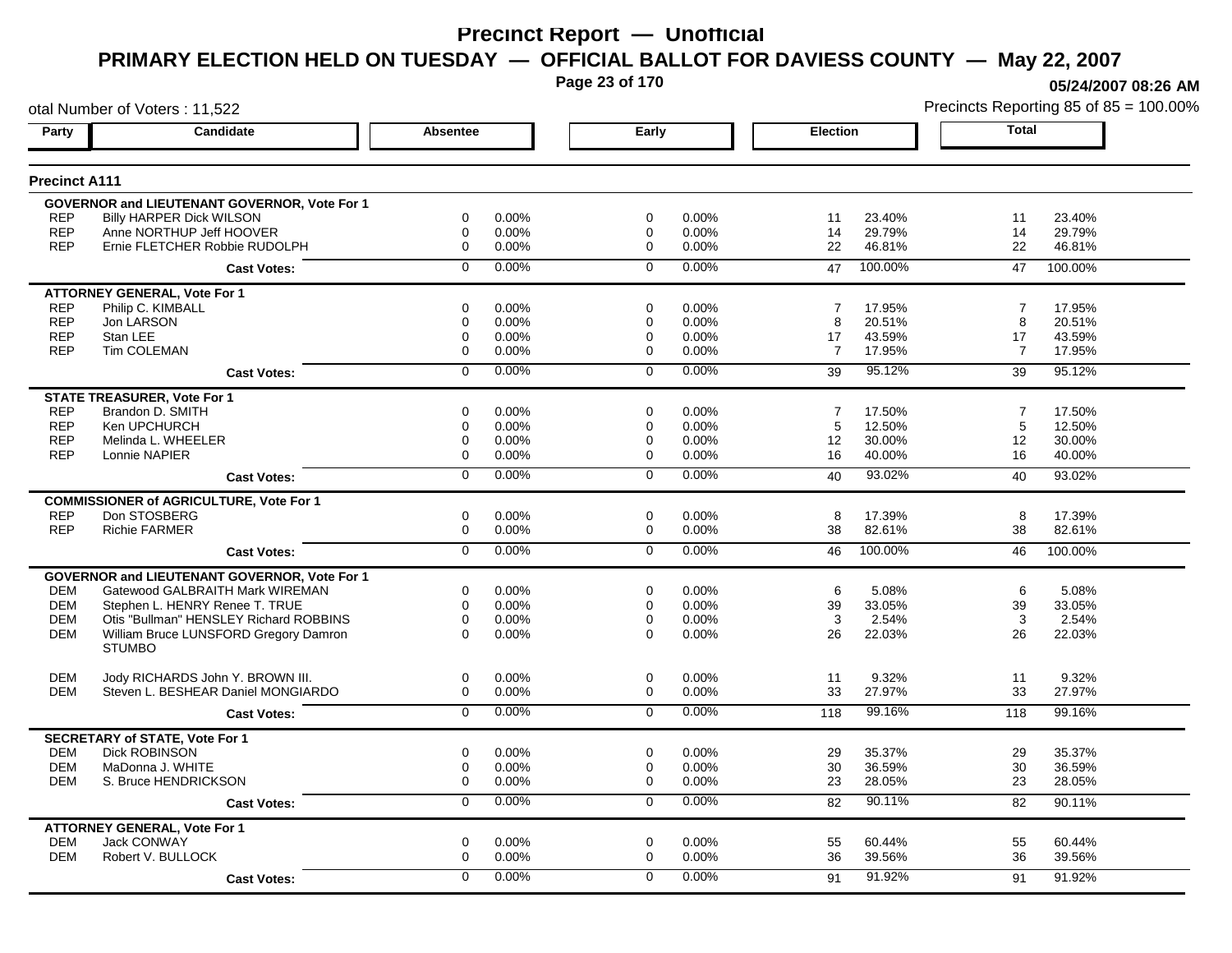**Page 24 of 170**

**05/24/2007 08:26 AM**

|                      | otal Number of Voters: 11,522                  |                 |          |       |          |                 |        |              | Precincts Reporting 85 of 85 = 100.00% |
|----------------------|------------------------------------------------|-----------------|----------|-------|----------|-----------------|--------|--------------|----------------------------------------|
| Party                | <b>Candidate</b>                               | <b>Absentee</b> |          | Early |          | <b>Election</b> |        | <b>Total</b> |                                        |
| <b>Precinct A111</b> |                                                |                 |          |       |          |                 |        |              |                                        |
|                      | <b>STATE TREASURER, Vote For 1</b>             |                 |          |       |          |                 |        |              |                                        |
| DEM                  | L.J. "Todd" HOLLENBACH                         | 0               | $0.00\%$ |       | 0.00%    | 24              | 24.24% | 24           | 24.24%                                 |
| DEM                  | Mike WEAVER                                    |                 | $0.00\%$ |       | $0.00\%$ | 59              | 59.60% | 59           | 59.60%                                 |
| <b>DEM</b>           | Jack D. WOOD                                   |                 | $0.00\%$ |       | $0.00\%$ | 12              | 12.12% | 12           | 12.12%                                 |
| <b>DEM</b>           | Patrick R. DUNMIRE                             |                 | $0.00\%$ |       | $0.00\%$ |                 | 4.04%  |              | 4.04%                                  |
|                      | <b>Cast Votes:</b>                             | 0               | $0.00\%$ |       | 0.00%    | 99              | 95.19% | 99           | 95.19%                                 |
|                      | <b>COMMISSIONER of AGRICULTURE, Vote For 1</b> |                 |          |       |          |                 |        |              |                                        |
| DEM                  | David Lynn WILLIAMS                            |                 | $0.00\%$ |       | 0.00%    | 56              | 65.88% | 56           | 65.88%                                 |
| DEM                  | David NEVILLE                                  |                 | $0.00\%$ |       | $0.00\%$ | 29              | 34.12% | 29           | 34.12%                                 |
|                      | <b>Cast Votes:</b>                             | 0               | $0.00\%$ |       | 0.00%    | 85              | 93.41% | 85           | 93.41%                                 |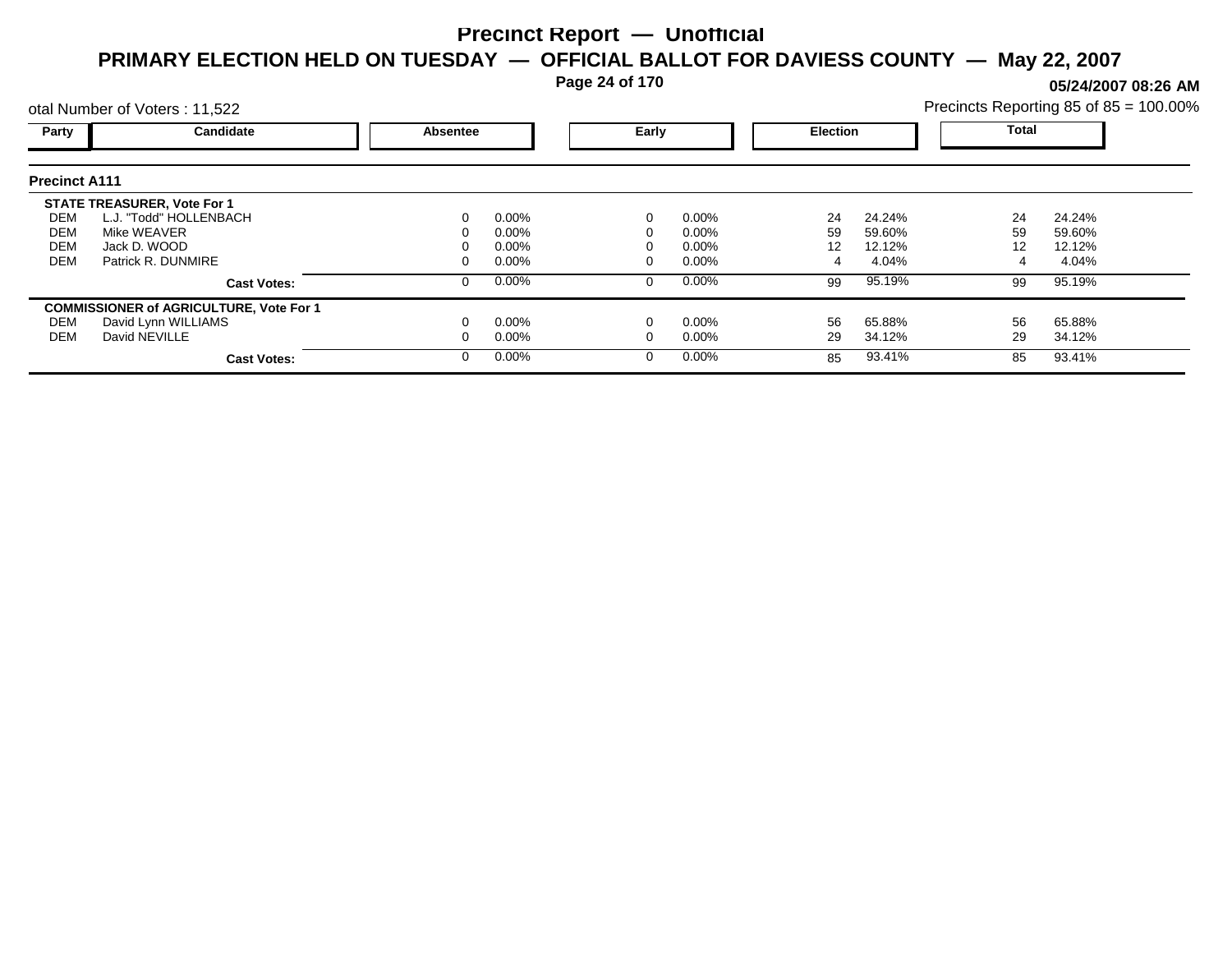**Page 25 of 170**

**05/24/2007 08:26 AM**

|                      | otal Number of Voters: 11,522                       |                 |       |                |       |                       | Precincts Reporting 85 of 85 = 100.00% |                |         |
|----------------------|-----------------------------------------------------|-----------------|-------|----------------|-------|-----------------------|----------------------------------------|----------------|---------|
| Party                | Candidate                                           | <b>Absentee</b> |       | Early          |       | <b>Election</b>       |                                        | <b>Total</b>   |         |
| <b>Precinct A112</b> |                                                     |                 |       |                |       |                       |                                        |                |         |
|                      | <b>GOVERNOR and LIEUTENANT GOVERNOR, Vote For 1</b> |                 |       |                |       |                       |                                        |                |         |
| <b>REP</b>           | <b>Billy HARPER Dick WILSON</b>                     | 0               | 0.00% | 0              | 0.00% | 0                     | 0.00%                                  | 0              | 0.00%   |
| <b>REP</b>           | Anne NORTHUP Jeff HOOVER                            | $\mathbf 0$     | 0.00% | 0              | 0.00% | $\overline{2}$        | 25.00%                                 | $\overline{2}$ | 25.00%  |
| <b>REP</b>           | Ernie FLETCHER Robbie RUDOLPH                       | $\mathbf 0$     | 0.00% | $\mathbf 0$    | 0.00% | 6                     | 75.00%                                 | 6              | 75.00%  |
|                      | <b>Cast Votes:</b>                                  | $\Omega$        | 0.00% | $\mathbf 0$    | 0.00% | 8                     | 100.00%                                | 8              | 100.00% |
|                      | <b>ATTORNEY GENERAL, Vote For 1</b>                 |                 |       |                |       |                       |                                        |                |         |
| <b>REP</b>           | Philip C. KIMBALL                                   | 0               | 0.00% | 0              | 0.00% | 3                     | 37.50%                                 | 3              | 37.50%  |
| <b>REP</b>           | Jon LARSON                                          | 0               | 0.00% | 0              | 0.00% | 0                     | 0.00%                                  | 0              | 0.00%   |
| <b>REP</b>           | Stan LEE                                            | 0               | 0.00% | 0              | 0.00% | $\boldsymbol{\Delta}$ | 50.00%                                 | 4              | 50.00%  |
| <b>REP</b>           | Tim COLEMAN                                         | $\mathbf 0$     | 0.00% | 0              | 0.00% |                       | 12.50%                                 | 1              | 12.50%  |
|                      | <b>Cast Votes:</b>                                  | $\mathbf 0$     | 0.00% | $\Omega$       | 0.00% | 8                     | 100.00%                                | 8              | 100.00% |
|                      | <b>STATE TREASURER, Vote For 1</b>                  |                 |       |                |       |                       |                                        |                |         |
| <b>REP</b>           | Brandon D. SMITH                                    | $\Omega$        | 0.00% | $\Omega$       | 0.00% | 6                     | 75.00%                                 | 6              | 75.00%  |
| <b>REP</b>           | Ken UPCHURCH                                        | 0               | 0.00% | 0              | 0.00% | 0                     | 0.00%                                  | 0              | 0.00%   |
| <b>REP</b>           | Melinda L. WHEELER                                  | $\mathbf 0$     | 0.00% | 0              | 0.00% | 2                     | 25.00%                                 | $\mathbf{2}$   | 25.00%  |
| <b>REP</b>           | Lonnie NAPIER                                       | 0               | 0.00% | 0              | 0.00% | $\Omega$              | 0.00%                                  | $\Omega$       | 0.00%   |
|                      | <b>Cast Votes:</b>                                  | $\overline{0}$  | 0.00% | $\overline{0}$ | 0.00% | 8                     | 100.00%                                | 8              | 100.00% |
|                      | <b>COMMISSIONER of AGRICULTURE, Vote For 1</b>      |                 |       |                |       |                       |                                        |                |         |
| <b>REP</b>           | Don STOSBERG                                        | $\mathbf 0$     | 0.00% | $\mathbf 0$    | 0.00% | 4                     | 50.00%                                 | 4              | 50.00%  |
| <b>REP</b>           | <b>Richie FARMER</b>                                | $\mathbf 0$     | 0.00% | $\mathbf 0$    | 0.00% | $\overline{4}$        | 50.00%                                 | 4              | 50.00%  |
|                      | <b>Cast Votes:</b>                                  | $\overline{0}$  | 0.00% | $\overline{0}$ | 0.00% | 8                     | 100.00%                                | 8              | 100.00% |
|                      | <b>GOVERNOR and LIEUTENANT GOVERNOR, Vote For 1</b> |                 |       |                |       |                       |                                        |                |         |
| <b>DEM</b>           | Gatewood GALBRAITH Mark WIREMAN                     | 0               | 0.00% | 0              | 0.00% | 4                     | 8.00%                                  | $\overline{4}$ | 8.00%   |
| <b>DEM</b>           | Stephen L. HENRY Renee T. TRUE                      | $\mathbf 0$     | 0.00% | $\mathbf 0$    | 0.00% | 22                    | 44.00%                                 | 22             | 44.00%  |
| <b>DEM</b>           | Otis "Bullman" HENSLEY Richard ROBBINS              | $\mathbf 0$     | 0.00% | $\mathbf 0$    | 0.00% | $\Omega$              | 0.00%                                  | $\Omega$       | 0.00%   |
| <b>DEM</b>           | William Bruce LUNSFORD Gregory Damron               | $\Omega$        | 0.00% | $\Omega$       | 0.00% | 11                    | 22.00%                                 | 11             | 22.00%  |
|                      | <b>STUMBO</b>                                       |                 |       |                |       |                       |                                        |                |         |
| <b>DEM</b>           | Jody RICHARDS John Y. BROWN III.                    | $\mathbf 0$     | 0.00% | $\mathbf 0$    | 0.00% | $\mathbf{1}$          | 2.00%                                  | $\overline{1}$ | 2.00%   |
| <b>DEM</b>           | Steven L. BESHEAR Daniel MONGIARDO                  | $\mathbf 0$     | 0.00% | $\mathbf 0$    | 0.00% | 11                    | 22.00%                                 | 11             | 22.00%  |
|                      | <b>Cast Votes:</b>                                  | $\overline{0}$  | 0.00% | $\mathbf 0$    | 0.00% | 50                    | 98.04%                                 | 50             | 98.04%  |
|                      | <b>SECRETARY of STATE, Vote For 1</b>               |                 |       |                |       |                       |                                        |                |         |
| <b>DEM</b>           | <b>Dick ROBINSON</b>                                | $\mathbf 0$     | 0.00% | $\mathbf 0$    | 0.00% | 17                    | 47.22%                                 | 17             | 47.22%  |
| <b>DEM</b>           | MaDonna J. WHITE                                    | $\mathbf 0$     | 0.00% | 0              | 0.00% | 11                    | 30.56%                                 | 11             | 30.56%  |
| <b>DEM</b>           | S. Bruce HENDRICKSON                                | $\mathbf 0$     | 0.00% | $\mathbf 0$    | 0.00% | 8                     | 22.22%                                 | 8              | 22.22%  |
|                      | <b>Cast Votes:</b>                                  | 0               | 0.00% | 0              | 0.00% | 36                    | 90.00%                                 | 36             | 90.00%  |
|                      | <b>ATTORNEY GENERAL, Vote For 1</b>                 |                 |       |                |       |                       |                                        |                |         |
| <b>DEM</b>           | <b>Jack CONWAY</b>                                  | $\mathbf 0$     | 0.00% | $\mathbf 0$    | 0.00% | 18                    | 52.94%                                 | 18             | 52.94%  |
| <b>DEM</b>           | Robert V. BULLOCK                                   | $\mathbf 0$     | 0.00% | 0              | 0.00% | 16                    | 47.06%                                 | 16             | 47.06%  |
|                      | <b>Cast Votes:</b>                                  | $\Omega$        | 0.00% | $\Omega$       | 0.00% | 34                    | 87.18%                                 | 34             | 87.18%  |
|                      |                                                     |                 |       |                |       |                       |                                        |                |         |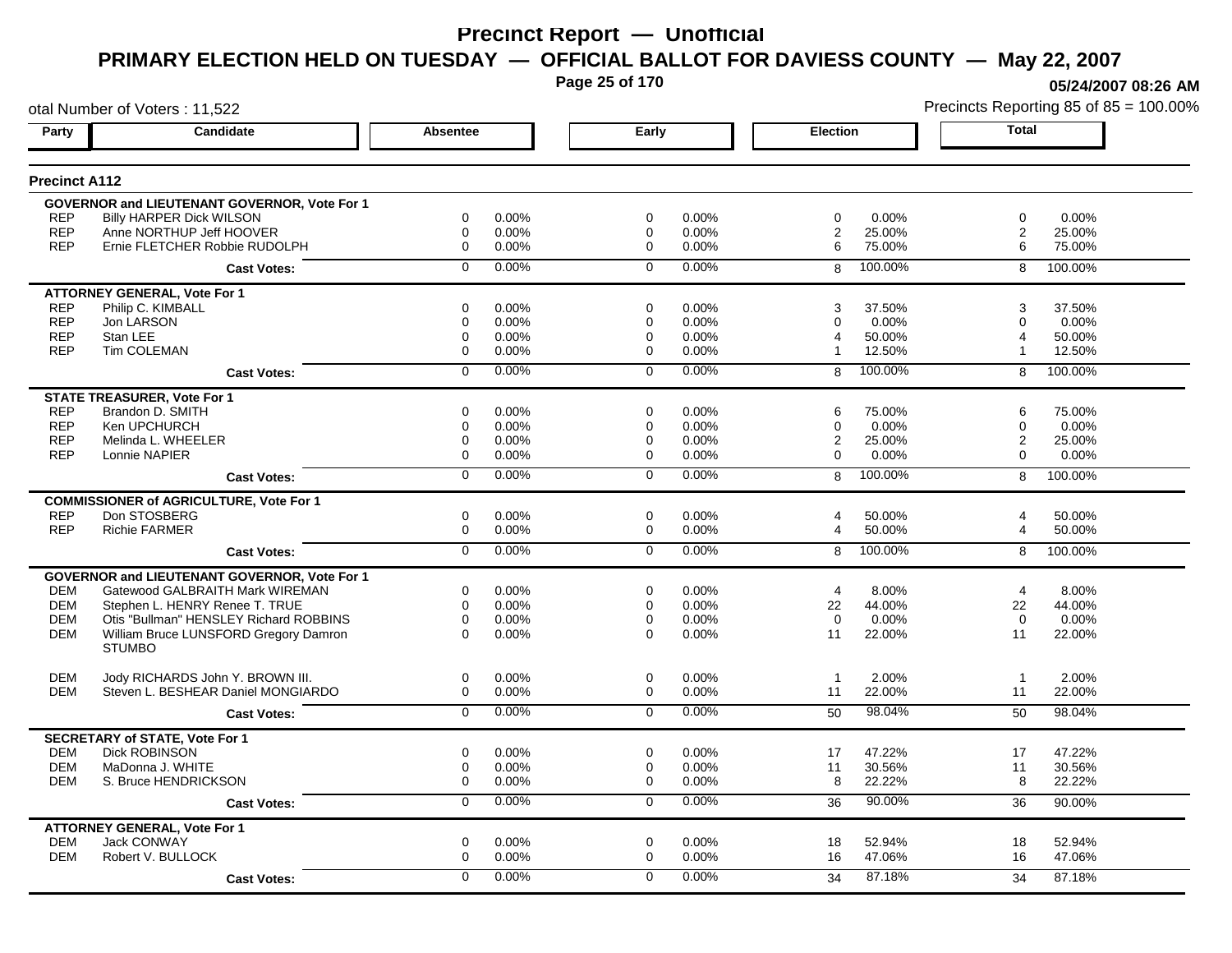**Page 26 of 170**

**05/24/2007 08:26 AM**

| Precincts Reporting 85 of $85 = 100.00\%$ |  |  |  |
|-------------------------------------------|--|--|--|
|-------------------------------------------|--|--|--|

|                      | otal Number of Voters: 11,522                  |                 |          |       |          |                 |        | Precincts Reporting 85 of 85 = 100.009 |        |  |
|----------------------|------------------------------------------------|-----------------|----------|-------|----------|-----------------|--------|----------------------------------------|--------|--|
| Party                | <b>Candidate</b>                               | <b>Absentee</b> |          | Early |          | <b>Election</b> |        | Total                                  |        |  |
| <b>Precinct A112</b> |                                                |                 |          |       |          |                 |        |                                        |        |  |
|                      | <b>STATE TREASURER, Vote For 1</b>             |                 |          |       |          |                 |        |                                        |        |  |
| DEM                  | L.J. "Todd" HOLLENBACH                         |                 | $0.00\%$ | 0     | 0.00%    |                 | 10.00% | 4                                      | 10.00% |  |
| DEM                  | Mike WEAVER                                    |                 | $0.00\%$ |       | $0.00\%$ | 31              | 77.50% | 31                                     | 77.50% |  |
| DEM                  | Jack D. WOOD                                   |                 | $0.00\%$ |       | $0.00\%$ |                 | 5.00%  |                                        | 5.00%  |  |
| DEM                  | Patrick R. DUNMIRE                             |                 | $0.00\%$ |       | $0.00\%$ | 3               | 7.50%  | 3                                      | 7.50%  |  |
|                      | <b>Cast Votes:</b>                             |                 | $0.00\%$ | 0     | $0.00\%$ | 40              | 97.56% | 40                                     | 97.56% |  |
|                      | <b>COMMISSIONER of AGRICULTURE, Vote For 1</b> |                 |          |       |          |                 |        |                                        |        |  |
| DEM                  | David Lynn WILLIAMS                            |                 | $0.00\%$ |       | 0.00%    | 28              | 80.00% | 28                                     | 80.00% |  |
| DEM                  | David NEVILLE                                  |                 | $0.00\%$ |       | $0.00\%$ |                 | 20.00% |                                        | 20.00% |  |
|                      | <b>Cast Votes:</b>                             |                 | $0.00\%$ | 0     | $0.00\%$ | 35              | 89.74% | 35                                     | 89.74% |  |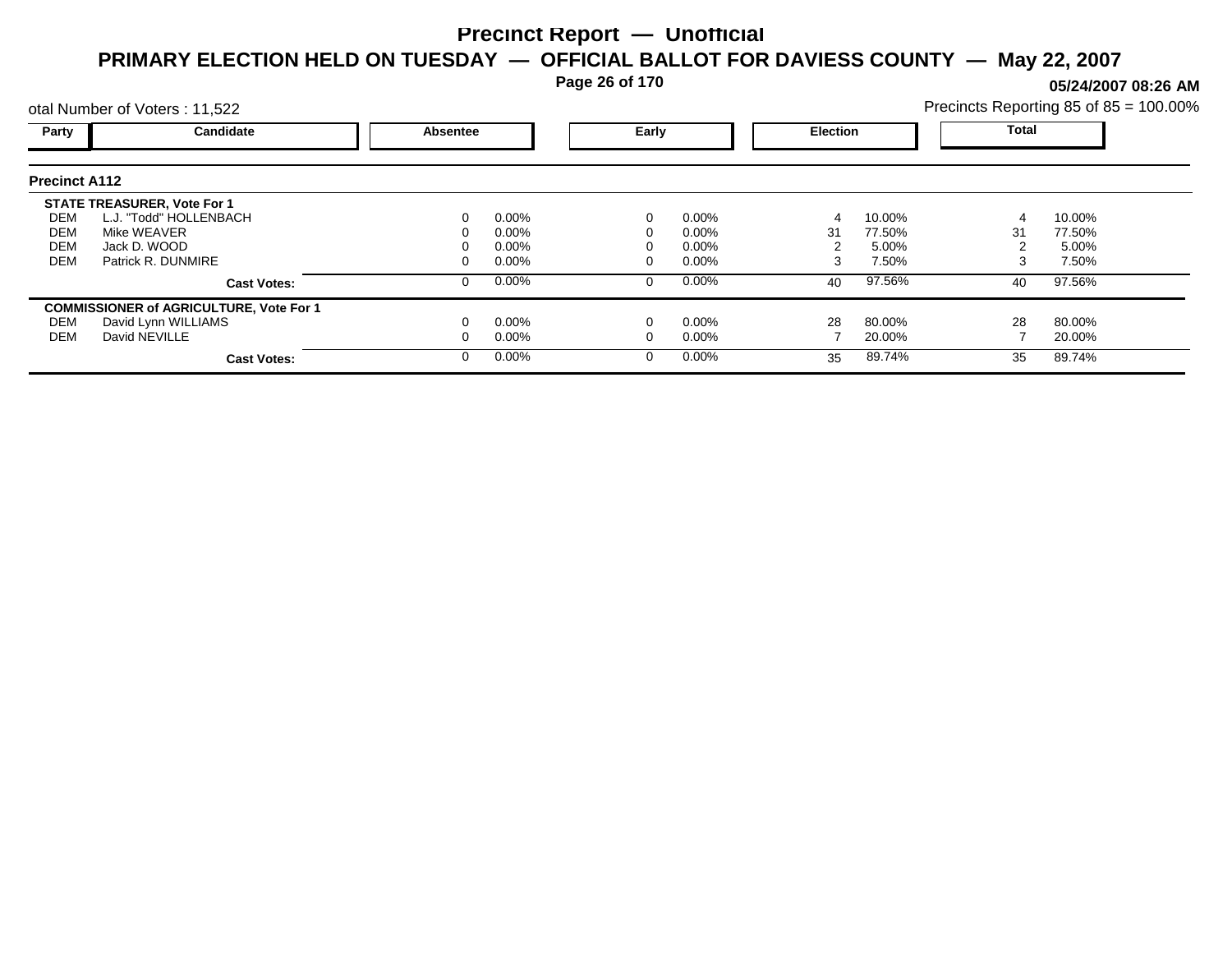**Page 27 of 170**

**05/24/2007 08:26 AM**

|                      | otal Number of Voters: 11,522                       |                |       |                |       |                 |         |                         | Precincts Reporting 85 of 85 = 100.00% |
|----------------------|-----------------------------------------------------|----------------|-------|----------------|-------|-----------------|---------|-------------------------|----------------------------------------|
| Party                | <b>Candidate</b>                                    | Absentee       |       | Early          |       | <b>Election</b> |         | <b>Total</b>            |                                        |
| <b>Precinct A113</b> |                                                     |                |       |                |       |                 |         |                         |                                        |
|                      | <b>GOVERNOR and LIEUTENANT GOVERNOR, Vote For 1</b> |                |       |                |       |                 |         |                         |                                        |
| <b>REP</b>           | <b>Billy HARPER Dick WILSON</b>                     | 0              | 0.00% | 0              | 0.00% | $\overline{2}$  | 10.53%  | $\overline{c}$          | 10.53%                                 |
| <b>REP</b>           | Anne NORTHUP Jeff HOOVER                            | 0              | 0.00% | 0              | 0.00% | 5               | 26.32%  | 5                       | 26.32%                                 |
| <b>REP</b>           | Ernie FLETCHER Robbie RUDOLPH                       | $\mathbf 0$    | 0.00% | $\mathbf 0$    | 0.00% | 12              | 63.16%  | 12                      | 63.16%                                 |
|                      | <b>Cast Votes:</b>                                  | $\mathbf 0$    | 0.00% | $\mathbf 0$    | 0.00% | 19              | 100.00% | 19                      | 100.00%                                |
|                      | <b>ATTORNEY GENERAL, Vote For 1</b>                 |                |       |                |       |                 |         |                         |                                        |
| <b>REP</b>           | Philip C. KIMBALL                                   | $\mathbf 0$    | 0.00% | $\Omega$       | 0.00% | 4               | 33.33%  | 4                       | 33.33%                                 |
| <b>REP</b>           | Jon LARSON                                          | 0              | 0.00% | 0              | 0.00% | $\overline{2}$  | 16.67%  | $\overline{c}$          | 16.67%                                 |
| <b>REP</b>           | Stan LEE                                            | $\mathbf 0$    | 0.00% | 0              | 0.00% | 2               | 16.67%  | 2                       | 16.67%                                 |
| <b>REP</b>           | <b>Tim COLEMAN</b>                                  | $\mathbf 0$    | 0.00% | $\Omega$       | 0.00% | $\overline{4}$  | 33.33%  | 4                       | 33.33%                                 |
|                      | <b>Cast Votes:</b>                                  | $\mathbf 0$    | 0.00% | $\mathbf 0$    | 0.00% | 12              | 85.71%  | 12                      | 85.71%                                 |
|                      | <b>STATE TREASURER, Vote For 1</b>                  |                |       |                |       |                 |         |                         |                                        |
| <b>REP</b>           | Brandon D. SMITH                                    | $\mathbf 0$    | 0.00% | $\Omega$       | 0.00% | 4               | 30.77%  | $\overline{4}$          | 30.77%                                 |
| <b>REP</b>           | Ken UPCHURCH                                        | $\mathbf 0$    | 0.00% | 0              | 0.00% | 3               | 23.08%  | 3                       | 23.08%                                 |
| <b>REP</b>           | Melinda L. WHEELER                                  | $\mathbf 0$    | 0.00% | 0              | 0.00% | 5               | 38.46%  | 5                       | 38.46%                                 |
| <b>REP</b>           | Lonnie NAPIER                                       | $\Omega$       | 0.00% | $\Omega$       | 0.00% | $\overline{1}$  | 7.69%   | $\overline{\mathbf{1}}$ | 7.69%                                  |
|                      | <b>Cast Votes:</b>                                  | $\overline{0}$ | 0.00% | $\overline{0}$ | 0.00% | 13              | 86.67%  | 13                      | 86.67%                                 |
|                      | <b>COMMISSIONER of AGRICULTURE, Vote For 1</b>      |                |       |                |       |                 |         |                         |                                        |
| <b>REP</b>           | Don STOSBERG                                        | 0              | 0.00% | 0              | 0.00% | 2               | 14.29%  | 2                       | 14.29%                                 |
| <b>REP</b>           | <b>Richie FARMER</b>                                | 0              | 0.00% | 0              | 0.00% | 12 <sup>°</sup> | 85.71%  | 12                      | 85.71%                                 |
|                      | <b>Cast Votes:</b>                                  | $\overline{0}$ | 0.00% | $\overline{0}$ | 0.00% | 14              | 87.50%  | 14                      | 87.50%                                 |
|                      | GOVERNOR and LIEUTENANT GOVERNOR, Vote For 1        |                |       |                |       |                 |         |                         |                                        |
| DEM                  | Gatewood GALBRAITH Mark WIREMAN                     | 0              | 0.00% | 0              | 0.00% | 0               | 0.00%   | $\mathbf 0$             | 0.00%                                  |
| <b>DEM</b>           | Stephen L. HENRY Renee T. TRUE                      | $\mathbf 0$    | 0.00% | 0              | 0.00% | 27              | 45.00%  | 27                      | 45.00%                                 |
| <b>DEM</b>           | Otis "Bullman" HENSLEY Richard ROBBINS              | 0              | 0.00% | 0              | 0.00% | $\mathbf 0$     | 0.00%   | $\mathbf 0$             | 0.00%                                  |
| <b>DEM</b>           | William Bruce LUNSFORD Gregory Damron               | $\Omega$       | 0.00% | $\Omega$       | 0.00% | 22              | 36.67%  | 22                      | 36.67%                                 |
|                      | <b>STUMBO</b>                                       |                |       |                |       |                 |         |                         |                                        |
| <b>DEM</b>           | Jody RICHARDS John Y. BROWN III.                    | 0              | 0.00% | 0              | 0.00% | 3               | 5.00%   | 3                       | 5.00%                                  |
| <b>DEM</b>           | Steven L. BESHEAR Daniel MONGIARDO                  | 0              | 0.00% | 0              | 0.00% | 8               | 13.33%  | 8                       | 13.33%                                 |
|                      | <b>Cast Votes:</b>                                  | $\mathbf 0$    | 0.00% | $\mathbf 0$    | 0.00% | 60              | 100.00% | 60                      | 100.00%                                |
|                      | <b>SECRETARY of STATE, Vote For 1</b>               |                |       |                |       |                 |         |                         |                                        |
| <b>DEM</b>           | <b>Dick ROBINSON</b>                                | 0              | 0.00% | 0              | 0.00% | 19              | 38.00%  | 19                      | 38.00%                                 |
| <b>DEM</b>           | MaDonna J. WHITE                                    | 0              | 0.00% | 0              | 0.00% | 20              | 40.00%  | 20                      | 40.00%                                 |
| DEM                  | S. Bruce HENDRICKSON                                | $\pmb{0}$      | 0.00% | 0              | 0.00% | 11              | 22.00%  | 11                      | 22.00%                                 |
|                      | <b>Cast Votes:</b>                                  | 0              | 0.00% | 0              | 0.00% | 50              | 94.34%  | 50                      | 94.34%                                 |
|                      | <b>ATTORNEY GENERAL, Vote For 1</b>                 |                |       |                |       |                 |         |                         |                                        |
| <b>DEM</b>           | Jack CONWAY                                         | $\mathbf 0$    | 0.00% | $\mathbf 0$    | 0.00% | 31              | 63.27%  | 31                      | 63.27%                                 |
| <b>DEM</b>           | Robert V. BULLOCK                                   | $\mathbf 0$    | 0.00% | 0              | 0.00% | 18              | 36.73%  | 18                      | 36.73%                                 |
|                      | <b>Cast Votes:</b>                                  | $\Omega$       | 0.00% | $\Omega$       | 0.00% | 49              | 94.23%  | 49                      | 94.23%                                 |
|                      |                                                     |                |       |                |       |                 |         |                         |                                        |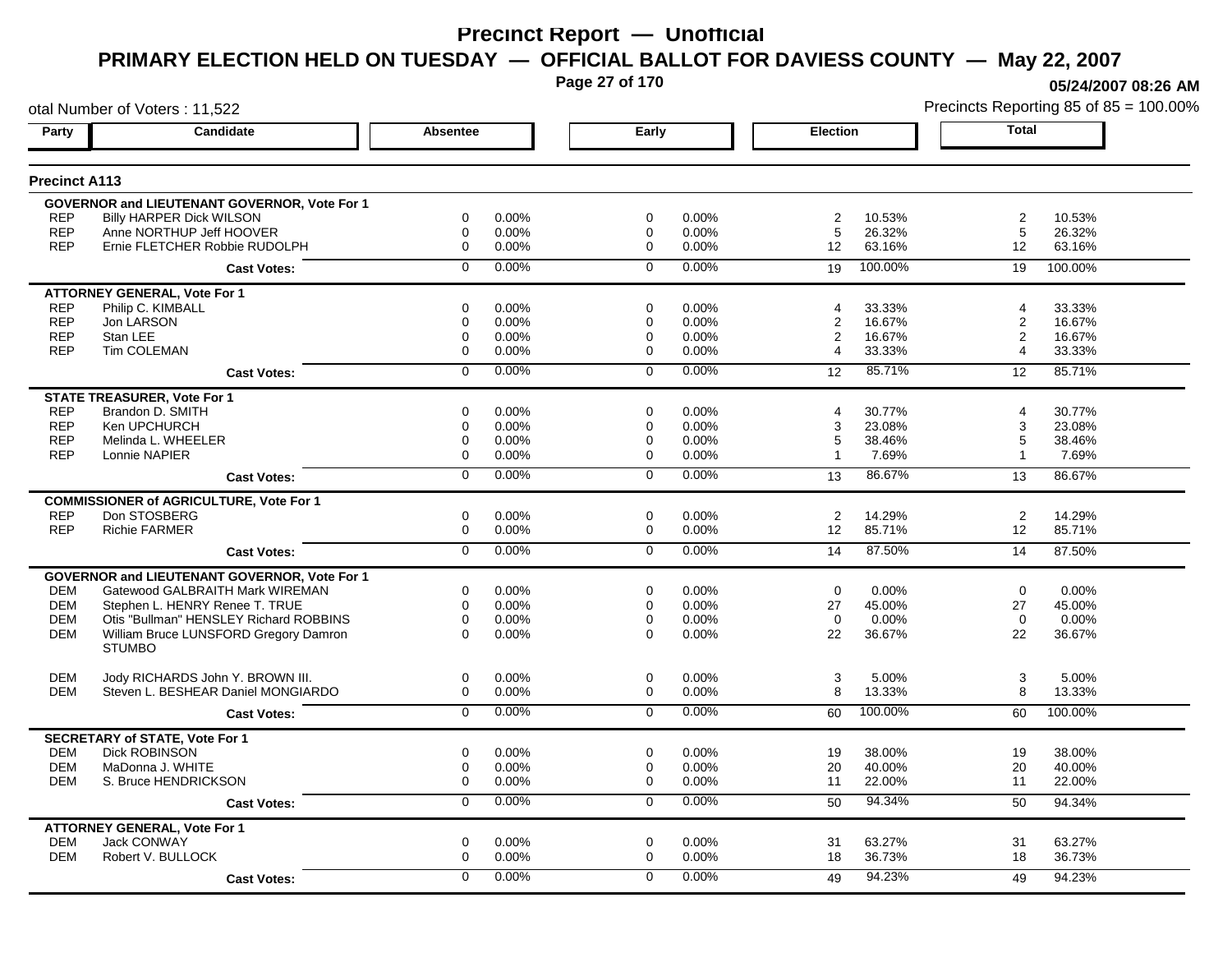**Page 28 of 170**

**05/24/2007 08:26 AM**

|                      | otal Number of Voters: 11,522                  |          |          |       |          |                 |        |              | Precincts Reporting 85 of 85 = 100.00% |  |
|----------------------|------------------------------------------------|----------|----------|-------|----------|-----------------|--------|--------------|----------------------------------------|--|
| Party                | Candidate                                      | Absentee |          | Early |          | <b>Election</b> |        | <b>Total</b> |                                        |  |
| <b>Precinct A113</b> |                                                |          |          |       |          |                 |        |              |                                        |  |
|                      | <b>STATE TREASURER, Vote For 1</b>             |          |          |       |          |                 |        |              |                                        |  |
| DEM                  | L.J. "Todd" HOLLENBACH                         |          | $0.00\%$ |       | $0.00\%$ | 12              | 21.43% | 12           | 21.43%                                 |  |
| DEM                  | Mike WEAVER                                    |          | 0.00%    |       | 0.00%    | 32              | 57.14% | 32           | 57.14%                                 |  |
| <b>DEM</b>           | Jack D. WOOD                                   |          | 0.00%    |       | 0.00%    | 10              | 17.86% | 10           | 17.86%                                 |  |
| <b>DEM</b>           | Patrick R. DUNMIRE                             |          | $0.00\%$ |       | 0.00%    |                 | 3.57%  |              | 3.57%                                  |  |
|                      | <b>Cast Votes:</b>                             |          | $0.00\%$ | 0     | $0.00\%$ | 56              | 96.55% | 56           | 96.55%                                 |  |
|                      | <b>COMMISSIONER of AGRICULTURE, Vote For 1</b> |          |          |       |          |                 |        |              |                                        |  |
| DEM                  | David Lynn WILLIAMS                            |          | $0.00\%$ |       | 0.00%    | 37              | 72.55% | 37           | 72.55%                                 |  |
| DEM                  | David NEVILLE                                  |          | $0.00\%$ |       | 0.00%    | 14              | 27.45% | 14           | 27.45%                                 |  |
|                      | <b>Cast Votes:</b>                             |          | $0.00\%$ | 0     | $0.00\%$ | 51              | 98.08% | 51           | 98.08%                                 |  |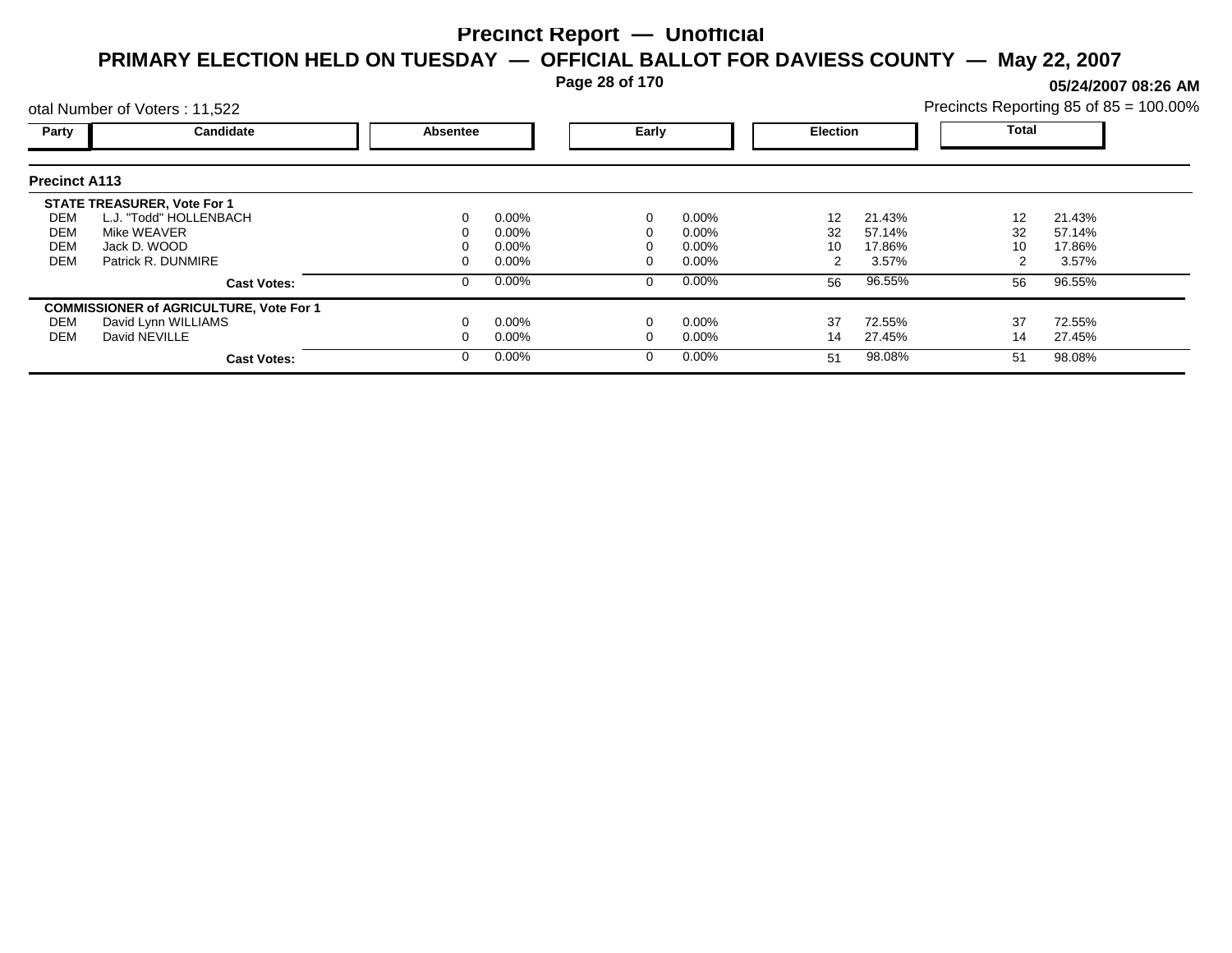**Page 29 of 170**

**05/24/2007 08:26 AM**

|                      | otal Number of Voters: 11,522                       |                 |          |                |       |                |         |                | Precincts Reporting 85 of 85 = 100.00% |
|----------------------|-----------------------------------------------------|-----------------|----------|----------------|-------|----------------|---------|----------------|----------------------------------------|
| Party                | Candidate                                           | <b>Absentee</b> |          | Early          |       | Election       |         | <b>Total</b>   |                                        |
| <b>Precinct A114</b> |                                                     |                 |          |                |       |                |         |                |                                        |
|                      | <b>GOVERNOR and LIEUTENANT GOVERNOR, Vote For 1</b> |                 |          |                |       |                |         |                |                                        |
| <b>REP</b>           | <b>Billy HARPER Dick WILSON</b>                     | 0               | 0.00%    | 0              | 0.00% | 4              | 22.22%  | $\overline{4}$ | 22.22%                                 |
| <b>REP</b>           | Anne NORTHUP Jeff HOOVER                            | 0               | $0.00\%$ | 0              | 0.00% | 8              | 44.44%  | 8              | 44.44%                                 |
| <b>REP</b>           | Ernie FLETCHER Robbie RUDOLPH                       | 0               | 0.00%    | $\mathbf 0$    | 0.00% | 6              | 33.33%  | 6              | 33.33%                                 |
|                      | <b>Cast Votes:</b>                                  | $\Omega$        | $0.00\%$ | $\mathbf 0$    | 0.00% | 18             | 100.00% | 18             | 100.00%                                |
|                      | <b>ATTORNEY GENERAL, Vote For 1</b>                 |                 |          |                |       |                |         |                |                                        |
| <b>REP</b>           | Philip C. KIMBALL                                   | 0               | 0.00%    | 0              | 0.00% | 4              | 28.57%  | $\overline{4}$ | 28.57%                                 |
| <b>REP</b>           | Jon LARSON                                          | 0               | 0.00%    | 0              | 0.00% | 3              | 21.43%  | 3              | 21.43%                                 |
| <b>REP</b>           | Stan LEE                                            | 0               | 0.00%    | 0              | 0.00% | 3              | 21.43%  | 3              | 21.43%                                 |
| <b>REP</b>           | Tim COLEMAN                                         | 0               | $0.00\%$ | 0              | 0.00% | 4              | 28.57%  | 4              | 28.57%                                 |
|                      | <b>Cast Votes:</b>                                  | 0               | 0.00%    | $\mathbf 0$    | 0.00% | 14             | 93.33%  | 14             | 93.33%                                 |
|                      | <b>STATE TREASURER, Vote For 1</b>                  |                 |          |                |       |                |         |                |                                        |
| <b>REP</b>           | Brandon D. SMITH                                    | $\Omega$        | 0.00%    | $\Omega$       | 0.00% | 4              | 28.57%  | $\overline{4}$ | 28.57%                                 |
| <b>REP</b>           | Ken UPCHURCH                                        | 0               | 0.00%    | 0              | 0.00% | 3              | 21.43%  | 3              | 21.43%                                 |
| <b>REP</b>           | Melinda L. WHEELER                                  | 0               | 0.00%    | 0              | 0.00% | 6              | 42.86%  | 6              | 42.86%                                 |
| <b>REP</b>           | Lonnie NAPIER                                       | 0               | $0.00\%$ | 0              | 0.00% | $\mathbf{1}$   | 7.14%   | -1             | 7.14%                                  |
|                      | <b>Cast Votes:</b>                                  | $\overline{0}$  | 0.00%    | $\overline{0}$ | 0.00% | 14             | 93.33%  | 14             | 93.33%                                 |
|                      | <b>COMMISSIONER of AGRICULTURE, Vote For 1</b>      |                 |          |                |       |                |         |                |                                        |
| <b>REP</b>           | Don STOSBERG                                        | 0               | 0.00%    | $\mathbf 0$    | 0.00% | 3              | 18.75%  | 3              | 18.75%                                 |
| <b>REP</b>           | <b>Richie FARMER</b>                                | 0               | 0.00%    | $\mathbf{0}$   | 0.00% | 13             | 81.25%  | 13             | 81.25%                                 |
|                      | <b>Cast Votes:</b>                                  | $\overline{0}$  | 0.00%    | $\overline{0}$ | 0.00% | 16             | 94.12%  | 16             | 94.12%                                 |
|                      | <b>GOVERNOR and LIEUTENANT GOVERNOR, Vote For 1</b> |                 |          |                |       |                |         |                |                                        |
| <b>DEM</b>           | Gatewood GALBRAITH Mark WIREMAN                     | 0               | 0.00%    | 0              | 0.00% | 5              | 5.68%   | 5              | 5.68%                                  |
| <b>DEM</b>           | Stephen L. HENRY Renee T. TRUE                      | 0               | 0.00%    | $\mathbf 0$    | 0.00% | 40             | 45.45%  | 40             | 45.45%                                 |
| <b>DEM</b>           | Otis "Bullman" HENSLEY Richard ROBBINS              | 0               | 0.00%    | $\mathbf 0$    | 0.00% | $\overline{2}$ | 2.27%   | $\overline{2}$ | 2.27%                                  |
| <b>DEM</b>           | William Bruce LUNSFORD Gregory Damron               | $\Omega$        | 0.00%    | $\Omega$       | 0.00% | 20             | 22.73%  | 20             | 22.73%                                 |
|                      | <b>STUMBO</b>                                       |                 |          |                |       |                |         |                |                                        |
| <b>DEM</b>           | Jody RICHARDS John Y. BROWN III.                    | 0               | 0.00%    | $\mathbf 0$    | 0.00% | $\overline{7}$ | 7.95%   | $\overline{7}$ | 7.95%                                  |
| <b>DEM</b>           | Steven L. BESHEAR Daniel MONGIARDO                  | 0               | 0.00%    | 0              | 0.00% | 14             | 15.91%  | 14             | 15.91%                                 |
|                      | <b>Cast Votes:</b>                                  | $\overline{0}$  | 0.00%    | $\mathbf 0$    | 0.00% | 88             | 97.78%  | 88             | 97.78%                                 |
|                      | <b>SECRETARY of STATE, Vote For 1</b>               |                 |          |                |       |                |         |                |                                        |
| <b>DEM</b>           | <b>Dick ROBINSON</b>                                | 0               | 0.00%    | $\mathbf 0$    | 0.00% | 28             | 38.36%  | 28             | 38.36%                                 |
| <b>DEM</b>           | MaDonna J. WHITE                                    | 0               | $0.00\%$ | 0              | 0.00% | 26             | 35.62%  | 26             | 35.62%                                 |
| <b>DEM</b>           | S. Bruce HENDRICKSON                                | 0               | 0.00%    | $\mathbf 0$    | 0.00% | 19             | 26.03%  | 19             | 26.03%                                 |
|                      | <b>Cast Votes:</b>                                  | 0               | 0.00%    | 0              | 0.00% | 73             | 92.41%  | 73             | 92.41%                                 |
|                      | <b>ATTORNEY GENERAL, Vote For 1</b>                 |                 |          |                |       |                |         |                |                                        |
| <b>DEM</b>           | <b>Jack CONWAY</b>                                  | 0               | 0.00%    | $\mathbf 0$    | 0.00% | 51             | 68.00%  | 51             | 68.00%                                 |
| <b>DEM</b>           | Robert V. BULLOCK                                   | 0               | 0.00%    | 0              | 0.00% | 24             | 32.00%  | 24             | 32.00%                                 |
|                      |                                                     | 0               | $0.00\%$ | $\Omega$       | 0.00% | 75             | 94.94%  | 75             | 94.94%                                 |
|                      | <b>Cast Votes:</b>                                  |                 |          |                |       |                |         |                |                                        |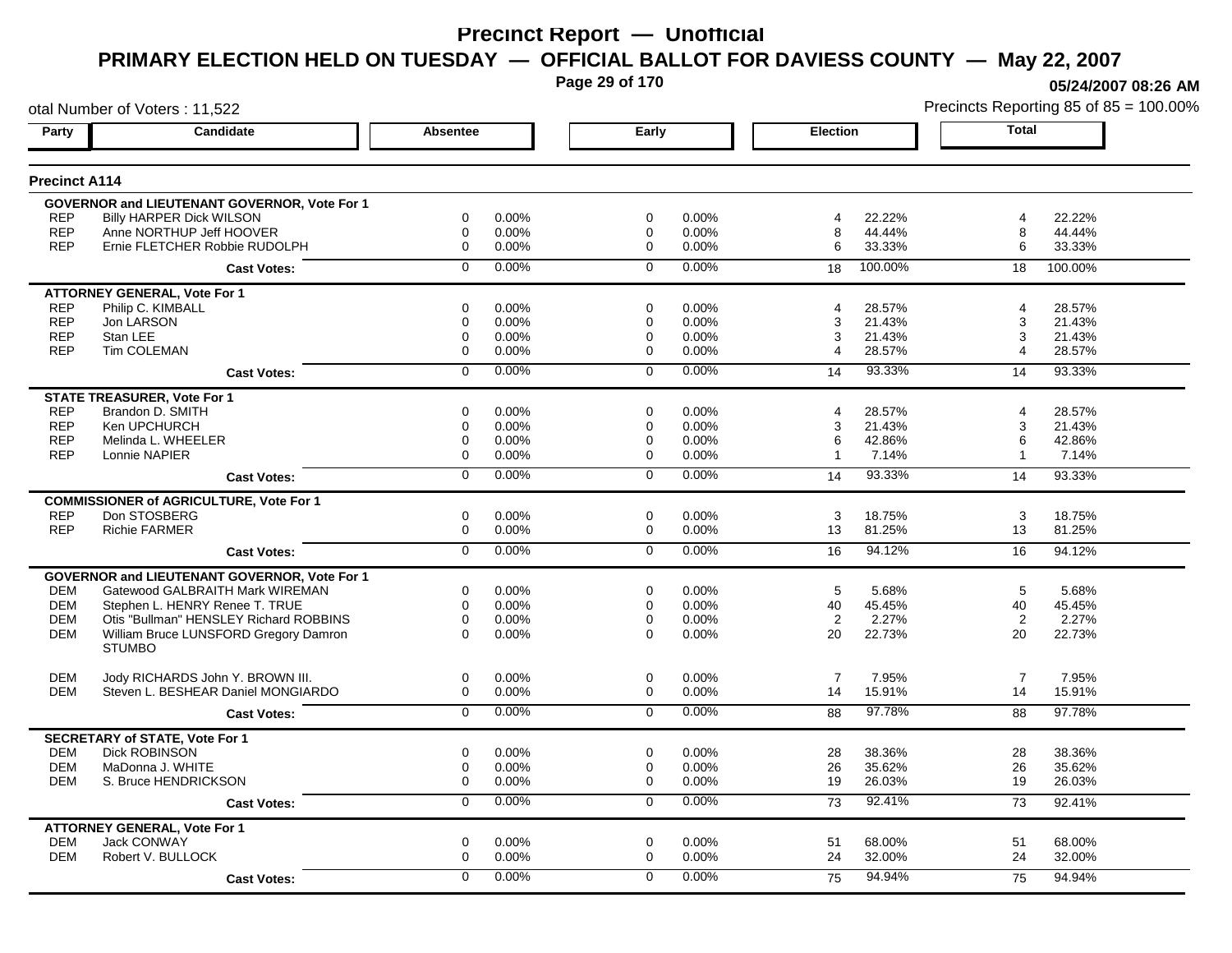**Page 30 of 170**

**05/24/2007 08:26 AM**

|                      | otal Number of Voters: 11,522                  |          |          |       |          |                 |        |       | Precincts Reporting 85 of 85 = 100.00% |
|----------------------|------------------------------------------------|----------|----------|-------|----------|-----------------|--------|-------|----------------------------------------|
| Party                | <b>Candidate</b>                               | Absentee |          | Early |          | <b>Election</b> |        | Total |                                        |
| <b>Precinct A114</b> |                                                |          |          |       |          |                 |        |       |                                        |
|                      | <b>STATE TREASURER, Vote For 1</b>             |          |          |       |          |                 |        |       |                                        |
| DEM                  | L.J. "Todd" HOLLENBACH                         |          | $0.00\%$ |       | $0.00\%$ | 21              | 25.93% | 21    | 25.93%                                 |
| DEM                  | Mike WEAVER                                    |          | $0.00\%$ |       | $0.00\%$ | 50              | 61.73% | 50    | 61.73%                                 |
| <b>DEM</b>           | Jack D. WOOD                                   |          | $0.00\%$ |       | 0.00%    | 9               | 11.11% | 9     | 11.11%                                 |
| <b>DEM</b>           | Patrick R. DUNMIRE                             |          | $0.00\%$ |       | $0.00\%$ |                 | 1.23%  |       | 1.23%                                  |
|                      | <b>Cast Votes:</b>                             |          | $0.00\%$ |       | $0.00\%$ | 81              | 98.78% | 81    | 98.78%                                 |
|                      | <b>COMMISSIONER of AGRICULTURE, Vote For 1</b> |          |          |       |          |                 |        |       |                                        |
| DEM                  | David Lynn WILLIAMS                            |          | $0.00\%$ |       | $0.00\%$ | 55              | 74.32% | 55    | 74.32%                                 |
| DEM                  | David NEVILLE                                  |          | $0.00\%$ |       | $0.00\%$ | 19              | 25.68% | 19    | 25.68%                                 |
|                      | <b>Cast Votes:</b>                             |          | $0.00\%$ |       | $0.00\%$ | 74              | 92.50% | 74    | 92.50%                                 |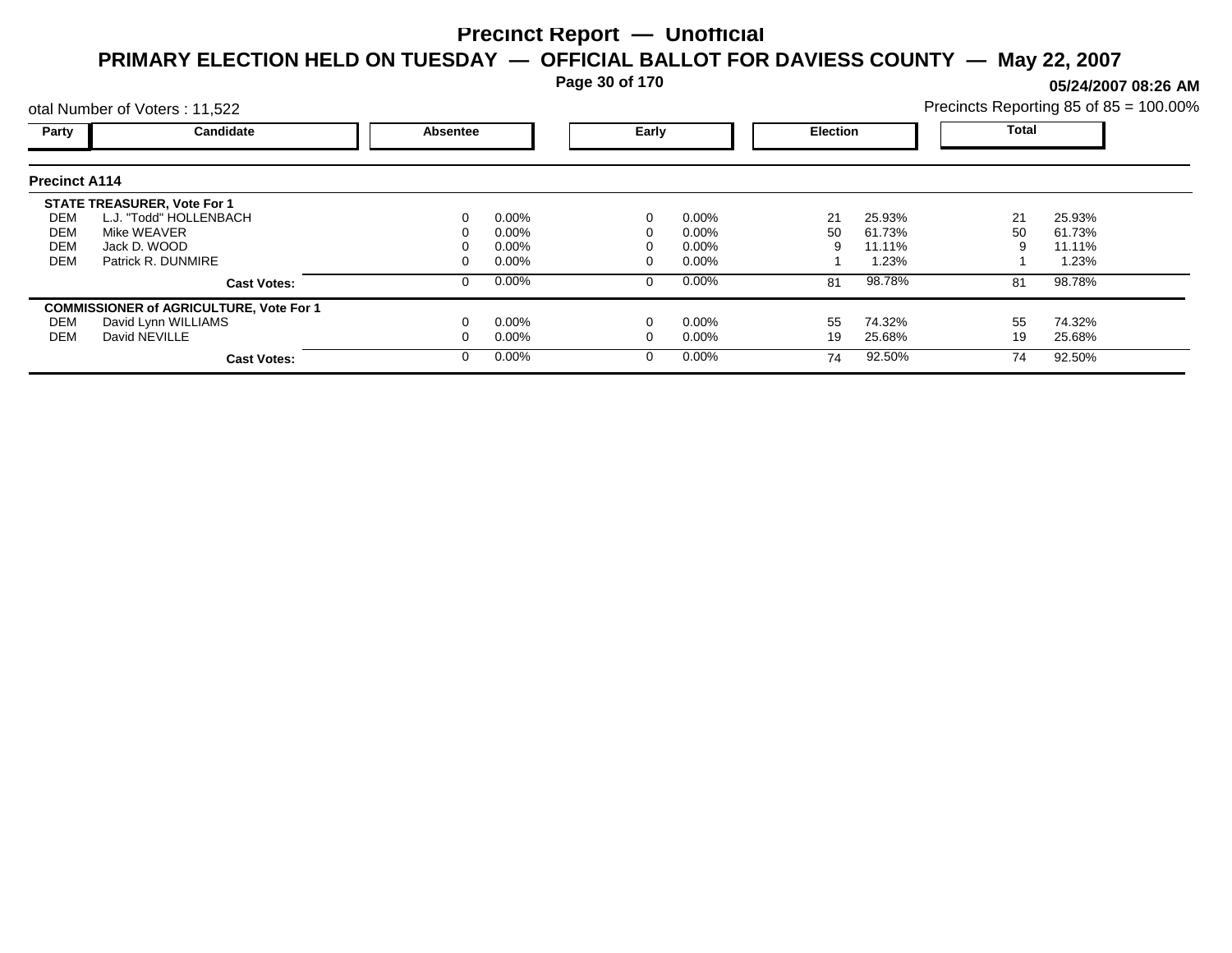**Page 31 of 170**

**05/24/2007 08:26 AM**

|                      | otal Number of Voters: 11,522                       |                  |       |                |       |                 |         |                | Precincts Reporting 85 of 85 = 100.00% |
|----------------------|-----------------------------------------------------|------------------|-------|----------------|-------|-----------------|---------|----------------|----------------------------------------|
| Party                | <b>Candidate</b>                                    | Absentee         |       | Early          |       | <b>Election</b> |         | <b>Total</b>   |                                        |
| <b>Precinct A115</b> |                                                     |                  |       |                |       |                 |         |                |                                        |
|                      | <b>GOVERNOR and LIEUTENANT GOVERNOR, Vote For 1</b> |                  |       |                |       |                 |         |                |                                        |
| <b>REP</b>           | <b>Billy HARPER Dick WILSON</b>                     | 0                | 0.00% | 0              | 0.00% | 9               | 12.86%  | 9              | 12.86%                                 |
| <b>REP</b>           | Anne NORTHUP Jeff HOOVER                            | 0                | 0.00% | 0              | 0.00% | 27              | 38.57%  | 27             | 38.57%                                 |
| <b>REP</b>           | Ernie FLETCHER Robbie RUDOLPH                       | $\mathbf 0$      | 0.00% | $\mathbf 0$    | 0.00% | 34              | 48.57%  | 34             | 48.57%                                 |
|                      | <b>Cast Votes:</b>                                  | $\mathbf 0$      | 0.00% | $\mathbf 0$    | 0.00% | 70              | 100.00% | 70             | 100.00%                                |
|                      | <b>ATTORNEY GENERAL, Vote For 1</b>                 |                  |       |                |       |                 |         |                |                                        |
| <b>REP</b>           | Philip C. KIMBALL                                   | $\mathbf 0$      | 0.00% | $\Omega$       | 0.00% | 9               | 19.57%  | 9              | 19.57%                                 |
| <b>REP</b>           | Jon LARSON                                          | 0                | 0.00% | 0              | 0.00% | 5               | 10.87%  | 5              | 10.87%                                 |
| <b>REP</b>           | Stan LEE                                            | $\mathbf 0$      | 0.00% | 0              | 0.00% | 17              | 36.96%  | 17             | 36.96%                                 |
| <b>REP</b>           | <b>Tim COLEMAN</b>                                  | $\mathbf 0$      | 0.00% | $\Omega$       | 0.00% | 15              | 32.61%  | 15             | 32.61%                                 |
|                      | <b>Cast Votes:</b>                                  | $\mathbf 0$      | 0.00% | $\mathbf 0$    | 0.00% | 46              | 82.14%  | 46             | 82.14%                                 |
|                      | <b>STATE TREASURER, Vote For 1</b>                  |                  |       |                |       |                 |         |                |                                        |
| <b>REP</b>           | Brandon D. SMITH                                    | $\mathbf 0$      | 0.00% | $\Omega$       | 0.00% | 8               | 16.67%  | 8              | 16.67%                                 |
| <b>REP</b>           | Ken UPCHURCH                                        | $\mathbf 0$      | 0.00% | 0              | 0.00% | 14              | 29.17%  | 14             | 29.17%                                 |
| <b>REP</b>           | Melinda L. WHEELER                                  | $\mathbf 0$      | 0.00% | 0              | 0.00% | 18              | 37.50%  | 18             | 37.50%                                 |
| <b>REP</b>           | Lonnie NAPIER                                       | $\Omega$         | 0.00% | $\Omega$       | 0.00% | 8               | 16.67%  | 8              | 16.67%                                 |
|                      | <b>Cast Votes:</b>                                  | $\overline{0}$   | 0.00% | $\overline{0}$ | 0.00% | 48              | 80.00%  | 48             | 80.00%                                 |
|                      | <b>COMMISSIONER of AGRICULTURE, Vote For 1</b>      |                  |       |                |       |                 |         |                |                                        |
| <b>REP</b>           | Don STOSBERG                                        | 0                | 0.00% | 0              | 0.00% | 17              | 29.31%  | 17             | 29.31%                                 |
| <b>REP</b>           | <b>Richie FARMER</b>                                | 0                | 0.00% | 0              | 0.00% | 41              | 70.69%  | 41             | 70.69%                                 |
|                      | <b>Cast Votes:</b>                                  | $\overline{0}$   | 0.00% | $\overline{0}$ | 0.00% | 58              | 87.88%  | 58             | 87.88%                                 |
|                      | GOVERNOR and LIEUTENANT GOVERNOR, Vote For 1        |                  |       |                |       |                 |         |                |                                        |
| DEM                  | Gatewood GALBRAITH Mark WIREMAN                     | 0                | 0.00% | 0              | 0.00% | $\mathbf 0$     | 0.00%   | $\mathbf 0$    | 0.00%                                  |
| <b>DEM</b>           | Stephen L. HENRY Renee T. TRUE                      | $\mathbf 0$      | 0.00% | 0              | 0.00% | 52              | 39.69%  | 52             | 39.69%                                 |
| <b>DEM</b>           | Otis "Bullman" HENSLEY Richard ROBBINS              | 0                | 0.00% | 0              | 0.00% | $\overline{1}$  | 0.76%   | $\overline{1}$ | 0.76%                                  |
| <b>DEM</b>           | William Bruce LUNSFORD Gregory Damron               | $\Omega$         | 0.00% | $\Omega$       | 0.00% | 27              | 20.61%  | 27             | 20.61%                                 |
|                      | <b>STUMBO</b>                                       |                  |       |                |       |                 |         |                |                                        |
| <b>DEM</b>           | Jody RICHARDS John Y. BROWN III.                    | 0                | 0.00% | 0              | 0.00% | 9               | 6.87%   | 9              | 6.87%                                  |
| <b>DEM</b>           | Steven L. BESHEAR Daniel MONGIARDO                  | 0                | 0.00% | 0              | 0.00% | 42              | 32.06%  | 42             | 32.06%                                 |
|                      | <b>Cast Votes:</b>                                  | $\mathbf 0$      | 0.00% | $\mathbf 0$    | 0.00% | 131             | 99.24%  | 131            | 99.24%                                 |
|                      | <b>SECRETARY of STATE, Vote For 1</b>               |                  |       |                |       |                 |         |                |                                        |
| <b>DEM</b>           | <b>Dick ROBINSON</b>                                | 0                | 0.00% | 0              | 0.00% | 36              | 36.00%  | 36             | 36.00%                                 |
| <b>DEM</b>           | MaDonna J. WHITE                                    | 0                | 0.00% | 0              | 0.00% | 34              | 34.00%  | 34             | 34.00%                                 |
| DEM                  | S. Bruce HENDRICKSON                                | $\boldsymbol{0}$ | 0.00% | 0              | 0.00% | 30              | 30.00%  | 30             | 30.00%                                 |
|                      | <b>Cast Votes:</b>                                  | 0                | 0.00% | 0              | 0.00% | 100             | 87.72%  | 100            | 87.72%                                 |
|                      | <b>ATTORNEY GENERAL, Vote For 1</b>                 |                  |       |                |       |                 |         |                |                                        |
| <b>DEM</b>           | Jack CONWAY                                         | $\mathbf 0$      | 0.00% | $\mathbf 0$    | 0.00% | 76              | 76.00%  | 76             | 76.00%                                 |
| <b>DEM</b>           | Robert V. BULLOCK                                   | $\mathbf 0$      | 0.00% | 0              | 0.00% | 24              | 24.00%  | 24             | 24.00%                                 |
|                      | <b>Cast Votes:</b>                                  | $\Omega$         | 0.00% | $\Omega$       | 0.00% | 100             | 88.50%  | 100            | 88.50%                                 |
|                      |                                                     |                  |       |                |       |                 |         |                |                                        |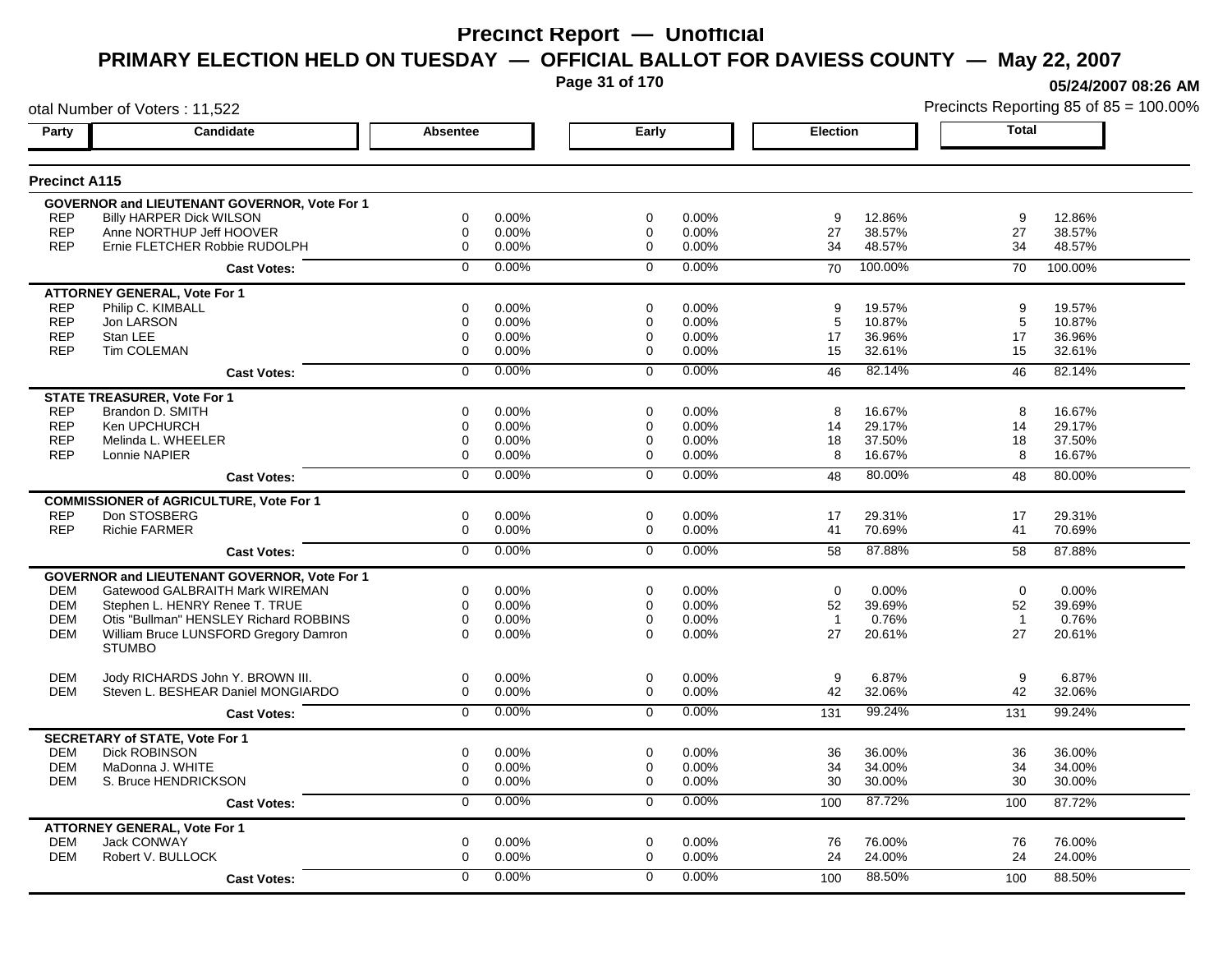**Page 32 of 170**

**05/24/2007 08:26 AM**

|                                               | otal Number of Voters: 11,522                                                                                     |                 |                                     |       |                                     |                 |                                    |                    | Precincts Reporting 85 of 85 = 100.00% |
|-----------------------------------------------|-------------------------------------------------------------------------------------------------------------------|-----------------|-------------------------------------|-------|-------------------------------------|-----------------|------------------------------------|--------------------|----------------------------------------|
| Party                                         | Candidate                                                                                                         | <b>Absentee</b> |                                     | Early |                                     | <b>Election</b> |                                    | <b>Total</b>       |                                        |
| <b>Precinct A115</b>                          |                                                                                                                   |                 |                                     |       |                                     |                 |                                    |                    |                                        |
| DEM<br><b>DEM</b><br><b>DEM</b><br><b>DEM</b> | <b>STATE TREASURER, Vote For 1</b><br>L.J. "Todd" HOLLENBACH<br>Mike WEAVER<br>Jack D. WOOD<br>Patrick R. DUNMIRE |                 | $0.00\%$<br>0.00%<br>0.00%<br>0.00% |       | $0.00\%$<br>0.00%<br>0.00%<br>0.00% | 26<br>82<br>h.  | 21.85%<br>68.91%<br>5.04%<br>4.20% | 26<br>82<br>6<br>5 | 21.85%<br>68.91%<br>5.04%<br>4.20%     |
|                                               | <b>Cast Votes:</b>                                                                                                |                 | $0.00\%$                            | 0     | $0.00\%$                            | 119             | 95.97%                             | 119                | 95.97%                                 |
| DEM<br><b>DEM</b>                             | <b>COMMISSIONER of AGRICULTURE, Vote For 1</b><br>David Lynn WILLIAMS<br>David NEVILLE<br><b>Cast Votes:</b>      |                 | $0.00\%$<br>$0.00\%$<br>$0.00\%$    |       | 0.00%<br>0.00%<br>$0.00\%$          | 60<br>43<br>103 | 58.25%<br>41.75%<br>88.79%         | 60<br>43<br>103    | 58.25%<br>41.75%<br>88.79%             |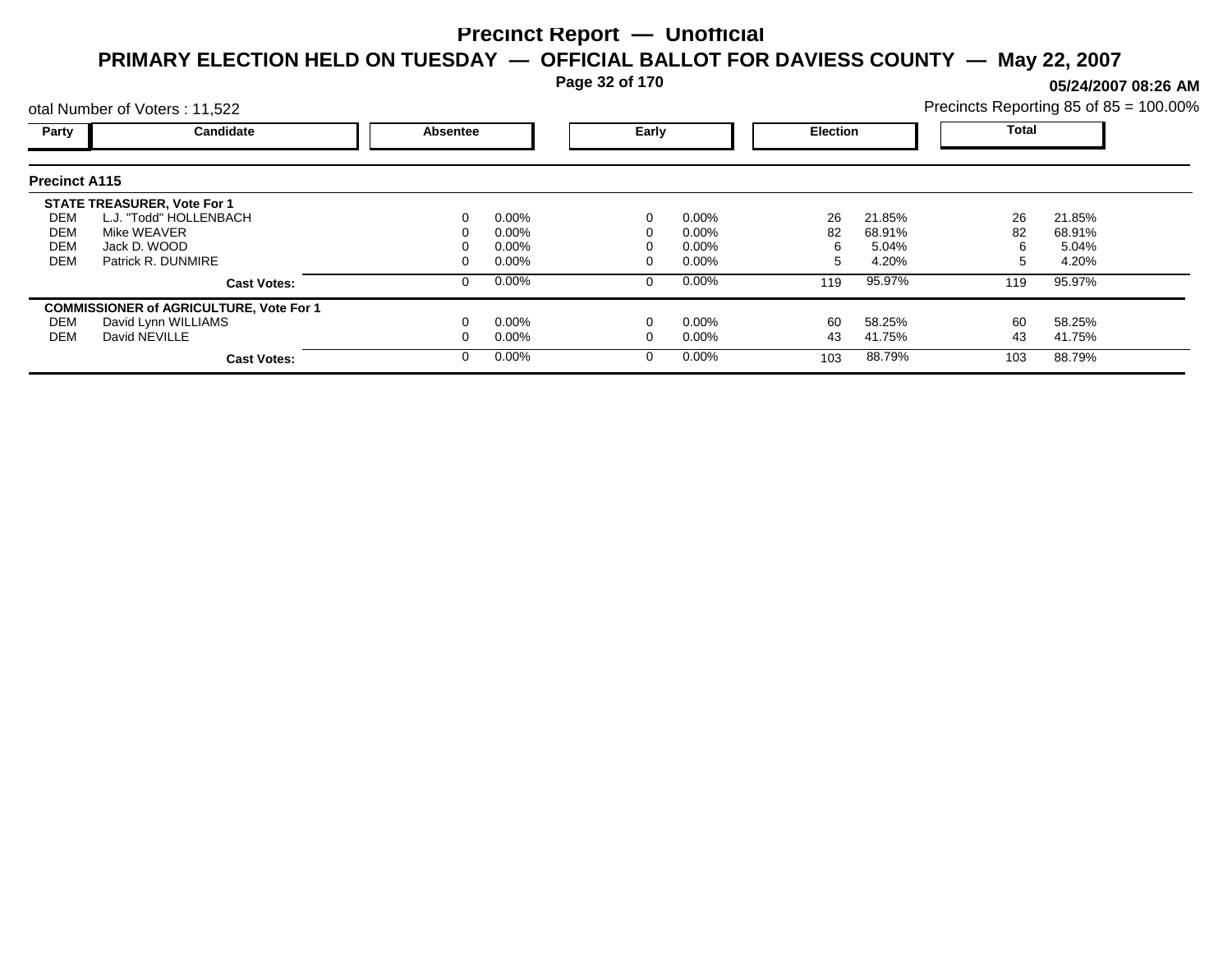**Page 33 of 170**

**05/24/2007 08:26 AM**

|                      | otal Number of Voters: 11,522                          |                 |          |                |       |                 |         | Precincts Reporting 85 of 85 = 100.00% |         |  |
|----------------------|--------------------------------------------------------|-----------------|----------|----------------|-------|-----------------|---------|----------------------------------------|---------|--|
| Party                | Candidate                                              | <b>Absentee</b> |          | Early          |       | <b>Election</b> |         | <b>Total</b>                           |         |  |
| <b>Precinct A116</b> |                                                        |                 |          |                |       |                 |         |                                        |         |  |
|                      | <b>GOVERNOR and LIEUTENANT GOVERNOR, Vote For 1</b>    |                 |          |                |       |                 |         |                                        |         |  |
| <b>REP</b>           | <b>Billy HARPER Dick WILSON</b>                        | 0               | 0.00%    | 0              | 0.00% | 5               | 13.89%  | 5                                      | 13.89%  |  |
| <b>REP</b>           | Anne NORTHUP Jeff HOOVER                               | $\mathbf 0$     | 0.00%    | 0              | 0.00% | 14              | 38.89%  | 14                                     | 38.89%  |  |
| <b>REP</b>           | Ernie FLETCHER Robbie RUDOLPH                          | $\mathbf 0$     | 0.00%    | $\mathbf 0$    | 0.00% | 17              | 47.22%  | 17                                     | 47.22%  |  |
|                      | <b>Cast Votes:</b>                                     | $\Omega$        | 0.00%    | $\mathbf 0$    | 0.00% | 36              | 100.00% | 36                                     | 100.00% |  |
|                      | <b>ATTORNEY GENERAL, Vote For 1</b>                    |                 |          |                |       |                 |         |                                        |         |  |
| <b>REP</b>           | Philip C. KIMBALL                                      | 0               | 0.00%    | 0              | 0.00% | 5               | 17.24%  | 5                                      | 17.24%  |  |
| <b>REP</b>           | Jon LARSON                                             | 0               | 0.00%    | 0              | 0.00% | 4               | 13.79%  | $\overline{4}$                         | 13.79%  |  |
| <b>REP</b>           | Stan LEE                                               | 0               | 0.00%    | 0              | 0.00% | 12              | 41.38%  | 12                                     | 41.38%  |  |
| <b>REP</b>           | Tim COLEMAN                                            | $\mathbf 0$     | 0.00%    | 0              | 0.00% | 8               | 27.59%  | 8                                      | 27.59%  |  |
|                      | <b>Cast Votes:</b>                                     | $\mathbf 0$     | 0.00%    | $\mathbf 0$    | 0.00% | 29              | 96.67%  | 29                                     | 96.67%  |  |
|                      | <b>STATE TREASURER, Vote For 1</b>                     |                 |          |                |       |                 |         |                                        |         |  |
| <b>REP</b>           | Brandon D. SMITH                                       | $\Omega$        | 0.00%    | $\Omega$       | 0.00% | $\overline{7}$  | 23.33%  | $\overline{7}$                         | 23.33%  |  |
| <b>REP</b>           | Ken UPCHURCH                                           | 0               | 0.00%    | 0              | 0.00% | 5               | 16.67%  | 5                                      | 16.67%  |  |
| <b>REP</b>           | Melinda L. WHEELER                                     | $\mathbf 0$     | 0.00%    | 0              | 0.00% | 13              | 43.33%  | 13                                     | 43.33%  |  |
| <b>REP</b>           | Lonnie NAPIER                                          | 0               | 0.00%    | 0              | 0.00% | 5               | 16.67%  | 5                                      | 16.67%  |  |
|                      | <b>Cast Votes:</b>                                     | $\overline{0}$  | 0.00%    | $\overline{0}$ | 0.00% | 30              | 96.77%  | 30                                     | 96.77%  |  |
|                      | <b>COMMISSIONER of AGRICULTURE, Vote For 1</b>         |                 |          |                |       |                 |         |                                        |         |  |
| <b>REP</b>           | Don STOSBERG                                           | $\mathbf 0$     | 0.00%    | $\mathbf 0$    | 0.00% | $\overline{7}$  | 23.33%  | $\overline{7}$                         | 23.33%  |  |
| <b>REP</b>           | <b>Richie FARMER</b>                                   | $\mathbf 0$     | 0.00%    | $\mathbf 0$    | 0.00% | 23              | 76.67%  | 23                                     | 76.67%  |  |
|                      | <b>Cast Votes:</b>                                     | $\overline{0}$  | 0.00%    | $\overline{0}$ | 0.00% | 30              | 100.00% | 30                                     | 100.00% |  |
|                      | <b>GOVERNOR and LIEUTENANT GOVERNOR, Vote For 1</b>    |                 |          |                |       |                 |         |                                        |         |  |
| <b>DEM</b>           | Gatewood GALBRAITH Mark WIREMAN                        | 0               | 0.00%    | 0              | 0.00% | 3               | 2.94%   | 3                                      | 2.94%   |  |
| <b>DEM</b>           | Stephen L. HENRY Renee T. TRUE                         | $\mathbf 0$     | $0.00\%$ | $\mathbf 0$    | 0.00% | 42              | 41.18%  | 42                                     | 41.18%  |  |
| <b>DEM</b>           | Otis "Bullman" HENSLEY Richard ROBBINS                 | $\mathbf 0$     | 0.00%    | $\mathbf 0$    | 0.00% | $\Omega$        | 0.00%   | $\Omega$                               | 0.00%   |  |
| <b>DEM</b>           | William Bruce LUNSFORD Gregory Damron<br><b>STUMBO</b> | $\Omega$        | 0.00%    | $\Omega$       | 0.00% | 25              | 24.51%  | 25                                     | 24.51%  |  |
|                      |                                                        |                 |          |                |       |                 |         |                                        |         |  |
| <b>DEM</b>           | Jody RICHARDS John Y. BROWN III.                       | $\mathbf 0$     | 0.00%    | $\mathbf 0$    | 0.00% | 9               | 8.82%   | 9                                      | 8.82%   |  |
| <b>DEM</b>           | Steven L. BESHEAR Daniel MONGIARDO                     | $\mathbf 0$     | 0.00%    | $\mathbf 0$    | 0.00% | 22              | 21.57%  | 22                                     | 21.57%  |  |
|                      | <b>Cast Votes:</b>                                     | $\overline{0}$  | 0.00%    | $\mathbf 0$    | 0.00% | 102             | 100.00% | 102                                    | 100.00% |  |
|                      | <b>SECRETARY of STATE, Vote For 1</b>                  |                 |          |                |       |                 |         |                                        |         |  |
| <b>DEM</b>           | <b>Dick ROBINSON</b>                                   | $\mathbf 0$     | 0.00%    | $\mathbf 0$    | 0.00% | 22              | 26.83%  | 22                                     | 26.83%  |  |
| <b>DEM</b>           | MaDonna J. WHITE                                       | $\mathbf 0$     | 0.00%    | 0              | 0.00% | 35              | 42.68%  | 35                                     | 42.68%  |  |
| <b>DEM</b>           | S. Bruce HENDRICKSON                                   | $\mathbf 0$     | 0.00%    | $\mathbf 0$    | 0.00% | 25              | 30.49%  | 25                                     | 30.49%  |  |
|                      | <b>Cast Votes:</b>                                     | 0               | 0.00%    | 0              | 0.00% | 82              | 98.80%  | 82                                     | 98.80%  |  |
|                      | <b>ATTORNEY GENERAL, Vote For 1</b>                    |                 |          |                |       |                 |         |                                        |         |  |
| <b>DEM</b>           | <b>Jack CONWAY</b>                                     | $\mathbf 0$     | 0.00%    | $\mathbf 0$    | 0.00% | 55              | 66.27%  | 55                                     | 66.27%  |  |
| <b>DEM</b>           | Robert V. BULLOCK                                      | $\mathbf 0$     | 0.00%    | 0              | 0.00% | 28              | 33.73%  | 28                                     | 33.73%  |  |
|                      | <b>Cast Votes:</b>                                     | $\Omega$        | 0.00%    | $\Omega$       | 0.00% | 83              | 97.65%  | 83                                     | 97.65%  |  |
|                      |                                                        |                 |          |                |       |                 |         |                                        |         |  |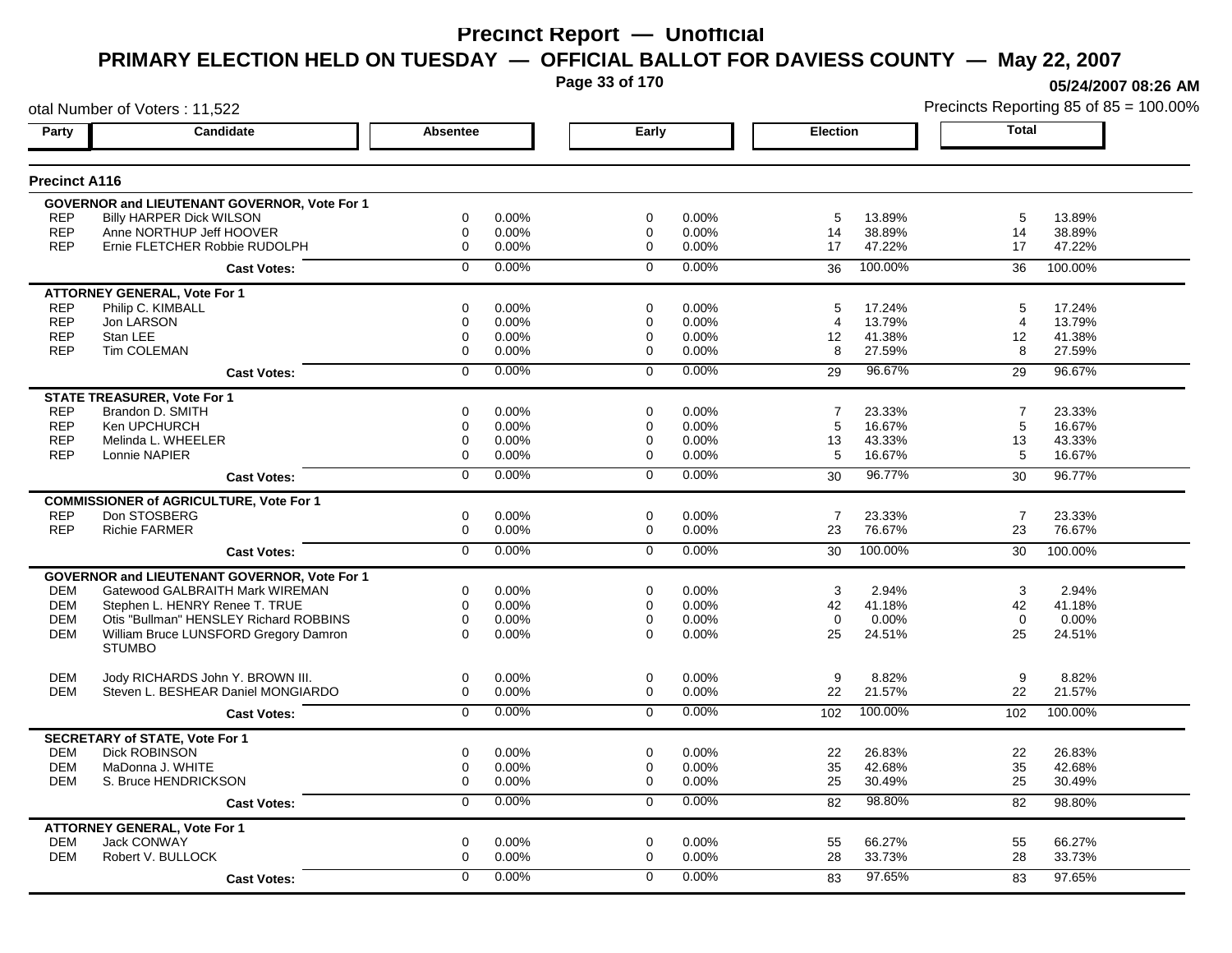**Page 34 of 170**

otal Number of Voters : 11,522

**05/24/2007 08:26 AM**

|                          | Precincts Reporting 85 of $85 = 100.00\%$ |
|--------------------------|-------------------------------------------|
| Total<br><b>Election</b> |                                           |

| Party                                          | <b>Candidate</b>                   | <b>Absentee</b> |          |          | Early    |    | <b>Election</b> |    | Total  |  |
|------------------------------------------------|------------------------------------|-----------------|----------|----------|----------|----|-----------------|----|--------|--|
|                                                |                                    |                 |          |          |          |    |                 |    |        |  |
| <b>Precinct A116</b>                           |                                    |                 |          |          |          |    |                 |    |        |  |
|                                                | <b>STATE TREASURER, Vote For 1</b> |                 |          |          |          |    |                 |    |        |  |
| DEM                                            | L.J. "Todd" HOLLENBACH             | $\Omega$        | $0.00\%$ |          | 0.00%    | 23 | 23.96%          | 23 | 23.96% |  |
| <b>DEM</b>                                     | Mike WEAVER                        | 0               | $0.00\%$ |          | 0.00%    | 64 | 66.67%          | 64 | 66.67% |  |
| <b>DEM</b>                                     | Jack D. WOOD                       | 0               | $0.00\%$ |          | 0.00%    | 5  | 5.21%           | 5  | 5.21%  |  |
| <b>DEM</b>                                     | Patrick R. DUNMIRE                 | 0               | $0.00\%$ |          | $0.00\%$ |    | 4.17%           | 4  | 4.17%  |  |
|                                                | <b>Cast Votes:</b>                 | 0               | $0.00\%$ |          | $0.00\%$ | 96 | 98.97%          | 96 | 98.97% |  |
| <b>COMMISSIONER of AGRICULTURE, Vote For 1</b> |                                    |                 |          |          |          |    |                 |    |        |  |
| DEM                                            | David Lynn WILLIAMS                | 0               | $0.00\%$ | $\Omega$ | 0.00%    | 56 | 66.67%          | 56 | 66.67% |  |
| DEM                                            | David NEVILLE                      | 0               | $0.00\%$ |          | $0.00\%$ | 28 | 33.33%          | 28 | 33.33% |  |
|                                                | <b>Cast Votes:</b>                 | 0               | $0.00\%$ |          | 0.00%    | 84 | 98.82%          | 84 | 98.82% |  |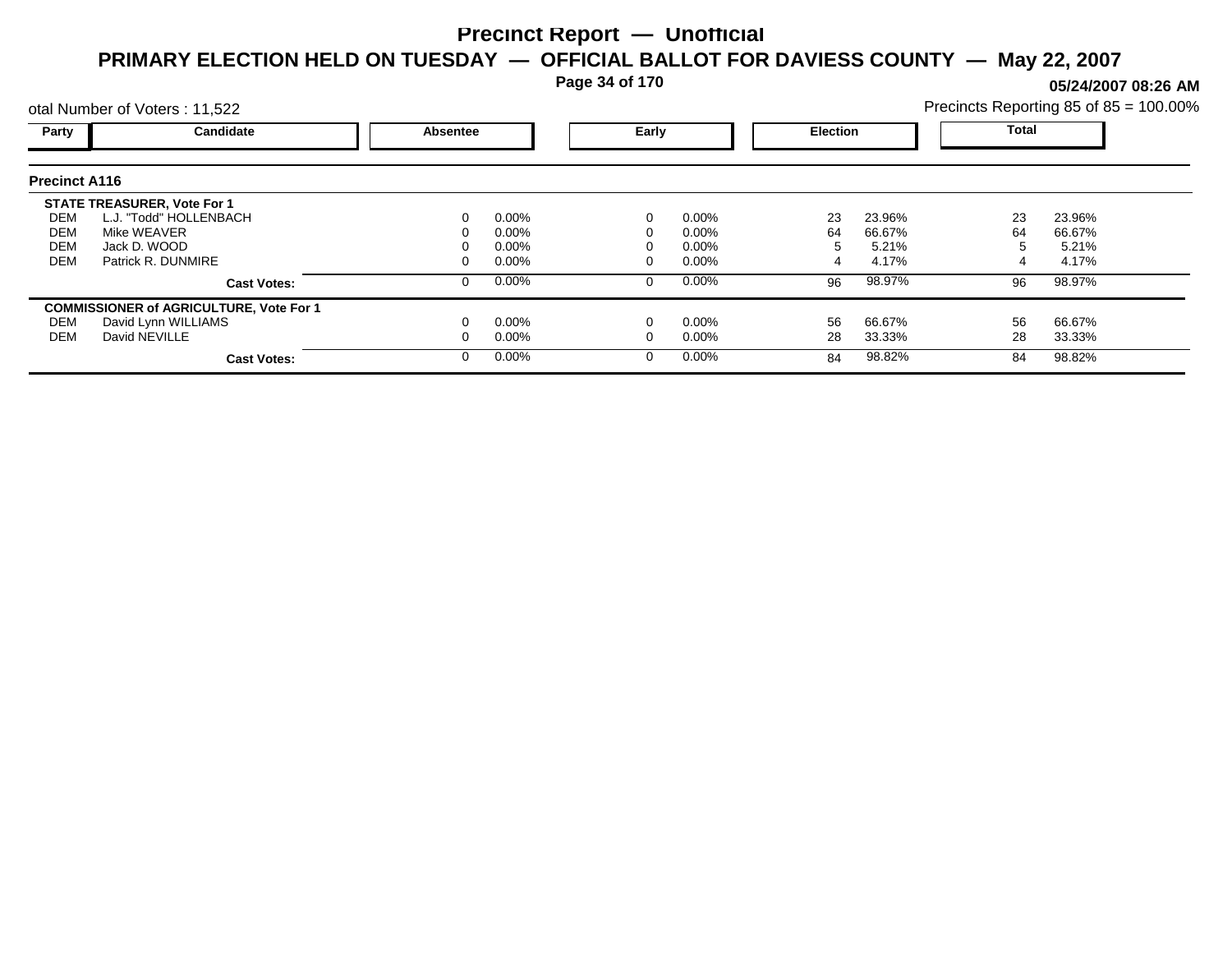**Page 35 of 170**

**05/24/2007 08:26 AM**

|                          | otal Number of Voters: 11,522                          |                            |                |                            |                |                     | Precincts Reporting 85 of 85 = 100.00% |                     |                  |
|--------------------------|--------------------------------------------------------|----------------------------|----------------|----------------------------|----------------|---------------------|----------------------------------------|---------------------|------------------|
| Party                    | Candidate                                              | <b>Absentee</b>            |                | Early                      |                | <b>Election</b>     |                                        | <b>Total</b>        |                  |
| <b>Precinct A118</b>     |                                                        |                            |                |                            |                |                     |                                        |                     |                  |
|                          | <b>GOVERNOR and LIEUTENANT GOVERNOR, Vote For 1</b>    |                            |                |                            |                |                     |                                        |                     |                  |
| <b>REP</b>               | <b>Billy HARPER Dick WILSON</b>                        | 0                          | 0.00%          | $\mathbf 0$                | 0.00%          | 3                   | 27.27%                                 | 3                   | 27.27%           |
| <b>REP</b>               | Anne NORTHUP Jeff HOOVER                               | $\mathbf 0$                | 0.00%          | 0                          | 0.00%          | 3                   | 27.27%                                 | 3                   | 27.27%           |
| <b>REP</b>               | Ernie FLETCHER Robbie RUDOLPH                          | $\mathbf 0$                | 0.00%          | $\mathbf 0$                | 0.00%          | 5                   | 45.45%                                 | 5                   | 45.45%           |
|                          | <b>Cast Votes:</b>                                     | $\Omega$                   | 0.00%          | $\Omega$                   | 0.00%          | 11                  | 100.00%                                | 11                  | 100.00%          |
|                          | <b>ATTORNEY GENERAL, Vote For 1</b>                    |                            |                |                            |                |                     |                                        |                     |                  |
| <b>REP</b>               | Philip C. KIMBALL                                      | 0                          | 0.00%          | 0                          | 0.00%          | $\Omega$            | 0.00%                                  | $\Omega$            | 0.00%            |
| <b>REP</b>               | Jon LARSON                                             | $\mathbf 0$                | 0.00%          | 0                          | 0.00%          |                     | 11.11%                                 | 1                   | 11.11%           |
| <b>REP</b><br><b>REP</b> | Stan LEE<br>Tim COLEMAN                                | 0<br>$\mathbf 0$           | 0.00%<br>0.00% | 0<br>$\mathbf 0$           | 0.00%<br>0.00% | $\overline{4}$<br>4 | 44.44%<br>44.44%                       | 4                   | 44.44%<br>44.44% |
|                          |                                                        |                            |                |                            |                |                     |                                        |                     |                  |
|                          | <b>Cast Votes:</b>                                     | $\mathbf 0$                | 0.00%          | $\Omega$                   | 0.00%          | 9                   | 100.00%                                | 9                   | 100.00%          |
|                          | <b>STATE TREASURER, Vote For 1</b>                     |                            |                |                            |                |                     |                                        |                     |                  |
| <b>REP</b>               | Brandon D. SMITH                                       | $\mathbf 0$                | 0.00%          | 0                          | 0.00%          | $\overline{2}$      | 28.57%                                 | $\overline{2}$      | 28.57%           |
| <b>REP</b><br><b>REP</b> | Ken UPCHURCH<br>Melinda L. WHEELER                     | 0<br>$\mathbf 0$           | 0.00%<br>0.00% | 0<br>0                     | 0.00%<br>0.00% | $\mathbf 0$<br>2    | 0.00%<br>28.57%                        | 0<br>$\overline{2}$ | 0.00%<br>28.57%  |
| <b>REP</b>               | Lonnie NAPIER                                          | $\mathbf 0$                | 0.00%          | $\Omega$                   | 0.00%          | 3                   | 42.86%                                 | 3                   | 42.86%           |
|                          |                                                        | $\overline{0}$             | 0.00%          | $\overline{0}$             | 0.00%          |                     | 100.00%                                |                     |                  |
|                          | <b>Cast Votes:</b>                                     |                            |                |                            |                | $\overline{7}$      |                                        | $\overline{7}$      | 100.00%          |
|                          | <b>COMMISSIONER of AGRICULTURE, Vote For 1</b>         |                            |                |                            |                |                     |                                        |                     |                  |
| <b>REP</b><br><b>REP</b> | Don STOSBERG<br><b>Richie FARMER</b>                   | $\mathbf 0$<br>$\mathbf 0$ | 0.00%<br>0.00% | $\mathbf 0$<br>$\mathbf 0$ | 0.00%<br>0.00% | $\mathbf 0$<br>9    | 0.00%<br>100.00%                       | $\mathbf 0$<br>9    | 0.00%<br>100.00% |
|                          |                                                        |                            |                |                            |                |                     |                                        |                     |                  |
|                          | <b>Cast Votes:</b>                                     | $\overline{0}$             | 0.00%          | $\overline{0}$             | 0.00%          | 9                   | 100.00%                                | 9                   | 100.00%          |
|                          | GOVERNOR and LIEUTENANT GOVERNOR, Vote For 1           |                            |                |                            |                |                     |                                        |                     |                  |
| <b>DEM</b>               | Gatewood GALBRAITH Mark WIREMAN                        | 0                          | 0.00%          | 0                          | 0.00%          | 2                   | 5.26%                                  | $\overline{2}$      | 5.26%            |
| <b>DEM</b>               | Stephen L. HENRY Renee T. TRUE                         | 0                          | 0.00%          | 0                          | 0.00%          | 20                  | 52.63%                                 | 20                  | 52.63%           |
| <b>DEM</b>               | Otis "Bullman" HENSLEY Richard ROBBINS                 | $\mathbf 0$                | 0.00%          | $\mathbf 0$                | 0.00%          | $\mathbf 0$         | 0.00%                                  | $\mathbf 0$         | 0.00%            |
| <b>DEM</b>               | William Bruce LUNSFORD Gregory Damron<br><b>STUMBO</b> | $\Omega$                   | 0.00%          | $\Omega$                   | 0.00%          | 8                   | 21.05%                                 | 8                   | 21.05%           |
|                          |                                                        |                            |                |                            |                |                     |                                        |                     |                  |
| <b>DEM</b>               | Jody RICHARDS John Y. BROWN III.                       | $\mathbf 0$                | 0.00%          | $\mathbf 0$                | 0.00%          | 3                   | 7.89%                                  | 3                   | 7.89%            |
| <b>DEM</b>               | Steven L. BESHEAR Daniel MONGIARDO                     | $\mathbf 0$                | 0.00%          | $\mathbf 0$                | 0.00%          | 5                   | 13.16%                                 | 5                   | 13.16%           |
|                          | <b>Cast Votes:</b>                                     | $\mathbf 0$                | 0.00%          | $\Omega$                   | 0.00%          | 38                  | 100.00%                                | 38                  | 100.00%          |
|                          | <b>SECRETARY of STATE, Vote For 1</b>                  |                            |                |                            |                |                     |                                        |                     |                  |
| <b>DEM</b>               | <b>Dick ROBINSON</b>                                   | $\mathbf 0$                | 0.00%          | $\mathbf 0$                | 0.00%          | 12                  | 38.71%                                 | 12                  | 38.71%           |
| <b>DEM</b>               | MaDonna J. WHITE                                       | 0                          | 0.00%          | 0                          | 0.00%          | 12                  | 38.71%                                 | 12                  | 38.71%           |
| <b>DEM</b>               | S. Bruce HENDRICKSON                                   | 0                          | 0.00%          | $\mathbf 0$                | 0.00%          | $\overline{7}$      | 22.58%                                 | $\overline{7}$      | 22.58%           |
|                          | <b>Cast Votes:</b>                                     | $\overline{0}$             | $0.00\%$       | $\overline{0}$             | 0.00%          | 31                  | 100.00%                                | 31                  | 100.00%          |
|                          | <b>ATTORNEY GENERAL, Vote For 1</b>                    |                            |                |                            |                |                     |                                        |                     |                  |
| <b>DEM</b>               | Jack CONWAY                                            | 0                          | 0.00%          | $\mathbf 0$                | 0.00%          | 23                  | 71.88%                                 | 23                  | 71.88%           |
| <b>DEM</b>               | Robert V. BULLOCK                                      | $\mathbf 0$                | 0.00%          | $\mathbf 0$                | 0.00%          | 9                   | 28.13%                                 | 9                   | 28.13%           |
|                          | <b>Cast Votes:</b>                                     | $\Omega$                   | 0.00%          | $\Omega$                   | 0.00%          | 32                  | 100.00%                                | 32                  | 100.00%          |
|                          |                                                        |                            |                |                            |                |                     |                                        |                     |                  |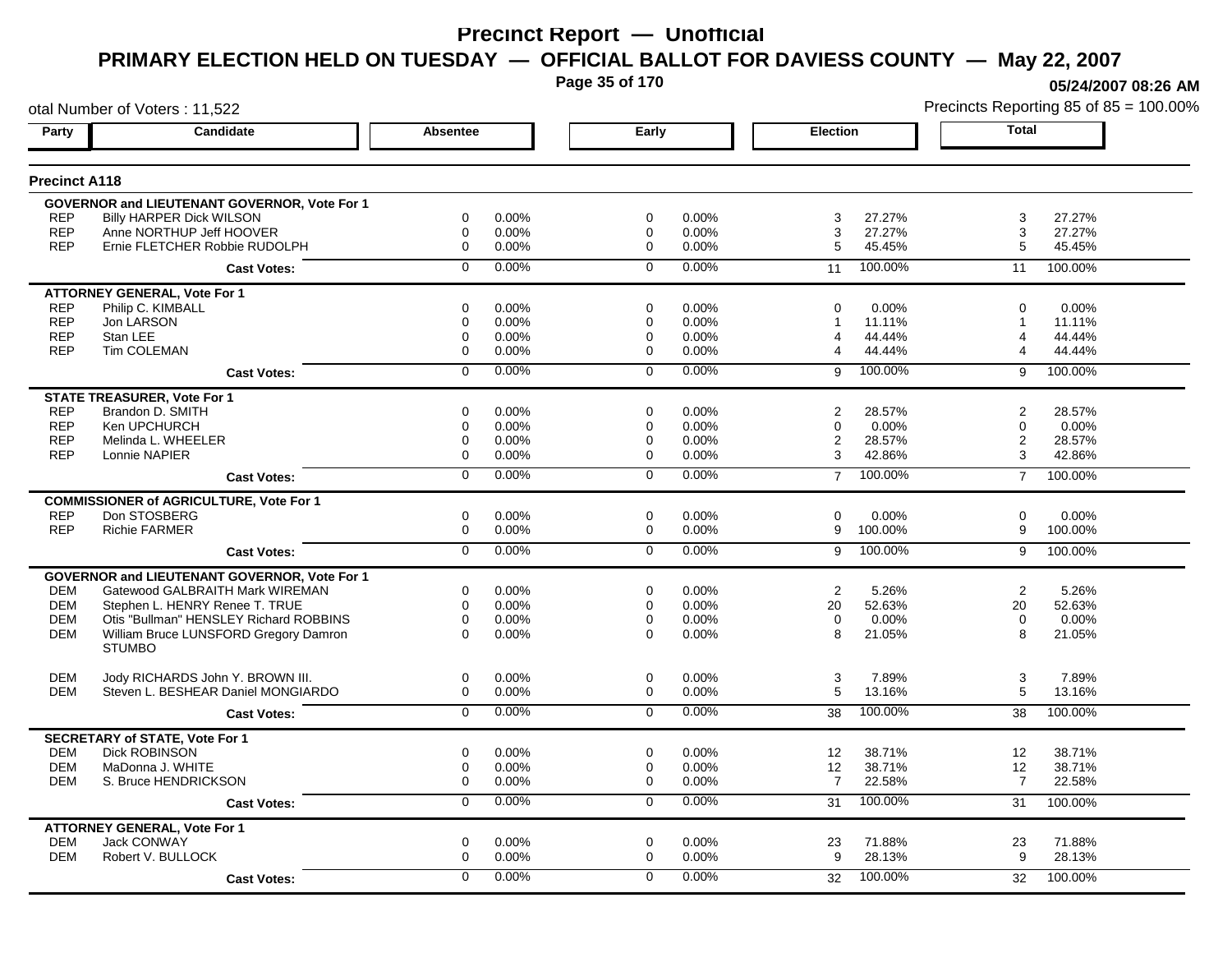**Page 36 of 170**

**05/24/2007 08:26 AM**

| otal Number of Voters: 11,522 |                                                |                 |          |       |          |                 | Precincts Reporting 85 of 85 = 100.00% |              |         |  |
|-------------------------------|------------------------------------------------|-----------------|----------|-------|----------|-----------------|----------------------------------------|--------------|---------|--|
| Party                         | <b>Candidate</b>                               | <b>Absentee</b> |          | Early |          | <b>Election</b> |                                        | <b>Total</b> |         |  |
| <b>Precinct A118</b>          |                                                |                 |          |       |          |                 |                                        |              |         |  |
|                               | <b>STATE TREASURER, Vote For 1</b>             |                 |          |       |          |                 |                                        |              |         |  |
| DEM                           | L.J. "Todd" HOLLENBACH                         | 0               | $0.00\%$ |       | 0.00%    | 8               | 23.53%                                 | 8            | 23.53%  |  |
| DEM                           | Mike WEAVER                                    |                 | $0.00\%$ |       | $0.00\%$ | 24              | 70.59%                                 | 24           | 70.59%  |  |
| <b>DEM</b>                    | Jack D. WOOD                                   |                 | $0.00\%$ |       | $0.00\%$ |                 | 2.94%                                  |              | 2.94%   |  |
| <b>DEM</b>                    | Patrick R. DUNMIRE                             |                 | $0.00\%$ |       | $0.00\%$ |                 | 2.94%                                  |              | 2.94%   |  |
|                               | <b>Cast Votes:</b>                             | 0               | $0.00\%$ |       | 0.00%    | 34              | 100.00%                                | 34           | 100.00% |  |
|                               | <b>COMMISSIONER of AGRICULTURE, Vote For 1</b> |                 |          |       |          |                 |                                        |              |         |  |
| DEM                           | David Lynn WILLIAMS                            |                 | $0.00\%$ |       | 0.00%    | 17              | 58.62%                                 | 17           | 58.62%  |  |
| DEM                           | David NEVILLE                                  |                 | $0.00\%$ |       | $0.00\%$ | 12              | 41.38%                                 | 12           | 41.38%  |  |
|                               | <b>Cast Votes:</b>                             | 0               | $0.00\%$ |       | 0.00%    | 29              | 100.00%                                | 29           | 100.00% |  |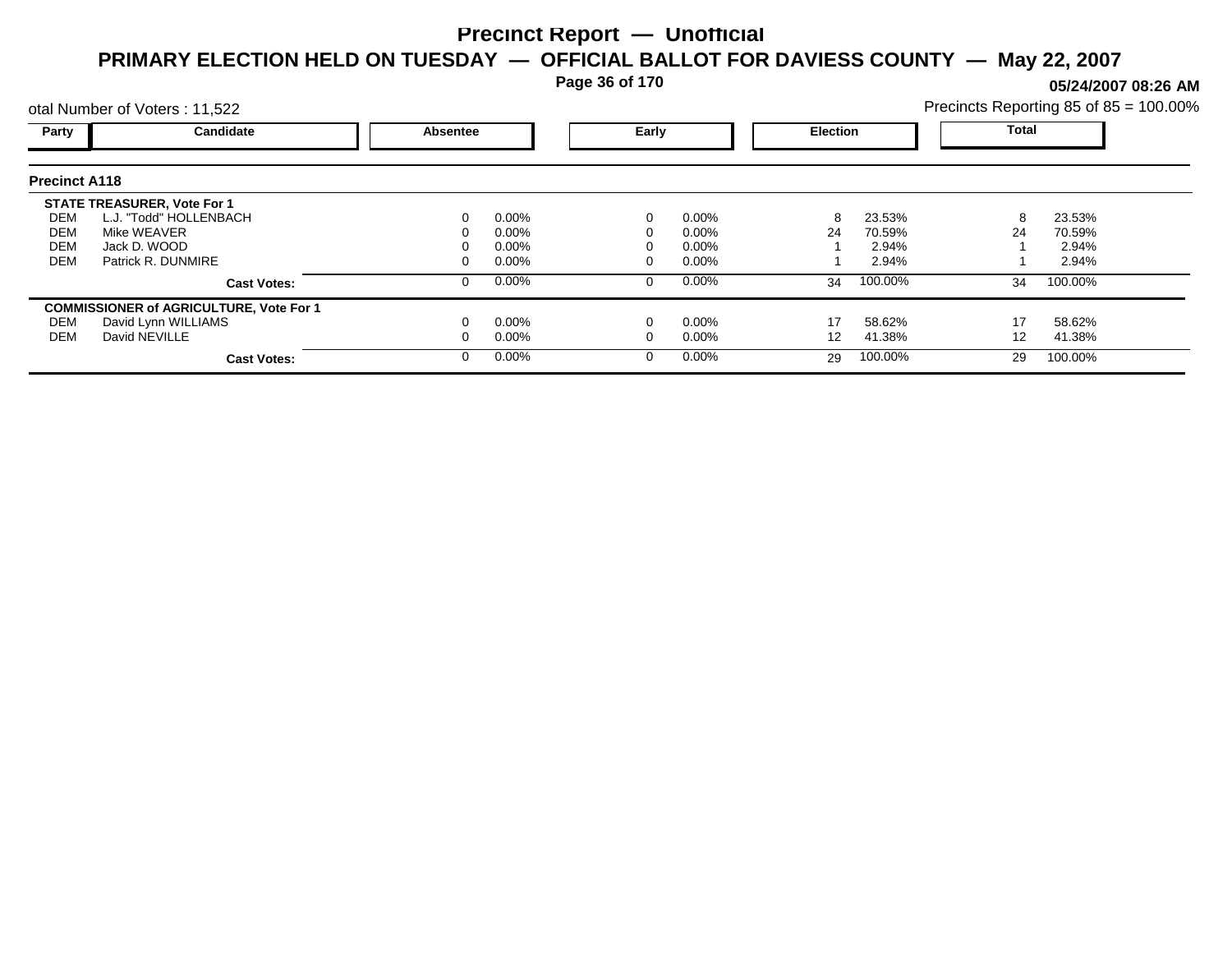**Page 37 of 170**

**05/24/2007 08:26 AM**

| otal Number of Voters: 11,522 |                                                     |                 |       |                |       |                 |         |                | Precincts Reporting 85 of 85 = 100.00% |
|-------------------------------|-----------------------------------------------------|-----------------|-------|----------------|-------|-----------------|---------|----------------|----------------------------------------|
| Party                         | Candidate                                           | <b>Absentee</b> |       | Early          |       | <b>Election</b> |         | <b>Total</b>   |                                        |
| <b>Precinct A119</b>          |                                                     |                 |       |                |       |                 |         |                |                                        |
|                               | <b>GOVERNOR and LIEUTENANT GOVERNOR, Vote For 1</b> |                 |       |                |       |                 |         |                |                                        |
| <b>REP</b>                    | <b>Billy HARPER Dick WILSON</b>                     | 0               | 0.00% | 0              | 0.00% | $\overline{2}$  | 13.33%  | $\overline{c}$ | 13.33%                                 |
| <b>REP</b>                    | Anne NORTHUP Jeff HOOVER                            | $\mathbf 0$     | 0.00% | 0              | 0.00% | 5               | 33.33%  | 5              | 33.33%                                 |
| <b>REP</b>                    | Ernie FLETCHER Robbie RUDOLPH                       | $\mathbf 0$     | 0.00% | $\mathbf 0$    | 0.00% | 8               | 53.33%  | 8              | 53.33%                                 |
|                               | <b>Cast Votes:</b>                                  | $\Omega$        | 0.00% | $\mathbf 0$    | 0.00% | 15              | 100.00% | 15             | 100.00%                                |
|                               | <b>ATTORNEY GENERAL, Vote For 1</b>                 |                 |       |                |       |                 |         |                |                                        |
| <b>REP</b>                    | Philip C. KIMBALL                                   | 0               | 0.00% | 0              | 0.00% | 6               | 42.86%  | 6              | 42.86%                                 |
| <b>REP</b>                    | Jon LARSON                                          | 0               | 0.00% | 0              | 0.00% |                 | 7.14%   | 1              | 7.14%                                  |
| <b>REP</b>                    | Stan LEE                                            | 0               | 0.00% | 0              | 0.00% | 5               | 35.71%  | 5              | 35.71%                                 |
| <b>REP</b>                    | Tim COLEMAN                                         | $\mathbf 0$     | 0.00% | 0              | 0.00% | $\overline{2}$  | 14.29%  | 2              | 14.29%                                 |
|                               | <b>Cast Votes:</b>                                  | $\mathbf 0$     | 0.00% | $\mathbf 0$    | 0.00% | 14              | 93.33%  | 14             | 93.33%                                 |
|                               | <b>STATE TREASURER, Vote For 1</b>                  |                 |       |                |       |                 |         |                |                                        |
| <b>REP</b>                    | Brandon D. SMITH                                    | $\Omega$        | 0.00% | $\Omega$       | 0.00% | 5               | 31.25%  | 5              | 31.25%                                 |
| <b>REP</b>                    | Ken UPCHURCH                                        | 0               | 0.00% | 0              | 0.00% | 4               | 25.00%  | 4              | 25.00%                                 |
| <b>REP</b>                    | Melinda L. WHEELER                                  | $\mathbf 0$     | 0.00% | 0              | 0.00% | 4               | 25.00%  | 4              | 25.00%                                 |
| <b>REP</b>                    | Lonnie NAPIER                                       | 0               | 0.00% | 0              | 0.00% | 3               | 18.75%  | 3              | 18.75%                                 |
|                               | <b>Cast Votes:</b>                                  | $\overline{0}$  | 0.00% | $\overline{0}$ | 0.00% | 16              | 100.00% | 16             | 100.00%                                |
|                               | <b>COMMISSIONER of AGRICULTURE, Vote For 1</b>      |                 |       |                |       |                 |         |                |                                        |
| <b>REP</b>                    | Don STOSBERG                                        | $\mathbf 0$     | 0.00% | $\mathbf 0$    | 0.00% | 4               | 25.00%  | $\overline{4}$ | 25.00%                                 |
| <b>REP</b>                    | <b>Richie FARMER</b>                                | $\mathbf 0$     | 0.00% | $\mathbf 0$    | 0.00% | 12              | 75.00%  | 12             | 75.00%                                 |
|                               | <b>Cast Votes:</b>                                  | $\overline{0}$  | 0.00% | $\overline{0}$ | 0.00% | 16              | 100.00% | 16             | 100.00%                                |
|                               | <b>GOVERNOR and LIEUTENANT GOVERNOR, Vote For 1</b> |                 |       |                |       |                 |         |                |                                        |
| <b>DEM</b>                    | Gatewood GALBRAITH Mark WIREMAN                     | 0               | 0.00% | 0              | 0.00% | 4               | 6.56%   | $\overline{4}$ | 6.56%                                  |
| <b>DEM</b>                    | Stephen L. HENRY Renee T. TRUE                      | $\mathbf 0$     | 0.00% | $\mathbf 0$    | 0.00% | 17              | 27.87%  | 17             | 27.87%                                 |
| <b>DEM</b>                    | Otis "Bullman" HENSLEY Richard ROBBINS              | $\mathbf 0$     | 0.00% | $\mathbf 0$    | 0.00% | $\Omega$        | 0.00%   | $\Omega$       | 0.00%                                  |
| <b>DEM</b>                    | William Bruce LUNSFORD Gregory Damron               | $\Omega$        | 0.00% | $\Omega$       | 0.00% | 14              | 22.95%  | 14             | 22.95%                                 |
|                               | <b>STUMBO</b>                                       |                 |       |                |       |                 |         |                |                                        |
| <b>DEM</b>                    | Jody RICHARDS John Y. BROWN III.                    | $\mathbf 0$     | 0.00% | $\mathbf 0$    | 0.00% | 3               | 4.92%   | $\mathbf{3}$   | 4.92%                                  |
| <b>DEM</b>                    | Steven L. BESHEAR Daniel MONGIARDO                  | $\mathbf 0$     | 0.00% | $\mathbf 0$    | 0.00% | 23              | 37.70%  | 23             | 37.70%                                 |
|                               | <b>Cast Votes:</b>                                  | $\overline{0}$  | 0.00% | $\mathbf 0$    | 0.00% | 61              | 100.00% | 61             | 100.00%                                |
|                               | <b>SECRETARY of STATE, Vote For 1</b>               |                 |       |                |       |                 |         |                |                                        |
| <b>DEM</b>                    | <b>Dick ROBINSON</b>                                | $\mathbf 0$     | 0.00% | $\mathbf 0$    | 0.00% | 22              | 41.51%  | 22             | 41.51%                                 |
| <b>DEM</b>                    | MaDonna J. WHITE                                    | $\mathbf 0$     | 0.00% | 0              | 0.00% | 15              | 28.30%  | 15             | 28.30%                                 |
| <b>DEM</b>                    | S. Bruce HENDRICKSON                                | $\mathbf 0$     | 0.00% | $\mathbf 0$    | 0.00% | 16              | 30.19%  | 16             | 30.19%                                 |
|                               | <b>Cast Votes:</b>                                  | 0               | 0.00% | 0              | 0.00% | 53              | 94.64%  | 53             | 94.64%                                 |
|                               | <b>ATTORNEY GENERAL, Vote For 1</b>                 |                 |       |                |       |                 |         |                |                                        |
| <b>DEM</b>                    | <b>Jack CONWAY</b>                                  | $\mathbf 0$     | 0.00% | $\mathbf 0$    | 0.00% | 24              | 50.00%  | 24             | 50.00%                                 |
| <b>DEM</b>                    | Robert V. BULLOCK                                   | $\mathbf 0$     | 0.00% | 0              | 0.00% | 24              | 50.00%  | 24             | 50.00%                                 |
|                               | <b>Cast Votes:</b>                                  | $\Omega$        | 0.00% | $\Omega$       | 0.00% | 48              | 90.57%  | 48             | 90.57%                                 |
|                               |                                                     |                 |       |                |       |                 |         |                |                                        |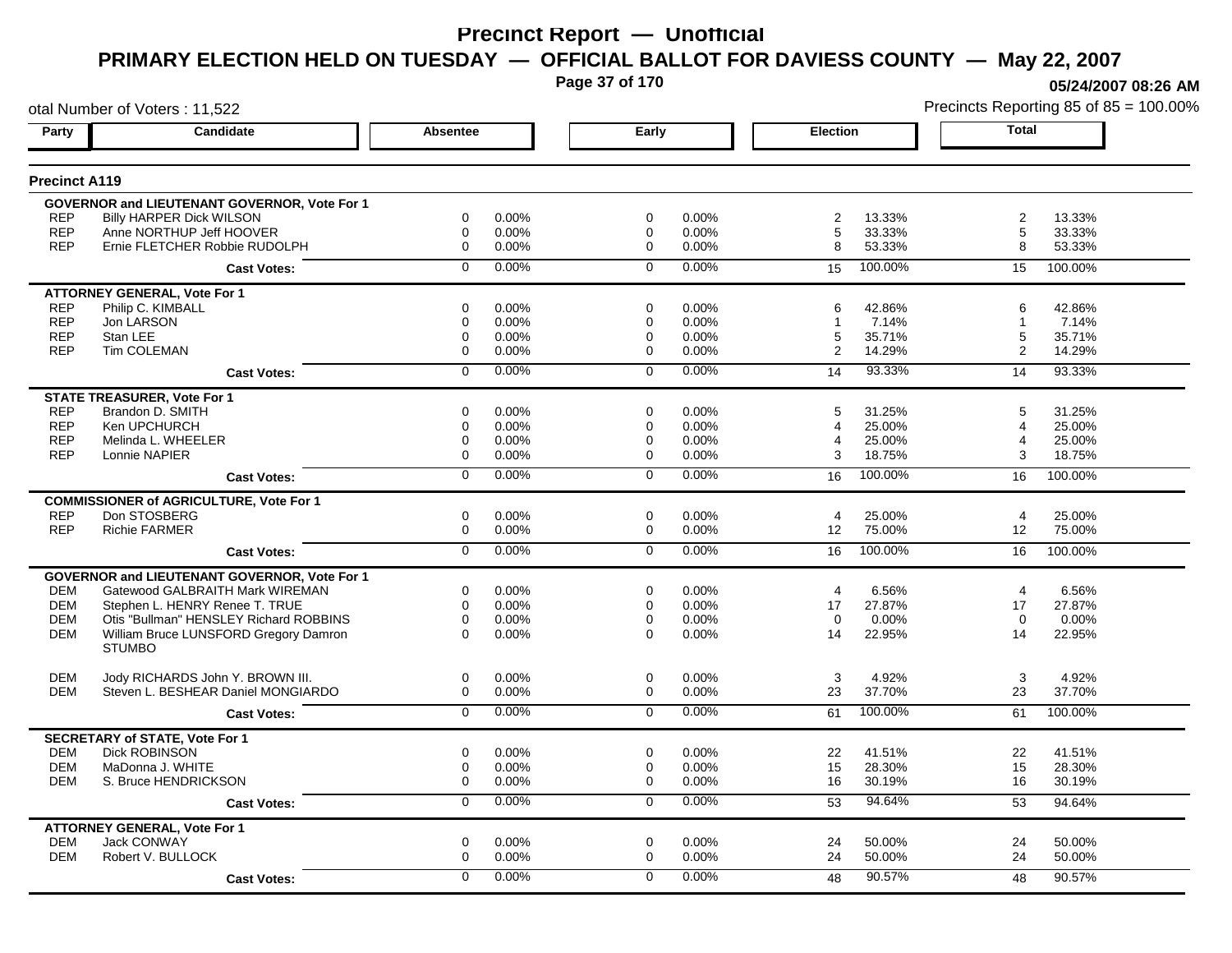**Page 38 of 170**

**05/24/2007 08:26 AM**

|                      | otal Number of Voters: 11,522                  |                 |          |       |          |                 |        |              | Precincts Reporting 85 of 85 = 100.00% |  |
|----------------------|------------------------------------------------|-----------------|----------|-------|----------|-----------------|--------|--------------|----------------------------------------|--|
| Party                | Candidate                                      | <b>Absentee</b> |          | Early |          | <b>Election</b> |        | <b>Total</b> |                                        |  |
| <b>Precinct A119</b> |                                                |                 |          |       |          |                 |        |              |                                        |  |
|                      | <b>STATE TREASURER, Vote For 1</b>             |                 |          |       |          |                 |        |              |                                        |  |
| DEM                  | L.J. "Todd" HOLLENBACH                         |                 | $0.00\%$ |       | $0.00\%$ | 12              | 22.22% | 12           | 22.22%                                 |  |
| <b>DEM</b>           | Mike WEAVER                                    |                 | $0.00\%$ |       | 0.00%    | 34              | 62.96% | 34           | 62.96%                                 |  |
| <b>DEM</b>           | Jack D. WOOD                                   |                 | $0.00\%$ |       | 0.00%    |                 | 12.96% |              | 12.96%                                 |  |
| <b>DEM</b>           | Patrick R. DUNMIRE                             |                 | $0.00\%$ |       | 0.00%    |                 | 1.85%  |              | 1.85%                                  |  |
|                      | <b>Cast Votes:</b>                             |                 | $0.00\%$ | 0     | $0.00\%$ | 54              | 96.43% | 54           | 96.43%                                 |  |
|                      | <b>COMMISSIONER of AGRICULTURE, Vote For 1</b> |                 |          |       |          |                 |        |              |                                        |  |
| DEM                  | David Lynn WILLIAMS                            |                 | $0.00\%$ |       | 0.00%    | 39              | 76.47% | 39           | 76.47%                                 |  |
| <b>DEM</b>           | David NEVILLE                                  |                 | $0.00\%$ |       | 0.00%    | 12              | 23.53% | 12           | 23.53%                                 |  |
|                      | <b>Cast Votes:</b>                             |                 | $0.00\%$ |       | $0.00\%$ | 51              | 92.73% | 51           | 92.73%                                 |  |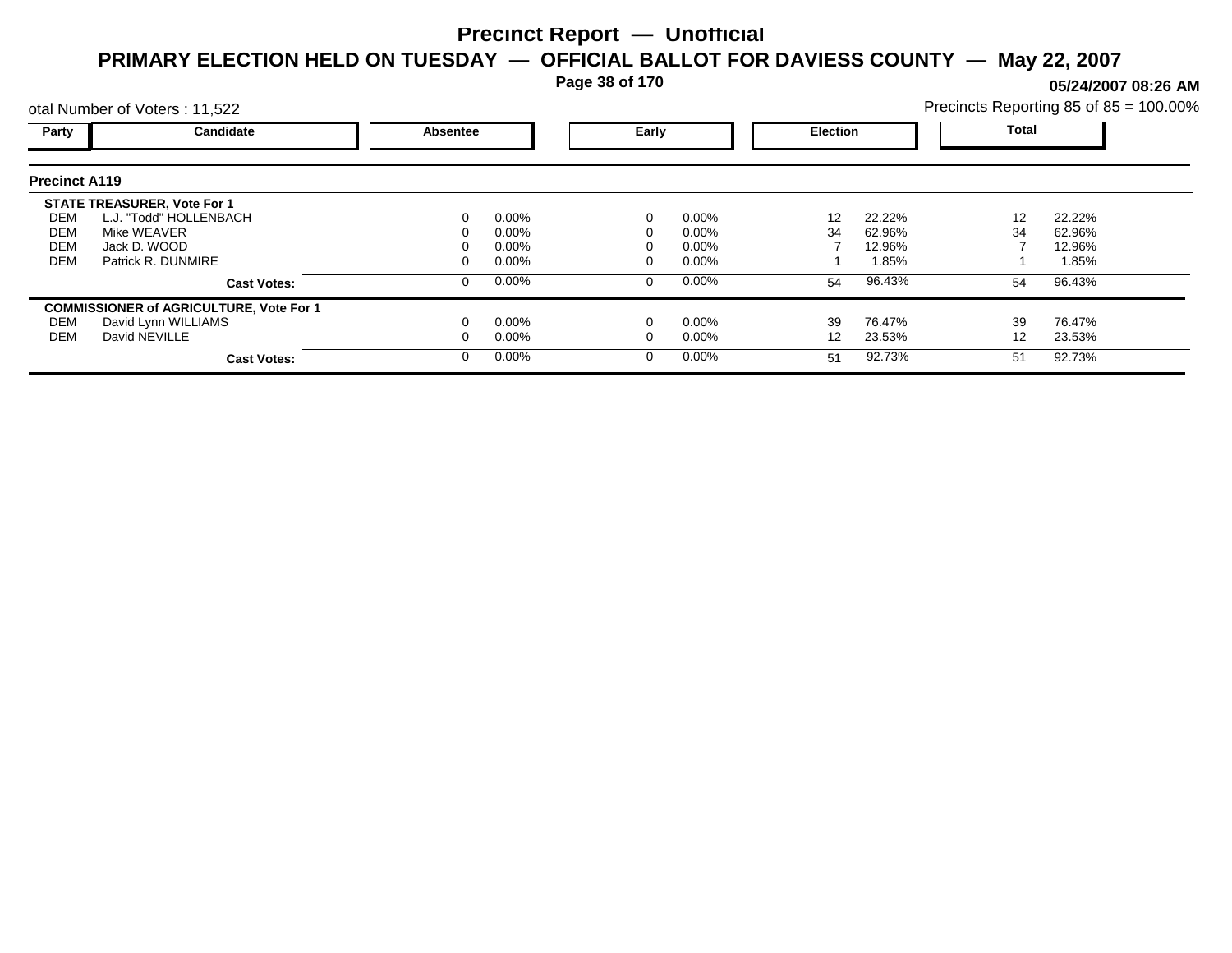**Page 39 of 170**

**05/24/2007 08:26 AM**

| otal Number of Voters: 11,522 |                                                     |                 |          |                |       |                 |         |                       | Precincts Reporting 85 of 85 = 100.00% |
|-------------------------------|-----------------------------------------------------|-----------------|----------|----------------|-------|-----------------|---------|-----------------------|----------------------------------------|
| Party                         | Candidate                                           | <b>Absentee</b> |          | Early          |       | <b>Election</b> |         | <b>Total</b>          |                                        |
| <b>Precinct A120</b>          |                                                     |                 |          |                |       |                 |         |                       |                                        |
|                               | <b>GOVERNOR and LIEUTENANT GOVERNOR, Vote For 1</b> |                 |          |                |       |                 |         |                       |                                        |
| <b>REP</b>                    | <b>Billy HARPER Dick WILSON</b>                     | 0               | 0.00%    | 0              | 0.00% | 5               | 19.23%  | 5                     | 19.23%                                 |
| <b>REP</b>                    | Anne NORTHUP Jeff HOOVER                            | 0               | 0.00%    | 0              | 0.00% | 5               | 19.23%  | 5                     | 19.23%                                 |
| <b>REP</b>                    | Ernie FLETCHER Robbie RUDOLPH                       | 0               | 0.00%    | 0              | 0.00% | 16              | 61.54%  | 16                    | 61.54%                                 |
|                               | <b>Cast Votes:</b>                                  | $\Omega$        | 0.00%    | $\Omega$       | 0.00% | 26              | 100.00% | 26                    | 100.00%                                |
|                               | <b>ATTORNEY GENERAL, Vote For 1</b>                 |                 |          |                |       |                 |         |                       |                                        |
| <b>REP</b>                    | Philip C. KIMBALL                                   | 0               | 0.00%    | 0              | 0.00% | 6               | 27.27%  | 6                     | 27.27%                                 |
| <b>REP</b>                    | Jon LARSON                                          | 0               | 0.00%    | 0              | 0.00% | 3               | 13.64%  | 3                     | 13.64%                                 |
| <b>REP</b>                    | Stan LEE                                            | 0               | 0.00%    | 0              | 0.00% | 4               | 18.18%  | $\overline{4}$        | 18.18%                                 |
| <b>REP</b>                    | Tim COLEMAN                                         | 0               | 0.00%    | 0              | 0.00% | 9               | 40.91%  | 9                     | 40.91%                                 |
|                               | <b>Cast Votes:</b>                                  | 0               | 0.00%    | $\Omega$       | 0.00% | 22              | 100.00% | 22                    | 100.00%                                |
|                               | <b>STATE TREASURER, Vote For 1</b>                  |                 |          |                |       |                 |         |                       |                                        |
| <b>REP</b>                    | Brandon D. SMITH                                    | $\Omega$        | 0.00%    | $\Omega$       | 0.00% | 6               | 25.00%  | 6                     | 25.00%                                 |
| <b>REP</b>                    | Ken UPCHURCH                                        | 0               | 0.00%    | 0              | 0.00% | 5               | 20.83%  | 5                     | 20.83%                                 |
| <b>REP</b>                    | Melinda L. WHEELER                                  | 0               | 0.00%    | 0              | 0.00% | 9               | 37.50%  | 9                     | 37.50%                                 |
| <b>REP</b>                    | Lonnie NAPIER                                       | 0               | 0.00%    | 0              | 0.00% | 4               | 16.67%  | $\boldsymbol{\Delta}$ | 16.67%                                 |
|                               | <b>Cast Votes:</b>                                  | $\overline{0}$  | 0.00%    | $\overline{0}$ | 0.00% | 24              | 100.00% | 24                    | 100.00%                                |
|                               | <b>COMMISSIONER of AGRICULTURE, Vote For 1</b>      |                 |          |                |       |                 |         |                       |                                        |
| <b>REP</b>                    | Don STOSBERG                                        | 0               | 0.00%    | 0              | 0.00% | 4               | 16.00%  | $\overline{4}$        | 16.00%                                 |
| <b>REP</b>                    | <b>Richie FARMER</b>                                | 0               | 0.00%    | $\mathbf 0$    | 0.00% | 21              | 84.00%  | 21                    | 84.00%                                 |
|                               | <b>Cast Votes:</b>                                  | $\overline{0}$  | 0.00%    | $\overline{0}$ | 0.00% | 25              | 100.00% | 25                    | 100.00%                                |
|                               | <b>GOVERNOR and LIEUTENANT GOVERNOR, Vote For 1</b> |                 |          |                |       |                 |         |                       |                                        |
| <b>DEM</b>                    | Gatewood GALBRAITH Mark WIREMAN                     | 0               | 0.00%    | 0              | 0.00% | $\overline{4}$  | 4.71%   | $\overline{4}$        | 4.71%                                  |
| <b>DEM</b>                    | Stephen L. HENRY Renee T. TRUE                      | $\Omega$        | 0.00%    | $\Omega$       | 0.00% | 34              | 40.00%  | 34                    | 40.00%                                 |
| <b>DEM</b>                    | Otis "Bullman" HENSLEY Richard ROBBINS              | 0               | 0.00%    | $\mathbf 0$    | 0.00% | $\Omega$        | 0.00%   | $\Omega$              | 0.00%                                  |
| <b>DEM</b>                    | William Bruce LUNSFORD Gregory Damron               | $\Omega$        | 0.00%    | $\Omega$       | 0.00% | 17              | 20.00%  | 17                    | 20.00%                                 |
|                               | <b>STUMBO</b>                                       |                 |          |                |       |                 |         |                       |                                        |
| <b>DEM</b>                    | Jody RICHARDS John Y. BROWN III.                    | 0               | 0.00%    | $\mathbf 0$    | 0.00% | 8               | 9.41%   | 8                     | 9.41%                                  |
| <b>DEM</b>                    | Steven L. BESHEAR Daniel MONGIARDO                  | 0               | 0.00%    | 0              | 0.00% | 22              | 25.88%  | 22                    | 25.88%                                 |
|                               | <b>Cast Votes:</b>                                  | $\overline{0}$  | 0.00%    | $\mathbf 0$    | 0.00% | 85              | 100.00% | 85                    | 100.00%                                |
|                               | <b>SECRETARY of STATE, Vote For 1</b>               |                 |          |                |       |                 |         |                       |                                        |
| <b>DEM</b>                    | <b>Dick ROBINSON</b>                                | 0               | 0.00%    | 0              | 0.00% | 22              | 34.38%  | 22                    | 34.38%                                 |
| <b>DEM</b>                    | MaDonna J. WHITE                                    | 0               | 0.00%    | 0              | 0.00% | 26              | 40.63%  | 26                    | 40.63%                                 |
| <b>DEM</b>                    | S. Bruce HENDRICKSON                                | 0               | 0.00%    | $\mathbf 0$    | 0.00% | 16              | 25.00%  | 16                    | 25.00%                                 |
|                               | <b>Cast Votes:</b>                                  | 0               | 0.00%    | 0              | 0.00% | 64              | 98.46%  | 64                    | 98.46%                                 |
|                               |                                                     |                 |          |                |       |                 |         |                       |                                        |
| <b>DEM</b>                    | <b>ATTORNEY GENERAL, Vote For 1</b><br>Jack CONWAY  | 0               | 0.00%    | $\mathbf 0$    | 0.00% | 43              | 70.49%  | 43                    | 70.49%                                 |
| <b>DEM</b>                    | Robert V. BULLOCK                                   | 0               | 0.00%    | $\mathbf 0$    | 0.00% | 18              | 29.51%  | 18                    | 29.51%                                 |
|                               | <b>Cast Votes:</b>                                  | 0               | $0.00\%$ | $\Omega$       | 0.00% | 61              | 98.39%  | 61                    | 98.39%                                 |
|                               |                                                     |                 |          |                |       |                 |         |                       |                                        |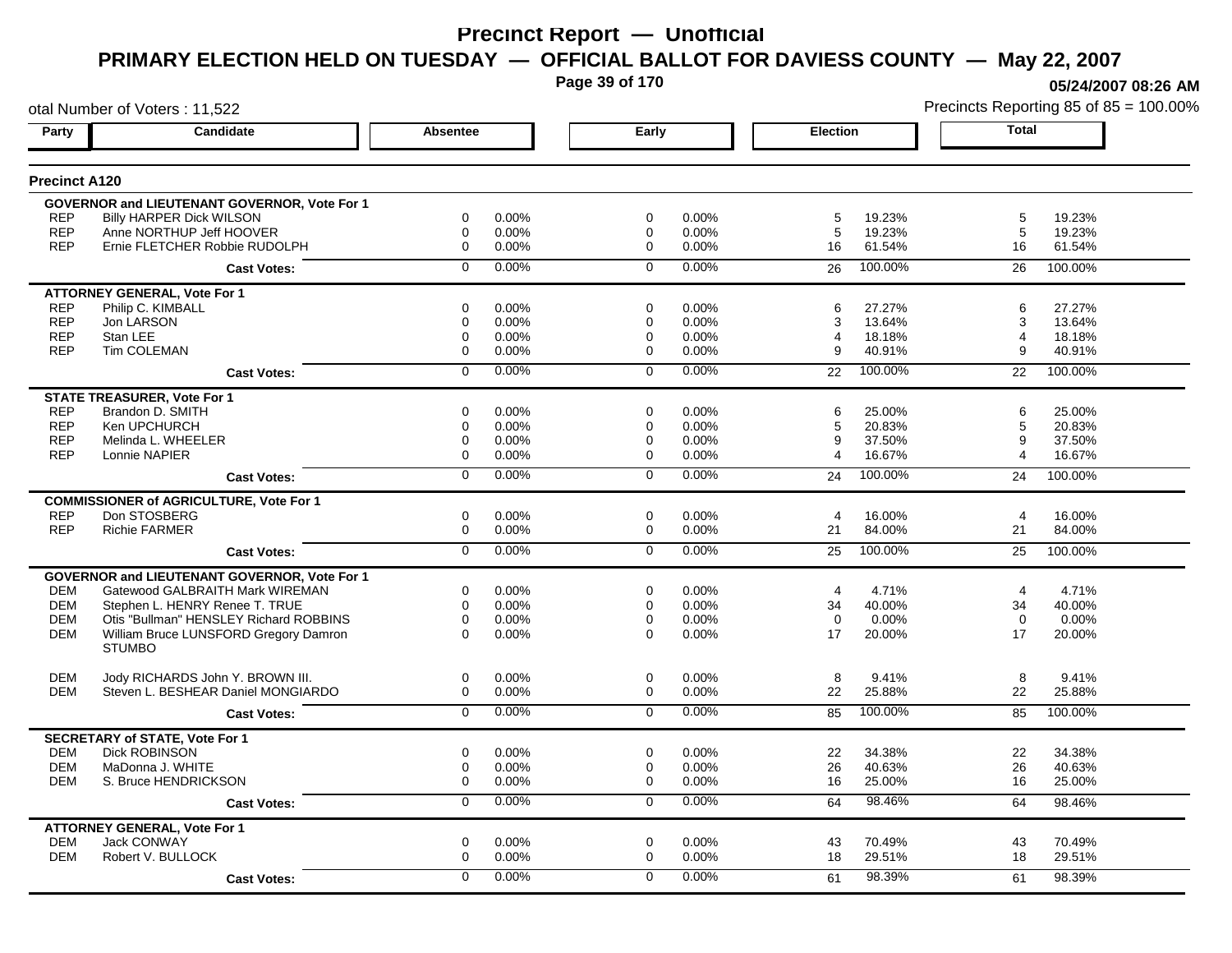**Page 40 of 170**

**05/24/2007 08:26 AM**

|                                        | otal Number of Voters: 11,522                                                                                     |          |                                              |       |                                              |                     |                                     |                | Precincts Reporting 85 of 85 = 100.00% |  |
|----------------------------------------|-------------------------------------------------------------------------------------------------------------------|----------|----------------------------------------------|-------|----------------------------------------------|---------------------|-------------------------------------|----------------|----------------------------------------|--|
| Party                                  | Candidate                                                                                                         | Absentee |                                              | Early |                                              | <b>Election</b>     |                                     | Total          |                                        |  |
| <b>Precinct A120</b>                   |                                                                                                                   |          |                                              |       |                                              |                     |                                     |                |                                        |  |
| DEM<br>DEM<br><b>DEM</b><br><b>DEM</b> | <b>STATE TREASURER, Vote For 1</b><br>L.J. "Todd" HOLLENBACH<br>Mike WEAVER<br>Jack D. WOOD<br>Patrick R. DUNMIRE |          | $0.00\%$<br>$0.00\%$<br>$0.00\%$<br>$0.00\%$ |       | $0.00\%$<br>$0.00\%$<br>$0.00\%$<br>$0.00\%$ | 15<br>39<br>10<br>3 | 22.39%<br>58.21%<br>14.93%<br>4.48% | 15<br>39<br>10 | 22.39%<br>58.21%<br>14.93%<br>4.48%    |  |
|                                        | <b>Cast Votes:</b>                                                                                                |          | $0.00\%$                                     |       | $0.00\%$                                     | 67                  | 100.00%                             | 67             | 100.00%                                |  |
| DEM<br>DEM                             | <b>COMMISSIONER of AGRICULTURE, Vote For 1</b><br>David Lynn WILLIAMS<br>David NEVILLE<br><b>Cast Votes:</b>      |          | $0.00\%$<br>$0.00\%$<br>$0.00\%$             |       | $0.00\%$<br>$0.00\%$<br>$0.00\%$             | 34<br>26<br>60      | 56.67%<br>43.33%<br>98.36%          | 34<br>26<br>60 | 56.67%<br>43.33%<br>98.36%             |  |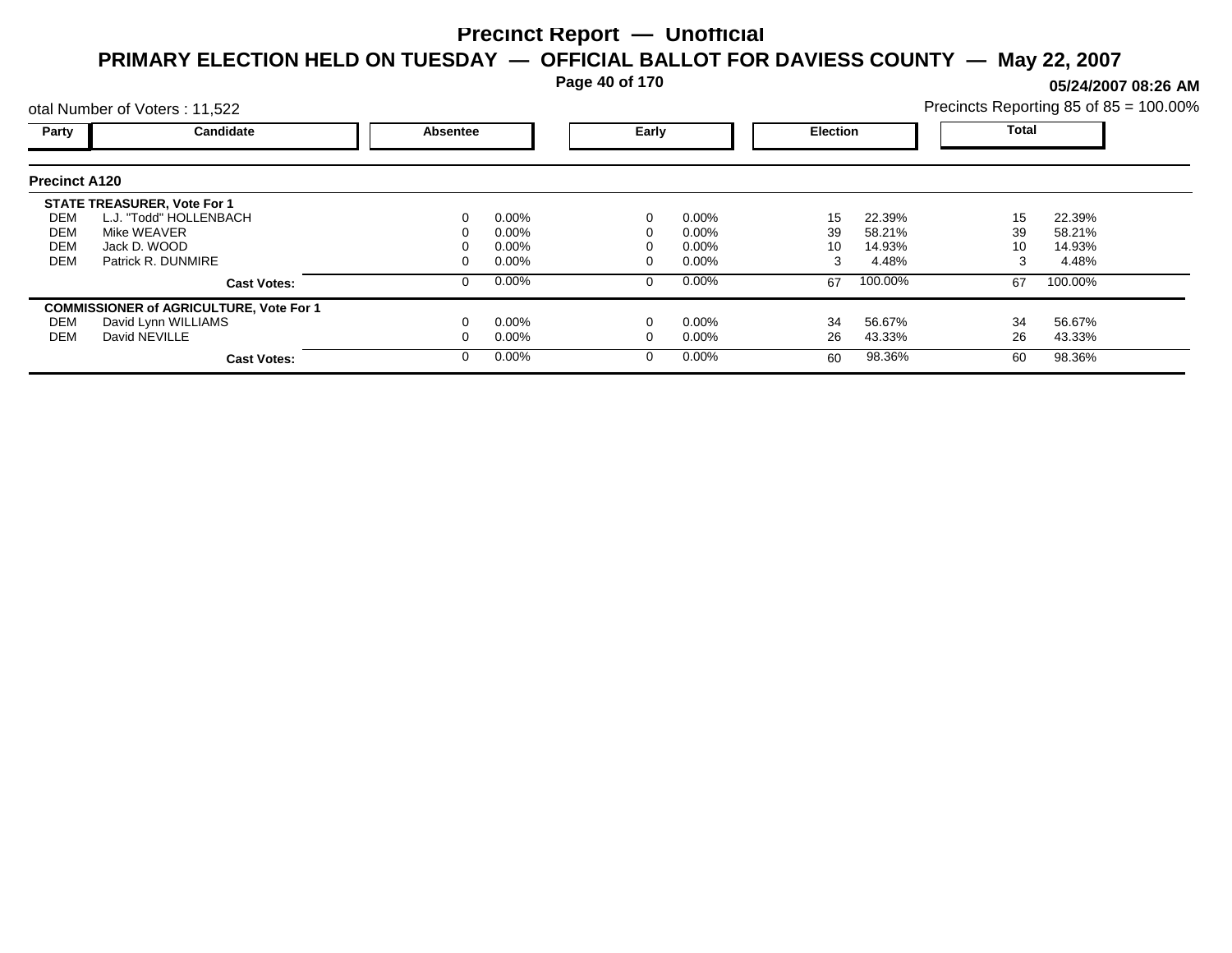**Page 41 of 170**

**05/24/2007 08:26 AM**

| otal Number of Voters: 11,522 |                                                     |                 |       |                |       |                 |         |              | Precincts Reporting 85 of 85 = 100.009 |
|-------------------------------|-----------------------------------------------------|-----------------|-------|----------------|-------|-----------------|---------|--------------|----------------------------------------|
| Party                         | Candidate                                           | <b>Absentee</b> |       | Early          |       | <b>Election</b> |         | <b>Total</b> |                                        |
| <b>Precinct A121</b>          |                                                     |                 |       |                |       |                 |         |              |                                        |
|                               | GOVERNOR and LIEUTENANT GOVERNOR, Vote For 1        |                 |       |                |       |                 |         |              |                                        |
| <b>REP</b>                    | <b>Billy HARPER Dick WILSON</b>                     | 0               | 0.00% | $\mathbf 0$    | 0.00% | 5               | 21.74%  | 5            | 21.74%                                 |
| <b>REP</b>                    | Anne NORTHUP Jeff HOOVER                            | $\mathbf 0$     | 0.00% | 0              | 0.00% | 6               | 26.09%  | 6            | 26.09%                                 |
| <b>REP</b>                    | Ernie FLETCHER Robbie RUDOLPH                       | $\mathbf 0$     | 0.00% | $\mathbf 0$    | 0.00% | 12              | 52.17%  | 12           | 52.17%                                 |
|                               | <b>Cast Votes:</b>                                  | $\Omega$        | 0.00% | $\mathbf{0}$   | 0.00% | 23              | 100.00% | 23           | 100.00%                                |
|                               | <b>ATTORNEY GENERAL, Vote For 1</b>                 |                 |       |                |       |                 |         |              |                                        |
| <b>REP</b>                    | Philip C. KIMBALL                                   | 0               | 0.00% | 0              | 0.00% | 3               | 16.67%  | 3            | 16.67%                                 |
| <b>REP</b>                    | Jon LARSON                                          | 0               | 0.00% | 0              | 0.00% | 2               | 11.11%  | 2            | 11.11%                                 |
| <b>REP</b>                    | Stan LEE                                            | 0               | 0.00% | 0              | 0.00% | 11              | 61.11%  | 11           | 61.11%                                 |
| <b>REP</b>                    | Tim COLEMAN                                         | 0               | 0.00% | 0              | 0.00% | 2               | 11.11%  | 2            | 11.11%                                 |
|                               | <b>Cast Votes:</b>                                  | $\mathbf 0$     | 0.00% | $\mathbf 0$    | 0.00% | 18              | 90.00%  | 18           | 90.00%                                 |
|                               | <b>STATE TREASURER, Vote For 1</b>                  |                 |       |                |       |                 |         |              |                                        |
| <b>REP</b>                    | Brandon D. SMITH                                    | 0               | 0.00% | $\Omega$       | 0.00% | 9               | 50.00%  | 9            | 50.00%                                 |
| <b>REP</b>                    | Ken UPCHURCH                                        | 0               | 0.00% | 0              | 0.00% | $\mathbf{1}$    | 5.56%   | 1            | 5.56%                                  |
| <b>REP</b>                    | Melinda L. WHEELER                                  | $\mathbf 0$     | 0.00% | 0              | 0.00% | 3               | 16.67%  | 3            | 16.67%                                 |
| <b>REP</b>                    | Lonnie NAPIER                                       | 0               | 0.00% | $\mathbf 0$    | 0.00% | 5               | 27.78%  | 5            | 27.78%                                 |
|                               | <b>Cast Votes:</b>                                  | $\overline{0}$  | 0.00% | $\overline{0}$ | 0.00% | 18              | 85.71%  | 18           | 85.71%                                 |
|                               | <b>COMMISSIONER of AGRICULTURE, Vote For 1</b>      |                 |       |                |       |                 |         |              |                                        |
| <b>REP</b>                    | Don STOSBERG                                        | 0               | 0.00% | $\mathbf 0$    | 0.00% | 5               | 25.00%  | 5            | 25.00%                                 |
| <b>REP</b>                    | <b>Richie FARMER</b>                                | $\mathbf 0$     | 0.00% | $\mathbf 0$    | 0.00% | 15              | 75.00%  | 15           | 75.00%                                 |
|                               | <b>Cast Votes:</b>                                  | $\overline{0}$  | 0.00% | $\overline{0}$ | 0.00% | 20              | 95.24%  | 20           | 95.24%                                 |
|                               | <b>GOVERNOR and LIEUTENANT GOVERNOR, Vote For 1</b> |                 |       |                |       |                 |         |              |                                        |
| <b>DEM</b>                    | Gatewood GALBRAITH Mark WIREMAN                     | 0               | 0.00% | $\mathbf 0$    | 0.00% | 3               | 3.66%   | 3            | 3.66%                                  |
| <b>DEM</b>                    | Stephen L. HENRY Renee T. TRUE                      | $\mathbf 0$     | 0.00% | $\mathbf 0$    | 0.00% | 27              | 32.93%  | 27           | 32.93%                                 |
| <b>DEM</b>                    | Otis "Bullman" HENSLEY Richard ROBBINS              | $\mathbf 0$     | 0.00% | $\mathbf 0$    | 0.00% | $\Omega$        | 0.00%   | $\Omega$     | 0.00%                                  |
| <b>DEM</b>                    | William Bruce LUNSFORD Gregory Damron               | $\Omega$        | 0.00% | $\Omega$       | 0.00% | 19              | 23.17%  | 19           | 23.17%                                 |
|                               | <b>STUMBO</b>                                       |                 |       |                |       |                 |         |              |                                        |
| <b>DEM</b>                    | Jody RICHARDS John Y. BROWN III.                    | 0               | 0.00% | $\mathbf 0$    | 0.00% | 5               | 6.10%   | 5            | 6.10%                                  |
| <b>DEM</b>                    | Steven L. BESHEAR Daniel MONGIARDO                  | 0               | 0.00% | $\mathbf 0$    | 0.00% | 28              | 34.15%  | 28           | 34.15%                                 |
|                               | <b>Cast Votes:</b>                                  | $\mathbf 0$     | 0.00% | $\mathbf 0$    | 0.00% | 82              | 96.47%  | 82           | 96.47%                                 |
|                               | <b>SECRETARY of STATE, Vote For 1</b>               |                 |       |                |       |                 |         |              |                                        |
| <b>DEM</b>                    | <b>Dick ROBINSON</b>                                | $\mathbf 0$     | 0.00% | $\mathbf 0$    | 0.00% | 26              | 38.24%  | 26           | 38.24%                                 |
| <b>DEM</b>                    | MaDonna J. WHITE                                    | $\mathbf 0$     | 0.00% | 0              | 0.00% | 22              | 32.35%  | 22           | 32.35%                                 |
| <b>DEM</b>                    | S. Bruce HENDRICKSON                                | $\mathbf 0$     | 0.00% | $\mathbf 0$    | 0.00% | 20              | 29.41%  | 20           | 29.41%                                 |
|                               | <b>Cast Votes:</b>                                  | 0               | 0.00% | 0              | 0.00% | 68              | 88.31%  | 68           | 88.31%                                 |
|                               | <b>ATTORNEY GENERAL, Vote For 1</b>                 |                 |       |                |       |                 |         |              |                                        |
| <b>DEM</b>                    | <b>Jack CONWAY</b>                                  | $\mathbf 0$     | 0.00% | $\mathbf 0$    | 0.00% | 40              | 62.50%  | 40           | 62.50%                                 |
| <b>DEM</b>                    | Robert V. BULLOCK                                   | $\mathbf 0$     | 0.00% | $\mathbf 0$    | 0.00% | 24              | 37.50%  | 24           | 37.50%                                 |
|                               | <b>Cast Votes:</b>                                  | $\Omega$        | 0.00% | $\Omega$       | 0.00% | 64              | 87.67%  | 64           | 87.67%                                 |
|                               |                                                     |                 |       |                |       |                 |         |              |                                        |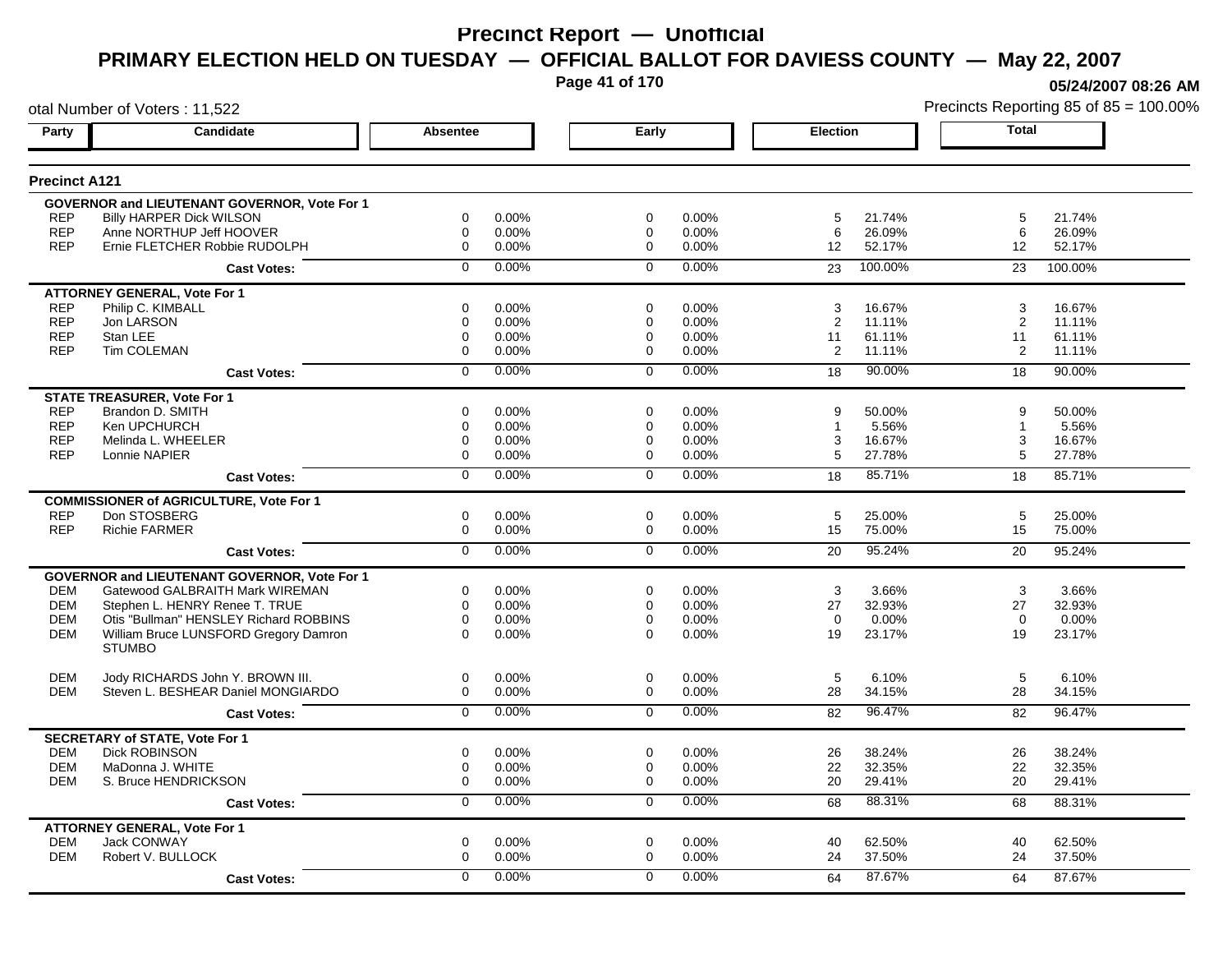**Page 42 of 170**

**05/24/2007 08:26 AM**

|                      | otal Number of Voters: 11,522                  |          |          |   |          |    |                 | Precincts Reporting 85 of 85 = 100.00% |              |  |
|----------------------|------------------------------------------------|----------|----------|---|----------|----|-----------------|----------------------------------------|--------------|--|
| Party                | Candidate                                      | Absentee |          |   | Early    |    | <b>Election</b> |                                        | <b>Total</b> |  |
| <b>Precinct A121</b> |                                                |          |          |   |          |    |                 |                                        |              |  |
|                      | <b>STATE TREASURER, Vote For 1</b>             |          |          |   |          |    |                 |                                        |              |  |
| DEM                  | L.J. "Todd" HOLLENBACH                         |          | $0.00\%$ |   | $0.00\%$ | 17 | 23.94%          | 17                                     | 23.94%       |  |
| DEM                  | Mike WEAVER                                    |          | 0.00%    |   | 0.00%    | 43 | 60.56%          | 43                                     | 60.56%       |  |
| <b>DEM</b>           | Jack D. WOOD                                   |          | 0.00%    |   | 0.00%    | 6  | 8.45%           | 6                                      | 8.45%        |  |
| <b>DEM</b>           | Patrick R. DUNMIRE                             |          | $0.00\%$ |   | 0.00%    | 5  | 7.04%           | 5                                      | 7.04%        |  |
|                      | <b>Cast Votes:</b>                             |          | $0.00\%$ | 0 | $0.00\%$ | 71 | 89.87%          | 71                                     | 89.87%       |  |
|                      | <b>COMMISSIONER of AGRICULTURE, Vote For 1</b> |          |          |   |          |    |                 |                                        |              |  |
| DEM                  | David Lynn WILLIAMS                            |          | $0.00\%$ |   | 0.00%    | 38 | 58.46%          | 38                                     | 58.46%       |  |
| DEM                  | David NEVILLE                                  |          | $0.00\%$ |   | 0.00%    | 27 | 41.54%          | 27                                     | 41.54%       |  |
|                      | <b>Cast Votes:</b>                             |          | $0.00\%$ | 0 | $0.00\%$ | 65 | 89.04%          | 65                                     | 89.04%       |  |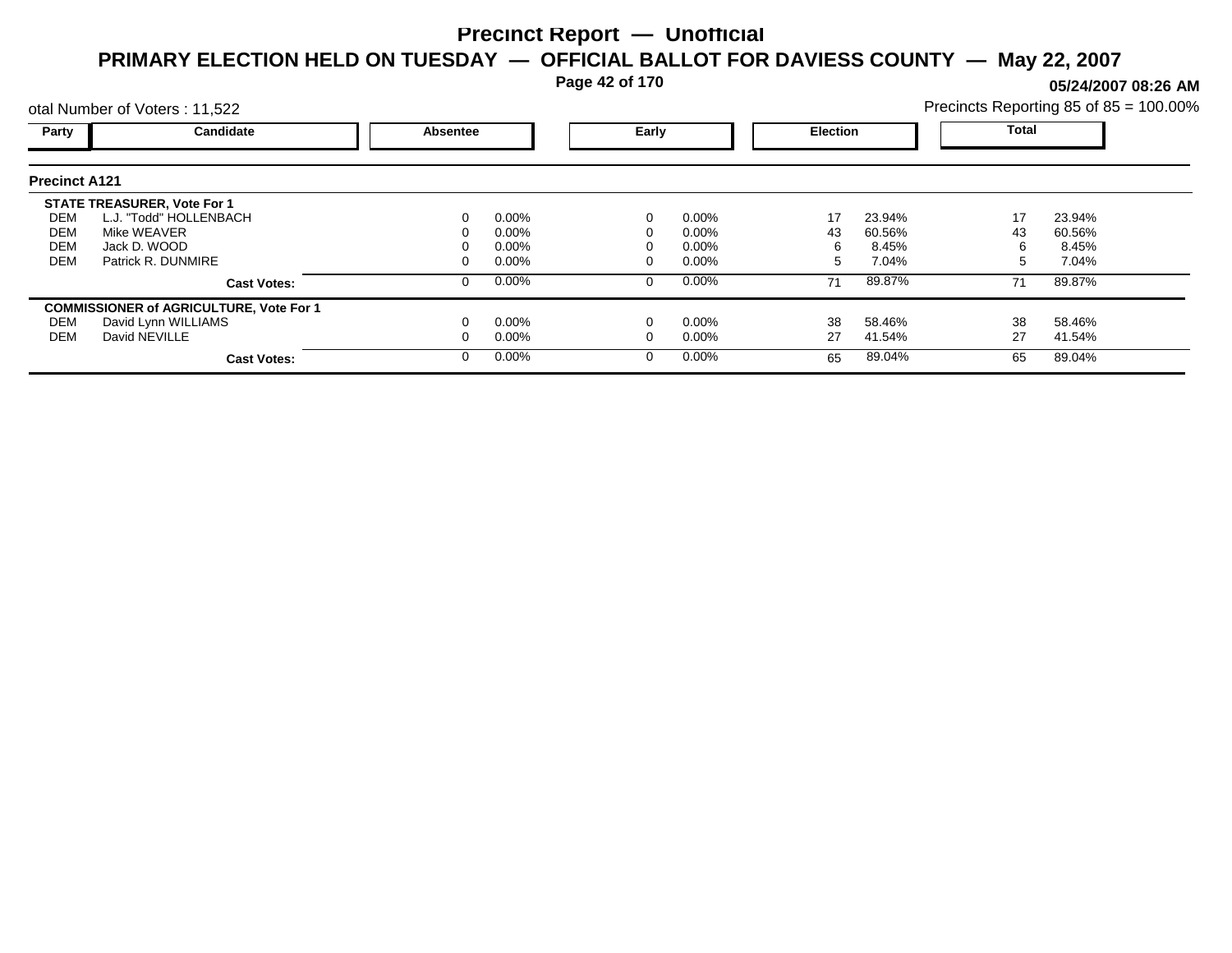**Page 43 of 170**

**05/24/2007 08:26 AM**

| otal Number of Voters: 11,522 |                                                     |                 |          |                |       |                |         |                | Precincts Reporting 85 of 85 = 100.00% |
|-------------------------------|-----------------------------------------------------|-----------------|----------|----------------|-------|----------------|---------|----------------|----------------------------------------|
| Party                         | Candidate                                           | <b>Absentee</b> |          | Early          |       | Election       |         | Total          |                                        |
| <b>Precinct A122</b>          |                                                     |                 |          |                |       |                |         |                |                                        |
|                               | <b>GOVERNOR and LIEUTENANT GOVERNOR, Vote For 1</b> |                 |          |                |       |                |         |                |                                        |
| <b>REP</b>                    | <b>Billy HARPER Dick WILSON</b>                     | 0               | 0.00%    | 0              | 0.00% | 5              | 15.63%  | 5              | 15.63%                                 |
| <b>REP</b>                    | Anne NORTHUP Jeff HOOVER                            | 0               | $0.00\%$ | 0              | 0.00% | 11             | 34.38%  | 11             | 34.38%                                 |
| <b>REP</b>                    | Ernie FLETCHER Robbie RUDOLPH                       | 0               | 0.00%    | $\mathbf 0$    | 0.00% | 16             | 50.00%  | 16             | 50.00%                                 |
|                               | <b>Cast Votes:</b>                                  | $\Omega$        | $0.00\%$ | $\mathbf 0$    | 0.00% | 32             | 100.00% | 32             | 100.00%                                |
|                               | <b>ATTORNEY GENERAL, Vote For 1</b>                 |                 |          |                |       |                |         |                |                                        |
| <b>REP</b>                    | Philip C. KIMBALL                                   | 0               | 0.00%    | 0              | 0.00% | 8              | 34.78%  | 8              | 34.78%                                 |
| <b>REP</b>                    | Jon LARSON                                          | 0               | 0.00%    | 0              | 0.00% | 3              | 13.04%  | 3              | 13.04%                                 |
| <b>REP</b>                    | Stan LEE                                            | 0               | 0.00%    | 0              | 0.00% | 3              | 13.04%  | 3              | 13.04%                                 |
| <b>REP</b>                    | Tim COLEMAN                                         | 0               | $0.00\%$ | 0              | 0.00% | 9              | 39.13%  | 9              | 39.13%                                 |
|                               | <b>Cast Votes:</b>                                  | 0               | 0.00%    | $\mathbf 0$    | 0.00% | 23             | 100.00% | 23             | 100.00%                                |
|                               | <b>STATE TREASURER, Vote For 1</b>                  |                 |          |                |       |                |         |                |                                        |
| <b>REP</b>                    | Brandon D. SMITH                                    | $\Omega$        | 0.00%    | $\Omega$       | 0.00% | 11             | 39.29%  | 11             | 39.29%                                 |
| <b>REP</b>                    | Ken UPCHURCH                                        | 0               | 0.00%    | 0              | 0.00% | 5              | 17.86%  | 5              | 17.86%                                 |
| <b>REP</b>                    | Melinda L. WHEELER                                  | 0               | 0.00%    | 0              | 0.00% | 8              | 28.57%  | 8              | 28.57%                                 |
| <b>REP</b>                    | Lonnie NAPIER                                       | 0               | $0.00\%$ | 0              | 0.00% | 4              | 14.29%  | $\overline{4}$ | 14.29%                                 |
|                               | <b>Cast Votes:</b>                                  | $\overline{0}$  | 0.00%    | $\overline{0}$ | 0.00% | 28             | 100.00% | 28             | 100.00%                                |
|                               | <b>COMMISSIONER of AGRICULTURE, Vote For 1</b>      |                 |          |                |       |                |         |                |                                        |
| <b>REP</b>                    | Don STOSBERG                                        | 0               | 0.00%    | $\mathbf 0$    | 0.00% | 9              | 34.62%  | 9              | 34.62%                                 |
| <b>REP</b>                    | <b>Richie FARMER</b>                                | 0               | 0.00%    | $\mathbf 0$    | 0.00% | 17             | 65.38%  | 17             | 65.38%                                 |
|                               | <b>Cast Votes:</b>                                  | $\overline{0}$  | 0.00%    | $\overline{0}$ | 0.00% | 26             | 100.00% | 26             | 100.00%                                |
|                               | <b>GOVERNOR and LIEUTENANT GOVERNOR, Vote For 1</b> |                 |          |                |       |                |         |                |                                        |
| <b>DEM</b>                    | Gatewood GALBRAITH Mark WIREMAN                     | 0               | 0.00%    | 0              | 0.00% | 8              | 10.67%  | 8              | 10.67%                                 |
| <b>DEM</b>                    | Stephen L. HENRY Renee T. TRUE                      | 0               | 0.00%    | $\mathbf 0$    | 0.00% | 42             | 56.00%  | 42             | 56.00%                                 |
| <b>DEM</b>                    | Otis "Bullman" HENSLEY Richard ROBBINS              | 0               | 0.00%    | $\mathbf 0$    | 0.00% | $\overline{1}$ | 1.33%   | $\overline{1}$ | 1.33%                                  |
| <b>DEM</b>                    | William Bruce LUNSFORD Gregory Damron               | $\Omega$        | $0.00\%$ | $\Omega$       | 0.00% | 15             | 20.00%  | 15             | 20.00%                                 |
|                               | <b>STUMBO</b>                                       |                 |          |                |       |                |         |                |                                        |
| <b>DEM</b>                    | Jody RICHARDS John Y. BROWN III.                    | 0               | 0.00%    | $\mathbf 0$    | 0.00% | 4              | 5.33%   | 4              | 5.33%                                  |
| <b>DEM</b>                    | Steven L. BESHEAR Daniel MONGIARDO                  | 0               | 0.00%    | 0              | 0.00% | 5              | 6.67%   | 5              | 6.67%                                  |
|                               | <b>Cast Votes:</b>                                  | $\overline{0}$  | 0.00%    | $\mathbf 0$    | 0.00% | 75             | 100.00% | 75             | 100.00%                                |
|                               | <b>SECRETARY of STATE, Vote For 1</b>               |                 |          |                |       |                |         |                |                                        |
| <b>DEM</b>                    | <b>Dick ROBINSON</b>                                | 0               | 0.00%    | $\mathbf 0$    | 0.00% | 21             | 35.00%  | 21             | 35.00%                                 |
| <b>DEM</b>                    | MaDonna J. WHITE                                    | 0               | $0.00\%$ | 0              | 0.00% | 19             | 31.67%  | 19             | 31.67%                                 |
| <b>DEM</b>                    | S. Bruce HENDRICKSON                                | 0               | 0.00%    | $\mathbf 0$    | 0.00% | 20             | 33.33%  | 20             | 33.33%                                 |
|                               | <b>Cast Votes:</b>                                  | 0               | 0.00%    | 0              | 0.00% | 60             | 98.36%  | 60             | 98.36%                                 |
|                               | <b>ATTORNEY GENERAL, Vote For 1</b>                 |                 |          |                |       |                |         |                |                                        |
| <b>DEM</b>                    | <b>Jack CONWAY</b>                                  | 0               | 0.00%    | $\mathbf 0$    | 0.00% | 33             | 55.93%  | 33             | 55.93%                                 |
| <b>DEM</b>                    | Robert V. BULLOCK                                   | 0               | 0.00%    | $\Omega$       | 0.00% | 26             | 44.07%  | 26             | 44.07%                                 |
|                               | <b>Cast Votes:</b>                                  | 0               | $0.00\%$ | $\Omega$       | 0.00% | 59             | 98.33%  | 59             | 98.33%                                 |
|                               |                                                     |                 |          |                |       |                |         |                |                                        |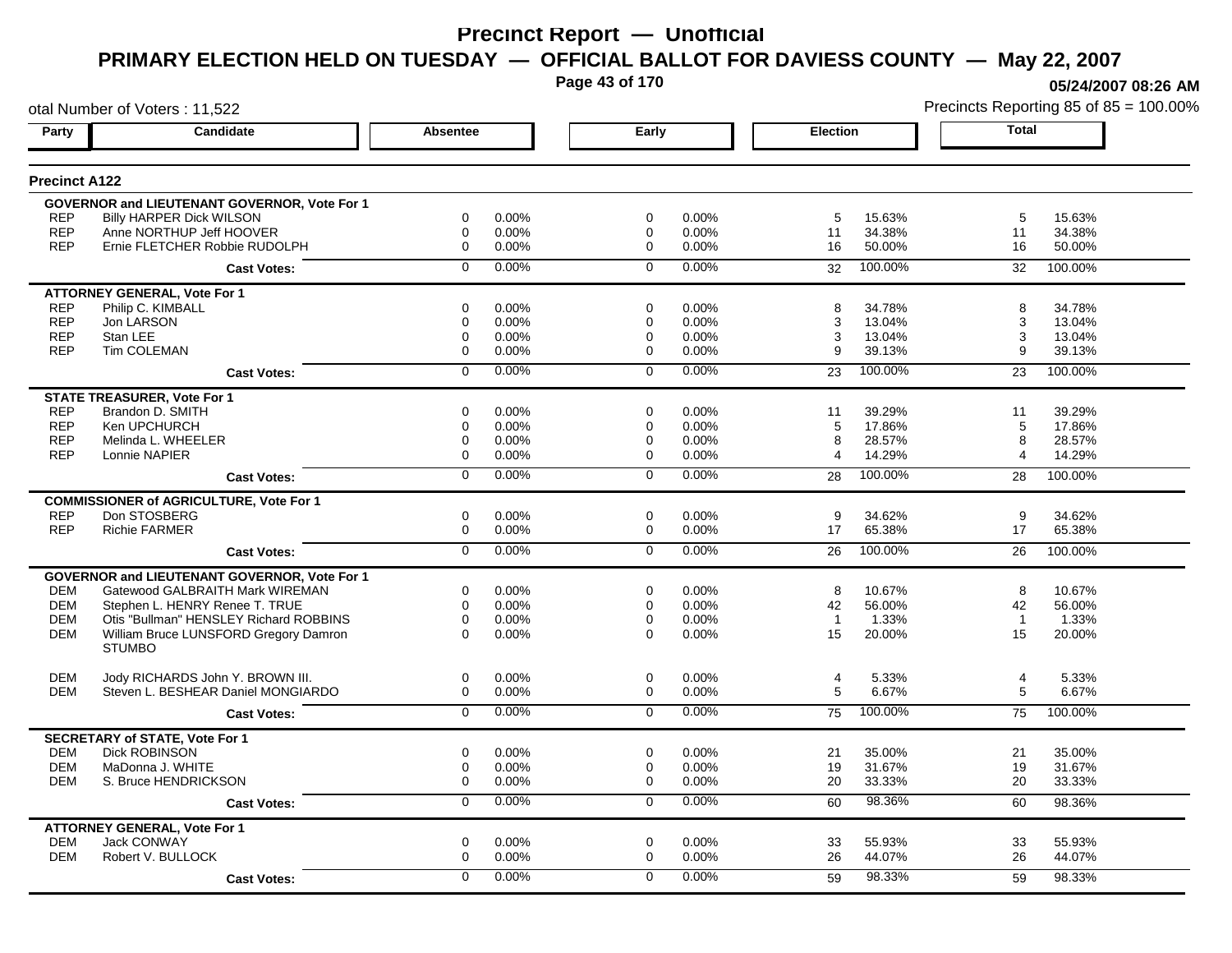**Page 44 of 170**

**05/24/2007 08:26 AM**

|                      | otal Number of Voters: 11,522                  |          |          |   |          |    |                 | Precincts Reporting 85 of 85 = 100.00% |              |  |
|----------------------|------------------------------------------------|----------|----------|---|----------|----|-----------------|----------------------------------------|--------------|--|
| Party                | Candidate                                      | Absentee |          |   | Early    |    | <b>Election</b> |                                        | <b>Total</b> |  |
| <b>Precinct A122</b> |                                                |          |          |   |          |    |                 |                                        |              |  |
|                      | <b>STATE TREASURER, Vote For 1</b>             |          |          |   |          |    |                 |                                        |              |  |
| DEM                  | L.J. "Todd" HOLLENBACH                         |          | $0.00\%$ |   | $0.00\%$ | 11 | 17.19%          | 11                                     | 17.19%       |  |
| DEM                  | Mike WEAVER                                    |          | 0.00%    |   | 0.00%    | 37 | 57.81%          | 37                                     | 57.81%       |  |
| <b>DEM</b>           | Jack D. WOOD                                   |          | 0.00%    |   | 0.00%    | 14 | 21.88%          | 14                                     | 21.88%       |  |
| <b>DEM</b>           | Patrick R. DUNMIRE                             |          | $0.00\%$ |   | 0.00%    |    | 3.13%           |                                        | 3.13%        |  |
|                      | <b>Cast Votes:</b>                             |          | $0.00\%$ | 0 | $0.00\%$ | 64 | 98.46%          | 64                                     | 98.46%       |  |
|                      | <b>COMMISSIONER of AGRICULTURE, Vote For 1</b> |          |          |   |          |    |                 |                                        |              |  |
| DEM                  | David Lynn WILLIAMS                            |          | $0.00\%$ |   | 0.00%    | 34 | 62.96%          | 34                                     | 62.96%       |  |
| DEM                  | David NEVILLE                                  |          | $0.00\%$ |   | 0.00%    | 20 | 37.04%          | 20                                     | 37.04%       |  |
|                      | <b>Cast Votes:</b>                             |          | $0.00\%$ | 0 | $0.00\%$ | 54 | 98.18%          | 54                                     | 98.18%       |  |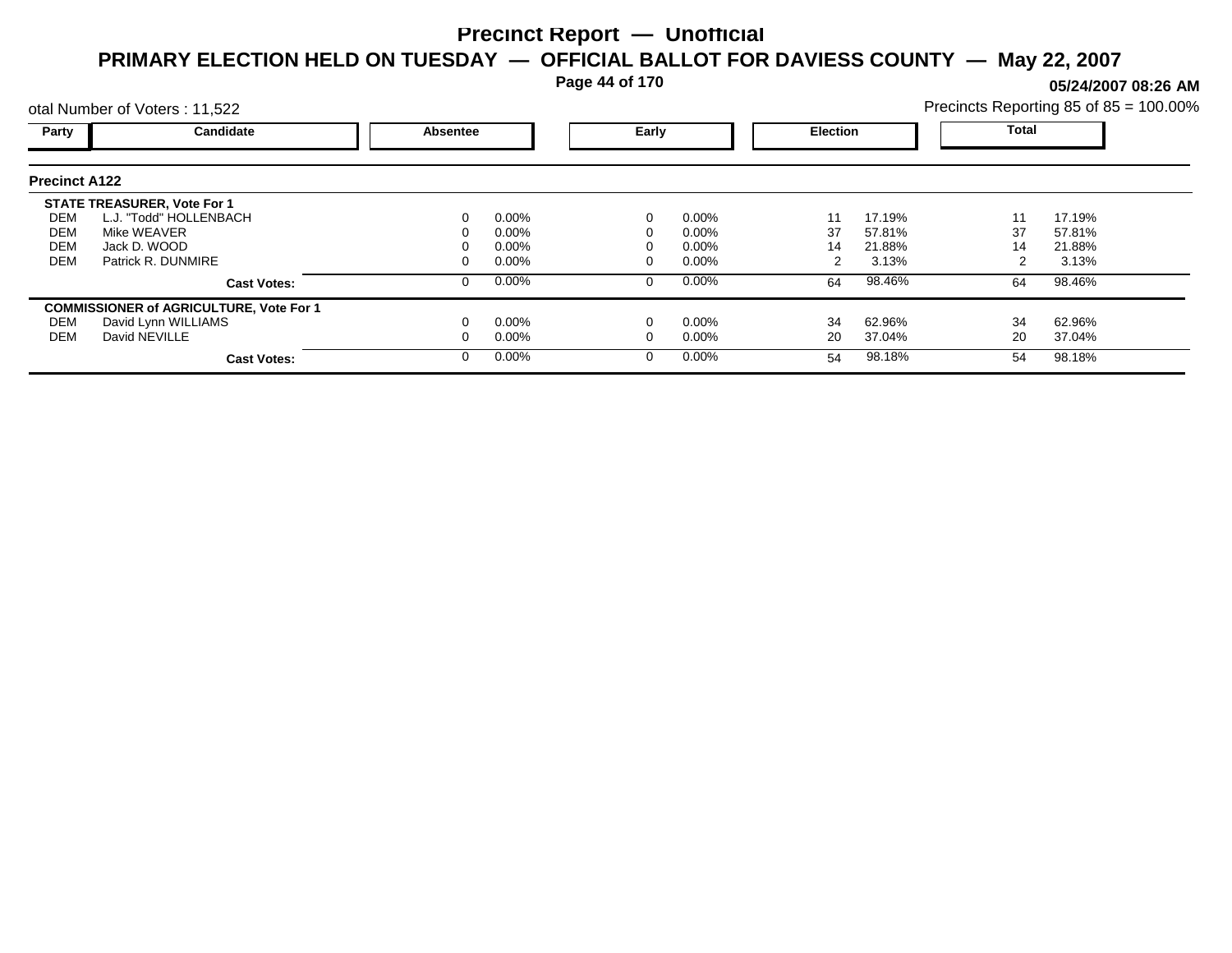**Page 45 of 170**

**05/24/2007 08:26 AM**

|                      | otal Number of Voters: 11,522                                 |                 |          |                |       |                 |         |                       | Precincts Reporting 85 of 85 = 100.00% |
|----------------------|---------------------------------------------------------------|-----------------|----------|----------------|-------|-----------------|---------|-----------------------|----------------------------------------|
| Party                | Candidate                                                     | <b>Absentee</b> |          | Early          |       | <b>Election</b> |         | <b>Total</b>          |                                        |
| <b>Precinct A123</b> |                                                               |                 |          |                |       |                 |         |                       |                                        |
|                      | <b>GOVERNOR and LIEUTENANT GOVERNOR, Vote For 1</b>           |                 |          |                |       |                 |         |                       |                                        |
| <b>REP</b>           | <b>Billy HARPER Dick WILSON</b>                               | 0               | 0.00%    | 0              | 0.00% | 4               | 19.05%  | $\overline{4}$        | 19.05%                                 |
| <b>REP</b>           | Anne NORTHUP Jeff HOOVER                                      | 0               | 0.00%    | 0              | 0.00% | 6               | 28.57%  | 6                     | 28.57%                                 |
| <b>REP</b>           | Ernie FLETCHER Robbie RUDOLPH                                 | 0               | 0.00%    | 0              | 0.00% | 11              | 52.38%  | 11                    | 52.38%                                 |
|                      | <b>Cast Votes:</b>                                            | $\Omega$        | 0.00%    | $\Omega$       | 0.00% | 21              | 100.00% | 21                    | 100.00%                                |
|                      | <b>ATTORNEY GENERAL, Vote For 1</b>                           |                 |          |                |       |                 |         |                       |                                        |
| <b>REP</b>           | Philip C. KIMBALL                                             | 0               | 0.00%    | 0              | 0.00% | 3               | 17.65%  | 3                     | 17.65%                                 |
| <b>REP</b>           | Jon LARSON                                                    | 0               | 0.00%    | 0              | 0.00% | 3               | 17.65%  | 3                     | 17.65%                                 |
| <b>REP</b>           | Stan LEE                                                      | 0               | 0.00%    | 0              | 0.00% | 7               | 41.18%  | 7                     | 41.18%                                 |
| <b>REP</b>           | Tim COLEMAN                                                   | 0               | 0.00%    | 0              | 0.00% | 4               | 23.53%  | $\boldsymbol{\Delta}$ | 23.53%                                 |
|                      | <b>Cast Votes:</b>                                            | 0               | 0.00%    | $\Omega$       | 0.00% | 17              | 89.47%  | 17                    | 89.47%                                 |
|                      | <b>STATE TREASURER, Vote For 1</b>                            |                 |          |                |       |                 |         |                       |                                        |
| <b>REP</b>           | Brandon D. SMITH                                              | 0               | 0.00%    | $\Omega$       | 0.00% | 4               | 23.53%  | $\overline{4}$        | 23.53%                                 |
| <b>REP</b>           | Ken UPCHURCH                                                  | 0               | 0.00%    | 0              | 0.00% | 4               | 23.53%  | $\overline{4}$        | 23.53%                                 |
| <b>REP</b>           | Melinda L. WHEELER                                            | 0               | 0.00%    | 0              | 0.00% | 9               | 52.94%  | 9                     | 52.94%                                 |
| <b>REP</b>           | Lonnie NAPIER                                                 | 0               | 0.00%    | 0              | 0.00% | $\Omega$        | 0.00%   | $\Omega$              | 0.00%                                  |
|                      | <b>Cast Votes:</b>                                            | $\overline{0}$  | 0.00%    | $\overline{0}$ | 0.00% | 17              | 94.44%  | 17                    | 94.44%                                 |
|                      | <b>COMMISSIONER of AGRICULTURE, Vote For 1</b>                |                 |          |                |       |                 |         |                       |                                        |
| <b>REP</b>           | Don STOSBERG                                                  | 0               | 0.00%    | 0              | 0.00% | $\overline{1}$  | 5.26%   | $\overline{1}$        | 5.26%                                  |
| <b>REP</b>           | <b>Richie FARMER</b>                                          | 0               | 0.00%    | $\mathbf 0$    | 0.00% | 18              | 94.74%  | 18                    | 94.74%                                 |
|                      | <b>Cast Votes:</b>                                            | $\overline{0}$  | 0.00%    | $\overline{0}$ | 0.00% | 19              | 95.00%  | 19                    | 95.00%                                 |
|                      | <b>GOVERNOR and LIEUTENANT GOVERNOR, Vote For 1</b>           |                 |          |                |       |                 |         |                       |                                        |
| <b>DEM</b>           | Gatewood GALBRAITH Mark WIREMAN                               | 0               | 0.00%    | 0              | 0.00% | 2               | 2.90%   | 2                     | 2.90%                                  |
| <b>DEM</b>           | Stephen L. HENRY Renee T. TRUE                                | $\Omega$        | 0.00%    | $\Omega$       | 0.00% | 31              | 44.93%  | 31                    | 44.93%                                 |
| <b>DEM</b>           | Otis "Bullman" HENSLEY Richard ROBBINS                        | 0               | 0.00%    | $\mathbf 0$    | 0.00% | $\overline{1}$  | 1.45%   | $\overline{1}$        | 1.45%                                  |
| <b>DEM</b>           | William Bruce LUNSFORD Gregory Damron                         | $\Omega$        | 0.00%    | $\Omega$       | 0.00% | 13              | 18.84%  | 13                    | 18.84%                                 |
|                      | <b>STUMBO</b>                                                 |                 |          |                |       |                 |         |                       |                                        |
| <b>DEM</b>           | Jody RICHARDS John Y. BROWN III.                              | 0               | 0.00%    | $\mathbf 0$    | 0.00% | 6               | 8.70%   | 6                     | 8.70%                                  |
| <b>DEM</b>           | Steven L. BESHEAR Daniel MONGIARDO                            | 0               | 0.00%    | 0              | 0.00% | 15              | 21.74%  | 15                    | 21.74%                                 |
|                      | <b>Cast Votes:</b>                                            | $\overline{0}$  | 0.00%    | $\mathbf 0$    | 0.00% | 69              | 97.18%  | 69                    | 97.18%                                 |
|                      |                                                               |                 |          |                |       |                 |         |                       |                                        |
| <b>DEM</b>           | <b>SECRETARY of STATE, Vote For 1</b><br><b>Dick ROBINSON</b> | 0               | 0.00%    | 0              | 0.00% | 18              | 33.33%  |                       | 33.33%                                 |
| <b>DEM</b>           | MaDonna J. WHITE                                              | 0               | 0.00%    | 0              | 0.00% | 18              | 33.33%  | 18<br>18              | 33.33%                                 |
| <b>DEM</b>           | S. Bruce HENDRICKSON                                          | 0               | 0.00%    | $\mathbf 0$    | 0.00% | 18              | 33.33%  | 18                    | 33.33%                                 |
|                      |                                                               | 0               | 0.00%    | 0              | 0.00% | 54              | 81.82%  | 54                    | 81.82%                                 |
|                      | <b>Cast Votes:</b>                                            |                 |          |                |       |                 |         |                       |                                        |
| <b>DEM</b>           | <b>ATTORNEY GENERAL, Vote For 1</b><br>Jack CONWAY            | 0               | 0.00%    | $\mathbf 0$    | 0.00% | 29              | 56.86%  | 29                    | 56.86%                                 |
| <b>DEM</b>           | Robert V. BULLOCK                                             | 0               | 0.00%    | 0              | 0.00% | 22              | 43.14%  | 22                    | 43.14%                                 |
|                      |                                                               |                 |          |                |       |                 |         |                       |                                        |
|                      | <b>Cast Votes:</b>                                            | 0               | $0.00\%$ | $\Omega$       | 0.00% | 51              | 85.00%  | 51                    | 85.00%                                 |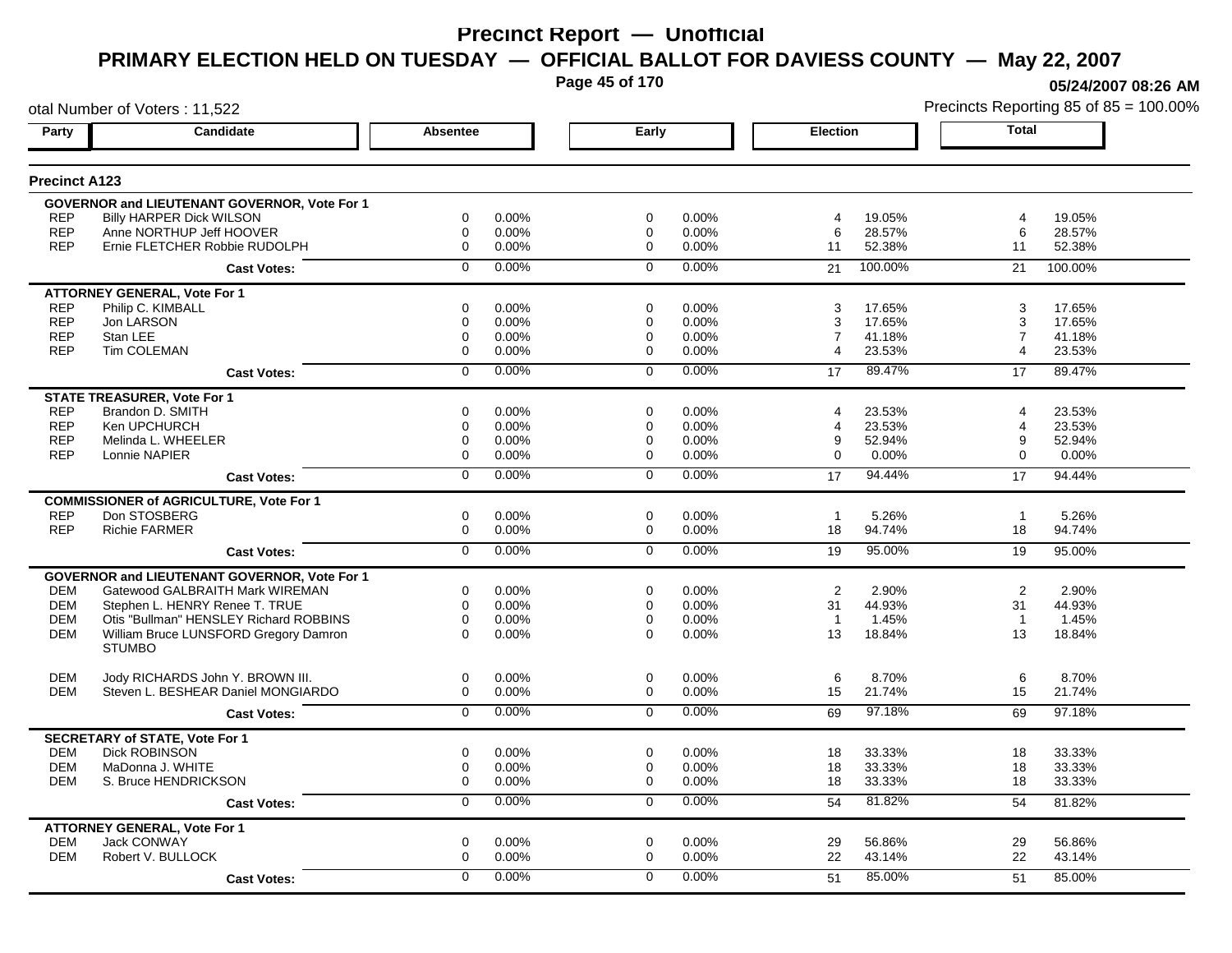**Page 46 of 170**

**05/24/2007 08:26 AM**

|                      | otal Number of Voters: 11,522                  |          |          |       |          |                 |        | Precincts Reporting 85 of 85 = 100.00% |        |  |
|----------------------|------------------------------------------------|----------|----------|-------|----------|-----------------|--------|----------------------------------------|--------|--|
| Party                | Candidate                                      | Absentee |          | Early |          | <b>Election</b> |        | Total                                  |        |  |
| <b>Precinct A123</b> |                                                |          |          |       |          |                 |        |                                        |        |  |
|                      | <b>STATE TREASURER, Vote For 1</b>             |          |          |       |          |                 |        |                                        |        |  |
| DEM                  | L.J. "Todd" HOLLENBACH                         |          | $0.00\%$ |       | $0.00\%$ | 9               | 15.52% | 9                                      | 15.52% |  |
| DEM                  | Mike WEAVER                                    |          | $0.00\%$ |       | $0.00\%$ | 40              | 68.97% | 40                                     | 68.97% |  |
| <b>DEM</b>           | Jack D. WOOD                                   |          | $0.00\%$ |       | $0.00\%$ | h               | 10.34% | h                                      | 10.34% |  |
| <b>DEM</b>           | Patrick R. DUNMIRE                             |          | $0.00\%$ |       | 0.00%    | 3               | 5.17%  | 3                                      | 5.17%  |  |
|                      | <b>Cast Votes:</b>                             |          | 0.00%    |       | $0.00\%$ | 58              | 86.57% | 58                                     | 86.57% |  |
|                      | <b>COMMISSIONER of AGRICULTURE, Vote For 1</b> |          |          |       |          |                 |        |                                        |        |  |
| DEM                  | David Lynn WILLIAMS                            |          | $0.00\%$ |       | $0.00\%$ | 33              | 61.11% | 33                                     | 61.11% |  |
| <b>DEM</b>           | David NEVILLE                                  |          | $0.00\%$ |       | $0.00\%$ | 21              | 38.89% | 21                                     | 38.89% |  |
|                      | <b>Cast Votes:</b>                             | $\Omega$ | $0.00\%$ |       | $0.00\%$ | 54              | 84.38% | 54                                     | 84.38% |  |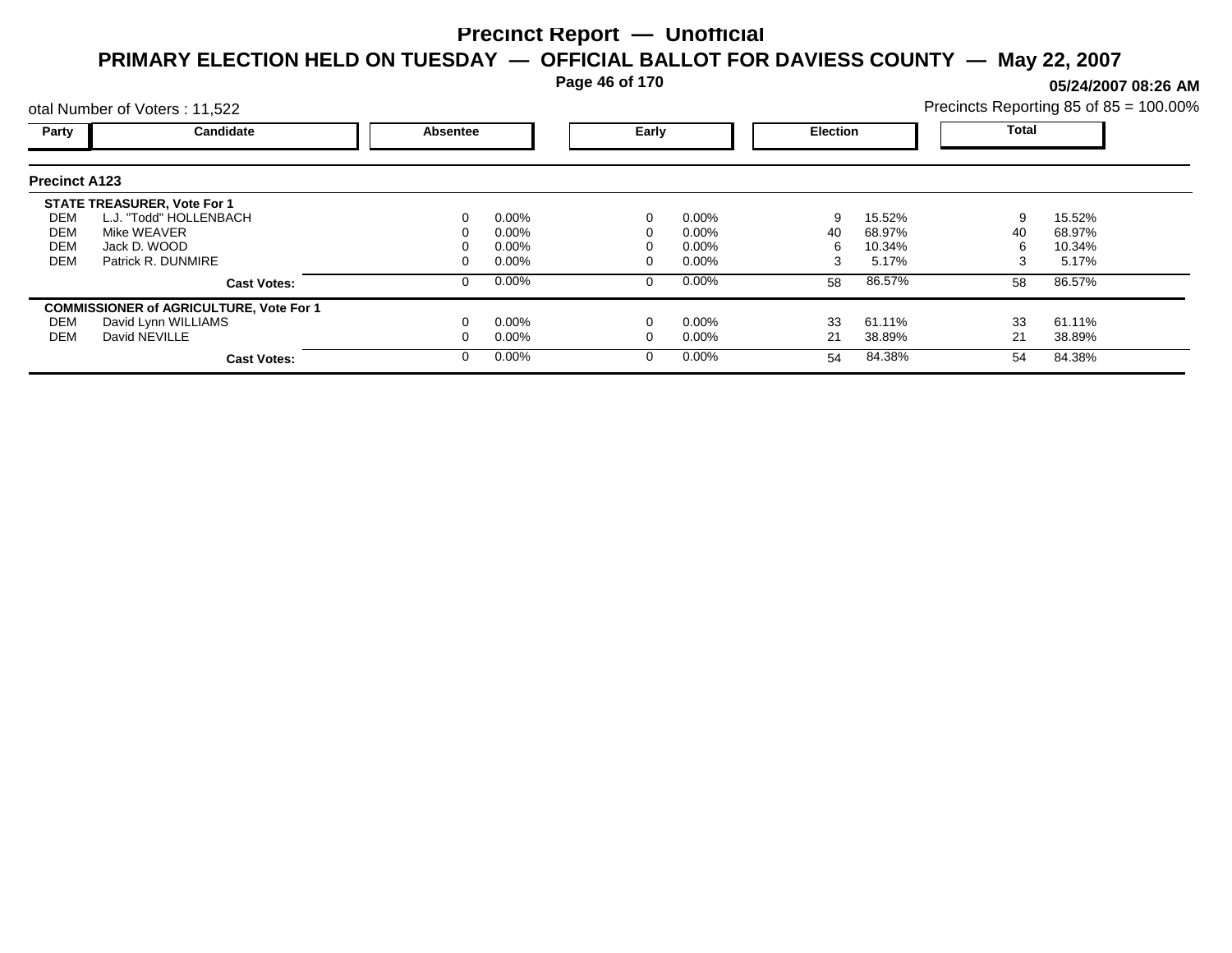**Page 47 of 170**

**05/24/2007 08:26 AM**

| otal Number of Voters: 11,522 |                                                                        |                            |                |                            |       | Precincts Reporting 85 of 85 = 100.00% |                 |                |         |
|-------------------------------|------------------------------------------------------------------------|----------------------------|----------------|----------------------------|-------|----------------------------------------|-----------------|----------------|---------|
| Party                         | Candidate                                                              | Absentee                   |                | Early                      |       | <b>Election</b>                        |                 | <b>Total</b>   |         |
| <b>Precinct A124</b>          |                                                                        |                            |                |                            |       |                                        |                 |                |         |
|                               | <b>GOVERNOR and LIEUTENANT GOVERNOR, Vote For 1</b>                    |                            |                |                            |       |                                        |                 |                |         |
| <b>REP</b>                    | <b>Billy HARPER Dick WILSON</b>                                        | 0                          | 0.00%          | 0                          | 0.00% | 5                                      | 10.20%          | 5              | 10.20%  |
| <b>REP</b>                    | Anne NORTHUP Jeff HOOVER                                               | 0                          | 0.00%          | 0                          | 0.00% | 18                                     | 36.73%          | 18             | 36.73%  |
| <b>REP</b>                    | Ernie FLETCHER Robbie RUDOLPH                                          | $\mathbf 0$                | 0.00%          | $\mathbf 0$                | 0.00% | 26                                     | 53.06%          | 26             | 53.06%  |
|                               | <b>Cast Votes:</b>                                                     | $\Omega$                   | 0.00%          | $\mathbf 0$                | 0.00% | 49                                     | 100.00%         | 49             | 100.00% |
|                               | <b>ATTORNEY GENERAL, Vote For 1</b>                                    |                            |                |                            |       |                                        |                 |                |         |
| <b>REP</b>                    | Philip C. KIMBALL                                                      | 0                          | 0.00%          | 0                          | 0.00% | 3                                      | 7.50%           | 3              | 7.50%   |
| <b>REP</b>                    | Jon LARSON                                                             | 0                          | 0.00%          | 0                          | 0.00% | 11                                     | 27.50%          | 11             | 27.50%  |
| <b>REP</b>                    | Stan LEE                                                               | 0                          | 0.00%          | 0                          | 0.00% | 13                                     | 32.50%          | 13             | 32.50%  |
| <b>REP</b>                    | Tim COLEMAN                                                            | 0                          | 0.00%          | 0                          | 0.00% | 13                                     | 32.50%          | 13             | 32.50%  |
|                               | <b>Cast Votes:</b>                                                     | $\mathbf 0$                | 0.00%          | $\Omega$                   | 0.00% | 40                                     | 97.56%          | 40             | 97.56%  |
|                               | <b>STATE TREASURER, Vote For 1</b>                                     |                            |                |                            |       |                                        |                 |                |         |
| <b>REP</b>                    | Brandon D. SMITH                                                       | $\Omega$                   | 0.00%          | $\Omega$                   | 0.00% | 13                                     | 31.71%          | 13             | 31.71%  |
| <b>REP</b>                    | Ken UPCHURCH                                                           | 0                          | 0.00%          | 0                          | 0.00% | 6                                      | 14.63%          | 6              | 14.63%  |
| <b>REP</b>                    | Melinda L. WHEELER                                                     | $\pmb{0}$                  | 0.00%          | 0                          | 0.00% | 13                                     | 31.71%          | 13             | 31.71%  |
| <b>REP</b>                    | Lonnie NAPIER                                                          | 0                          | 0.00%          | $\Omega$                   | 0.00% | 9                                      | 21.95%          | 9              | 21.95%  |
|                               | <b>Cast Votes:</b>                                                     | $\overline{0}$             | 0.00%          | $\Omega$                   | 0.00% | 41                                     | 97.62%          | 41             | 97.62%  |
|                               | <b>COMMISSIONER of AGRICULTURE, Vote For 1</b>                         |                            |                |                            |       |                                        |                 |                |         |
| <b>REP</b>                    | Don STOSBERG                                                           | 0                          | 0.00%          | 0                          | 0.00% | 9                                      | 19.15%          | 9              | 19.15%  |
| <b>REP</b>                    | <b>Richie FARMER</b>                                                   | $\mathbf 0$                | 0.00%          | $\mathbf 0$                | 0.00% | 38                                     | 80.85%          | 38             | 80.85%  |
|                               | <b>Cast Votes:</b>                                                     | $\overline{0}$             | 0.00%          | $\overline{0}$             | 0.00% | 47                                     | 100.00%         | 47             | 100.00% |
|                               | <b>GOVERNOR and LIEUTENANT GOVERNOR, Vote For 1</b>                    |                            |                |                            |       |                                        |                 |                |         |
| <b>DEM</b>                    | Gatewood GALBRAITH Mark WIREMAN                                        | 0                          | 0.00%          | 0                          | 0.00% | $\overline{7}$                         | 4.46%           | $\overline{7}$ | 4.46%   |
| <b>DEM</b>                    | Stephen L. HENRY Renee T. TRUE                                         | $\mathbf 0$                | 0.00%          | $\mathbf 0$                | 0.00% | 63                                     | 40.13%          | 63             | 40.13%  |
| <b>DEM</b>                    | Otis "Bullman" HENSLEY Richard ROBBINS                                 | $\mathbf 0$                | 0.00%          | $\mathbf 0$                | 0.00% | $\overline{1}$                         | 0.64%           | $\overline{1}$ | 0.64%   |
| <b>DEM</b>                    | William Bruce LUNSFORD Gregory Damron                                  | $\Omega$                   | 0.00%          | $\Omega$                   | 0.00% | 30                                     | 19.11%          | 30             | 19.11%  |
|                               | <b>STUMBO</b>                                                          |                            |                |                            |       |                                        |                 |                |         |
| <b>DEM</b>                    |                                                                        | $\boldsymbol{0}$           |                |                            | 0.00% |                                        |                 | 12             | 7.64%   |
| <b>DEM</b>                    | Jody RICHARDS John Y. BROWN III.<br>Steven L. BESHEAR Daniel MONGIARDO | $\mathbf 0$                | 0.00%<br>0.00% | 0<br>0                     | 0.00% | 12<br>44                               | 7.64%<br>28.03% | 44             | 28.03%  |
|                               |                                                                        | $\overline{0}$             | 0.00%          | $\mathbf 0$                | 0.00% | 157                                    | 99.37%          | 157            | 99.37%  |
|                               | <b>Cast Votes:</b>                                                     |                            |                |                            |       |                                        |                 |                |         |
|                               | <b>SECRETARY of STATE, Vote For 1</b>                                  |                            |                |                            |       |                                        |                 |                |         |
| <b>DEM</b>                    | <b>Dick ROBINSON</b>                                                   | $\mathbf 0$                | 0.00%          | $\mathbf 0$                | 0.00% | 38                                     | 32.48%          | 38             | 32.48%  |
| <b>DEM</b><br><b>DEM</b>      | MaDonna J. WHITE                                                       | $\mathbf 0$<br>$\mathbf 0$ | 0.00%          | $\mathbf 0$<br>$\mathbf 0$ | 0.00% | 43<br>36                               | 36.75%          | 43<br>36       | 36.75%  |
|                               | S. Bruce HENDRICKSON                                                   |                            | 0.00%          |                            | 0.00% |                                        | 30.77%          |                | 30.77%  |
|                               | <b>Cast Votes:</b>                                                     | 0                          | 0.00%          | 0                          | 0.00% | 117                                    | 94.35%          | 117            | 94.35%  |
|                               | <b>ATTORNEY GENERAL, Vote For 1</b>                                    |                            |                |                            |       |                                        |                 |                |         |
| <b>DEM</b>                    | <b>Jack CONWAY</b>                                                     | $\mathbf 0$                | 0.00%          | $\mathbf 0$                | 0.00% | 70                                     | 60.87%          | 70             | 60.87%  |
| <b>DEM</b>                    | Robert V. BULLOCK                                                      | $\mathbf 0$                | 0.00%          | $\Omega$                   | 0.00% | 45                                     | 39.13%          | 45             | 39.13%  |
|                               | <b>Cast Votes:</b>                                                     | $\mathbf 0$                | 0.00%          | $\Omega$                   | 0.00% | 115                                    | 95.04%          | 115            | 95.04%  |
|                               |                                                                        |                            |                |                            |       |                                        |                 |                |         |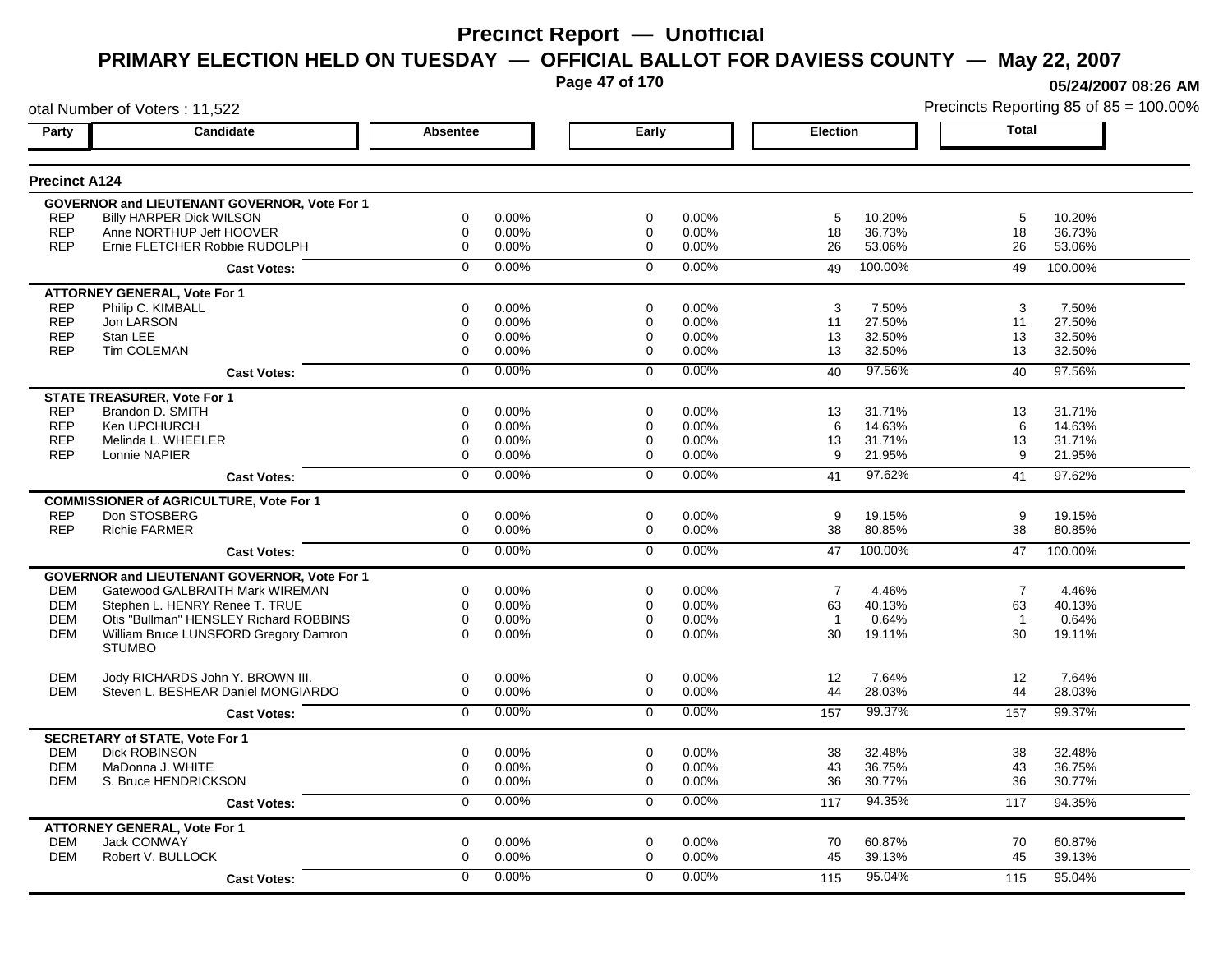**Page 48 of 170**

**05/24/2007 08:26 AM**

|                      | otal Number of Voters: 11,522                  |                 |          |          |          |                 |        | Precincts Reporting 85 of 85 = 100.00% |        |  |
|----------------------|------------------------------------------------|-----------------|----------|----------|----------|-----------------|--------|----------------------------------------|--------|--|
| Party                | Candidate                                      | <b>Absentee</b> |          | Early    |          | <b>Election</b> |        | <b>Total</b>                           |        |  |
| <b>Precinct A124</b> |                                                |                 |          |          |          |                 |        |                                        |        |  |
|                      | <b>STATE TREASURER, Vote For 1</b>             |                 |          |          |          |                 |        |                                        |        |  |
| DEM                  | L.J. "Todd" HOLLENBACH                         | 0               | $0.00\%$ |          | 0.00%    | 33              | 25.19% | 33                                     | 25.19% |  |
| DEM                  | Mike WEAVER                                    |                 | $0.00\%$ |          | $0.00\%$ | 85              | 64.89% | 85                                     | 64.89% |  |
| <b>DEM</b>           | Jack D. WOOD                                   |                 | $0.00\%$ |          | $0.00\%$ |                 | 5.34%  |                                        | 5.34%  |  |
| <b>DEM</b>           | Patrick R. DUNMIRE                             |                 | $0.00\%$ |          | $0.00\%$ | 6               | 4.58%  |                                        | 4.58%  |  |
|                      | <b>Cast Votes:</b>                             | 0               | $0.00\%$ | $\Omega$ | 0.00%    | 131             | 97.76% | 131                                    | 97.76% |  |
|                      | <b>COMMISSIONER of AGRICULTURE, Vote For 1</b> |                 |          |          |          |                 |        |                                        |        |  |
| DEM                  | David Lynn WILLIAMS                            |                 | $0.00\%$ |          | 0.00%    | 63              | 60.58% | 63                                     | 60.58% |  |
| DEM                  | David NEVILLE                                  |                 | $0.00\%$ |          | $0.00\%$ | 41              | 39.42% | 41                                     | 39.42% |  |
|                      | <b>Cast Votes:</b>                             | 0               | $0.00\%$ |          | 0.00%    | 104             | 95.41% | 104                                    | 95.41% |  |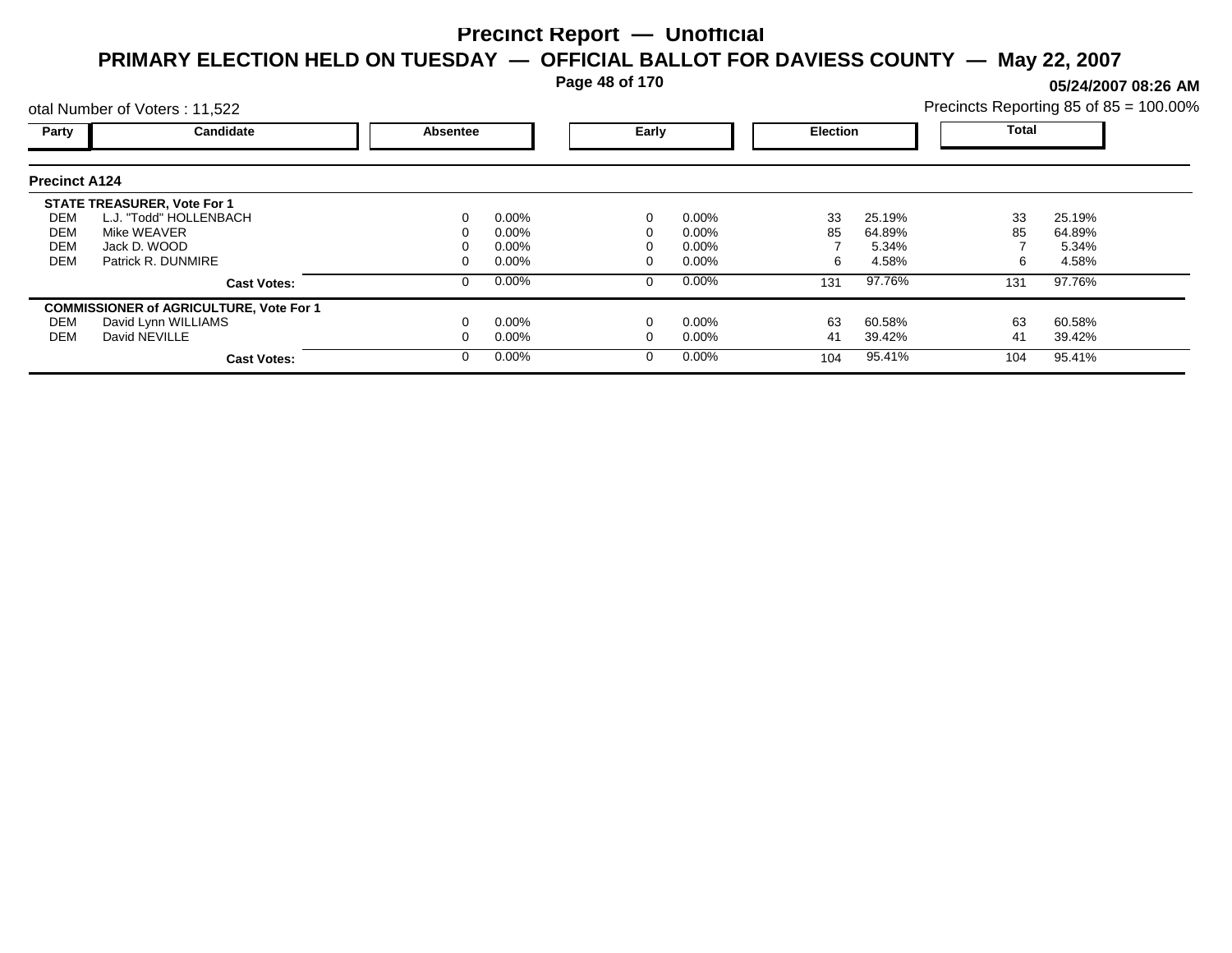**Page 49 of 170**

otal Number of Voters : 11,522

**05/24/2007 08:26 AM**

| Party                | <b>Candidate</b>                                       | <b>Absentee</b>         | Early                | <b>Election</b>          | <b>Total</b>             |
|----------------------|--------------------------------------------------------|-------------------------|----------------------|--------------------------|--------------------------|
| <b>Precinct A125</b> |                                                        |                         |                      |                          |                          |
|                      | <b>GOVERNOR and LIEUTENANT GOVERNOR, Vote For 1</b>    |                         |                      |                          |                          |
| <b>REP</b>           | <b>Billy HARPER Dick WILSON</b>                        | $\mathbf 0$<br>0.00%    | $\mathbf 0$<br>0.00% | 20.37%<br>11             | 11<br>20.37%             |
| <b>REP</b>           | Anne NORTHUP Jeff HOOVER                               | 0.00%<br>$\Omega$       | 0.00%<br>$\mathbf 0$ | 24<br>44.44%             | 24<br>44.44%             |
| <b>REP</b>           | Ernie FLETCHER Robbie RUDOLPH                          | $\mathbf 0$<br>0.00%    | 0.00%<br>$\mathbf 0$ | 19<br>35.19%             | 19<br>35.19%             |
|                      | <b>Cast Votes:</b>                                     | 0.00%<br>$\mathbf 0$    | 0.00%<br>$\mathbf 0$ | 98.18%<br>54             | 54<br>98.18%             |
|                      | <b>ATTORNEY GENERAL. Vote For 1</b>                    |                         |                      |                          |                          |
| <b>REP</b>           | Philip C. KIMBALL                                      | $\mathbf 0$<br>0.00%    | $\mathbf 0$<br>0.00% | 17.07%<br>$\overline{7}$ | 17.07%<br>$\overline{7}$ |
| <b>REP</b>           | Jon LARSON                                             | 0.00%<br>$\mathbf 0$    | 0.00%<br>$\mathbf 0$ | 14.63%<br>6              | 14.63%<br>6              |
| REP                  | Stan LEE                                               | 0.00%<br>0              | $\mathbf 0$<br>0.00% | 39.02%<br>16             | 16<br>39.02%             |
| <b>REP</b>           | <b>Tim COLEMAN</b>                                     | $\mathbf 0$<br>0.00%    | 0.00%<br>$\mathbf 0$ | 29.27%<br>12             | 12<br>29.27%             |
|                      | <b>Cast Votes:</b>                                     | 0.00%<br>$\Omega$       | 0.00%<br>$\Omega$    | 91.11%<br>41             | 91.11%<br>41             |
|                      | <b>STATE TREASURER, Vote For 1</b>                     |                         |                      |                          |                          |
| <b>REP</b>           | Brandon D. SMITH                                       | 0.00%<br>$\mathbf 0$    | 0.00%<br>$\mathbf 0$ | 21.95%<br>9              | 21.95%<br>9              |
| <b>REP</b>           | Ken UPCHURCH                                           | 0.00%<br>$\mathbf 0$    | 0.00%<br>$\mathbf 0$ | 9.76%<br>4               | 9.76%<br>$\overline{4}$  |
| <b>REP</b>           | Melinda L. WHEELER                                     | 0.00%<br>0              | 0<br>0.00%           | 43.90%<br>18             | 43.90%<br>18             |
| <b>REP</b>           | Lonnie NAPIER                                          | 0.00%<br>$\mathbf 0$    | 0.00%<br>$\mathbf 0$ | 24.39%<br>10             | 24.39%<br>10             |
|                      | <b>Cast Votes:</b>                                     | 0.00%<br>$\mathbf 0$    | 0.00%<br>$\Omega$    | 91.11%<br>41             | 91.11%<br>41             |
|                      | <b>COMMISSIONER of AGRICULTURE, Vote For 1</b>         |                         |                      |                          |                          |
| <b>REP</b>           | Don STOSBERG                                           | $\mathbf 0$<br>0.00%    | $\mathbf 0$<br>0.00% | 10<br>23.26%             | 10<br>23.26%             |
| <b>REP</b>           | <b>Richie FARMER</b>                                   | 0.00%<br>$\mathbf 0$    | 0.00%<br>$\mathbf 0$ | 33<br>76.74%             | 33<br>76.74%             |
|                      | <b>Cast Votes:</b>                                     | 0.00%<br>$\overline{0}$ | 0.00%<br>$\mathbf 0$ | 95.56%<br>43             | 95.56%<br>43             |
|                      | <b>GOVERNOR and LIEUTENANT GOVERNOR, Vote For 1</b>    |                         |                      |                          |                          |
| <b>DEM</b>           | Gatewood GALBRAITH Mark WIREMAN                        | $\mathbf 0$<br>0.00%    | $\mathbf 0$<br>0.00% | 4.95%<br>5               | 4.95%<br>5               |
| <b>DEM</b>           | Stephen L. HENRY Renee T. TRUE                         | 0.00%<br>$\mathbf 0$    | $\mathbf 0$<br>0.00% | 49<br>48.51%             | 48.51%<br>49             |
| <b>DEM</b>           | Otis "Bullman" HENSLEY Richard ROBBINS                 | 0.00%<br>$\Omega$       | $\Omega$<br>0.00%    | $\Omega$<br>$0.00\%$     | $\Omega$<br>0.00%        |
| <b>DEM</b>           | William Bruce LUNSFORD Gregory Damron<br><b>STUMBO</b> | $\Omega$<br>0.00%       | $\Omega$<br>0.00%    | 13<br>12.87%             | 13<br>12.87%             |
| <b>DEM</b>           | Jody RICHARDS John Y. BROWN III.                       | 0.00%<br>$\mathbf 0$    | $\mathbf 0$<br>0.00% | 3.96%<br>$\overline{4}$  | 3.96%<br>$\overline{4}$  |
| <b>DEM</b>           | Steven L. BESHEAR Daniel MONGIARDO                     | 0.00%<br>0              | 0.00%<br>$\mathbf 0$ | 30<br>29.70%             | 30<br>29.70%             |
|                      | <b>Cast Votes:</b>                                     | 0.00%<br>$\Omega$       | 0.00%<br>$\Omega$    | 100.00%<br>101           | 100.00%<br>101           |
|                      | <b>SECRETARY of STATE, Vote For 1</b>                  |                         |                      |                          |                          |
| <b>DEM</b>           | <b>Dick ROBINSON</b>                                   | 0.00%<br>$\mathbf 0$    | $\mathbf 0$<br>0.00% | 30<br>44.78%             | 44.78%<br>30             |
| <b>DEM</b>           | MaDonna J. WHITE                                       | $\Omega$<br>$0.00\%$    | $\Omega$<br>0.00%    | 18<br>26.87%             | 18<br>26.87%             |
| <b>DEM</b>           | S. Bruce HENDRICKSON                                   | 0.00%<br>$\mathbf 0$    | 0.00%<br>$\mathbf 0$ | 19<br>28.36%             | 28.36%<br>19             |
|                      | <b>Cast Votes:</b>                                     | 0.00%<br>$\mathbf 0$    | 0.00%<br>$\mathbf 0$ | 91.78%<br>67             | 67<br>91.78%             |
|                      | <b>ATTORNEY GENERAL, Vote For 1</b>                    |                         |                      |                          |                          |
| <b>DEM</b>           | <b>Jack CONWAY</b>                                     | $\mathbf 0$<br>0.00%    | $\mathbf 0$<br>0.00% | 64.79%<br>46             | 64.79%<br>46             |
| <b>DEM</b>           | Robert V. BULLOCK                                      | $\mathbf 0$<br>0.00%    | $\mathbf 0$<br>0.00% | 25<br>35.21%             | 25<br>35.21%             |
|                      | <b>Cast Votes:</b>                                     | 0.00%<br>$\Omega$       | $\Omega$<br>0.00%    | 94.67%<br>71             | 71<br>94.67%             |
|                      |                                                        |                         |                      |                          |                          |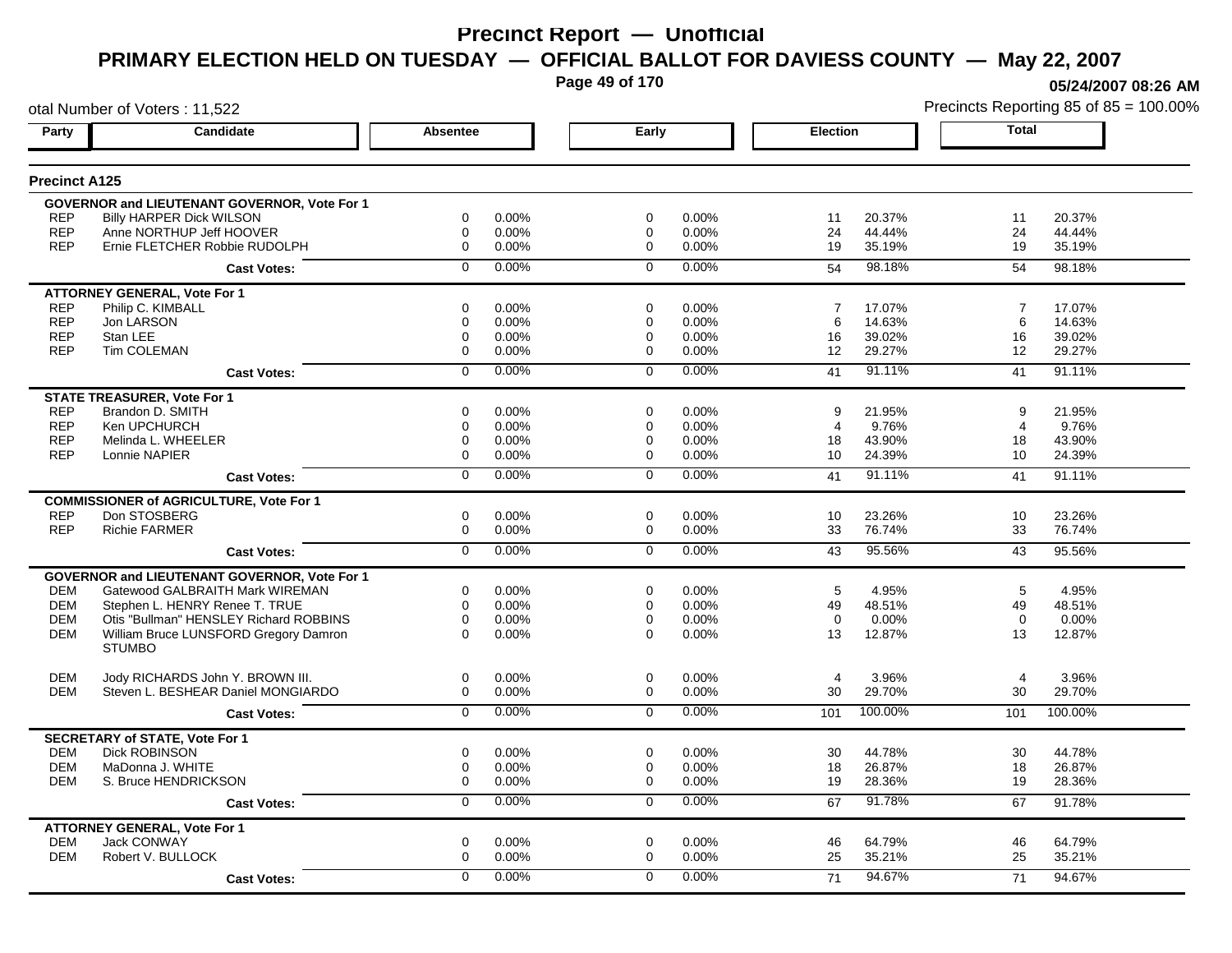**Page 50 of 170**

**05/24/2007 08:26 AM**

|                      | otal Number of Voters: 11,522                  |          |          |  |          |    |                 | Precincts Reporting 85 of 85 = 100.00% |        |  |
|----------------------|------------------------------------------------|----------|----------|--|----------|----|-----------------|----------------------------------------|--------|--|
| Party                | Candidate                                      | Absentee |          |  | Early    |    | <b>Election</b> | Total                                  |        |  |
| <b>Precinct A125</b> |                                                |          |          |  |          |    |                 |                                        |        |  |
|                      | <b>STATE TREASURER, Vote For 1</b>             |          |          |  |          |    |                 |                                        |        |  |
| DEM                  | L.J. "Todd" HOLLENBACH                         |          | $0.00\%$ |  | $0.00\%$ | 22 | 26.51%          | 22                                     | 26.51% |  |
| DEM                  | Mike WEAVER                                    |          | $0.00\%$ |  | $0.00\%$ | 54 | 65.06%          | 54                                     | 65.06% |  |
| <b>DEM</b>           | Jack D. WOOD                                   |          | $0.00\%$ |  | $0.00\%$ |    | 6.02%           |                                        | 6.02%  |  |
| <b>DEM</b>           | Patrick R. DUNMIRE                             |          | $0.00\%$ |  | $0.00\%$ |    | 2.41%           |                                        | 2.41%  |  |
|                      | <b>Cast Votes:</b>                             |          | $0.00\%$ |  | $0.00\%$ | 83 | 98.81%          | 83                                     | 98.81% |  |
|                      | <b>COMMISSIONER of AGRICULTURE, Vote For 1</b> |          |          |  |          |    |                 |                                        |        |  |
| DEM                  | David Lynn WILLIAMS                            |          | $0.00\%$ |  | $0.00\%$ | 48 | 77.42%          | 48                                     | 77.42% |  |
| DEM                  | David NEVILLE                                  |          | $0.00\%$ |  | $0.00\%$ | 14 | 22.58%          | 14                                     | 22.58% |  |
|                      | <b>Cast Votes:</b>                             |          | $0.00\%$ |  | $0.00\%$ | 62 | 92.54%          | 62                                     | 92.54% |  |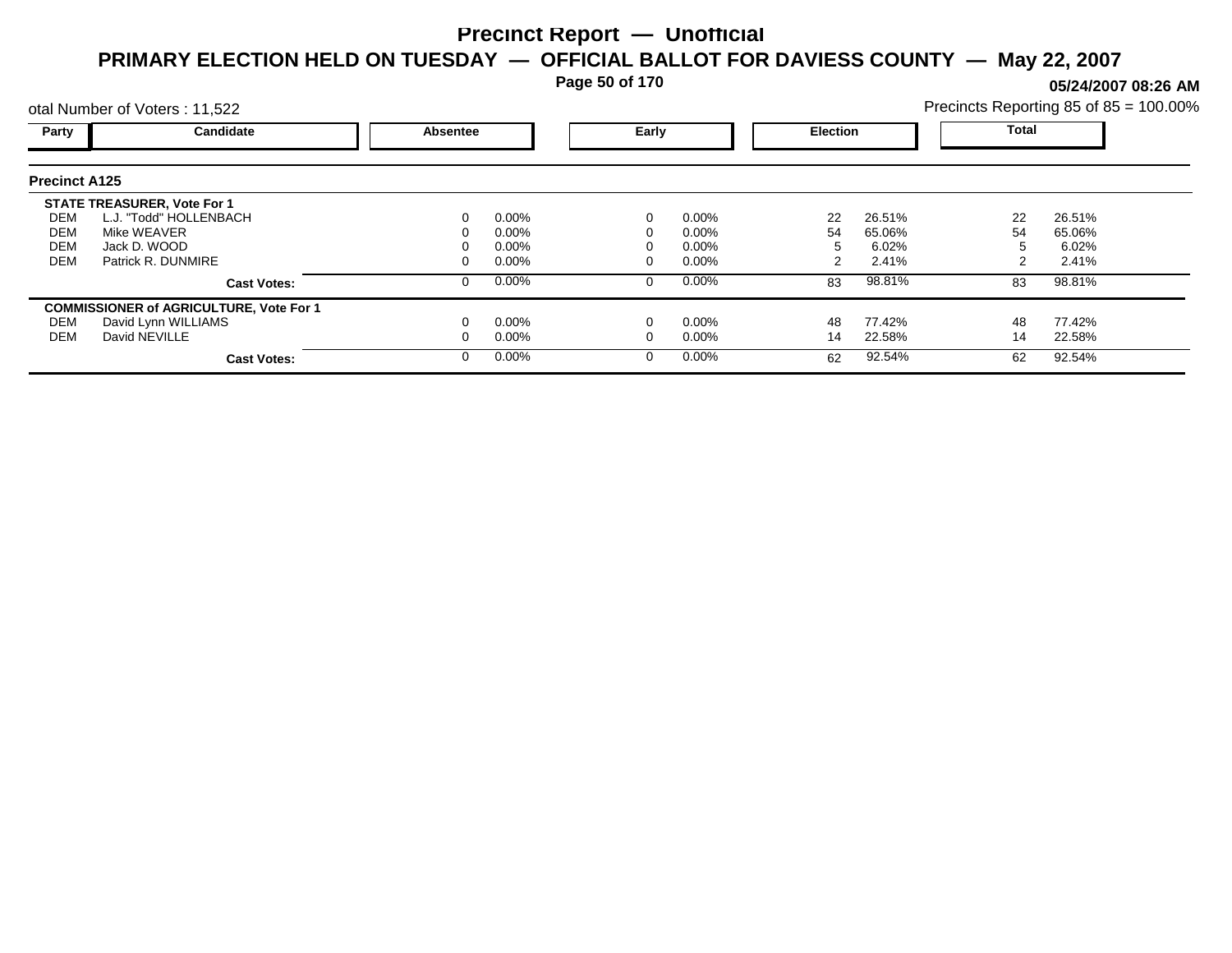**Page 51 of 170**

otal Number of Voters : 11,522

**05/24/2007 08:26 AM**

| Party                    | <b>Candidate</b>                                          | <b>Absentee</b>                    | Early                      |                | <b>Election</b>              | <b>Total</b>   |                  |
|--------------------------|-----------------------------------------------------------|------------------------------------|----------------------------|----------------|------------------------------|----------------|------------------|
| <b>Precinct A126</b>     |                                                           |                                    |                            |                |                              |                |                  |
|                          | <b>GOVERNOR and LIEUTENANT GOVERNOR, Vote For 1</b>       |                                    |                            |                |                              |                |                  |
| <b>REP</b>               | <b>Billy HARPER Dick WILSON</b>                           | $\Omega$<br>0.00%                  | $\Omega$                   | $0.00\%$       | 7.55%<br>4                   | $\overline{4}$ | 7.55%            |
| <b>REP</b><br><b>REP</b> | Anne NORTHUP Jeff HOOVER<br>Ernie FLETCHER Robbie RUDOLPH | $\mathbf 0$<br>0.00%<br>0<br>0.00% | $\mathbf 0$<br>$\mathbf 0$ | 0.00%<br>0.00% | 26<br>49.06%<br>23<br>43.40% | 26<br>23       | 49.06%<br>43.40% |
|                          | <b>Cast Votes:</b>                                        | 0.00%<br>$\mathbf 0$               | $\Omega$                   | 0.00%          | 100.00%<br>53                | 53             | 100.00%          |
|                          |                                                           |                                    |                            |                |                              |                |                  |
| <b>REP</b>               | <b>ATTORNEY GENERAL, Vote For 1</b><br>Philip C. KIMBALL  | 0<br>0.00%                         | $\Omega$                   | $0.00\%$       | 5<br>11.11%                  | 5              | 11.11%           |
| <b>REP</b>               | Jon LARSON                                                | 0<br>0.00%                         | $\mathbf 0$                | 0.00%          | $\overline{7}$<br>15.56%     | $\overline{7}$ | 15.56%           |
| <b>REP</b>               | Stan LEE                                                  | 0<br>0.00%                         | $\Omega$                   | $0.00\%$       | 18<br>40.00%                 | 18             | 40.00%           |
| <b>REP</b>               | Tim COLEMAN                                               | 0<br>0.00%                         | $\mathbf 0$                | 0.00%          | 15<br>33.33%                 | 15             | 33.33%           |
|                          | <b>Cast Votes:</b>                                        | 0.00%<br>$\mathbf 0$               | $\mathbf 0$                | 0.00%          | 90.00%<br>45                 | 45             | 90.00%           |
|                          | <b>STATE TREASURER, Vote For 1</b>                        |                                    |                            |                |                              |                |                  |
| <b>REP</b>               | Brandon D. SMITH                                          | 0<br>0.00%                         | $\mathbf 0$                | 0.00%          | 10<br>22.73%                 | 10             | 22.73%           |
| <b>REP</b>               | Ken UPCHURCH                                              | 0.00%<br>0                         | 0                          | 0.00%          | 5<br>11.36%                  | 5              | 11.36%           |
| <b>REP</b>               | Melinda L. WHEELER                                        | 0<br>0.00%                         | $\mathbf 0$                | 0.00%          | 15<br>34.09%                 | 15             | 34.09%           |
| <b>REP</b>               | Lonnie NAPIER                                             | 0.00%<br>0                         | $\Omega$                   | $0.00\%$       | 31.82%<br>14                 | 14             | 31.82%           |
|                          | <b>Cast Votes:</b>                                        | 0.00%<br>$\overline{0}$            | $\overline{0}$             | 0.00%          | 88.00%<br>44                 | 44             | 88.00%           |
|                          | <b>COMMISSIONER of AGRICULTURE, Vote For 1</b>            |                                    |                            |                |                              |                |                  |
| <b>REP</b>               | Don STOSBERG                                              | $\mathbf 0$<br>0.00%               | $\mathbf 0$                | 0.00%          | 13<br>26.53%                 | 13             | 26.53%           |
| <b>REP</b>               | <b>Richie FARMER</b>                                      | 0<br>0.00%                         | $\mathbf 0$                | 0.00%          | 36<br>73.47%                 | 36             | 73.47%           |
|                          | <b>Cast Votes:</b>                                        | 0.00%<br>$\overline{0}$            | $\overline{0}$             | 0.00%          | 96.08%<br>49                 | 49             | 96.08%           |
|                          | <b>GOVERNOR and LIEUTENANT GOVERNOR, Vote For 1</b>       |                                    |                            |                |                              |                |                  |
| <b>DEM</b>               | Gatewood GALBRAITH Mark WIREMAN                           | $\Omega$<br>0.00%                  | $\Omega$                   | $0.00\%$       | 2<br>1.72%                   | 2              | 1.72%            |
| <b>DEM</b>               | Stephen L. HENRY Renee T. TRUE                            | $\mathbf 0$<br>0.00%               | $\mathbf 0$                | 0.00%          | 40<br>34.48%                 | 40             | 34.48%           |
| <b>DEM</b>               | Otis "Bullman" HENSLEY Richard ROBBINS                    | 0<br>$0.00\%$                      | $\Omega$                   | 0.00%          | 4<br>3.45%                   | $\overline{4}$ | 3.45%            |
| <b>DEM</b>               | William Bruce LUNSFORD Gregory Damron<br><b>STUMBO</b>    | $\Omega$<br>0.00%                  | $\Omega$                   | $0.00\%$       | 20<br>17.24%                 | 20             | 17.24%           |
| <b>DEM</b>               | Jody RICHARDS John Y. BROWN III.                          | 0<br>0.00%                         | $\mathbf 0$                | 0.00%          | $\overline{7}$<br>6.03%      | $\overline{7}$ | 6.03%            |
| <b>DEM</b>               | Steven L. BESHEAR Daniel MONGIARDO                        | $\Omega$<br>0.00%                  | $\Omega$                   | 0.00%          | 43<br>37.07%                 | 43             | 37.07%           |
|                          | <b>Cast Votes:</b>                                        | 0.00%<br>$\mathbf 0$               | $\Omega$                   | 0.00%          | 100.00%<br>116               | 116            | 100.00%          |
|                          | <b>SECRETARY of STATE, Vote For 1</b>                     |                                    |                            |                |                              |                |                  |
| <b>DEM</b>               | <b>Dick ROBINSON</b>                                      | 0.00%<br>0                         | $\mathbf 0$                | 0.00%          | 34<br>43.04%                 | 34             | 43.04%           |
| <b>DEM</b>               | MaDonna J. WHITE                                          | $\Omega$<br>0.00%                  | $\Omega$                   | 0.00%          | 22<br>27.85%                 | 22             | 27.85%           |
| <b>DEM</b>               | S. Bruce HENDRICKSON                                      | $\mathbf 0$<br>0.00%               | $\Omega$                   | 0.00%          | 23<br>29.11%                 | 23             | 29.11%           |
|                          | <b>Cast Votes:</b>                                        | 0<br>0.00%                         | $\mathbf 0$                | 0.00%          | 90.80%<br>79                 | 79             | 90.80%           |
|                          | <b>ATTORNEY GENERAL, Vote For 1</b>                       |                                    |                            |                |                              |                |                  |
| <b>DEM</b>               | Jack CONWAY                                               | 0.00%<br>0                         | 0                          | 0.00%          | 54<br>67.50%                 | 54             | 67.50%           |
| <b>DEM</b>               | Robert V. BULLOCK                                         | $\Omega$<br>0.00%                  | $\Omega$                   | $0.00\%$       | 26<br>32.50%                 | 26             | 32.50%           |
|                          | <b>Cast Votes:</b>                                        | 0.00%<br>$\Omega$                  | $\mathbf 0$                | 0.00%          | 90.91%<br>80                 | 80             | 90.91%           |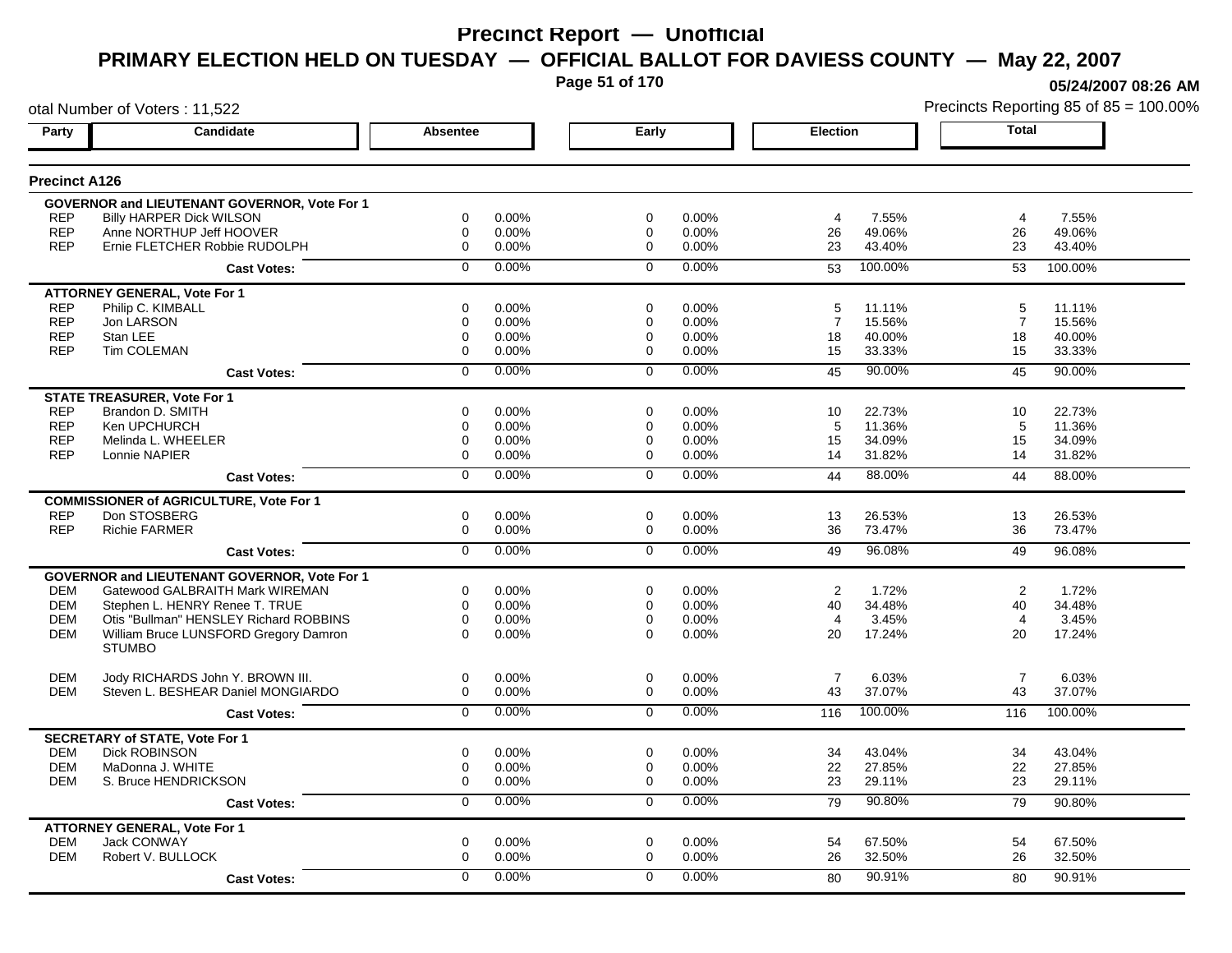**Page 52 of 170**

**05/24/2007 08:26 AM**

|                      | otal Number of Voters: 11,522                  |                   |          |                 |          |              | Precincts Reporting 85 of 85 = 100.00% |    |        |  |
|----------------------|------------------------------------------------|-------------------|----------|-----------------|----------|--------------|----------------------------------------|----|--------|--|
| Party                | Candidate                                      | Early<br>Absentee |          | <b>Election</b> |          | <b>Total</b> |                                        |    |        |  |
| <b>Precinct A126</b> |                                                |                   |          |                 |          |              |                                        |    |        |  |
|                      | <b>STATE TREASURER, Vote For 1</b>             |                   |          |                 |          |              |                                        |    |        |  |
| DEM                  | L.J. "Todd" HOLLENBACH                         |                   | $0.00\%$ |                 | $0.00\%$ | 25           | 25.25%                                 | 25 | 25.25% |  |
| DEM                  | Mike WEAVER                                    |                   | 0.00%    |                 | 0.00%    | 63           | 63.64%                                 | 63 | 63.64% |  |
| <b>DEM</b>           | Jack D. WOOD                                   |                   | 0.00%    |                 | 0.00%    | 6            | 6.06%                                  | 6  | 6.06%  |  |
| <b>DEM</b>           | Patrick R. DUNMIRE                             |                   | $0.00\%$ |                 | 0.00%    | 5            | 5.05%                                  | 5  | 5.05%  |  |
|                      | <b>Cast Votes:</b>                             |                   | $0.00\%$ | 0               | $0.00\%$ | 99           | 96.12%                                 | 99 | 96.12% |  |
|                      | <b>COMMISSIONER of AGRICULTURE, Vote For 1</b> |                   |          |                 |          |              |                                        |    |        |  |
| DEM                  | David Lynn WILLIAMS                            |                   | $0.00\%$ |                 | 0.00%    | 59           | 71.95%                                 | 59 | 71.95% |  |
| DEM                  | David NEVILLE                                  |                   | $0.00\%$ |                 | 0.00%    | 23           | 28.05%                                 | 23 | 28.05% |  |
|                      | <b>Cast Votes:</b>                             |                   | $0.00\%$ | 0               | $0.00\%$ | 82           | 91.11%                                 | 82 | 91.11% |  |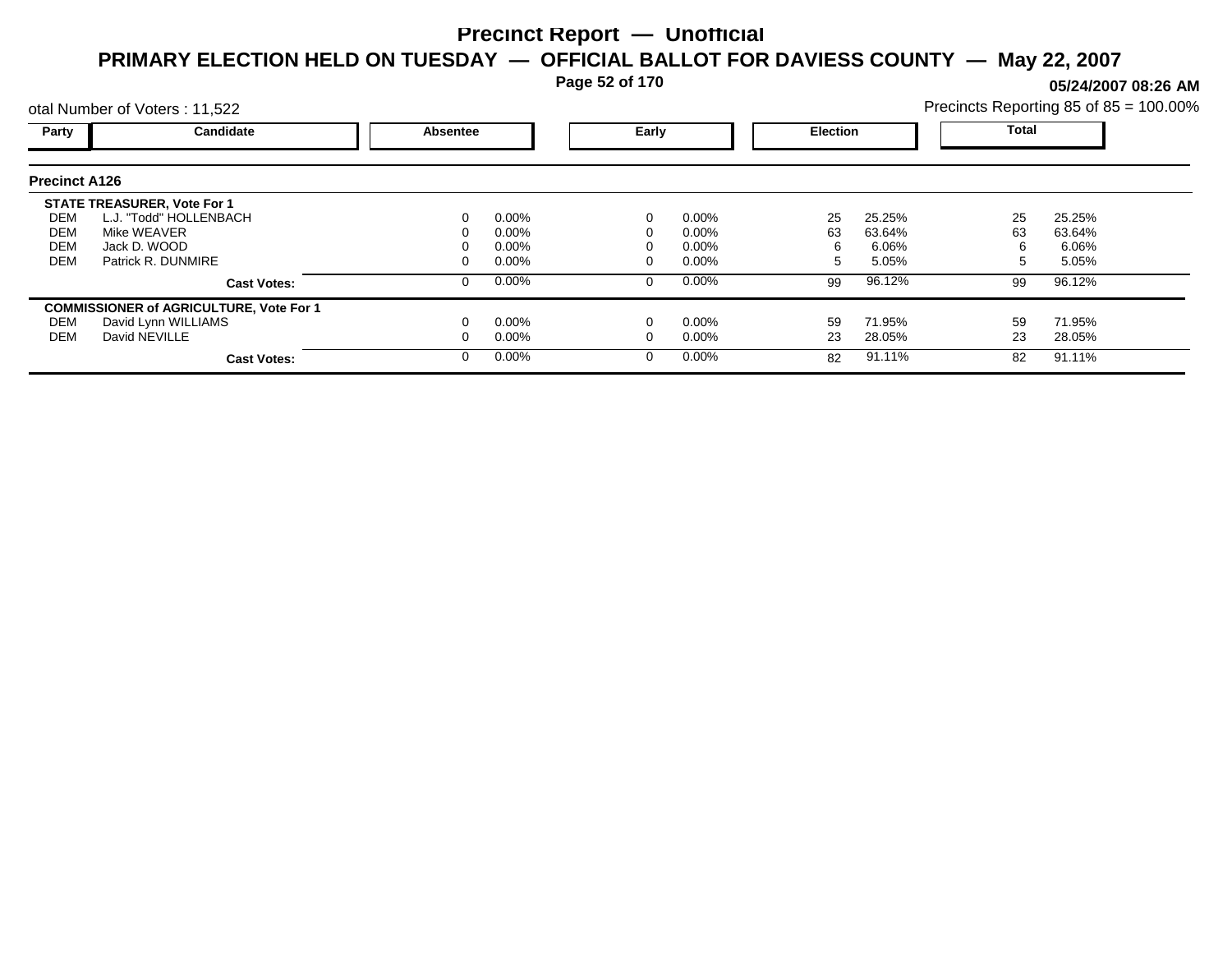**Page 53 of 170**

otal Number of Voters : 11,522

**05/24/2007 08:26 AM**

| Party                    | <b>Candidate</b>                                          | <b>Absentee</b>                    | Early                      |                | <b>Election</b>              | <b>Total</b>   |                  |
|--------------------------|-----------------------------------------------------------|------------------------------------|----------------------------|----------------|------------------------------|----------------|------------------|
| <b>Precinct A127</b>     |                                                           |                                    |                            |                |                              |                |                  |
|                          | <b>GOVERNOR and LIEUTENANT GOVERNOR, Vote For 1</b>       |                                    |                            |                |                              |                |                  |
| <b>REP</b>               | <b>Billy HARPER Dick WILSON</b>                           | $\Omega$<br>0.00%                  | $\Omega$                   | $0.00\%$       | 9.76%<br>4                   | 4              | 9.76%            |
| <b>REP</b><br><b>REP</b> | Anne NORTHUP Jeff HOOVER<br>Ernie FLETCHER Robbie RUDOLPH | $\mathbf 0$<br>0.00%<br>0<br>0.00% | $\mathbf 0$<br>$\mathbf 0$ | 0.00%<br>0.00% | 43.90%<br>18<br>19<br>46.34% | 18<br>19       | 43.90%<br>46.34% |
|                          | <b>Cast Votes:</b>                                        | 0.00%<br>$\mathbf 0$               | $\Omega$                   | 0.00%          | 100.00%<br>41                | 41             | 100.00%          |
|                          |                                                           |                                    |                            |                |                              |                |                  |
| <b>REP</b>               | <b>ATTORNEY GENERAL, Vote For 1</b><br>Philip C. KIMBALL  | 0<br>0.00%                         | $\Omega$                   | $0.00\%$       | $\overline{7}$<br>21.21%     | $\overline{7}$ | 21.21%           |
| <b>REP</b>               | Jon LARSON                                                | 0<br>0.00%                         | $\mathbf 0$                | 0.00%          | 10<br>30.30%                 | 10             | 30.30%           |
| <b>REP</b>               | Stan LEE                                                  | 0<br>0.00%                         | $\Omega$                   | $0.00\%$       | 30.30%<br>10                 | 10             | 30.30%           |
| <b>REP</b>               | Tim COLEMAN                                               | 0<br>0.00%                         | $\mathbf 0$                | 0.00%          | 6<br>18.18%                  | 6              | 18.18%           |
|                          | <b>Cast Votes:</b>                                        | 0.00%<br>$\mathbf 0$               | $\mathbf 0$                | 0.00%          | 91.67%<br>33                 | 33             | 91.67%           |
|                          | <b>STATE TREASURER, Vote For 1</b>                        |                                    |                            |                |                              |                |                  |
| <b>REP</b>               | Brandon D. SMITH                                          | 0<br>0.00%                         | $\mathbf 0$                | 0.00%          | 8<br>22.86%                  | 8              | 22.86%           |
| <b>REP</b>               | Ken UPCHURCH                                              | 0.00%<br>0                         | 0                          | 0.00%          | 8<br>22.86%                  | 8              | 22.86%           |
| <b>REP</b>               | Melinda L. WHEELER                                        | 0<br>0.00%                         | $\mathbf 0$                | 0.00%          | 13<br>37.14%                 | 13             | 37.14%           |
| <b>REP</b>               | Lonnie NAPIER                                             | 0.00%<br>0                         | $\Omega$                   | $0.00\%$       | 17.14%<br>6                  | 6              | 17.14%           |
|                          | <b>Cast Votes:</b>                                        | 0.00%<br>$\overline{0}$            | $\overline{0}$             | 0.00%          | 94.59%<br>35                 | 35             | 94.59%           |
|                          | <b>COMMISSIONER of AGRICULTURE, Vote For 1</b>            |                                    |                            |                |                              |                |                  |
| <b>REP</b>               | Don STOSBERG                                              | $\mathbf 0$<br>0.00%               | $\mathbf 0$                | 0.00%          | 16.67%<br>6                  | 6              | 16.67%           |
| <b>REP</b>               | <b>Richie FARMER</b>                                      | 0<br>0.00%                         | $\mathbf 0$                | 0.00%          | 30<br>83.33%                 | 30             | 83.33%           |
|                          | <b>Cast Votes:</b>                                        | 0.00%<br>$\overline{0}$            | $\overline{0}$             | 0.00%          | 100.00%<br>36                | 36             | 100.00%          |
|                          | <b>GOVERNOR and LIEUTENANT GOVERNOR, Vote For 1</b>       |                                    |                            |                |                              |                |                  |
| <b>DEM</b>               | Gatewood GALBRAITH Mark WIREMAN                           | $\Omega$<br>0.00%                  | $\Omega$                   | $0.00\%$       | 2.96%<br>4                   | $\overline{4}$ | 2.96%            |
| <b>DEM</b>               | Stephen L. HENRY Renee T. TRUE                            | $\mathbf 0$<br>0.00%               | $\mathbf 0$                | 0.00%          | 42.22%<br>57                 | 57             | 42.22%           |
| <b>DEM</b>               | Otis "Bullman" HENSLEY Richard ROBBINS                    | 0<br>$0.00\%$                      | $\Omega$                   | 0.00%          | 2<br>1.48%                   | 2              | 1.48%            |
| <b>DEM</b>               | William Bruce LUNSFORD Gregory Damron<br><b>STUMBO</b>    | $\Omega$<br>0.00%                  | $\Omega$                   | $0.00\%$       | 15<br>11.11%                 | 15             | 11.11%           |
| <b>DEM</b>               | Jody RICHARDS John Y. BROWN III.                          | 0<br>0.00%                         | $\mathbf 0$                | 0.00%          | 12<br>8.89%                  | 12             | 8.89%            |
| <b>DEM</b>               | Steven L. BESHEAR Daniel MONGIARDO                        | $\Omega$<br>0.00%                  | $\Omega$                   | 0.00%          | 45<br>33.33%                 | 45             | 33.33%           |
|                          | <b>Cast Votes:</b>                                        | 0.00%<br>$\mathbf 0$               | $\Omega$                   | 0.00%          | 100.00%<br>135               | 135            | 100.00%          |
|                          | <b>SECRETARY of STATE, Vote For 1</b>                     |                                    |                            |                |                              |                |                  |
| <b>DEM</b>               | <b>Dick ROBINSON</b>                                      | 0.00%<br>0                         | $\mathbf 0$                | 0.00%          | 28<br>33.33%                 | 28             | 33.33%           |
| <b>DEM</b>               | MaDonna J. WHITE                                          | 0<br>0.00%                         | $\Omega$                   | 0.00%          | 25<br>29.76%                 | 25             | 29.76%           |
| <b>DEM</b>               | S. Bruce HENDRICKSON                                      | $\mathbf 0$<br>0.00%               | $\Omega$                   | 0.00%          | 31<br>36.90%                 | 31             | 36.90%           |
|                          | <b>Cast Votes:</b>                                        | 0<br>0.00%                         | $\mathbf 0$                | 0.00%          | 75.68%<br>84                 | 84             | 75.68%           |
|                          | <b>ATTORNEY GENERAL, Vote For 1</b>                       |                                    |                            |                |                              |                |                  |
| <b>DEM</b>               | Jack CONWAY                                               | 0.00%<br>0                         | 0                          | 0.00%          | 69.66%<br>62                 | 62             | 69.66%           |
| <b>DEM</b>               | Robert V. BULLOCK                                         | $\Omega$<br>0.00%                  | $\Omega$                   | $0.00\%$       | 27<br>30.34%                 | 27             | 30.34%           |
|                          | <b>Cast Votes:</b>                                        | 0.00%<br>$\Omega$                  | $\mathbf 0$                | 0.00%          | 81.65%<br>89                 | 89             | 81.65%           |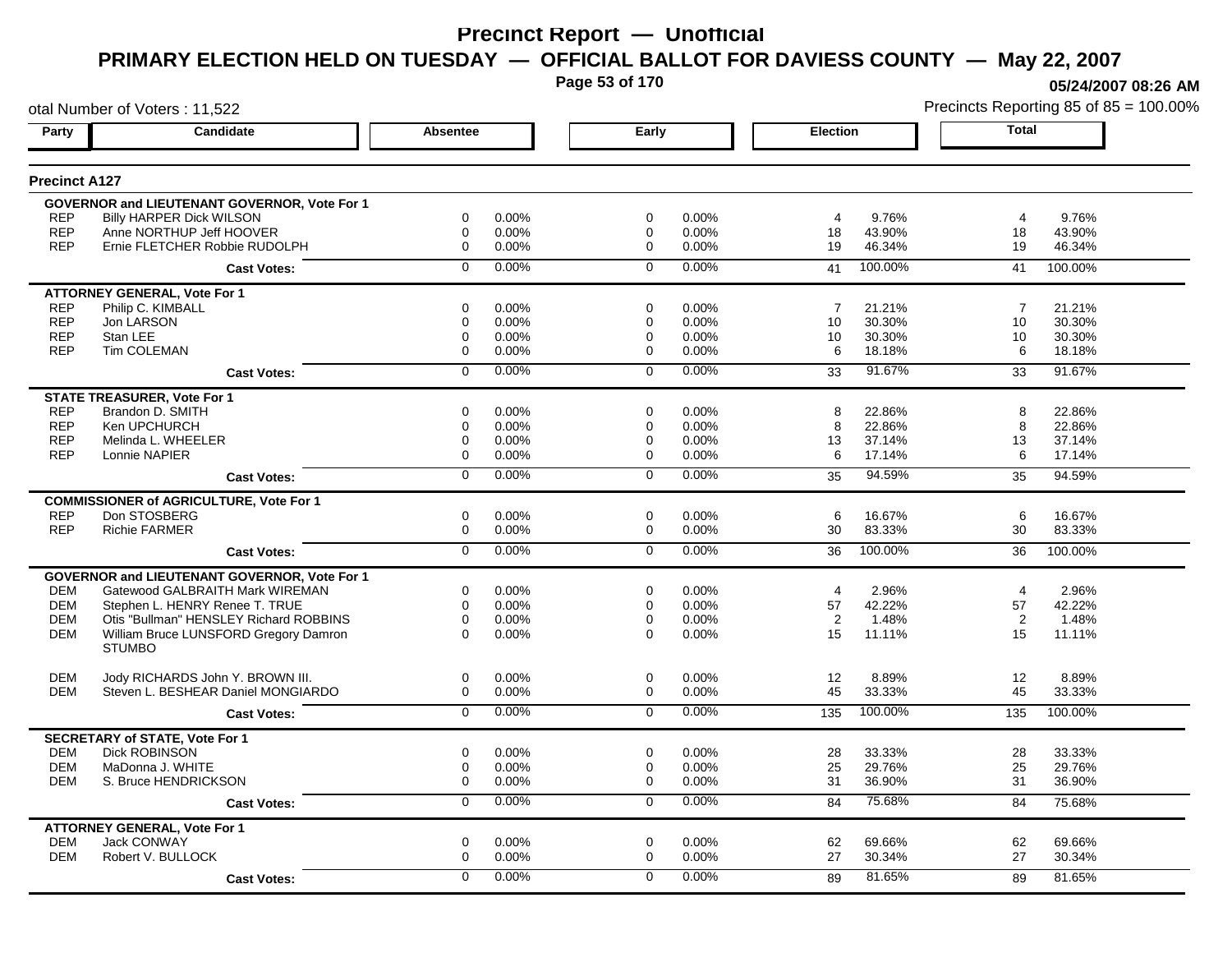**Page 54 of 170**

**05/24/2007 08:26 AM**

|                                        | otal Number of Voters: 11,522                                                                                     |          |                                              |       |                                              |                    | Precincts Reporting 85 of 85 = 100.00% |                |                                    |  |
|----------------------------------------|-------------------------------------------------------------------------------------------------------------------|----------|----------------------------------------------|-------|----------------------------------------------|--------------------|----------------------------------------|----------------|------------------------------------|--|
| Party                                  | Candidate                                                                                                         | Absentee |                                              | Early |                                              | <b>Election</b>    |                                        | Total          |                                    |  |
| <b>Precinct A127</b>                   |                                                                                                                   |          |                                              |       |                                              |                    |                                        |                |                                    |  |
| DEM<br>DEM<br><b>DEM</b><br><b>DEM</b> | <b>STATE TREASURER, Vote For 1</b><br>L.J. "Todd" HOLLENBACH<br>Mike WEAVER<br>Jack D. WOOD<br>Patrick R. DUNMIRE |          | $0.00\%$<br>$0.00\%$<br>$0.00\%$<br>$0.00\%$ |       | $0.00\%$<br>$0.00\%$<br>$0.00\%$<br>$0.00\%$ | 31<br>66<br>9<br>4 | 28.18%<br>60.00%<br>8.18%<br>3.64%     | 31<br>66       | 28.18%<br>60.00%<br>8.18%<br>3.64% |  |
|                                        | <b>Cast Votes:</b>                                                                                                |          | $0.00\%$                                     |       | $0.00\%$                                     | 110                | 90.16%                                 | 110            | 90.16%                             |  |
| DEM<br>DEM                             | <b>COMMISSIONER of AGRICULTURE, Vote For 1</b><br>David Lynn WILLIAMS<br>David NEVILLE<br><b>Cast Votes:</b>      |          | $0.00\%$<br>$0.00\%$<br>$0.00\%$             |       | $0.00\%$<br>$0.00\%$<br>$0.00\%$             | 59<br>27<br>86     | 68.60%<br>31.40%<br>78.90%             | 59<br>27<br>86 | 68.60%<br>31.40%<br>78.90%         |  |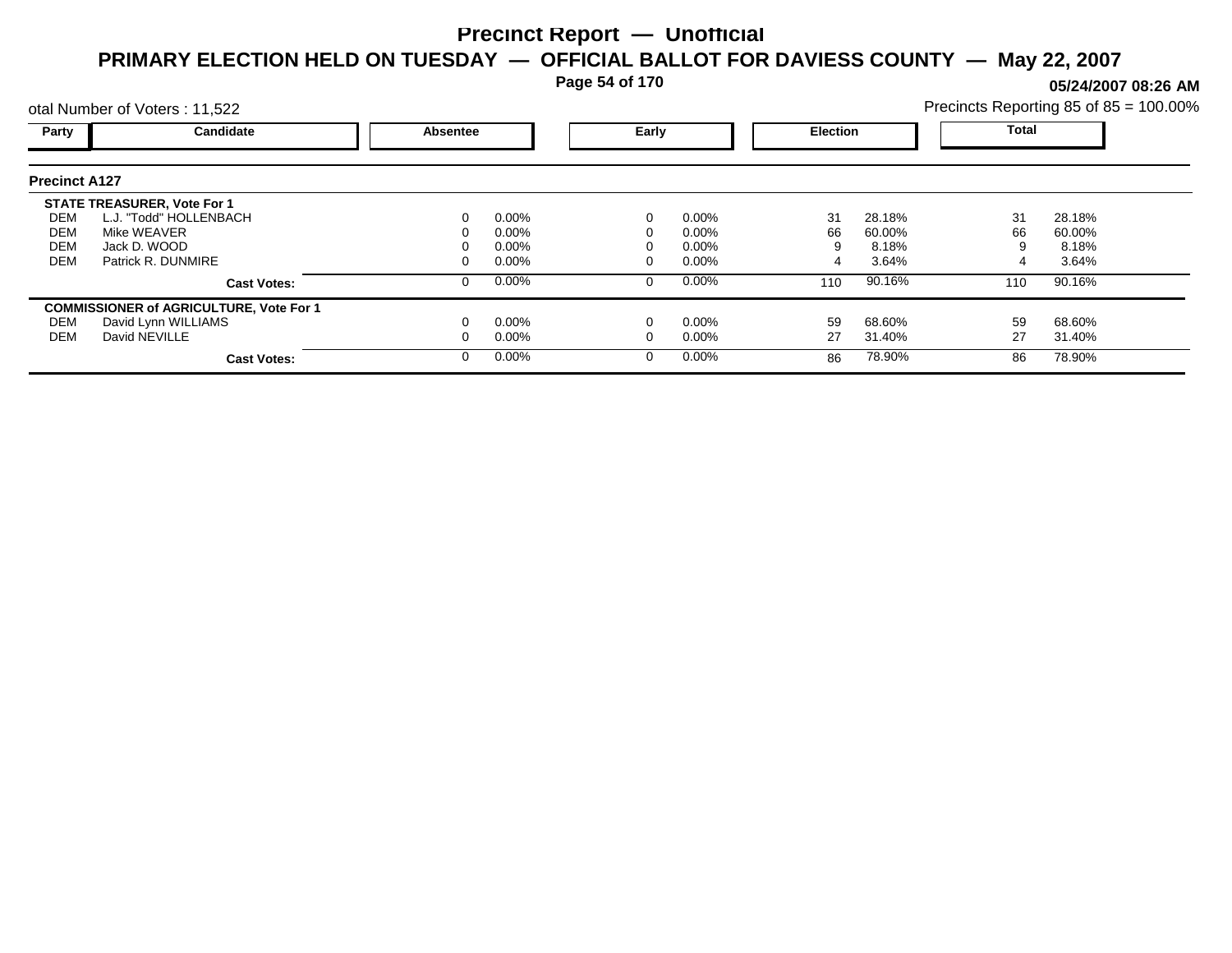**Page 55 of 170**

**05/24/2007 08:26 AM**

|                      | otal Number of Voters: 11,522                       |                 |       |                |       |                 |         |                | Precincts Reporting 85 of 85 = 100.00% |
|----------------------|-----------------------------------------------------|-----------------|-------|----------------|-------|-----------------|---------|----------------|----------------------------------------|
| Party                | Candidate                                           | <b>Absentee</b> |       | Early          |       | <b>Election</b> |         | <b>Total</b>   |                                        |
| <b>Precinct A128</b> |                                                     |                 |       |                |       |                 |         |                |                                        |
|                      | GOVERNOR and LIEUTENANT GOVERNOR, Vote For 1        |                 |       |                |       |                 |         |                |                                        |
| <b>REP</b>           | <b>Billy HARPER Dick WILSON</b>                     | 0               | 0.00% | 0              | 0.00% | $\mathbf 0$     | 0.00%   | $\mathbf 0$    | 0.00%                                  |
| <b>REP</b>           | Anne NORTHUP Jeff HOOVER                            | 0               | 0.00% | 0              | 0.00% | 9               | 36.00%  | 9              | 36.00%                                 |
| <b>REP</b>           | Ernie FLETCHER Robbie RUDOLPH                       | $\mathbf 0$     | 0.00% | $\mathbf 0$    | 0.00% | 16              | 64.00%  | 16             | 64.00%                                 |
|                      | <b>Cast Votes:</b>                                  | $\mathbf 0$     | 0.00% | $\mathbf 0$    | 0.00% | 25              | 100.00% | 25             | 100.00%                                |
|                      | <b>ATTORNEY GENERAL, Vote For 1</b>                 |                 |       |                |       |                 |         |                |                                        |
| <b>REP</b>           | Philip C. KIMBALL                                   | $\mathbf 0$     | 0.00% | $\mathbf 0$    | 0.00% | 2               | 11.11%  | $\overline{2}$ | 11.11%                                 |
| <b>REP</b>           | Jon LARSON                                          | $\mathbf 0$     | 0.00% | 0              | 0.00% | 3               | 16.67%  | 3              | 16.67%                                 |
| <b>REP</b>           | Stan LEE                                            | $\mathbf 0$     | 0.00% | 0              | 0.00% | 9               | 50.00%  | 9              | 50.00%                                 |
| <b>REP</b>           | <b>Tim COLEMAN</b>                                  | $\mathbf 0$     | 0.00% | $\mathbf 0$    | 0.00% | 4               | 22.22%  | 4              | 22.22%                                 |
|                      | <b>Cast Votes:</b>                                  | $\mathbf 0$     | 0.00% | $\mathbf 0$    | 0.00% | 18              | 78.26%  | 18             | 78.26%                                 |
|                      | <b>STATE TREASURER, Vote For 1</b>                  |                 |       |                |       |                 |         |                |                                        |
| <b>REP</b>           | Brandon D. SMITH                                    | $\mathbf 0$     | 0.00% | $\mathbf 0$    | 0.00% | 5               | 26.32%  | 5              | 26.32%                                 |
| <b>REP</b>           | Ken UPCHURCH                                        | $\mathbf 0$     | 0.00% | $\mathbf 0$    | 0.00% | $\overline{4}$  | 21.05%  | 4              | 21.05%                                 |
| <b>REP</b>           | Melinda L. WHEELER                                  | $\mathbf 0$     | 0.00% | $\mathbf 0$    | 0.00% | $\overline{7}$  | 36.84%  | $\overline{7}$ | 36.84%                                 |
| <b>REP</b>           | Lonnie NAPIER                                       | $\Omega$        | 0.00% | $\Omega$       | 0.00% | 3               | 15.79%  | 3              | 15.79%                                 |
|                      | <b>Cast Votes:</b>                                  | $\overline{0}$  | 0.00% | $\overline{0}$ | 0.00% | 19              | 79.17%  | 19             | 79.17%                                 |
|                      | <b>COMMISSIONER of AGRICULTURE, Vote For 1</b>      |                 |       |                |       |                 |         |                |                                        |
| <b>REP</b>           | Don STOSBERG                                        | 0               | 0.00% | $\mathbf 0$    | 0.00% | 5               | 23.81%  | 5              | 23.81%                                 |
| <b>REP</b>           | <b>Richie FARMER</b>                                | 0               | 0.00% | $\mathbf 0$    | 0.00% | 16              | 76.19%  | 16             | 76.19%                                 |
|                      | <b>Cast Votes:</b>                                  | $\overline{0}$  | 0.00% | $\overline{0}$ | 0.00% | 21              | 87.50%  | 21             | 87.50%                                 |
|                      | <b>GOVERNOR and LIEUTENANT GOVERNOR, Vote For 1</b> |                 |       |                |       |                 |         |                |                                        |
| DEM                  | Gatewood GALBRAITH Mark WIREMAN                     | 0               | 0.00% | 0              | 0.00% | $\mathbf 0$     | 0.00%   | $\mathbf 0$    | 0.00%                                  |
| <b>DEM</b>           | Stephen L. HENRY Renee T. TRUE                      | $\mathbf 0$     | 0.00% | 0              | 0.00% | 57              | 50.89%  | 57             | 50.89%                                 |
| <b>DEM</b>           | Otis "Bullman" HENSLEY Richard ROBBINS              | $\mathbf 0$     | 0.00% | 0              | 0.00% | $\mathbf 0$     | 0.00%   | $\mathbf 0$    | 0.00%                                  |
| <b>DEM</b>           | William Bruce LUNSFORD Gregory Damron               | $\Omega$        | 0.00% | $\Omega$       | 0.00% | 17              | 15.18%  | 17             | 15.18%                                 |
|                      | <b>STUMBO</b>                                       |                 |       |                |       |                 |         |                |                                        |
| <b>DEM</b>           | Jody RICHARDS John Y. BROWN III.                    | 0               | 0.00% | $\mathbf 0$    | 0.00% | 8               | 7.14%   | 8              | 7.14%                                  |
| <b>DEM</b>           | Steven L. BESHEAR Daniel MONGIARDO                  | 0               | 0.00% | 0              | 0.00% | 30              | 26.79%  | 30             | 26.79%                                 |
|                      | <b>Cast Votes:</b>                                  | $\mathbf 0$     | 0.00% | $\mathbf 0$    | 0.00% | 112             | 100.00% | 112            | 100.00%                                |
|                      | <b>SECRETARY of STATE, Vote For 1</b>               |                 |       |                |       |                 |         |                |                                        |
| <b>DEM</b>           | <b>Dick ROBINSON</b>                                | 0               | 0.00% | 0              | 0.00% | 25              | 35.21%  | 25             | 35.21%                                 |
| <b>DEM</b>           | MaDonna J. WHITE                                    | 0               | 0.00% | 0              | 0.00% | 27              | 38.03%  | 27             | 38.03%                                 |
| DEM                  | S. Bruce HENDRICKSON                                | $\mathbf 0$     | 0.00% | 0              | 0.00% | 19              | 26.76%  | 19             | 26.76%                                 |
|                      | <b>Cast Votes:</b>                                  | 0               | 0.00% | $\mathbf 0$    | 0.00% | 71              | 84.52%  | 71             | 84.52%                                 |
|                      | <b>ATTORNEY GENERAL, Vote For 1</b>                 |                 |       |                |       |                 |         |                |                                        |
| <b>DEM</b>           | <b>Jack CONWAY</b>                                  | $\mathbf 0$     | 0.00% | $\mathbf 0$    | 0.00% | 40              | 56.34%  | 40             | 56.34%                                 |
| <b>DEM</b>           | Robert V. BULLOCK                                   | $\mathbf 0$     | 0.00% | $\mathbf 0$    | 0.00% | 31              | 43.66%  | 31             | 43.66%                                 |
|                      | <b>Cast Votes:</b>                                  | $\Omega$        | 0.00% | $\Omega$       | 0.00% | 71              | 86.59%  | 71             | 86.59%                                 |
|                      |                                                     |                 |       |                |       |                 |         |                |                                        |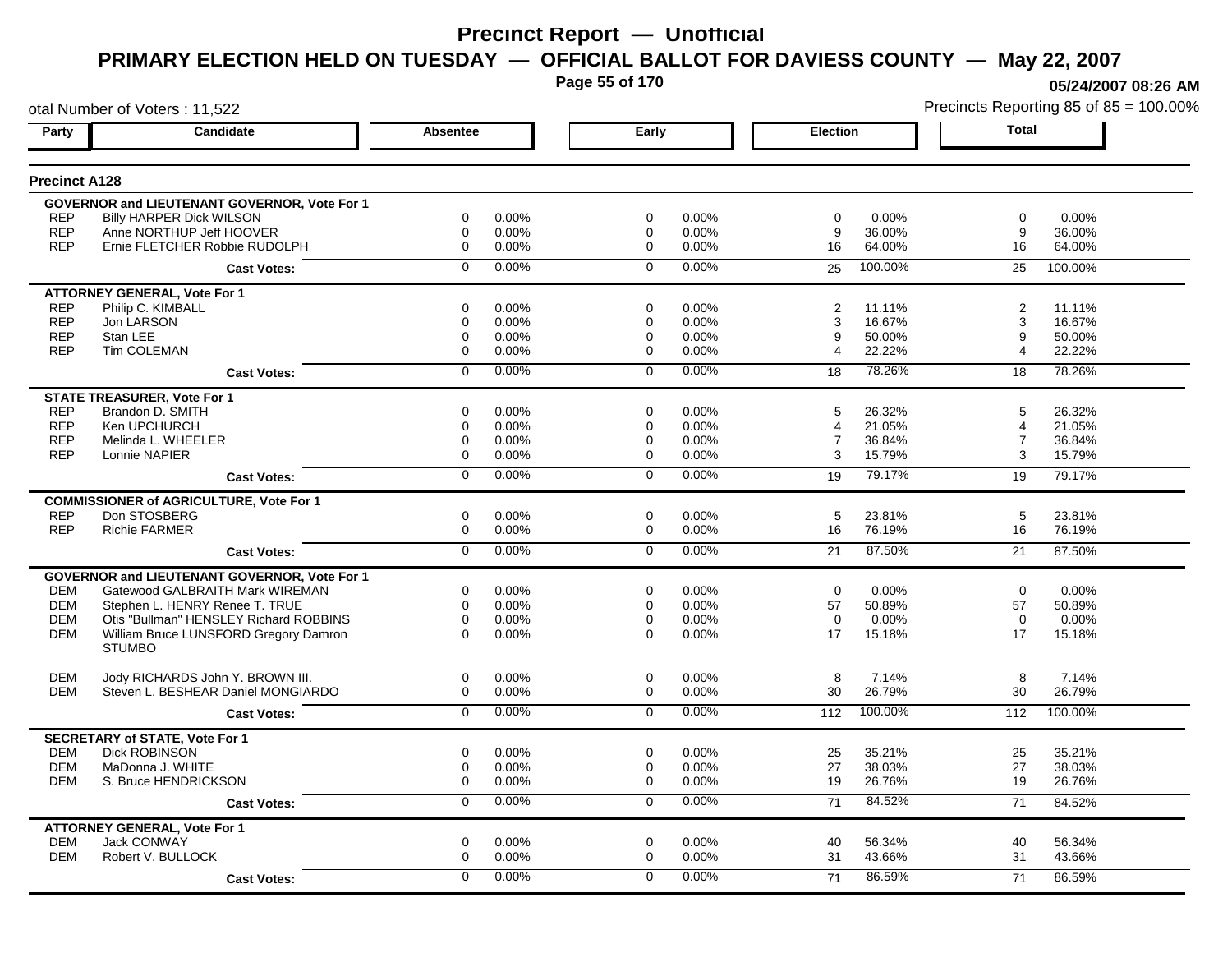**Page 56 of 170**

**05/24/2007 08:26 AM**

| Precincts Reporting 85 of 85 = 100.00% |  |  |
|----------------------------------------|--|--|
|                                        |  |  |

|                      | otal Number of Voters: 11,522                  |          |          |   |                 |    |              | Precincts Reporting 85 of 85 = 100.00% |        |  |
|----------------------|------------------------------------------------|----------|----------|---|-----------------|----|--------------|----------------------------------------|--------|--|
| Party                | Candidate                                      | Absentee | Early    |   | <b>Election</b> |    | <b>Total</b> |                                        |        |  |
| <b>Precinct A128</b> |                                                |          |          |   |                 |    |              |                                        |        |  |
|                      | <b>STATE TREASURER, Vote For 1</b>             |          |          |   |                 |    |              |                                        |        |  |
| DEM                  | L.J. "Todd" HOLLENBACH                         | 0        | $0.00\%$ |   | 0.00%           | 21 | 23.08%       | 21                                     | 23.08% |  |
| DEM                  | Mike WEAVER                                    | 0        | $0.00\%$ |   | $0.00\%$        | 57 | 62.64%       | 57                                     | 62.64% |  |
| DEM                  | Jack D. WOOD                                   |          | $0.00\%$ |   | $0.00\%$        | 12 | 13.19%       | 12                                     | 13.19% |  |
| <b>DEM</b>           | Patrick R. DUNMIRE                             | 0        | $0.00\%$ |   | $0.00\%$        |    | 1.10%        |                                        | 1.10%  |  |
|                      | <b>Cast Votes:</b>                             | 0        | $0.00\%$ | 0 | 0.00%           | 91 | 91.92%       | 91                                     | 91.92% |  |
|                      | <b>COMMISSIONER of AGRICULTURE, Vote For 1</b> |          |          |   |                 |    |              |                                        |        |  |
| DEM                  | David Lynn WILLIAMS                            |          | $0.00\%$ |   | 0.00%           | 47 | 65.28%       | 47                                     | 65.28% |  |
| DEM                  | David NEVILLE                                  |          | $0.00\%$ |   | 0.00%           | 25 | 34.72%       | 25                                     | 34.72% |  |
|                      | <b>Cast Votes:</b>                             | $\Omega$ | $0.00\%$ |   | 0.00%           | 72 | 87.80%       | 72                                     | 87.80% |  |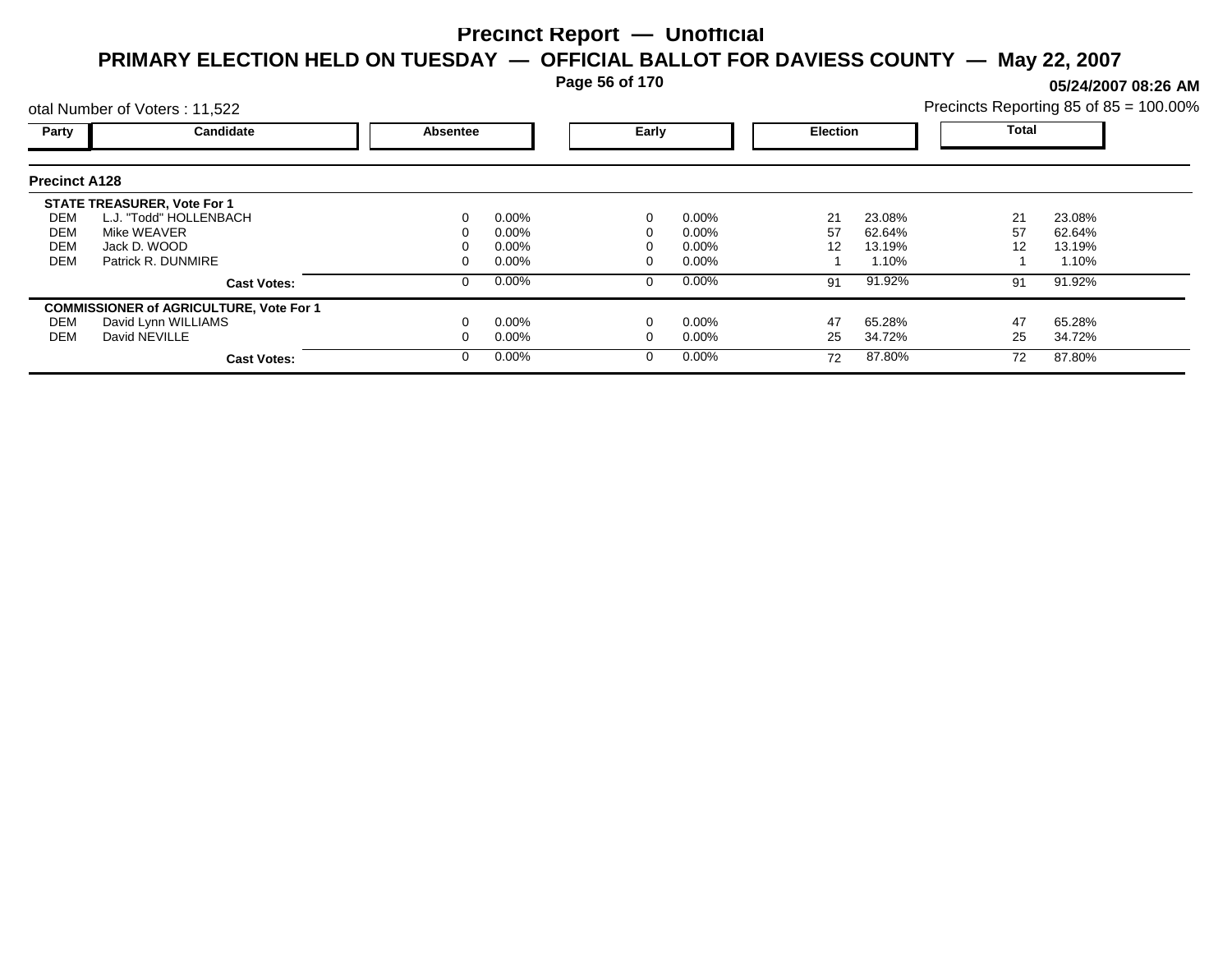**Page 57 of 170**

**05/24/2007 08:26 AM**

|                      | otal Number of Voters: 11,522                       |                  |       |                |          |                 |         |                         | Precincts Reporting 85 of 85 = 100.00% |
|----------------------|-----------------------------------------------------|------------------|-------|----------------|----------|-----------------|---------|-------------------------|----------------------------------------|
| Party                | Candidate                                           | Absentee         |       | Early          |          | <b>Election</b> |         | <b>Total</b>            |                                        |
| <b>Precinct A129</b> |                                                     |                  |       |                |          |                 |         |                         |                                        |
|                      | GOVERNOR and LIEUTENANT GOVERNOR, Vote For 1        |                  |       |                |          |                 |         |                         |                                        |
| <b>REP</b>           | <b>Billy HARPER Dick WILSON</b>                     | 0                | 0.00% | $\mathbf 0$    | 0.00%    | 3               | 12.50%  | 3                       | 12.50%                                 |
| <b>REP</b>           | Anne NORTHUP Jeff HOOVER                            | 0                | 0.00% | 0              | 0.00%    | $\overline{7}$  | 29.17%  | $\overline{7}$          | 29.17%                                 |
| <b>REP</b>           | Ernie FLETCHER Robbie RUDOLPH                       | $\boldsymbol{0}$ | 0.00% | $\Omega$       | 0.00%    | 14              | 58.33%  | 14                      | 58.33%                                 |
|                      | <b>Cast Votes:</b>                                  | $\mathbf 0$      | 0.00% | $\mathbf 0$    | 0.00%    | 24              | 100.00% | 24                      | 100.00%                                |
|                      | <b>ATTORNEY GENERAL, Vote For 1</b>                 |                  |       |                |          |                 |         |                         |                                        |
| <b>REP</b>           | Philip C. KIMBALL                                   | $\mathbf 0$      | 0.00% | $\mathbf 0$    | 0.00%    | 3               | 15.79%  | 3                       | 15.79%                                 |
| <b>REP</b>           | Jon LARSON                                          | 0                | 0.00% | $\mathbf 0$    | 0.00%    |                 | 5.26%   | $\overline{\mathbf{1}}$ | 5.26%                                  |
| <b>REP</b>           | Stan LEE                                            | $\mathbf 0$      | 0.00% | 0              | 0.00%    | 6               | 31.58%  | 6                       | 31.58%                                 |
| <b>REP</b>           | Tim COLEMAN                                         | $\mathbf 0$      | 0.00% | 0              | 0.00%    | 9               | 47.37%  | 9                       | 47.37%                                 |
|                      | <b>Cast Votes:</b>                                  | $\mathbf 0$      | 0.00% | $\Omega$       | 0.00%    | 19              | 82.61%  | 19                      | 82.61%                                 |
|                      | <b>STATE TREASURER, Vote For 1</b>                  |                  |       |                |          |                 |         |                         |                                        |
| <b>REP</b>           | Brandon D. SMITH                                    | 0                | 0.00% | 0              | 0.00%    | 3               | 16.67%  | 3                       | 16.67%                                 |
| <b>REP</b>           | Ken UPCHURCH                                        | 0                | 0.00% | 0              | 0.00%    | 4               | 22.22%  | 4                       | 22.22%                                 |
| <b>REP</b>           | Melinda L. WHEELER                                  | 0                | 0.00% | 0              | 0.00%    | $\overline{7}$  | 38.89%  | $\overline{7}$          | 38.89%                                 |
| <b>REP</b>           | Lonnie NAPIER                                       | $\mathbf 0$      | 0.00% | 0              | 0.00%    | 4               | 22.22%  | 4                       | 22.22%                                 |
|                      | <b>Cast Votes:</b>                                  | $\overline{0}$   | 0.00% | $\Omega$       | 0.00%    | 18              | 81.82%  | 18                      | 81.82%                                 |
|                      | <b>COMMISSIONER of AGRICULTURE, Vote For 1</b>      |                  |       |                |          |                 |         |                         |                                        |
| <b>REP</b>           | Don STOSBERG                                        | 0                | 0.00% | 0              | 0.00%    | $\mathbf{1}$    | 4.76%   | $\overline{1}$          | 4.76%                                  |
| <b>REP</b>           | <b>Richie FARMER</b>                                | $\boldsymbol{0}$ | 0.00% | 0              | 0.00%    | 20              | 95.24%  | 20                      | 95.24%                                 |
|                      | <b>Cast Votes:</b>                                  | $\overline{0}$   | 0.00% | $\overline{0}$ | 0.00%    | 21              | 91.30%  | 21                      | 91.30%                                 |
|                      | <b>GOVERNOR and LIEUTENANT GOVERNOR, Vote For 1</b> |                  |       |                |          |                 |         |                         |                                        |
| <b>DEM</b>           | Gatewood GALBRAITH Mark WIREMAN                     | 0                | 0.00% | $\mathbf 0$    | 0.00%    | $\mathbf 0$     | 0.00%   | $\mathbf 0$             | 0.00%                                  |
| <b>DEM</b>           | Stephen L. HENRY Renee T. TRUE                      | $\mathbf 0$      | 0.00% | $\mathbf 0$    | $0.00\%$ | 39              | 41.05%  | 39                      | 41.05%                                 |
| <b>DEM</b>           | Otis "Bullman" HENSLEY Richard ROBBINS              | $\mathbf 0$      | 0.00% | $\mathbf 0$    | 0.00%    | $\mathbf 0$     | 0.00%   | $\mathbf 0$             | 0.00%                                  |
| <b>DEM</b>           | William Bruce LUNSFORD Gregory Damron               | $\Omega$         | 0.00% | $\Omega$       | $0.00\%$ | 20              | 21.05%  | 20                      | 21.05%                                 |
|                      | <b>STUMBO</b>                                       |                  |       |                |          |                 |         |                         |                                        |
| <b>DEM</b>           | Jody RICHARDS John Y. BROWN III.                    | $\mathbf 0$      | 0.00% | $\mathbf 0$    | 0.00%    | 9               | 9.47%   | 9                       | 9.47%                                  |
| <b>DEM</b>           | Steven L. BESHEAR Daniel MONGIARDO                  | $\mathbf 0$      | 0.00% | $\mathbf 0$    | 0.00%    | 27              | 28.42%  | 27                      | 28.42%                                 |
|                      | <b>Cast Votes:</b>                                  | $\overline{0}$   | 0.00% | $\Omega$       | 0.00%    | 95              | 97.94%  | 95                      | 97.94%                                 |
|                      | <b>SECRETARY of STATE, Vote For 1</b>               |                  |       |                |          |                 |         |                         |                                        |
| <b>DEM</b>           | <b>Dick ROBINSON</b>                                | 0                | 0.00% | 0              | 0.00%    | 23              | 35.94%  | 23                      | 35.94%                                 |
| <b>DEM</b>           | MaDonna J. WHITE                                    | 0                | 0.00% | 0              | 0.00%    | 22              | 34.38%  | 22                      | 34.38%                                 |
| DEM                  | S. Bruce HENDRICKSON                                | $\mathbf 0$      | 0.00% | 0              | 0.00%    | 19              | 29.69%  | 19                      | 29.69%                                 |
|                      | <b>Cast Votes:</b>                                  | 0                | 0.00% | $\mathbf 0$    | 0.00%    | 64              | 82.05%  | 64                      | 82.05%                                 |
|                      | <b>ATTORNEY GENERAL, Vote For 1</b>                 |                  |       |                |          |                 |         |                         |                                        |
| <b>DEM</b>           | Jack CONWAY                                         | 0                | 0.00% | 0              | 0.00%    | 39              | 63.93%  | 39                      | 63.93%                                 |
| <b>DEM</b>           | Robert V. BULLOCK                                   | $\Omega$         | 0.00% | $\Omega$       | 0.00%    | 22              | 36.07%  | 22                      | 36.07%                                 |
|                      | <b>Cast Votes:</b>                                  | 0                | 0.00% | 0              | 0.00%    | 61              | 80.26%  | 61                      | 80.26%                                 |
|                      |                                                     |                  |       |                |          |                 |         |                         |                                        |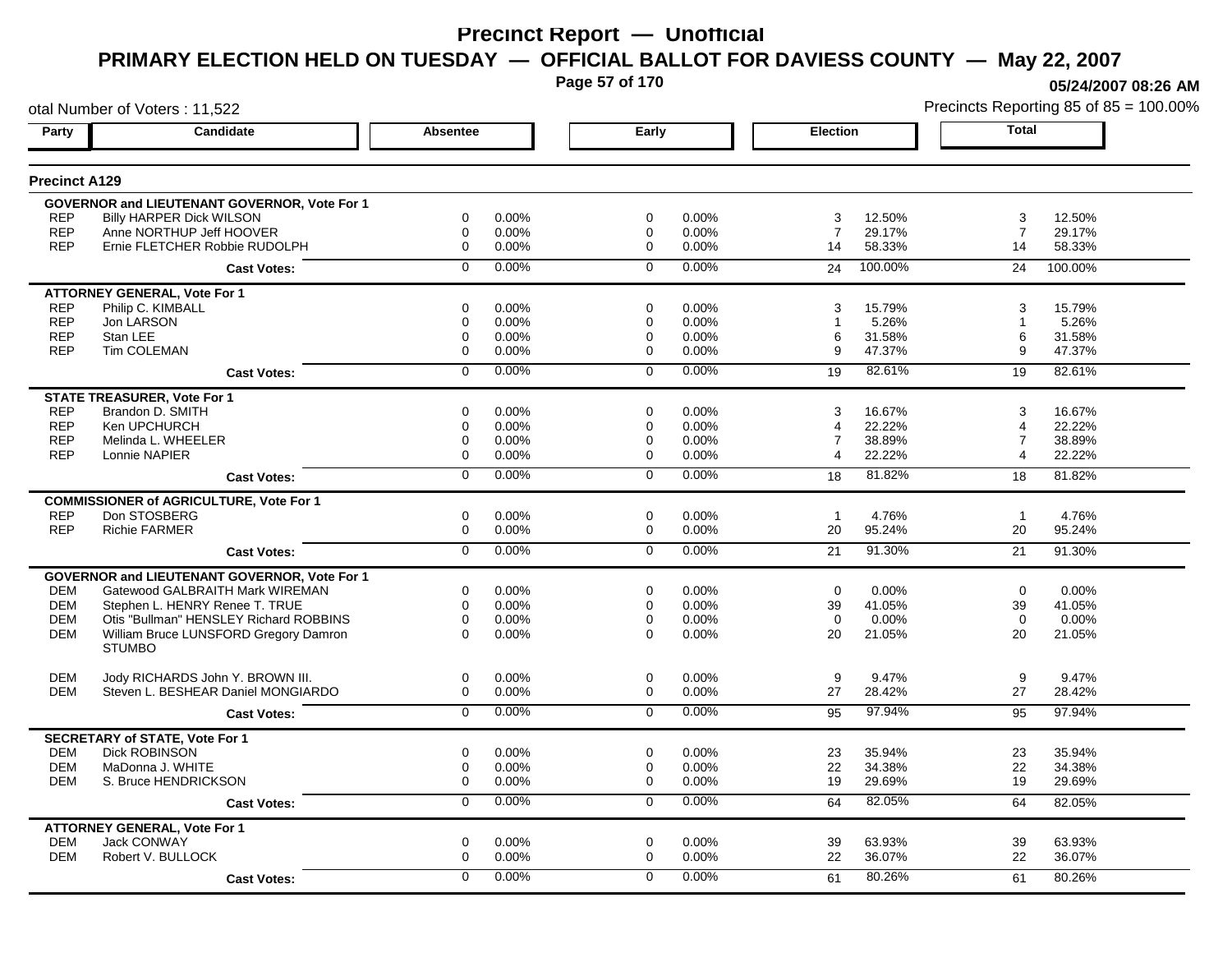**Page 58 of 170**

**05/24/2007 08:26 AM**

| Precincts Reporting 85 of 85 = 100.00% |  |  |
|----------------------------------------|--|--|
|                                        |  |  |

|                      | otal Number of Voters: 11,522                  |                          |          |  |                 | Precincts Reporting 85 of 85 = 100.00% |        |    |        |  |
|----------------------|------------------------------------------------|--------------------------|----------|--|-----------------|----------------------------------------|--------|----|--------|--|
| Party                | Candidate                                      | Early<br><b>Absentee</b> |          |  | <b>Election</b> |                                        | Total  |    |        |  |
| <b>Precinct A129</b> |                                                |                          |          |  |                 |                                        |        |    |        |  |
|                      | <b>STATE TREASURER, Vote For 1</b>             |                          |          |  |                 |                                        |        |    |        |  |
| DEM                  | L.J. "Todd" HOLLENBACH                         | 0                        | 0.00%    |  | $0.00\%$        | 20                                     | 28.17% | 20 | 28.17% |  |
| DEM                  | Mike WEAVER                                    |                          | $0.00\%$ |  | $0.00\%$        | 41                                     | 57.75% | 41 | 57.75% |  |
| DEM                  | Jack D. WOOD                                   |                          | $0.00\%$ |  | $0.00\%$        |                                        | 9.86%  |    | 9.86%  |  |
| <b>DEM</b>           | Patrick R. DUNMIRE                             | 0                        | $0.00\%$ |  | $0.00\%$        | 3                                      | 4.23%  |    | 4.23%  |  |
|                      | <b>Cast Votes:</b>                             | 0                        | 0.00%    |  | $0.00\%$        | 71                                     | 87.65% | 71 | 87.65% |  |
|                      | <b>COMMISSIONER of AGRICULTURE, Vote For 1</b> |                          |          |  |                 |                                        |        |    |        |  |
| DEM                  | David Lynn WILLIAMS                            |                          | $0.00\%$ |  | $0.00\%$        | 46                                     | 74.19% | 46 | 74.19% |  |
| DEM                  | David NEVILLE                                  | 0                        | $0.00\%$ |  | $0.00\%$        | 16                                     | 25.81% | 16 | 25.81% |  |
|                      | <b>Cast Votes:</b>                             | $\Omega$                 | 0.00%    |  | $0.00\%$        | 62                                     | 82.67% | 62 | 82.67% |  |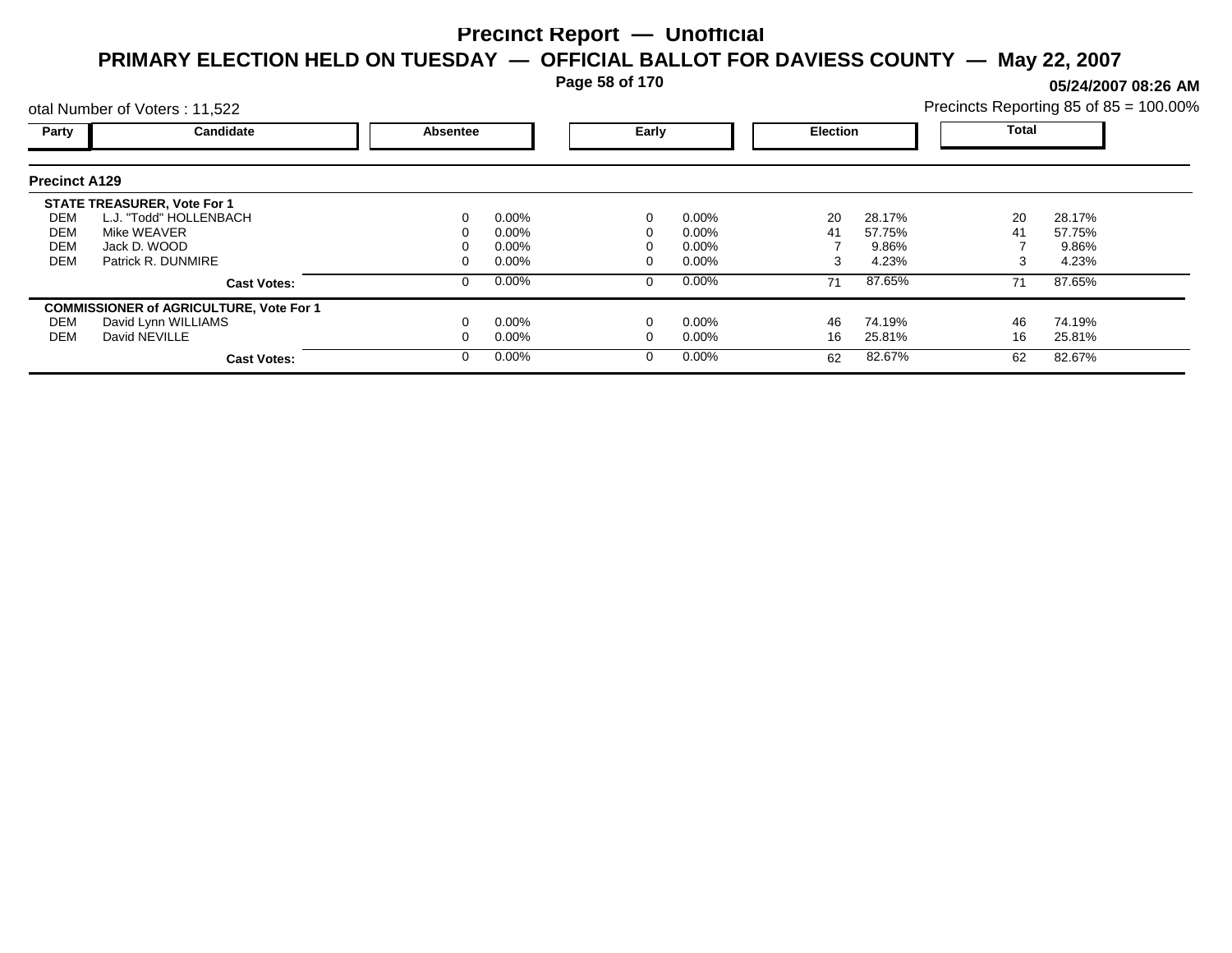**Page 59 of 170**

**05/24/2007 08:26 AM**

|                      | otal Number of Voters: 11,522                             |                 |          |                |       |                 |         |                | Precincts Reporting 85 of 85 = 100.00% |
|----------------------|-----------------------------------------------------------|-----------------|----------|----------------|-------|-----------------|---------|----------------|----------------------------------------|
| Party                | Candidate                                                 | <b>Absentee</b> |          | Early          |       | <b>Election</b> |         | <b>Total</b>   |                                        |
| <b>Precinct A130</b> |                                                           |                 |          |                |       |                 |         |                |                                        |
|                      | <b>GOVERNOR and LIEUTENANT GOVERNOR, Vote For 1</b>       |                 |          |                |       |                 |         |                |                                        |
| <b>REP</b>           | <b>Billy HARPER Dick WILSON</b>                           | 0               | 0.00%    | 0              | 0.00% | 6               | 17.65%  | 6              | 17.65%                                 |
| <b>REP</b>           | Anne NORTHUP Jeff HOOVER                                  | 0               | 0.00%    | 0              | 0.00% | 12              | 35.29%  | 12             | 35.29%                                 |
| <b>REP</b>           | Ernie FLETCHER Robbie RUDOLPH                             | 0               | 0.00%    | 0              | 0.00% | 16              | 47.06%  | 16             | 47.06%                                 |
|                      | <b>Cast Votes:</b>                                        | $\Omega$        | 0.00%    | $\Omega$       | 0.00% | 34              | 100.00% | 34             | 100.00%                                |
|                      | <b>ATTORNEY GENERAL, Vote For 1</b>                       |                 |          |                |       |                 |         |                |                                        |
| <b>REP</b>           | Philip C. KIMBALL                                         | 0               | 0.00%    | 0              | 0.00% | 3               | 10.71%  | 3              | 10.71%                                 |
| <b>REP</b>           | Jon LARSON                                                | 0               | 0.00%    | 0              | 0.00% | 5               | 17.86%  | 5              | 17.86%                                 |
| <b>REP</b>           | Stan LEE                                                  | 0               | 0.00%    | 0              | 0.00% | 13              | 46.43%  | 13             | 46.43%                                 |
| <b>REP</b>           | Tim COLEMAN                                               | 0               | 0.00%    | 0              | 0.00% | $\overline{7}$  | 25.00%  | $\overline{7}$ | 25.00%                                 |
|                      | <b>Cast Votes:</b>                                        | 0               | 0.00%    | $\Omega$       | 0.00% | 28              | 96.55%  | 28             | 96.55%                                 |
|                      | <b>STATE TREASURER, Vote For 1</b>                        |                 |          |                |       |                 |         |                |                                        |
| <b>REP</b>           | Brandon D. SMITH                                          | $\Omega$        | 0.00%    | $\Omega$       | 0.00% | $\overline{7}$  | 23.33%  | $\overline{7}$ | 23.33%                                 |
| <b>REP</b>           | Ken UPCHURCH                                              | 0               | 0.00%    | 0              | 0.00% | $\overline{1}$  | 3.33%   | $\overline{1}$ | 3.33%                                  |
| <b>REP</b>           | Melinda L. WHEELER                                        | 0               | 0.00%    | 0              | 0.00% | 16              | 53.33%  | 16             | 53.33%                                 |
| <b>REP</b>           | Lonnie NAPIER                                             | 0               | 0.00%    | 0              | 0.00% | 6               | 20.00%  | 6              | 20.00%                                 |
|                      | <b>Cast Votes:</b>                                        | $\overline{0}$  | 0.00%    | $\overline{0}$ | 0.00% | 30              | 96.77%  | 30             | 96.77%                                 |
|                      | <b>COMMISSIONER of AGRICULTURE, Vote For 1</b>            |                 |          |                |       |                 |         |                |                                        |
| <b>REP</b>           | Don STOSBERG                                              | 0               | 0.00%    | 0              | 0.00% | $\overline{7}$  | 25.00%  | $\overline{7}$ | 25.00%                                 |
| <b>REP</b>           | <b>Richie FARMER</b>                                      | 0               | 0.00%    | $\mathbf 0$    | 0.00% | 21              | 75.00%  | 21             | 75.00%                                 |
|                      | <b>Cast Votes:</b>                                        | $\overline{0}$  | 0.00%    | $\overline{0}$ | 0.00% | 28              | 93.33%  | 28             | 93.33%                                 |
|                      | <b>GOVERNOR and LIEUTENANT GOVERNOR, Vote For 1</b>       |                 |          |                |       |                 |         |                |                                        |
| <b>DEM</b>           | Gatewood GALBRAITH Mark WIREMAN                           | 0               | 0.00%    | 0              | 0.00% | $\overline{4}$  | 4.60%   | $\overline{4}$ | 4.60%                                  |
| <b>DEM</b>           | Stephen L. HENRY Renee T. TRUE                            | $\Omega$        | 0.00%    | $\Omega$       | 0.00% | 29              | 33.33%  | 29             | 33.33%                                 |
| <b>DEM</b>           | Otis "Bullman" HENSLEY Richard ROBBINS                    | 0               | 0.00%    | $\mathbf 0$    | 0.00% | $\Omega$        | 0.00%   | $\Omega$       | 0.00%                                  |
| <b>DEM</b>           | William Bruce LUNSFORD Gregory Damron                     | $\Omega$        | 0.00%    | $\Omega$       | 0.00% | 17              | 19.54%  | 17             | 19.54%                                 |
|                      | <b>STUMBO</b>                                             |                 |          |                |       |                 |         |                |                                        |
| <b>DEM</b>           | Jody RICHARDS John Y. BROWN III.                          | 0               | 0.00%    | $\mathbf 0$    | 0.00% | 13              | 14.94%  | 13             | 14.94%                                 |
| <b>DEM</b>           | Steven L. BESHEAR Daniel MONGIARDO                        | 0               | 0.00%    | 0              | 0.00% | 24              | 27.59%  | 24             | 27.59%                                 |
|                      | <b>Cast Votes:</b>                                        | $\overline{0}$  | 0.00%    | $\mathbf 0$    | 0.00% | 87              | 100.00% | 87             | 100.00%                                |
|                      | <b>SECRETARY of STATE, Vote For 1</b>                     |                 |          |                |       |                 |         |                |                                        |
| <b>DEM</b>           | <b>Dick ROBINSON</b>                                      | 0               | 0.00%    | 0              | 0.00% | 24              | 35.82%  | 24             | 35.82%                                 |
| <b>DEM</b>           | MaDonna J. WHITE                                          | 0               | 0.00%    | 0              | 0.00% | 25              | 37.31%  | 25             | 37.31%                                 |
| <b>DEM</b>           | S. Bruce HENDRICKSON                                      | 0               | 0.00%    | $\mathbf 0$    | 0.00% | 18              | 26.87%  | 18             | 26.87%                                 |
|                      | <b>Cast Votes:</b>                                        | 0               | 0.00%    | 0              | 0.00% | 67              | 90.54%  | 67             | 90.54%                                 |
|                      |                                                           |                 |          |                |       |                 |         |                |                                        |
| <b>DEM</b>           | <b>ATTORNEY GENERAL, Vote For 1</b><br><b>Jack CONWAY</b> | 0               | 0.00%    | $\mathbf 0$    | 0.00% | 48              | 71.64%  | 48             | 71.64%                                 |
| <b>DEM</b>           | Robert V. BULLOCK                                         | 0               | 0.00%    | $\Omega$       | 0.00% | 19              | 28.36%  | 19             | 28.36%                                 |
|                      | <b>Cast Votes:</b>                                        | 0               | $0.00\%$ | $\Omega$       | 0.00% | 67              | 91.78%  | 67             | 91.78%                                 |
|                      |                                                           |                 |          |                |       |                 |         |                |                                        |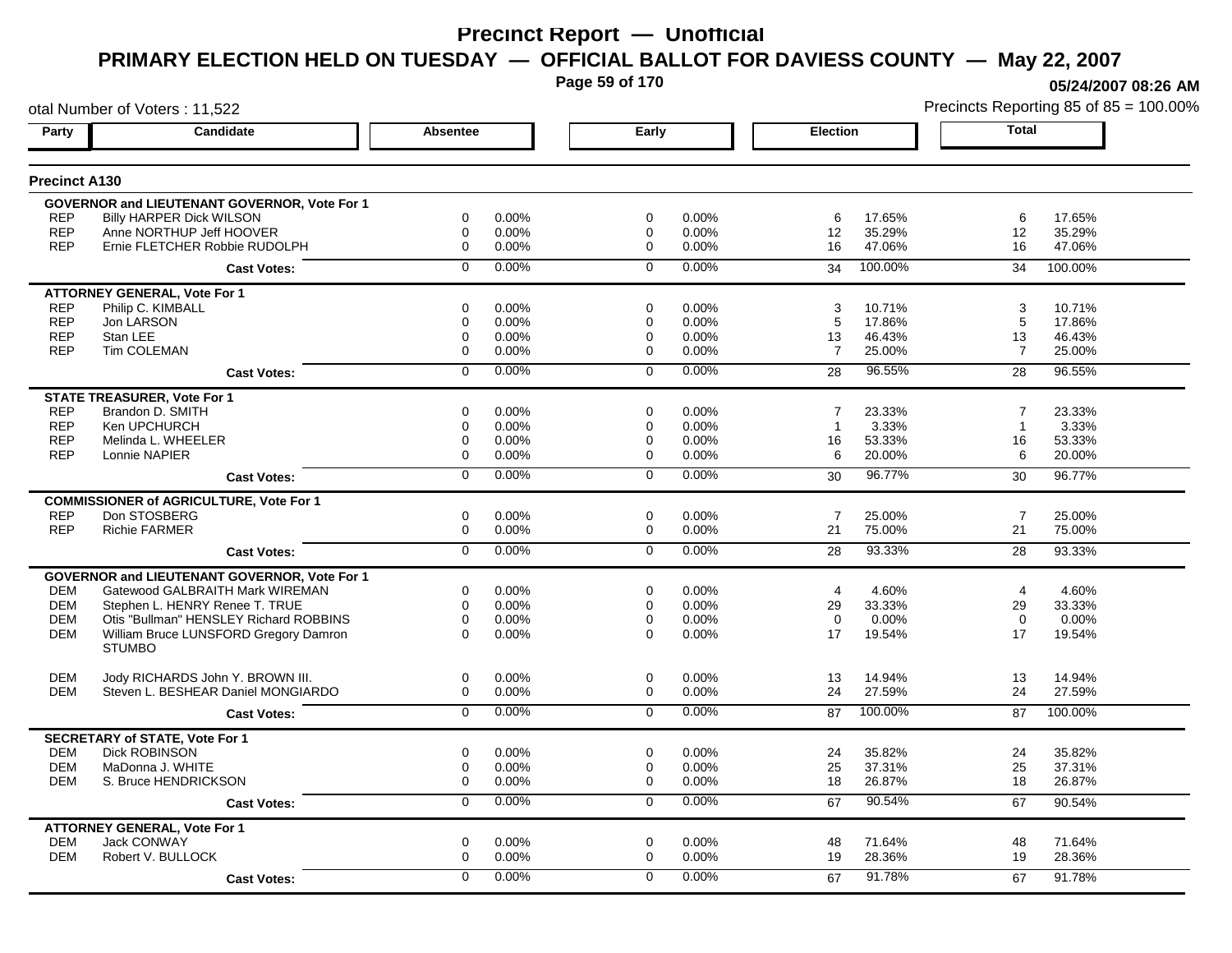**Page 60 of 170**

**05/24/2007 08:26 AM**

|                      | otal Number of Voters: 11,522                  |                 |          |       |          |                 |          | Precincts Reporting 85 of 85 = 100.00% |          |  |
|----------------------|------------------------------------------------|-----------------|----------|-------|----------|-----------------|----------|----------------------------------------|----------|--|
| Party                | Candidate                                      | <b>Absentee</b> |          | Early |          | <b>Election</b> |          | <b>Total</b>                           |          |  |
| <b>Precinct A130</b> |                                                |                 |          |       |          |                 |          |                                        |          |  |
|                      | <b>STATE TREASURER, Vote For 1</b>             |                 |          |       |          |                 |          |                                        |          |  |
| DEM                  | L.J. "Todd" HOLLENBACH                         | 0               | $0.00\%$ |       | 0.00%    | 18              | 23.38%   | 18                                     | 23.38%   |  |
| DEM                  | Mike WEAVER                                    |                 | $0.00\%$ |       | $0.00\%$ | 53              | 68.83%   | 53                                     | 68.83%   |  |
| <b>DEM</b>           | Jack D. WOOD                                   |                 | $0.00\%$ |       | $0.00\%$ |                 | 7.79%    |                                        | 7.79%    |  |
| <b>DEM</b>           | Patrick R. DUNMIRE                             |                 | $0.00\%$ |       | $0.00\%$ |                 | $0.00\%$ |                                        | $0.00\%$ |  |
|                      | <b>Cast Votes:</b>                             | 0               | $0.00\%$ |       | 0.00%    | 77              | 97.47%   | 77                                     | 97.47%   |  |
|                      | <b>COMMISSIONER of AGRICULTURE, Vote For 1</b> |                 |          |       |          |                 |          |                                        |          |  |
| DEM                  | David Lynn WILLIAMS                            |                 | $0.00\%$ |       | 0.00%    | 51              | 77.27%   | 51                                     | 77.27%   |  |
| DEM                  | David NEVILLE                                  |                 | $0.00\%$ |       | $0.00\%$ | 15              | 22.73%   | 15                                     | 22.73%   |  |
|                      | <b>Cast Votes:</b>                             | 0               | $0.00\%$ |       | 0.00%    | 66              | 88.00%   | 66                                     | 88.00%   |  |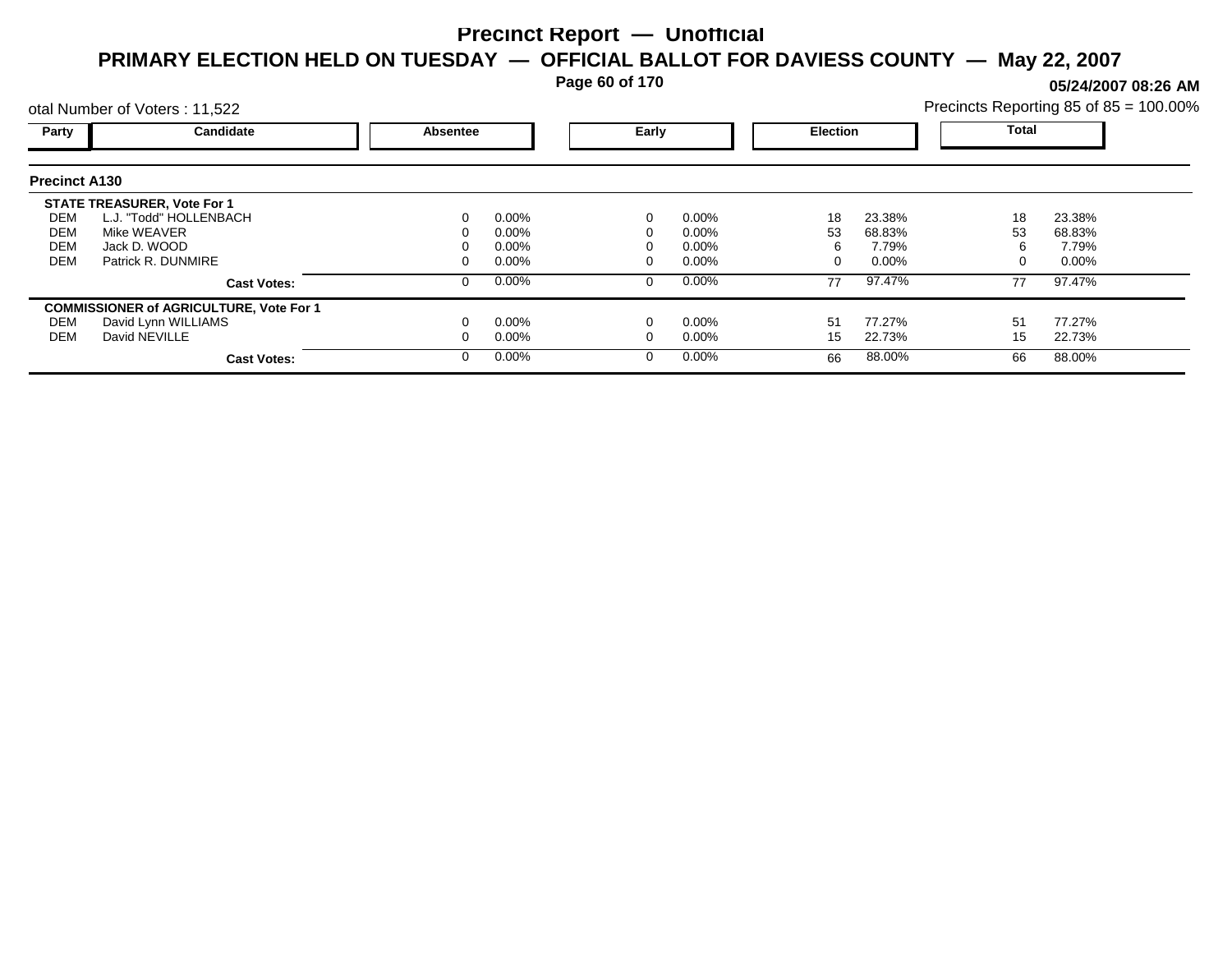**Page 61 of 170**

**05/24/2007 08:26 AM**

|                      | otal Number of Voters: 11,522                          |                 |          |                |       |                         |         |                | Precincts Reporting 85 of 85 = 100.00% |
|----------------------|--------------------------------------------------------|-----------------|----------|----------------|-------|-------------------------|---------|----------------|----------------------------------------|
| Party                | Candidate                                              | <b>Absentee</b> |          | Early          |       | Election                |         | <b>Total</b>   |                                        |
| <b>Precinct A131</b> |                                                        |                 |          |                |       |                         |         |                |                                        |
|                      | GOVERNOR and LIEUTENANT GOVERNOR, Vote For 1           |                 |          |                |       |                         |         |                |                                        |
| <b>REP</b>           | <b>Billy HARPER Dick WILSON</b>                        | 0               | 0.00%    | $\mathbf 0$    | 0.00% | 4                       | 13.33%  | 4              | 13.33%                                 |
| <b>REP</b>           | Anne NORTHUP Jeff HOOVER                               | 0               | 0.00%    | $\mathbf 0$    | 0.00% | 9                       | 30.00%  | 9              | 30.00%                                 |
| <b>REP</b>           | Ernie FLETCHER Robbie RUDOLPH                          | $\mathbf 0$     | 0.00%    | $\mathbf 0$    | 0.00% | 17                      | 56.67%  | 17             | 56.67%                                 |
|                      | <b>Cast Votes:</b>                                     | $\Omega$        | 0.00%    | $\Omega$       | 0.00% | 30                      | 100.00% | 30             | 100.00%                                |
|                      | <b>ATTORNEY GENERAL, Vote For 1</b>                    |                 |          |                |       |                         |         |                |                                        |
| <b>REP</b>           | Philip C. KIMBALL                                      | $\mathbf 0$     | 0.00%    | $\mathbf 0$    | 0.00% | $\overline{\mathbf{4}}$ | 20.00%  | $\overline{4}$ | 20.00%                                 |
| <b>REP</b>           | Jon LARSON                                             | $\mathbf 0$     | 0.00%    | $\mathbf 0$    | 0.00% | 4                       | 20.00%  | 4              | 20.00%                                 |
| <b>REP</b>           | Stan LEE                                               | $\mathbf 0$     | 0.00%    | $\mathbf 0$    | 0.00% | $\overline{7}$          | 35.00%  | $\overline{7}$ | 35.00%                                 |
| <b>REP</b>           | <b>Tim COLEMAN</b>                                     | $\mathbf 0$     | 0.00%    | $\mathbf 0$    | 0.00% | 5                       | 25.00%  | 5              | 25.00%                                 |
|                      | <b>Cast Votes:</b>                                     | $\mathbf 0$     | 0.00%    | $\mathbf 0$    | 0.00% | 20                      | 86.96%  | 20             | 86.96%                                 |
|                      | <b>STATE TREASURER, Vote For 1</b>                     |                 |          |                |       |                         |         |                |                                        |
| <b>REP</b>           | Brandon D. SMITH                                       | $\mathbf 0$     | 0.00%    | $\mathbf 0$    | 0.00% | 3                       | 15.79%  | 3              | 15.79%                                 |
| <b>REP</b>           | Ken UPCHURCH                                           | $\mathbf 0$     | 0.00%    | $\mathbf 0$    | 0.00% | 6                       | 31.58%  | 6              | 31.58%                                 |
| <b>REP</b>           | Melinda L. WHEELER                                     | $\mathbf 0$     | 0.00%    | $\mathbf 0$    | 0.00% | 5                       | 26.32%  | 5              | 26.32%                                 |
| <b>REP</b>           | Lonnie NAPIER                                          | $\mathbf 0$     | 0.00%    | $\Omega$       | 0.00% | 5                       | 26.32%  | 5              | 26.32%                                 |
|                      | <b>Cast Votes:</b>                                     | $\mathbf 0$     | 0.00%    | $\mathbf 0$    | 0.00% | 19                      | 82.61%  | 19             | 82.61%                                 |
|                      | <b>COMMISSIONER of AGRICULTURE, Vote For 1</b>         |                 |          |                |       |                         |         |                |                                        |
| <b>REP</b>           | Don STOSBERG                                           | $\mathbf 0$     | 0.00%    | $\mathbf 0$    | 0.00% | $\Omega$                | 0.00%   | $\Omega$       | 0.00%                                  |
| <b>REP</b>           | <b>Richie FARMER</b>                                   | $\mathbf 0$     | 0.00%    | $\mathbf 0$    | 0.00% | 21                      | 100.00% | 21             | 100.00%                                |
|                      | <b>Cast Votes:</b>                                     | $\overline{0}$  | 0.00%    | $\overline{0}$ | 0.00% | 21                      | 84.00%  | 21             | 84.00%                                 |
|                      | GOVERNOR and LIEUTENANT GOVERNOR, Vote For 1           |                 |          |                |       |                         |         |                |                                        |
| <b>DEM</b>           | Gatewood GALBRAITH Mark WIREMAN                        | 0               | 0.00%    | $\mathbf 0$    | 0.00% | 5                       | 4.24%   | 5              | 4.24%                                  |
| <b>DEM</b>           | Stephen L. HENRY Renee T. TRUE                         | $\mathbf 0$     | 0.00%    | $\mathbf 0$    | 0.00% | 40                      | 33.90%  | 40             | 33.90%                                 |
| <b>DEM</b>           | Otis "Bullman" HENSLEY Richard ROBBINS                 | $\mathbf 0$     | 0.00%    | $\mathbf 0$    | 0.00% | $\overline{1}$          | 0.85%   | $\overline{1}$ | 0.85%                                  |
| DEM                  | William Bruce LUNSFORD Gregory Damron<br><b>STUMBO</b> | $\mathbf 0$     | 0.00%    | $\mathbf 0$    | 0.00% | 23                      | 19.49%  | 23             | 19.49%                                 |
|                      |                                                        |                 |          |                |       |                         |         |                |                                        |
| <b>DEM</b>           | Jody RICHARDS John Y. BROWN III.                       | 0               | 0.00%    | 0              | 0.00% | 10                      | 8.47%   | 10             | 8.47%                                  |
| <b>DEM</b>           | Steven L. BESHEAR Daniel MONGIARDO                     | 0               | 0.00%    | $\mathbf 0$    | 0.00% | 39                      | 33.05%  | 39             | 33.05%                                 |
|                      | <b>Cast Votes:</b>                                     | $\mathbf 0$     | 0.00%    | $\mathbf 0$    | 0.00% | 118                     | 97.52%  | 118            | 97.52%                                 |
|                      | <b>SECRETARY of STATE, Vote For 1</b>                  |                 |          |                |       |                         |         |                |                                        |
| <b>DEM</b>           | <b>Dick ROBINSON</b>                                   | 0               | 0.00%    | 0              | 0.00% | 37                      | 44.05%  | 37             | 44.05%                                 |
| <b>DEM</b>           | MaDonna J. WHITE                                       | 0               | 0.00%    | 0              | 0.00% | 26                      | 30.95%  | 26             | 30.95%                                 |
| <b>DEM</b>           | S. Bruce HENDRICKSON                                   | 0               | 0.00%    | $\mathbf 0$    | 0.00% | 21                      | 25.00%  | 21             | 25.00%                                 |
|                      | <b>Cast Votes:</b>                                     | $\overline{0}$  | 0.00%    | $\overline{0}$ | 0.00% | 84                      | 79.25%  | 84             | 79.25%                                 |
|                      | <b>ATTORNEY GENERAL, Vote For 1</b>                    |                 |          |                |       |                         |         |                |                                        |
| <b>DEM</b>           | Jack CONWAY                                            | 0               | 0.00%    | 0              | 0.00% | 51                      | 60.71%  | 51             | 60.71%                                 |
| <b>DEM</b>           | Robert V. BULLOCK                                      | 0               | 0.00%    | $\mathbf 0$    | 0.00% | 33                      | 39.29%  | 33             | 39.29%                                 |
|                      | <b>Cast Votes:</b>                                     | $\Omega$        | $0.00\%$ | $\Omega$       | 0.00% | 84                      | 80.00%  | 84             | 80.00%                                 |
|                      |                                                        |                 |          |                |       |                         |         |                |                                        |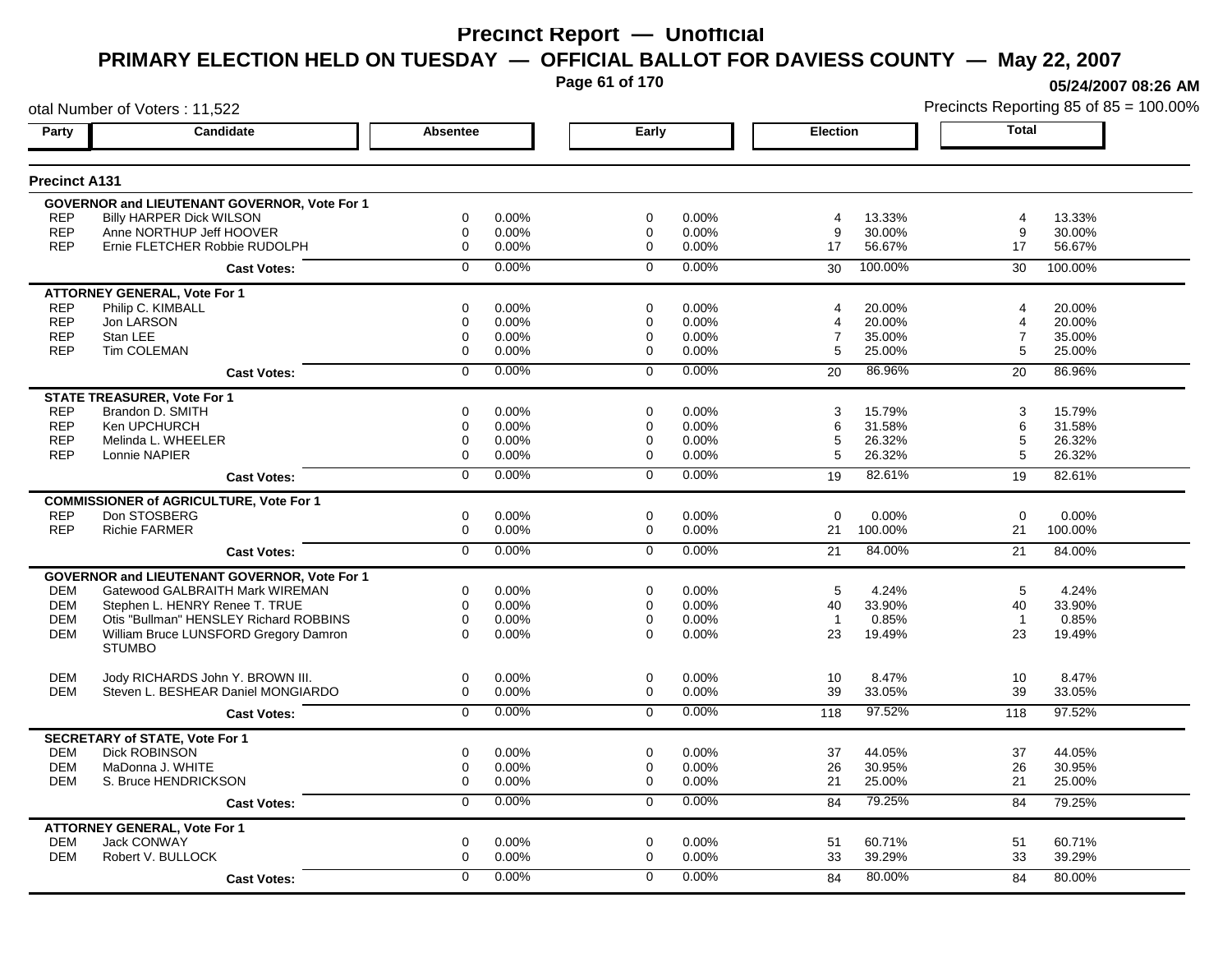**Page 62 of 170**

**05/24/2007 08:26 AM**

|                      | otal Number of Voters: 11,522                  |          |          |       |          |                 |        | Precincts Reporting 85 of 85 = 100.00% |        |  |
|----------------------|------------------------------------------------|----------|----------|-------|----------|-----------------|--------|----------------------------------------|--------|--|
| Party                | Candidate                                      | Absentee |          | Early |          | <b>Election</b> |        | <b>Total</b>                           |        |  |
| <b>Precinct A131</b> |                                                |          |          |       |          |                 |        |                                        |        |  |
|                      | <b>STATE TREASURER, Vote For 1</b>             |          |          |       |          |                 |        |                                        |        |  |
| DEM                  | L.J. "Todd" HOLLENBACH                         |          | $0.00\%$ |       | $0.00\%$ | 31              | 29.52% | 31                                     | 29.52% |  |
| DEM                  | Mike WEAVER                                    |          | 0.00%    |       | 0.00%    | 64              | 60.95% | 64                                     | 60.95% |  |
| <b>DEM</b>           | Jack D. WOOD                                   |          | 0.00%    |       | 0.00%    | 8               | 7.62%  | 8                                      | 7.62%  |  |
| <b>DEM</b>           | Patrick R. DUNMIRE                             |          | $0.00\%$ |       | 0.00%    |                 | 1.90%  | 2                                      | 1.90%  |  |
|                      | <b>Cast Votes:</b>                             |          | $0.00\%$ | 0     | $0.00\%$ | 105             | 93.75% | 105                                    | 93.75% |  |
|                      | <b>COMMISSIONER of AGRICULTURE, Vote For 1</b> |          |          |       |          |                 |        |                                        |        |  |
| DEM                  | David Lynn WILLIAMS                            |          | $0.00\%$ |       | 0.00%    | 47              | 56.63% | 47                                     | 56.63% |  |
| DEM                  | David NEVILLE                                  |          | $0.00\%$ |       | 0.00%    | 36              | 43.37% | 36                                     | 43.37% |  |
|                      | <b>Cast Votes:</b>                             |          | $0.00\%$ | 0     | $0.00\%$ | 83              | 82.18% | 83                                     | 82.18% |  |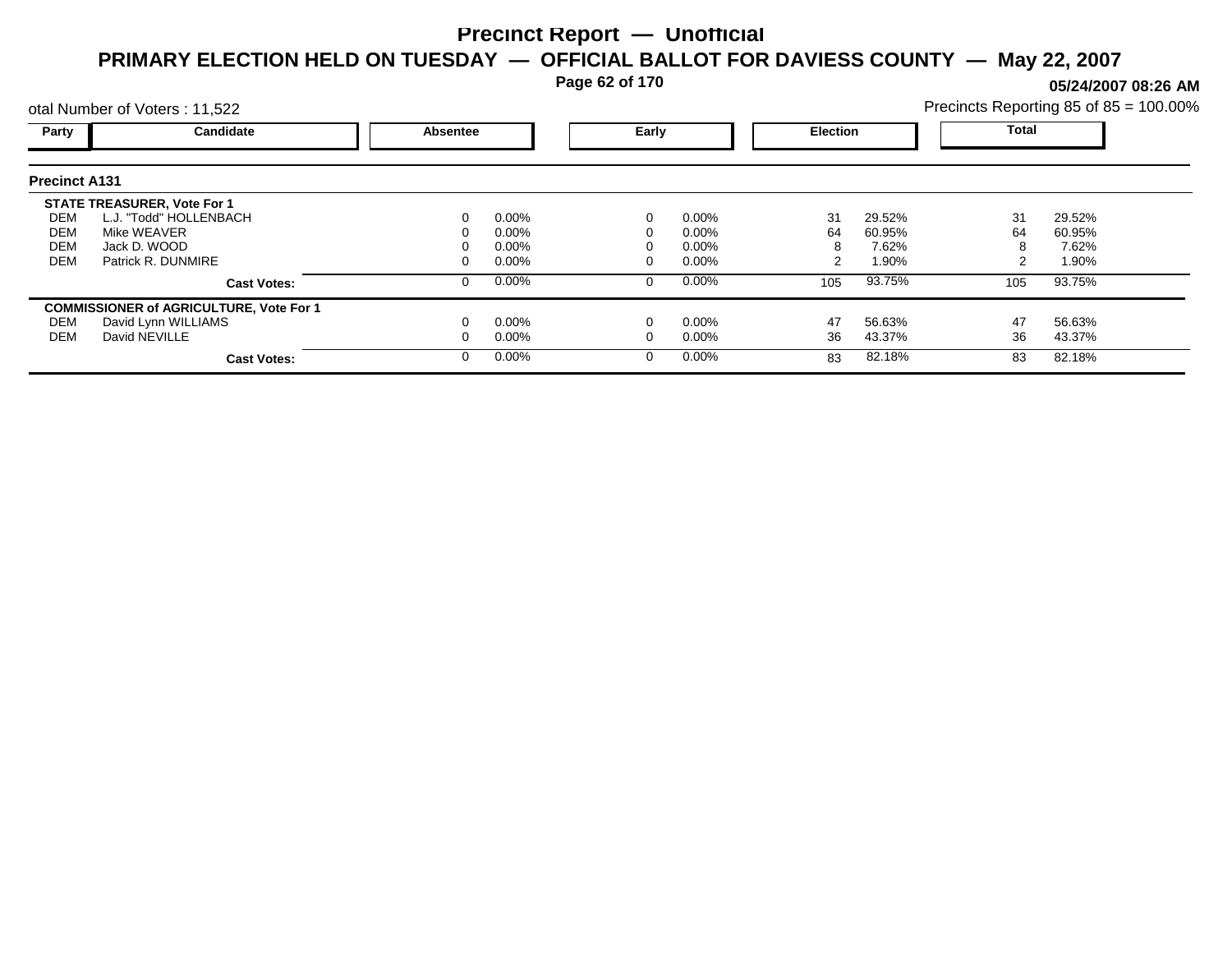**Page 63 of 170**

**05/24/2007 08:26 AM**

|                          | otal Number of Voters: 11,522                          |                            |       |                            |       |                 |         |              | Precincts Reporting 85 of 85 = 100.009 |
|--------------------------|--------------------------------------------------------|----------------------------|-------|----------------------------|-------|-----------------|---------|--------------|----------------------------------------|
| Party                    | Candidate                                              | Absentee                   |       | Early                      |       | <b>Election</b> |         | <b>Total</b> |                                        |
| <b>Precinct A132</b>     |                                                        |                            |       |                            |       |                 |         |              |                                        |
|                          | GOVERNOR and LIEUTENANT GOVERNOR, Vote For 1           |                            |       |                            |       |                 |         |              |                                        |
| <b>REP</b>               | <b>Billy HARPER Dick WILSON</b>                        | 0                          | 0.00% | $\mathbf 0$                | 0.00% | 8               | 21.62%  | 8            | 21.62%                                 |
| <b>REP</b>               | Anne NORTHUP Jeff HOOVER                               | 0                          | 0.00% | $\mathbf 0$                | 0.00% | 10              | 27.03%  | 10           | 27.03%                                 |
| <b>REP</b>               | Ernie FLETCHER Robbie RUDOLPH                          | $\Omega$                   | 0.00% | $\Omega$                   | 0.00% | 19              | 51.35%  | 19           | 51.35%                                 |
|                          | <b>Cast Votes:</b>                                     | $\mathbf 0$                | 0.00% | $\mathbf 0$                | 0.00% | 37              | 97.37%  | 37           | 97.37%                                 |
|                          | <b>ATTORNEY GENERAL, Vote For 1</b>                    |                            |       |                            |       |                 |         |              |                                        |
| <b>REP</b>               | Philip C. KIMBALL                                      | $\mathbf 0$                | 0.00% | $\mathbf 0$                | 0.00% | 6               | 18.18%  | 6            | 18.18%                                 |
| <b>REP</b>               | Jon LARSON                                             | $\mathbf 0$                | 0.00% | $\mathbf 0$                | 0.00% | 6               | 18.18%  | 6            | 18.18%                                 |
| <b>REP</b><br><b>REP</b> | Stan LEE                                               | $\mathbf 0$<br>$\mathbf 0$ | 0.00% | $\mathbf 0$<br>$\mathbf 0$ | 0.00% | 9               | 27.27%  | 9            | 27.27%                                 |
|                          | Tim COLEMAN                                            |                            | 0.00% |                            | 0.00% | 12              | 36.36%  | 12           | 36.36%                                 |
|                          | <b>Cast Votes:</b>                                     | $\mathbf 0$                | 0.00% | $\Omega$                   | 0.00% | 33              | 91.67%  | 33           | 91.67%                                 |
|                          | <b>STATE TREASURER, Vote For 1</b>                     |                            |       |                            |       |                 |         |              |                                        |
| <b>REP</b>               | Brandon D. SMITH                                       | $\mathbf 0$                | 0.00% | $\mathbf 0$                | 0.00% | 6               | 20.00%  | 6            | 20.00%                                 |
| <b>REP</b>               | Ken UPCHURCH                                           | 0                          | 0.00% | 0                          | 0.00% | 5               | 16.67%  | 5            | 16.67%                                 |
| <b>REP</b>               | Melinda L. WHEELER                                     | 0                          | 0.00% | 0                          | 0.00% | 10              | 33.33%  | 10           | 33.33%                                 |
| <b>REP</b>               | Lonnie NAPIER                                          | $\mathbf 0$                | 0.00% | 0                          | 0.00% | 9               | 30.00%  | 9            | 30.00%                                 |
|                          | <b>Cast Votes:</b>                                     | $\mathbf 0$                | 0.00% | $\overline{0}$             | 0.00% | 30              | 90.91%  | 30           | 90.91%                                 |
|                          | <b>COMMISSIONER of AGRICULTURE, Vote For 1</b>         |                            |       |                            |       |                 |         |              |                                        |
| <b>REP</b>               | Don STOSBERG                                           | 0                          | 0.00% | 0                          | 0.00% | 6               | 18.75%  | 6            | 18.75%                                 |
| <b>REP</b>               | <b>Richie FARMER</b>                                   | $\mathbf 0$                | 0.00% | $\mathbf 0$                | 0.00% | 26              | 81.25%  | 26           | 81.25%                                 |
|                          | <b>Cast Votes:</b>                                     | $\overline{0}$             | 0.00% | $\overline{0}$             | 0.00% | 32              | 91.43%  | 32           | 91.43%                                 |
|                          | <b>GOVERNOR and LIEUTENANT GOVERNOR, Vote For 1</b>    |                            |       |                            |       |                 |         |              |                                        |
| <b>DEM</b>               | Gatewood GALBRAITH Mark WIREMAN                        | 0                          | 0.00% | 0                          | 0.00% | 5               | 4.81%   | 5            | 4.81%                                  |
| <b>DEM</b>               | Stephen L. HENRY Renee T. TRUE                         | $\mathbf 0$                | 0.00% | $\mathbf 0$                | 0.00% | 49              | 47.12%  | 49           | 47.12%                                 |
| <b>DEM</b>               | Otis "Bullman" HENSLEY Richard ROBBINS                 | $\mathbf 0$                | 0.00% | $\mathbf 0$                | 0.00% | 2               | 1.92%   | 2            | 1.92%                                  |
| <b>DEM</b>               | William Bruce LUNSFORD Gregory Damron<br><b>STUMBO</b> | $\Omega$                   | 0.00% | $\Omega$                   | 0.00% | 15              | 14.42%  | 15           | 14.42%                                 |
|                          |                                                        |                            |       |                            |       |                 |         |              |                                        |
| <b>DEM</b>               | Jody RICHARDS John Y. BROWN III.                       | $\mathbf 0$                | 0.00% | $\mathbf 0$                | 0.00% | 5               | 4.81%   | 5            | 4.81%                                  |
| <b>DEM</b>               | Steven L. BESHEAR Daniel MONGIARDO                     | 0                          | 0.00% | $\mathbf 0$                | 0.00% | 28              | 26.92%  | 28           | 26.92%                                 |
|                          | <b>Cast Votes:</b>                                     | $\overline{0}$             | 0.00% | $\overline{0}$             | 0.00% | 104             | 100.00% | 104          | 100.00%                                |
|                          | <b>SECRETARY of STATE, Vote For 1</b>                  |                            |       |                            |       |                 |         |              |                                        |
| <b>DEM</b>               | <b>Dick ROBINSON</b>                                   | 0                          | 0.00% | 0                          | 0.00% | 35              | 40.70%  | 35           | 40.70%                                 |
| <b>DEM</b>               | MaDonna J. WHITE                                       | 0                          | 0.00% | $\mathbf 0$                | 0.00% | 27              | 31.40%  | 27           | 31.40%                                 |
| DEM                      | S. Bruce HENDRICKSON                                   | $\mathbf 0$                | 0.00% | 0                          | 0.00% | 24              | 27.91%  | 24           | 27.91%                                 |
|                          | <b>Cast Votes:</b>                                     | 0                          | 0.00% | $\mathbf 0$                | 0.00% | 86              | 95.56%  | 86           | 95.56%                                 |
|                          | <b>ATTORNEY GENERAL, Vote For 1</b>                    |                            |       |                            |       |                 |         |              |                                        |
| <b>DEM</b>               | Jack CONWAY                                            | 0                          | 0.00% | $\mathbf 0$                | 0.00% | 53              | 59.55%  | 53           | 59.55%                                 |
| <b>DEM</b>               | Robert V. BULLOCK                                      | $\Omega$                   | 0.00% | 0                          | 0.00% | 36              | 40.45%  | 36           | 40.45%                                 |
|                          | <b>Cast Votes:</b>                                     | 0                          | 0.00% | $\mathbf 0$                | 0.00% | 89              | 96.74%  | 89           | 96.74%                                 |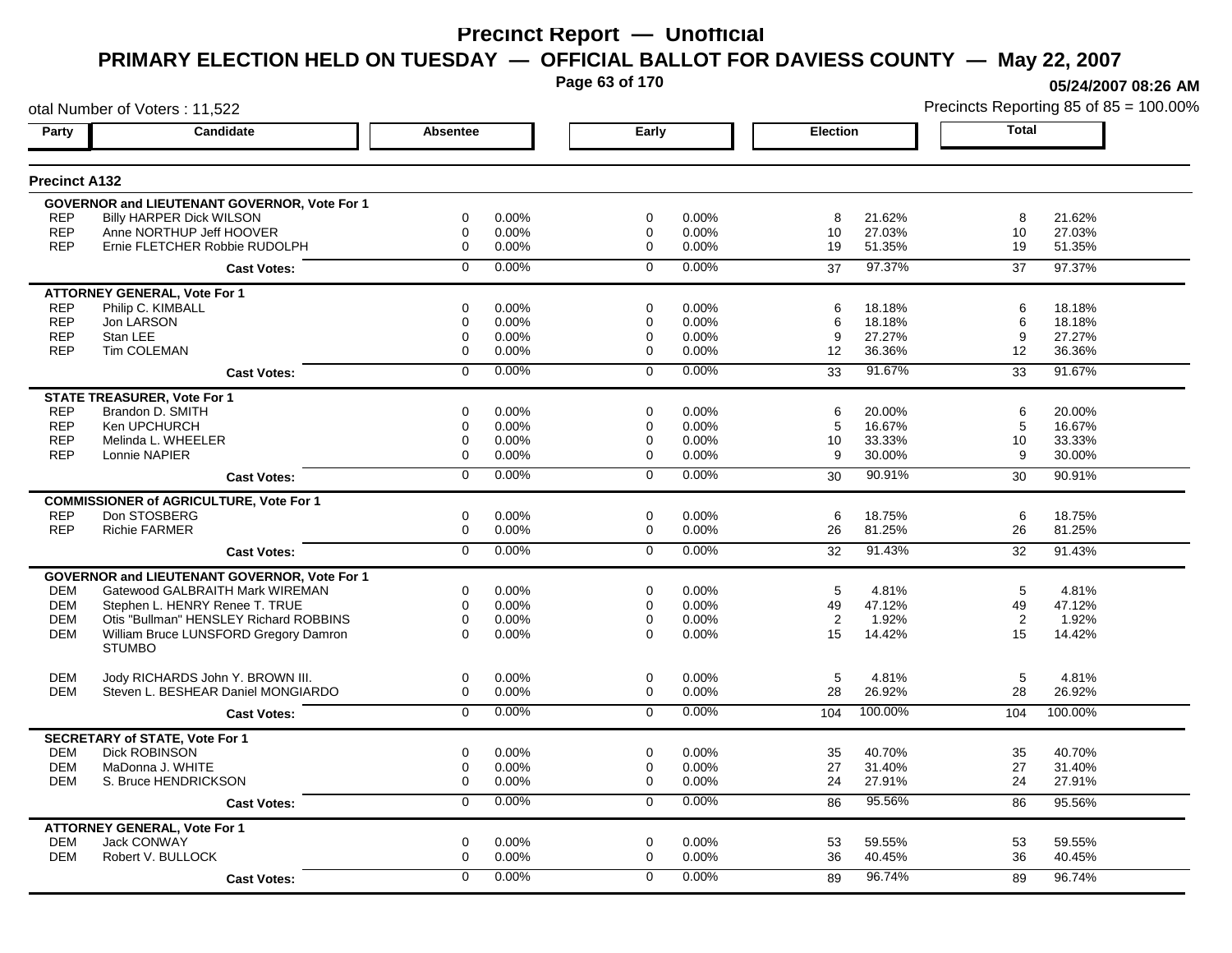**Page 64 of 170**

**05/24/2007 08:26 AM**

|                                        | otal Number of Voters: 11,522                                                                                     |          |                                              |       |                                              |                 |                                    |                | Precincts Reporting 85 of 85 = 100.00% |
|----------------------------------------|-------------------------------------------------------------------------------------------------------------------|----------|----------------------------------------------|-------|----------------------------------------------|-----------------|------------------------------------|----------------|----------------------------------------|
| Party                                  | Candidate                                                                                                         | Absentee |                                              | Early |                                              | <b>Election</b> |                                    | Total          |                                        |
| <b>Precinct A132</b>                   |                                                                                                                   |          |                                              |       |                                              |                 |                                    |                |                                        |
| DEM<br><b>DEM</b><br><b>DEM</b><br>DEM | <b>STATE TREASURER, Vote For 1</b><br>L.J. "Todd" HOLLENBACH<br>Mike WEAVER<br>Jack D. WOOD<br>Patrick R. DUNMIRE |          | $0.00\%$<br>$0.00\%$<br>$0.00\%$<br>$0.00\%$ |       | $0.00\%$<br>$0.00\%$<br>$0.00\%$<br>$0.00\%$ | 23<br>65        | 24.73%<br>69.89%<br>5.38%<br>0.00% | 23<br>65       | 24.73%<br>69.89%<br>5.38%<br>$0.00\%$  |
| DEM<br><b>DEM</b>                      | <b>Cast Votes:</b><br><b>COMMISSIONER of AGRICULTURE, Vote For 1</b><br>David Lynn WILLIAMS<br>David NEVILLE      |          | 0.00%<br>$0.00\%$<br>$0.00\%$                |       | $0.00\%$<br>$0.00\%$<br>$0.00\%$             | 93<br>62<br>29  | 97.89%<br>68.13%<br>31.87%         | 93<br>62<br>29 | 97.89%<br>68.13%<br>31.87%             |
|                                        | <b>Cast Votes:</b>                                                                                                |          | $0.00\%$                                     |       | $0.00\%$                                     | 91              | 97.85%                             | 91             | 97.85%                                 |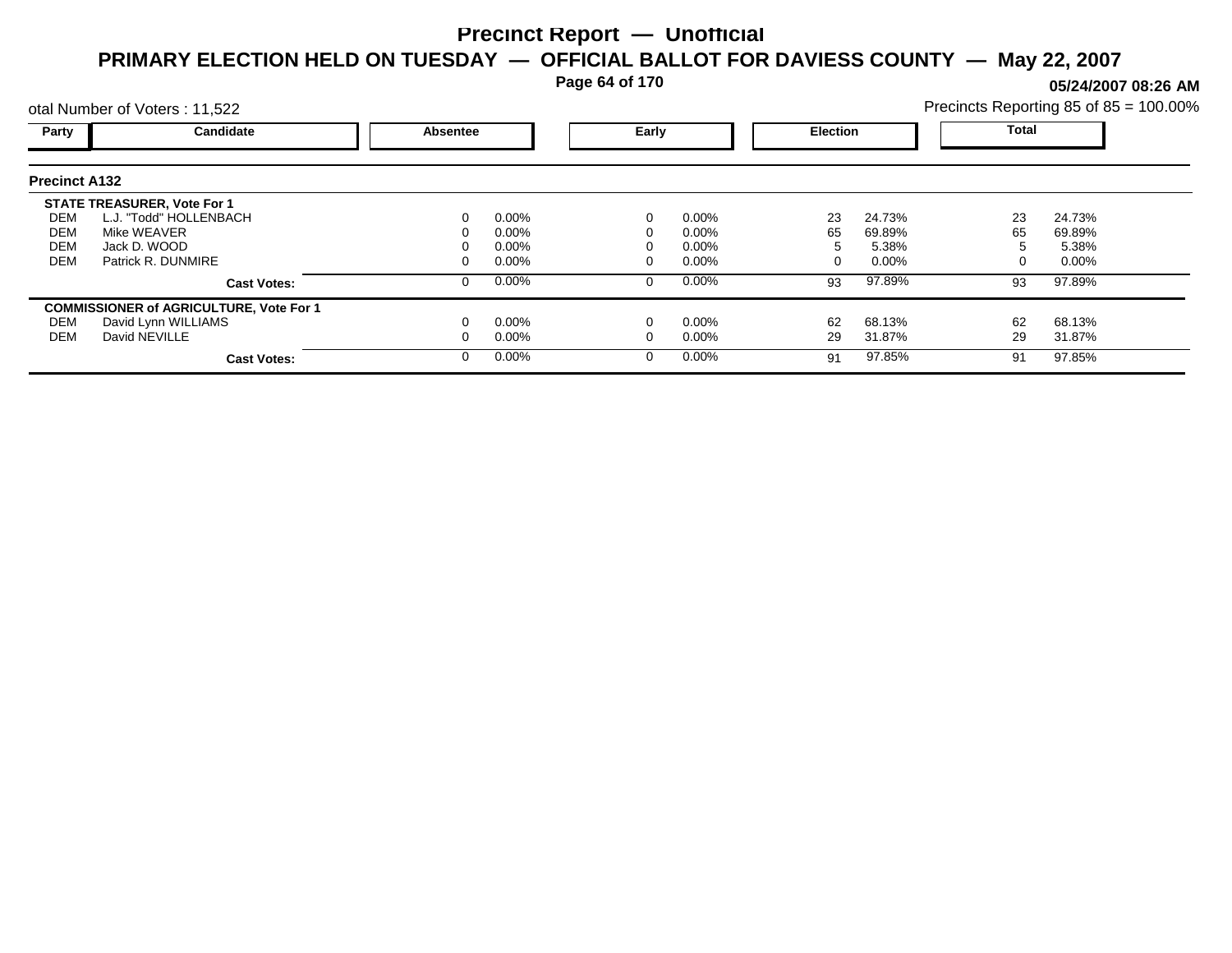**Page 65 of 170**

**05/24/2007 08:26 AM**

|                      | otal Number of Voters: 11,522                       |                 |       |                |       |                 |         |                | Precincts Reporting 85 of 85 = 100.009 |
|----------------------|-----------------------------------------------------|-----------------|-------|----------------|-------|-----------------|---------|----------------|----------------------------------------|
| Party                | Candidate                                           | <b>Absentee</b> |       | Early          |       | <b>Election</b> |         | <b>Total</b>   |                                        |
| <b>Precinct A133</b> |                                                     |                 |       |                |       |                 |         |                |                                        |
|                      | GOVERNOR and LIEUTENANT GOVERNOR, Vote For 1        |                 |       |                |       |                 |         |                |                                        |
| <b>REP</b>           | <b>Billy HARPER Dick WILSON</b>                     | 0               | 0.00% | $\mathbf 0$    | 0.00% | 4               | 7.69%   | 4              | 7.69%                                  |
| <b>REP</b>           | Anne NORTHUP Jeff HOOVER                            | $\mathbf 0$     | 0.00% | 0              | 0.00% | 23              | 44.23%  | 23             | 44.23%                                 |
| <b>REP</b>           | Ernie FLETCHER Robbie RUDOLPH                       | $\mathbf 0$     | 0.00% | $\mathbf 0$    | 0.00% | 25              | 48.08%  | 25             | 48.08%                                 |
|                      | <b>Cast Votes:</b>                                  | $\Omega$        | 0.00% | $\mathbf 0$    | 0.00% | 52              | 100.00% | 52             | 100.00%                                |
|                      | <b>ATTORNEY GENERAL, Vote For 1</b>                 |                 |       |                |       |                 |         |                |                                        |
| <b>REP</b>           | Philip C. KIMBALL                                   | 0               | 0.00% | 0              | 0.00% | 5               | 13.89%  | 5              | 13.89%                                 |
| <b>REP</b>           | Jon LARSON                                          | 0               | 0.00% | 0              | 0.00% | 9               | 25.00%  | 9              | 25.00%                                 |
| <b>REP</b>           | Stan LEE                                            | 0               | 0.00% | 0              | 0.00% | 11              | 30.56%  | 11             | 30.56%                                 |
| <b>REP</b>           | Tim COLEMAN                                         | 0               | 0.00% | 0              | 0.00% | 11              | 30.56%  | 11             | 30.56%                                 |
|                      | <b>Cast Votes:</b>                                  | $\mathbf 0$     | 0.00% | $\mathbf 0$    | 0.00% | 36              | 87.80%  | 36             | 87.80%                                 |
|                      | <b>STATE TREASURER, Vote For 1</b>                  |                 |       |                |       |                 |         |                |                                        |
| <b>REP</b>           | Brandon D. SMITH                                    | 0               | 0.00% | $\Omega$       | 0.00% | 8               | 20.00%  | 8              | 20.00%                                 |
| <b>REP</b>           | Ken UPCHURCH                                        | 0               | 0.00% | 0              | 0.00% | 2               | 5.00%   | 2              | 5.00%                                  |
| <b>REP</b>           | Melinda L. WHEELER                                  | $\mathbf 0$     | 0.00% | 0              | 0.00% | 25              | 62.50%  | 25             | 62.50%                                 |
| <b>REP</b>           | Lonnie NAPIER                                       | 0               | 0.00% | $\mathbf 0$    | 0.00% | 5               | 12.50%  | 5              | 12.50%                                 |
|                      | <b>Cast Votes:</b>                                  | $\overline{0}$  | 0.00% | $\overline{0}$ | 0.00% | 40              | 93.02%  | 40             | 93.02%                                 |
|                      | <b>COMMISSIONER of AGRICULTURE, Vote For 1</b>      |                 |       |                |       |                 |         |                |                                        |
| <b>REP</b>           | Don STOSBERG                                        | 0               | 0.00% | $\mathbf 0$    | 0.00% | 6               | 15.00%  | 6              | 15.00%                                 |
| <b>REP</b>           | <b>Richie FARMER</b>                                | $\mathbf 0$     | 0.00% | $\mathbf 0$    | 0.00% | 34              | 85.00%  | 34             | 85.00%                                 |
|                      | <b>Cast Votes:</b>                                  | $\overline{0}$  | 0.00% | $\overline{0}$ | 0.00% | 40              | 95.24%  | 40             | 95.24%                                 |
|                      | <b>GOVERNOR and LIEUTENANT GOVERNOR, Vote For 1</b> |                 |       |                |       |                 |         |                |                                        |
| <b>DEM</b>           | Gatewood GALBRAITH Mark WIREMAN                     | 0               | 0.00% | $\mathbf 0$    | 0.00% | 4               | 3.54%   | 4              | 3.54%                                  |
| <b>DEM</b>           | Stephen L. HENRY Renee T. TRUE                      | $\mathbf 0$     | 0.00% | $\mathbf 0$    | 0.00% | 49              | 43.36%  | 49             | 43.36%                                 |
| <b>DEM</b>           | Otis "Bullman" HENSLEY Richard ROBBINS              | $\mathbf 0$     | 0.00% | $\mathbf 0$    | 0.00% | $\mathbf 0$     | 0.00%   | $\Omega$       | 0.00%                                  |
| <b>DEM</b>           | William Bruce LUNSFORD Gregory Damron               | $\Omega$        | 0.00% | $\Omega$       | 0.00% | 19              | 16.81%  | 19             | 16.81%                                 |
|                      | <b>STUMBO</b>                                       |                 |       |                |       |                 |         |                |                                        |
| <b>DEM</b>           | Jody RICHARDS John Y. BROWN III.                    | 0               | 0.00% | $\mathbf 0$    | 0.00% | $\overline{7}$  | 6.19%   | $\overline{7}$ | 6.19%                                  |
| <b>DEM</b>           | Steven L. BESHEAR Daniel MONGIARDO                  | 0               | 0.00% | $\mathbf 0$    | 0.00% | 34              | 30.09%  | 34             | 30.09%                                 |
|                      | <b>Cast Votes:</b>                                  | $\mathbf 0$     | 0.00% | $\mathbf 0$    | 0.00% | 113             | 99.12%  | 113            | 99.12%                                 |
|                      | <b>SECRETARY of STATE, Vote For 1</b>               |                 |       |                |       |                 |         |                |                                        |
| <b>DEM</b>           | <b>Dick ROBINSON</b>                                | $\mathbf 0$     | 0.00% | $\mathbf 0$    | 0.00% | 37              | 51.39%  | 37             | 51.39%                                 |
| <b>DEM</b>           | MaDonna J. WHITE                                    | $\mathbf 0$     | 0.00% | 0              | 0.00% | 17              | 23.61%  | 17             | 23.61%                                 |
| <b>DEM</b>           | S. Bruce HENDRICKSON                                | $\mathbf 0$     | 0.00% | $\mathbf 0$    | 0.00% | 18              | 25.00%  | 18             | 25.00%                                 |
|                      | <b>Cast Votes:</b>                                  | 0               | 0.00% | 0              | 0.00% | 72              | 84.71%  | 72             | 84.71%                                 |
|                      | <b>ATTORNEY GENERAL, Vote For 1</b>                 |                 |       |                |       |                 |         |                |                                        |
| <b>DEM</b>           | <b>Jack CONWAY</b>                                  | $\mathbf 0$     | 0.00% | $\mathbf 0$    | 0.00% | 44              | 64.71%  | 44             | 64.71%                                 |
| <b>DEM</b>           | Robert V. BULLOCK                                   | $\mathbf 0$     | 0.00% | $\mathbf 0$    | 0.00% | 24              | 35.29%  | 24             | 35.29%                                 |
|                      | <b>Cast Votes:</b>                                  | $\Omega$        | 0.00% | $\Omega$       | 0.00% | 68              | 85.00%  | 68             | 85.00%                                 |
|                      |                                                     |                 |       |                |       |                 |         |                |                                        |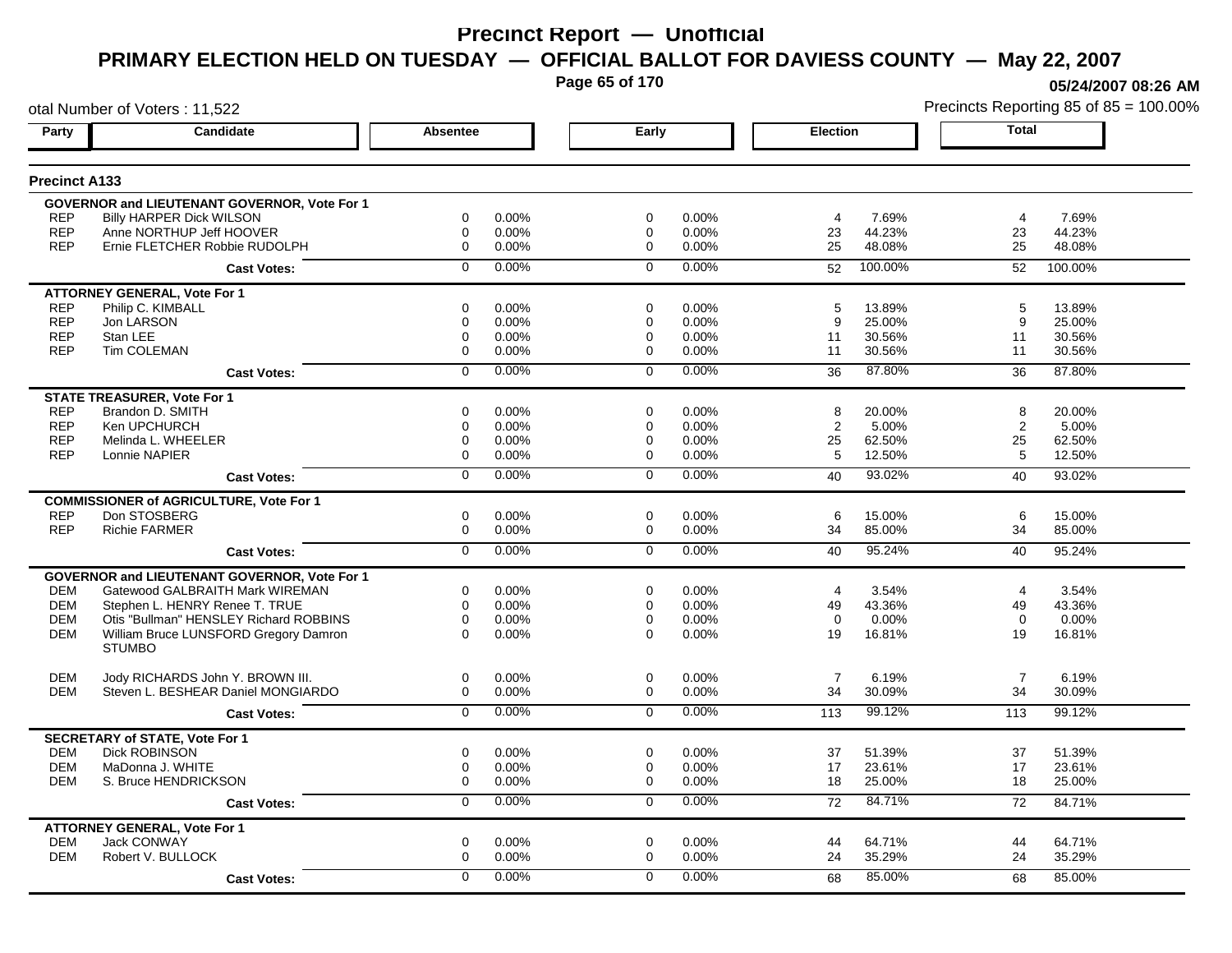**Page 66 of 170**

**05/24/2007 08:26 AM**

| Precincts Reporting 85 of 85 = 100.00% |  |  |  |  |
|----------------------------------------|--|--|--|--|
|----------------------------------------|--|--|--|--|

|                      | otal Number of Voters: 11,522                  |                 |          |       |          |                 |        |              | Precincts Reporting 85 of 85 = 100.009 |  |
|----------------------|------------------------------------------------|-----------------|----------|-------|----------|-----------------|--------|--------------|----------------------------------------|--|
| <b>Party</b>         | Candidate                                      | <b>Absentee</b> |          | Early |          | <b>Election</b> |        | <b>Total</b> |                                        |  |
| <b>Precinct A133</b> |                                                |                 |          |       |          |                 |        |              |                                        |  |
|                      | <b>STATE TREASURER, Vote For 1</b>             |                 |          |       |          |                 |        |              |                                        |  |
| DEM                  | L.J. "Todd" HOLLENBACH                         |                 | $0.00\%$ |       | $0.00\%$ | 20              | 21.05% | 20           | 21.05%                                 |  |
| DEM                  | Mike WEAVER                                    |                 | $0.00\%$ |       | $0.00\%$ | 69              | 72.63% | 69           | 72.63%                                 |  |
| DEM                  | Jack D. WOOD                                   |                 | $0.00\%$ |       | $0.00\%$ |                 | 5.26%  |              | 5.26%                                  |  |
| DEM                  | Patrick R. DUNMIRE                             |                 | $0.00\%$ |       | $0.00\%$ |                 | 1.05%  |              | 1.05%                                  |  |
|                      | <b>Cast Votes:</b>                             |                 | $0.00\%$ | 0     | 0.00%    | 95              | 94.06% | 95           | 94.06%                                 |  |
|                      | <b>COMMISSIONER of AGRICULTURE, Vote For 1</b> |                 |          |       |          |                 |        |              |                                        |  |
| DEM                  | David Lynn WILLIAMS                            |                 | $0.00\%$ |       | 0.00%    | 46              | 65.71% | 46           | 65.71%                                 |  |
| DEM                  | David NEVILLE                                  |                 | $0.00\%$ |       | $0.00\%$ | 24              | 34.29% | 24           | 34.29%                                 |  |
|                      | <b>Cast Votes:</b>                             |                 | $0.00\%$ | 0     | 0.00%    | 70              | 86.42% | 70           | 86.42%                                 |  |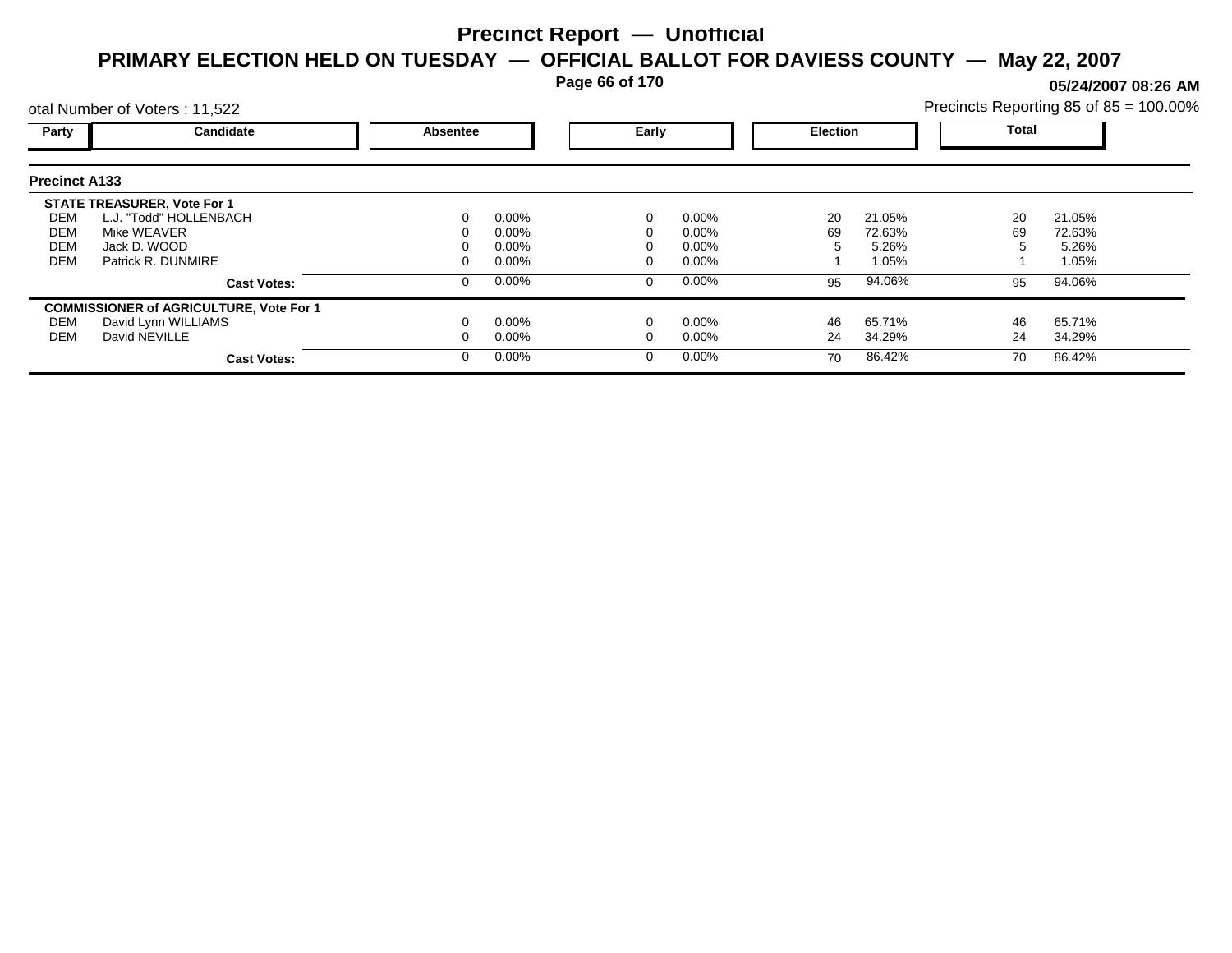**Page 67 of 170**

**05/24/2007 08:26 AM**

|                          | otal Number of Voters: 11,522                                            |                            |                |                         |                |                      |                  |                | Precincts Reporting 85 of 85 = 100.00% |
|--------------------------|--------------------------------------------------------------------------|----------------------------|----------------|-------------------------|----------------|----------------------|------------------|----------------|----------------------------------------|
| Party                    | <b>Candidate</b>                                                         | <b>Absentee</b>            |                | Early                   |                | Election             |                  | <b>Total</b>   |                                        |
| <b>Precinct A134</b>     |                                                                          |                            |                |                         |                |                      |                  |                |                                        |
|                          | GOVERNOR and LIEUTENANT GOVERNOR, Vote For 1                             |                            |                |                         |                |                      |                  |                |                                        |
| <b>REP</b>               | <b>Billy HARPER Dick WILSON</b>                                          | $\mathbf 0$                | 0.00%          | $\mathbf 0$             | $0.00\%$       | 6                    | 11.54%           | 6              | 11.54%                                 |
| <b>REP</b>               | Anne NORTHUP Jeff HOOVER                                                 | $\mathbf 0$                | 0.00%          | $\mathbf 0$             | 0.00%          | 17                   | 32.69%           | 17             | 32.69%                                 |
| <b>REP</b>               | Ernie FLETCHER Robbie RUDOLPH                                            | $\mathbf 0$                | 0.00%          | $\mathbf 0$             | 0.00%          | 29                   | 55.77%           | 29             | 55.77%                                 |
|                          | <b>Cast Votes:</b>                                                       | $\mathbf 0$                | 0.00%          | $\mathbf 0$             | 0.00%          | 52                   | 100.00%          | 52             | 100.00%                                |
|                          | <b>ATTORNEY GENERAL, Vote For 1</b>                                      |                            |                |                         |                |                      |                  |                |                                        |
| <b>REP</b>               | Philip C. KIMBALL                                                        | $\mathbf 0$                | 0.00%          | $\Omega$                | 0.00%          | 11                   | 27.50%           | 11             | 27.50%                                 |
| <b>REP</b>               | Jon LARSON                                                               | $\mathbf 0$                | 0.00%          | 0                       | 0.00%          | 9                    | 22.50%           | 9              | 22.50%                                 |
| <b>REP</b><br><b>REP</b> | Stan LEE<br>Tim COLEMAN                                                  | $\mathbf 0$<br>$\mathbf 0$ | 0.00%<br>0.00% | 0<br>$\mathbf 0$        | 0.00%<br>0.00% | 12<br>8              | 30.00%<br>20.00% | 12<br>8        | 30.00%<br>20.00%                       |
|                          |                                                                          |                            |                |                         |                |                      |                  |                |                                        |
|                          | <b>Cast Votes:</b>                                                       | $\mathbf 0$                | 0.00%          | $\mathbf 0$             | 0.00%          | 40                   | 86.96%           | 40             | 86.96%                                 |
|                          | <b>STATE TREASURER, Vote For 1</b>                                       |                            |                |                         |                |                      |                  |                |                                        |
| <b>REP</b><br><b>REP</b> | Brandon D. SMITH<br>Ken UPCHURCH                                         | $\mathbf 0$                | 0.00%          | 0                       | 0.00%          | 13                   | 30.23%           | 13             | 30.23%                                 |
| <b>REP</b>               | Melinda L. WHEELER                                                       | 0<br>$\mathbf 0$           | 0.00%<br>0.00% | 0<br>0                  | 0.00%<br>0.00% | 8<br>13              | 18.60%<br>30.23% | 8<br>13        | 18.60%<br>30.23%                       |
| <b>REP</b>               | Lonnie NAPIER                                                            | $\mathbf 0$                | 0.00%          | $\Omega$                | 0.00%          | 9                    | 20.93%           | 9              | 20.93%                                 |
|                          | <b>Cast Votes:</b>                                                       | $\mathbf 0$                | 0.00%          | $\Omega$                | 0.00%          | 43                   | 89.58%           | 43             | 89.58%                                 |
|                          |                                                                          |                            |                |                         |                |                      |                  |                |                                        |
| <b>REP</b>               | <b>COMMISSIONER of AGRICULTURE, Vote For 1</b><br>Don STOSBERG           | $\mathbf 0$                | 0.00%          | 0                       | 0.00%          | $\overline{7}$       | 14.29%           | $\overline{7}$ | 14.29%                                 |
| <b>REP</b>               | Richie FARMER                                                            | 0                          | 0.00%          | 0                       | 0.00%          | 42                   | 85.71%           | 42             | 85.71%                                 |
|                          |                                                                          | $\overline{0}$             | 0.00%          | $\overline{0}$          | 0.00%          | 49                   | 94.23%           |                | 94.23%                                 |
|                          | <b>Cast Votes:</b>                                                       |                            |                |                         |                |                      |                  | 49             |                                        |
|                          | GOVERNOR and LIEUTENANT GOVERNOR, Vote For 1                             |                            |                |                         |                |                      |                  |                |                                        |
| <b>DEM</b><br><b>DEM</b> | Gatewood GALBRAITH Mark WIREMAN                                          | 0<br>0                     | 0.00%<br>0.00% | $\mathbf 0$<br>$\Omega$ | 0.00%<br>0.00% | 9                    | 5.70%            | 9<br>68        | 5.70%<br>43.04%                        |
| <b>DEM</b>               | Stephen L. HENRY Renee T. TRUE<br>Otis "Bullman" HENSLEY Richard ROBBINS | $\mathbf 0$                | 0.00%          | 0                       | 0.00%          | 68<br>$\overline{1}$ | 43.04%<br>0.63%  | $\overline{1}$ | 0.63%                                  |
| <b>DEM</b>               | William Bruce LUNSFORD Gregory Damron                                    | $\Omega$                   | 0.00%          | $\Omega$                | 0.00%          | 27                   | 17.09%           | 27             | 17.09%                                 |
|                          | <b>STUMBO</b>                                                            |                            |                |                         |                |                      |                  |                |                                        |
|                          |                                                                          | $\mathbf 0$                |                | $\mathbf 0$             |                |                      |                  |                |                                        |
| <b>DEM</b><br><b>DEM</b> | Jody RICHARDS John Y. BROWN III.<br>Steven L. BESHEAR Daniel MONGIARDO   | $\mathbf 0$                | 0.00%<br>0.00% | $\mathbf 0$             | 0.00%<br>0.00% | 15<br>38             | 9.49%<br>24.05%  | 15<br>38       | 9.49%<br>24.05%                        |
|                          | <b>Cast Votes:</b>                                                       | $\overline{0}$             | 0.00%          | $\mathbf 0$             | 0.00%          | 158                  | 99.37%           | 158            | 99.37%                                 |
|                          |                                                                          |                            |                |                         |                |                      |                  |                |                                        |
| <b>DEM</b>               | <b>SECRETARY of STATE, Vote For 1</b><br>Dick ROBINSON                   | 0                          | 0.00%          | 0                       | 0.00%          | 47                   | 43.52%           | 47             | 43.52%                                 |
| <b>DEM</b>               | MaDonna J. WHITE                                                         | $\mathbf 0$                | 0.00%          | $\Omega$                | 0.00%          | 36                   | 33.33%           | 36             | 33.33%                                 |
| <b>DEM</b>               | S. Bruce HENDRICKSON                                                     | $\mathbf 0$                | 0.00%          | 0                       | 0.00%          | 25                   | 23.15%           | 25             | 23.15%                                 |
|                          | <b>Cast Votes:</b>                                                       | $\mathbf 0$                | 0.00%          | $\mathbf 0$             | 0.00%          | 108                  | 90.00%           | 108            | 90.00%                                 |
|                          | <b>ATTORNEY GENERAL, Vote For 1</b>                                      |                            |                |                         |                |                      |                  |                |                                        |
| <b>DEM</b>               | <b>Jack CONWAY</b>                                                       | 0                          | 0.00%          | 0                       | 0.00%          | 68                   | 63.55%           | 68             | 63.55%                                 |
| <b>DEM</b>               | Robert V. BULLOCK                                                        | 0                          | 0.00%          | $\mathbf 0$             | 0.00%          | 39                   | 36.45%           | 39             | 36.45%                                 |
|                          | <b>Cast Votes:</b>                                                       | $\Omega$                   | 0.00%          | $\Omega$                | 0.00%          | 107                  | 89.17%           | 107            | 89.17%                                 |
|                          |                                                                          |                            |                |                         |                |                      |                  |                |                                        |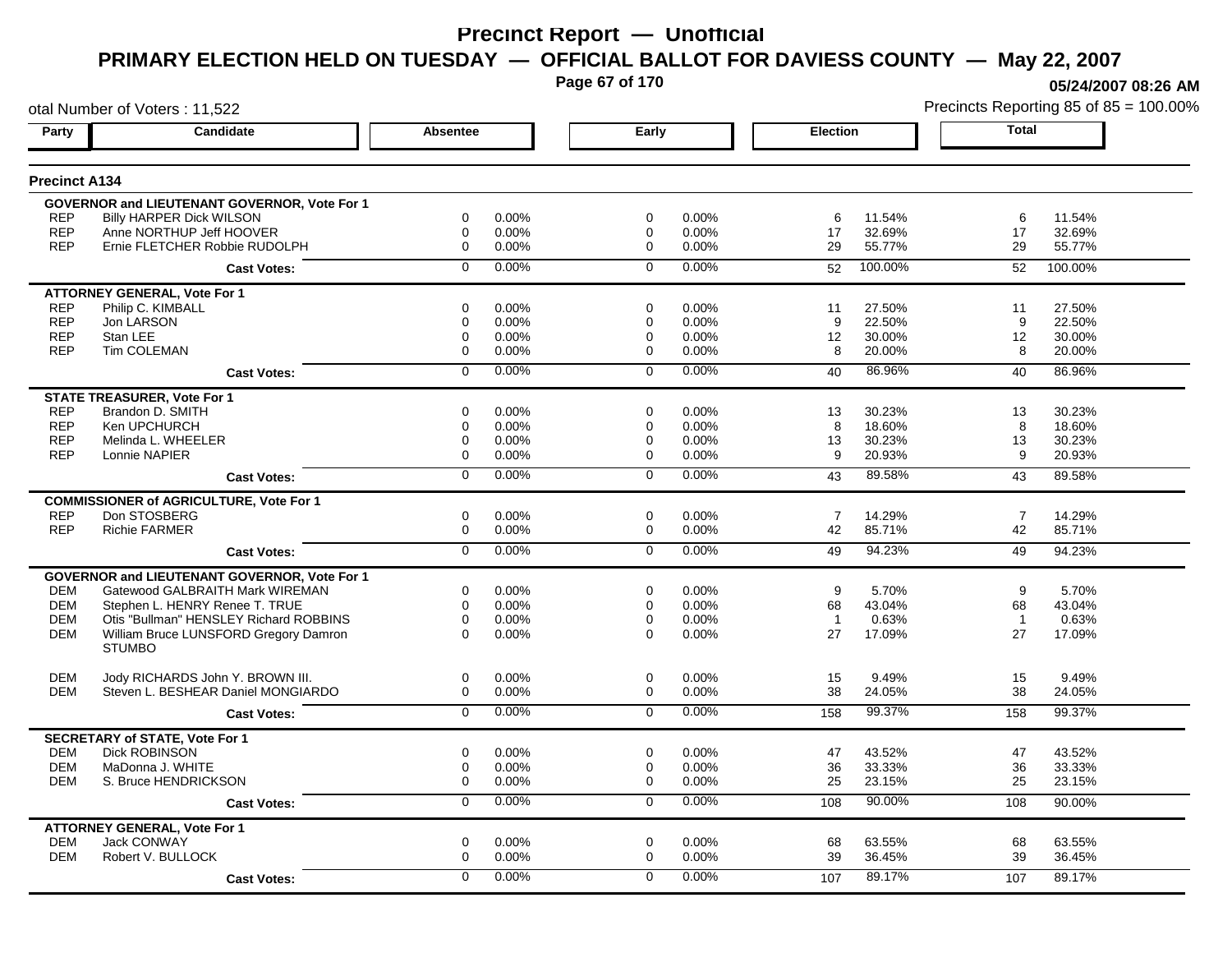**Page 68 of 170**

**05/24/2007 08:26 AM**

|                      | otal Number of Voters: 11,522                  |                 |          |       |          |                 |        |              | Precincts Reporting 85 of 85 = 100.00% |  |
|----------------------|------------------------------------------------|-----------------|----------|-------|----------|-----------------|--------|--------------|----------------------------------------|--|
| Party                | Candidate                                      | <b>Absentee</b> |          | Early |          | <b>Election</b> |        | <b>Total</b> |                                        |  |
| <b>Precinct A134</b> |                                                |                 |          |       |          |                 |        |              |                                        |  |
|                      | <b>STATE TREASURER, Vote For 1</b>             |                 |          |       |          |                 |        |              |                                        |  |
| DEM                  | L.J. "Todd" HOLLENBACH                         | 0               | $0.00\%$ |       | 0.00%    | 30              | 23.81% | 30           | 23.81%                                 |  |
| DEM                  | Mike WEAVER                                    |                 | $0.00\%$ |       | $0.00\%$ | 86              | 68.25% | 86           | 68.25%                                 |  |
| <b>DEM</b>           | Jack D. WOOD                                   |                 | $0.00\%$ |       | $0.00\%$ |                 | 6.35%  |              | 6.35%                                  |  |
| <b>DEM</b>           | Patrick R. DUNMIRE                             |                 | $0.00\%$ |       | $0.00\%$ |                 | 1.59%  |              | 1.59%                                  |  |
|                      | <b>Cast Votes:</b>                             | 0               | $0.00\%$ |       | 0.00%    | 126             | 90.65% | 126          | 90.65%                                 |  |
|                      | <b>COMMISSIONER of AGRICULTURE, Vote For 1</b> |                 |          |       |          |                 |        |              |                                        |  |
| DEM                  | David Lynn WILLIAMS                            |                 | $0.00\%$ |       | 0.00%    | 69              | 69.70% | 69           | 69.70%                                 |  |
| DEM                  | David NEVILLE                                  |                 | $0.00\%$ |       | $0.00\%$ | 30              | 30.30% | 30           | 30.30%                                 |  |
|                      | <b>Cast Votes:</b>                             | 0               | $0.00\%$ |       | 0.00%    | 99              | 86.84% | 99           | 86.84%                                 |  |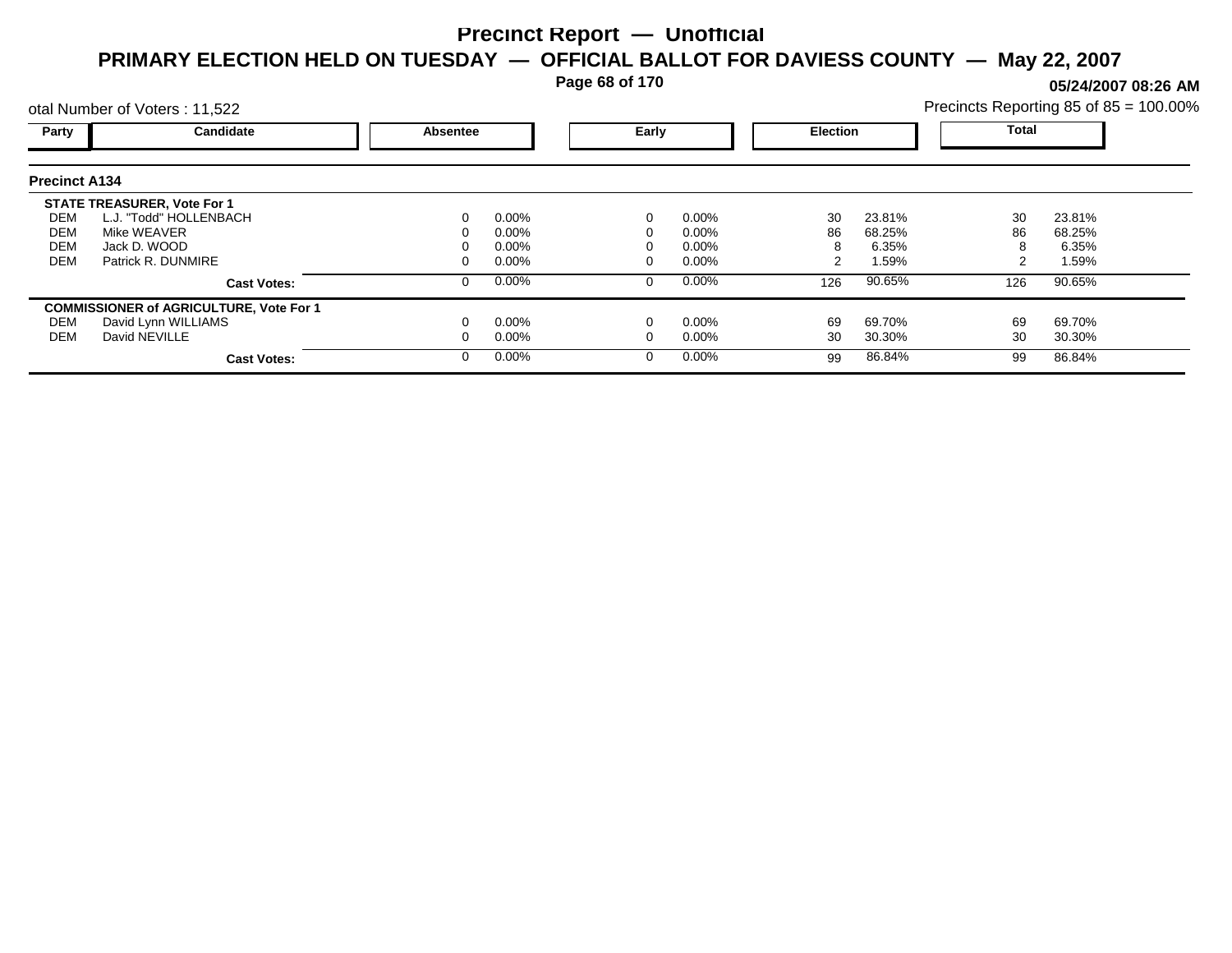**Page 69 of 170**

**05/24/2007 08:26 AM**

|                      | otal Number of Voters: 11,522                          |                 |          |                |       |                 |         |                 | Precincts Reporting 85 of 85 = 100.00% |
|----------------------|--------------------------------------------------------|-----------------|----------|----------------|-------|-----------------|---------|-----------------|----------------------------------------|
| Party                | Candidate                                              | <b>Absentee</b> |          | Early          |       | <b>Election</b> |         | <b>Total</b>    |                                        |
| <b>Precinct A135</b> |                                                        |                 |          |                |       |                 |         |                 |                                        |
|                      | <b>GOVERNOR and LIEUTENANT GOVERNOR, Vote For 1</b>    |                 |          |                |       |                 |         |                 |                                        |
| <b>REP</b>           | <b>Billy HARPER Dick WILSON</b>                        | 0               | 0.00%    | 0              | 0.00% | 0               | 0.00%   | 0               | 0.00%                                  |
| <b>REP</b>           | Anne NORTHUP Jeff HOOVER                               | $\mathbf 0$     | 0.00%    | 0              | 0.00% | $\overline{7}$  | 46.67%  | $\overline{7}$  | 46.67%                                 |
| <b>REP</b>           | Ernie FLETCHER Robbie RUDOLPH                          | $\mathbf 0$     | 0.00%    | $\mathbf 0$    | 0.00% | 8               | 53.33%  | 8               | 53.33%                                 |
|                      | <b>Cast Votes:</b>                                     | $\Omega$        | 0.00%    | $\mathbf 0$    | 0.00% | 15              | 100.00% | 15              | 100.00%                                |
|                      | <b>ATTORNEY GENERAL, Vote For 1</b>                    |                 |          |                |       |                 |         |                 |                                        |
| <b>REP</b>           | Philip C. KIMBALL                                      | 0               | 0.00%    | 0              | 0.00% | 5               | 38.46%  | 5               | 38.46%                                 |
| <b>REP</b>           | Jon LARSON                                             | 0               | 0.00%    | 0              | 0.00% |                 | 7.69%   | 1               | 7.69%                                  |
| <b>REP</b>           | Stan LEE                                               | 0               | 0.00%    | 0              | 0.00% | 3               | 23.08%  | 3<br>4          | 23.08%                                 |
| <b>REP</b>           | Tim COLEMAN                                            | $\mathbf 0$     | 0.00%    | 0              | 0.00% | 4               | 30.77%  |                 | 30.77%                                 |
|                      | <b>Cast Votes:</b>                                     | $\mathbf 0$     | 0.00%    | $\mathbf 0$    | 0.00% | 13              | 100.00% | 13              | 100.00%                                |
|                      | <b>STATE TREASURER, Vote For 1</b>                     |                 |          |                |       |                 |         |                 |                                        |
| <b>REP</b>           | Brandon D. SMITH                                       | $\Omega$        | 0.00%    | $\Omega$       | 0.00% | 3               | 21.43%  | 3               | 21.43%                                 |
| <b>REP</b>           | Ken UPCHURCH                                           | 0               | 0.00%    | 0              | 0.00% | 4               | 28.57%  | 4               | 28.57%                                 |
| <b>REP</b>           | Melinda L. WHEELER                                     | $\mathbf 0$     | 0.00%    | 0              | 0.00% | 4               | 28.57%  | 4               | 28.57%                                 |
| <b>REP</b>           | Lonnie NAPIER                                          | 0               | 0.00%    | 0              | 0.00% | 3               | 21.43%  | 3               | 21.43%                                 |
|                      | <b>Cast Votes:</b>                                     | $\overline{0}$  | 0.00%    | $\overline{0}$ | 0.00% | 14              | 100.00% | 14              | 100.00%                                |
|                      | <b>COMMISSIONER of AGRICULTURE, Vote For 1</b>         |                 |          |                |       |                 |         |                 |                                        |
| <b>REP</b>           | Don STOSBERG                                           | $\mathbf 0$     | 0.00%    | $\mathbf 0$    | 0.00% | 3               | 23.08%  | 3               | 23.08%                                 |
| <b>REP</b>           | <b>Richie FARMER</b>                                   | $\mathbf 0$     | 0.00%    | $\mathbf 0$    | 0.00% | 10              | 76.92%  | 10 <sup>°</sup> | 76.92%                                 |
|                      | <b>Cast Votes:</b>                                     | $\overline{0}$  | 0.00%    | $\overline{0}$ | 0.00% | 13              | 100.00% | 13              | 100.00%                                |
|                      | <b>GOVERNOR and LIEUTENANT GOVERNOR, Vote For 1</b>    |                 |          |                |       |                 |         |                 |                                        |
| <b>DEM</b>           | Gatewood GALBRAITH Mark WIREMAN                        | 0               | 0.00%    | 0              | 0.00% | $\overline{1}$  | 1.47%   | $\overline{1}$  | 1.47%                                  |
| <b>DEM</b>           | Stephen L. HENRY Renee T. TRUE                         | $\mathbf 0$     | $0.00\%$ | $\mathbf 0$    | 0.00% | 24              | 35.29%  | 24              | 35.29%                                 |
| <b>DEM</b>           | Otis "Bullman" HENSLEY Richard ROBBINS                 | $\mathbf 0$     | 0.00%    | $\mathbf 0$    | 0.00% | $\overline{1}$  | 1.47%   | $\overline{1}$  | 1.47%                                  |
| <b>DEM</b>           | William Bruce LUNSFORD Gregory Damron<br><b>STUMBO</b> | $\Omega$        | $0.00\%$ | $\Omega$       | 0.00% | 23              | 33.82%  | 23              | 33.82%                                 |
|                      |                                                        |                 |          |                |       |                 |         |                 |                                        |
| <b>DEM</b>           | Jody RICHARDS John Y. BROWN III.                       | $\mathbf 0$     | 0.00%    | $\mathbf 0$    | 0.00% | 3               | 4.41%   | 3               | 4.41%                                  |
| <b>DEM</b>           | Steven L. BESHEAR Daniel MONGIARDO                     | $\mathbf 0$     | 0.00%    | $\mathbf 0$    | 0.00% | 16              | 23.53%  | 16              | 23.53%                                 |
|                      | <b>Cast Votes:</b>                                     | $\overline{0}$  | 0.00%    | $\mathbf 0$    | 0.00% | 68              | 100.00% | 68              | 100.00%                                |
|                      | <b>SECRETARY of STATE, Vote For 1</b>                  |                 |          |                |       |                 |         |                 |                                        |
| <b>DEM</b>           | <b>Dick ROBINSON</b>                                   | $\mathbf 0$     | 0.00%    | $\mathbf 0$    | 0.00% | 24              | 41.38%  | 24              | 41.38%                                 |
| <b>DEM</b>           | MaDonna J. WHITE                                       | $\mathbf 0$     | 0.00%    | 0              | 0.00% | 15              | 25.86%  | 15              | 25.86%                                 |
| <b>DEM</b>           | S. Bruce HENDRICKSON                                   | $\mathbf 0$     | 0.00%    | $\mathbf 0$    | 0.00% | 19              | 32.76%  | 19              | 32.76%                                 |
|                      | <b>Cast Votes:</b>                                     | 0               | 0.00%    | 0              | 0.00% | 58              | 100.00% | 58              | 100.00%                                |
|                      | <b>ATTORNEY GENERAL, Vote For 1</b>                    |                 |          |                |       |                 |         |                 |                                        |
| <b>DEM</b>           | <b>Jack CONWAY</b>                                     | $\mathbf 0$     | 0.00%    | $\mathbf 0$    | 0.00% | 23              | 50.00%  | 23              | 50.00%                                 |
| <b>DEM</b>           | Robert V. BULLOCK                                      | $\mathbf 0$     | 0.00%    | 0              | 0.00% | 23              | 50.00%  | 23              | 50.00%                                 |
|                      | <b>Cast Votes:</b>                                     | $\Omega$        | 0.00%    | $\Omega$       | 0.00% | 46              | 100.00% | 46              | 100.00%                                |
|                      |                                                        |                 |          |                |       |                 |         |                 |                                        |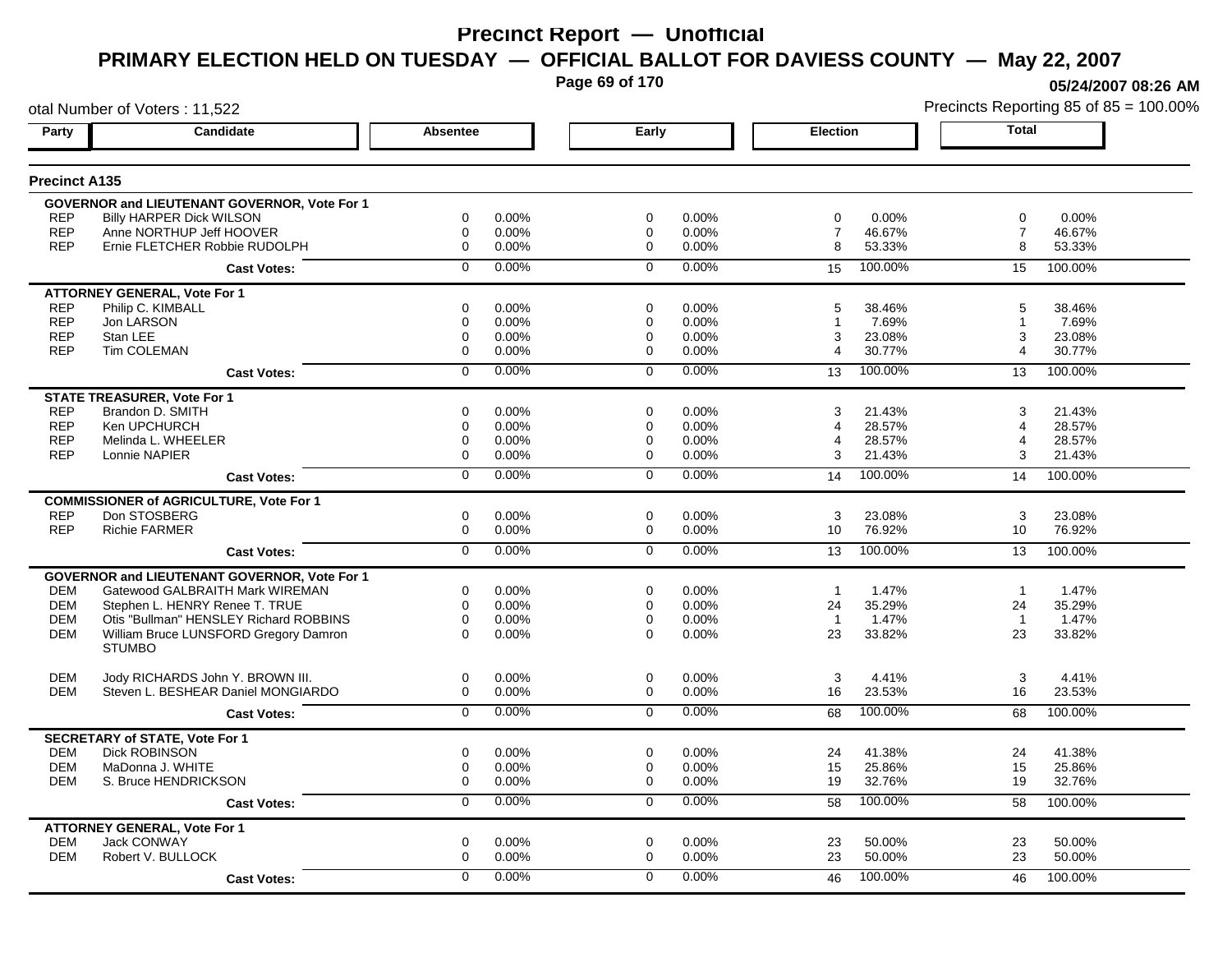**Page 70 of 170**

**05/24/2007 08:26 AM**

| otal Number of Voters: 11,522 |                                                |          |          |   |          |    | Precincts Reporting 85 of 85 = 100.00% |    |              |  |
|-------------------------------|------------------------------------------------|----------|----------|---|----------|----|----------------------------------------|----|--------------|--|
| Party                         | Candidate                                      | Absentee |          |   | Early    |    | <b>Election</b>                        |    | <b>Total</b> |  |
| <b>Precinct A135</b>          |                                                |          |          |   |          |    |                                        |    |              |  |
|                               | <b>STATE TREASURER, Vote For 1</b>             |          |          |   |          |    |                                        |    |              |  |
| DEM                           | L.J. "Todd" HOLLENBACH                         |          | $0.00\%$ |   | $0.00\%$ | 9  | 16.07%                                 | 9  | 16.07%       |  |
| DEM                           | Mike WEAVER                                    |          | 0.00%    |   | $0.00\%$ | 40 | 71.43%                                 | 40 | 71.43%       |  |
| <b>DEM</b>                    | Jack D. WOOD                                   |          | 0.00%    |   | 0.00%    |    | 7.14%                                  |    | 7.14%        |  |
| <b>DEM</b>                    | Patrick R. DUNMIRE                             |          | $0.00\%$ |   | 0.00%    | 3  | 5.36%                                  | 3  | 5.36%        |  |
|                               | <b>Cast Votes:</b>                             |          | $0.00\%$ | 0 | $0.00\%$ | 56 | 100.00%                                | 56 | 100.00%      |  |
|                               | <b>COMMISSIONER of AGRICULTURE, Vote For 1</b> |          |          |   |          |    |                                        |    |              |  |
| DEM                           | David Lynn WILLIAMS                            |          | $0.00\%$ |   | 0.00%    | 35 | 68.63%                                 | 35 | 68.63%       |  |
| DEM                           | David NEVILLE                                  |          | $0.00\%$ |   | 0.00%    | 16 | 31.37%                                 | 16 | 31.37%       |  |
|                               | <b>Cast Votes:</b>                             |          | $0.00\%$ | 0 | $0.00\%$ | 51 | 100.00%                                | 51 | 100.00%      |  |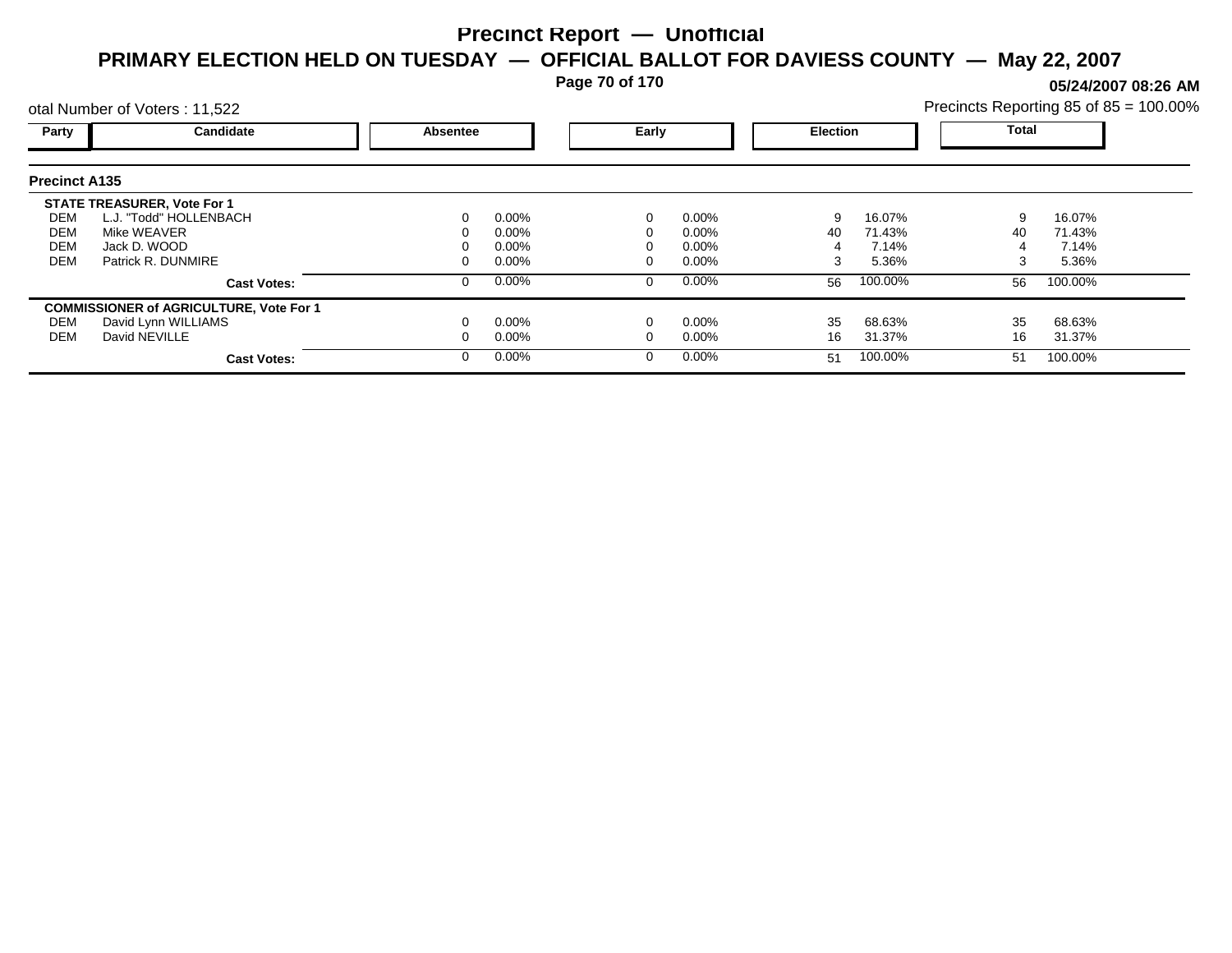**Page 71 of 170**

**05/24/2007 08:26 AM**

|                      | otal Number of Voters: 11,522                       |                  |       |                |       |                         | Precincts Reporting 85 of 85 = 100.00% |                 |         |  |
|----------------------|-----------------------------------------------------|------------------|-------|----------------|-------|-------------------------|----------------------------------------|-----------------|---------|--|
| Party                | Candidate                                           | Absentee         |       | Early          |       | <b>Election</b>         |                                        | <b>Total</b>    |         |  |
| <b>Precinct A136</b> |                                                     |                  |       |                |       |                         |                                        |                 |         |  |
|                      | <b>GOVERNOR and LIEUTENANT GOVERNOR, Vote For 1</b> |                  |       |                |       |                         |                                        |                 |         |  |
| <b>REP</b>           | <b>Billy HARPER Dick WILSON</b>                     | 0                | 0.00% | 0              | 0.00% | 4                       | 16.00%                                 | $\overline{4}$  | 16.00%  |  |
| <b>REP</b>           | Anne NORTHUP Jeff HOOVER                            | 0                | 0.00% | 0              | 0.00% | 10                      | 40.00%                                 | 10              | 40.00%  |  |
| <b>REP</b>           | Ernie FLETCHER Robbie RUDOLPH                       | $\mathbf 0$      | 0.00% | $\mathbf 0$    | 0.00% | 11                      | 44.00%                                 | 11              | 44.00%  |  |
|                      | <b>Cast Votes:</b>                                  | $\mathbf 0$      | 0.00% | $\mathbf 0$    | 0.00% | 25                      | 100.00%                                | 25              | 100.00% |  |
|                      | <b>ATTORNEY GENERAL, Vote For 1</b>                 |                  |       |                |       |                         |                                        |                 |         |  |
| <b>REP</b>           | Philip C. KIMBALL                                   | $\mathbf 0$      | 0.00% | $\Omega$       | 0.00% | 5                       | 25.00%                                 | 5               | 25.00%  |  |
| <b>REP</b>           | Jon LARSON                                          | 0                | 0.00% | 0              | 0.00% | $\overline{\mathbf{c}}$ | 10.00%                                 | $\overline{c}$  | 10.00%  |  |
| <b>REP</b>           | Stan LEE                                            | $\mathbf 0$      | 0.00% | 0              | 0.00% | 6                       | 30.00%                                 | 6               | 30.00%  |  |
| <b>REP</b>           | <b>Tim COLEMAN</b>                                  | $\mathbf 0$      | 0.00% | $\Omega$       | 0.00% | $\overline{7}$          | 35.00%                                 | $\overline{7}$  | 35.00%  |  |
|                      | <b>Cast Votes:</b>                                  | $\mathbf 0$      | 0.00% | $\mathbf 0$    | 0.00% | 20                      | 100.00%                                | 20              | 100.00% |  |
|                      | <b>STATE TREASURER, Vote For 1</b>                  |                  |       |                |       |                         |                                        |                 |         |  |
| <b>REP</b>           | Brandon D. SMITH                                    | $\mathbf 0$      | 0.00% | $\Omega$       | 0.00% | 6                       | 28.57%                                 | 6               | 28.57%  |  |
| <b>REP</b>           | Ken UPCHURCH                                        | $\mathbf 0$      | 0.00% | 0              | 0.00% | 3                       | 14.29%                                 | 3               | 14.29%  |  |
| <b>REP</b>           | Melinda L. WHEELER                                  | $\mathbf 0$      | 0.00% | 0              | 0.00% | $\overline{7}$          | 33.33%                                 | $\overline{7}$  | 33.33%  |  |
| <b>REP</b>           | Lonnie NAPIER                                       | $\Omega$         | 0.00% | $\Omega$       | 0.00% | 5                       | 23.81%                                 | 5               | 23.81%  |  |
|                      | <b>Cast Votes:</b>                                  | $\overline{0}$   | 0.00% | $\overline{0}$ | 0.00% | 21                      | 100.00%                                | 21              | 100.00% |  |
|                      | <b>COMMISSIONER of AGRICULTURE, Vote For 1</b>      |                  |       |                |       |                         |                                        |                 |         |  |
| <b>REP</b>           | Don STOSBERG                                        | 0                | 0.00% | 0              | 0.00% | 5                       | 21.74%                                 | 5               | 21.74%  |  |
| <b>REP</b>           | <b>Richie FARMER</b>                                | 0                | 0.00% | 0              | 0.00% | 18                      | 78.26%                                 | 18              | 78.26%  |  |
|                      | <b>Cast Votes:</b>                                  | $\overline{0}$   | 0.00% | $\overline{0}$ | 0.00% | 23                      | 100.00%                                | 23              | 100.00% |  |
|                      | GOVERNOR and LIEUTENANT GOVERNOR, Vote For 1        |                  |       |                |       |                         |                                        |                 |         |  |
| DEM                  | Gatewood GALBRAITH Mark WIREMAN                     | 0                | 0.00% | 0              | 0.00% | $\overline{1}$          | 1.05%                                  | $\overline{1}$  | 1.05%   |  |
| <b>DEM</b>           | Stephen L. HENRY Renee T. TRUE                      | $\mathbf 0$      | 0.00% | 0              | 0.00% | 32                      | 33.68%                                 | 32              | 33.68%  |  |
| <b>DEM</b>           | Otis "Bullman" HENSLEY Richard ROBBINS              | 0                | 0.00% | 0              | 0.00% | $\mathbf 0$             | 0.00%                                  | $\mathbf 0$     | 0.00%   |  |
| <b>DEM</b>           | William Bruce LUNSFORD Gregory Damron               | $\Omega$         | 0.00% | $\Omega$       | 0.00% | 24                      | 25.26%                                 | 24              | 25.26%  |  |
|                      | <b>STUMBO</b>                                       |                  |       |                |       |                         |                                        |                 |         |  |
| <b>DEM</b>           | Jody RICHARDS John Y. BROWN III.                    | 0                | 0.00% | 0              | 0.00% | 5                       | 5.26%                                  | $5\phantom{.0}$ | 5.26%   |  |
| <b>DEM</b>           | Steven L. BESHEAR Daniel MONGIARDO                  | 0                | 0.00% | $\mathbf 0$    | 0.00% | 32                      | 33.68%                                 | 32              | 33.68%  |  |
|                      | <b>Cast Votes:</b>                                  | $\mathbf 0$      | 0.00% | $\mathbf 0$    | 0.00% | 95                      | 100.00%                                | 95              | 100.00% |  |
|                      | <b>SECRETARY of STATE, Vote For 1</b>               |                  |       |                |       |                         |                                        |                 |         |  |
| <b>DEM</b>           | <b>Dick ROBINSON</b>                                | 0                | 0.00% | 0              | 0.00% | 27                      | 35.53%                                 | 27              | 35.53%  |  |
| <b>DEM</b>           | MaDonna J. WHITE                                    | 0                | 0.00% | 0              | 0.00% | 29                      | 38.16%                                 | 29              | 38.16%  |  |
| DEM                  | S. Bruce HENDRICKSON                                | $\boldsymbol{0}$ | 0.00% | 0              | 0.00% | 20                      | 26.32%                                 | 20              | 26.32%  |  |
|                      | <b>Cast Votes:</b>                                  | 0                | 0.00% | 0              | 0.00% | 76                      | 98.70%                                 | 76              | 98.70%  |  |
|                      | <b>ATTORNEY GENERAL, Vote For 1</b>                 |                  |       |                |       |                         |                                        |                 |         |  |
| <b>DEM</b>           | <b>Jack CONWAY</b>                                  | $\mathbf 0$      | 0.00% | $\mathbf 0$    | 0.00% | 42                      | 55.26%                                 | 42              | 55.26%  |  |
| <b>DEM</b>           | Robert V. BULLOCK                                   | $\mathbf 0$      | 0.00% | 0              | 0.00% | 34                      | 44.74%                                 | 34              | 44.74%  |  |
|                      | <b>Cast Votes:</b>                                  | $\Omega$         | 0.00% | $\Omega$       | 0.00% | 76                      | 97.44%                                 | 76              | 97.44%  |  |
|                      |                                                     |                  |       |                |       |                         |                                        |                 |         |  |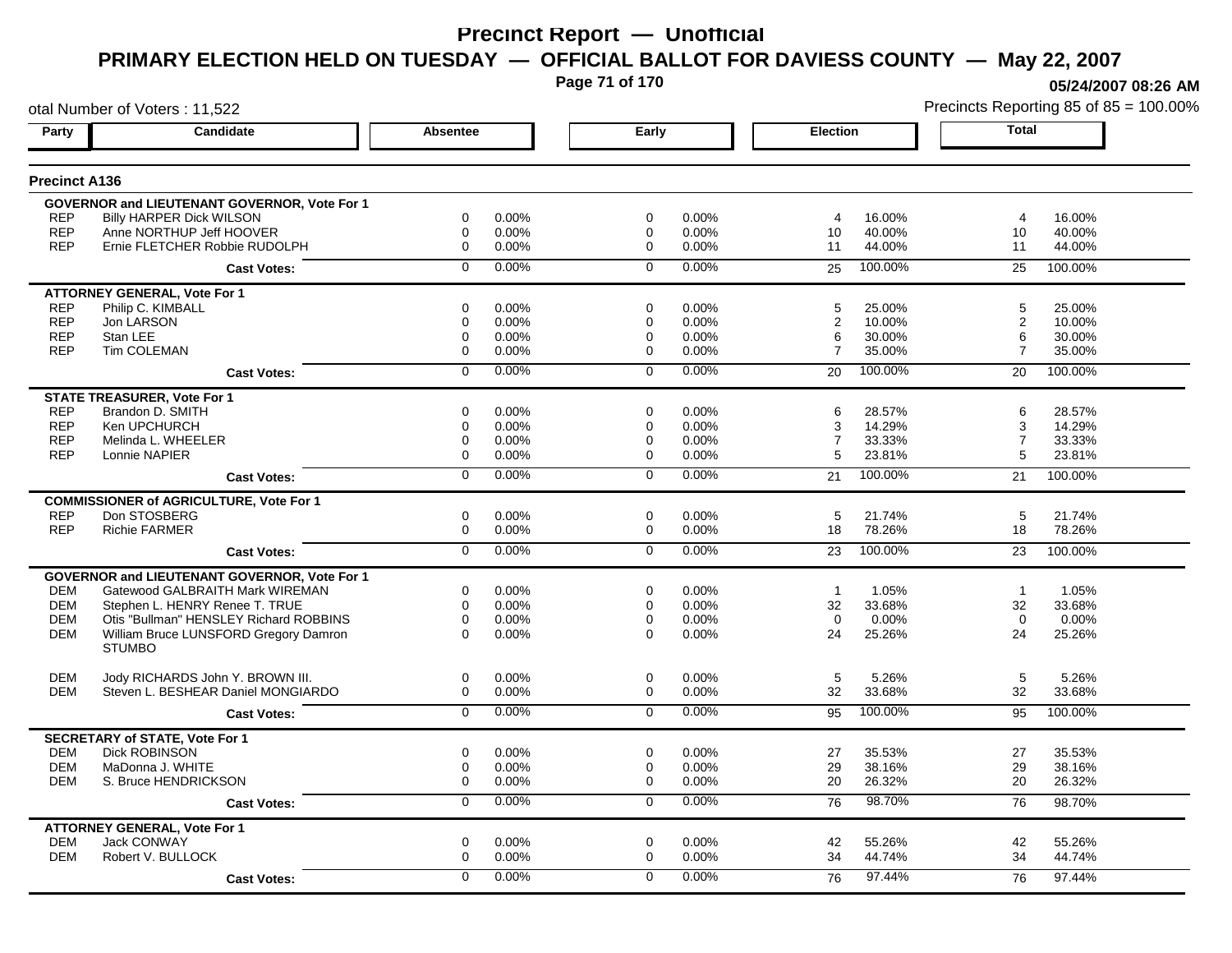**Page 72 of 170**

**05/24/2007 08:26 AM**

| otal Number of Voters: 11,522 |                                                |          |          |  |          |    | Precincts Reporting 85 of 85 = 100.00% |       |         |  |
|-------------------------------|------------------------------------------------|----------|----------|--|----------|----|----------------------------------------|-------|---------|--|
| Party                         | Candidate                                      | Absentee |          |  | Early    |    | <b>Election</b>                        | Total |         |  |
| <b>Precinct A136</b>          |                                                |          |          |  |          |    |                                        |       |         |  |
|                               | <b>STATE TREASURER, Vote For 1</b>             |          |          |  |          |    |                                        |       |         |  |
| DEM                           | L.J. "Todd" HOLLENBACH                         |          | $0.00\%$ |  | $0.00\%$ | 14 | 17.07%                                 | 14    | 17.07%  |  |
| DEM                           | Mike WEAVER                                    |          | $0.00\%$ |  | $0.00\%$ | 60 | 73.17%                                 | 60    | 73.17%  |  |
| <b>DEM</b>                    | Jack D. WOOD                                   |          | $0.00\%$ |  | 0.00%    | 6  | 7.32%                                  | b     | 7.32%   |  |
| <b>DEM</b>                    | Patrick R. DUNMIRE                             |          | $0.00\%$ |  | $0.00\%$ |    | 2.44%                                  |       | 2.44%   |  |
|                               | <b>Cast Votes:</b>                             |          | $0.00\%$ |  | $0.00\%$ | 82 | 100.00%                                | 82    | 100.00% |  |
|                               | <b>COMMISSIONER of AGRICULTURE, Vote For 1</b> |          |          |  |          |    |                                        |       |         |  |
| DEM                           | David Lynn WILLIAMS                            |          | $0.00\%$ |  | $0.00\%$ | 56 | 76.71%                                 | 56    | 76.71%  |  |
| DEM                           | David NEVILLE                                  |          | $0.00\%$ |  | $0.00\%$ | 17 | 23.29%                                 | 17    | 23.29%  |  |
|                               | <b>Cast Votes:</b>                             |          | $0.00\%$ |  | $0.00\%$ | 73 | 98.65%                                 | 73    | 98.65%  |  |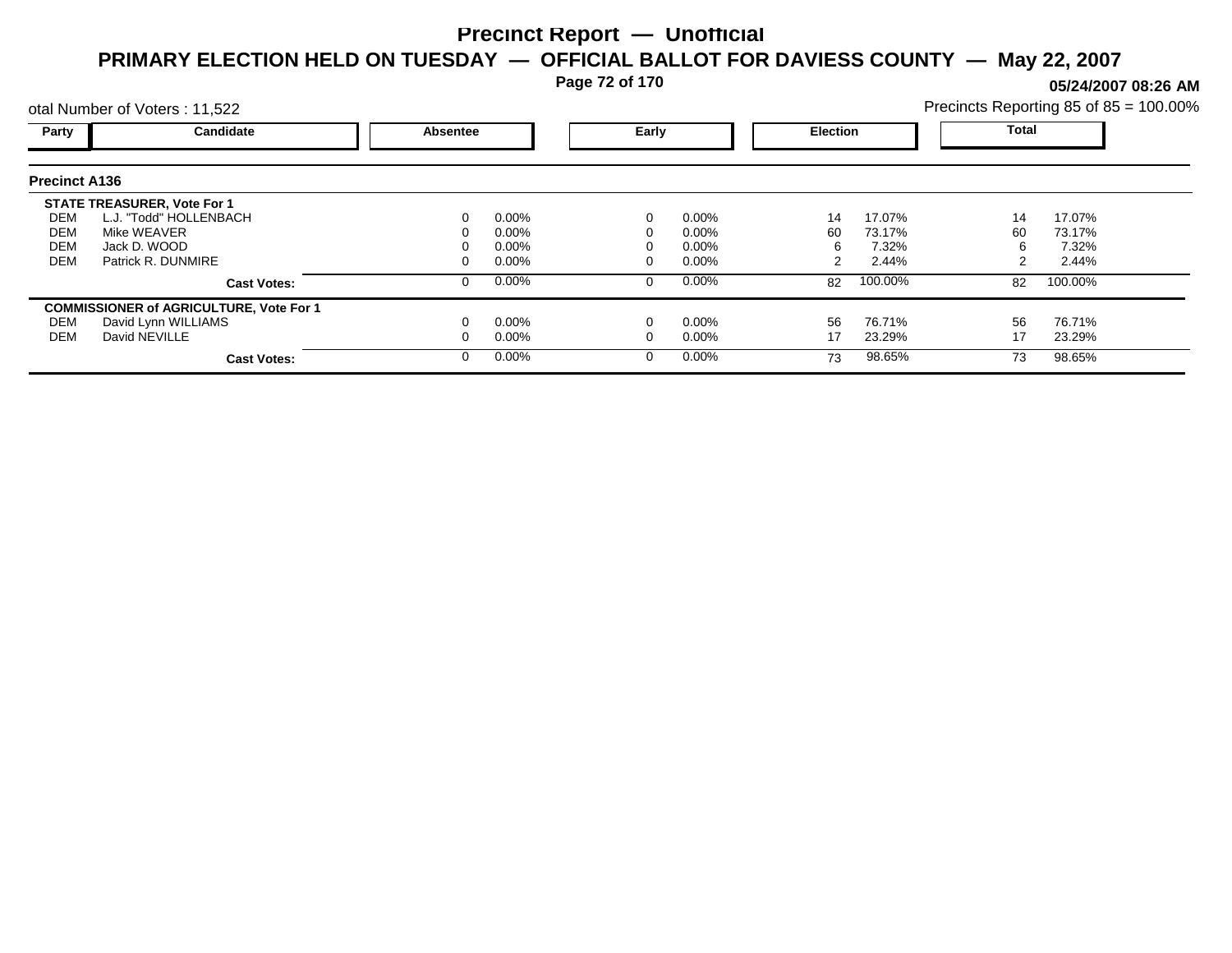**Page 73 of 170**

**05/24/2007 08:26 AM**

|                      | otal Number of Voters: 11,522                       |                 |       |                |       |                 |        |                | Precincts Reporting 85 of 85 = 100.00% |
|----------------------|-----------------------------------------------------|-----------------|-------|----------------|-------|-----------------|--------|----------------|----------------------------------------|
| Party                | Candidate                                           | <b>Absentee</b> |       | Early          |       | <b>Election</b> |        | <b>Total</b>   |                                        |
| <b>Precinct A137</b> |                                                     |                 |       |                |       |                 |        |                |                                        |
|                      | <b>GOVERNOR and LIEUTENANT GOVERNOR, Vote For 1</b> |                 |       |                |       |                 |        |                |                                        |
| <b>REP</b>           | <b>Billy HARPER Dick WILSON</b>                     | 0               | 0.00% | 0              | 0.00% | 0               | 0.00%  | $\mathbf 0$    | 0.00%                                  |
| <b>REP</b>           | Anne NORTHUP Jeff HOOVER                            | $\mathbf 0$     | 0.00% | 0              | 0.00% | 11              | 57.89% | 11             | 57.89%                                 |
| <b>REP</b>           | Ernie FLETCHER Robbie RUDOLPH                       | $\mathbf 0$     | 0.00% | $\mathbf 0$    | 0.00% | 8               | 42.11% | 8              | 42.11%                                 |
|                      | <b>Cast Votes:</b>                                  | $\Omega$        | 0.00% | $\mathbf 0$    | 0.00% | 19              | 95.00% | 19             | 95.00%                                 |
|                      | <b>ATTORNEY GENERAL, Vote For 1</b>                 |                 |       |                |       |                 |        |                |                                        |
| <b>REP</b>           | Philip C. KIMBALL                                   | 0               | 0.00% | 0              | 0.00% | 4               | 26.67% | 4              | 26.67%                                 |
| <b>REP</b>           | Jon LARSON                                          | 0               | 0.00% | 0              | 0.00% | 3               | 20.00% | 3              | 20.00%                                 |
| <b>REP</b>           | Stan LEE                                            | 0               | 0.00% | 0              | 0.00% | 3               | 20.00% | 3              | 20.00%                                 |
| <b>REP</b>           | Tim COLEMAN                                         | $\mathbf 0$     | 0.00% | 0              | 0.00% | 5               | 33.33% | 5              | 33.33%                                 |
|                      | <b>Cast Votes:</b>                                  | $\mathbf 0$     | 0.00% | $\mathbf 0$    | 0.00% | 15              | 88.24% | 15             | 88.24%                                 |
|                      | <b>STATE TREASURER, Vote For 1</b>                  |                 |       |                |       |                 |        |                |                                        |
| <b>REP</b>           | Brandon D. SMITH                                    | $\Omega$        | 0.00% | $\Omega$       | 0.00% | 3               | 17.65% | 3              | 17.65%                                 |
| <b>REP</b>           | Ken UPCHURCH                                        | 0               | 0.00% | 0              | 0.00% | 3               | 17.65% | 3              | 17.65%                                 |
| <b>REP</b>           | Melinda L. WHEELER                                  | $\mathbf 0$     | 0.00% | 0              | 0.00% | 8               | 47.06% | 8              | 47.06%                                 |
| <b>REP</b>           | Lonnie NAPIER                                       | 0               | 0.00% | 0              | 0.00% | 3               | 17.65% | 3              | 17.65%                                 |
|                      | <b>Cast Votes:</b>                                  | $\overline{0}$  | 0.00% | $\overline{0}$ | 0.00% | 17              | 89.47% | 17             | 89.47%                                 |
|                      | <b>COMMISSIONER of AGRICULTURE, Vote For 1</b>      |                 |       |                |       |                 |        |                |                                        |
| <b>REP</b>           | Don STOSBERG                                        | $\mathbf 0$     | 0.00% | $\mathbf 0$    | 0.00% | $\overline{1}$  | 5.88%  | $\overline{1}$ | 5.88%                                  |
| <b>REP</b>           | <b>Richie FARMER</b>                                | $\mathbf 0$     | 0.00% | $\mathbf 0$    | 0.00% | 16              | 94.12% | 16             | 94.12%                                 |
|                      | <b>Cast Votes:</b>                                  | $\overline{0}$  | 0.00% | $\overline{0}$ | 0.00% | 17              | 94.44% | 17             | 94.44%                                 |
|                      | <b>GOVERNOR and LIEUTENANT GOVERNOR, Vote For 1</b> |                 |       |                |       |                 |        |                |                                        |
| <b>DEM</b>           | Gatewood GALBRAITH Mark WIREMAN                     | 0               | 0.00% | 0              | 0.00% | 3               | 3.13%  | 3              | 3.13%                                  |
| <b>DEM</b>           | Stephen L. HENRY Renee T. TRUE                      | $\mathbf 0$     | 0.00% | $\mathbf 0$    | 0.00% | 41              | 42.71% | 41             | 42.71%                                 |
| <b>DEM</b>           | Otis "Bullman" HENSLEY Richard ROBBINS              | $\mathbf 0$     | 0.00% | $\mathbf 0$    | 0.00% | $\Omega$        | 0.00%  | $\mathbf 0$    | 0.00%                                  |
| <b>DEM</b>           | William Bruce LUNSFORD Gregory Damron               | $\Omega$        | 0.00% | $\Omega$       | 0.00% | 25              | 26.04% | 25             | 26.04%                                 |
|                      | <b>STUMBO</b>                                       |                 |       |                |       |                 |        |                |                                        |
| <b>DEM</b>           | Jody RICHARDS John Y. BROWN III.                    | $\mathbf 0$     | 0.00% | $\mathbf 0$    | 0.00% | $\overline{4}$  | 4.17%  | $\overline{4}$ | 4.17%                                  |
| <b>DEM</b>           | Steven L. BESHEAR Daniel MONGIARDO                  | $\mathbf 0$     | 0.00% | $\mathbf 0$    | 0.00% | 22              | 22.92% | 22             | 22.92%                                 |
|                      | <b>Cast Votes:</b>                                  | $\overline{0}$  | 0.00% | $\mathbf 0$    | 0.00% | 96              | 98.97% | 96             | 98.97%                                 |
|                      | <b>SECRETARY of STATE, Vote For 1</b>               |                 |       |                |       |                 |        |                |                                        |
| <b>DEM</b>           | <b>Dick ROBINSON</b>                                | $\mathbf 0$     | 0.00% | $\mathbf 0$    | 0.00% | 26              | 31.71% | 26             | 31.71%                                 |
| <b>DEM</b>           | MaDonna J. WHITE                                    | $\mathbf 0$     | 0.00% | 0              | 0.00% | 35              | 42.68% | 35             | 42.68%                                 |
| <b>DEM</b>           | S. Bruce HENDRICKSON                                | $\mathbf 0$     | 0.00% | $\mathbf 0$    | 0.00% | 21              | 25.61% | 21             | 25.61%                                 |
|                      | <b>Cast Votes:</b>                                  | 0               | 0.00% | 0              | 0.00% | 82              | 94.25% | 82             | 94.25%                                 |
|                      | <b>ATTORNEY GENERAL, Vote For 1</b>                 |                 |       |                |       |                 |        |                |                                        |
| <b>DEM</b>           | <b>Jack CONWAY</b>                                  | $\mathbf 0$     | 0.00% | $\mathbf 0$    | 0.00% | 60              | 76.92% | 60             | 76.92%                                 |
| <b>DEM</b>           | Robert V. BULLOCK                                   | $\mathbf 0$     | 0.00% | 0              | 0.00% | 18              | 23.08% | 18             | 23.08%                                 |
|                      | <b>Cast Votes:</b>                                  | $\Omega$        | 0.00% | $\Omega$       | 0.00% | 78              | 90.70% | 78             | 90.70%                                 |
|                      |                                                     |                 |       |                |       |                 |        |                |                                        |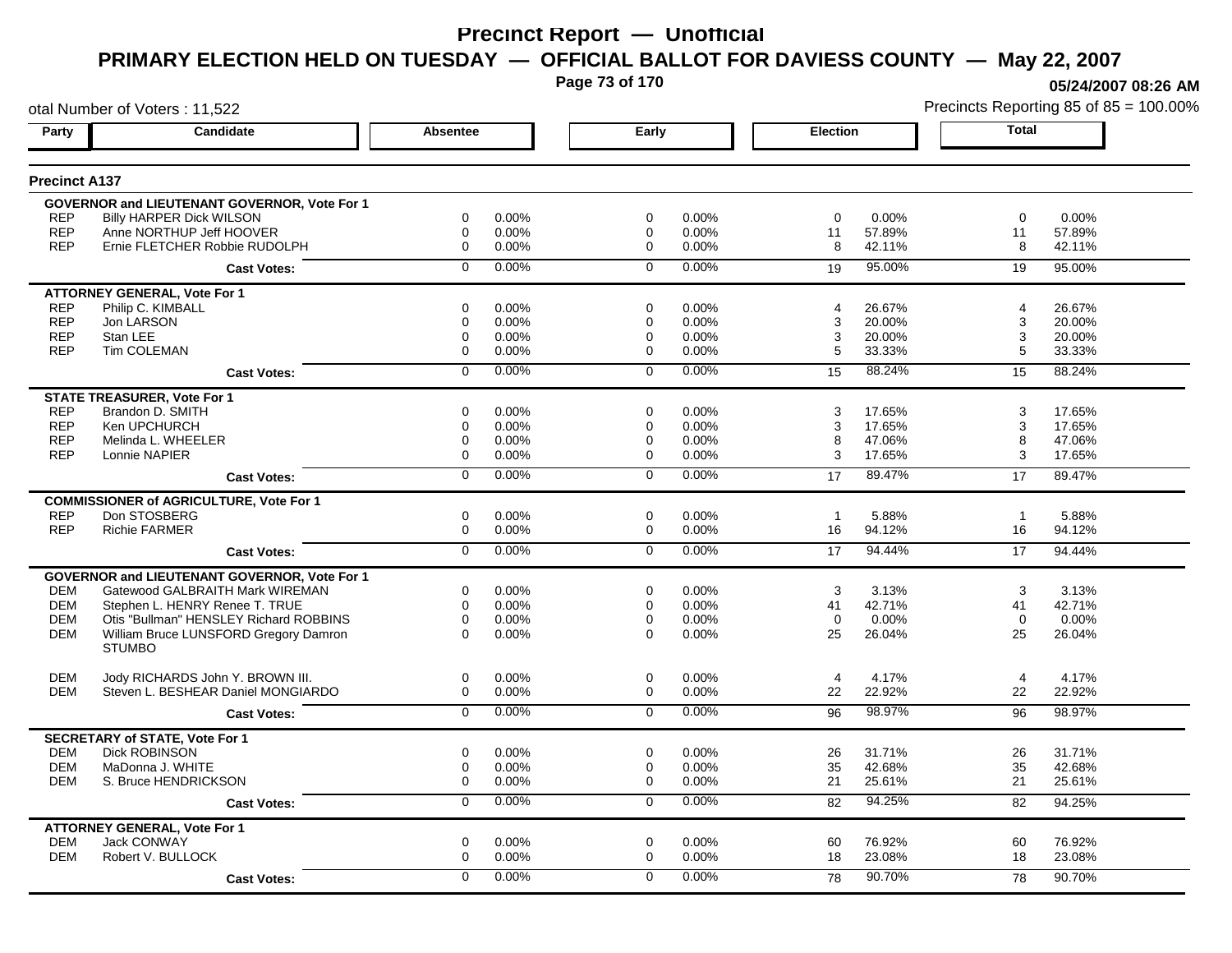**Page 74 of 170**

**05/24/2007 08:26 AM**

|                      | otal Number of Voters: 11,522                  |                 |          |       |          |                 |        | Precincts Reporting 85 of 85 = 100.00% |        |  |
|----------------------|------------------------------------------------|-----------------|----------|-------|----------|-----------------|--------|----------------------------------------|--------|--|
| Party                | Candidate                                      | <b>Absentee</b> |          | Early |          | <b>Election</b> |        | <b>Total</b>                           |        |  |
| <b>Precinct A137</b> |                                                |                 |          |       |          |                 |        |                                        |        |  |
|                      | <b>STATE TREASURER, Vote For 1</b>             |                 |          |       |          |                 |        |                                        |        |  |
| DEM                  | L.J. "Todd" HOLLENBACH                         | 0               | $0.00\%$ |       | 0.00%    | 19              | 22.35% | 19                                     | 22.35% |  |
| DEM                  | Mike WEAVER                                    |                 | $0.00\%$ |       | $0.00\%$ | 56              | 65.88% | 56                                     | 65.88% |  |
| <b>DEM</b>           | Jack D. WOOD                                   |                 | $0.00\%$ |       | $0.00\%$ |                 | 5.88%  |                                        | 5.88%  |  |
| <b>DEM</b>           | Patrick R. DUNMIRE                             |                 | $0.00\%$ |       | $0.00\%$ |                 | 5.88%  |                                        | 5.88%  |  |
|                      | <b>Cast Votes:</b>                             | 0               | $0.00\%$ |       | 0.00%    | 85              | 96.59% | 85                                     | 96.59% |  |
|                      | <b>COMMISSIONER of AGRICULTURE, Vote For 1</b> |                 |          |       |          |                 |        |                                        |        |  |
| DEM                  | David Lynn WILLIAMS                            |                 | $0.00\%$ |       | 0.00%    | 53              | 69.74% | 53                                     | 69.74% |  |
| DEM                  | David NEVILLE                                  |                 | $0.00\%$ |       | $0.00\%$ | 23              | 30.26% | 23                                     | 30.26% |  |
|                      | <b>Cast Votes:</b>                             | 0               | $0.00\%$ |       | 0.00%    | 76              | 91.57% | 76                                     | 91.57% |  |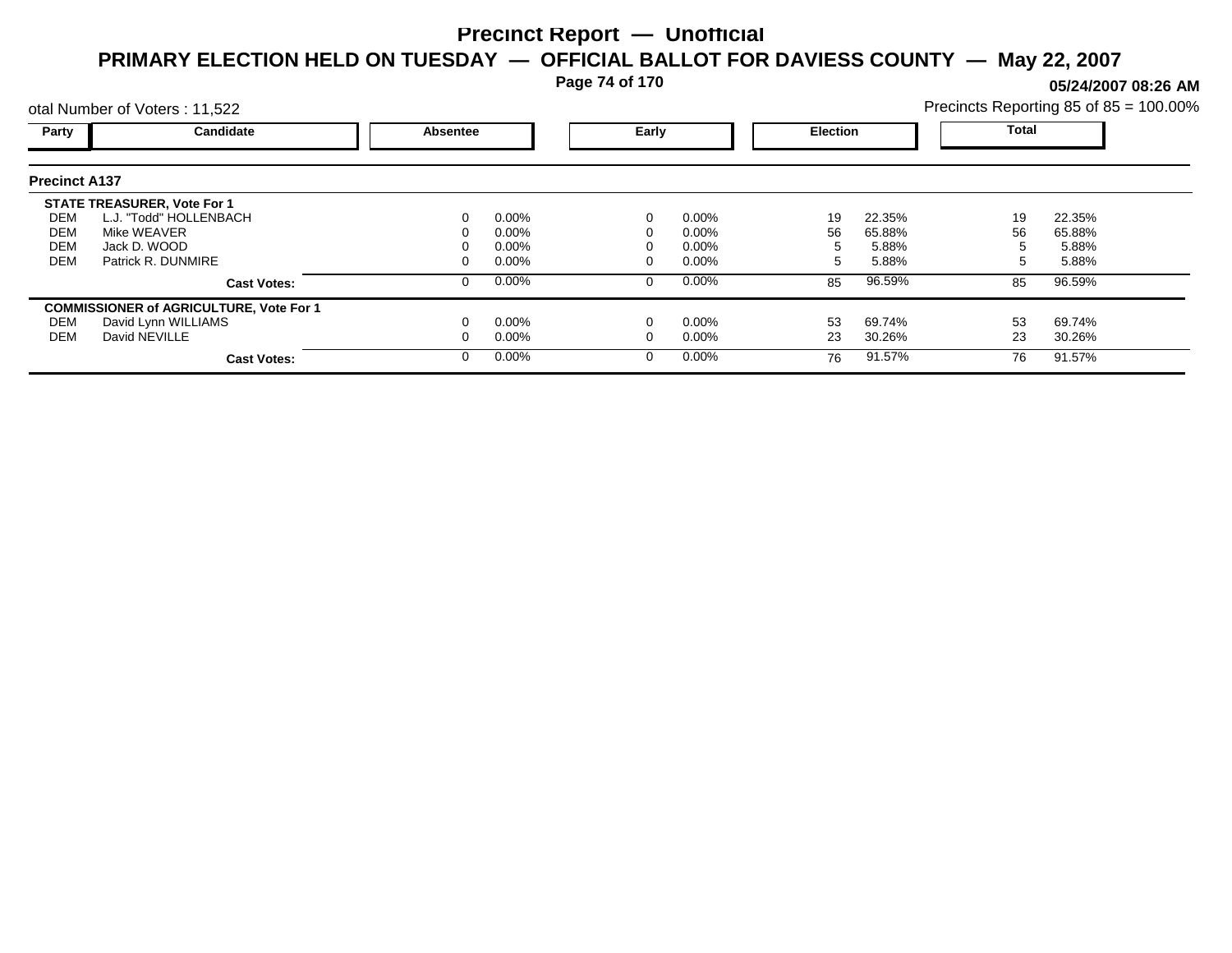**Page 75 of 170**

**05/24/2007 08:26 AM**

|                      | otal Number of Voters: 11,522                       |                 |          |             |       |                 |         |                | Precincts Reporting 85 of 85 = 100.00% |
|----------------------|-----------------------------------------------------|-----------------|----------|-------------|-------|-----------------|---------|----------------|----------------------------------------|
| Party                | Candidate                                           | <b>Absentee</b> |          | Early       |       | Election        |         | Total          |                                        |
| <b>Precinct A138</b> |                                                     |                 |          |             |       |                 |         |                |                                        |
|                      | GOVERNOR and LIEUTENANT GOVERNOR, Vote For 1        |                 |          |             |       |                 |         |                |                                        |
| <b>REP</b>           | <b>Billy HARPER Dick WILSON</b>                     | 0               | 0.00%    | 0           | 0.00% | 2               | 10.53%  | $\overline{2}$ | 10.53%                                 |
| <b>REP</b>           | Anne NORTHUP Jeff HOOVER                            | 0               | $0.00\%$ | 0           | 0.00% | 12              | 63.16%  | 12             | 63.16%                                 |
| <b>REP</b>           | Ernie FLETCHER Robbie RUDOLPH                       | 0               | 0.00%    | $\mathbf 0$ | 0.00% | 5               | 26.32%  | 5              | 26.32%                                 |
|                      | <b>Cast Votes:</b>                                  | $\Omega$        | 0.00%    | $\Omega$    | 0.00% | 19              | 100.00% | 19             | 100.00%                                |
|                      | <b>ATTORNEY GENERAL, Vote For 1</b>                 |                 |          |             |       |                 |         |                |                                        |
| <b>REP</b>           | Philip C. KIMBALL                                   | 0               | $0.00\%$ | 0           | 0.00% | $\overline{4}$  | 23.53%  | 4              | 23.53%                                 |
| <b>REP</b>           | Jon LARSON                                          | 0               | 0.00%    | $\mathbf 0$ | 0.00% |                 | 5.88%   | -1             | 5.88%                                  |
| <b>REP</b>           | Stan LEE                                            | 0               | $0.00\%$ | 0           | 0.00% | 6               | 35.29%  | 6              | 35.29%                                 |
| <b>REP</b>           | <b>Tim COLEMAN</b>                                  | 0               | $0.00\%$ | $\mathbf 0$ | 0.00% | 6               | 35.29%  | 6              | 35.29%                                 |
|                      | <b>Cast Votes:</b>                                  | $\mathbf 0$     | 0.00%    | $\mathbf 0$ | 0.00% | 17              | 100.00% | 17             | 100.00%                                |
|                      | <b>STATE TREASURER, Vote For 1</b>                  |                 |          |             |       |                 |         |                |                                        |
| <b>REP</b>           | Brandon D. SMITH                                    | 0               | 0.00%    | $\Omega$    | 0.00% | 3               | 17.65%  | 3              | 17.65%                                 |
| <b>REP</b>           | Ken UPCHURCH                                        | 0               | 0.00%    | 0           | 0.00% | $\mathbf{1}$    | 5.88%   | $\overline{1}$ | 5.88%                                  |
| <b>REP</b>           | Melinda L. WHEELER                                  | 0               | 0.00%    | $\mathbf 0$ | 0.00% | 12              | 70.59%  | 12             | 70.59%                                 |
| <b>REP</b>           | Lonnie NAPIER                                       | $\Omega$        | 0.00%    | 0           | 0.00% | $\overline{1}$  | 5.88%   | -1             | 5.88%                                  |
|                      | <b>Cast Votes:</b>                                  | 0               | 0.00%    | $\Omega$    | 0.00% | 17              | 100.00% | 17             | 100.00%                                |
|                      | <b>COMMISSIONER of AGRICULTURE, Vote For 1</b>      |                 |          |             |       |                 |         |                |                                        |
| <b>REP</b>           | Don STOSBERG                                        | 0               | 0.00%    | $\mathbf 0$ | 0.00% | $\overline{7}$  | 41.18%  | $\overline{7}$ | 41.18%                                 |
| <b>REP</b>           | <b>Richie FARMER</b>                                | 0               | 0.00%    | $\mathbf 0$ | 0.00% | 10 <sup>°</sup> | 58.82%  | 10             | 58.82%                                 |
|                      | <b>Cast Votes:</b>                                  | $\overline{0}$  | 0.00%    | $\mathbf 0$ | 0.00% | 17              | 100.00% | 17             | 100.00%                                |
|                      | <b>GOVERNOR and LIEUTENANT GOVERNOR, Vote For 1</b> |                 |          |             |       |                 |         |                |                                        |
| <b>DEM</b>           | Gatewood GALBRAITH Mark WIREMAN                     | 0               | 0.00%    | $\mathbf 0$ | 0.00% | 4               | 5.26%   | $\overline{4}$ | 5.26%                                  |
| <b>DEM</b>           | Stephen L. HENRY Renee T. TRUE                      | $\Omega$        | 0.00%    | $\Omega$    | 0.00% | 26              | 34.21%  | 26             | 34.21%                                 |
| <b>DEM</b>           | Otis "Bullman" HENSLEY Richard ROBBINS              | 0               | 0.00%    | $\Omega$    | 0.00% | $\overline{1}$  | 1.32%   | $\overline{1}$ | 1.32%                                  |
| DEM                  | William Bruce LUNSFORD Gregory Damron               | 0               | $0.00\%$ | $\Omega$    | 0.00% | 16              | 21.05%  | 16             | 21.05%                                 |
|                      | <b>STUMBO</b>                                       |                 |          |             |       |                 |         |                |                                        |
| <b>DEM</b>           | Jody RICHARDS John Y. BROWN III.                    | 0               | $0.00\%$ | 0           | 0.00% | $\overline{4}$  | 5.26%   | $\overline{4}$ | 5.26%                                  |
| <b>DEM</b>           | Steven L. BESHEAR Daniel MONGIARDO                  | 0               | $0.00\%$ | 0           | 0.00% | 25              | 32.89%  | 25             | 32.89%                                 |
|                      | <b>Cast Votes:</b>                                  | $\mathbf 0$     | 0.00%    | $\mathbf 0$ | 0.00% | 76              | 100.00% | 76             | 100.00%                                |
|                      | <b>SECRETARY of STATE, Vote For 1</b>               |                 |          |             |       |                 |         |                |                                        |
| <b>DEM</b>           | <b>Dick ROBINSON</b>                                | 0               | 0.00%    | 0           | 0.00% | 23              | 34.33%  | 23             | 34.33%                                 |
| <b>DEM</b>           | MaDonna J. WHITE                                    | 0               | 0.00%    | 0           | 0.00% | 28              | 41.79%  | 28             | 41.79%                                 |
| <b>DEM</b>           | S. Bruce HENDRICKSON                                | 0               | $0.00\%$ | $\mathbf 0$ | 0.00% | 16              | 23.88%  | 16             | 23.88%                                 |
|                      | <b>Cast Votes:</b>                                  | $\overline{0}$  | $0.00\%$ | $\mathbf 0$ | 0.00% | 67              | 100.00% | 67             | 100.00%                                |
|                      | <b>ATTORNEY GENERAL, Vote For 1</b>                 |                 |          |             |       |                 |         |                |                                        |
| <b>DEM</b>           | Jack CONWAY                                         | 0               | $0.00\%$ | 0           | 0.00% | 39              | 59.09%  | 39             | 59.09%                                 |
| <b>DEM</b>           | Robert V. BULLOCK                                   | 0               | 0.00%    | $\mathbf 0$ | 0.00% | 27              | 40.91%  | 27             | 40.91%                                 |
|                      | <b>Cast Votes:</b>                                  | $\Omega$        | 0.00%    | $\Omega$    | 0.00% | 66              | 100.00% | 66             | 100.00%                                |
|                      |                                                     |                 |          |             |       |                 |         |                |                                        |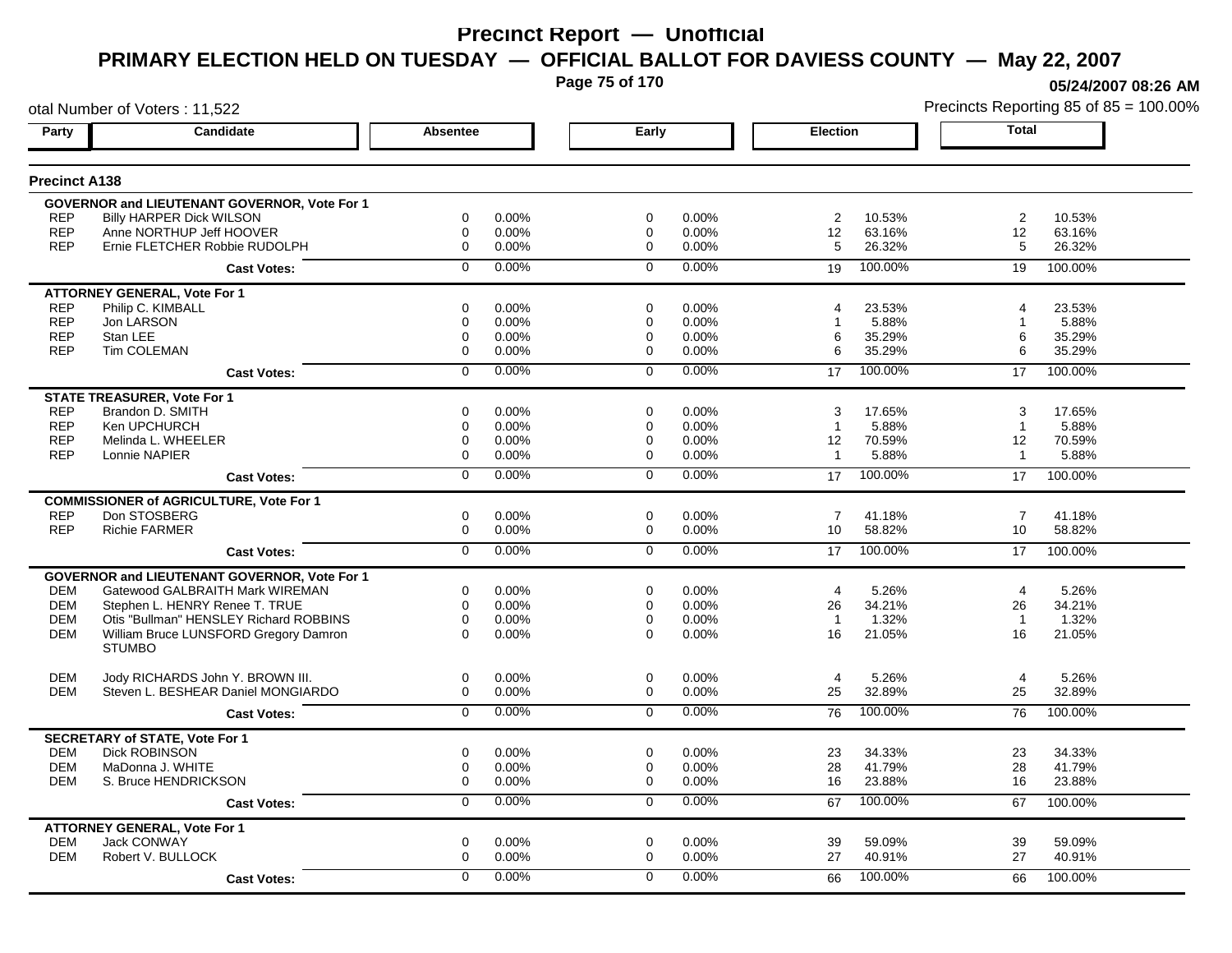**Page 76 of 170**

**05/24/2007 08:26 AM**

|                      | otal Number of Voters: 11,522                  |          |          |       |          |                 |         | Precincts Reporting 85 of 85 = 100.00% |         |  |
|----------------------|------------------------------------------------|----------|----------|-------|----------|-----------------|---------|----------------------------------------|---------|--|
| Party                | Candidate                                      | Absentee |          | Early |          | <b>Election</b> |         | <b>Total</b>                           |         |  |
| <b>Precinct A138</b> |                                                |          |          |       |          |                 |         |                                        |         |  |
|                      | <b>STATE TREASURER, Vote For 1</b>             |          |          |       |          |                 |         |                                        |         |  |
| DEM                  | L.J. "Todd" HOLLENBACH                         |          | $0.00\%$ |       | $0.00\%$ | 14              | 19.72%  | 14                                     | 19.72%  |  |
| DEM                  | Mike WEAVER                                    |          | 0.00%    |       | 0.00%    | 46              | 64.79%  | 46                                     | 64.79%  |  |
| <b>DEM</b>           | Jack D. WOOD                                   |          | 0.00%    |       | 0.00%    | 10              | 14.08%  | 10                                     | 14.08%  |  |
| <b>DEM</b>           | Patrick R. DUNMIRE                             |          | $0.00\%$ |       | 0.00%    |                 | 1.41%   |                                        | 1.41%   |  |
|                      | <b>Cast Votes:</b>                             |          | $0.00\%$ | 0     | $0.00\%$ | 71              | 100.00% | 71                                     | 100.00% |  |
|                      | <b>COMMISSIONER of AGRICULTURE, Vote For 1</b> |          |          |       |          |                 |         |                                        |         |  |
| DEM                  | David Lynn WILLIAMS                            |          | $0.00\%$ |       | 0.00%    | 52              | 80.00%  | 52                                     | 80.00%  |  |
| DEM                  | David NEVILLE                                  |          | $0.00\%$ |       | 0.00%    | 13              | 20.00%  | 13                                     | 20.00%  |  |
|                      | <b>Cast Votes:</b>                             |          | $0.00\%$ | 0     | $0.00\%$ | 65              | 100.00% | 65                                     | 100.00% |  |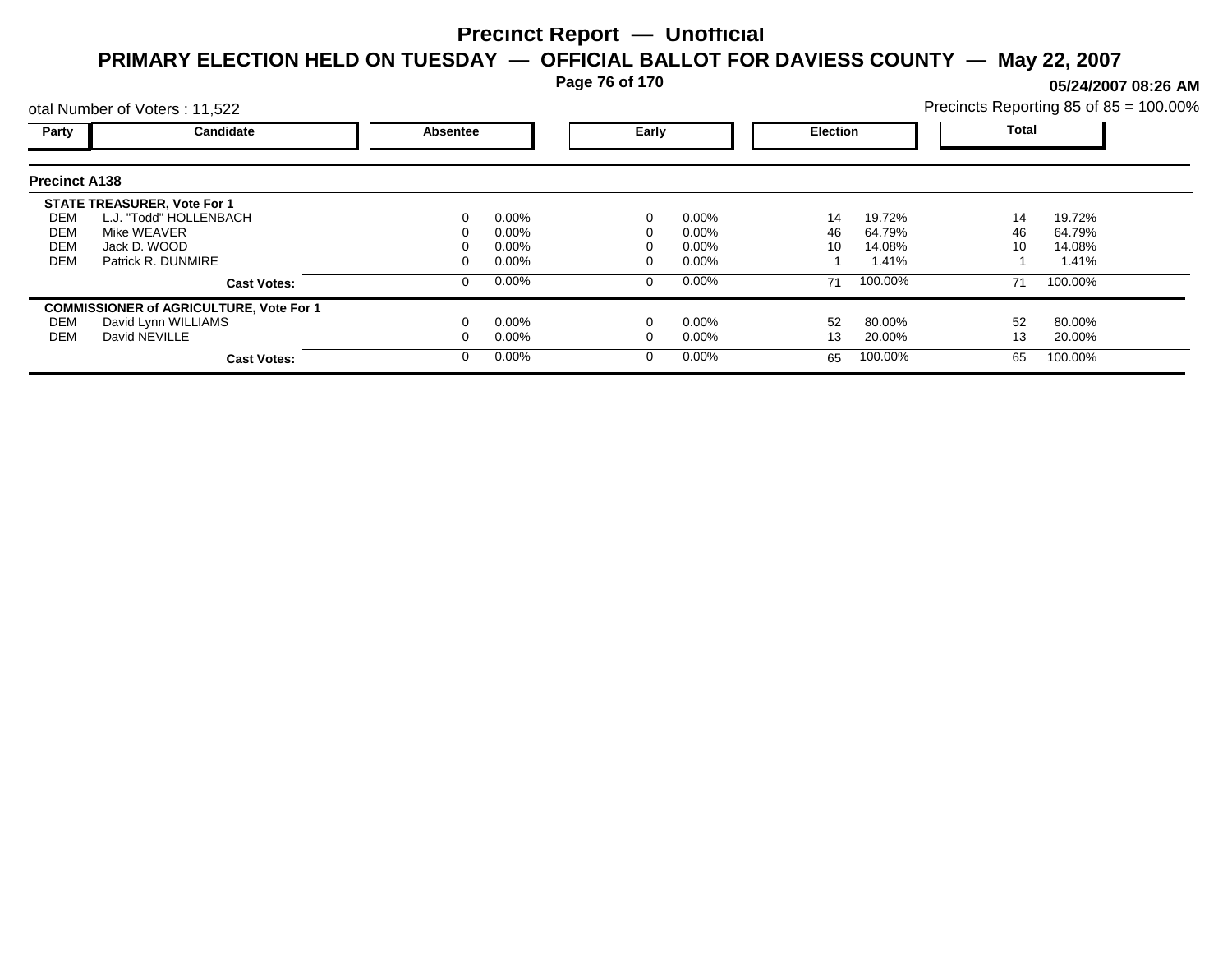**Page 77 of 170**

**05/24/2007 08:26 AM**

|                      | otal Number of Voters: 11,522                       |                 |          |                |       |                 |         |                | Precincts Reporting 85 of 85 = 100.00% |
|----------------------|-----------------------------------------------------|-----------------|----------|----------------|-------|-----------------|---------|----------------|----------------------------------------|
| Party                | Candidate                                           | <b>Absentee</b> |          | Early          |       | <b>Election</b> |         | <b>Total</b>   |                                        |
| <b>Precinct A139</b> |                                                     |                 |          |                |       |                 |         |                |                                        |
|                      | GOVERNOR and LIEUTENANT GOVERNOR, Vote For 1        |                 |          |                |       |                 |         |                |                                        |
| <b>REP</b>           | <b>Billy HARPER Dick WILSON</b>                     | 0               | 0.00%    | 0              | 0.00% | 15              | 23.08%  | 15             | 23.08%                                 |
| <b>REP</b>           | Anne NORTHUP Jeff HOOVER                            | $\mathbf 0$     | 0.00%    | 0              | 0.00% | 28              | 43.08%  | 28             | 43.08%                                 |
| <b>REP</b>           | Ernie FLETCHER Robbie RUDOLPH                       | $\mathbf 0$     | 0.00%    | $\mathbf 0$    | 0.00% | 22              | 33.85%  | 22             | 33.85%                                 |
|                      | <b>Cast Votes:</b>                                  | $\Omega$        | 0.00%    | $\mathbf 0$    | 0.00% | 65              | 100.00% | 65             | 100.00%                                |
|                      | <b>ATTORNEY GENERAL, Vote For 1</b>                 |                 |          |                |       |                 |         |                |                                        |
| <b>REP</b>           | Philip C. KIMBALL                                   | 0               | 0.00%    | 0              | 0.00% | 13              | 28.26%  | 13             | 28.26%                                 |
| <b>REP</b>           | Jon LARSON                                          | 0               | 0.00%    | 0              | 0.00% | 9               | 19.57%  | 9              | 19.57%                                 |
| <b>REP</b>           | Stan LEE                                            | 0               | 0.00%    | 0              | 0.00% | 10              | 21.74%  | 10             | 21.74%                                 |
| <b>REP</b>           | Tim COLEMAN                                         | $\mathbf 0$     | 0.00%    | 0              | 0.00% | 14              | 30.43%  | 14             | 30.43%                                 |
|                      | <b>Cast Votes:</b>                                  | $\mathbf 0$     | 0.00%    | $\mathbf 0$    | 0.00% | 46              | 90.20%  | 46             | 90.20%                                 |
|                      | <b>STATE TREASURER, Vote For 1</b>                  |                 |          |                |       |                 |         |                |                                        |
| <b>REP</b>           | Brandon D. SMITH                                    | $\Omega$        | 0.00%    | $\Omega$       | 0.00% | 11              | 22.92%  | 11             | 22.92%                                 |
| <b>REP</b>           | Ken UPCHURCH                                        | 0               | 0.00%    | 0              | 0.00% | 7               | 14.58%  | $\overline{7}$ | 14.58%                                 |
| <b>REP</b>           | Melinda L. WHEELER                                  | $\mathbf 0$     | 0.00%    | 0              | 0.00% | 17              | 35.42%  | 17             | 35.42%                                 |
| <b>REP</b>           | Lonnie NAPIER                                       | 0               | 0.00%    | 0              | 0.00% | 13              | 27.08%  | 13             | 27.08%                                 |
|                      | <b>Cast Votes:</b>                                  | $\overline{0}$  | 0.00%    | $\overline{0}$ | 0.00% | 48              | 92.31%  | 48             | 92.31%                                 |
|                      | <b>COMMISSIONER of AGRICULTURE, Vote For 1</b>      |                 |          |                |       |                 |         |                |                                        |
| <b>REP</b>           | Don STOSBERG                                        | $\mathbf 0$     | 0.00%    | $\mathbf 0$    | 0.00% | 10              | 18.87%  | 10             | 18.87%                                 |
| <b>REP</b>           | <b>Richie FARMER</b>                                | $\mathbf 0$     | 0.00%    | $\mathbf 0$    | 0.00% | 43              | 81.13%  | 43             | 81.13%                                 |
|                      | <b>Cast Votes:</b>                                  | $\overline{0}$  | 0.00%    | $\overline{0}$ | 0.00% | 53              | 94.64%  | 53             | 94.64%                                 |
|                      | <b>GOVERNOR and LIEUTENANT GOVERNOR, Vote For 1</b> |                 |          |                |       |                 |         |                |                                        |
| <b>DEM</b>           | Gatewood GALBRAITH Mark WIREMAN                     | 0               | 0.00%    | 0              | 0.00% | $\mathbf{1}$    | 0.71%   | $\overline{1}$ | 0.71%                                  |
| <b>DEM</b>           | Stephen L. HENRY Renee T. TRUE                      | $\mathbf 0$     | 0.00%    | $\mathbf 0$    | 0.00% | 49              | 35.00%  | 49             | 35.00%                                 |
| <b>DEM</b>           | Otis "Bullman" HENSLEY Richard ROBBINS              | $\mathbf 0$     | 0.00%    | $\mathbf 0$    | 0.00% | $\overline{1}$  | 0.71%   | $\overline{1}$ | 0.71%                                  |
| <b>DEM</b>           | William Bruce LUNSFORD Gregory Damron               | $\Omega$        | $0.00\%$ | $\Omega$       | 0.00% | 28              | 20.00%  | 28             | 20.00%                                 |
|                      | <b>STUMBO</b>                                       |                 |          |                |       |                 |         |                |                                        |
| <b>DEM</b>           | Jody RICHARDS John Y. BROWN III.                    | $\mathbf 0$     | 0.00%    | $\mathbf 0$    | 0.00% | 23              | 16.43%  | 23             | 16.43%                                 |
| <b>DEM</b>           | Steven L. BESHEAR Daniel MONGIARDO                  | $\mathbf 0$     | 0.00%    | $\mathbf 0$    | 0.00% | 35              | 25.00%  | 35             | 25.00%                                 |
|                      | <b>Cast Votes:</b>                                  | $\overline{0}$  | 0.00%    | $\mathbf 0$    | 0.00% | 140             | 97.90%  | 140            | 97.90%                                 |
|                      | <b>SECRETARY of STATE, Vote For 1</b>               |                 |          |                |       |                 |         |                |                                        |
| <b>DEM</b>           | <b>Dick ROBINSON</b>                                | $\mathbf 0$     | 0.00%    | $\mathbf 0$    | 0.00% | 36              | 34.95%  | 36             | 34.95%                                 |
| <b>DEM</b>           | MaDonna J. WHITE                                    | $\mathbf 0$     | 0.00%    | 0              | 0.00% | 33              | 32.04%  | 33             | 32.04%                                 |
| <b>DEM</b>           | S. Bruce HENDRICKSON                                | $\mathbf 0$     | 0.00%    | $\mathbf 0$    | 0.00% | 34              | 33.01%  | 34             | 33.01%                                 |
|                      | <b>Cast Votes:</b>                                  | 0               | 0.00%    | 0              | 0.00% | 103             | 85.83%  | 103            | 85.83%                                 |
|                      | <b>ATTORNEY GENERAL, Vote For 1</b>                 |                 |          |                |       |                 |         |                |                                        |
| <b>DEM</b>           | <b>Jack CONWAY</b>                                  | $\mathbf 0$     | 0.00%    | $\mathbf 0$    | 0.00% | 65              | 64.36%  | 65             | 64.36%                                 |
| <b>DEM</b>           | Robert V. BULLOCK                                   | $\mathbf 0$     | 0.00%    | 0              | 0.00% | 36              | 35.64%  | 36             | 35.64%                                 |
|                      | <b>Cast Votes:</b>                                  | $\Omega$        | 0.00%    | $\Omega$       | 0.00% | 101             | 85.59%  | 101            | 85.59%                                 |
|                      |                                                     |                 |          |                |       |                 |         |                |                                        |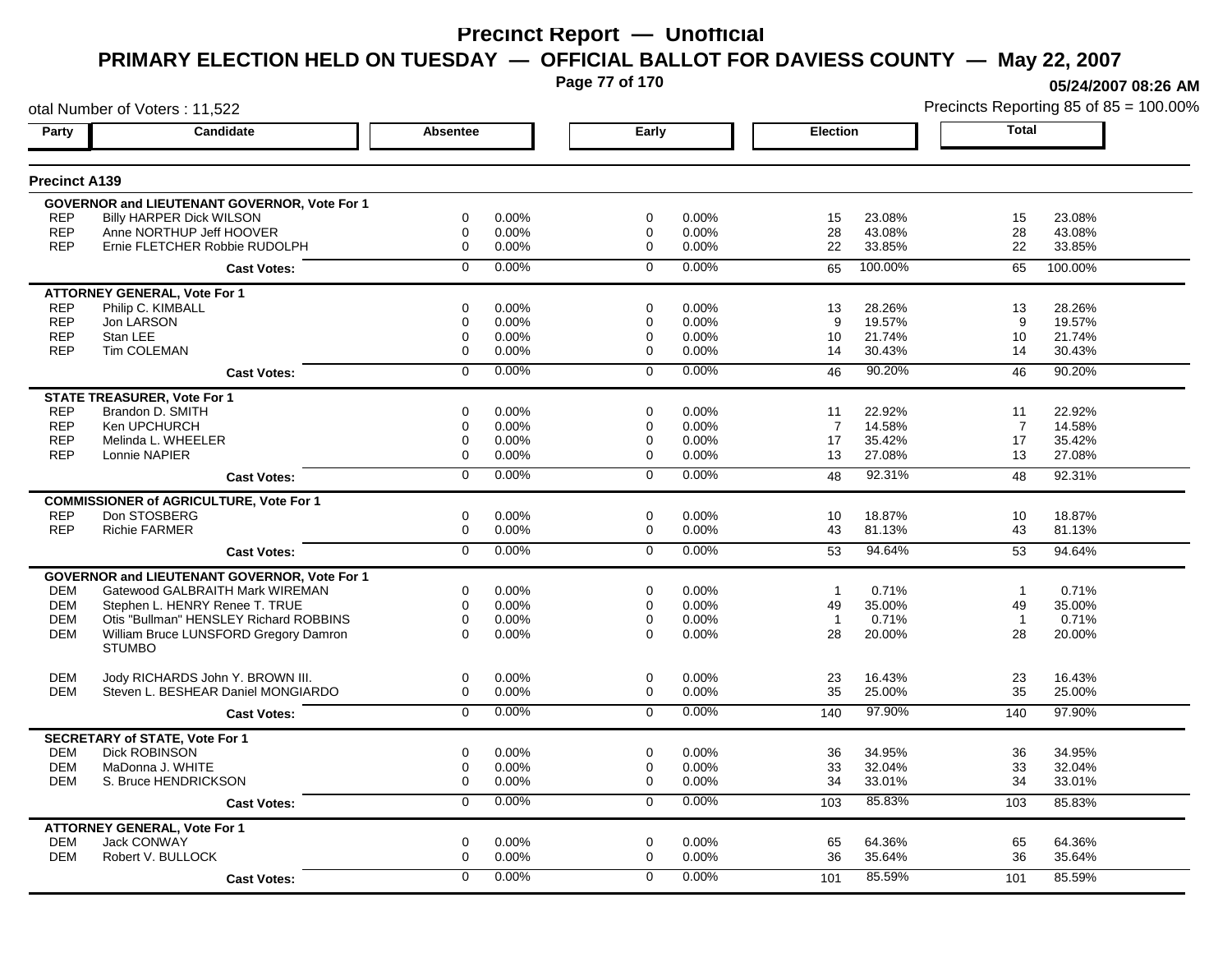**Page 78 of 170**

**05/24/2007 08:26 AM**

|                      | otal Number of Voters: 11,522                  |          |          |   |          |     |                 | Precincts Reporting 85 of 85 = 100.00% |              |  |
|----------------------|------------------------------------------------|----------|----------|---|----------|-----|-----------------|----------------------------------------|--------------|--|
| Party                | Candidate                                      | Absentee |          |   | Early    |     | <b>Election</b> |                                        | <b>Total</b> |  |
| <b>Precinct A139</b> |                                                |          |          |   |          |     |                 |                                        |              |  |
|                      | <b>STATE TREASURER, Vote For 1</b>             |          |          |   |          |     |                 |                                        |              |  |
| DEM                  | L.J. "Todd" HOLLENBACH                         |          | $0.00\%$ |   | $0.00\%$ | 30  | 24.19%          | 30                                     | 24.19%       |  |
| DEM                  | Mike WEAVER                                    |          | $0.00\%$ |   | 0.00%    | 83  | 66.94%          | 83                                     | 66.94%       |  |
| <b>DEM</b>           | Jack D. WOOD                                   |          | $0.00\%$ |   | 0.00%    |     | 5.65%           |                                        | 5.65%        |  |
| <b>DEM</b>           | Patrick R. DUNMIRE                             |          | $0.00\%$ |   | 0.00%    |     | 3.23%           |                                        | 3.23%        |  |
|                      | <b>Cast Votes:</b>                             |          | $0.00\%$ | 0 | $0.00\%$ | 124 | 94.66%          | 124                                    | 94.66%       |  |
|                      | <b>COMMISSIONER of AGRICULTURE, Vote For 1</b> |          |          |   |          |     |                 |                                        |              |  |
| DEM                  | David Lynn WILLIAMS                            |          | $0.00\%$ |   | 0.00%    | 70  | 67.96%          | 70                                     | 67.96%       |  |
| DEM                  | David NEVILLE                                  |          | $0.00\%$ |   | 0.00%    | 33  | 32.04%          | 33                                     | 32.04%       |  |
|                      | <b>Cast Votes:</b>                             |          | $0.00\%$ | 0 | $0.00\%$ | 103 | 89.57%          | 103                                    | 89.57%       |  |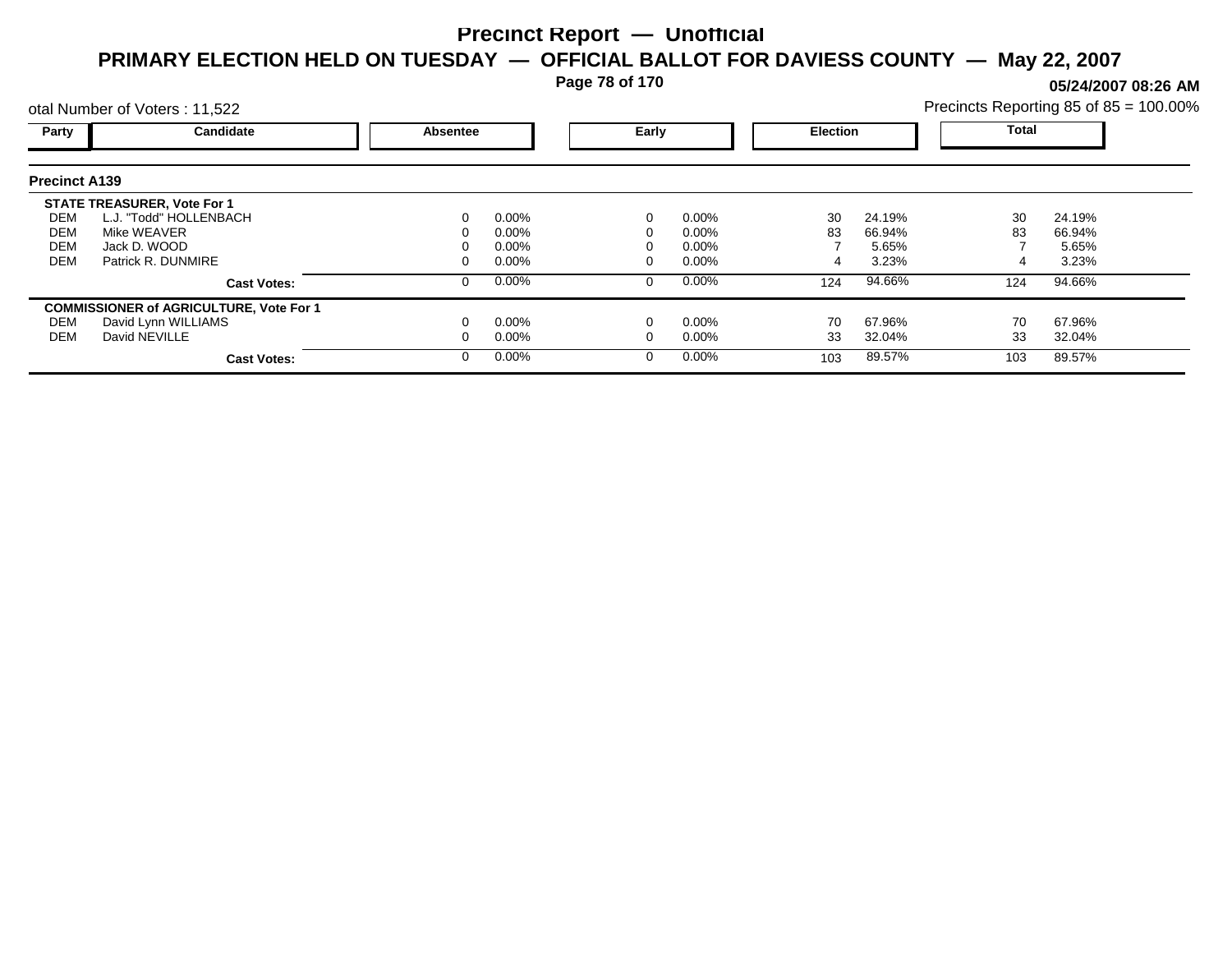**Page 79 of 170**

**05/24/2007 08:26 AM**

|                      | otal Number of Voters: 11,522                       |                 |       |                |       |                 |         |                | Precincts Reporting 85 of 85 = 100.009 |
|----------------------|-----------------------------------------------------|-----------------|-------|----------------|-------|-----------------|---------|----------------|----------------------------------------|
| Party                | Candidate                                           | <b>Absentee</b> |       | Early          |       | <b>Election</b> |         | <b>Total</b>   |                                        |
| <b>Precinct A140</b> |                                                     |                 |       |                |       |                 |         |                |                                        |
|                      | GOVERNOR and LIEUTENANT GOVERNOR, Vote For 1        |                 |       |                |       |                 |         |                |                                        |
| <b>REP</b>           | <b>Billy HARPER Dick WILSON</b>                     | 0               | 0.00% | 0              | 0.00% | 0               | 0.00%   | $\mathbf 0$    | 0.00%                                  |
| <b>REP</b>           | Anne NORTHUP Jeff HOOVER                            | $\mathbf 0$     | 0.00% | 0              | 0.00% | 8               | 34.78%  | 8              | 34.78%                                 |
| <b>REP</b>           | Ernie FLETCHER Robbie RUDOLPH                       | $\mathbf 0$     | 0.00% | $\mathbf 0$    | 0.00% | 15              | 65.22%  | 15             | 65.22%                                 |
|                      | <b>Cast Votes:</b>                                  | $\Omega$        | 0.00% | $\mathbf 0$    | 0.00% | 23              | 100.00% | 23             | 100.00%                                |
|                      | <b>ATTORNEY GENERAL, Vote For 1</b>                 |                 |       |                |       |                 |         |                |                                        |
| <b>REP</b>           | Philip C. KIMBALL                                   | 0               | 0.00% | 0              | 0.00% |                 | 5.00%   | -1             | 5.00%                                  |
| <b>REP</b>           | Jon LARSON                                          | 0               | 0.00% | 0              | 0.00% | 5               | 25.00%  | 5              | 25.00%                                 |
| <b>REP</b>           | Stan LEE                                            | 0               | 0.00% | 0              | 0.00% | 6               | 30.00%  | 6              | 30.00%                                 |
| <b>REP</b>           | Tim COLEMAN                                         | $\mathbf 0$     | 0.00% | 0              | 0.00% | 8               | 40.00%  | 8              | 40.00%                                 |
|                      | <b>Cast Votes:</b>                                  | $\mathbf 0$     | 0.00% | $\mathbf 0$    | 0.00% | 20              | 100.00% | 20             | 100.00%                                |
|                      | <b>STATE TREASURER, Vote For 1</b>                  |                 |       |                |       |                 |         |                |                                        |
| <b>REP</b>           | Brandon D. SMITH                                    | $\mathbf 0$     | 0.00% | $\Omega$       | 0.00% | 5               | 25.00%  | 5              | 25.00%                                 |
| <b>REP</b>           | Ken UPCHURCH                                        | 0               | 0.00% | 0              | 0.00% | 4               | 20.00%  | 4              | 20.00%                                 |
| <b>REP</b>           | Melinda L. WHEELER                                  | $\mathbf 0$     | 0.00% | 0              | 0.00% | 4               | 20.00%  | 4              | 20.00%                                 |
| <b>REP</b>           | Lonnie NAPIER                                       | 0               | 0.00% | $\mathbf 0$    | 0.00% | $\overline{7}$  | 35.00%  | 7              | 35.00%                                 |
|                      | <b>Cast Votes:</b>                                  | $\overline{0}$  | 0.00% | $\overline{0}$ | 0.00% | 20              | 100.00% | 20             | 100.00%                                |
|                      | <b>COMMISSIONER of AGRICULTURE, Vote For 1</b>      |                 |       |                |       |                 |         |                |                                        |
| <b>REP</b>           | Don STOSBERG                                        | 0               | 0.00% | $\mathbf 0$    | 0.00% | 3               | 15.00%  | 3              | 15.00%                                 |
| <b>REP</b>           | <b>Richie FARMER</b>                                | $\mathbf 0$     | 0.00% | $\mathbf 0$    | 0.00% | 17              | 85.00%  | 17             | 85.00%                                 |
|                      | <b>Cast Votes:</b>                                  | $\overline{0}$  | 0.00% | $\overline{0}$ | 0.00% | 20              | 95.24%  | 20             | 95.24%                                 |
|                      | <b>GOVERNOR and LIEUTENANT GOVERNOR, Vote For 1</b> |                 |       |                |       |                 |         |                |                                        |
| <b>DEM</b>           | Gatewood GALBRAITH Mark WIREMAN                     | 0               | 0.00% | $\mathbf 0$    | 0.00% | $\overline{4}$  | 4.82%   | $\overline{4}$ | 4.82%                                  |
| <b>DEM</b>           | Stephen L. HENRY Renee T. TRUE                      | $\mathbf 0$     | 0.00% | $\mathbf 0$    | 0.00% | 29              | 34.94%  | 29             | 34.94%                                 |
| <b>DEM</b>           | Otis "Bullman" HENSLEY Richard ROBBINS              | $\mathbf 0$     | 0.00% | $\mathbf 0$    | 0.00% | $\Omega$        | 0.00%   | $\Omega$       | 0.00%                                  |
| <b>DEM</b>           | William Bruce LUNSFORD Gregory Damron               | $\Omega$        | 0.00% | $\Omega$       | 0.00% | 23              | 27.71%  | 23             | 27.71%                                 |
|                      | <b>STUMBO</b>                                       |                 |       |                |       |                 |         |                |                                        |
| <b>DEM</b>           | Jody RICHARDS John Y. BROWN III.                    | 0               | 0.00% | $\mathbf 0$    | 0.00% | 4               | 4.82%   | $\overline{4}$ | 4.82%                                  |
| <b>DEM</b>           | Steven L. BESHEAR Daniel MONGIARDO                  | 0               | 0.00% | $\mathbf 0$    | 0.00% | 22              | 26.51%  | 22             | 26.51%                                 |
|                      | <b>Cast Votes:</b>                                  | $\mathbf 0$     | 0.00% | $\mathbf 0$    | 0.00% | 83              | 98.81%  | 83             | 98.81%                                 |
|                      | <b>SECRETARY of STATE, Vote For 1</b>               |                 |       |                |       |                 |         |                |                                        |
| <b>DEM</b>           | <b>Dick ROBINSON</b>                                | $\mathbf 0$     | 0.00% | $\mathbf 0$    | 0.00% | 20              | 37.04%  | 20             | 37.04%                                 |
| <b>DEM</b>           | MaDonna J. WHITE                                    | $\mathbf 0$     | 0.00% | 0              | 0.00% | 21              | 38.89%  | 21             | 38.89%                                 |
| <b>DEM</b>           | S. Bruce HENDRICKSON                                | $\mathbf 0$     | 0.00% | $\mathbf 0$    | 0.00% | 13              | 24.07%  | 13             | 24.07%                                 |
|                      | <b>Cast Votes:</b>                                  | 0               | 0.00% | 0              | 0.00% | 54              | 80.60%  | 54             | 80.60%                                 |
|                      | <b>ATTORNEY GENERAL, Vote For 1</b>                 |                 |       |                |       |                 |         |                |                                        |
| <b>DEM</b>           | <b>Jack CONWAY</b>                                  | $\mathbf 0$     | 0.00% | $\mathbf 0$    | 0.00% | 39              | 66.10%  | 39             | 66.10%                                 |
| <b>DEM</b>           | Robert V. BULLOCK                                   | $\mathbf 0$     | 0.00% | $\mathbf 0$    | 0.00% | 20              | 33.90%  | 20             | 33.90%                                 |
|                      | <b>Cast Votes:</b>                                  | $\Omega$        | 0.00% | $\Omega$       | 0.00% | 59              | 83.10%  | 59             | 83.10%                                 |
|                      |                                                     |                 |       |                |       |                 |         |                |                                        |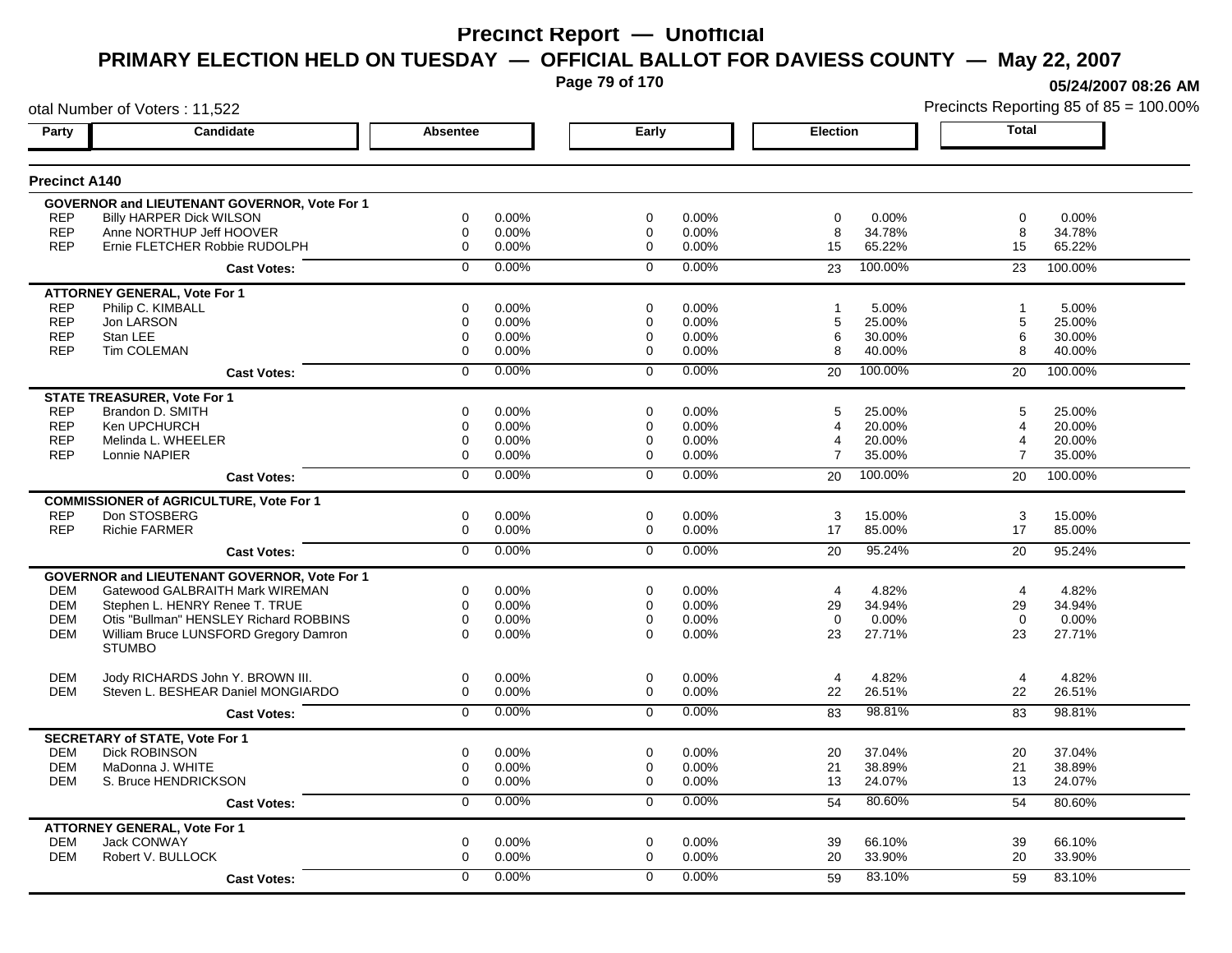**Page 80 of 170**

**05/24/2007 08:26 AM**

|                                               | otal Number of Voters: 11,522                                                                                     |                 |                                              |       |                                     |                 |                                    |                | Precincts Reporting 85 of 85 = 100.00% |
|-----------------------------------------------|-------------------------------------------------------------------------------------------------------------------|-----------------|----------------------------------------------|-------|-------------------------------------|-----------------|------------------------------------|----------------|----------------------------------------|
| Party                                         | Candidate                                                                                                         | <b>Absentee</b> |                                              | Early |                                     | <b>Election</b> |                                    | <b>Total</b>   |                                        |
| <b>Precinct A140</b>                          |                                                                                                                   |                 |                                              |       |                                     |                 |                                    |                |                                        |
| DEM<br><b>DEM</b><br><b>DEM</b><br><b>DEM</b> | <b>STATE TREASURER, Vote For 1</b><br>L.J. "Todd" HOLLENBACH<br>Mike WEAVER<br>Jack D. WOOD<br>Patrick R. DUNMIRE |                 | $0.00\%$<br>$0.00\%$<br>$0.00\%$<br>$0.00\%$ |       | $0.00\%$<br>0.00%<br>0.00%<br>0.00% | 23<br>42<br>6   | 31.08%<br>56.76%<br>4.05%<br>8.11% | 23<br>42<br>6  | 31.08%<br>56.76%<br>4.05%<br>8.11%     |
|                                               | <b>Cast Votes:</b>                                                                                                |                 | $0.00\%$                                     | 0     | $0.00\%$                            | 74              | 94.87%                             | 74             | 94.87%                                 |
| DEM<br><b>DEM</b>                             | <b>COMMISSIONER of AGRICULTURE, Vote For 1</b><br>David Lynn WILLIAMS<br>David NEVILLE<br><b>Cast Votes:</b>      |                 | $0.00\%$<br>$0.00\%$<br>$0.00\%$             |       | 0.00%<br>0.00%<br>$0.00\%$          | 35<br>22<br>57  | 61.40%<br>38.60%<br>82.61%         | 35<br>22<br>57 | 61.40%<br>38.60%<br>82.61%             |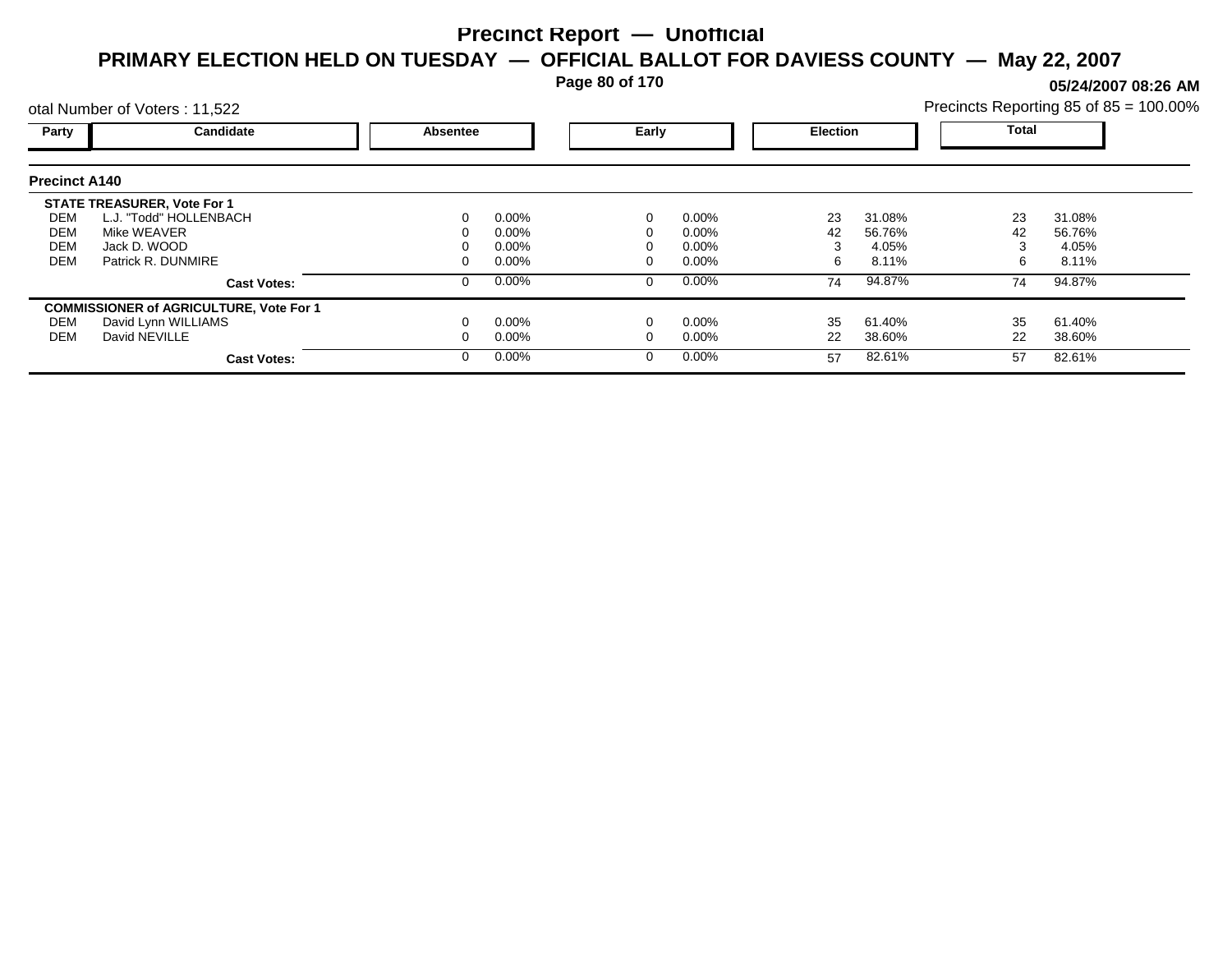**Page 81 of 170**

**05/24/2007 08:26 AM**

|                      | otal Number of Voters: 11,522                       |                 |       |                |       |                 |         |                | Precincts Reporting 85 of 85 = 100.00% |
|----------------------|-----------------------------------------------------|-----------------|-------|----------------|-------|-----------------|---------|----------------|----------------------------------------|
| Party                | Candidate                                           | <b>Absentee</b> |       | Early          |       | <b>Election</b> |         | <b>Total</b>   |                                        |
| <b>Precinct A141</b> |                                                     |                 |       |                |       |                 |         |                |                                        |
|                      | GOVERNOR and LIEUTENANT GOVERNOR, Vote For 1        |                 |       |                |       |                 |         |                |                                        |
| <b>REP</b>           | <b>Billy HARPER Dick WILSON</b>                     | 0               | 0.00% | 0              | 0.00% | $\overline{2}$  | 3.77%   | $\sqrt{2}$     | 3.77%                                  |
| <b>REP</b>           | Anne NORTHUP Jeff HOOVER                            | $\mathbf 0$     | 0.00% | 0              | 0.00% | 22              | 41.51%  | 22             | 41.51%                                 |
| <b>REP</b>           | Ernie FLETCHER Robbie RUDOLPH                       | $\mathbf 0$     | 0.00% | $\mathbf 0$    | 0.00% | 29              | 54.72%  | 29             | 54.72%                                 |
|                      | <b>Cast Votes:</b>                                  | $\mathbf 0$     | 0.00% | $\mathbf 0$    | 0.00% | 53              | 98.15%  | 53             | 98.15%                                 |
|                      | <b>ATTORNEY GENERAL, Vote For 1</b>                 |                 |       |                |       |                 |         |                |                                        |
| <b>REP</b>           | Philip C. KIMBALL                                   | $\mathbf 0$     | 0.00% | $\mathbf 0$    | 0.00% | 12              | 28.57%  | 12             | 28.57%                                 |
| <b>REP</b>           | Jon LARSON                                          | $\mathbf 0$     | 0.00% | 0              | 0.00% | $\overline{7}$  | 16.67%  | $\overline{7}$ | 16.67%                                 |
| <b>REP</b>           | Stan LEE                                            | $\mathbf 0$     | 0.00% | 0              | 0.00% | 14              | 33.33%  | 14             | 33.33%                                 |
| <b>REP</b>           | <b>Tim COLEMAN</b>                                  | $\mathbf 0$     | 0.00% | $\mathbf 0$    | 0.00% | 9               | 21.43%  | 9              | 21.43%                                 |
|                      | <b>Cast Votes:</b>                                  | $\mathbf 0$     | 0.00% | $\mathbf 0$    | 0.00% | 42              | 89.36%  | 42             | 89.36%                                 |
|                      | <b>STATE TREASURER, Vote For 1</b>                  |                 |       |                |       |                 |         |                |                                        |
| <b>REP</b>           | Brandon D. SMITH                                    | $\mathbf 0$     | 0.00% | $\mathbf 0$    | 0.00% | $\overline{7}$  | 17.50%  | $\overline{7}$ | 17.50%                                 |
| <b>REP</b>           | Ken UPCHURCH                                        | $\mathbf 0$     | 0.00% | $\mathbf 0$    | 0.00% | 8               | 20.00%  | 8              | 20.00%                                 |
| <b>REP</b>           | Melinda L. WHEELER                                  | $\mathbf 0$     | 0.00% | $\mathbf 0$    | 0.00% | 18              | 45.00%  | 18             | 45.00%                                 |
| <b>REP</b>           | Lonnie NAPIER                                       | $\Omega$        | 0.00% | $\mathbf 0$    | 0.00% | $\overline{7}$  | 17.50%  | $\overline{7}$ | 17.50%                                 |
|                      | <b>Cast Votes:</b>                                  | $\overline{0}$  | 0.00% | $\overline{0}$ | 0.00% | 40              | 85.11%  | 40             | 85.11%                                 |
|                      | <b>COMMISSIONER of AGRICULTURE, Vote For 1</b>      |                 |       |                |       |                 |         |                |                                        |
| <b>REP</b>           | Don STOSBERG                                        | 0               | 0.00% | $\mathbf 0$    | 0.00% | 12              | 26.67%  | 12             | 26.67%                                 |
| <b>REP</b>           | <b>Richie FARMER</b>                                | 0               | 0.00% | $\mathbf 0$    | 0.00% | 33              | 73.33%  | 33             | 73.33%                                 |
|                      | <b>Cast Votes:</b>                                  | $\overline{0}$  | 0.00% | $\overline{0}$ | 0.00% | 45              | 88.24%  | 45             | 88.24%                                 |
|                      | <b>GOVERNOR and LIEUTENANT GOVERNOR, Vote For 1</b> |                 |       |                |       |                 |         |                |                                        |
| DEM                  | Gatewood GALBRAITH Mark WIREMAN                     | 0               | 0.00% | 0              | 0.00% | 4               | 4.76%   | 4              | 4.76%                                  |
| <b>DEM</b>           | Stephen L. HENRY Renee T. TRUE                      | $\mathbf 0$     | 0.00% | 0              | 0.00% | 34              | 40.48%  | 34             | 40.48%                                 |
| <b>DEM</b>           | Otis "Bullman" HENSLEY Richard ROBBINS              | $\mathbf 0$     | 0.00% | 0              | 0.00% | $\mathbf 0$     | 0.00%   | $\mathbf 0$    | 0.00%                                  |
| <b>DEM</b>           | William Bruce LUNSFORD Gregory Damron               | $\Omega$        | 0.00% | $\Omega$       | 0.00% | 15              | 17.86%  | 15             | 17.86%                                 |
|                      | <b>STUMBO</b>                                       |                 |       |                |       |                 |         |                |                                        |
| <b>DEM</b>           | Jody RICHARDS John Y. BROWN III.                    | 0               | 0.00% | $\mathbf 0$    | 0.00% | 11              | 13.10%  | 11             | 13.10%                                 |
| <b>DEM</b>           | Steven L. BESHEAR Daniel MONGIARDO                  | 0               | 0.00% | 0              | 0.00% | 20              | 23.81%  | 20             | 23.81%                                 |
|                      | <b>Cast Votes:</b>                                  | $\mathbf 0$     | 0.00% | $\mathbf 0$    | 0.00% | 84              | 100.00% | 84             | 100.00%                                |
|                      | <b>SECRETARY of STATE, Vote For 1</b>               |                 |       |                |       |                 |         |                |                                        |
| <b>DEM</b>           | <b>Dick ROBINSON</b>                                | 0               | 0.00% | 0              | 0.00% | 26              | 40.00%  | 26             | 40.00%                                 |
| <b>DEM</b>           | MaDonna J. WHITE                                    | 0               | 0.00% | 0              | 0.00% | 22              | 33.85%  | 22             | 33.85%                                 |
| DEM                  | S. Bruce HENDRICKSON                                | $\mathbf 0$     | 0.00% | 0              | 0.00% | 17              | 26.15%  | 17             | 26.15%                                 |
|                      | <b>Cast Votes:</b>                                  | 0               | 0.00% | $\mathbf 0$    | 0.00% | 65              | 86.67%  | 65             | 86.67%                                 |
|                      | <b>ATTORNEY GENERAL, Vote For 1</b>                 |                 |       |                |       |                 |         |                |                                        |
| <b>DEM</b>           | <b>Jack CONWAY</b>                                  | $\mathbf 0$     | 0.00% | $\mathbf 0$    | 0.00% | 44              | 67.69%  | 44             | 67.69%                                 |
| <b>DEM</b>           | Robert V. BULLOCK                                   | $\mathbf 0$     | 0.00% | $\mathbf 0$    | 0.00% | 21              | 32.31%  | 21             | 32.31%                                 |
|                      | <b>Cast Votes:</b>                                  | $\Omega$        | 0.00% | $\Omega$       | 0.00% | 65              | 83.33%  | 65             | 83.33%                                 |
|                      |                                                     |                 |       |                |       |                 |         |                |                                        |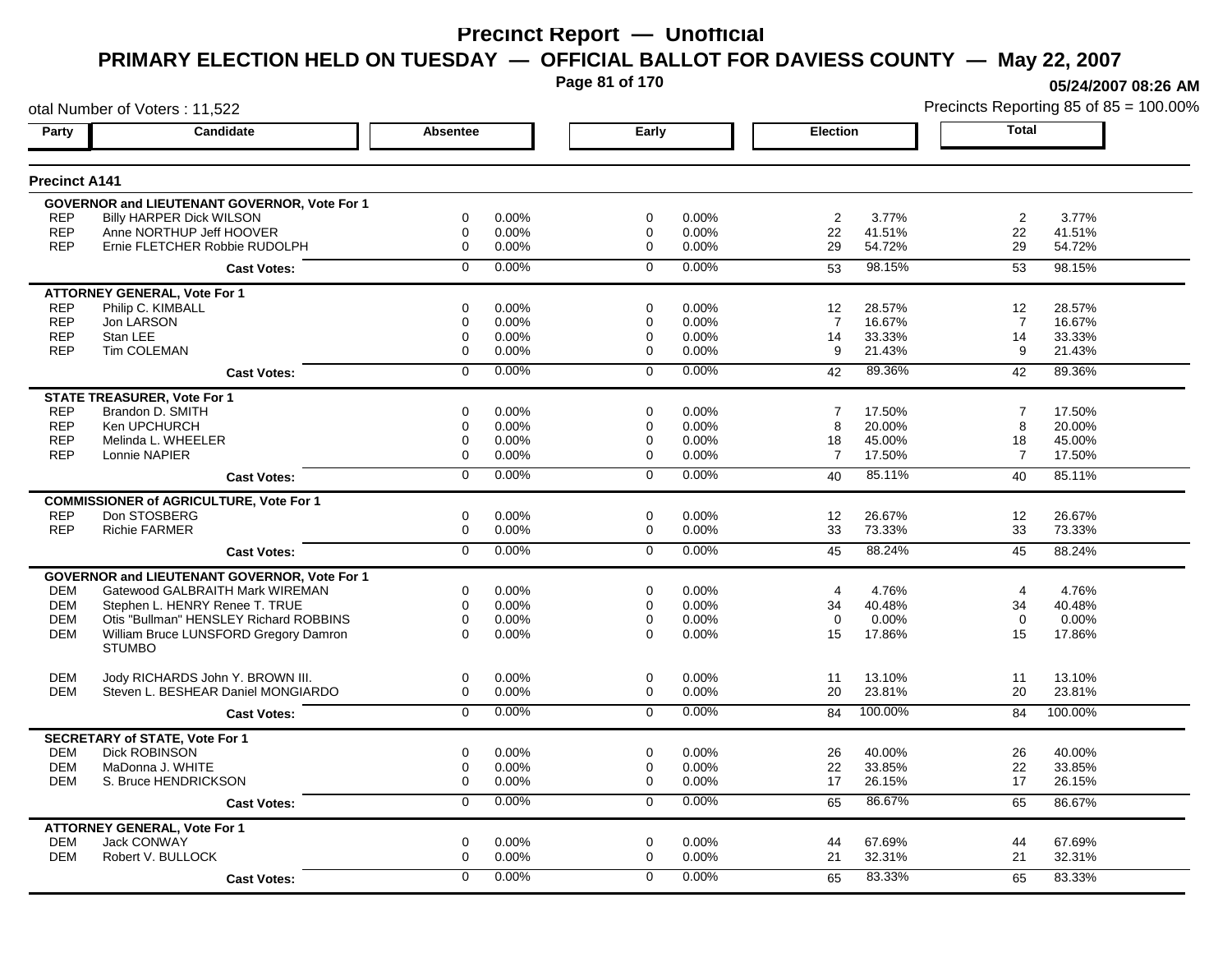**Page 82 of 170**

**05/24/2007 08:26 AM**

|                      | otal Number of Voters: 11,522                  |          |          |       |          |                 |        | Precincts Reporting 85 of 85 = 100.00% |        |  |
|----------------------|------------------------------------------------|----------|----------|-------|----------|-----------------|--------|----------------------------------------|--------|--|
| Party                | Candidate                                      | Absentee |          | Early |          | <b>Election</b> |        | <b>Total</b>                           |        |  |
| <b>Precinct A141</b> |                                                |          |          |       |          |                 |        |                                        |        |  |
|                      | <b>STATE TREASURER, Vote For 1</b>             |          |          |       |          |                 |        |                                        |        |  |
| DEM                  | L.J. "Todd" HOLLENBACH                         |          | $0.00\%$ |       | $0.00\%$ | 27              | 36.49% | 27                                     | 36.49% |  |
| DEM                  | Mike WEAVER                                    |          | 0.00%    |       | 0.00%    | 38              | 51.35% | 38                                     | 51.35% |  |
| <b>DEM</b>           | Jack D. WOOD                                   |          | 0.00%    |       | 0.00%    |                 | 9.46%  |                                        | 9.46%  |  |
| <b>DEM</b>           | Patrick R. DUNMIRE                             |          | $0.00\%$ |       | 0.00%    |                 | 2.70%  |                                        | 2.70%  |  |
|                      | <b>Cast Votes:</b>                             |          | $0.00\%$ | 0     | $0.00\%$ | 74              | 91.36% | 74                                     | 91.36% |  |
|                      | <b>COMMISSIONER of AGRICULTURE, Vote For 1</b> |          |          |       |          |                 |        |                                        |        |  |
| DEM                  | David Lynn WILLIAMS                            |          | $0.00\%$ |       | 0.00%    | 40              | 68.97% | 40                                     | 68.97% |  |
| DEM                  | David NEVILLE                                  |          | $0.00\%$ |       | 0.00%    | 18              | 31.03% | 18                                     | 31.03% |  |
|                      | <b>Cast Votes:</b>                             |          | $0.00\%$ | 0     | $0.00\%$ | 58              | 80.56% | 58                                     | 80.56% |  |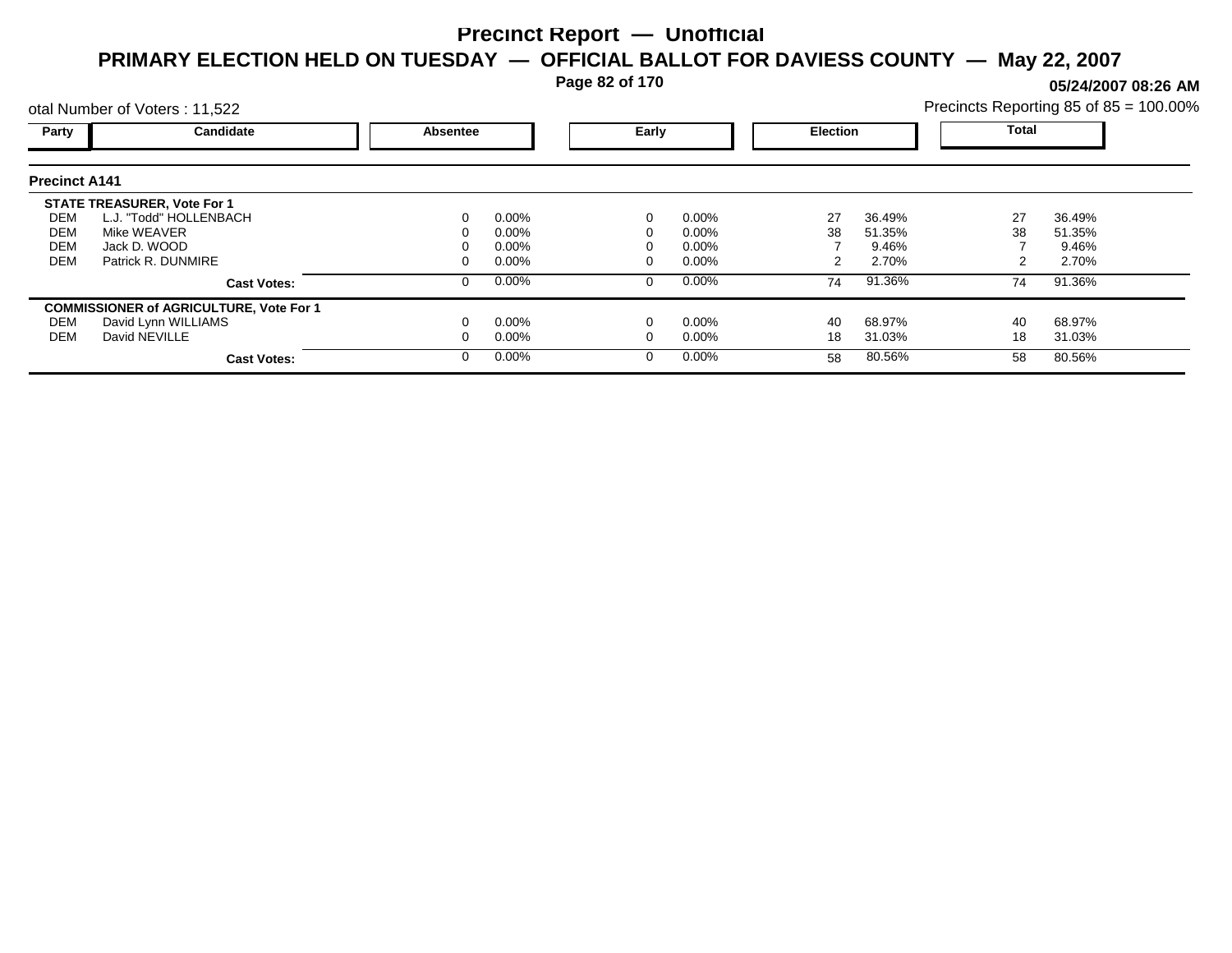**Page 83 of 170**

**05/24/2007 08:26 AM**

|                      | otal Number of Voters: 11,522                       |                 |          |                |       |                 |         |                | Precincts Reporting 85 of 85 = 100.00% |
|----------------------|-----------------------------------------------------|-----------------|----------|----------------|-------|-----------------|---------|----------------|----------------------------------------|
| Party                | Candidate                                           | <b>Absentee</b> |          | Early          |       | <b>Election</b> |         | <b>Total</b>   |                                        |
| <b>Precinct A142</b> |                                                     |                 |          |                |       |                 |         |                |                                        |
|                      | <b>GOVERNOR and LIEUTENANT GOVERNOR, Vote For 1</b> |                 |          |                |       |                 |         |                |                                        |
| <b>REP</b>           | <b>Billy HARPER Dick WILSON</b>                     | 0               | 0.00%    | 0              | 0.00% | 1               | 8.33%   | 1              | 8.33%                                  |
| <b>REP</b>           | Anne NORTHUP Jeff HOOVER                            | $\mathbf 0$     | 0.00%    | 0              | 0.00% | 4               | 33.33%  | 4              | 33.33%                                 |
| <b>REP</b>           | Ernie FLETCHER Robbie RUDOLPH                       | $\mathbf 0$     | 0.00%    | $\mathbf 0$    | 0.00% | $\overline{7}$  | 58.33%  | $\overline{7}$ | 58.33%                                 |
|                      | <b>Cast Votes:</b>                                  | $\Omega$        | 0.00%    | $\mathbf 0$    | 0.00% | 12              | 100.00% | 12             | 100.00%                                |
|                      | <b>ATTORNEY GENERAL, Vote For 1</b>                 |                 |          |                |       |                 |         |                |                                        |
| <b>REP</b>           | Philip C. KIMBALL                                   | 0               | 0.00%    | 0              | 0.00% | 3               | 33.33%  | 3              | 33.33%                                 |
| <b>REP</b>           | Jon LARSON                                          | 0               | 0.00%    | 0              | 0.00% | 0               | 0.00%   | 0              | 0.00%                                  |
| <b>REP</b>           | Stan LEE                                            | 0               | 0.00%    | 0              | 0.00% | 1               | 11.11%  | $\mathbf{1}$   | 11.11%                                 |
| <b>REP</b>           | Tim COLEMAN                                         | $\mathbf 0$     | 0.00%    | 0              | 0.00% | 5               | 55.56%  | 5              | 55.56%                                 |
|                      | <b>Cast Votes:</b>                                  | $\mathbf 0$     | 0.00%    | $\Omega$       | 0.00% | 9               | 81.82%  | 9              | 81.82%                                 |
|                      | <b>STATE TREASURER, Vote For 1</b>                  |                 |          |                |       |                 |         |                |                                        |
| <b>REP</b>           | Brandon D. SMITH                                    | $\Omega$        | 0.00%    | $\Omega$       | 0.00% |                 | 10.00%  |                | 10.00%                                 |
| <b>REP</b>           | Ken UPCHURCH                                        | 0               | 0.00%    | 0              | 0.00% | $\mathbf{1}$    | 10.00%  | 1              | 10.00%                                 |
| <b>REP</b>           | Melinda L. WHEELER                                  | $\mathbf 0$     | 0.00%    | 0              | 0.00% | 5               | 50.00%  | 5              | 50.00%                                 |
| <b>REP</b>           | Lonnie NAPIER                                       | 0               | 0.00%    | 0              | 0.00% | 3               | 30.00%  | 3              | 30.00%                                 |
|                      | <b>Cast Votes:</b>                                  | $\overline{0}$  | 0.00%    | $\overline{0}$ | 0.00% | 10              | 90.91%  | 10             | 90.91%                                 |
|                      | <b>COMMISSIONER of AGRICULTURE, Vote For 1</b>      |                 |          |                |       |                 |         |                |                                        |
| <b>REP</b>           | Don STOSBERG                                        | $\mathbf 0$     | 0.00%    | $\mathbf 0$    | 0.00% | $\overline{c}$  | 20.00%  | 2              | 20.00%                                 |
| <b>REP</b>           | <b>Richie FARMER</b>                                | $\mathbf 0$     | 0.00%    | $\mathbf 0$    | 0.00% | 8               | 80.00%  | 8              | 80.00%                                 |
|                      | <b>Cast Votes:</b>                                  | $\overline{0}$  | 0.00%    | $\overline{0}$ | 0.00% | 10              | 90.91%  | 10             | 90.91%                                 |
|                      | <b>GOVERNOR and LIEUTENANT GOVERNOR, Vote For 1</b> |                 |          |                |       |                 |         |                |                                        |
| <b>DEM</b>           | Gatewood GALBRAITH Mark WIREMAN                     | 0               | 0.00%    | 0              | 0.00% | $\mathbf{1}$    | 1.30%   | $\overline{1}$ | 1.30%                                  |
| <b>DEM</b>           | Stephen L. HENRY Renee T. TRUE                      | $\mathbf 0$     | $0.00\%$ | $\mathbf 0$    | 0.00% | 34              | 44.16%  | 34             | 44.16%                                 |
| <b>DEM</b>           | Otis "Bullman" HENSLEY Richard ROBBINS              | $\mathbf 0$     | 0.00%    | $\mathbf 0$    | 0.00% | $\Omega$        | 0.00%   | $\Omega$       | 0.00%                                  |
| <b>DEM</b>           | William Bruce LUNSFORD Gregory Damron               | $\Omega$        | $0.00\%$ | $\Omega$       | 0.00% | 20              | 25.97%  | 20             | 25.97%                                 |
|                      | <b>STUMBO</b>                                       |                 |          |                |       |                 |         |                |                                        |
| <b>DEM</b>           | Jody RICHARDS John Y. BROWN III.                    | $\mathbf 0$     | 0.00%    | $\mathbf 0$    | 0.00% | 5               | 6.49%   | 5              | 6.49%                                  |
| <b>DEM</b>           | Steven L. BESHEAR Daniel MONGIARDO                  | $\mathbf 0$     | 0.00%    | $\mathbf 0$    | 0.00% | 17              | 22.08%  | 17             | 22.08%                                 |
|                      | <b>Cast Votes:</b>                                  | $\overline{0}$  | 0.00%    | $\mathbf 0$    | 0.00% | 77              | 98.72%  | 77             | 98.72%                                 |
|                      | <b>SECRETARY of STATE, Vote For 1</b>               |                 |          |                |       |                 |         |                |                                        |
| <b>DEM</b>           | <b>Dick ROBINSON</b>                                | $\mathbf 0$     | 0.00%    | $\mathbf 0$    | 0.00% | 22              | 33.33%  | 22             | 33.33%                                 |
| <b>DEM</b>           | MaDonna J. WHITE                                    | $\mathbf 0$     | 0.00%    | 0              | 0.00% | 32              | 48.48%  | 32             | 48.48%                                 |
| <b>DEM</b>           | S. Bruce HENDRICKSON                                | $\mathbf 0$     | 0.00%    | $\mathbf 0$    | 0.00% | 12              | 18.18%  | 12             | 18.18%                                 |
|                      | <b>Cast Votes:</b>                                  | 0               | 0.00%    | 0              | 0.00% | 66              | 92.96%  | 66             | 92.96%                                 |
|                      | <b>ATTORNEY GENERAL, Vote For 1</b>                 |                 |          |                |       |                 |         |                |                                        |
| <b>DEM</b>           | <b>Jack CONWAY</b>                                  | $\mathbf 0$     | 0.00%    | $\mathbf 0$    | 0.00% | 50              | 72.46%  | 50             | 72.46%                                 |
| <b>DEM</b>           | Robert V. BULLOCK                                   | $\mathbf 0$     | 0.00%    | 0              | 0.00% | 19              | 27.54%  | 19             | 27.54%                                 |
|                      |                                                     |                 |          |                |       |                 |         |                |                                        |
|                      | <b>Cast Votes:</b>                                  | $\Omega$        | 0.00%    | $\Omega$       | 0.00% | 69              | 95.83%  | 69             | 95.83%                                 |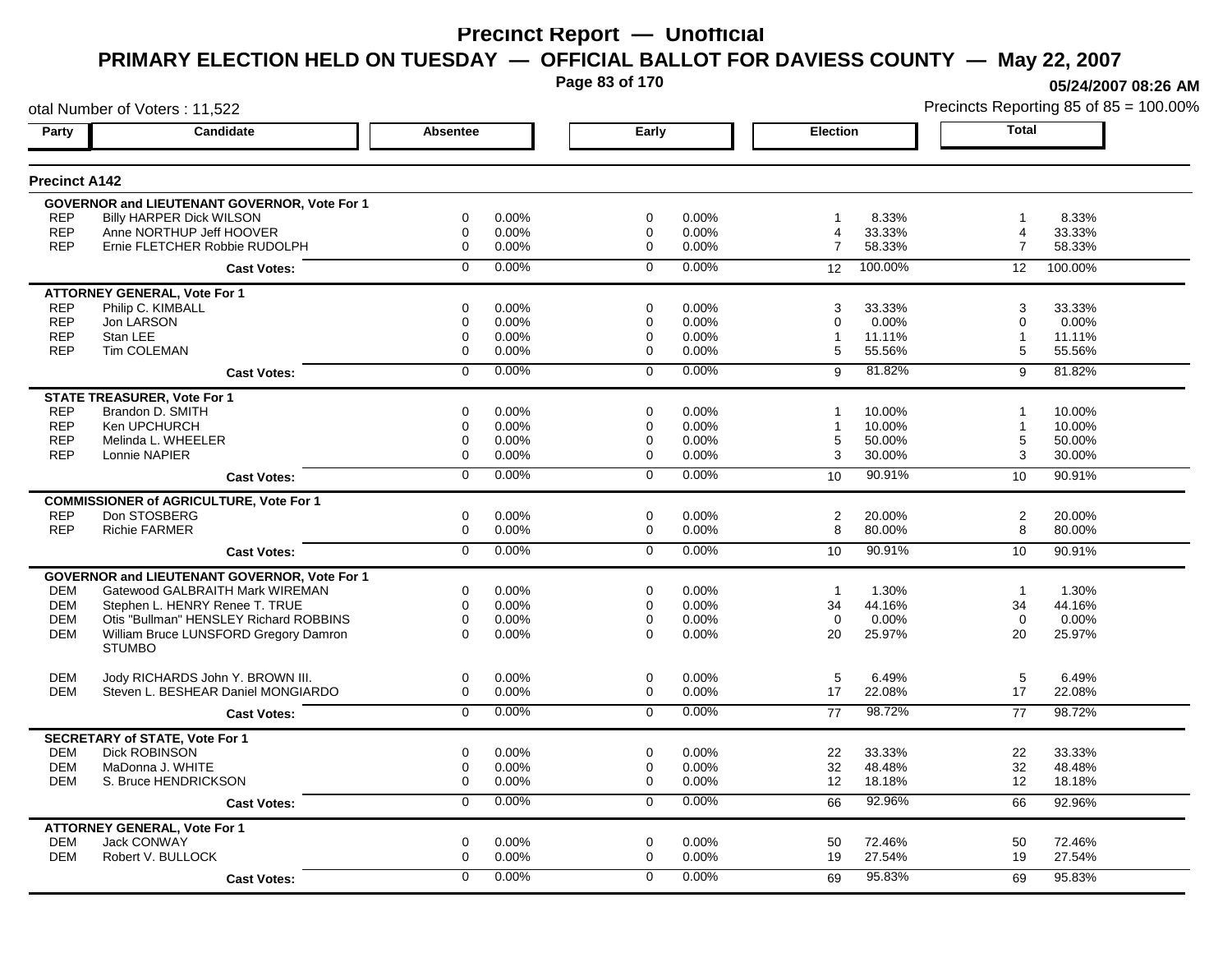**Page 84 of 170**

**05/24/2007 08:26 AM**

|                      | otal Number of Voters: 11,522                  |          |          |       |          |                 |        |       | Precincts Reporting 85 of 85 = 100.00% |
|----------------------|------------------------------------------------|----------|----------|-------|----------|-----------------|--------|-------|----------------------------------------|
| Party                | Candidate                                      | Absentee |          | Early |          | <b>Election</b> |        | Total |                                        |
| <b>Precinct A142</b> |                                                |          |          |       |          |                 |        |       |                                        |
|                      | <b>STATE TREASURER, Vote For 1</b>             |          |          |       |          |                 |        |       |                                        |
| DEM                  | L.J. "Todd" HOLLENBACH                         |          | $0.00\%$ |       | $0.00\%$ | 12              | 16.67% | 12    | 16.67%                                 |
| <b>DEM</b>           | Mike WEAVER                                    |          | $0.00\%$ |       | $0.00\%$ | 48              | 66.67% | 48    | 66.67%                                 |
| <b>DEM</b>           | Jack D. WOOD                                   |          | $0.00\%$ |       | $0.00\%$ | 10              | 13.89% | 10    | 13.89%                                 |
| DEM                  | Patrick R. DUNMIRE                             |          | $0.00\%$ |       | $0.00\%$ |                 | 2.78%  |       | 2.78%                                  |
|                      | <b>Cast Votes:</b>                             |          | 0.00%    |       | $0.00\%$ | 72              | 96.00% | 72    | 96.00%                                 |
|                      | <b>COMMISSIONER of AGRICULTURE, Vote For 1</b> |          |          |       |          |                 |        |       |                                        |
| DEM                  | David Lynn WILLIAMS                            |          | $0.00\%$ |       | $0.00\%$ | 46              | 65.71% | 46    | 65.71%                                 |
| <b>DEM</b>           | David NEVILLE                                  |          | $0.00\%$ |       | $0.00\%$ | 24              | 34.29% | 24    | 34.29%                                 |
|                      | <b>Cast Votes:</b>                             |          | $0.00\%$ |       | $0.00\%$ | 70              | 95.89% | 70    | 95.89%                                 |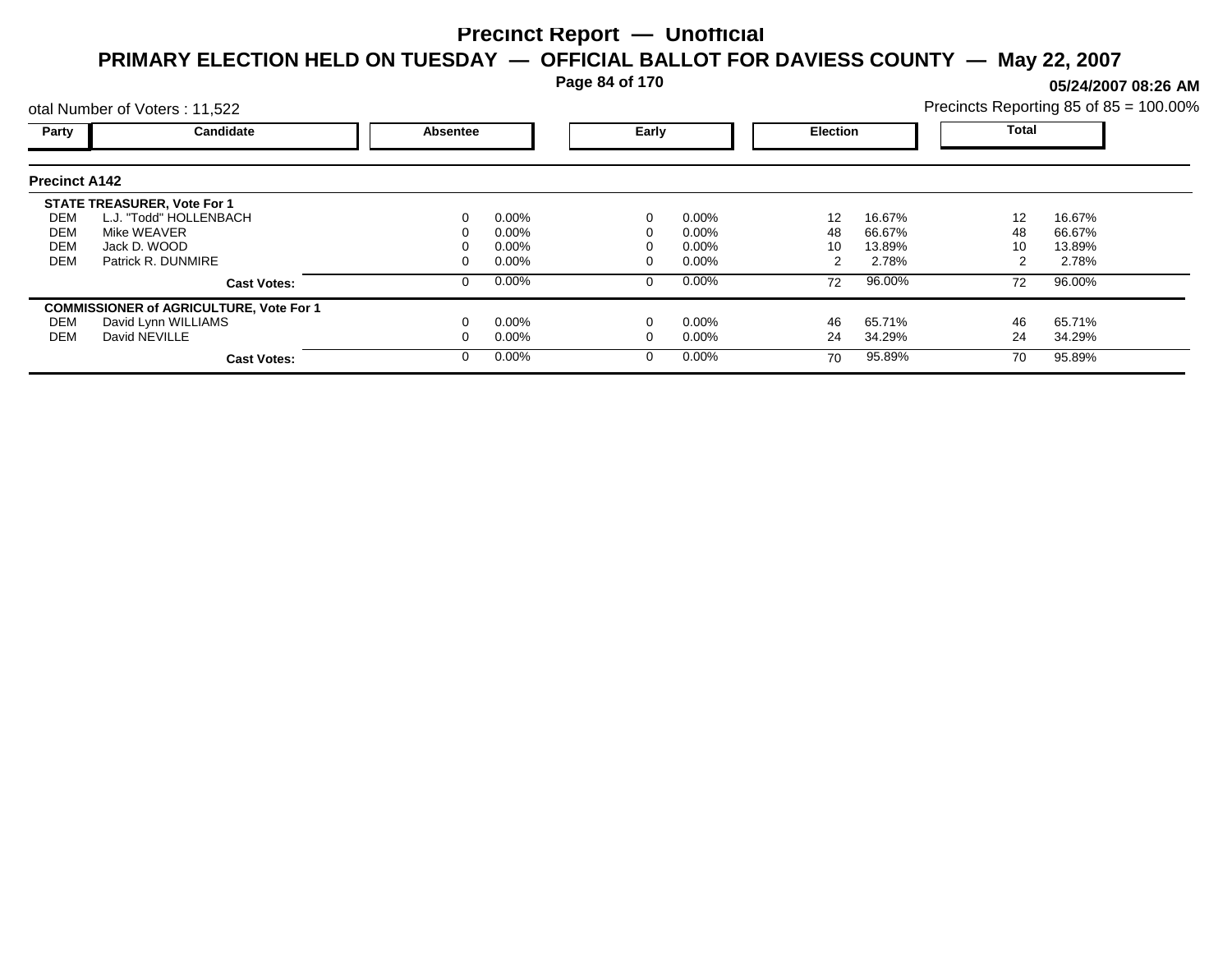**Page 85 of 170**

**05/24/2007 08:26 AM**

|                      | otal Number of Voters: 11,522                          |                 |          |                |       |                 |         |              | Precincts Reporting 85 of 85 = 100.00% |
|----------------------|--------------------------------------------------------|-----------------|----------|----------------|-------|-----------------|---------|--------------|----------------------------------------|
| Party                | Candidate                                              | <b>Absentee</b> |          | Early          |       | <b>Election</b> |         | <b>Total</b> |                                        |
| <b>Precinct A143</b> |                                                        |                 |          |                |       |                 |         |              |                                        |
|                      | <b>GOVERNOR and LIEUTENANT GOVERNOR, Vote For 1</b>    |                 |          |                |       |                 |         |              |                                        |
| <b>REP</b>           | <b>Billy HARPER Dick WILSON</b>                        | 0               | 0.00%    | 0              | 0.00% | 3               | 12.00%  | 3            | 12.00%                                 |
| <b>REP</b>           | Anne NORTHUP Jeff HOOVER                               | $\mathbf 0$     | 0.00%    | 0              | 0.00% | 9               | 36.00%  | 9            | 36.00%                                 |
| <b>REP</b>           | Ernie FLETCHER Robbie RUDOLPH                          | $\mathbf 0$     | 0.00%    | $\mathbf 0$    | 0.00% | 13              | 52.00%  | 13           | 52.00%                                 |
|                      | <b>Cast Votes:</b>                                     | $\Omega$        | 0.00%    | $\mathbf 0$    | 0.00% | 25              | 100.00% | 25           | 100.00%                                |
|                      | <b>ATTORNEY GENERAL, Vote For 1</b>                    |                 |          |                |       |                 |         |              |                                        |
| <b>REP</b>           | Philip C. KIMBALL                                      | 0               | 0.00%    | 0              | 0.00% | 5               | 25.00%  | 5            | 25.00%                                 |
| <b>REP</b>           | Jon LARSON                                             | 0               | 0.00%    | 0              | 0.00% | 4               | 20.00%  | 4            | 20.00%                                 |
| <b>REP</b>           | Stan LEE                                               | 0               | 0.00%    | 0              | 0.00% | 6               | 30.00%  | 6            | 30.00%                                 |
| <b>REP</b>           | Tim COLEMAN                                            | $\mathbf 0$     | 0.00%    | 0              | 0.00% | 5               | 25.00%  | 5            | 25.00%                                 |
|                      | <b>Cast Votes:</b>                                     | $\mathbf 0$     | 0.00%    | $\mathbf 0$    | 0.00% | 20              | 90.91%  | 20           | 90.91%                                 |
|                      | <b>STATE TREASURER, Vote For 1</b>                     |                 |          |                |       |                 |         |              |                                        |
| <b>REP</b>           | Brandon D. SMITH                                       | $\Omega$        | 0.00%    | $\Omega$       | 0.00% | 5               | 25.00%  | 5            | 25.00%                                 |
| <b>REP</b>           | Ken UPCHURCH                                           | 0               | 0.00%    | 0              | 0.00% | 6               | 30.00%  | 6            | 30.00%                                 |
| <b>REP</b>           | Melinda L. WHEELER                                     | $\mathbf 0$     | 0.00%    | 0              | 0.00% | 8               | 40.00%  | 8            | 40.00%                                 |
| <b>REP</b>           | Lonnie NAPIER                                          | 0               | 0.00%    | 0              | 0.00% | $\mathbf{1}$    | 5.00%   | 1            | 5.00%                                  |
|                      | <b>Cast Votes:</b>                                     | $\overline{0}$  | 0.00%    | $\overline{0}$ | 0.00% | 20              | 86.96%  | 20           | 86.96%                                 |
|                      | <b>COMMISSIONER of AGRICULTURE, Vote For 1</b>         |                 |          |                |       |                 |         |              |                                        |
| <b>REP</b>           | Don STOSBERG                                           | $\mathbf 0$     | 0.00%    | $\mathbf 0$    | 0.00% | 3               | 15.00%  | 3            | 15.00%                                 |
| <b>REP</b>           | <b>Richie FARMER</b>                                   | $\mathbf 0$     | 0.00%    | $\mathbf 0$    | 0.00% | 17              | 85.00%  | 17           | 85.00%                                 |
|                      | <b>Cast Votes:</b>                                     | $\overline{0}$  | 0.00%    | $\overline{0}$ | 0.00% | 20              | 86.96%  | 20           | 86.96%                                 |
|                      | <b>GOVERNOR and LIEUTENANT GOVERNOR, Vote For 1</b>    |                 |          |                |       |                 |         |              |                                        |
| <b>DEM</b>           | Gatewood GALBRAITH Mark WIREMAN                        | 0               | 0.00%    | 0              | 0.00% | 2               | 2.78%   | 2            | 2.78%                                  |
| <b>DEM</b>           | Stephen L. HENRY Renee T. TRUE                         | $\mathbf 0$     | $0.00\%$ | $\mathbf 0$    | 0.00% | 31              | 43.06%  | 31           | 43.06%                                 |
| <b>DEM</b>           | Otis "Bullman" HENSLEY Richard ROBBINS                 | $\mathbf 0$     | 0.00%    | $\mathbf 0$    | 0.00% | $\Omega$        | 0.00%   | $\Omega$     | 0.00%                                  |
| <b>DEM</b>           | William Bruce LUNSFORD Gregory Damron<br><b>STUMBO</b> | $\Omega$        | $0.00\%$ | $\Omega$       | 0.00% | 13              | 18.06%  | 13           | 18.06%                                 |
|                      |                                                        |                 |          |                |       |                 |         |              |                                        |
| <b>DEM</b>           | Jody RICHARDS John Y. BROWN III.                       | $\mathbf 0$     | 0.00%    | $\mathbf 0$    | 0.00% | 5               | 6.94%   | 5            | 6.94%                                  |
| <b>DEM</b>           | Steven L. BESHEAR Daniel MONGIARDO                     | $\mathbf 0$     | 0.00%    | $\mathbf 0$    | 0.00% | 21              | 29.17%  | 21           | 29.17%                                 |
|                      | <b>Cast Votes:</b>                                     | $\overline{0}$  | 0.00%    | $\mathbf 0$    | 0.00% | 72              | 100.00% | 72           | 100.00%                                |
|                      | <b>SECRETARY of STATE, Vote For 1</b>                  |                 |          |                |       |                 |         |              |                                        |
| <b>DEM</b>           | <b>Dick ROBINSON</b>                                   | $\mathbf 0$     | 0.00%    | $\mathbf 0$    | 0.00% | 17              | 29.31%  | 17           | 29.31%                                 |
| <b>DEM</b>           | MaDonna J. WHITE                                       | $\mathbf 0$     | 0.00%    | 0              | 0.00% | 25              | 43.10%  | 25           | 43.10%                                 |
| <b>DEM</b>           | S. Bruce HENDRICKSON                                   | $\mathbf 0$     | 0.00%    | $\mathbf 0$    | 0.00% | 16              | 27.59%  | 16           | 27.59%                                 |
|                      | <b>Cast Votes:</b>                                     | 0               | 0.00%    | 0              | 0.00% | 58              | 98.31%  | 58           | 98.31%                                 |
|                      | <b>ATTORNEY GENERAL, Vote For 1</b>                    |                 |          |                |       |                 |         |              |                                        |
| <b>DEM</b>           | <b>Jack CONWAY</b>                                     | $\mathbf 0$     | 0.00%    | $\mathbf 0$    | 0.00% | 36              | 66.67%  | 36           | 66.67%                                 |
| <b>DEM</b>           | Robert V. BULLOCK                                      | $\mathbf 0$     | 0.00%    | 0              | 0.00% | 18              | 33.33%  | 18           | 33.33%                                 |
|                      | <b>Cast Votes:</b>                                     | $\Omega$        | 0.00%    | $\Omega$       | 0.00% | 54              | 93.10%  | 54           | 93.10%                                 |
|                      |                                                        |                 |          |                |       |                 |         |              |                                        |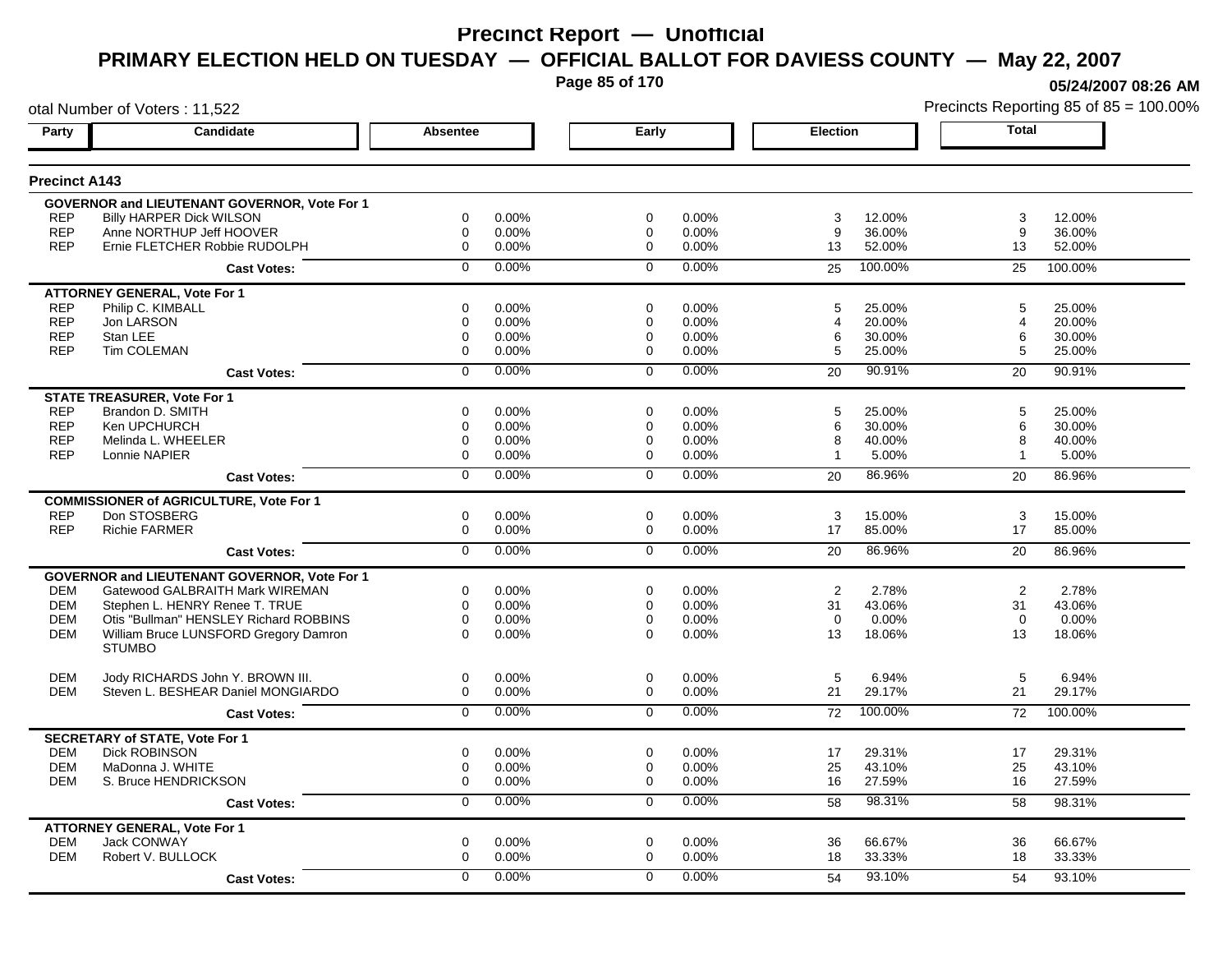**Page 86 of 170**

**05/24/2007 08:26 AM**

| Precincts Reporting 85 of 85 = 100.00% |  |  |
|----------------------------------------|--|--|
|                                        |  |  |

|                      | otal Number of Voters: 11,522                  |                 |          |  |          |    |                 | Precincts Reporting 85 of 85 = 100.00% |        |  |
|----------------------|------------------------------------------------|-----------------|----------|--|----------|----|-----------------|----------------------------------------|--------|--|
| Party                | Candidate                                      | <b>Absentee</b> |          |  | Early    |    | <b>Election</b> | <b>Total</b>                           |        |  |
| <b>Precinct A143</b> |                                                |                 |          |  |          |    |                 |                                        |        |  |
|                      | <b>STATE TREASURER, Vote For 1</b>             |                 |          |  |          |    |                 |                                        |        |  |
| DEM                  | L.J. "Todd" HOLLENBACH                         |                 | $0.00\%$ |  | $0.00\%$ |    | 10.61%          |                                        | 10.61% |  |
| DEM                  | Mike WEAVER                                    |                 | $0.00\%$ |  | $0.00\%$ | 51 | 77.27%          | 51                                     | 77.27% |  |
| DEM                  | Jack D. WOOD                                   |                 | $0.00\%$ |  | $0.00\%$ |    | 3.03%           |                                        | 3.03%  |  |
| <b>DEM</b>           | Patrick R. DUNMIRE                             |                 | $0.00\%$ |  | $0.00\%$ | 6  | 9.09%           | 6.                                     | 9.09%  |  |
|                      | <b>Cast Votes:</b>                             | O               | 0.00%    |  | $0.00\%$ | 66 | 98.51%          | 66                                     | 98.51% |  |
|                      | <b>COMMISSIONER of AGRICULTURE, Vote For 1</b> |                 |          |  |          |    |                 |                                        |        |  |
| DEM                  | David Lynn WILLIAMS                            |                 | $0.00\%$ |  | 0.00%    | 39 | 69.64%          | 39                                     | 69.64% |  |
| DEM                  | David NEVILLE                                  |                 | $0.00\%$ |  | $0.00\%$ | 17 | 30.36%          | 17                                     | 30.36% |  |
|                      | <b>Cast Votes:</b>                             | 0               | $0.00\%$ |  | $0.00\%$ | 56 | 94.92%          | 56                                     | 94.92% |  |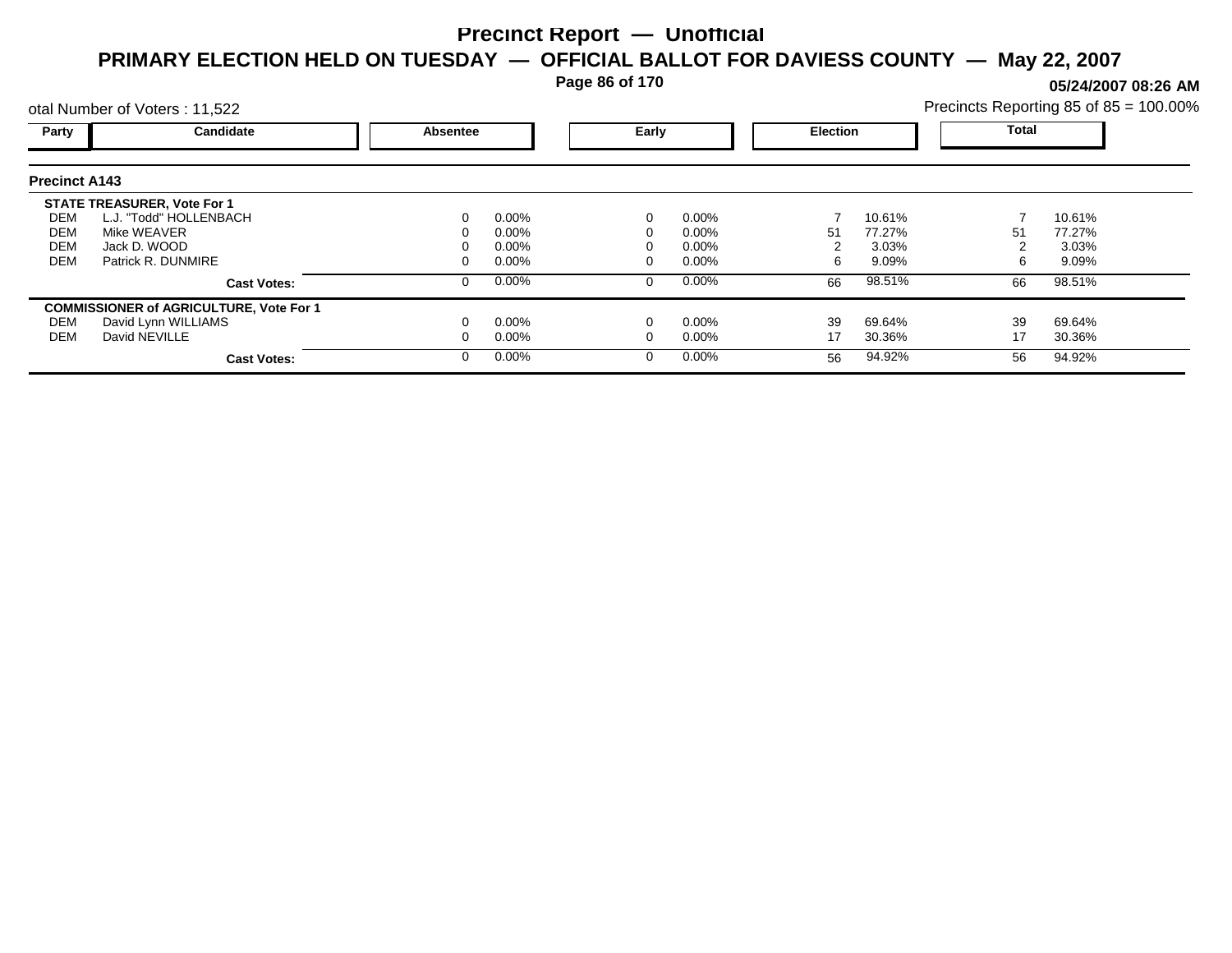**Page 87 of 170**

**05/24/2007 08:26 AM**

|                      | otal Number of Voters: 11,522                       |                |       |             |          |                |         |                | Precincts Reporting 85 of 85 = 100.00% |
|----------------------|-----------------------------------------------------|----------------|-------|-------------|----------|----------------|---------|----------------|----------------------------------------|
| Party                | Candidate                                           | Absentee       |       | Early       |          | Election       |         | <b>Total</b>   |                                        |
| <b>Precinct A144</b> |                                                     |                |       |             |          |                |         |                |                                        |
|                      | GOVERNOR and LIEUTENANT GOVERNOR, Vote For 1        |                |       |             |          |                |         |                |                                        |
| <b>REP</b>           | <b>Billy HARPER Dick WILSON</b>                     | 0              | 0.00% | $\mathbf 0$ | 0.00%    | 3              | 13.04%  | 3              | 13.04%                                 |
| <b>REP</b>           | Anne NORTHUP Jeff HOOVER                            | $\mathbf 0$    | 0.00% | 0           | 0.00%    | $\overline{7}$ | 30.43%  | $\overline{7}$ | 30.43%                                 |
| <b>REP</b>           | Ernie FLETCHER Robbie RUDOLPH                       | $\mathbf 0$    | 0.00% | $\mathbf 0$ | 0.00%    | 13             | 56.52%  | 13             | 56.52%                                 |
|                      | <b>Cast Votes:</b>                                  | $\Omega$       | 0.00% | $\Omega$    | 0.00%    | 23             | 100.00% | 23             | 100.00%                                |
|                      | <b>ATTORNEY GENERAL, Vote For 1</b>                 |                |       |             |          |                |         |                |                                        |
| <b>REP</b>           | Philip C. KIMBALL                                   | $\mathbf 0$    | 0.00% | 0           | $0.00\%$ | 2              | 11.11%  | 2              | 11.11%                                 |
| <b>REP</b>           | Jon LARSON                                          | $\mathbf 0$    | 0.00% | $\mathbf 0$ | 0.00%    | 3              | 16.67%  | 3              | 16.67%                                 |
| <b>REP</b>           | Stan LEE                                            | $\mathbf 0$    | 0.00% | 0           | 0.00%    | 8              | 44.44%  | 8              | 44.44%                                 |
| <b>REP</b>           | <b>Tim COLEMAN</b>                                  | $\mathbf 0$    | 0.00% | $\Omega$    | 0.00%    | 5              | 27.78%  | 5              | 27.78%                                 |
|                      | <b>Cast Votes:</b>                                  | $\mathbf 0$    | 0.00% | $\mathbf 0$ | 0.00%    | 18             | 100.00% | 18             | 100.00%                                |
|                      | <b>STATE TREASURER, Vote For 1</b>                  |                |       |             |          |                |         |                |                                        |
| <b>REP</b>           | Brandon D. SMITH                                    | $\mathbf 0$    | 0.00% | $\mathbf 0$ | 0.00%    | 4              | 21.05%  | $\overline{4}$ | 21.05%                                 |
| <b>REP</b>           | Ken UPCHURCH                                        | $\mathbf 0$    | 0.00% | 0           | 0.00%    | 3              | 15.79%  | 3              | 15.79%                                 |
| <b>REP</b>           | Melinda L. WHEELER                                  | $\mathbf 0$    | 0.00% | $\mathbf 0$ | 0.00%    | 9              | 47.37%  | 9              | 47.37%                                 |
| <b>REP</b>           | Lonnie NAPIER                                       | $\Omega$       | 0.00% | $\Omega$    | 0.00%    | 3              | 15.79%  | 3              | 15.79%                                 |
|                      | <b>Cast Votes:</b>                                  | $\mathbf 0$    | 0.00% | $\mathbf 0$ | 0.00%    | 19             | 100.00% | 19             | 100.00%                                |
|                      | <b>COMMISSIONER of AGRICULTURE, Vote For 1</b>      |                |       |             |          |                |         |                |                                        |
| <b>REP</b>           | Don STOSBERG                                        | $\mathbf 0$    | 0.00% | $\mathbf 0$ | 0.00%    | 3              | 16.67%  | 3              | 16.67%                                 |
| <b>REP</b>           | <b>Richie FARMER</b>                                | $\mathbf 0$    | 0.00% | $\mathbf 0$ | 0.00%    | 15             | 83.33%  | 15             | 83.33%                                 |
|                      | <b>Cast Votes:</b>                                  | $\overline{0}$ | 0.00% | $\mathbf 0$ | 0.00%    | 18             | 94.74%  | 18             | 94.74%                                 |
|                      | <b>GOVERNOR and LIEUTENANT GOVERNOR, Vote For 1</b> |                |       |             |          |                |         |                |                                        |
| <b>DEM</b>           | Gatewood GALBRAITH Mark WIREMAN                     | $\mathbf 0$    | 0.00% | $\mathbf 0$ | 0.00%    | 3              | 3.16%   | 3              | 3.16%                                  |
| <b>DEM</b>           | Stephen L. HENRY Renee T. TRUE                      | $\Omega$       | 0.00% | $\Omega$    | 0.00%    | 33             | 34.74%  | 33             | 34.74%                                 |
| <b>DEM</b>           | Otis "Bullman" HENSLEY Richard ROBBINS              | $\Omega$       | 0.00% | $\Omega$    | 0.00%    | $\overline{1}$ | 1.05%   | $\overline{1}$ | 1.05%                                  |
| DEM                  | William Bruce LUNSFORD Gregory Damron               | $\Omega$       | 0.00% | $\Omega$    | 0.00%    | 29             | 30.53%  | 29             | 30.53%                                 |
|                      | <b>STUMBO</b>                                       |                |       |             |          |                |         |                |                                        |
| <b>DEM</b>           | Jody RICHARDS John Y. BROWN III.                    | 0              | 0.00% | 0           | 0.00%    | 8              | 8.42%   | 8              | 8.42%                                  |
| <b>DEM</b>           | Steven L. BESHEAR Daniel MONGIARDO                  | 0              | 0.00% | 0           | 0.00%    | 21             | 22.11%  | 21             | 22.11%                                 |
|                      | <b>Cast Votes:</b>                                  | $\mathbf 0$    | 0.00% | $\mathbf 0$ | 0.00%    | 95             | 98.96%  | 95             | 98.96%                                 |
|                      | <b>SECRETARY of STATE, Vote For 1</b>               |                |       |             |          |                |         |                |                                        |
| <b>DEM</b>           | <b>Dick ROBINSON</b>                                | $\mathbf 0$    | 0.00% | 0           | 0.00%    | 25             | 35.21%  | 25             | 35.21%                                 |
| <b>DEM</b>           | MaDonna J. WHITE                                    | 0              | 0.00% | 0           | 0.00%    | 28             | 39.44%  | 28             | 39.44%                                 |
| <b>DEM</b>           | S. Bruce HENDRICKSON                                | 0              | 0.00% | $\mathbf 0$ | 0.00%    | 18             | 25.35%  | 18             | 25.35%                                 |
|                      | <b>Cast Votes:</b>                                  | $\overline{0}$ | 0.00% | $\mathbf 0$ | 0.00%    | 71             | 95.95%  | 71             | 95.95%                                 |
|                      | <b>ATTORNEY GENERAL, Vote For 1</b>                 |                |       |             |          |                |         |                |                                        |
| <b>DEM</b>           | Jack CONWAY                                         | 0              | 0.00% | 0           | 0.00%    | 36             | 51.43%  | 36             | 51.43%                                 |
| <b>DEM</b>           | Robert V. BULLOCK                                   | 0              | 0.00% | $\mathbf 0$ | 0.00%    | 34             | 48.57%  | 34             | 48.57%                                 |
|                      |                                                     | $\Omega$       | 0.00% | $\Omega$    | 0.00%    | 70             | 97.22%  | 70             | 97.22%                                 |
|                      | <b>Cast Votes:</b>                                  |                |       |             |          |                |         |                |                                        |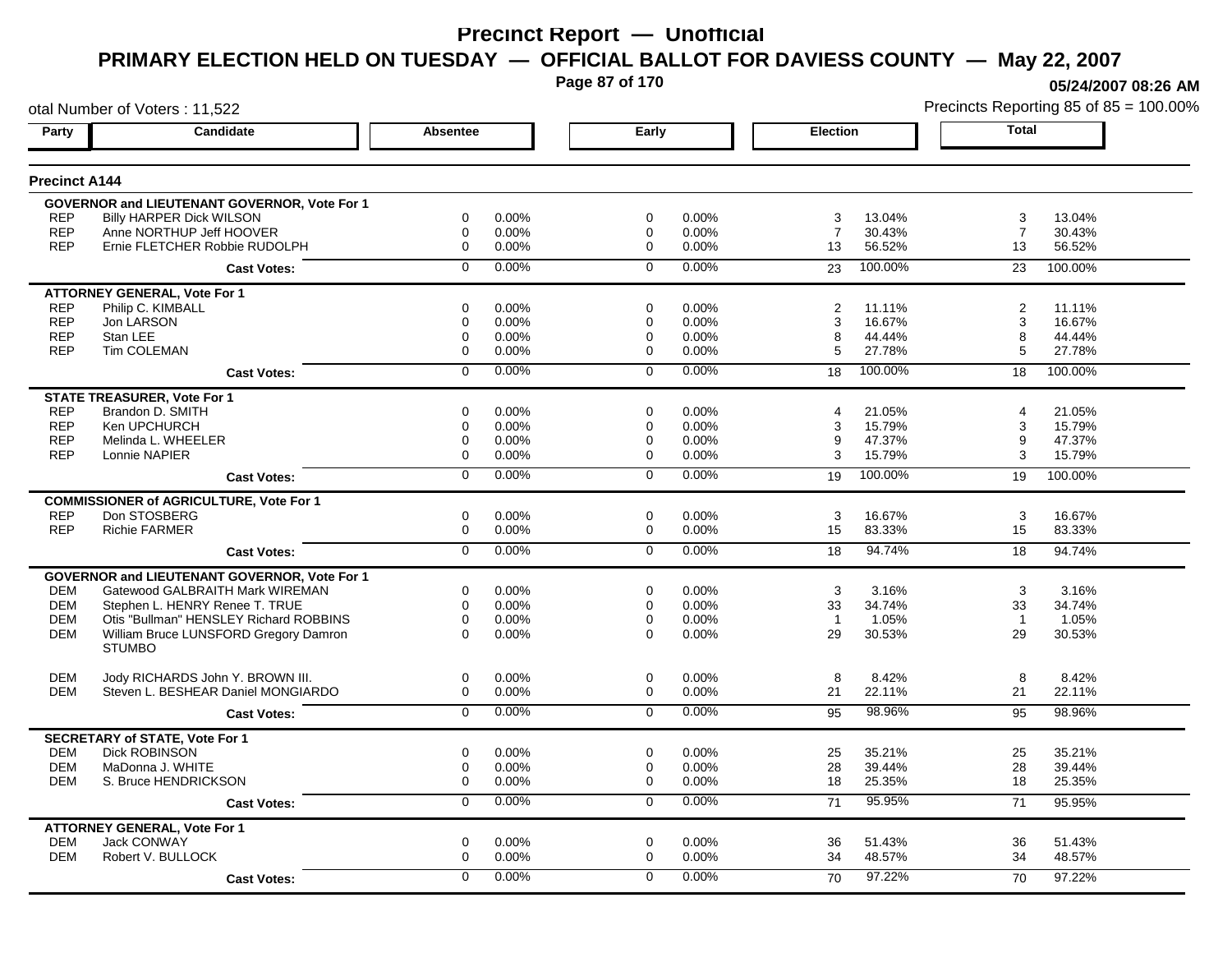**Page 88 of 170**

**05/24/2007 08:26 AM**

| Precincts Reporting 85 of 85 = 100.00% |  |  |
|----------------------------------------|--|--|
|                                        |  |  |

|                      | otal Number of Voters: 11,522                  |          |          |   |                 |    |              |    | Precincts Reporting 85 of 85 = 100.00% |  |
|----------------------|------------------------------------------------|----------|----------|---|-----------------|----|--------------|----|----------------------------------------|--|
| Party                | Candidate                                      | Absentee | Early    |   | <b>Election</b> |    | <b>Total</b> |    |                                        |  |
| <b>Precinct A144</b> |                                                |          |          |   |                 |    |              |    |                                        |  |
|                      | <b>STATE TREASURER, Vote For 1</b>             |          |          |   |                 |    |              |    |                                        |  |
| DEM                  | L.J. "Todd" HOLLENBACH                         | 0        | $0.00\%$ |   | 0.00%           | 17 | 21.52%       | 17 | 21.52%                                 |  |
| DEM                  | Mike WEAVER                                    | 0        | $0.00\%$ |   | $0.00\%$        | 53 | 67.09%       | 53 | 67.09%                                 |  |
| DEM                  | Jack D. WOOD                                   |          | $0.00\%$ |   | $0.00\%$        |    | 5.06%        |    | 5.06%                                  |  |
| <b>DEM</b>           | Patrick R. DUNMIRE                             | 0        | $0.00\%$ |   | $0.00\%$        |    | 6.33%        | :  | 6.33%                                  |  |
|                      | <b>Cast Votes:</b>                             | 0        | $0.00\%$ | 0 | 0.00%           | 79 | 97.53%       | 79 | 97.53%                                 |  |
|                      | <b>COMMISSIONER of AGRICULTURE, Vote For 1</b> |          |          |   |                 |    |              |    |                                        |  |
| DEM                  | David Lynn WILLIAMS                            |          | $0.00\%$ |   | 0.00%           | 51 | 68.92%       | 51 | 68.92%                                 |  |
| DEM                  | David NEVILLE                                  |          | $0.00\%$ |   | 0.00%           | 23 | 31.08%       | 23 | 31.08%                                 |  |
|                      | <b>Cast Votes:</b>                             | $\Omega$ | $0.00\%$ |   | 0.00%           | 74 | 97.37%       | 74 | 97.37%                                 |  |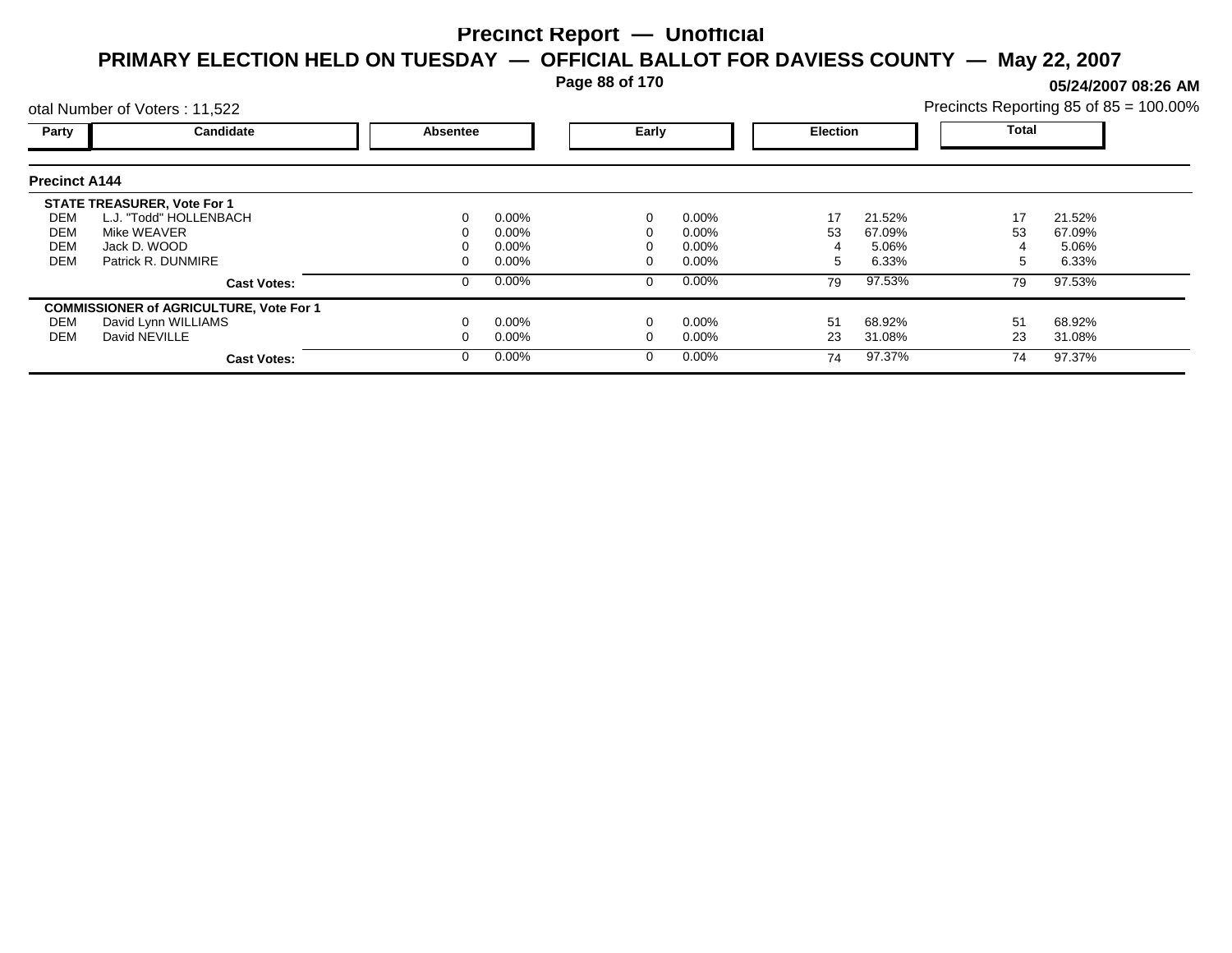**Page 89 of 170**

otal Number of Voters : 11,522

**05/24/2007 08:26 AM**

|                          |                                                        |                  |                |                         |                | <b>Election</b>                       |                      | <b>Total</b>     |
|--------------------------|--------------------------------------------------------|------------------|----------------|-------------------------|----------------|---------------------------------------|----------------------|------------------|
| <b>Precinct A145</b>     |                                                        |                  |                |                         |                |                                       |                      |                  |
|                          | <b>GOVERNOR and LIEUTENANT GOVERNOR, Vote For 1</b>    |                  |                |                         |                |                                       |                      |                  |
| <b>REP</b>               | <b>Billy HARPER Dick WILSON</b>                        | $\Omega$         | 0.00%          | $\Omega$                | 0.00%          | $\Omega$<br>0.00%                     | $\Omega$             | $0.00\%$         |
| <b>REP</b>               | Anne NORTHUP Jeff HOOVER                               | $\mathbf 0$      | 0.00%          | $\mathbf 0$             | 0.00%          | 9<br>45.00%                           | 9                    | 45.00%           |
| <b>REP</b>               | Ernie FLETCHER Robbie RUDOLPH                          | 0                | 0.00%          | $\mathbf 0$             | 0.00%          | 11<br>55.00%                          | 11                   | 55.00%           |
|                          | <b>Cast Votes:</b>                                     | $\Omega$         | 0.00%          | $\overline{0}$          | 0.00%          | 100.00%<br>20                         | 20                   | 100.00%          |
|                          | <b>ATTORNEY GENERAL, Vote For 1</b>                    |                  |                |                         |                |                                       |                      |                  |
| <b>REP</b>               | Philip C. KIMBALL                                      | 0                | 0.00%          | $\Omega$                | 0.00%          | 3<br>23.08%                           | 3                    | 23.08%           |
| <b>REP</b>               | Jon LARSON                                             | 0                | 0.00%          | $\mathbf 0$             | 0.00%          | 30.77%<br>4                           | 4                    | 30.77%           |
| <b>REP</b><br><b>REP</b> | Stan LEE<br>Tim COLEMAN                                | 0<br>0           | 0.00%<br>0.00% | $\Omega$<br>$\mathbf 0$ | 0.00%<br>0.00% | 7.69%<br>-1<br>5<br>38.46%            | $\overline{1}$<br>5  | 7.69%<br>38.46%  |
|                          |                                                        |                  |                |                         |                |                                       |                      |                  |
|                          | <b>Cast Votes:</b>                                     | $\mathbf 0$      | 0.00%          | $\mathbf 0$             | 0.00%          | 86.67%<br>13                          | 13                   | 86.67%           |
|                          | <b>STATE TREASURER, Vote For 1</b>                     |                  |                |                         |                |                                       |                      |                  |
| <b>REP</b>               | Brandon D. SMITH                                       | 0                | 0.00%          | $\mathbf 0$             | 0.00%          | 7.69%<br>$\mathbf{1}$                 | $\overline{1}$       | 7.69%            |
| <b>REP</b><br><b>REP</b> | Ken UPCHURCH<br>Melinda L. WHEELER                     | 0<br>0           | 0.00%<br>0.00% | $\Omega$<br>$\mathbf 0$ | 0.00%<br>0.00% | 3<br>23.08%<br>6<br>46.15%            | 3<br>6               | 23.08%<br>46.15% |
| <b>REP</b>               | Lonnie NAPIER                                          | $\Omega$         | 0.00%          | $\Omega$                | 0.00%          | 3<br>23.08%                           | 3                    | 23.08%           |
|                          | <b>Cast Votes:</b>                                     | $\overline{0}$   | 0.00%          | $\overline{0}$          | 0.00%          | 81.25%<br>13                          | 13                   | 81.25%           |
|                          |                                                        |                  |                |                         |                |                                       |                      |                  |
|                          | <b>COMMISSIONER of AGRICULTURE, Vote For 1</b>         |                  |                |                         |                |                                       |                      |                  |
| <b>REP</b><br><b>REP</b> | Don STOSBERG<br><b>Richie FARMER</b>                   | $\mathbf 0$<br>0 | 0.00%<br>0.00% | $\mathbf 0$<br>0        | 0.00%<br>0.00% | 5.56%<br>$\mathbf{1}$<br>17<br>94.44% | $\overline{1}$<br>17 | 5.56%<br>94.44%  |
|                          |                                                        | $\overline{0}$   | 0.00%          | $\overline{0}$          | 0.00%          | 90.00%                                |                      | 90.00%           |
|                          | <b>Cast Votes:</b>                                     |                  |                |                         |                | 18                                    | 18                   |                  |
|                          | <b>GOVERNOR and LIEUTENANT GOVERNOR, Vote For 1</b>    |                  |                |                         |                |                                       |                      |                  |
| <b>DEM</b>               | Gatewood GALBRAITH Mark WIREMAN                        | $\Omega$         | 0.00%          | $\Omega$                | 0.00%          | 6<br>6.59%                            | 6                    | 6.59%            |
| <b>DEM</b>               | Stephen L. HENRY Renee T. TRUE                         | $\mathbf 0$      | 0.00%          | $\mathbf 0$             | 0.00%          | 32<br>35.16%                          | 32                   | 35.16%           |
| <b>DEM</b>               | Otis "Bullman" HENSLEY Richard ROBBINS                 | $\Omega$         | 0.00%          | $\Omega$                | 0.00%          | $\Omega$<br>0.00%                     | $\Omega$             | 0.00%            |
| <b>DEM</b>               | William Bruce LUNSFORD Gregory Damron<br><b>STUMBO</b> | $\Omega$         | 0.00%          | $\Omega$                | 0.00%          | 15<br>16.48%                          | 15                   | 16.48%           |
| <b>DEM</b>               | Jody RICHARDS John Y. BROWN III.                       | $\mathbf 0$      | 0.00%          | $\mathbf 0$             | 0.00%          | 12<br>13.19%                          | 12                   | 13.19%           |
| <b>DEM</b>               | Steven L. BESHEAR Daniel MONGIARDO                     | $\Omega$         | 0.00%          | $\Omega$                | 0.00%          | 26<br>28.57%                          | 26                   | 28.57%           |
|                          | <b>Cast Votes:</b>                                     | $\Omega$         | 0.00%          | $\Omega$                | 0.00%          | 100.00%<br>91                         | 91                   | 100.00%          |
|                          | <b>SECRETARY of STATE, Vote For 1</b>                  |                  |                |                         |                |                                       |                      |                  |
| <b>DEM</b>               | <b>Dick ROBINSON</b>                                   | 0                | 0.00%          | $\mathbf 0$             | 0.00%          | 27.03%<br>20                          | 20                   | 27.03%           |
| <b>DEM</b>               | MaDonna J. WHITE                                       | 0                | 0.00%          | $\Omega$                | 0.00%          | 27<br>36.49%                          | 27                   | 36.49%           |
| <b>DEM</b>               | S. Bruce HENDRICKSON                                   | $\Omega$         | 0.00%          | $\Omega$                | 0.00%          | 27<br>36.49%                          | 27                   | 36.49%           |
|                          | <b>Cast Votes:</b>                                     | 0                | 0.00%          | $\mathbf 0$             | 0.00%          | 92.50%<br>74                          | 74                   | 92.50%           |
|                          | <b>ATTORNEY GENERAL, Vote For 1</b>                    |                  |                |                         |                |                                       |                      |                  |
| <b>DEM</b>               | Jack CONWAY                                            | 0                | 0.00%          | $\mathbf 0$             | 0.00%          | 60.29%<br>41                          | 41                   | 60.29%           |
| <b>DEM</b>               | Robert V. BULLOCK                                      | $\Omega$         | 0.00%          | $\Omega$                | 0.00%          | 27<br>39.71%                          | 27                   | 39.71%           |
|                          | <b>Cast Votes:</b>                                     | $\Omega$         | 0.00%          | $\mathbf 0$             | 0.00%          | 91.89%<br>68                          | 68                   | 91.89%           |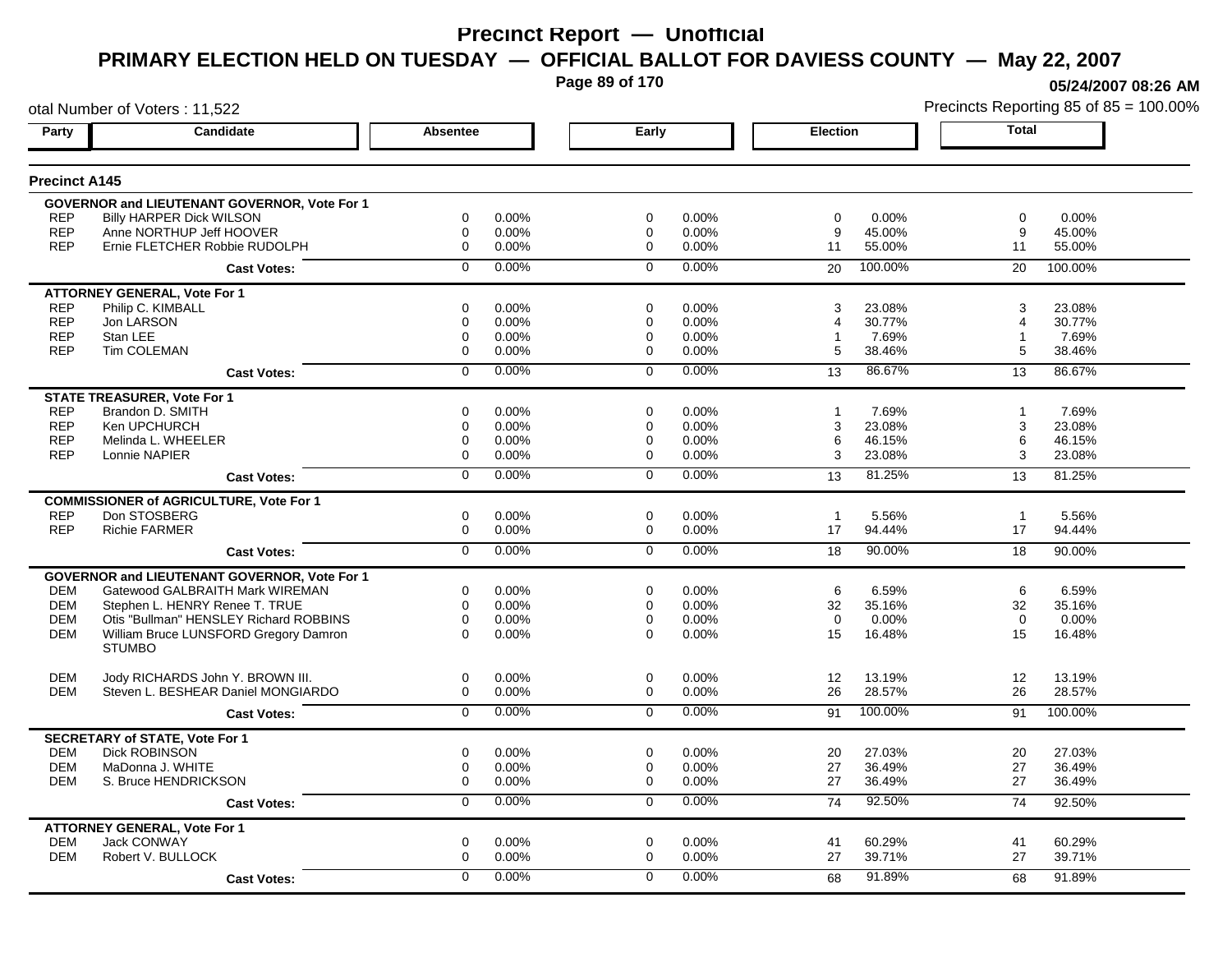**Page 90 of 170**

**05/24/2007 08:26 AM**

|                      | otal Number of Voters: 11,522                  |                 |          |       |          |                 | Precincts Reporting 85 of 85 = 100.00% |              |        |
|----------------------|------------------------------------------------|-----------------|----------|-------|----------|-----------------|----------------------------------------|--------------|--------|
| Party                | Candidate                                      | <b>Absentee</b> |          | Early |          | <b>Election</b> |                                        | <b>Total</b> |        |
| <b>Precinct A145</b> |                                                |                 |          |       |          |                 |                                        |              |        |
|                      | <b>STATE TREASURER, Vote For 1</b>             |                 |          |       |          |                 |                                        |              |        |
| DEM                  | L.J. "Todd" HOLLENBACH                         | 0               | $0.00\%$ |       | 0.00%    | 15              | 17.86%                                 | 15           | 17.86% |
| DEM                  | Mike WEAVER                                    |                 | $0.00\%$ |       | $0.00\%$ | 61              | 72.62%                                 | 61           | 72.62% |
| <b>DEM</b>           | Jack D. WOOD                                   |                 | $0.00\%$ |       | $0.00\%$ |                 | 5.95%                                  |              | 5.95%  |
| <b>DEM</b>           | Patrick R. DUNMIRE                             |                 | $0.00\%$ |       | $0.00\%$ |                 | 3.57%                                  |              | 3.57%  |
|                      | <b>Cast Votes:</b>                             | 0               | $0.00\%$ |       | 0.00%    | 84              | 97.67%                                 | 84           | 97.67% |
|                      | <b>COMMISSIONER of AGRICULTURE, Vote For 1</b> |                 |          |       |          |                 |                                        |              |        |
| DEM                  | David Lynn WILLIAMS                            |                 | $0.00\%$ |       | 0.00%    | 54              | 72.97%                                 | 54           | 72.97% |
| DEM                  | David NEVILLE                                  |                 | $0.00\%$ |       | $0.00\%$ | 20              | 27.03%                                 | 20           | 27.03% |
|                      | <b>Cast Votes:</b>                             | 0               | $0.00\%$ |       | 0.00%    | 74              | 94.87%                                 | 74           | 94.87% |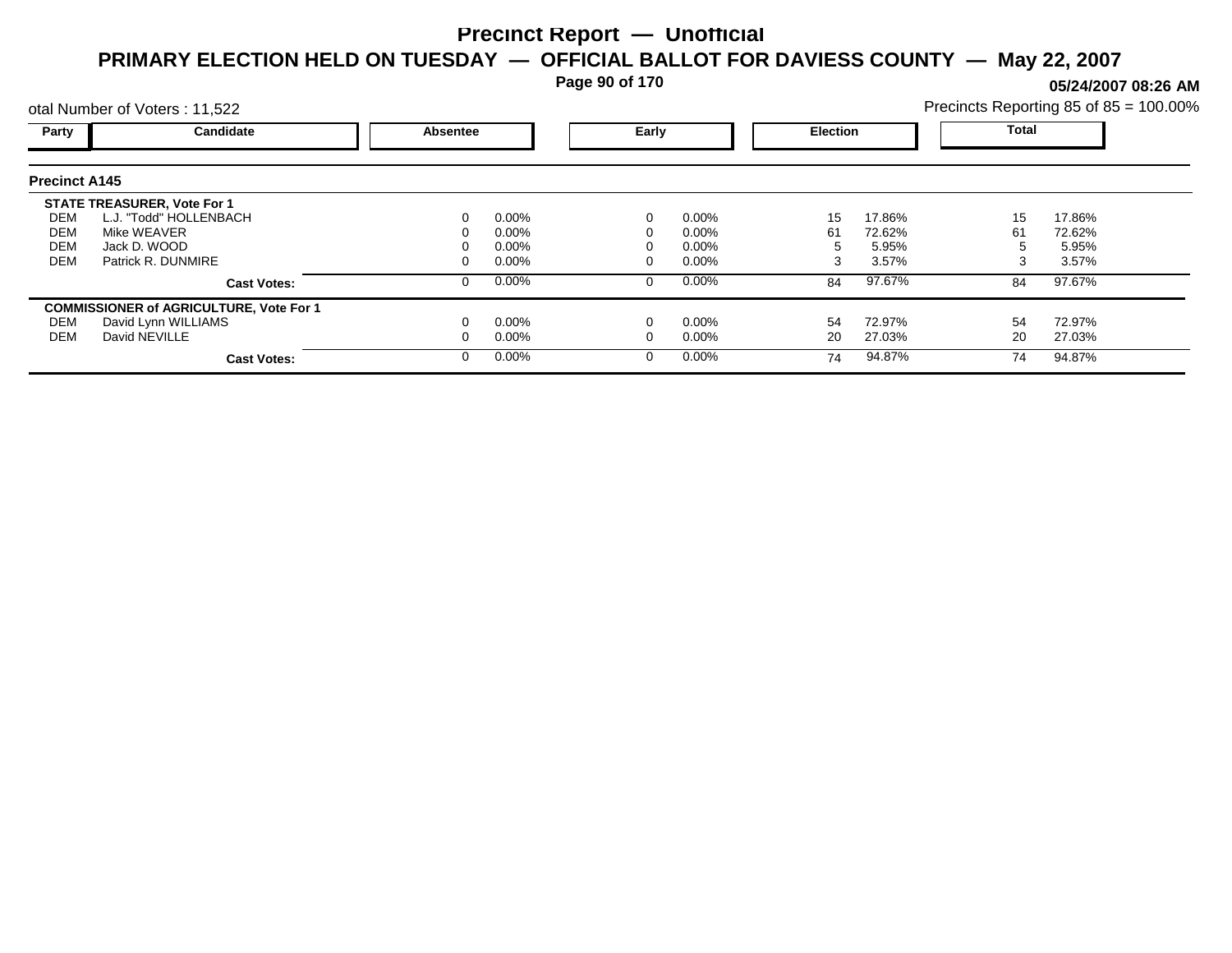**Page 91 of 170**

**05/24/2007 08:26 AM**

|                      | otal Number of Voters: 11,522                  |                |       |                |       |                 | Precincts Reporting 85 of 85 = 100.009 |                |        |
|----------------------|------------------------------------------------|----------------|-------|----------------|-------|-----------------|----------------------------------------|----------------|--------|
| Party                | Candidate                                      | Absentee       |       | Early          |       | <b>Election</b> |                                        | <b>Total</b>   |        |
| <b>Precinct A146</b> |                                                |                |       |                |       |                 |                                        |                |        |
|                      | GOVERNOR and LIEUTENANT GOVERNOR, Vote For 1   |                |       |                |       |                 |                                        |                |        |
| <b>REP</b>           | <b>Billy HARPER Dick WILSON</b>                | 0              | 0.00% | 0              | 0.00% | $\overline{c}$  | 4.26%                                  | $\overline{2}$ | 4.26%  |
| <b>REP</b>           | Anne NORTHUP Jeff HOOVER                       | $\mathbf 0$    | 0.00% | 0              | 0.00% | 22              | 46.81%                                 | 22             | 46.81% |
| <b>REP</b>           | Ernie FLETCHER Robbie RUDOLPH                  | $\mathbf 0$    | 0.00% | $\mathbf 0$    | 0.00% | 23              | 48.94%                                 | 23             | 48.94% |
|                      | <b>Cast Votes:</b>                             | $\mathbf 0$    | 0.00% | $\mathbf 0$    | 0.00% | 47              | 95.92%                                 | 47             | 95.92% |
|                      | <b>ATTORNEY GENERAL, Vote For 1</b>            |                |       |                |       |                 |                                        |                |        |
| <b>REP</b>           | Philip C. KIMBALL                              | $\mathbf 0$    | 0.00% | $\mathbf 0$    | 0.00% | $\overline{7}$  | 17.95%                                 | $\overline{7}$ | 17.95% |
| <b>REP</b>           | Jon LARSON                                     | 0              | 0.00% | $\mathbf 0$    | 0.00% | $\overline{2}$  | 5.13%                                  | $\overline{2}$ | 5.13%  |
| <b>REP</b>           | Stan LEE                                       | $\mathbf 0$    | 0.00% | $\mathbf 0$    | 0.00% | 18              | 46.15%                                 | 18             | 46.15% |
| <b>REP</b>           | <b>Tim COLEMAN</b>                             | $\mathbf 0$    | 0.00% | $\mathbf 0$    | 0.00% | 12              | 30.77%                                 | 12             | 30.77% |
|                      | <b>Cast Votes:</b>                             | $\mathbf 0$    | 0.00% | $\mathbf 0$    | 0.00% | 39              | 90.70%                                 | 39             | 90.70% |
|                      | <b>STATE TREASURER, Vote For 1</b>             |                |       |                |       |                 |                                        |                |        |
| <b>REP</b>           | Brandon D. SMITH                               | $\mathbf 0$    | 0.00% | $\mathbf 0$    | 0.00% | 8               | 20.51%                                 | 8              | 20.51% |
| <b>REP</b>           | Ken UPCHURCH                                   | $\mathbf 0$    | 0.00% | $\mathbf 0$    | 0.00% | 10              | 25.64%                                 | 10             | 25.64% |
| <b>REP</b>           | Melinda L. WHEELER                             | $\mathbf 0$    | 0.00% | $\mathbf 0$    | 0.00% | 12              | 30.77%                                 | 12             | 30.77% |
| <b>REP</b>           | Lonnie NAPIER                                  | $\Omega$       | 0.00% | $\mathbf 0$    | 0.00% | 9               | 23.08%                                 | 9              | 23.08% |
|                      | <b>Cast Votes:</b>                             | $\overline{0}$ | 0.00% | $\overline{0}$ | 0.00% | 39              | 90.70%                                 | 39             | 90.70% |
|                      | <b>COMMISSIONER of AGRICULTURE, Vote For 1</b> |                |       |                |       |                 |                                        |                |        |
| <b>REP</b>           | Don STOSBERG                                   | 0              | 0.00% | $\mathbf 0$    | 0.00% | 9               | 21.95%                                 | 9              | 21.95% |
| <b>REP</b>           | <b>Richie FARMER</b>                           | 0              | 0.00% | $\mathbf 0$    | 0.00% | 32              | 78.05%                                 | 32             | 78.05% |
|                      | <b>Cast Votes:</b>                             | $\overline{0}$ | 0.00% | $\overline{0}$ | 0.00% | 41              | 85.42%                                 | 41             | 85.42% |
|                      | GOVERNOR and LIEUTENANT GOVERNOR, Vote For 1   |                |       |                |       |                 |                                        |                |        |
| DEM                  | Gatewood GALBRAITH Mark WIREMAN                | 0              | 0.00% | 0              | 0.00% | 8               | 7.69%                                  | 8              | 7.69%  |
| <b>DEM</b>           | Stephen L. HENRY Renee T. TRUE                 | $\mathbf 0$    | 0.00% | $\mathbf 0$    | 0.00% | 37              | 35.58%                                 | 37             | 35.58% |
| <b>DEM</b>           | Otis "Bullman" HENSLEY Richard ROBBINS         | 0              | 0.00% | $\mathbf 0$    | 0.00% | $\mathbf 0$     | 0.00%                                  | $\mathbf 0$    | 0.00%  |
| <b>DEM</b>           | William Bruce LUNSFORD Gregory Damron          | $\Omega$       | 0.00% | $\Omega$       | 0.00% | 20              | 19.23%                                 | 20             | 19.23% |
|                      | <b>STUMBO</b>                                  |                |       |                |       |                 |                                        |                |        |
| <b>DEM</b>           | Jody RICHARDS John Y. BROWN III.               | 0              | 0.00% | $\mathbf 0$    | 0.00% | 13              | 12.50%                                 | 13             | 12.50% |
| <b>DEM</b>           | Steven L. BESHEAR Daniel MONGIARDO             | 0              | 0.00% | 0              | 0.00% | 25              | 24.04%                                 | 25             | 24.04% |
|                      | <b>Cast Votes:</b>                             | $\mathbf 0$    | 0.00% | $\mathbf 0$    | 0.00% | 104             | 98.11%                                 | 104            | 98.11% |
|                      | <b>SECRETARY of STATE, Vote For 1</b>          |                |       |                |       |                 |                                        |                |        |
| <b>DEM</b>           | <b>Dick ROBINSON</b>                           | 0              | 0.00% | 0              | 0.00% | 42              | 48.28%                                 | 42             | 48.28% |
| <b>DEM</b>           | MaDonna J. WHITE                               | 0              | 0.00% | 0              | 0.00% | 24              | 27.59%                                 | 24             | 27.59% |
| DEM                  | S. Bruce HENDRICKSON                           | $\mathbf 0$    | 0.00% | 0              | 0.00% | 21              | 24.14%                                 | 21             | 24.14% |
|                      | <b>Cast Votes:</b>                             | 0              | 0.00% | $\mathbf 0$    | 0.00% | 87              | 93.55%                                 | 87             | 93.55% |
|                      | <b>ATTORNEY GENERAL, Vote For 1</b>            |                |       |                |       |                 |                                        |                |        |
| <b>DEM</b>           | <b>Jack CONWAY</b>                             | $\mathbf 0$    | 0.00% | $\mathbf 0$    | 0.00% | 60              | 67.42%                                 | 60             | 67.42% |
| <b>DEM</b>           | Robert V. BULLOCK                              | $\mathbf 0$    | 0.00% | $\mathbf 0$    | 0.00% | 29              | 32.58%                                 | 29             | 32.58% |
|                      | <b>Cast Votes:</b>                             | $\Omega$       | 0.00% | $\mathbf{0}$   | 0.00% | 89              | 95.70%                                 | 89             | 95.70% |
|                      |                                                |                |       |                |       |                 |                                        |                |        |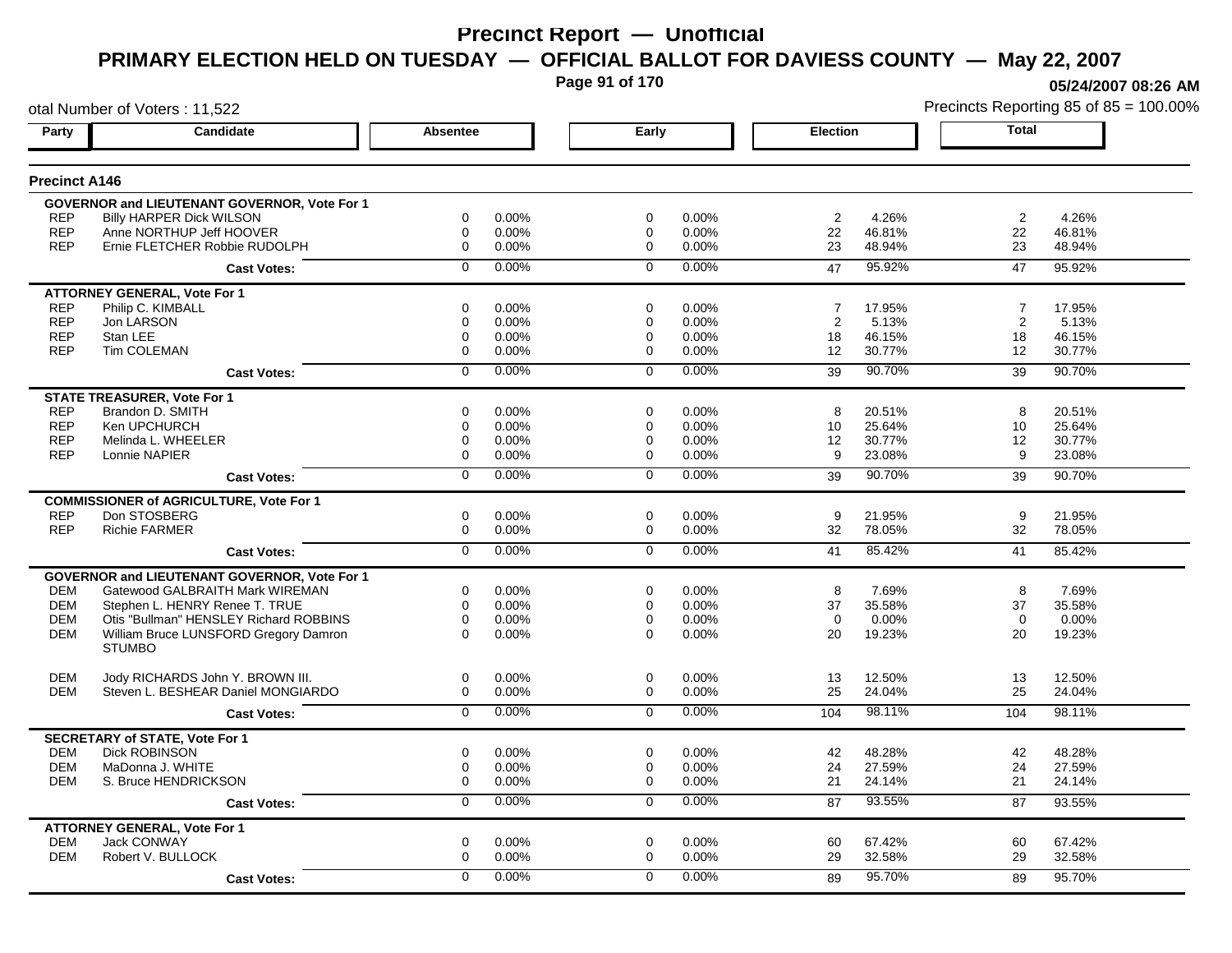**Page 92 of 170**

**05/24/2007 08:26 AM**

|                      | otal Number of Voters: 11,522                  |          |          |   |          |                 |        | Precincts Reporting 85 of 85 = 100.00% |        |  |
|----------------------|------------------------------------------------|----------|----------|---|----------|-----------------|--------|----------------------------------------|--------|--|
| Party                | Candidate                                      | Absentee | Early    |   |          | <b>Election</b> |        | <b>Total</b>                           |        |  |
| <b>Precinct A146</b> |                                                |          |          |   |          |                 |        |                                        |        |  |
|                      | <b>STATE TREASURER, Vote For 1</b>             |          |          |   |          |                 |        |                                        |        |  |
| DEM                  | L.J. "Todd" HOLLENBACH                         |          | $0.00\%$ |   | $0.00\%$ | 25              | 26.88% | 25                                     | 26.88% |  |
| DEM                  | Mike WEAVER                                    |          | 0.00%    |   | 0.00%    | 55              | 59.14% | 55                                     | 59.14% |  |
| <b>DEM</b>           | Jack D. WOOD                                   |          | 0.00%    |   | 0.00%    |                 | 7.53%  |                                        | 7.53%  |  |
| <b>DEM</b>           | Patrick R. DUNMIRE                             |          | $0.00\%$ |   | 0.00%    | 6               | 6.45%  | 6                                      | 6.45%  |  |
|                      | <b>Cast Votes:</b>                             |          | $0.00\%$ | 0 | $0.00\%$ | 93              | 96.88% | 93                                     | 96.88% |  |
|                      | <b>COMMISSIONER of AGRICULTURE, Vote For 1</b> |          |          |   |          |                 |        |                                        |        |  |
| DEM                  | David Lynn WILLIAMS                            |          | $0.00\%$ |   | 0.00%    | 60              | 67.42% | 60                                     | 67.42% |  |
| DEM                  | David NEVILLE                                  |          | $0.00\%$ |   | 0.00%    | 29              | 32.58% | 29                                     | 32.58% |  |
|                      | <b>Cast Votes:</b>                             |          | $0.00\%$ | 0 | $0.00\%$ | 89              | 94.68% | 89                                     | 94.68% |  |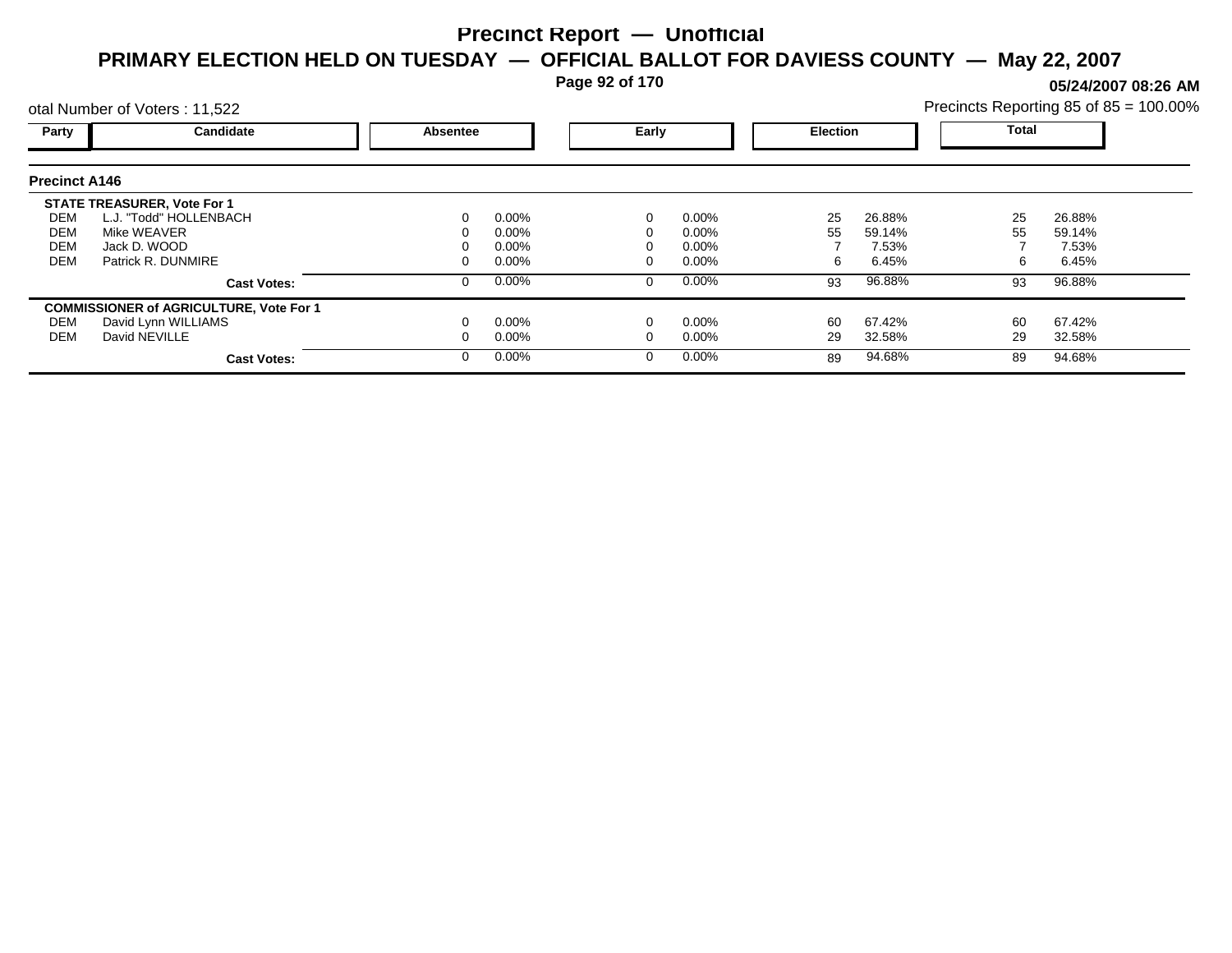**Page 93 of 170**

**05/24/2007 08:26 AM**

|                      | otal Number of Voters: 11,522                       |                 |       |                |       |                 | Precincts Reporting 85 of 85 = 100.009 |                |         |
|----------------------|-----------------------------------------------------|-----------------|-------|----------------|-------|-----------------|----------------------------------------|----------------|---------|
| Party                | Candidate                                           | <b>Absentee</b> |       | Early          |       | <b>Election</b> |                                        | <b>Total</b>   |         |
| <b>Precinct A147</b> |                                                     |                 |       |                |       |                 |                                        |                |         |
|                      | GOVERNOR and LIEUTENANT GOVERNOR, Vote For 1        |                 |       |                |       |                 |                                        |                |         |
| <b>REP</b>           | <b>Billy HARPER Dick WILSON</b>                     | 0               | 0.00% | 0              | 0.00% | 4               | 11.43%                                 | 4              | 11.43%  |
| <b>REP</b>           | Anne NORTHUP Jeff HOOVER                            | $\mathbf 0$     | 0.00% | 0              | 0.00% | 10              | 28.57%                                 | 10             | 28.57%  |
| <b>REP</b>           | Ernie FLETCHER Robbie RUDOLPH                       | $\mathbf 0$     | 0.00% | $\mathbf 0$    | 0.00% | 21              | 60.00%                                 | 21             | 60.00%  |
|                      | <b>Cast Votes:</b>                                  | $\Omega$        | 0.00% | $\mathbf{0}$   | 0.00% | 35              | 97.22%                                 | 35             | 97.22%  |
|                      | <b>ATTORNEY GENERAL, Vote For 1</b>                 |                 |       |                |       |                 |                                        |                |         |
| <b>REP</b>           | Philip C. KIMBALL                                   | 0               | 0.00% | 0              | 0.00% | 5               | 20.00%                                 | 5              | 20.00%  |
| <b>REP</b>           | Jon LARSON                                          | 0               | 0.00% | 0              | 0.00% | 4               | 16.00%                                 | 4              | 16.00%  |
| <b>REP</b>           | Stan LEE                                            | 0               | 0.00% | 0              | 0.00% | 8               | 32.00%                                 | 8              | 32.00%  |
| <b>REP</b>           | Tim COLEMAN                                         | 0               | 0.00% | 0              | 0.00% | 8               | 32.00%                                 | 8              | 32.00%  |
|                      | <b>Cast Votes:</b>                                  | $\mathbf 0$     | 0.00% | $\mathbf 0$    | 0.00% | 25              | 75.76%                                 | 25             | 75.76%  |
|                      | <b>STATE TREASURER, Vote For 1</b>                  |                 |       |                |       |                 |                                        |                |         |
| <b>REP</b>           | Brandon D. SMITH                                    | 0               | 0.00% | $\Omega$       | 0.00% | 5               | 21.74%                                 | 5              | 21.74%  |
| <b>REP</b>           | Ken UPCHURCH                                        | 0               | 0.00% | 0              | 0.00% | 5               | 21.74%                                 | 5              | 21.74%  |
| <b>REP</b>           | Melinda L. WHEELER                                  | $\mathbf 0$     | 0.00% | 0              | 0.00% | $\overline{7}$  | 30.43%                                 | $\overline{7}$ | 30.43%  |
| <b>REP</b>           | Lonnie NAPIER                                       | 0               | 0.00% | $\mathbf 0$    | 0.00% | 6               | 26.09%                                 | 6              | 26.09%  |
|                      | <b>Cast Votes:</b>                                  | $\overline{0}$  | 0.00% | $\overline{0}$ | 0.00% | 23              | 71.88%                                 | 23             | 71.88%  |
|                      | <b>COMMISSIONER of AGRICULTURE, Vote For 1</b>      |                 |       |                |       |                 |                                        |                |         |
| <b>REP</b>           | Don STOSBERG                                        | 0               | 0.00% | $\mathbf 0$    | 0.00% | 3               | 11.54%                                 | 3              | 11.54%  |
| <b>REP</b>           | <b>Richie FARMER</b>                                | $\mathbf 0$     | 0.00% | $\mathbf 0$    | 0.00% | 23              | 88.46%                                 | 23             | 88.46%  |
|                      | <b>Cast Votes:</b>                                  | $\overline{0}$  | 0.00% | $\overline{0}$ | 0.00% | 26              | 78.79%                                 | 26             | 78.79%  |
|                      | <b>GOVERNOR and LIEUTENANT GOVERNOR, Vote For 1</b> |                 |       |                |       |                 |                                        |                |         |
| <b>DEM</b>           | Gatewood GALBRAITH Mark WIREMAN                     | 0               | 0.00% | $\mathbf 0$    | 0.00% | 2               | 3.33%                                  | 2              | 3.33%   |
| <b>DEM</b>           | Stephen L. HENRY Renee T. TRUE                      | $\mathbf 0$     | 0.00% | $\mathbf 0$    | 0.00% | 31              | 51.67%                                 | 31             | 51.67%  |
| <b>DEM</b>           | Otis "Bullman" HENSLEY Richard ROBBINS              | $\mathbf 0$     | 0.00% | $\mathbf 0$    | 0.00% | $\overline{1}$  | 1.67%                                  | $\overline{1}$ | 1.67%   |
| <b>DEM</b>           | William Bruce LUNSFORD Gregory Damron               | $\Omega$        | 0.00% | $\Omega$       | 0.00% | 11              | 18.33%                                 | 11             | 18.33%  |
|                      | <b>STUMBO</b>                                       |                 |       |                |       |                 |                                        |                |         |
| <b>DEM</b>           | Jody RICHARDS John Y. BROWN III.                    | 0               | 0.00% | $\mathbf 0$    | 0.00% | $\mathbf{1}$    | 1.67%                                  | $\overline{1}$ | 1.67%   |
| <b>DEM</b>           | Steven L. BESHEAR Daniel MONGIARDO                  | 0               | 0.00% | $\mathbf 0$    | 0.00% | 14              | 23.33%                                 | 14             | 23.33%  |
|                      | <b>Cast Votes:</b>                                  | $\mathbf 0$     | 0.00% | $\mathbf 0$    | 0.00% | 60              | 100.00%                                | 60             | 100.00% |
|                      | <b>SECRETARY of STATE, Vote For 1</b>               |                 |       |                |       |                 |                                        |                |         |
| <b>DEM</b>           | <b>Dick ROBINSON</b>                                | $\mathbf 0$     | 0.00% | $\mathbf 0$    | 0.00% | 16              | 30.77%                                 | 16             | 30.77%  |
| <b>DEM</b>           | MaDonna J. WHITE                                    | $\mathbf 0$     | 0.00% | 0              | 0.00% | 24              | 46.15%                                 | 24             | 46.15%  |
| <b>DEM</b>           | S. Bruce HENDRICKSON                                | $\mathbf 0$     | 0.00% | $\mathbf 0$    | 0.00% | 12              | 23.08%                                 | 12             | 23.08%  |
|                      | <b>Cast Votes:</b>                                  | 0               | 0.00% | 0              | 0.00% | 52              | 91.23%                                 | 52             | 91.23%  |
|                      | <b>ATTORNEY GENERAL, Vote For 1</b>                 |                 |       |                |       |                 |                                        |                |         |
| <b>DEM</b>           | <b>Jack CONWAY</b>                                  | $\mathbf 0$     | 0.00% | $\mathbf 0$    | 0.00% | 33              | 63.46%                                 | 33             | 63.46%  |
| <b>DEM</b>           | Robert V. BULLOCK                                   | $\mathbf 0$     | 0.00% | $\mathbf 0$    | 0.00% | 19              | 36.54%                                 | 19             | 36.54%  |
|                      | <b>Cast Votes:</b>                                  | $\Omega$        | 0.00% | $\Omega$       | 0.00% | 52              | 92.86%                                 | 52             | 92.86%  |
|                      |                                                     |                 |       |                |       |                 |                                        |                |         |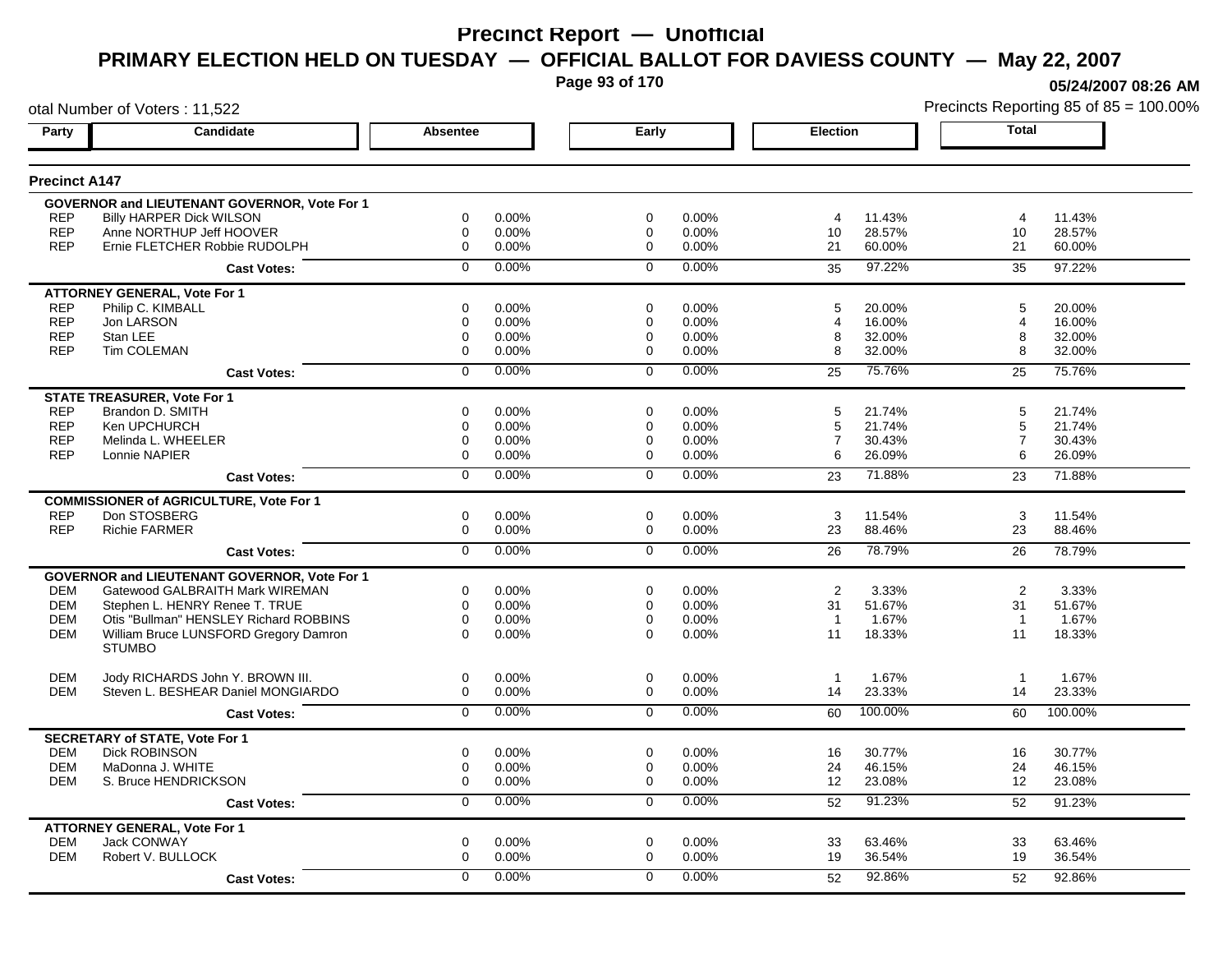**Page 94 of 170**

**05/24/2007 08:26 AM**

|                      | otal Number of Voters: 11,522                  |          |          |   |          |    | Precincts Reporting 85 of 85 = 100.00% |    |              |  |
|----------------------|------------------------------------------------|----------|----------|---|----------|----|----------------------------------------|----|--------------|--|
| Party                | Candidate                                      | Absentee | Early    |   |          |    | <b>Election</b>                        |    | <b>Total</b> |  |
| <b>Precinct A147</b> |                                                |          |          |   |          |    |                                        |    |              |  |
|                      | <b>STATE TREASURER, Vote For 1</b>             |          |          |   |          |    |                                        |    |              |  |
| DEM                  | L.J. "Todd" HOLLENBACH                         |          | $0.00\%$ |   | $0.00\%$ | 9  | 16.36%                                 | 9  | 16.36%       |  |
| DEM                  | Mike WEAVER                                    |          | 0.00%    |   | $0.00\%$ | 40 | 72.73%                                 | 40 | 72.73%       |  |
| <b>DEM</b>           | Jack D. WOOD                                   |          | 0.00%    |   | 0.00%    | 5  | 9.09%                                  |    | 9.09%        |  |
| <b>DEM</b>           | Patrick R. DUNMIRE                             |          | $0.00\%$ |   | 0.00%    |    | 1.82%                                  |    | 1.82%        |  |
|                      | <b>Cast Votes:</b>                             |          | $0.00\%$ | 0 | $0.00\%$ | 55 | 93.22%                                 | 55 | 93.22%       |  |
|                      | <b>COMMISSIONER of AGRICULTURE, Vote For 1</b> |          |          |   |          |    |                                        |    |              |  |
| DEM                  | David Lynn WILLIAMS                            |          | $0.00\%$ |   | 0.00%    | 44 | 81.48%                                 | 44 | 81.48%       |  |
| DEM                  | David NEVILLE                                  |          | $0.00\%$ |   | 0.00%    | 10 | 18.52%                                 | 10 | 18.52%       |  |
|                      | <b>Cast Votes:</b>                             |          | $0.00\%$ | 0 | $0.00\%$ | 54 | 91.53%                                 | 54 | 91.53%       |  |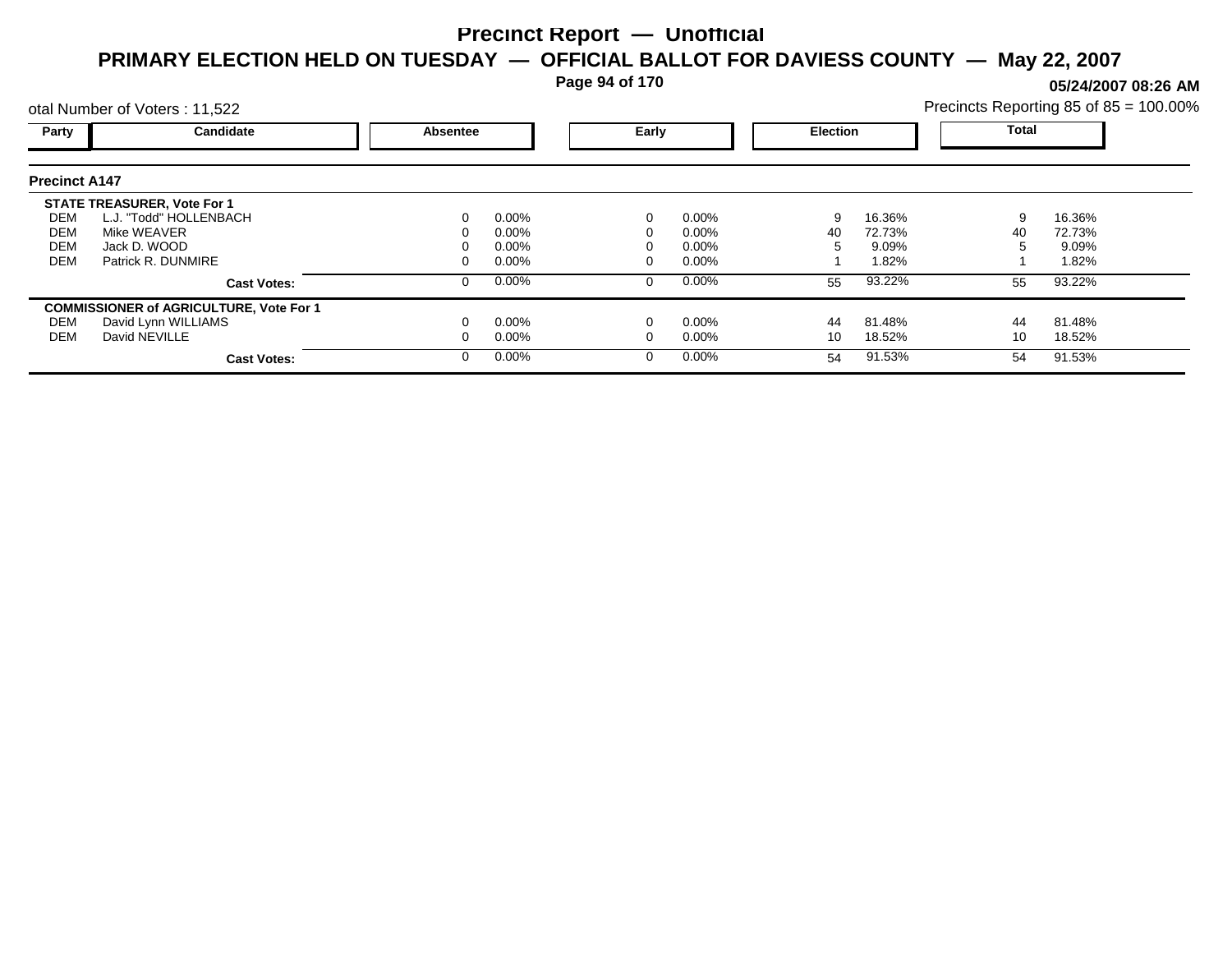**Page 95 of 170**

**05/24/2007 08:26 AM**

|                      | otal Number of Voters: 11,522                       |                 |          |                |       |          |         |                | Precincts Reporting 85 of 85 = 100.00% |
|----------------------|-----------------------------------------------------|-----------------|----------|----------------|-------|----------|---------|----------------|----------------------------------------|
| Party                | Candidate                                           | <b>Absentee</b> |          | Early          |       | Election |         | Total          |                                        |
| <b>Precinct A148</b> |                                                     |                 |          |                |       |          |         |                |                                        |
|                      | <b>GOVERNOR and LIEUTENANT GOVERNOR, Vote For 1</b> |                 |          |                |       |          |         |                |                                        |
| <b>REP</b>           | <b>Billy HARPER Dick WILSON</b>                     | 0               | 0.00%    | 0              | 0.00% | 6        | 10.91%  | 6              | 10.91%                                 |
| <b>REP</b>           | Anne NORTHUP Jeff HOOVER                            | 0               | $0.00\%$ | 0              | 0.00% | 14       | 25.45%  | 14             | 25.45%                                 |
| <b>REP</b>           | Ernie FLETCHER Robbie RUDOLPH                       | 0               | 0.00%    | $\mathbf 0$    | 0.00% | 35       | 63.64%  | 35             | 63.64%                                 |
|                      | <b>Cast Votes:</b>                                  | $\Omega$        | 0.00%    | $\mathbf 0$    | 0.00% | 55       | 100.00% | 55             | 100.00%                                |
|                      | <b>ATTORNEY GENERAL, Vote For 1</b>                 |                 |          |                |       |          |         |                |                                        |
| <b>REP</b>           | Philip C. KIMBALL                                   | 0               | 0.00%    | 0              | 0.00% | 14       | 34.15%  | 14             | 34.15%                                 |
| <b>REP</b>           | Jon LARSON                                          | 0               | 0.00%    | 0              | 0.00% | 7        | 17.07%  | $\overline{7}$ | 17.07%                                 |
| <b>REP</b>           | Stan LEE                                            | 0               | 0.00%    | 0              | 0.00% | 9        | 21.95%  | 9              | 21.95%                                 |
| <b>REP</b>           | Tim COLEMAN                                         | 0               | 0.00%    | 0              | 0.00% | 11       | 26.83%  | 11             | 26.83%                                 |
|                      | <b>Cast Votes:</b>                                  | 0               | 0.00%    | $\mathbf 0$    | 0.00% | 41       | 100.00% | 41             | 100.00%                                |
|                      | <b>STATE TREASURER, Vote For 1</b>                  |                 |          |                |       |          |         |                |                                        |
| <b>REP</b>           | Brandon D. SMITH                                    | $\Omega$        | 0.00%    | $\Omega$       | 0.00% | 9        | 20.93%  | 9              | 20.93%                                 |
| <b>REP</b>           | Ken UPCHURCH                                        | 0               | 0.00%    | 0              | 0.00% | 5        | 11.63%  | $\sqrt{5}$     | 11.63%                                 |
| <b>REP</b>           | Melinda L. WHEELER                                  | 0               | 0.00%    | 0              | 0.00% | 23       | 53.49%  | 23             | 53.49%                                 |
| <b>REP</b>           | Lonnie NAPIER                                       | 0               | $0.00\%$ | 0              | 0.00% | 6        | 13.95%  | 6              | 13.95%                                 |
|                      | <b>Cast Votes:</b>                                  | $\overline{0}$  | 0.00%    | $\overline{0}$ | 0.00% | 43       | 100.00% | 43             | 100.00%                                |
|                      | <b>COMMISSIONER of AGRICULTURE, Vote For 1</b>      |                 |          |                |       |          |         |                |                                        |
| <b>REP</b>           | Don STOSBERG                                        | 0               | 0.00%    | $\mathbf 0$    | 0.00% | 6        | 12.77%  | 6              | 12.77%                                 |
| <b>REP</b>           | <b>Richie FARMER</b>                                | 0               | 0.00%    | $\mathbf{0}$   | 0.00% | 41       | 87.23%  | 41             | 87.23%                                 |
|                      | <b>Cast Votes:</b>                                  | $\overline{0}$  | 0.00%    | $\overline{0}$ | 0.00% | 47       | 100.00% | 47             | 100.00%                                |
|                      | <b>GOVERNOR and LIEUTENANT GOVERNOR, Vote For 1</b> |                 |          |                |       |          |         |                |                                        |
| <b>DEM</b>           | Gatewood GALBRAITH Mark WIREMAN                     | 0               | 0.00%    | 0              | 0.00% | 2        | 1.61%   | 2              | 1.61%                                  |
| <b>DEM</b>           | Stephen L. HENRY Renee T. TRUE                      | 0               | 0.00%    | $\mathbf 0$    | 0.00% | 54       | 43.55%  | 54             | 43.55%                                 |
| <b>DEM</b>           | Otis "Bullman" HENSLEY Richard ROBBINS              | 0               | 0.00%    | $\mathbf 0$    | 0.00% | $\Omega$ | 0.00%   | $\Omega$       | 0.00%                                  |
| <b>DEM</b>           | William Bruce LUNSFORD Gregory Damron               | $\Omega$        | $0.00\%$ | $\Omega$       | 0.00% | 18       | 14.52%  | 18             | 14.52%                                 |
|                      | <b>STUMBO</b>                                       |                 |          |                |       |          |         |                |                                        |
| <b>DEM</b>           | Jody RICHARDS John Y. BROWN III.                    | 0               | 0.00%    | $\mathbf 0$    | 0.00% | 10       | 8.06%   | 10             | 8.06%                                  |
| <b>DEM</b>           | Steven L. BESHEAR Daniel MONGIARDO                  | 0               | 0.00%    | 0              | 0.00% | 40       | 32.26%  | 40             | 32.26%                                 |
|                      | <b>Cast Votes:</b>                                  | $\overline{0}$  | 0.00%    | $\mathbf 0$    | 0.00% | 124      | 100.00% | 124            | 100.00%                                |
|                      | <b>SECRETARY of STATE, Vote For 1</b>               |                 |          |                |       |          |         |                |                                        |
| <b>DEM</b>           | <b>Dick ROBINSON</b>                                | 0               | 0.00%    | $\mathbf 0$    | 0.00% | 35       | 38.46%  | 35             | 38.46%                                 |
| <b>DEM</b>           | MaDonna J. WHITE                                    | 0               | $0.00\%$ | 0              | 0.00% | 32       | 35.16%  | 32             | 35.16%                                 |
| <b>DEM</b>           | S. Bruce HENDRICKSON                                | 0               | 0.00%    | $\mathbf 0$    | 0.00% | 24       | 26.37%  | 24             | 26.37%                                 |
|                      | <b>Cast Votes:</b>                                  | $\overline{0}$  | 0.00%    | 0              | 0.00% | 91       | 100.00% | 91             | 100.00%                                |
|                      | <b>ATTORNEY GENERAL, Vote For 1</b>                 |                 |          |                |       |          |         |                |                                        |
| <b>DEM</b>           | <b>Jack CONWAY</b>                                  | 0               | 0.00%    | $\mathbf 0$    | 0.00% | 51       | 56.67%  | 51             | 56.67%                                 |
| <b>DEM</b>           | Robert V. BULLOCK                                   | 0               | 0.00%    | 0              | 0.00% | 39       | 43.33%  | 39             | 43.33%                                 |
|                      |                                                     |                 | $0.00\%$ | $\Omega$       | 0.00% |          | 100.00% |                |                                        |
|                      | <b>Cast Votes:</b>                                  | 0               |          |                |       | 90       |         | 90             | 100.00%                                |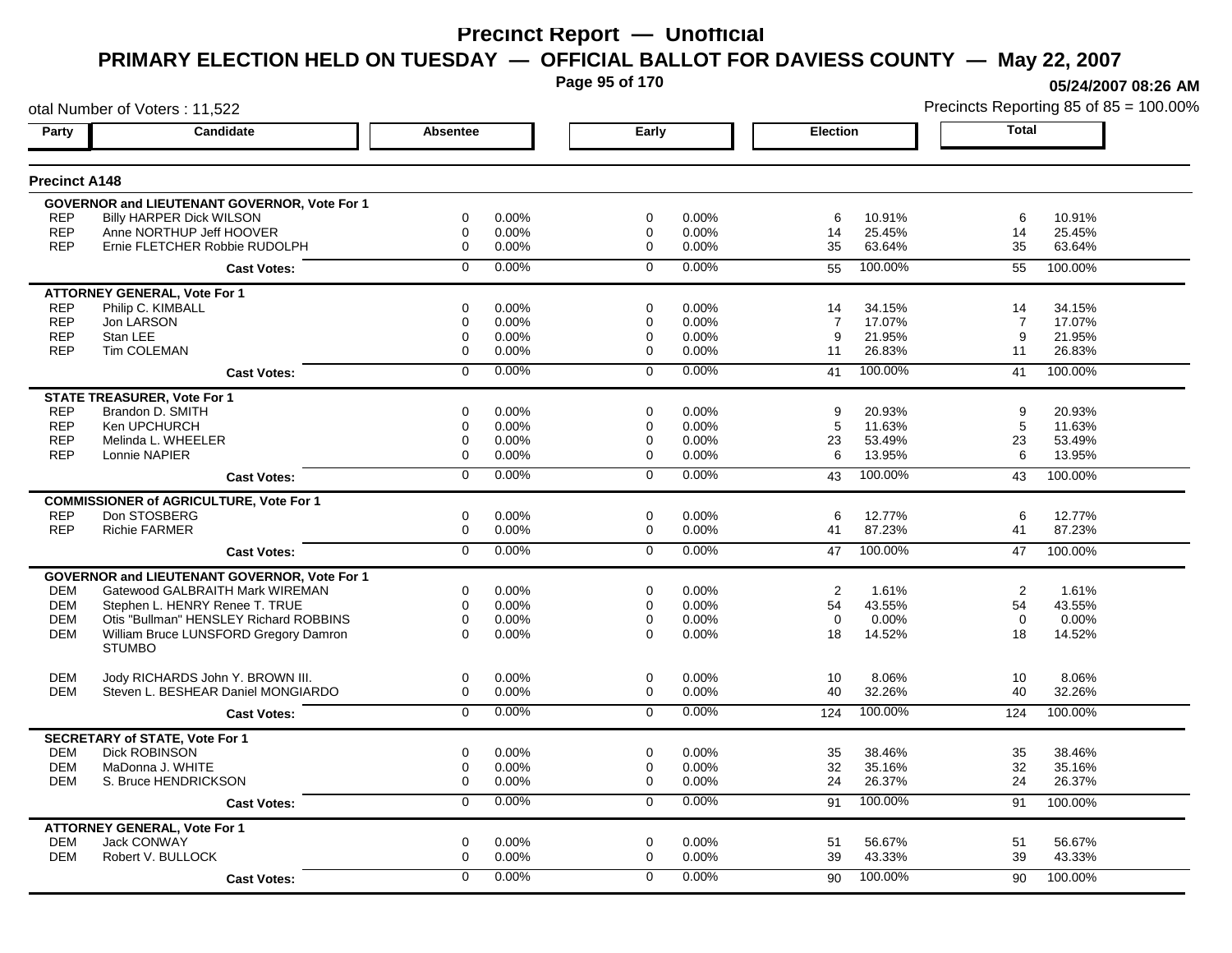**Page 96 of 170**

**05/24/2007 08:26 AM**

|                      | otal Number of Voters: 11,522                  | Precincts Reporting 85 of 85 = 100.00% |          |       |          |                 |         |              |         |  |
|----------------------|------------------------------------------------|----------------------------------------|----------|-------|----------|-----------------|---------|--------------|---------|--|
| Party                | Candidate                                      | <b>Absentee</b>                        |          | Early |          | <b>Election</b> |         | <b>Total</b> |         |  |
| <b>Precinct A148</b> |                                                |                                        |          |       |          |                 |         |              |         |  |
|                      | <b>STATE TREASURER, Vote For 1</b>             |                                        |          |       |          |                 |         |              |         |  |
| DEM                  | L.J. "Todd" HOLLENBACH                         | 0                                      | $0.00\%$ |       | 0.00%    | 28              | 26.92%  | 28           | 26.92%  |  |
| DEM                  | Mike WEAVER                                    |                                        | $0.00\%$ |       | $0.00\%$ | 65              | 62.50%  | 65           | 62.50%  |  |
| <b>DEM</b>           | Jack D. WOOD                                   |                                        | $0.00\%$ |       | $0.00\%$ |                 | 6.73%   |              | 6.73%   |  |
| <b>DEM</b>           | Patrick R. DUNMIRE                             |                                        | $0.00\%$ |       | $0.00\%$ |                 | 3.85%   |              | 3.85%   |  |
|                      | <b>Cast Votes:</b>                             | 0                                      | $0.00\%$ |       | 0.00%    | 104             | 100.00% | 104          | 100.00% |  |
|                      | <b>COMMISSIONER of AGRICULTURE, Vote For 1</b> |                                        |          |       |          |                 |         |              |         |  |
| DEM                  | David Lynn WILLIAMS                            |                                        | $0.00\%$ |       | 0.00%    | 54              | 64.29%  | 54           | 64.29%  |  |
| DEM                  | David NEVILLE                                  |                                        | $0.00\%$ |       | $0.00\%$ | 30              | 35.71%  | 30           | 35.71%  |  |
|                      | <b>Cast Votes:</b>                             | 0                                      | $0.00\%$ |       | 0.00%    | 84              | 100.00% | 84           | 100.00% |  |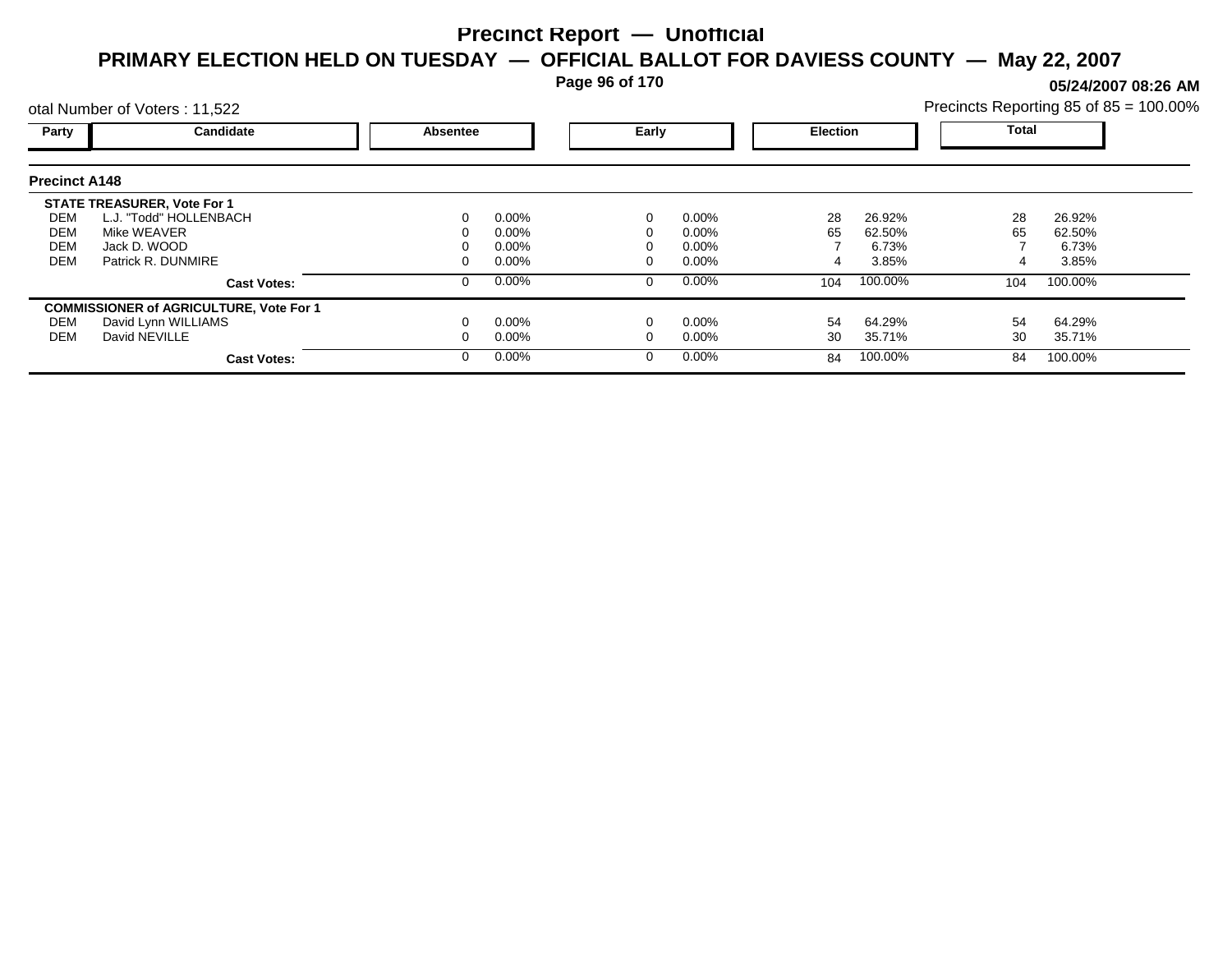**Page 97 of 170**

**05/24/2007 08:26 AM**

|                      | otal Number of Voters: 11,522                       |                  |       |                |       |                 |         |                | Precincts Reporting 85 of 85 = 100.00% |
|----------------------|-----------------------------------------------------|------------------|-------|----------------|-------|-----------------|---------|----------------|----------------------------------------|
| Party                | Candidate                                           | Absentee         |       | Early          |       | <b>Election</b> |         | <b>Total</b>   |                                        |
| <b>Precinct B101</b> |                                                     |                  |       |                |       |                 |         |                |                                        |
|                      | <b>GOVERNOR and LIEUTENANT GOVERNOR, Vote For 1</b> |                  |       |                |       |                 |         |                |                                        |
| <b>REP</b>           | <b>Billy HARPER Dick WILSON</b>                     | 0                | 0.00% | 0              | 0.00% | 6               | 18.18%  | 6              | 18.18%                                 |
| <b>REP</b>           | Anne NORTHUP Jeff HOOVER                            | 0                | 0.00% | 0              | 0.00% | 10              | 30.30%  | 10             | 30.30%                                 |
| <b>REP</b>           | Ernie FLETCHER Robbie RUDOLPH                       | $\mathbf 0$      | 0.00% | $\mathbf 0$    | 0.00% | 17              | 51.52%  | 17             | 51.52%                                 |
|                      | <b>Cast Votes:</b>                                  | $\mathbf 0$      | 0.00% | $\mathbf 0$    | 0.00% | 33              | 100.00% | 33             | 100.00%                                |
|                      | <b>ATTORNEY GENERAL, Vote For 1</b>                 |                  |       |                |       |                 |         |                |                                        |
| <b>REP</b>           | Philip C. KIMBALL                                   | $\mathbf 0$      | 0.00% | $\Omega$       | 0.00% | 5               | 18.52%  | 5              | 18.52%                                 |
| <b>REP</b>           | Jon LARSON                                          | 0                | 0.00% | 0              | 0.00% | $\overline{7}$  | 25.93%  | $\overline{7}$ | 25.93%                                 |
| <b>REP</b>           | Stan LEE                                            | $\mathbf 0$      | 0.00% | 0              | 0.00% | 8               | 29.63%  | 8              | 29.63%                                 |
| <b>REP</b>           | <b>Tim COLEMAN</b>                                  | $\mathbf 0$      | 0.00% | $\Omega$       | 0.00% | $\overline{7}$  | 25.93%  | $\overline{7}$ | 25.93%                                 |
|                      | <b>Cast Votes:</b>                                  | $\mathbf 0$      | 0.00% | $\mathbf 0$    | 0.00% | 27              | 96.43%  | 27             | 96.43%                                 |
|                      | <b>STATE TREASURER, Vote For 1</b>                  |                  |       |                |       |                 |         |                |                                        |
| <b>REP</b>           | Brandon D. SMITH                                    | $\mathbf 0$      | 0.00% | $\Omega$       | 0.00% | 6               | 21.43%  | 6              | 21.43%                                 |
| <b>REP</b>           | Ken UPCHURCH                                        | $\mathbf 0$      | 0.00% | 0              | 0.00% | 3               | 10.71%  | 3              | 10.71%                                 |
| <b>REP</b>           | Melinda L. WHEELER                                  | $\mathbf 0$      | 0.00% | 0              | 0.00% | 13              | 46.43%  | 13             | 46.43%                                 |
| <b>REP</b>           | Lonnie NAPIER                                       | $\Omega$         | 0.00% | $\Omega$       | 0.00% | 6               | 21.43%  | 6              | 21.43%                                 |
|                      | <b>Cast Votes:</b>                                  | $\overline{0}$   | 0.00% | $\overline{0}$ | 0.00% | 28              | 96.55%  | 28             | 96.55%                                 |
|                      | <b>COMMISSIONER of AGRICULTURE, Vote For 1</b>      |                  |       |                |       |                 |         |                |                                        |
| <b>REP</b>           | Don STOSBERG                                        | 0                | 0.00% | 0              | 0.00% | 5               | 18.52%  | 5              | 18.52%                                 |
| <b>REP</b>           | <b>Richie FARMER</b>                                | 0                | 0.00% | 0              | 0.00% | 22              | 81.48%  | 22             | 81.48%                                 |
|                      | <b>Cast Votes:</b>                                  | $\overline{0}$   | 0.00% | $\overline{0}$ | 0.00% | 27              | 96.43%  | 27             | 96.43%                                 |
|                      | GOVERNOR and LIEUTENANT GOVERNOR, Vote For 1        |                  |       |                |       |                 |         |                |                                        |
| DEM                  | Gatewood GALBRAITH Mark WIREMAN                     | 0                | 0.00% | 0              | 0.00% | 4               | 3.64%   | $\overline{4}$ | 3.64%                                  |
| <b>DEM</b>           | Stephen L. HENRY Renee T. TRUE                      | $\mathbf 0$      | 0.00% | 0              | 0.00% | 45              | 40.91%  | 45             | 40.91%                                 |
| <b>DEM</b>           | Otis "Bullman" HENSLEY Richard ROBBINS              | 0                | 0.00% | 0              | 0.00% | $\mathbf 0$     | 0.00%   | $\mathbf 0$    | 0.00%                                  |
| <b>DEM</b>           | William Bruce LUNSFORD Gregory Damron               | $\Omega$         | 0.00% | $\Omega$       | 0.00% | 17              | 15.45%  | 17             | 15.45%                                 |
|                      | <b>STUMBO</b>                                       |                  |       |                |       |                 |         |                |                                        |
| <b>DEM</b>           | Jody RICHARDS John Y. BROWN III.                    | 0                | 0.00% | 0              | 0.00% | $\overline{7}$  | 6.36%   | $\overline{7}$ | 6.36%                                  |
| <b>DEM</b>           | Steven L. BESHEAR Daniel MONGIARDO                  | 0                | 0.00% | 0              | 0.00% | 36              | 32.73%  | 36             | 32.73%                                 |
|                      | <b>Cast Votes:</b>                                  | $\mathbf 0$      | 0.00% | $\mathbf 0$    | 0.00% | 110             | 99.10%  | 110            | 99.10%                                 |
|                      | <b>SECRETARY of STATE, Vote For 1</b>               |                  |       |                |       |                 |         |                |                                        |
| <b>DEM</b>           | <b>Dick ROBINSON</b>                                | 0                | 0.00% | 0              | 0.00% | 30              | 31.25%  | 30             | 31.25%                                 |
| <b>DEM</b>           | MaDonna J. WHITE                                    | 0                | 0.00% | 0              | 0.00% | 30              | 31.25%  | 30             | 31.25%                                 |
| DEM                  | S. Bruce HENDRICKSON                                | $\boldsymbol{0}$ | 0.00% | 0              | 0.00% | 36              | 37.50%  | 36             | 37.50%                                 |
|                      | <b>Cast Votes:</b>                                  | 0                | 0.00% | 0              | 0.00% | 96              | 96.97%  | 96             | 96.97%                                 |
|                      | <b>ATTORNEY GENERAL, Vote For 1</b>                 |                  |       |                |       |                 |         |                |                                        |
| <b>DEM</b>           | <b>Jack CONWAY</b>                                  | $\mathbf 0$      | 0.00% | $\mathbf 0$    | 0.00% | 57              | 60.00%  | 57             | 60.00%                                 |
| <b>DEM</b>           | Robert V. BULLOCK                                   | $\mathbf 0$      | 0.00% | 0              | 0.00% | 38              | 40.00%  | 38             | 40.00%                                 |
|                      | <b>Cast Votes:</b>                                  | $\Omega$         | 0.00% | $\Omega$       | 0.00% | 95              | 95.96%  | 95             | 95.96%                                 |
|                      |                                                     |                  |       |                |       |                 |         |                |                                        |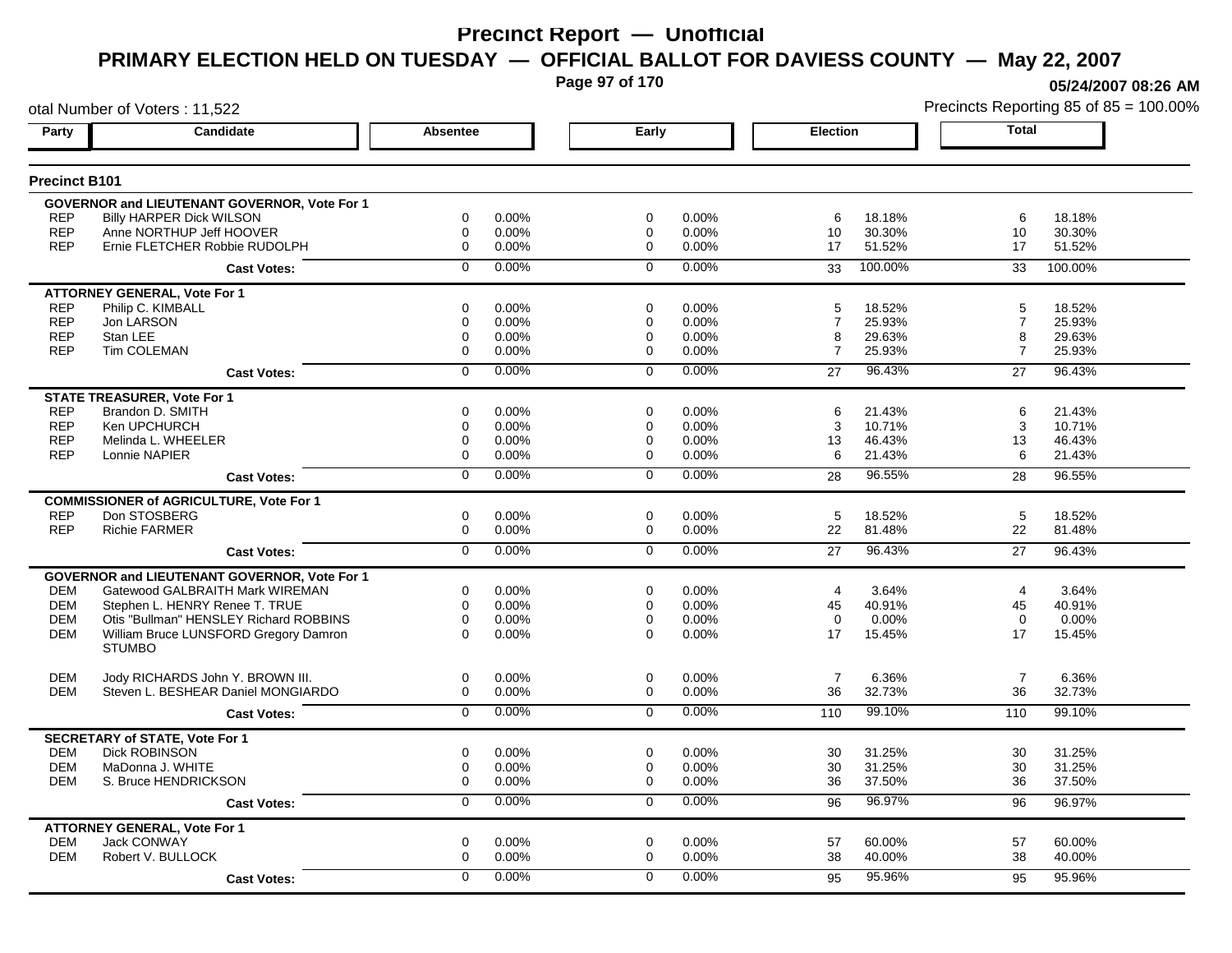**Page 98 of 170**

**05/24/2007 08:26 AM**

| Precincts Reporting 85 of 85 = 100.00% |  |  |
|----------------------------------------|--|--|
|                                        |  |  |

|                      | otal Number of Voters: 11,522                  |          |          |   |          |    |                 |              | Precincts Reporting 85 of 85 = 100.00% |  |  |
|----------------------|------------------------------------------------|----------|----------|---|----------|----|-----------------|--------------|----------------------------------------|--|--|
| Party                | Candidate                                      | Absentee |          |   | Early    |    | <b>Election</b> | <b>Total</b> |                                        |  |  |
| <b>Precinct B101</b> |                                                |          |          |   |          |    |                 |              |                                        |  |  |
|                      | <b>STATE TREASURER, Vote For 1</b>             |          |          |   |          |    |                 |              |                                        |  |  |
| DEM                  | L.J. "Todd" HOLLENBACH                         | 0        | $0.00\%$ |   | 0.00%    | 19 | 20.21%          | 19           | 20.21%                                 |  |  |
| DEM                  | Mike WEAVER                                    |          | $0.00\%$ |   | $0.00\%$ | 68 | 72.34%          | 68           | 72.34%                                 |  |  |
| DEM                  | Jack D. WOOD                                   |          | $0.00\%$ |   | $0.00\%$ |    | 4.26%           |              | 4.26%                                  |  |  |
| <b>DEM</b>           | Patrick R. DUNMIRE                             | 0        | $0.00\%$ |   | $0.00\%$ |    | 3.19%           | 3            | 3.19%                                  |  |  |
|                      | <b>Cast Votes:</b>                             | 0        | $0.00\%$ | 0 | 0.00%    | 94 | 98.95%          | 94           | 98.95%                                 |  |  |
|                      | <b>COMMISSIONER of AGRICULTURE, Vote For 1</b> |          |          |   |          |    |                 |              |                                        |  |  |
| DEM                  | David Lynn WILLIAMS                            |          | $0.00\%$ |   | 0.00%    | 56 | 63.64%          | 56           | 63.64%                                 |  |  |
| DEM                  | David NEVILLE                                  |          | $0.00\%$ |   | 0.00%    | 32 | 36.36%          | 32           | 36.36%                                 |  |  |
|                      | <b>Cast Votes:</b>                             | $\Omega$ | $0.00\%$ |   | 0.00%    | 88 | 94.62%          | 88           | 94.62%                                 |  |  |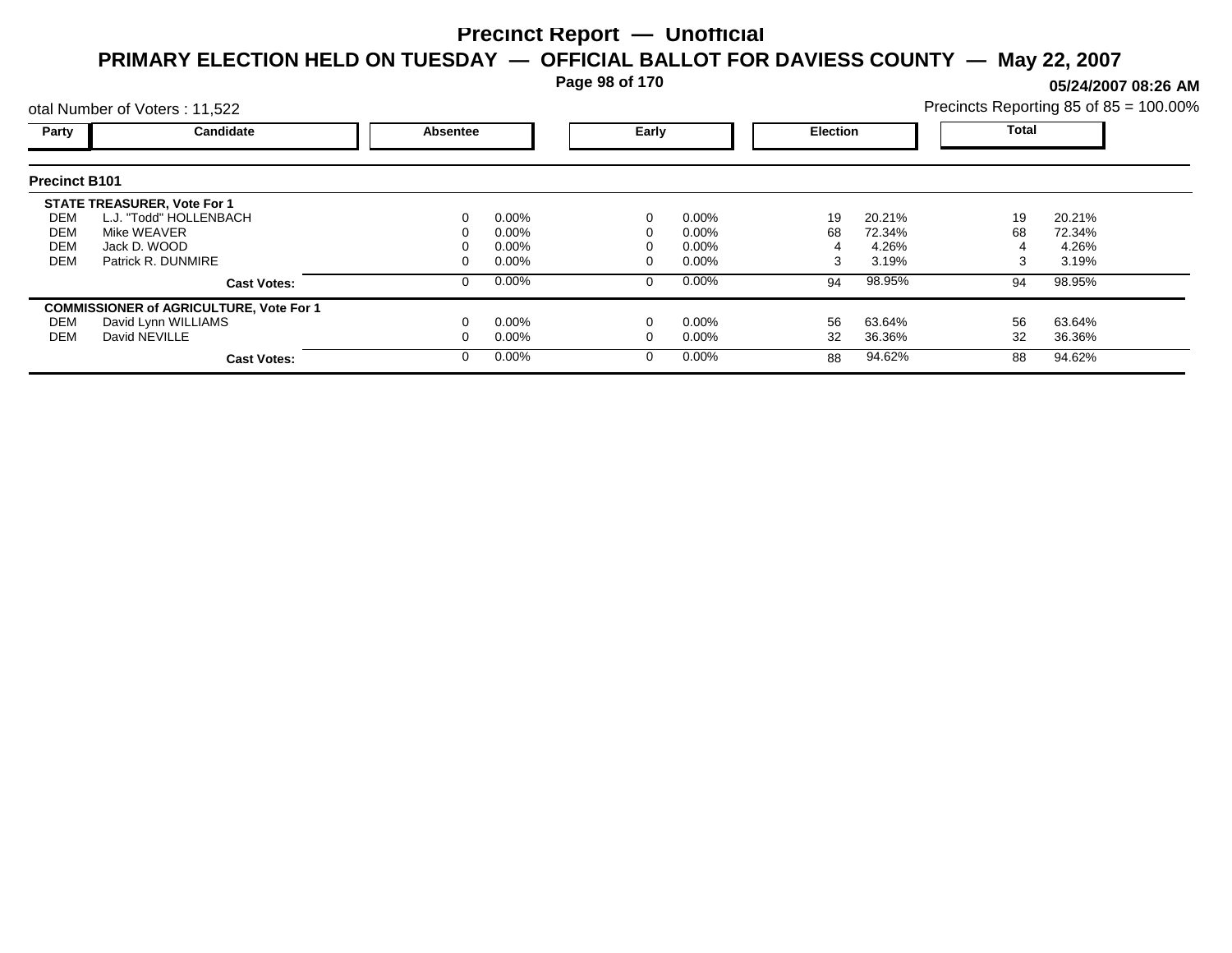**Page 99 of 170**

**05/24/2007 08:26 AM**

|                      | otal Number of Voters: 11,522                                 |                 |                   |                |                |                |                  |          | Precincts Reporting 85 of 85 = 100.00% |
|----------------------|---------------------------------------------------------------|-----------------|-------------------|----------------|----------------|----------------|------------------|----------|----------------------------------------|
| Party                | Candidate                                                     | <b>Absentee</b> |                   | Early          |                | Election       |                  | Total    |                                        |
| <b>Precinct B102</b> |                                                               |                 |                   |                |                |                |                  |          |                                        |
|                      | <b>GOVERNOR and LIEUTENANT GOVERNOR, Vote For 1</b>           |                 |                   |                |                |                |                  |          |                                        |
| <b>REP</b>           | <b>Billy HARPER Dick WILSON</b>                               | 0               | 0.00%             | 0              | 0.00%          | 9              | 16.36%           | 9        | 16.36%                                 |
| <b>REP</b>           | Anne NORTHUP Jeff HOOVER                                      | 0               | $0.00\%$          | 0              | 0.00%          | 25             | 45.45%           | 25       | 45.45%                                 |
| <b>REP</b>           | Ernie FLETCHER Robbie RUDOLPH                                 | 0               | 0.00%             | $\mathbf 0$    | 0.00%          | 21             | 38.18%           | 21       | 38.18%                                 |
|                      | <b>Cast Votes:</b>                                            | $\Omega$        | 0.00%             | $\mathbf 0$    | 0.00%          | 55             | 100.00%          | 55       | 100.00%                                |
|                      | <b>ATTORNEY GENERAL, Vote For 1</b>                           |                 |                   |                |                |                |                  |          |                                        |
| <b>REP</b>           | Philip C. KIMBALL                                             | 0               | 0.00%             | 0              | 0.00%          | $\overline{7}$ | 15.91%           | 7        | 15.91%                                 |
| <b>REP</b>           | Jon LARSON                                                    | 0               | 0.00%             | 0              | 0.00%          | 12             | 27.27%           | 12       | 27.27%                                 |
| <b>REP</b>           | Stan LEE                                                      | 0               | 0.00%             | 0              | 0.00%          | 13             | 29.55%           | 13       | 29.55%                                 |
| <b>REP</b>           | Tim COLEMAN                                                   | 0               | $0.00\%$          | 0              | 0.00%          | 12             | 27.27%           | 12       | 27.27%                                 |
|                      | <b>Cast Votes:</b>                                            | 0               | 0.00%             | $\mathbf 0$    | 0.00%          | 44             | 91.67%           | 44       | 91.67%                                 |
|                      | <b>STATE TREASURER, Vote For 1</b>                            |                 |                   |                |                |                |                  |          |                                        |
| <b>REP</b>           | Brandon D. SMITH                                              | $\Omega$        | 0.00%             | $\Omega$       | 0.00%          | 11             | 23.91%           | 11       | 23.91%                                 |
| <b>REP</b>           | Ken UPCHURCH                                                  | 0               | 0.00%             | 0              | 0.00%          | 8              | 17.39%           | 8        | 17.39%                                 |
| <b>REP</b>           | Melinda L. WHEELER                                            | 0               | 0.00%             | 0              | 0.00%          | 21             | 45.65%           | 21       | 45.65%                                 |
| <b>REP</b>           | Lonnie NAPIER                                                 | 0               | $0.00\%$          | 0              | 0.00%          | 6              | 13.04%           | 6        | 13.04%                                 |
|                      | <b>Cast Votes:</b>                                            | $\overline{0}$  | 0.00%             | $\overline{0}$ | 0.00%          | 46             | 93.88%           | 46       | 93.88%                                 |
|                      | <b>COMMISSIONER of AGRICULTURE, Vote For 1</b>                |                 |                   |                |                |                |                  |          |                                        |
| <b>REP</b>           | Don STOSBERG                                                  | 0               | 0.00%             | $\mathbf 0$    | 0.00%          | 12             | 24.49%           | 12       | 24.49%                                 |
| <b>REP</b>           | <b>Richie FARMER</b>                                          | 0               | 0.00%             | $\mathbf{0}$   | 0.00%          | 37             | 75.51%           | 37       | 75.51%                                 |
|                      | <b>Cast Votes:</b>                                            | $\overline{0}$  | 0.00%             | $\overline{0}$ | 0.00%          | 49             | 92.45%           | 49       | 92.45%                                 |
|                      | <b>GOVERNOR and LIEUTENANT GOVERNOR, Vote For 1</b>           |                 |                   |                |                |                |                  |          |                                        |
| <b>DEM</b>           | Gatewood GALBRAITH Mark WIREMAN                               | 0               | 0.00%             | 0              | 0.00%          | 9              | 5.70%            | 9        | 5.70%                                  |
| <b>DEM</b>           | Stephen L. HENRY Renee T. TRUE                                | 0               | 0.00%             | $\mathbf 0$    | 0.00%          | 64             | 40.51%           | 64       | 40.51%                                 |
| <b>DEM</b>           | Otis "Bullman" HENSLEY Richard ROBBINS                        | 0               | 0.00%             | $\mathbf 0$    | 0.00%          | $\Omega$       | 0.00%            | $\Omega$ | 0.00%                                  |
| <b>DEM</b>           | William Bruce LUNSFORD Gregory Damron                         | $\Omega$        | $0.00\%$          | $\Omega$       | 0.00%          | 23             | 14.56%           | 23       | 14.56%                                 |
|                      | <b>STUMBO</b>                                                 |                 |                   |                |                |                |                  |          |                                        |
| <b>DEM</b>           | Jody RICHARDS John Y. BROWN III.                              | 0               | 0.00%             | $\mathbf 0$    | 0.00%          | 9              | 5.70%            | 9        | 5.70%                                  |
| <b>DEM</b>           | Steven L. BESHEAR Daniel MONGIARDO                            | 0               | 0.00%             | 0              | 0.00%          | 53             | 33.54%           | 53       | 33.54%                                 |
|                      | <b>Cast Votes:</b>                                            | $\overline{0}$  | 0.00%             | $\mathbf 0$    | 0.00%          | 158            | 99.37%           | 158      | 99.37%                                 |
|                      |                                                               |                 |                   |                |                |                |                  |          |                                        |
| <b>DEM</b>           | <b>SECRETARY of STATE, Vote For 1</b><br><b>Dick ROBINSON</b> | 0               |                   | $\mathbf 0$    |                |                |                  |          |                                        |
| <b>DEM</b>           | MaDonna J. WHITE                                              | 0               | 0.00%<br>$0.00\%$ | 0              | 0.00%<br>0.00% | 51<br>43       | 40.80%<br>34.40% | 51<br>43 | 40.80%<br>34.40%                       |
| <b>DEM</b>           | S. Bruce HENDRICKSON                                          | 0               | 0.00%             | $\mathbf 0$    | 0.00%          | 31             | 24.80%           | 31       | 24.80%                                 |
|                      |                                                               | 0               | 0.00%             | 0              | 0.00%          | 125            | 93.28%           | 125      | 93.28%                                 |
|                      | <b>Cast Votes:</b>                                            |                 |                   |                |                |                |                  |          |                                        |
| <b>DEM</b>           | <b>ATTORNEY GENERAL, Vote For 1</b><br><b>Jack CONWAY</b>     | 0               | 0.00%             | $\mathbf 0$    | 0.00%          | 88             | 70.40%           | 88       | 70.40%                                 |
| <b>DEM</b>           | Robert V. BULLOCK                                             | 0               | 0.00%             | 0              | 0.00%          | 37             | 29.60%           | 37       | 29.60%                                 |
|                      |                                                               |                 |                   |                |                |                |                  |          |                                        |
|                      | <b>Cast Votes:</b>                                            | 0               | $0.00\%$          | $\Omega$       | 0.00%          | 125            | 92.59%           | 125      | 92.59%                                 |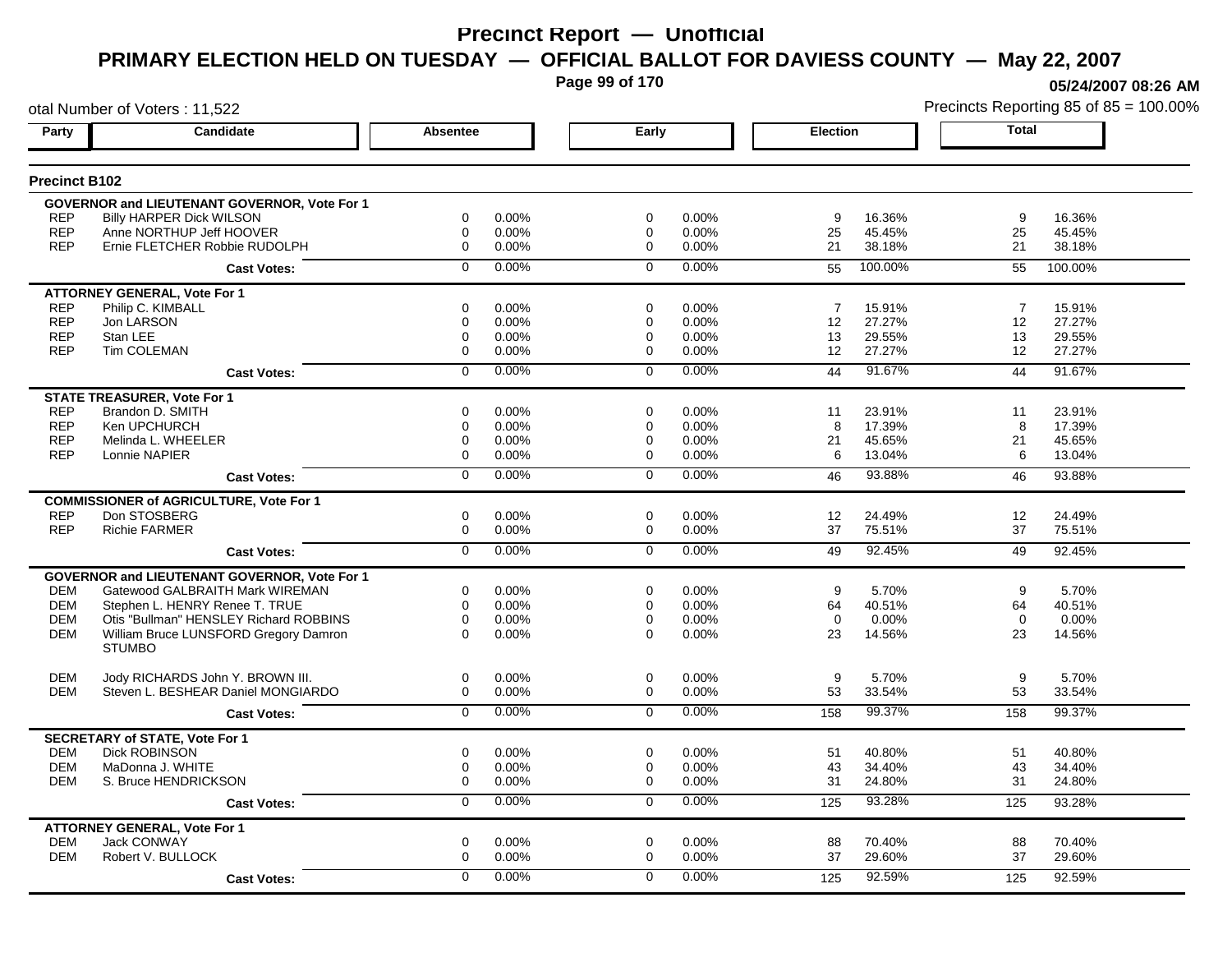**Page 100 of 170**

**05/24/2007 08:26 AM**

|                      | otal Number of Voters: 11,522                  |                 |          |       | Precincts Reporting 85 of 85 = 100.00% |     |                 |              |        |  |
|----------------------|------------------------------------------------|-----------------|----------|-------|----------------------------------------|-----|-----------------|--------------|--------|--|
| Party                | Candidate                                      | <b>Absentee</b> |          | Early |                                        |     | <b>Election</b> | <b>Total</b> |        |  |
| <b>Precinct B102</b> |                                                |                 |          |       |                                        |     |                 |              |        |  |
|                      | <b>STATE TREASURER, Vote For 1</b>             |                 |          |       |                                        |     |                 |              |        |  |
| DEM                  | L.J. "Todd" HOLLENBACH                         |                 | $0.00\%$ |       | $0.00\%$                               | 35  | 25.18%          | 35           | 25.18% |  |
| <b>DEM</b>           | Mike WEAVER                                    |                 | 0.00%    |       | 0.00%                                  | 94  | 67.63%          | 94           | 67.63% |  |
| <b>DEM</b>           | Jack D. WOOD                                   |                 | 0.00%    |       | 0.00%                                  |     | 5.76%           | 8            | 5.76%  |  |
| <b>DEM</b>           | Patrick R. DUNMIRE                             |                 | 0.00%    |       | 0.00%                                  |     | 1.44%           | 2            | 1.44%  |  |
|                      | <b>Cast Votes:</b>                             |                 | $0.00\%$ | 0     | $0.00\%$                               | 139 | 95.86%          | 139          | 95.86% |  |
|                      | <b>COMMISSIONER of AGRICULTURE, Vote For 1</b> |                 |          |       |                                        |     |                 |              |        |  |
| DEM                  | David Lynn WILLIAMS                            |                 | $0.00\%$ |       | 0.00%                                  | 88  | 71.54%          | 88           | 71.54% |  |
| <b>DEM</b>           | David NEVILLE                                  |                 | $0.00\%$ |       | 0.00%                                  | 35  | 28.46%          | 35           | 28.46% |  |
|                      | <b>Cast Votes:</b>                             |                 | $0.00\%$ |       | $0.00\%$                               | 123 | 94.62%          | 123          | 94.62% |  |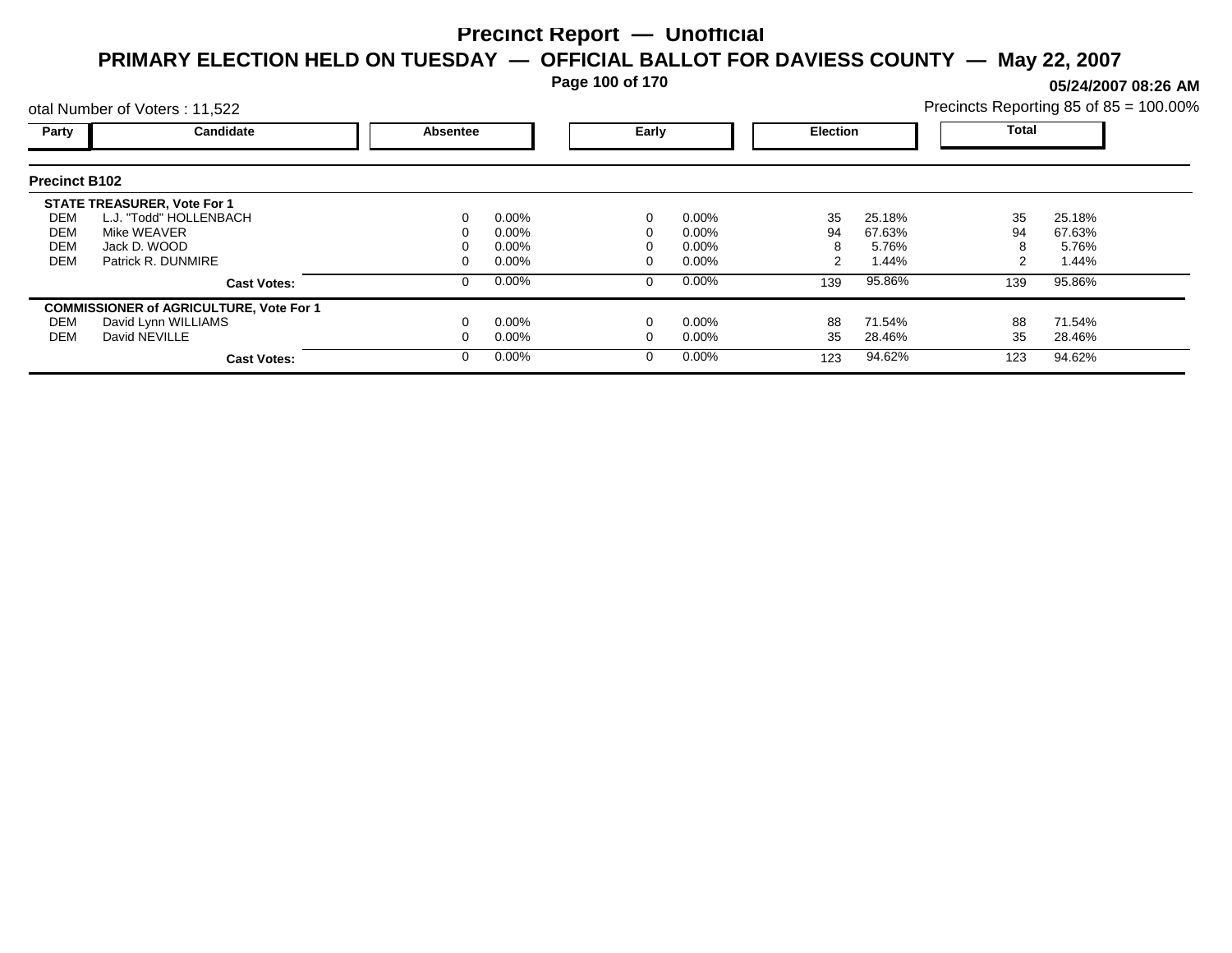**Page 101 of 170**

otal Number of Voters : 11,522

**05/24/2007 08:26 AM**

| <b>Precinct B103</b> |                                                        |                |          |                |          |                          |                       |         |
|----------------------|--------------------------------------------------------|----------------|----------|----------------|----------|--------------------------|-----------------------|---------|
|                      | <b>GOVERNOR and LIEUTENANT GOVERNOR, Vote For 1</b>    |                |          |                |          |                          |                       |         |
| <b>REP</b>           | <b>Billy HARPER Dick WILSON</b>                        | $\Omega$       | 0.00%    | $\Omega$       | 0.00%    | 26.67%<br>4              | $\overline{4}$        | 26.67%  |
| <b>REP</b>           | Anne NORTHUP Jeff HOOVER                               | 0              | 0.00%    | 0              | 0.00%    | 5<br>33.33%              | 5                     | 33.33%  |
| <b>REP</b>           | Ernie FLETCHER Robbie RUDOLPH                          | 0              | 0.00%    | $\Omega$       | 0.00%    | 40.00%<br>6              | 6                     | 40.00%  |
|                      | <b>Cast Votes:</b>                                     | $\Omega$       | 0.00%    | $\Omega$       | 0.00%    | 100.00%<br>15            | 15                    | 100.00% |
|                      | <b>ATTORNEY GENERAL, Vote For 1</b>                    |                |          |                |          |                          |                       |         |
| <b>REP</b>           | Philip C. KIMBALL                                      | $\Omega$       | 0.00%    | $\Omega$       | 0.00%    | 27.27%<br>3              | 3                     | 27.27%  |
| <b>REP</b>           | Jon LARSON                                             | $\mathbf 0$    | 0.00%    | 0              | 0.00%    | 9.09%                    | 1                     | 9.09%   |
| <b>REP</b>           | Stan LEE                                               | $\Omega$       | 0.00%    | $\Omega$       | 0.00%    | 36.36%<br>4              | $\overline{4}$        | 36.36%  |
| <b>REP</b>           | <b>Tim COLEMAN</b>                                     | $\mathbf 0$    | 0.00%    | $\mathbf 0$    | 0.00%    | 27.27%<br>3              | 3                     | 27.27%  |
|                      | <b>Cast Votes:</b>                                     | $\mathbf 0$    | 0.00%    | $\Omega$       | 0.00%    | 100.00%<br>11            | 11                    | 100.00% |
|                      | <b>STATE TREASURER, Vote For 1</b>                     |                |          |                |          |                          |                       |         |
| <b>REP</b>           | Brandon D. SMITH                                       | $\mathbf 0$    | 0.00%    | $\mathbf 0$    | 0.00%    | 9.09%<br>$\mathbf{1}$    | $\overline{1}$        | 9.09%   |
| <b>REP</b>           | Ken UPCHURCH                                           | $\mathbf 0$    | 0.00%    | 0              | 0.00%    | $\overline{2}$<br>18.18% | 2                     | 18.18%  |
| <b>REP</b>           | Melinda L. WHEELER                                     | 0              | 0.00%    | 0              | 0.00%    | 4<br>36.36%              | $\overline{4}$        | 36.36%  |
| <b>REP</b>           | Lonnie NAPIER                                          | $\mathbf 0$    | 0.00%    | $\mathbf 0$    | 0.00%    | 4<br>36.36%              | $\boldsymbol{\Delta}$ | 36.36%  |
|                      | <b>Cast Votes:</b>                                     | $\Omega$       | $0.00\%$ | $\Omega$       | 0.00%    | 100.00%<br>11            | 11                    | 100.00% |
|                      | <b>COMMISSIONER of AGRICULTURE, Vote For 1</b>         |                |          |                |          |                          |                       |         |
| <b>REP</b>           | Don STOSBERG                                           | $\mathbf 0$    | 0.00%    | $\mathbf 0$    | 0.00%    | 6.67%<br>$\mathbf{1}$    | $\overline{1}$        | 6.67%   |
| <b>REP</b>           | <b>Richie FARMER</b>                                   | 0              | 0.00%    | $\Omega$       | 0.00%    | 93.33%<br>14             | 14                    | 93.33%  |
|                      | <b>Cast Votes:</b>                                     | $\overline{0}$ | 0.00%    | $\Omega$       | 0.00%    | 100.00%<br>15            | 15                    | 100.00% |
|                      | GOVERNOR and LIEUTENANT GOVERNOR, Vote For 1           |                |          |                |          |                          |                       |         |
| <b>DEM</b>           | Gatewood GALBRAITH Mark WIREMAN                        | $\Omega$       | 0.00%    | $\Omega$       | 0.00%    | 2<br>3.70%               | 2                     | 3.70%   |
| <b>DEM</b>           | Stephen L. HENRY Renee T. TRUE                         | $\mathbf 0$    | 0.00%    | 0              | 0.00%    | 14<br>25.93%             | 14                    | 25.93%  |
| <b>DEM</b>           | Otis "Bullman" HENSLEY Richard ROBBINS                 | $\Omega$       | 0.00%    | $\Omega$       | 0.00%    | $\mathbf 0$<br>0.00%     | $\mathbf 0$           | 0.00%   |
| <b>DEM</b>           | William Bruce LUNSFORD Gregory Damron<br><b>STUMBO</b> | $\Omega$       | 0.00%    | $\Omega$       | 0.00%    | 37.04%<br>20             | 20                    | 37.04%  |
| <b>DEM</b>           | Jody RICHARDS John Y. BROWN III.                       | $\mathbf 0$    | 0.00%    | $\mathbf 0$    | 0.00%    | 3<br>5.56%               | 3                     | 5.56%   |
| <b>DEM</b>           | Steven L. BESHEAR Daniel MONGIARDO                     | $\Omega$       | 0.00%    | $\Omega$       | 0.00%    | 15<br>27.78%             | 15                    | 27.78%  |
|                      | <b>Cast Votes:</b>                                     | $\Omega$       | 0.00%    | $\Omega$       | 0.00%    | 98.18%<br>54             | 54                    | 98.18%  |
|                      | <b>SECRETARY of STATE, Vote For 1</b>                  |                |          |                |          |                          |                       |         |
| <b>DEM</b>           | <b>Dick ROBINSON</b>                                   | 0              | 0.00%    | $\Omega$       | $0.00\%$ | 17<br>37.78%             | 17                    | 37.78%  |
| <b>DEM</b>           | MaDonna J. WHITE                                       | $\mathbf 0$    | 0.00%    | $\mathbf 0$    | 0.00%    | 12<br>26.67%             | 12                    | 26.67%  |
| <b>DEM</b>           | S. Bruce HENDRICKSON                                   | $\mathbf 0$    | 0.00%    | $\mathbf 0$    | 0.00%    | 16<br>35.56%             | 16                    | 35.56%  |
|                      | <b>Cast Votes:</b>                                     | $\overline{0}$ | 0.00%    | $\overline{0}$ | 0.00%    | 93.75%<br>45             | 45                    | 93.75%  |
|                      | <b>ATTORNEY GENERAL, Vote For 1</b>                    |                |          |                |          |                          |                       |         |
| <b>DEM</b>           | Jack CONWAY                                            | 0              | 0.00%    | 0              | 0.00%    | 71.11%<br>32             | 32                    | 71.11%  |
| <b>DEM</b>           | Robert V. BULLOCK                                      | $\Omega$       | 0.00%    | $\Omega$       | 0.00%    | 13<br>28.89%             | 13                    | 28.89%  |
|                      | <b>Cast Votes:</b>                                     | $\Omega$       | 0.00%    | $\Omega$       | 0.00%    | 95.74%<br>45             | 45                    | 95.74%  |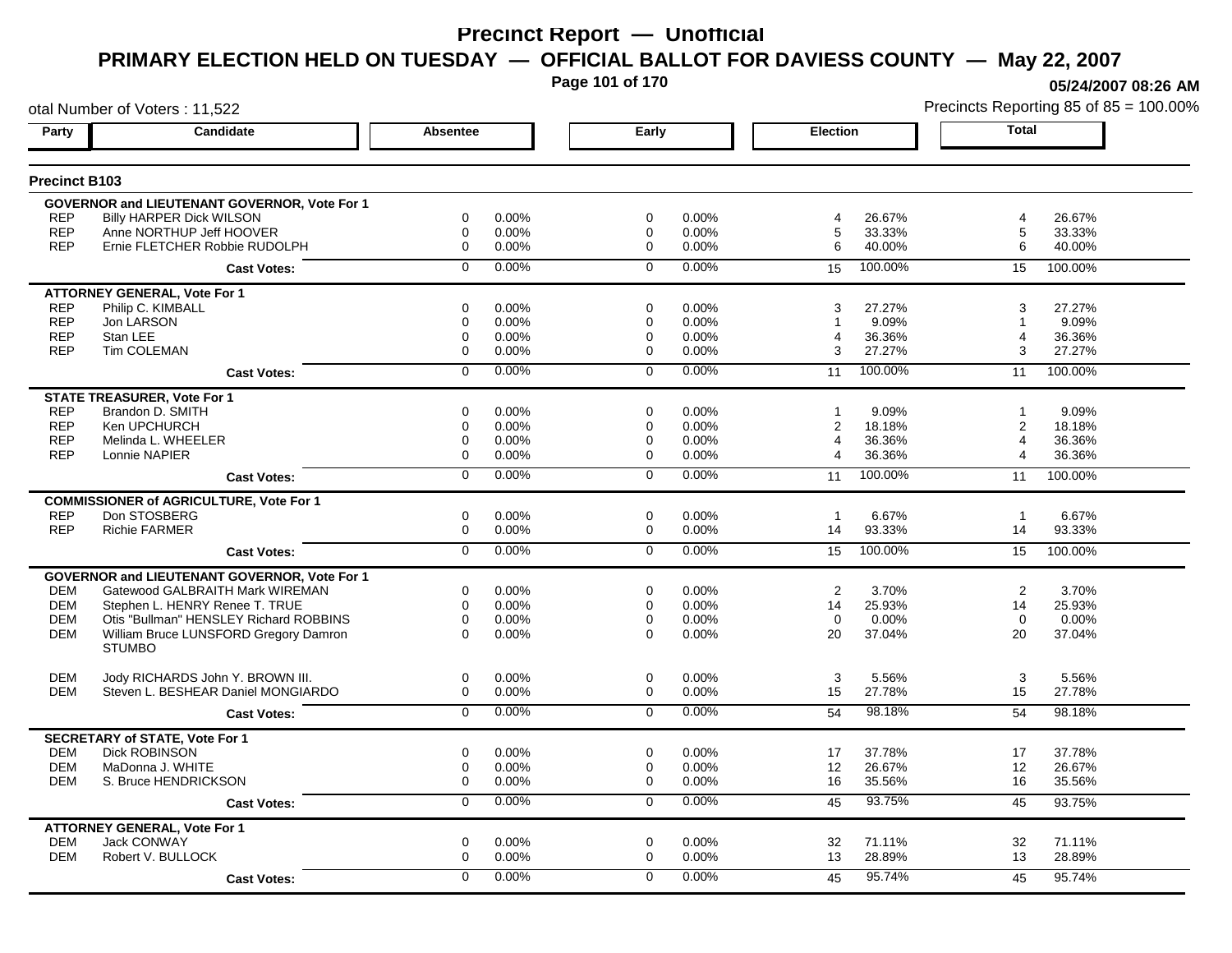**Page 102 of 170**

**05/24/2007 08:26 AM**

|                      | otal Number of Voters: 11,522                  |          |          |          |          |    |                 |       | Precincts Reporting 85 of 85 = 100.00% |  |  |
|----------------------|------------------------------------------------|----------|----------|----------|----------|----|-----------------|-------|----------------------------------------|--|--|
| Party                | Candidate                                      | Absentee |          |          | Early    |    | <b>Election</b> | Total |                                        |  |  |
| <b>Precinct B103</b> |                                                |          |          |          |          |    |                 |       |                                        |  |  |
|                      | <b>STATE TREASURER, Vote For 1</b>             |          |          |          |          |    |                 |       |                                        |  |  |
| DEM                  | L.J. "Todd" HOLLENBACH                         |          | $0.00\%$ | 0        | $0.00\%$ | 16 | 34.78%          | 16    | 34.78%                                 |  |  |
| DEM                  | Mike WEAVER                                    |          | 0.00%    |          | $0.00\%$ | 24 | 52.17%          | 24    | 52.17%                                 |  |  |
| <b>DEM</b>           | Jack D. WOOD                                   |          | 0.00%    |          | $0.00\%$ |    | 4.35%           |       | 4.35%                                  |  |  |
| <b>DEM</b>           | Patrick R. DUNMIRE                             |          | 0.00%    |          | $0.00\%$ |    | 8.70%           |       | 8.70%                                  |  |  |
|                      | <b>Cast Votes:</b>                             |          | 0.00%    | 0        | $0.00\%$ | 46 | 97.87%          | 46    | 97.87%                                 |  |  |
|                      | <b>COMMISSIONER of AGRICULTURE, Vote For 1</b> |          |          |          |          |    |                 |       |                                        |  |  |
| DEM                  | David Lynn WILLIAMS                            |          | 0.00%    |          | $0.00\%$ | 39 | 81.25%          | 39    | 81.25%                                 |  |  |
| DEM                  | David NEVILLE                                  |          | 0.00%    |          | $0.00\%$ | 9  | 18.75%          |       | 18.75%                                 |  |  |
|                      | <b>Cast Votes:</b>                             |          | 0.00%    | $\Omega$ | $0.00\%$ | 48 | 96.00%          | 48    | 96.00%                                 |  |  |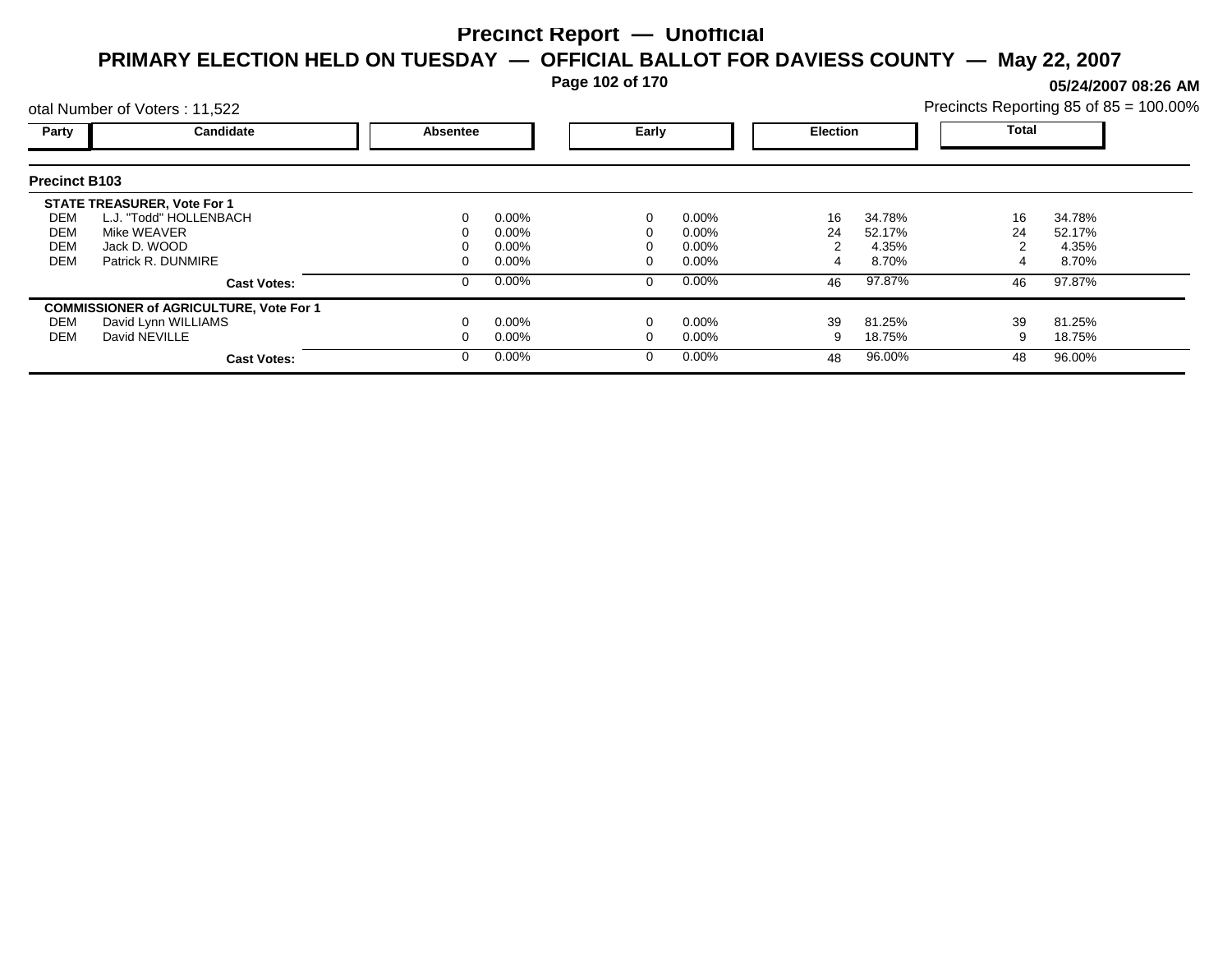**Page 103 of 170**

otal Number of Voters : 11,522

**05/24/2007 08:26 AM**

| <b>Precinct B104</b>                                                                                                           |                          |
|--------------------------------------------------------------------------------------------------------------------------------|--------------------------|
|                                                                                                                                |                          |
| GOVERNOR and LIEUTENANT GOVERNOR, Vote For 1                                                                                   |                          |
| <b>Billy HARPER Dick WILSON</b><br>0<br>0.00%<br>$\Omega$<br>0.00%<br><b>REP</b><br>5<br>20.00%                                | 5<br>20.00%              |
| <b>REP</b><br>Anne NORTHUP Jeff HOOVER<br>0.00%<br>9<br>36.00%<br>0<br>0.00%<br>$\mathbf 0$                                    | 9<br>36.00%              |
| <b>REP</b><br>Ernie FLETCHER Robbie RUDOLPH<br>0.00%<br>0.00%<br>44.00%<br>0<br>0<br>11                                        | 44.00%<br>11             |
| $0.00\%$<br>0.00%<br>100.00%<br>$\Omega$<br>$\Omega$<br>25<br><b>Cast Votes:</b>                                               | 25<br>100.00%            |
| <b>ATTORNEY GENERAL, Vote For 1</b>                                                                                            |                          |
| <b>REP</b><br>Philip C. KIMBALL<br>0<br>0.00%<br>$\mathbf 0$<br>0.00%<br>19.05%<br>4                                           | 19.05%<br>4              |
| <b>REP</b><br>9.52%<br>Jon LARSON<br>$\mathbf 0$<br>0.00%<br>0.00%<br>$\overline{2}$<br>$\Omega$                               | 9.52%<br>2               |
| <b>REP</b><br>Stan LEE<br>0.00%<br>0.00%<br>11<br>52.38%<br>0<br>0                                                             | 11<br>52.38%             |
| <b>REP</b><br>Tim COLEMAN<br>0<br>0.00%<br>0.00%<br>19.05%<br>0<br>4                                                           | 19.05%<br>$\overline{4}$ |
| 0.00%<br>0.00%<br>95.45%<br>$\mathbf 0$<br>$\Omega$<br>21<br><b>Cast Votes:</b>                                                | 95.45%<br>21             |
| <b>STATE TREASURER, Vote For 1</b>                                                                                             |                          |
| <b>REP</b><br>Brandon D. SMITH<br>0.00%<br>0.00%<br>18.18%<br>0<br>$\Omega$<br>4                                               | 4<br>18.18%              |
| <b>REP</b><br>Ken UPCHURCH<br>$\mathbf 0$<br>0.00%<br>0.00%<br>5<br>22.73%<br>$\mathbf 0$                                      | 5<br>22.73%              |
| <b>REP</b><br>Melinda L. WHEELER<br>0.00%<br>0.00%<br>9<br>40.91%<br>0<br>0                                                    | 40.91%<br>9              |
| <b>REP</b><br>0<br>0.00%<br>0.00%<br>18.18%<br>Lonnie NAPIER<br>0<br>4                                                         | 18.18%<br>4              |
| 0.00%<br>0.00%<br>95.65%<br>$\overline{0}$<br>$\overline{0}$<br>22<br><b>Cast Votes:</b>                                       | 95.65%<br>22             |
| <b>COMMISSIONER of AGRICULTURE, Vote For 1</b>                                                                                 |                          |
| <b>REP</b><br>Don STOSBERG<br>0<br>0.00%<br>$\mathbf 0$<br>0.00%<br>5<br>23.81%                                                | 5<br>23.81%              |
| <b>REP</b><br>0.00%<br>0.00%<br>76.19%<br><b>Richie FARMER</b><br>0<br>$\mathbf{0}$<br>16                                      | 16<br>76.19%             |
| 0.00%<br>0.00%<br>95.45%<br>0<br>$\mathbf 0$<br>21<br><b>Cast Votes:</b>                                                       | 95.45%<br>21             |
| GOVERNOR and LIEUTENANT GOVERNOR, Vote For 1                                                                                   |                          |
| Gatewood GALBRAITH Mark WIREMAN<br>$\mathbf 0$<br>0.00%<br>$\mathbf 0$<br>0.00%<br>0.00%<br><b>DEM</b><br>$\Omega$             | 0.00%<br>$\Omega$        |
| <b>DEM</b><br>Stephen L. HENRY Renee T. TRUE<br>0<br>0.00%<br>0<br>0.00%<br>41<br>39.42%                                       | 41<br>39.42%             |
| <b>DEM</b><br>Otis "Bullman" HENSLEY Richard ROBBINS<br>$\Omega$<br>0.00%<br>$\Omega$<br>0.00%<br>$\Omega$<br>0.00%            | $\Omega$<br>0.00%        |
| William Bruce LUNSFORD Gregory Damron<br>0.00%<br>0.00%<br>27<br><b>DEM</b><br>$\Omega$<br>$\Omega$<br>25.96%<br><b>STUMBO</b> | 25.96%<br>27             |
| <b>DEM</b><br>Jody RICHARDS John Y. BROWN III.<br>0<br>0.00%<br>0<br>0.00%<br>5<br>4.81%                                       | 5<br>4.81%               |
| Steven L. BESHEAR Daniel MONGIARDO<br>29<br>27.88%<br>DEM<br>0<br>0.00%<br>$\Omega$<br>$0.00\%$                                | 29<br>27.88%             |
| 0.00%<br>0.00%<br>100.00%<br>$\Omega$<br>$\Omega$<br>104<br><b>Cast Votes:</b>                                                 | 100.00%<br>104           |
| <b>SECRETARY of STATE, Vote For 1</b>                                                                                          |                          |
| Dick ROBINSON<br>0.00%<br>$\mathbf 0$<br>$0.00\%$<br>23<br>25.27%<br>DEM<br>0                                                  | 23<br>25.27%             |
| 37<br><b>DEM</b><br>MaDonna J. WHITE<br>0<br>0.00%<br>0.00%<br>40.66%<br>0                                                     | 37<br>40.66%             |
| 0.00%<br>0.00%<br>34.07%<br><b>DEM</b><br>S. Bruce HENDRICKSON<br>0<br>$\mathbf 0$<br>31                                       | 34.07%<br>31             |
| $\overline{0}$<br>0.00%<br>0.00%<br>95.79%<br>$\Omega$<br>91<br><b>Cast Votes:</b>                                             | 91<br>95.79%             |
| <b>ATTORNEY GENERAL, Vote For 1</b>                                                                                            |                          |
| <b>DEM</b><br>Jack CONWAY<br>0.00%<br>0<br>0<br>0.00%<br>48<br>57.83%                                                          | 48<br>57.83%             |
| <b>DEM</b><br>Robert V. BULLOCK<br>$\mathbf 0$<br>0.00%<br>0.00%<br>35<br>42.17%<br>$\Omega$                                   | 35<br>42.17%             |
| 0.00%<br>0<br>$\mathbf 0$<br>0.00%<br>93.26%<br>83<br><b>Cast Votes:</b>                                                       | 83<br>93.26%             |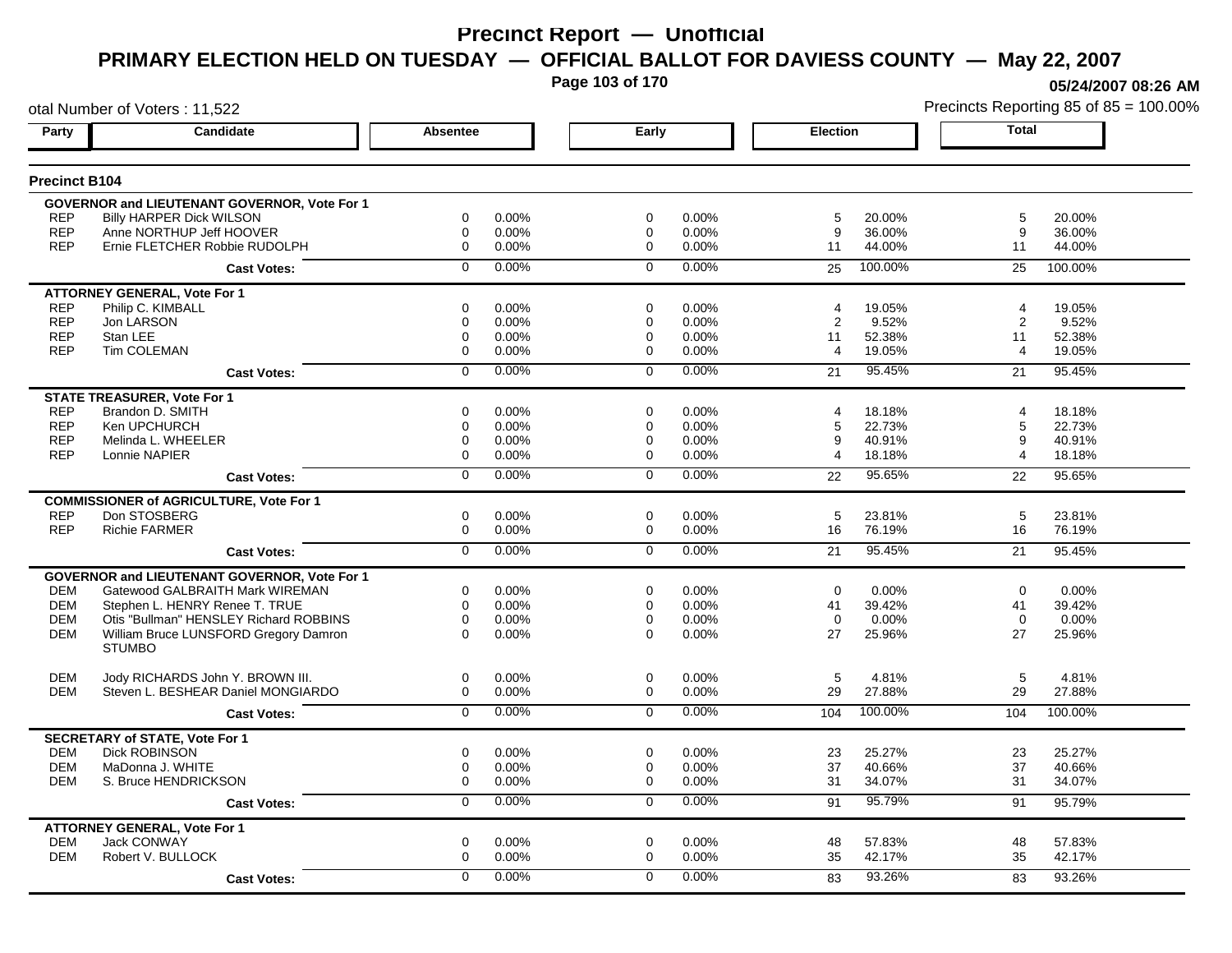**Page 104 of 170**

**05/24/2007 08:26 AM**

| Precincts Reporting 85 of 85 = 100.00% |  |  |
|----------------------------------------|--|--|
|                                        |  |  |

|                      | otal Number of Voters: 11,522                  |                 |          |       |          |                 |        |       | Precincts Reporting 85 of 85 = 100.00% |  |  |
|----------------------|------------------------------------------------|-----------------|----------|-------|----------|-----------------|--------|-------|----------------------------------------|--|--|
| Party                | Candidate                                      | <b>Absentee</b> |          | Early |          | <b>Election</b> |        | Total |                                        |  |  |
| <b>Precinct B104</b> |                                                |                 |          |       |          |                 |        |       |                                        |  |  |
|                      | <b>STATE TREASURER, Vote For 1</b>             |                 |          |       |          |                 |        |       |                                        |  |  |
| DEM                  | L.J. "Todd" HOLLENBACH                         | 0               | $0.00\%$ |       | $0.00\%$ | 21              | 21.21% | 21    | 21.21%                                 |  |  |
| DEM                  | Mike WEAVER                                    |                 | $0.00\%$ |       | 0.00%    | 61              | 61.62% | 61    | 61.62%                                 |  |  |
| <b>DEM</b>           | Jack D. WOOD                                   |                 | $0.00\%$ |       | 0.00%    | 15              | 15.15% | 15    | 15.15%                                 |  |  |
| <b>DEM</b>           | Patrick R. DUNMIRE                             |                 | $0.00\%$ |       | $0.00\%$ |                 | 2.02%  |       | 2.02%                                  |  |  |
|                      | <b>Cast Votes:</b>                             | 0               | $0.00\%$ | 0     | $0.00\%$ | 99              | 99.00% | 99    | 99.00%                                 |  |  |
|                      | <b>COMMISSIONER of AGRICULTURE, Vote For 1</b> |                 |          |       |          |                 |        |       |                                        |  |  |
| DEM                  | David Lynn WILLIAMS                            |                 | $0.00\%$ |       | $0.00\%$ | 56              | 60.87% | 56    | 60.87%                                 |  |  |
| DEM                  | David NEVILLE                                  |                 | $0.00\%$ | 0     | 0.00%    | 36              | 39.13% | 36    | 39.13%                                 |  |  |
|                      | <b>Cast Votes:</b>                             |                 | $0.00\%$ | 0     | $0.00\%$ | 92              | 98.92% | 92    | 98.92%                                 |  |  |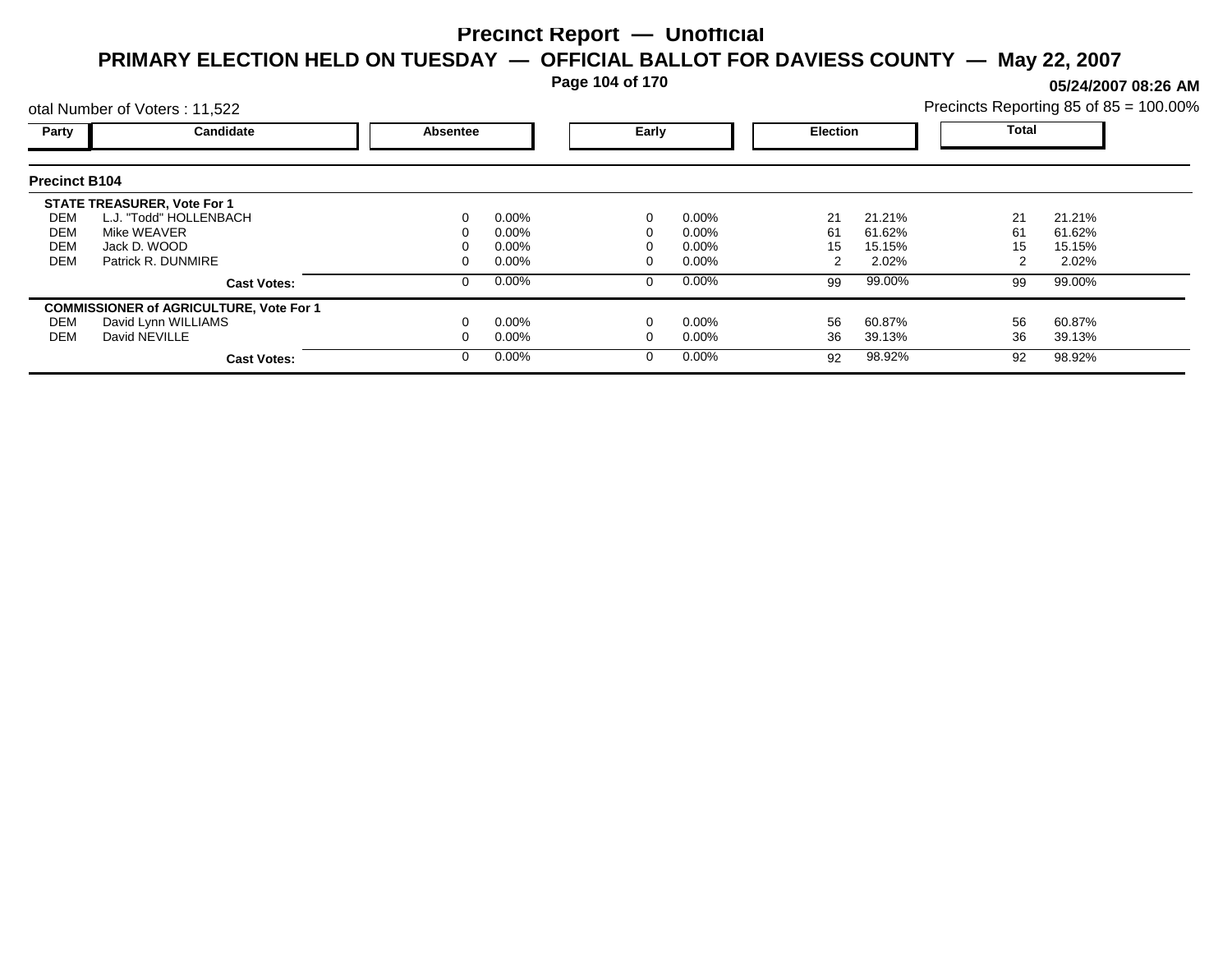**Page 105 of 170**

**05/24/2007 08:26 AM**

|                      | otal Number of Voters: 11,522                                 |                 |       |                |       |                 |         | Precincts Reporting 85 of 85 = 100.00% |         |  |
|----------------------|---------------------------------------------------------------|-----------------|-------|----------------|-------|-----------------|---------|----------------------------------------|---------|--|
| Party                | <b>Candidate</b>                                              | <b>Absentee</b> |       | Early          |       | <b>Election</b> |         | <b>Total</b>                           |         |  |
| <b>Precinct B105</b> |                                                               |                 |       |                |       |                 |         |                                        |         |  |
|                      | GOVERNOR and LIEUTENANT GOVERNOR, Vote For 1                  |                 |       |                |       |                 |         |                                        |         |  |
| <b>REP</b>           | <b>Billy HARPER Dick WILSON</b>                               | $\mathbf 0$     | 0.00% | $\mathbf 0$    | 0.00% | $\mathbf 0$     | 0.00%   | $\mathbf 0$                            | 0.00%   |  |
| <b>REP</b>           | Anne NORTHUP Jeff HOOVER                                      | $\mathbf 0$     | 0.00% | $\mathbf 0$    | 0.00% | 9               | 90.00%  | 9                                      | 90.00%  |  |
| <b>REP</b>           | Ernie FLETCHER Robbie RUDOLPH                                 | $\mathbf 0$     | 0.00% | $\Omega$       | 0.00% | $\overline{1}$  | 10.00%  | -1                                     | 10.00%  |  |
|                      | <b>Cast Votes:</b>                                            | $\Omega$        | 0.00% | $\Omega$       | 0.00% | 10              | 100.00% | 10                                     | 100.00% |  |
|                      | <b>ATTORNEY GENERAL, Vote For 1</b>                           |                 |       |                |       |                 |         |                                        |         |  |
| <b>REP</b>           | Philip C. KIMBALL                                             | 0               | 0.00% | 0              | 0.00% |                 | 12.50%  | -1                                     | 12.50%  |  |
| <b>REP</b>           | Jon LARSON                                                    | 0               | 0.00% | 0              | 0.00% |                 | 12.50%  | $\overline{\mathbf{1}}$                | 12.50%  |  |
| <b>REP</b>           | Stan LEE                                                      | $\mathbf 0$     | 0.00% | 0              | 0.00% | -1              | 12.50%  | -1                                     | 12.50%  |  |
| <b>REP</b>           | Tim COLEMAN                                                   | 0               | 0.00% | 0              | 0.00% | 5               | 62.50%  | 5                                      | 62.50%  |  |
|                      | <b>Cast Votes:</b>                                            | 0               | 0.00% | $\mathbf 0$    | 0.00% | 8               | 80.00%  | 8                                      | 80.00%  |  |
|                      | <b>STATE TREASURER, Vote For 1</b>                            |                 |       |                |       |                 |         |                                        |         |  |
| <b>REP</b>           | Brandon D. SMITH                                              | $\mathbf 0$     | 0.00% | $\Omega$       | 0.00% | 4               | 50.00%  | 4                                      | 50.00%  |  |
| <b>REP</b>           | Ken UPCHURCH                                                  | $\mathbf 0$     | 0.00% | $\mathbf 0$    | 0.00% | $\mathbf{1}$    | 12.50%  | $\overline{1}$                         | 12.50%  |  |
| <b>REP</b>           | Melinda L. WHEELER                                            | 0               | 0.00% | 0              | 0.00% | 3               | 37.50%  | 3                                      | 37.50%  |  |
| <b>REP</b>           | Lonnie NAPIER                                                 | $\mathbf 0$     | 0.00% | $\mathbf 0$    | 0.00% | $\mathbf 0$     | 0.00%   | $\Omega$                               | 0.00%   |  |
|                      | <b>Cast Votes:</b>                                            | $\overline{0}$  | 0.00% | $\overline{0}$ | 0.00% | 8               | 80.00%  | 8                                      | 80.00%  |  |
|                      | <b>COMMISSIONER of AGRICULTURE, Vote For 1</b>                |                 |       |                |       |                 |         |                                        |         |  |
| <b>REP</b>           | Don STOSBERG                                                  | 0               | 0.00% | 0              | 0.00% | $\mathbf{1}$    | 12.50%  | $\overline{1}$                         | 12.50%  |  |
| <b>REP</b>           | <b>Richie FARMER</b>                                          | $\pmb{0}$       | 0.00% | $\mathbf 0$    | 0.00% | $\overline{7}$  | 87.50%  | $\overline{7}$                         | 87.50%  |  |
|                      | <b>Cast Votes:</b>                                            | $\mathbf 0$     | 0.00% | $\mathbf 0$    | 0.00% | 8               | 80.00%  | 8                                      | 80.00%  |  |
|                      | <b>GOVERNOR and LIEUTENANT GOVERNOR, Vote For 1</b>           |                 |       |                |       |                 |         |                                        |         |  |
| <b>DEM</b>           | Gatewood GALBRAITH Mark WIREMAN                               | $\mathbf 0$     | 0.00% | $\mathbf 0$    | 0.00% | 2               | 4.55%   | 2                                      | 4.55%   |  |
| <b>DEM</b>           | Stephen L. HENRY Renee T. TRUE                                | $\mathbf 0$     | 0.00% | 0              | 0.00% | 15              | 34.09%  | 15                                     | 34.09%  |  |
| <b>DEM</b>           | Otis "Bullman" HENSLEY Richard ROBBINS                        | 0               | 0.00% | 0              | 0.00% | $\mathbf 0$     | 0.00%   | $\Omega$                               | 0.00%   |  |
| <b>DEM</b>           | William Bruce LUNSFORD Gregory Damron                         | $\Omega$        | 0.00% | $\Omega$       | 0.00% | 9               | 20.45%  | 9                                      | 20.45%  |  |
|                      | <b>STUMBO</b>                                                 |                 |       |                |       |                 |         |                                        |         |  |
| <b>DEM</b>           | Jody RICHARDS John Y. BROWN III.                              | 0               | 0.00% | 0              | 0.00% | 6               | 13.64%  | 6                                      | 13.64%  |  |
| <b>DEM</b>           | Steven L. BESHEAR Daniel MONGIARDO                            | 0               | 0.00% | 0              | 0.00% | 12              | 27.27%  | 12                                     | 27.27%  |  |
|                      | <b>Cast Votes:</b>                                            | $\Omega$        | 0.00% | $\mathbf 0$    | 0.00% | 44              | 97.78%  | 44                                     | 97.78%  |  |
|                      |                                                               |                 |       |                |       |                 |         |                                        |         |  |
| <b>DEM</b>           | <b>SECRETARY of STATE, Vote For 1</b><br><b>Dick ROBINSON</b> | $\mathbf 0$     | 0.00% | $\mathbf 0$    | 0.00% | 13              | 38.24%  | 13                                     | 38.24%  |  |
| <b>DEM</b>           | MaDonna J. WHITE                                              | 0               | 0.00% | $\mathbf 0$    | 0.00% | 11              | 32.35%  | 11                                     | 32.35%  |  |
| <b>DEM</b>           | S. Bruce HENDRICKSON                                          | $\mathbf 0$     | 0.00% | $\mathbf 0$    | 0.00% | 10              | 29.41%  | 10                                     | 29.41%  |  |
|                      | <b>Cast Votes:</b>                                            | $\overline{0}$  | 0.00% | $\mathbf 0$    | 0.00% | 34              | 82.93%  | 34                                     | 82.93%  |  |
|                      |                                                               |                 |       |                |       |                 |         |                                        |         |  |
| <b>DEM</b>           | <b>ATTORNEY GENERAL, Vote For 1</b><br><b>Jack CONWAY</b>     | 0               | 0.00% | 0              | 0.00% | 20              | 55.56%  | 20                                     | 55.56%  |  |
| <b>DEM</b>           | Robert V. BULLOCK                                             | $\mathbf 0$     | 0.00% | $\Omega$       | 0.00% | 16              | 44.44%  | 16                                     | 44.44%  |  |
|                      |                                                               |                 |       |                |       |                 |         |                                        |         |  |
|                      | <b>Cast Votes:</b>                                            | $\Omega$        | 0.00% | $\Omega$       | 0.00% | 36              | 85.71%  | 36                                     | 85.71%  |  |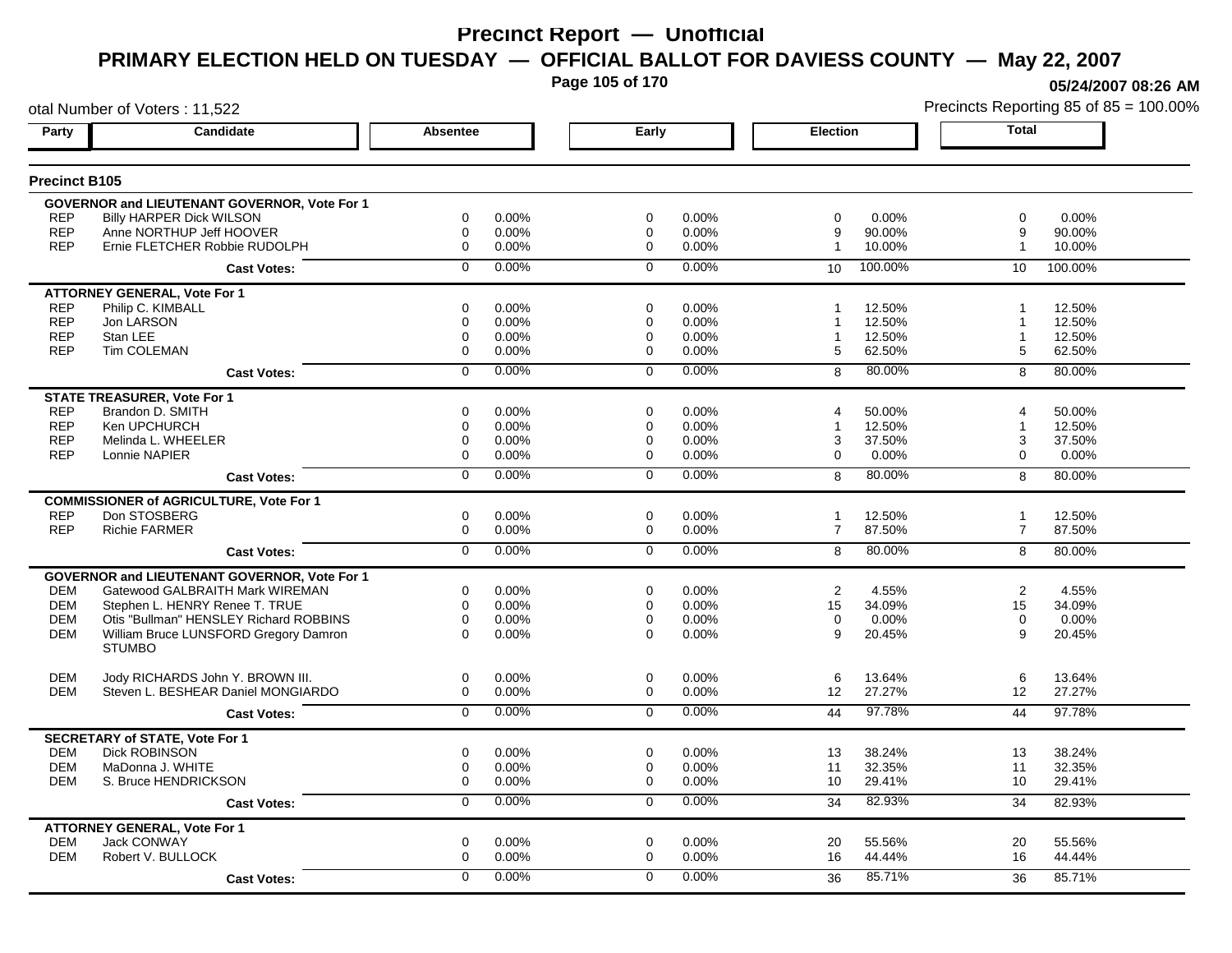**Page 106 of 170**

**05/24/2007 08:26 AM**

| otal Number of Voters: 11,522 |                                                |                 |          |  |                          |    |        | Precincts Reporting 85 of 85 = 100.00% |        |  |
|-------------------------------|------------------------------------------------|-----------------|----------|--|--------------------------|----|--------|----------------------------------------|--------|--|
| Party                         | Candidate                                      | <b>Absentee</b> |          |  | Early<br><b>Election</b> |    |        | Total                                  |        |  |
| <b>Precinct B105</b>          |                                                |                 |          |  |                          |    |        |                                        |        |  |
|                               | <b>STATE TREASURER, Vote For 1</b>             |                 |          |  |                          |    |        |                                        |        |  |
| DEM                           | L.J. "Todd" HOLLENBACH                         | 0               | 0.00%    |  | $0.00\%$                 | 12 | 31.58% | 12                                     | 31.58% |  |
| DEM                           | Mike WEAVER                                    |                 | $0.00\%$ |  | $0.00\%$                 | 22 | 57.89% | 22                                     | 57.89% |  |
| DEM                           | Jack D. WOOD                                   |                 | $0.00\%$ |  | $0.00\%$                 |    | 5.26%  |                                        | 5.26%  |  |
| <b>DEM</b>                    | Patrick R. DUNMIRE                             | 0               | $0.00\%$ |  | $0.00\%$                 |    | 5.26%  |                                        | 5.26%  |  |
|                               | <b>Cast Votes:</b>                             | 0               | 0.00%    |  | $0.00\%$                 | 38 | 88.37% | 38                                     | 88.37% |  |
|                               | <b>COMMISSIONER of AGRICULTURE, Vote For 1</b> |                 |          |  |                          |    |        |                                        |        |  |
| DEM                           | David Lynn WILLIAMS                            |                 | $0.00\%$ |  | $0.00\%$                 | 27 | 72.97% | 27                                     | 72.97% |  |
| DEM                           | David NEVILLE                                  | 0               | $0.00\%$ |  | $0.00\%$                 | 10 | 27.03% | 10                                     | 27.03% |  |
|                               | <b>Cast Votes:</b>                             | $\Omega$        | 0.00%    |  | $0.00\%$                 | 37 | 92.50% | 37                                     | 92.50% |  |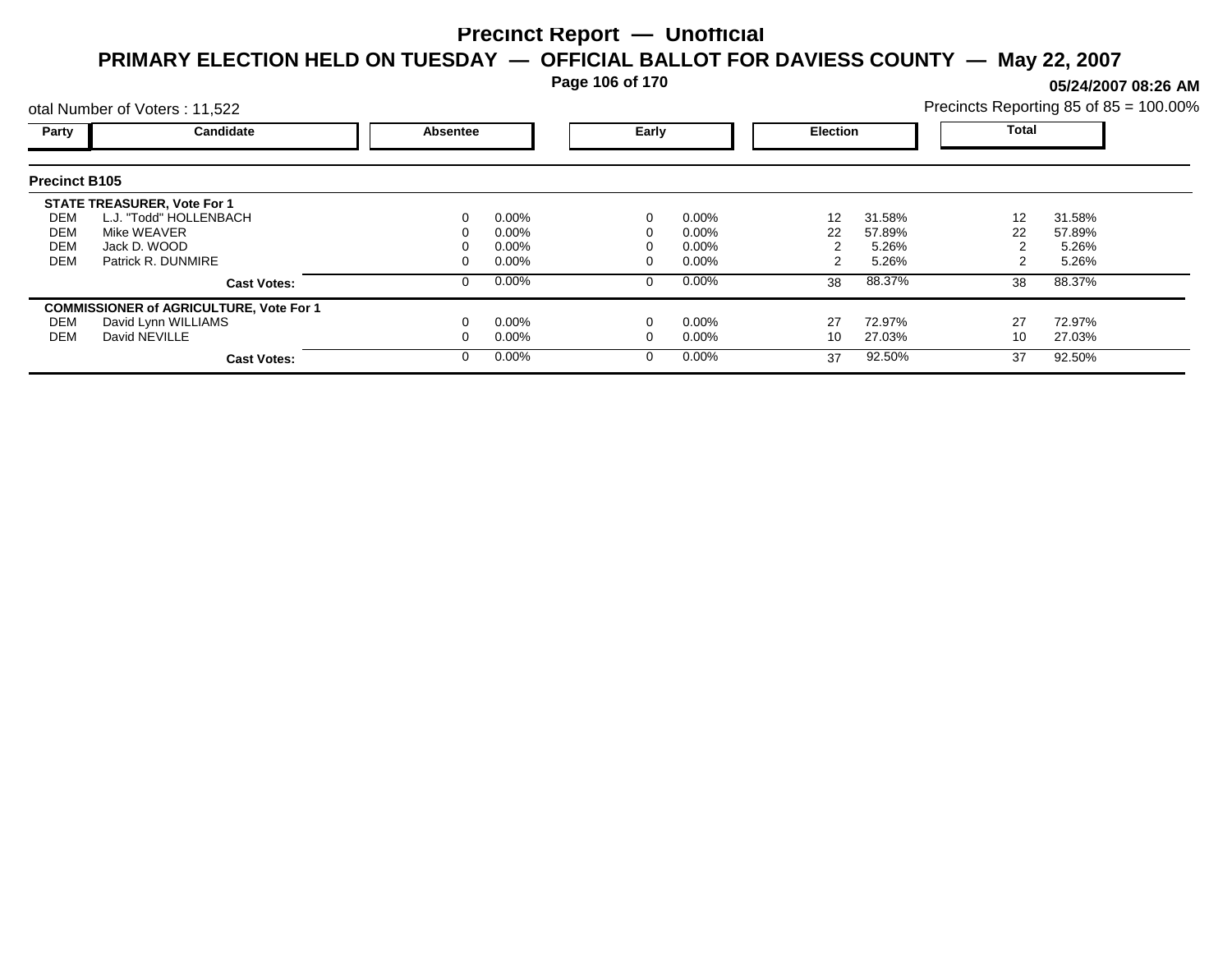**Page 107 of 170**

**05/24/2007 08:26 AM**

|                      | otal Number of Voters: 11,522                  |                |       |                |       |                 | Precincts Reporting 85 of 85 = 100.009 |                |         |
|----------------------|------------------------------------------------|----------------|-------|----------------|-------|-----------------|----------------------------------------|----------------|---------|
| Candidate<br>Party   |                                                | Absentee       |       | Early          |       | <b>Election</b> |                                        | <b>Total</b>   |         |
| <b>Precinct C101</b> |                                                |                |       |                |       |                 |                                        |                |         |
|                      | GOVERNOR and LIEUTENANT GOVERNOR, Vote For 1   |                |       |                |       |                 |                                        |                |         |
| <b>REP</b>           | <b>Billy HARPER Dick WILSON</b>                | 0              | 0.00% | 0              | 0.00% | 5               | 12.20%                                 | 5              | 12.20%  |
| <b>REP</b>           | Anne NORTHUP Jeff HOOVER                       | $\mathbf 0$    | 0.00% | 0              | 0.00% | 9               | 21.95%                                 | 9              | 21.95%  |
| <b>REP</b>           | Ernie FLETCHER Robbie RUDOLPH                  | $\mathbf 0$    | 0.00% | $\mathbf 0$    | 0.00% | 27              | 65.85%                                 | 27             | 65.85%  |
|                      | <b>Cast Votes:</b>                             | $\mathbf 0$    | 0.00% | $\mathbf 0$    | 0.00% | 41              | 100.00%                                | 41             | 100.00% |
|                      | <b>ATTORNEY GENERAL, Vote For 1</b>            |                |       |                |       |                 |                                        |                |         |
| <b>REP</b>           | Philip C. KIMBALL                              | $\mathbf 0$    | 0.00% | $\mathbf 0$    | 0.00% | $\overline{7}$  | 21.88%                                 | 7              | 21.88%  |
| <b>REP</b>           | Jon LARSON                                     | 0              | 0.00% | $\mathbf 0$    | 0.00% | 6               | 18.75%                                 | 6              | 18.75%  |
| <b>REP</b>           | Stan LEE                                       | $\mathbf 0$    | 0.00% | $\mathbf 0$    | 0.00% | 11              | 34.38%                                 | 11             | 34.38%  |
| <b>REP</b>           | <b>Tim COLEMAN</b>                             | $\mathbf 0$    | 0.00% | $\mathbf 0$    | 0.00% | 8               | 25.00%                                 | 8              | 25.00%  |
|                      | <b>Cast Votes:</b>                             | $\mathbf 0$    | 0.00% | $\mathbf 0$    | 0.00% | 32              | 88.89%                                 | 32             | 88.89%  |
|                      | <b>STATE TREASURER, Vote For 1</b>             |                |       |                |       |                 |                                        |                |         |
| <b>REP</b>           | Brandon D. SMITH                               | $\mathbf 0$    | 0.00% | $\mathbf 0$    | 0.00% | 13              | 41.94%                                 | 13             | 41.94%  |
| <b>REP</b>           | Ken UPCHURCH                                   | $\mathbf 0$    | 0.00% | $\mathbf 0$    | 0.00% | $\mathbf{1}$    | 3.23%                                  | $\overline{1}$ | 3.23%   |
| <b>REP</b>           | Melinda L. WHEELER                             | $\mathbf 0$    | 0.00% | $\mathbf 0$    | 0.00% | 8               | 25.81%                                 | 8              | 25.81%  |
| <b>REP</b>           | Lonnie NAPIER                                  | $\Omega$       | 0.00% | $\mathbf 0$    | 0.00% | 9               | 29.03%                                 | 9              | 29.03%  |
|                      | <b>Cast Votes:</b>                             | $\overline{0}$ | 0.00% | $\overline{0}$ | 0.00% | 31              | 86.11%                                 | 31             | 86.11%  |
|                      | <b>COMMISSIONER of AGRICULTURE, Vote For 1</b> |                |       |                |       |                 |                                        |                |         |
| <b>REP</b>           | Don STOSBERG                                   | 0              | 0.00% | $\mathbf 0$    | 0.00% | 8               | 21.62%                                 | 8              | 21.62%  |
| <b>REP</b>           | <b>Richie FARMER</b>                           | 0              | 0.00% | $\mathbf 0$    | 0.00% | 29              | 78.38%                                 | 29             | 78.38%  |
|                      | <b>Cast Votes:</b>                             | $\overline{0}$ | 0.00% | $\overline{0}$ | 0.00% | 37              | 94.87%                                 | 37             | 94.87%  |
|                      | GOVERNOR and LIEUTENANT GOVERNOR, Vote For 1   |                |       |                |       |                 |                                        |                |         |
| DEM                  | Gatewood GALBRAITH Mark WIREMAN                | 0              | 0.00% | 0              | 0.00% | 7               | 4.38%                                  | $\overline{7}$ | 4.38%   |
| <b>DEM</b>           | Stephen L. HENRY Renee T. TRUE                 | $\mathbf 0$    | 0.00% | $\mathbf 0$    | 0.00% | 70              | 43.75%                                 | 70             | 43.75%  |
| <b>DEM</b>           | Otis "Bullman" HENSLEY Richard ROBBINS         | 0              | 0.00% | $\mathbf 0$    | 0.00% | $\overline{1}$  | 0.63%                                  | $\overline{1}$ | 0.63%   |
| <b>DEM</b>           | William Bruce LUNSFORD Gregory Damron          | $\Omega$       | 0.00% | $\Omega$       | 0.00% | 25              | 15.63%                                 | 25             | 15.63%  |
|                      | <b>STUMBO</b>                                  |                |       |                |       |                 |                                        |                |         |
| <b>DEM</b>           | Jody RICHARDS John Y. BROWN III.               | 0              | 0.00% | $\mathbf 0$    | 0.00% | 16              | 10.00%                                 | 16             | 10.00%  |
| <b>DEM</b>           | Steven L. BESHEAR Daniel MONGIARDO             | 0              | 0.00% | 0              | 0.00% | 40              | 25.00%                                 | 40             | 25.00%  |
|                      | <b>Cast Votes:</b>                             | $\mathbf 0$    | 0.00% | $\mathbf 0$    | 0.00% | 160             | 100.00%                                | 160            | 100.00% |
|                      | <b>SECRETARY of STATE, Vote For 1</b>          |                |       |                |       |                 |                                        |                |         |
| <b>DEM</b>           | <b>Dick ROBINSON</b>                           | 0              | 0.00% | 0              | 0.00% | 41              | 32.80%                                 | 41             | 32.80%  |
| <b>DEM</b>           | MaDonna J. WHITE                               | 0              | 0.00% | 0              | 0.00% | 35              | 28.00%                                 | 35             | 28.00%  |
| DEM                  | S. Bruce HENDRICKSON                           | $\mathbf 0$    | 0.00% | 0              | 0.00% | 49              | 39.20%                                 | 49             | 39.20%  |
|                      | <b>Cast Votes:</b>                             | 0              | 0.00% | $\mathbf 0$    | 0.00% | 125             | 91.91%                                 | 125            | 91.91%  |
|                      | <b>ATTORNEY GENERAL, Vote For 1</b>            |                |       |                |       |                 |                                        |                |         |
| <b>DEM</b>           | <b>Jack CONWAY</b>                             | $\mathbf 0$    | 0.00% | $\mathbf 0$    | 0.00% | 84              | 67.74%                                 | 84             | 67.74%  |
| <b>DEM</b>           | Robert V. BULLOCK                              | $\mathbf 0$    | 0.00% | $\mathbf 0$    | 0.00% | 40              | 32.26%                                 | 40             | 32.26%  |
|                      | <b>Cast Votes:</b>                             | $\Omega$       | 0.00% | $\mathbf{0}$   | 0.00% | 124             | 91.18%                                 | 124            | 91.18%  |
|                      |                                                |                |       |                |       |                 |                                        |                |         |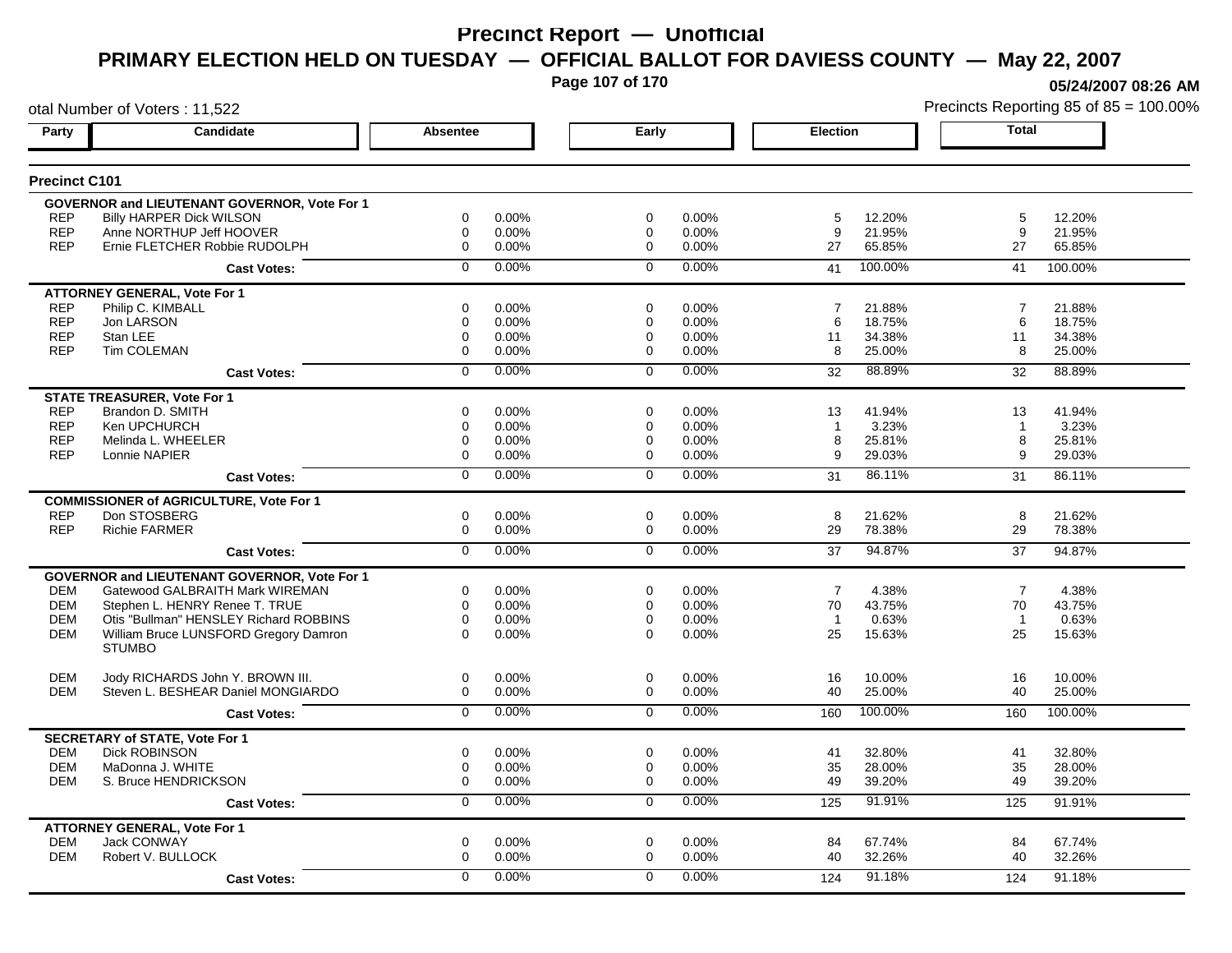**Page 108 of 170**

**05/24/2007 08:26 AM**

| otal Number of Voters: 11,522          |                                                                                                                   |          |                                              |       |                                              |                 | Precincts Reporting 85 of 85 = 100.00% |                 |                                    |
|----------------------------------------|-------------------------------------------------------------------------------------------------------------------|----------|----------------------------------------------|-------|----------------------------------------------|-----------------|----------------------------------------|-----------------|------------------------------------|
| Party                                  | Candidate                                                                                                         | Absentee |                                              | Early |                                              | <b>Election</b> |                                        | Total           |                                    |
| <b>Precinct C101</b>                   |                                                                                                                   |          |                                              |       |                                              |                 |                                        |                 |                                    |
| DEM<br><b>DEM</b><br><b>DEM</b><br>DEM | <b>STATE TREASURER, Vote For 1</b><br>L.J. "Todd" HOLLENBACH<br>Mike WEAVER<br>Jack D. WOOD<br>Patrick R. DUNMIRE |          | $0.00\%$<br>$0.00\%$<br>$0.00\%$<br>$0.00\%$ |       | $0.00\%$<br>$0.00\%$<br>$0.00\%$<br>$0.00\%$ | 31<br>93<br>14  | 21.83%<br>65.49%<br>9.86%<br>2.82%     | 31<br>93<br>14  | 21.83%<br>65.49%<br>9.86%<br>2.82% |
|                                        | <b>Cast Votes:</b>                                                                                                |          | 0.00%                                        |       | $0.00\%$                                     | 142             | 97.26%                                 | 142             | 97.26%                             |
| DEM<br><b>DEM</b>                      | <b>COMMISSIONER of AGRICULTURE, Vote For 1</b><br>David Lynn WILLIAMS<br>David NEVILLE<br><b>Cast Votes:</b>      |          | $0.00\%$<br>$0.00\%$<br>$0.00\%$             |       | $0.00\%$<br>$0.00\%$<br>$0.00\%$             | 87<br>39<br>126 | 69.05%<br>30.95%<br>94.74%             | 87<br>39<br>126 | 69.05%<br>30.95%<br>94.74%         |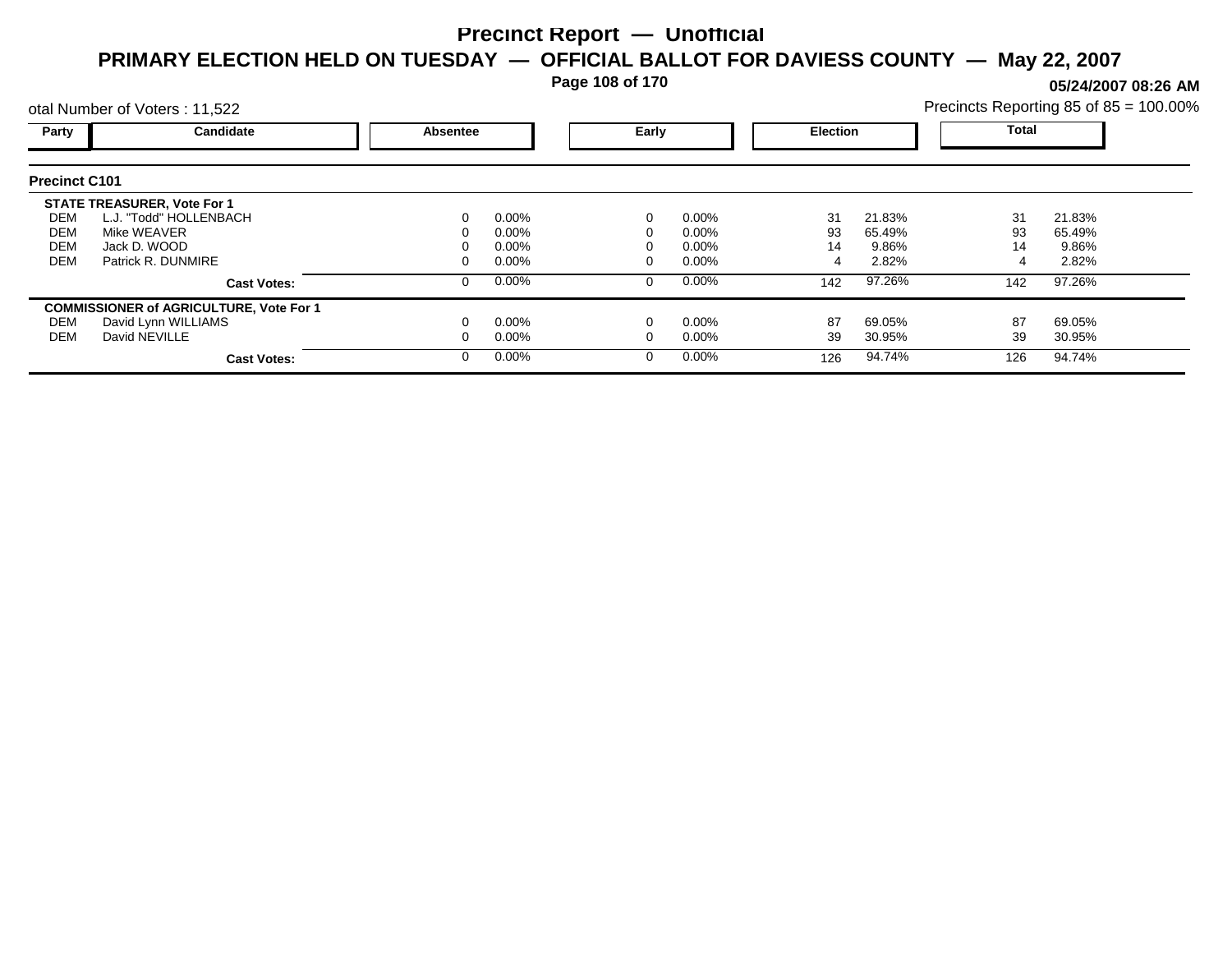**Page 109 of 170**

**05/24/2007 08:26 AM**

|                      | otal Number of Voters: 11,522                          |                 |          |                |       |                 |         |                | Precincts Reporting 85 of 85 = 100.00% |
|----------------------|--------------------------------------------------------|-----------------|----------|----------------|-------|-----------------|---------|----------------|----------------------------------------|
| Party                | Candidate                                              | <b>Absentee</b> |          | Early          |       | <b>Election</b> |         | <b>Total</b>   |                                        |
| <b>Precinct C102</b> |                                                        |                 |          |                |       |                 |         |                |                                        |
|                      | <b>GOVERNOR and LIEUTENANT GOVERNOR, Vote For 1</b>    |                 |          |                |       |                 |         |                |                                        |
| <b>REP</b>           | <b>Billy HARPER Dick WILSON</b>                        | 0               | $0.00\%$ | $\mathbf 0$    | 0.00% | -1              | 5.56%   | $\overline{1}$ | 5.56%                                  |
| <b>REP</b>           | Anne NORTHUP Jeff HOOVER                               | 0               | $0.00\%$ | $\mathbf 0$    | 0.00% | 4               | 22.22%  | $\overline{4}$ | 22.22%                                 |
| <b>REP</b>           | Ernie FLETCHER Robbie RUDOLPH                          | 0               | 0.00%    | $\mathbf 0$    | 0.00% | 13              | 72.22%  | 13             | 72.22%                                 |
|                      | <b>Cast Votes:</b>                                     | $\Omega$        | $0.00\%$ | $\Omega$       | 0.00% | 18              | 100.00% | 18             | 100.00%                                |
|                      | <b>ATTORNEY GENERAL, Vote For 1</b>                    |                 |          |                |       |                 |         |                |                                        |
| <b>REP</b>           | Philip C. KIMBALL                                      | 0               | 0.00%    | 0              | 0.00% | 5               | 27.78%  | 5              | 27.78%                                 |
| <b>REP</b>           | Jon LARSON                                             | 0               | 0.00%    | $\mathbf 0$    | 0.00% |                 | 5.56%   | $\mathbf 1$    | 5.56%                                  |
| <b>REP</b>           | Stan LEE                                               | 0               | 0.00%    | 0              | 0.00% | 6               | 33.33%  | 6              | 33.33%                                 |
| <b>REP</b>           | <b>Tim COLEMAN</b>                                     | 0               | $0.00\%$ | $\mathbf 0$    | 0.00% | 6               | 33.33%  | 6              | 33.33%                                 |
|                      | <b>Cast Votes:</b>                                     | 0               | 0.00%    | $\Omega$       | 0.00% | 18              | 100.00% | 18             | 100.00%                                |
|                      | <b>STATE TREASURER, Vote For 1</b>                     |                 |          |                |       |                 |         |                |                                        |
| <b>REP</b>           | Brandon D. SMITH                                       | $\Omega$        | 0.00%    | $\Omega$       | 0.00% | 5               | 29.41%  | 5              | 29.41%                                 |
| <b>REP</b>           | Ken UPCHURCH                                           | 0               | 0.00%    | 0              | 0.00% | 4               | 23.53%  | 4              | 23.53%                                 |
| <b>REP</b>           | Melinda L. WHEELER                                     | 0               | 0.00%    | 0              | 0.00% | 5               | 29.41%  | 5              | 29.41%                                 |
| <b>REP</b>           | Lonnie NAPIER                                          | 0               | 0.00%    | 0              | 0.00% | 3               | 17.65%  | 3              | 17.65%                                 |
|                      | <b>Cast Votes:</b>                                     | 0               | 0.00%    | $\Omega$       | 0.00% | 17              | 100.00% | 17             | 100.00%                                |
|                      | <b>COMMISSIONER of AGRICULTURE, Vote For 1</b>         |                 |          |                |       |                 |         |                |                                        |
| <b>REP</b>           | Don STOSBERG                                           | 0               | 0.00%    | $\mathbf 0$    | 0.00% | 5               | 31.25%  | 5              | 31.25%                                 |
| <b>REP</b>           | <b>Richie FARMER</b>                                   | 0               | $0.00\%$ | $\mathbf 0$    | 0.00% | 11              | 68.75%  | 11             | 68.75%                                 |
|                      | <b>Cast Votes:</b>                                     | $\overline{0}$  | 0.00%    | $\overline{0}$ | 0.00% | 16              | 100.00% | 16             | 100.00%                                |
|                      | <b>GOVERNOR and LIEUTENANT GOVERNOR, Vote For 1</b>    |                 |          |                |       |                 |         |                |                                        |
| <b>DEM</b>           | Gatewood GALBRAITH Mark WIREMAN                        | 0               | 0.00%    | 0              | 0.00% | 5               | 3.73%   | 5              | 3.73%                                  |
| <b>DEM</b>           | Stephen L. HENRY Renee T. TRUE                         | 0               | 0.00%    | 0              | 0.00% | 51              | 38.06%  | 51             | 38.06%                                 |
| <b>DEM</b>           | Otis "Bullman" HENSLEY Richard ROBBINS                 | $\Omega$        | 0.00%    | $\mathbf 0$    | 0.00% | 6               | 4.48%   | 6              | 4.48%                                  |
| <b>DEM</b>           | William Bruce LUNSFORD Gregory Damron<br><b>STUMBO</b> | $\Omega$        | $0.00\%$ | $\Omega$       | 0.00% | 27              | 20.15%  | 27             | 20.15%                                 |
|                      |                                                        |                 |          |                |       |                 |         |                |                                        |
| <b>DEM</b>           | Jody RICHARDS John Y. BROWN III.                       | 0               | 0.00%    | $\mathbf 0$    | 0.00% | 10              | 7.46%   | 10             | 7.46%                                  |
| <b>DEM</b>           | Steven L. BESHEAR Daniel MONGIARDO                     | 0               | $0.00\%$ | $\mathbf 0$    | 0.00% | 35              | 26.12%  | 35             | 26.12%                                 |
|                      | <b>Cast Votes:</b>                                     | $\mathbf 0$     | 0.00%    | $\mathbf 0$    | 0.00% | 134             | 99.26%  | 134            | 99.26%                                 |
|                      | <b>SECRETARY of STATE, Vote For 1</b>                  |                 |          |                |       |                 |         |                |                                        |
| <b>DEM</b>           | Dick ROBINSON                                          | 0               | 0.00%    | 0              | 0.00% | 41              | 34.75%  | 41             | 34.75%                                 |
| <b>DEM</b>           | MaDonna J. WHITE                                       | 0               | $0.00\%$ | 0              | 0.00% | 34              | 28.81%  | 34             | 28.81%                                 |
| <b>DEM</b>           | S. Bruce HENDRICKSON                                   | 0               | 0.00%    | 0              | 0.00% | 43              | 36.44%  | 43             | 36.44%                                 |
|                      | <b>Cast Votes:</b>                                     | 0               | 0.00%    | 0              | 0.00% | 118             | 92.91%  | 118            | 92.91%                                 |
|                      | <b>ATTORNEY GENERAL, Vote For 1</b>                    |                 |          |                |       |                 |         |                |                                        |
| <b>DEM</b>           | <b>Jack CONWAY</b>                                     | 0               | 0.00%    | $\mathbf 0$    | 0.00% | 61              | 53.04%  | 61             | 53.04%                                 |
| <b>DEM</b>           | Robert V. BULLOCK                                      | 0               | 0.00%    | $\Omega$       | 0.00% | 54              | 46.96%  | 54             | 46.96%                                 |
|                      | <b>Cast Votes:</b>                                     | 0               | $0.00\%$ | $\Omega$       | 0.00% | 115             | 93.50%  | 115            | 93.50%                                 |
|                      |                                                        |                 |          |                |       |                 |         |                |                                        |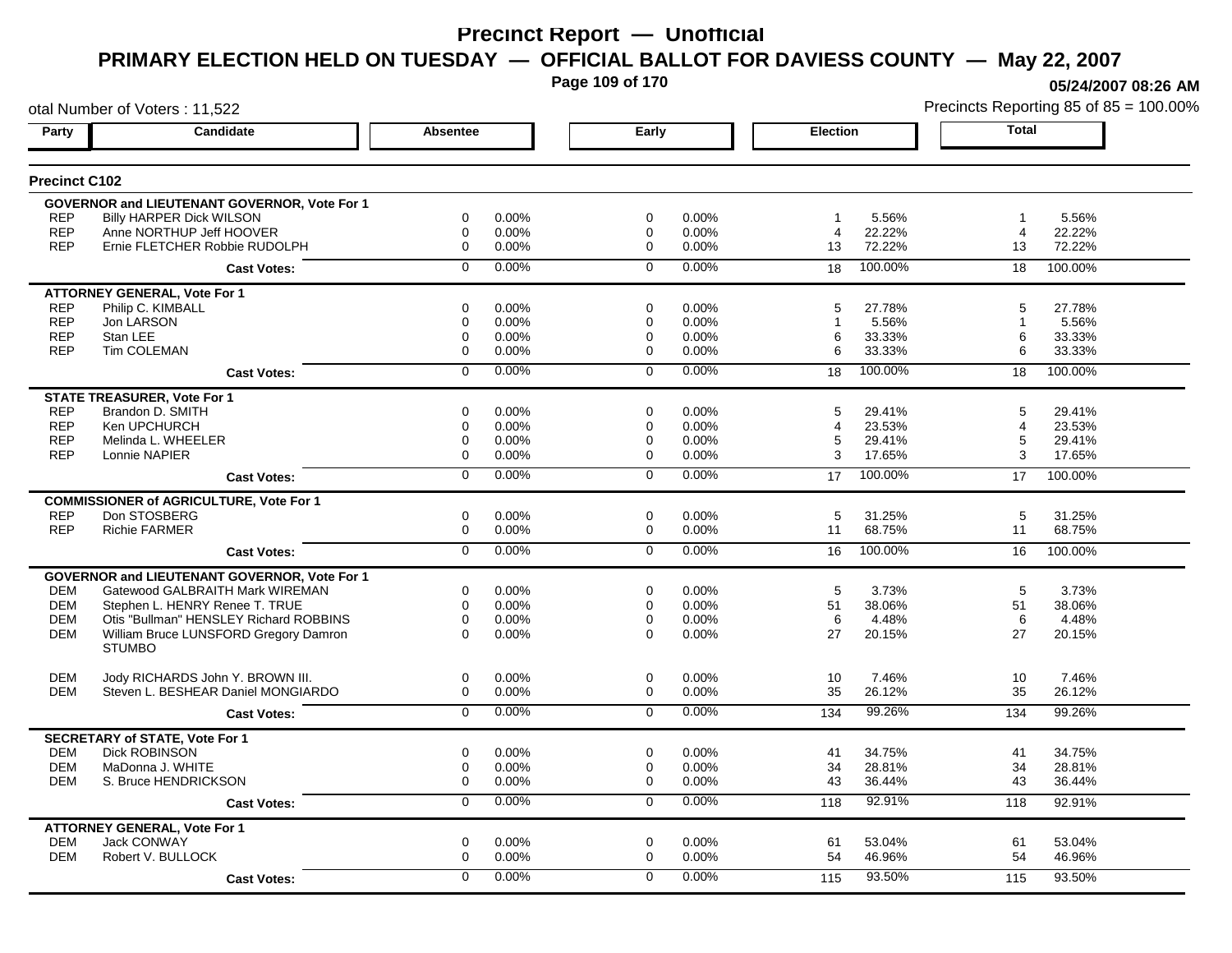**Page 110 of 170**

**05/24/2007 08:26 AM**

|                      | otal Number of Voters: 11,522                  |          |          |       |          |                 | Precincts Reporting 85 of 85 = 100.00% |              |        |  |
|----------------------|------------------------------------------------|----------|----------|-------|----------|-----------------|----------------------------------------|--------------|--------|--|
| Party                | Candidate                                      | Absentee |          | Early |          | <b>Election</b> |                                        | <b>Total</b> |        |  |
| <b>Precinct C102</b> |                                                |          |          |       |          |                 |                                        |              |        |  |
|                      | <b>STATE TREASURER, Vote For 1</b>             |          |          |       |          |                 |                                        |              |        |  |
| DEM                  | L.J. "Todd" HOLLENBACH                         |          | $0.00\%$ |       | $0.00\%$ | 34              | 27.42%                                 | 34           | 27.42% |  |
| DEM                  | Mike WEAVER                                    |          | 0.00%    |       | 0.00%    | 71              | 57.26%                                 | 71           | 57.26% |  |
| <b>DEM</b>           | Jack D. WOOD                                   |          | 0.00%    |       | 0.00%    | 11              | 8.87%                                  | 11           | 8.87%  |  |
| <b>DEM</b>           | Patrick R. DUNMIRE                             |          | $0.00\%$ |       | 0.00%    | 8               | 6.45%                                  | 8            | 6.45%  |  |
|                      | <b>Cast Votes:</b>                             |          | $0.00\%$ | 0     | $0.00\%$ | 124             | 94.66%                                 | 124          | 94.66% |  |
|                      | <b>COMMISSIONER of AGRICULTURE, Vote For 1</b> |          |          |       |          |                 |                                        |              |        |  |
| DEM                  | David Lynn WILLIAMS                            |          | $0.00\%$ |       | 0.00%    | 77              | 67.54%                                 | 77           | 67.54% |  |
| DEM                  | David NEVILLE                                  |          | $0.00\%$ |       | 0.00%    | 37              | 32.46%                                 | 37           | 32.46% |  |
|                      | <b>Cast Votes:</b>                             |          | $0.00\%$ | 0     | $0.00\%$ | 114             | 91.94%                                 | 114          | 91.94% |  |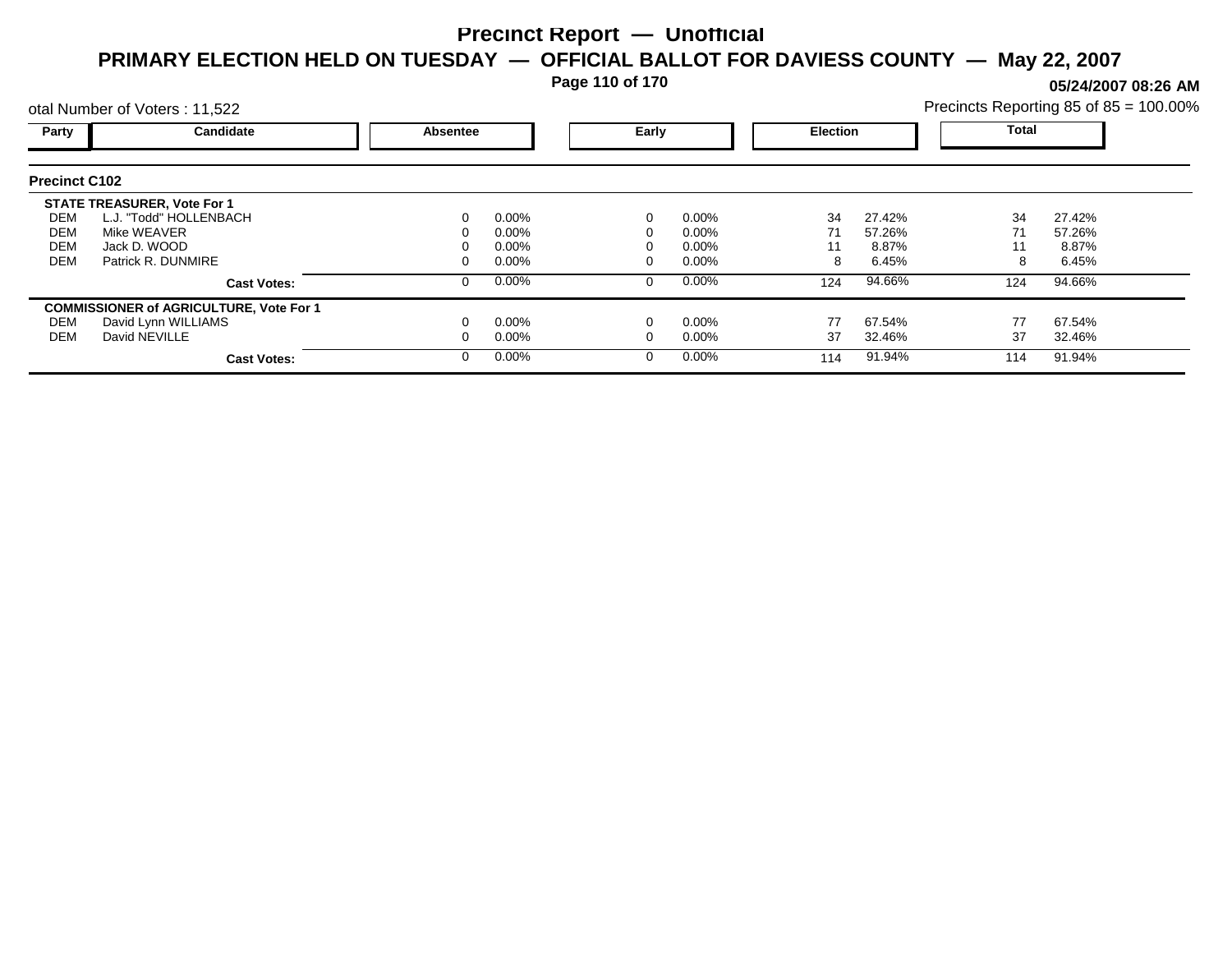**Page 111 of 170**

otal Number of Voters : 11,522

**05/24/2007 08:26 AM**

| Party                | <b>Candidate</b>                                       | <b>Absentee</b>         | Early          |       | <b>Election</b>          | Total                    |  |
|----------------------|--------------------------------------------------------|-------------------------|----------------|-------|--------------------------|--------------------------|--|
| <b>Precinct D102</b> |                                                        |                         |                |       |                          |                          |  |
|                      | <b>GOVERNOR and LIEUTENANT GOVERNOR, Vote For 1</b>    |                         |                |       |                          |                          |  |
| <b>REP</b>           | <b>Billy HARPER Dick WILSON</b>                        | $\Omega$<br>0.00%       | $\Omega$       | 0.00% | 40.00%<br>6              | 6<br>40.00%              |  |
| <b>REP</b>           | Anne NORTHUP Jeff HOOVER                               | 0<br>0.00%              | $\mathbf 0$    | 0.00% | 5<br>33.33%              | 5<br>33.33%              |  |
| <b>REP</b>           | Ernie FLETCHER Robbie RUDOLPH                          | $\Omega$<br>0.00%       | $\Omega$       | 0.00% | 26.67%<br>4              | 26.67%<br>4              |  |
|                      | <b>Cast Votes:</b>                                     | 0.00%<br>$\Omega$       | $\Omega$       | 0.00% | 100.00%<br>15            | 15<br>100.00%            |  |
|                      | <b>ATTORNEY GENERAL, Vote For 1</b>                    |                         |                |       |                          |                          |  |
| <b>REP</b>           | Philip C. KIMBALL                                      | 0<br>0.00%              | $\mathbf 0$    | 0.00% | 28.57%<br>4              | 28.57%<br>4              |  |
| <b>REP</b>           | Jon LARSON                                             | 0.00%<br>0              | $\mathbf 0$    | 0.00% | 7.14%                    | 7.14%<br>$\overline{1}$  |  |
| <b>REP</b>           | Stan LEE                                               | 0.00%<br>0              | $\mathbf 0$    | 0.00% | 28.57%<br>4              | 28.57%<br>4              |  |
| <b>REP</b>           | Tim COLEMAN                                            | 0<br>0.00%              | $\mathbf 0$    | 0.00% | 5<br>35.71%              | 5<br>35.71%              |  |
|                      | <b>Cast Votes:</b>                                     | 0.00%<br>$\Omega$       | $\Omega$       | 0.00% | 93.33%<br>14             | 93.33%<br>14             |  |
|                      | <b>STATE TREASURER, Vote For 1</b>                     |                         |                |       |                          |                          |  |
| <b>REP</b>           | Brandon D. SMITH                                       | 0<br>0.00%              | 0              | 0.00% | 6<br>46.15%              | 6<br>46.15%              |  |
| <b>REP</b>           | Ken UPCHURCH                                           | 0.00%<br>0              | $\mathbf 0$    | 0.00% | $\Omega$<br>0.00%        | 0.00%<br>$\mathbf 0$     |  |
| <b>REP</b>           | Melinda L. WHEELER                                     | 0<br>0.00%              | $\Omega$       | 0.00% | 30.77%<br>4              | 30.77%<br>4              |  |
| <b>REP</b>           | Lonnie NAPIER                                          | 0<br>0.00%              | $\mathbf 0$    | 0.00% | 3<br>23.08%              | 3<br>23.08%              |  |
|                      | <b>Cast Votes:</b>                                     | 0.00%<br>$\overline{0}$ | $\overline{0}$ | 0.00% | 92.86%<br>13             | 92.86%<br>13             |  |
|                      | <b>COMMISSIONER of AGRICULTURE, Vote For 1</b>         |                         |                |       |                          |                          |  |
| <b>REP</b>           | Don STOSBERG                                           | 0<br>0.00%              | $\mathbf 0$    | 0.00% | $\overline{7}$<br>50.00% | $\overline{7}$<br>50.00% |  |
| <b>REP</b>           | <b>Richie FARMER</b>                                   | $\mathbf 0$<br>0.00%    | $\mathbf 0$    | 0.00% | $\overline{7}$<br>50.00% | $\overline{7}$<br>50.00% |  |
|                      | <b>Cast Votes:</b>                                     | 0.00%<br>$\Omega$       | $\Omega$       | 0.00% | 100.00%<br>14            | 14<br>100.00%            |  |
|                      | <b>GOVERNOR and LIEUTENANT GOVERNOR, Vote For 1</b>    |                         |                |       |                          |                          |  |
| <b>DEM</b>           | Gatewood GALBRAITH Mark WIREMAN                        | 0<br>0.00%              | $\mathbf 0$    | 0.00% | 2.72%<br>4               | 2.72%<br>4               |  |
| <b>DEM</b>           | Stephen L. HENRY Renee T. TRUE                         | $\mathbf 0$<br>0.00%    | $\mathbf 0$    | 0.00% | 58<br>39.46%             | 58<br>39.46%             |  |
| <b>DEM</b>           | Otis "Bullman" HENSLEY Richard ROBBINS                 | $\Omega$<br>0.00%       | $\Omega$       | 0.00% | $\Omega$<br>0.00%        | $\Omega$<br>0.00%        |  |
| <b>DEM</b>           | William Bruce LUNSFORD Gregory Damron<br><b>STUMBO</b> | $\Omega$<br>0.00%       | $\Omega$       | 0.00% | 32<br>21.77%             | 32<br>21.77%             |  |
| <b>DEM</b>           | Jody RICHARDS John Y. BROWN III.                       | 0<br>0.00%              | $\mathbf 0$    | 0.00% | 18<br>12.24%             | 18<br>12.24%             |  |
| <b>DEM</b>           | Steven L. BESHEAR Daniel MONGIARDO                     | $\Omega$<br>0.00%       | $\Omega$       | 0.00% | 23.13%<br>34             | 23.13%<br>34             |  |
|                      | <b>Cast Votes:</b>                                     | 0.00%<br>$\Omega$       | $\mathbf 0$    | 0.00% | 100.00%<br>147           | 100.00%<br>147           |  |
|                      | <b>SECRETARY of STATE, Vote For 1</b>                  |                         |                |       |                          |                          |  |
| <b>DEM</b>           | <b>Dick ROBINSON</b>                                   | 0<br>0.00%              | $\mathbf 0$    | 0.00% | 38<br>34.86%             | 38<br>34.86%             |  |
| <b>DEM</b>           | MaDonna J. WHITE                                       | 0<br>0.00%              | $\mathbf 0$    | 0.00% | 37<br>33.94%             | 37<br>33.94%             |  |
| <b>DEM</b>           | S. Bruce HENDRICKSON                                   | 0<br>0.00%              | $\mathbf 0$    | 0.00% | 34<br>31.19%             | 34<br>31.19%             |  |
|                      | <b>Cast Votes:</b>                                     | $\overline{0}$<br>0.00% | $\overline{0}$ | 0.00% | 95.61%<br>109            | 109<br>95.61%            |  |
|                      | <b>ATTORNEY GENERAL, Vote For 1</b>                    |                         |                |       |                          |                          |  |
| <b>DEM</b>           | <b>Jack CONWAY</b>                                     | 0<br>0.00%              | $\mathbf 0$    | 0.00% | 67<br>63.81%             | 67<br>63.81%             |  |
| <b>DEM</b>           | Robert V. BULLOCK                                      | $\Omega$<br>0.00%       | $\Omega$       | 0.00% | 38<br>36.19%             | 38<br>36.19%             |  |
|                      | <b>Cast Votes:</b>                                     | 0.00%<br>0              | $\Omega$       | 0.00% | 95.45%<br>105            | 95.45%<br>105            |  |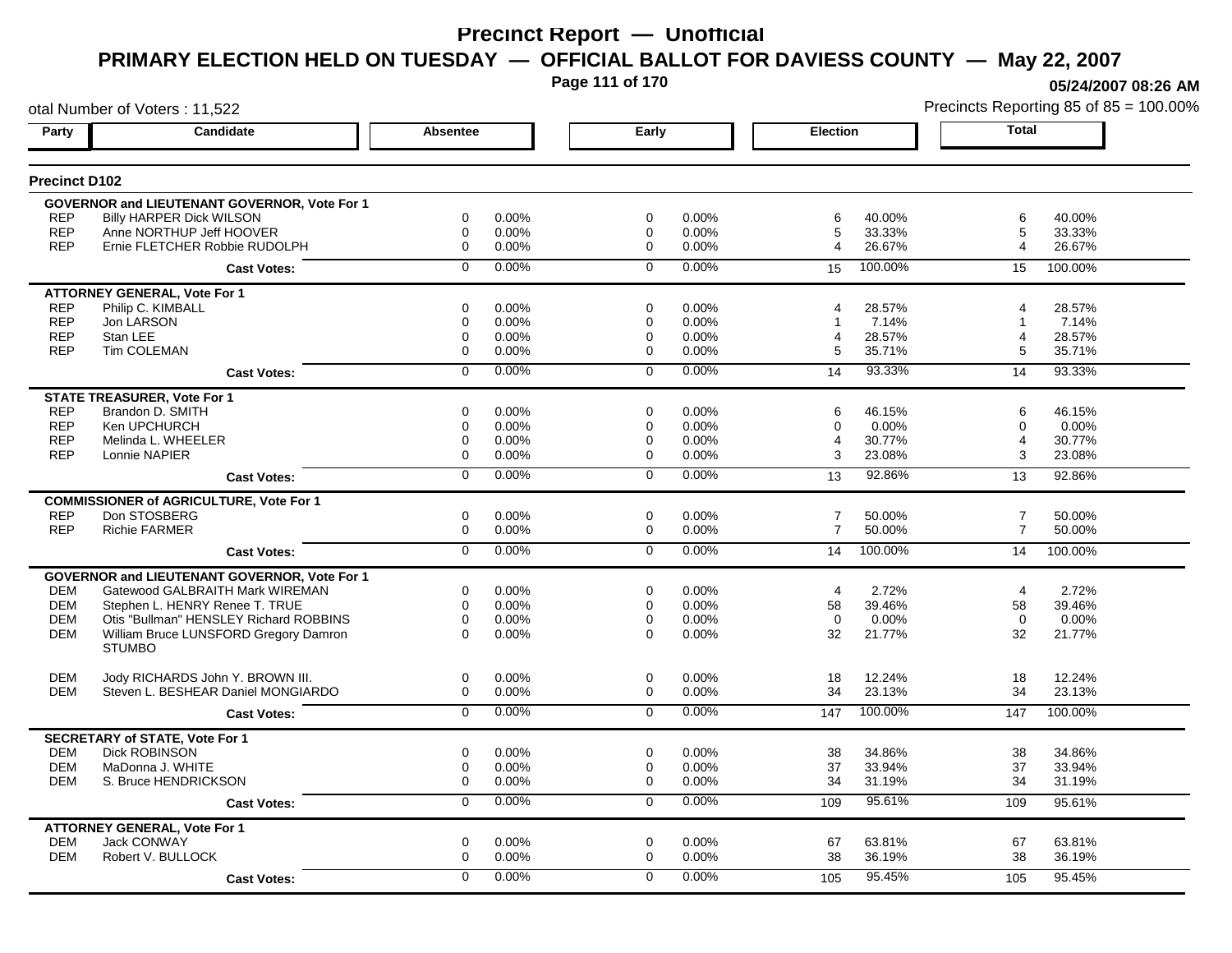**Page 112 of 170**

**05/24/2007 08:26 AM**

|                      | otal Number of Voters: 11,522                  |          |          |       |          |                 |        | Precincts Reporting 85 of 85 = 100.00% |        |  |
|----------------------|------------------------------------------------|----------|----------|-------|----------|-----------------|--------|----------------------------------------|--------|--|
| Party                | Candidate                                      | Absentee |          | Early |          | <b>Election</b> |        | <b>Total</b>                           |        |  |
| <b>Precinct D102</b> |                                                |          |          |       |          |                 |        |                                        |        |  |
|                      | <b>STATE TREASURER, Vote For 1</b>             |          |          |       |          |                 |        |                                        |        |  |
| DEM                  | L.J. "Todd" HOLLENBACH                         |          | $0.00\%$ |       | $0.00\%$ | 30              | 24.19% | 30                                     | 24.19% |  |
| DEM                  | Mike WEAVER                                    |          | 0.00%    |       | 0.00%    | 85              | 68.55% | 85                                     | 68.55% |  |
| <b>DEM</b>           | Jack D. WOOD                                   |          | 0.00%    |       | 0.00%    | 6               | 4.84%  | 6                                      | 4.84%  |  |
| <b>DEM</b>           | Patrick R. DUNMIRE                             |          | $0.00\%$ |       | 0.00%    | 3               | 2.42%  | 3                                      | 2.42%  |  |
|                      | <b>Cast Votes:</b>                             |          | $0.00\%$ | 0     | $0.00\%$ | 124             | 98.41% | 124                                    | 98.41% |  |
|                      | <b>COMMISSIONER of AGRICULTURE, Vote For 1</b> |          |          |       |          |                 |        |                                        |        |  |
| DEM                  | David Lynn WILLIAMS                            |          | $0.00\%$ |       | 0.00%    | 85              | 76.58% | 85                                     | 76.58% |  |
| DEM                  | David NEVILLE                                  |          | $0.00\%$ |       | 0.00%    | 26              | 23.42% | 26                                     | 23.42% |  |
|                      | <b>Cast Votes:</b>                             |          | $0.00\%$ | 0     | $0.00\%$ | 111             | 94.87% | 111                                    | 94.87% |  |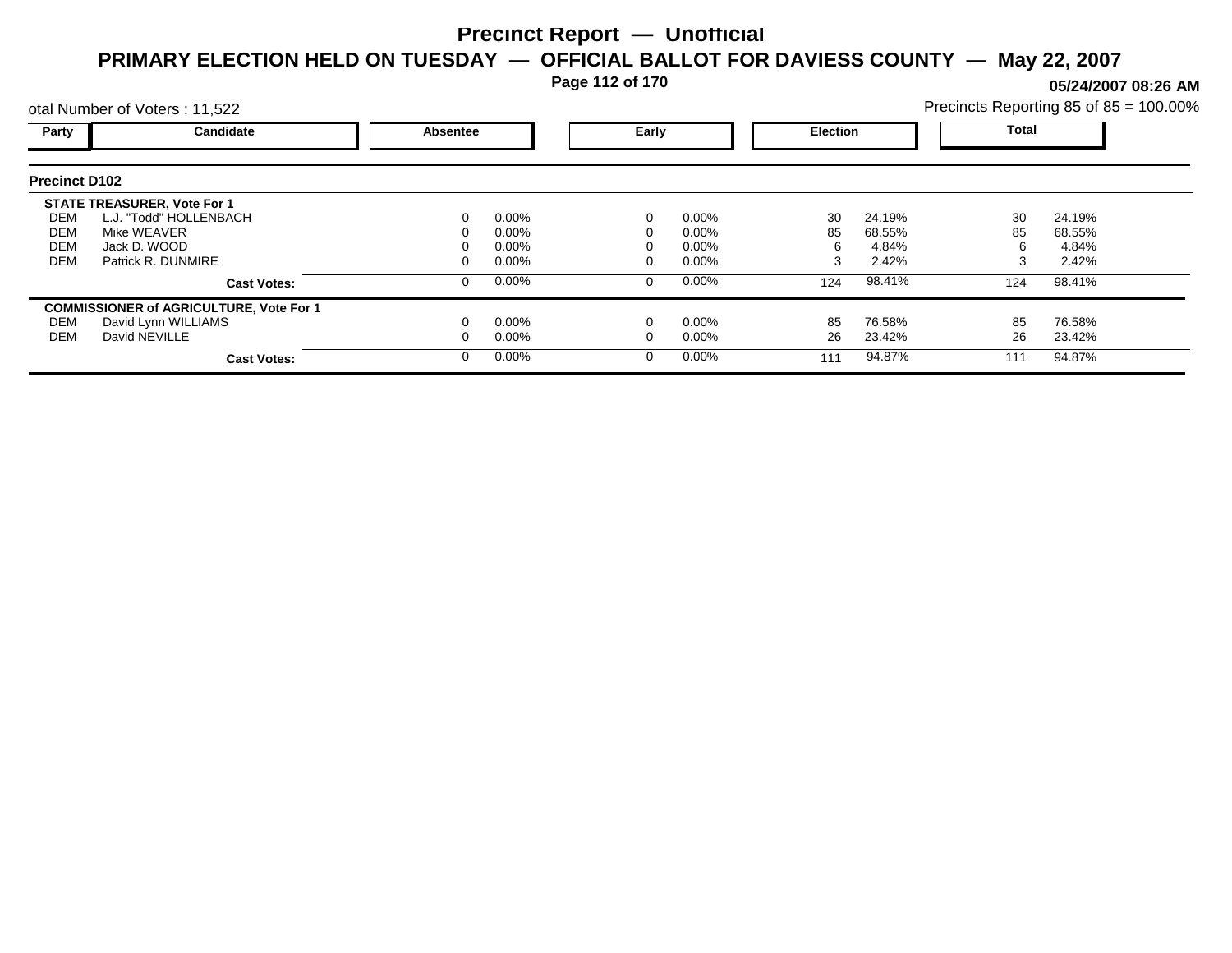**Page 113 of 170**

**05/24/2007 08:26 AM**

|                          | otal Number of Voters: 11,522                       |                  |                |                |                |                 |         |                         | Precincts Reporting 85 of 85 = 100.00% |
|--------------------------|-----------------------------------------------------|------------------|----------------|----------------|----------------|-----------------|---------|-------------------------|----------------------------------------|
| Party                    | Candidate                                           | <b>Absentee</b>  |                | Early          |                | <b>Election</b> |         | <b>Total</b>            |                                        |
| <b>Precinct D103</b>     |                                                     |                  |                |                |                |                 |         |                         |                                        |
|                          | <b>GOVERNOR and LIEUTENANT GOVERNOR, Vote For 1</b> |                  |                |                |                |                 |         |                         |                                        |
| <b>REP</b>               | <b>Billy HARPER Dick WILSON</b>                     | $\mathbf 0$      | 0.00%          | 0              | 0.00%          | $\mathbf 0$     | 0.00%   | $\mathbf 0$             | 0.00%                                  |
| <b>REP</b>               | Anne NORTHUP Jeff HOOVER                            | $\mathbf 0$      | 0.00%          | $\mathbf 0$    | 0.00%          | $\overline{2}$  | 28.57%  | $\overline{2}$          | 28.57%                                 |
| <b>REP</b>               | Ernie FLETCHER Robbie RUDOLPH                       | $\mathbf 0$      | 0.00%          | $\mathbf 0$    | 0.00%          | 5               | 71.43%  | 5                       | 71.43%                                 |
|                          | <b>Cast Votes:</b>                                  | $\Omega$         | 0.00%          | $\Omega$       | 0.00%          | $\overline{7}$  | 100.00% | $\overline{7}$          | 100.00%                                |
|                          | <b>ATTORNEY GENERAL, Vote For 1</b>                 |                  |                |                |                |                 |         |                         |                                        |
| <b>REP</b>               | Philip C. KIMBALL                                   | 0                | 0.00%          | 0              | 0.00%          | 4               | 66.67%  | 4                       | 66.67%                                 |
| <b>REP</b>               | Jon LARSON                                          | $\mathbf 0$      | 0.00%          | 0              | 0.00%          | $\overline{2}$  | 33.33%  | $\overline{\mathbf{c}}$ | 33.33%                                 |
| <b>REP</b><br><b>REP</b> | Stan LEE<br>Tim COLEMAN                             | $\mathbf 0$<br>0 | 0.00%<br>0.00% | 0<br>0         | 0.00%<br>0.00% | 0<br>0          | 0.00%   | 0<br>0                  | 0.00%                                  |
|                          |                                                     |                  |                |                |                |                 | 0.00%   |                         | 0.00%                                  |
|                          | <b>Cast Votes:</b>                                  | $\mathbf 0$      | 0.00%          | $\mathbf 0$    | 0.00%          | 6               | 100.00% | 6                       | 100.00%                                |
|                          | <b>STATE TREASURER, Vote For 1</b>                  |                  |                |                |                |                 |         |                         |                                        |
| <b>REP</b>               | Brandon D. SMITH                                    | 0                | 0.00%          | $\mathbf 0$    | 0.00%          |                 | 25.00%  | 1                       | 25.00%                                 |
| <b>REP</b>               | Ken UPCHURCH                                        | $\mathbf 0$      | 0.00%          | $\mathbf 0$    | 0.00%          | $\mathbf 0$     | 0.00%   | $\mathbf 0$             | 0.00%                                  |
| <b>REP</b>               | Melinda L. WHEELER                                  | $\mathbf 0$      | 0.00%          | 0              | 0.00%          | 1               | 25.00%  | 1                       | 25.00%                                 |
| <b>REP</b>               | Lonnie NAPIER                                       | $\mathbf 0$      | 0.00%          | $\mathbf 0$    | 0.00%          | $\overline{2}$  | 50.00%  | $\overline{2}$          | 50.00%                                 |
|                          | <b>Cast Votes:</b>                                  | $\overline{0}$   | 0.00%          | $\overline{0}$ | 0.00%          | $\overline{4}$  | 66.67%  | $\overline{4}$          | 66.67%                                 |
|                          | <b>COMMISSIONER of AGRICULTURE, Vote For 1</b>      |                  |                |                |                |                 |         |                         |                                        |
| <b>REP</b>               | Don STOSBERG                                        | 0                | 0.00%          | 0              | 0.00%          | 3               | 60.00%  | 3                       | 60.00%                                 |
| <b>REP</b>               | <b>Richie FARMER</b>                                | $\pmb{0}$        | 0.00%          | 0              | 0.00%          | $\overline{c}$  | 40.00%  | $\overline{a}$          | 40.00%                                 |
|                          | <b>Cast Votes:</b>                                  | $\mathbf 0$      | 0.00%          | $\mathbf 0$    | 0.00%          | 5               | 83.33%  | 5                       | 83.33%                                 |
|                          | <b>GOVERNOR and LIEUTENANT GOVERNOR, Vote For 1</b> |                  |                |                |                |                 |         |                         |                                        |
| <b>DEM</b>               | Gatewood GALBRAITH Mark WIREMAN                     | $\mathbf 0$      | 0.00%          | 0              | 0.00%          | $\overline{1}$  | 1.56%   | $\overline{1}$          | 1.56%                                  |
| <b>DEM</b>               | Stephen L. HENRY Renee T. TRUE                      | $\mathbf 0$      | 0.00%          | 0              | 0.00%          | 23              | 35.94%  | 23                      | 35.94%                                 |
| <b>DEM</b>               | Otis "Bullman" HENSLEY Richard ROBBINS              | $\mathbf 0$      | 0.00%          | $\mathbf 0$    | 0.00%          | $\mathbf 0$     | 0.00%   | $\mathbf 0$             | 0.00%                                  |
| <b>DEM</b>               | William Bruce LUNSFORD Gregory Damron               | $\Omega$         | 0.00%          | $\Omega$       | 0.00%          | 15              | 23.44%  | 15                      | 23.44%                                 |
|                          | <b>STUMBO</b>                                       |                  |                |                |                |                 |         |                         |                                        |
| <b>DEM</b>               | Jody RICHARDS John Y. BROWN III.                    | $\mathbf 0$      | 0.00%          | $\mathbf 0$    | 0.00%          | $\overline{7}$  | 10.94%  | $\overline{7}$          | 10.94%                                 |
| <b>DEM</b>               | Steven L. BESHEAR Daniel MONGIARDO                  | 0                | 0.00%          | 0              | 0.00%          | 18              | 28.13%  | 18                      | 28.13%                                 |
|                          | <b>Cast Votes:</b>                                  | $\mathbf 0$      | 0.00%          | $\mathbf 0$    | 0.00%          | 64              | 96.97%  | 64                      | 96.97%                                 |
|                          | <b>SECRETARY of STATE, Vote For 1</b>               |                  |                |                |                |                 |         |                         |                                        |
| <b>DEM</b>               | <b>Dick ROBINSON</b>                                | $\mathbf 0$      | 0.00%          | $\mathbf 0$    | 0.00%          | 19              | 34.55%  | 19                      | 34.55%                                 |
| <b>DEM</b>               | MaDonna J. WHITE                                    | $\mathbf 0$      | 0.00%          | $\mathbf 0$    | 0.00%          | 20              | 36.36%  | 20                      | 36.36%                                 |
| <b>DEM</b>               | S. Bruce HENDRICKSON                                | $\mathbf 0$      | 0.00%          | $\mathbf 0$    | 0.00%          | 16              | 29.09%  | 16                      | 29.09%                                 |
|                          | <b>Cast Votes:</b>                                  | $\overline{0}$   | 0.00%          | $\overline{0}$ | 0.00%          | 55              | 94.83%  | 55                      | 94.83%                                 |
|                          | <b>ATTORNEY GENERAL, Vote For 1</b>                 |                  |                |                |                |                 |         |                         |                                        |
| <b>DEM</b>               | Jack CONWAY                                         | 0                | 0.00%          | 0              | 0.00%          | 30              | 60.00%  | 30                      | 60.00%                                 |
| <b>DEM</b>               | Robert V. BULLOCK                                   | $\mathbf 0$      | 0.00%          | $\mathbf 0$    | 0.00%          | 20              | 40.00%  | 20                      | 40.00%                                 |
|                          | <b>Cast Votes:</b>                                  | $\Omega$         | 0.00%          | $\Omega$       | 0.00%          | 50              | 89.29%  | 50                      | 89.29%                                 |
|                          |                                                     |                  |                |                |                |                 |         |                         |                                        |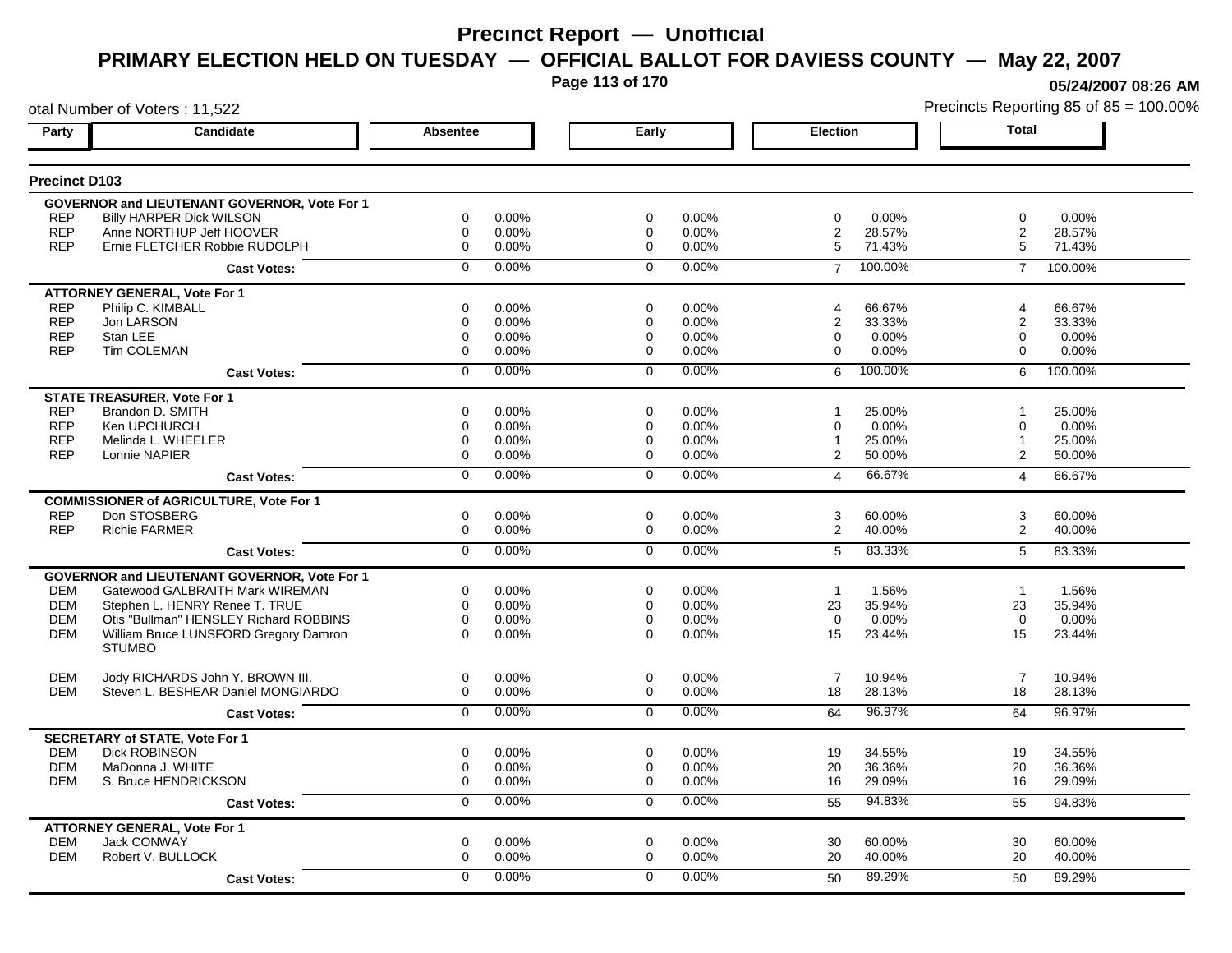**Page 114 of 170**

**05/24/2007 08:26 AM**

|                      | otal Number of Voters: 11,522                  |          |          |          |          |                 |        | Precincts Reporting 85 of 85 = 100.00% |        |  |
|----------------------|------------------------------------------------|----------|----------|----------|----------|-----------------|--------|----------------------------------------|--------|--|
| Party                | Candidate                                      | Absentee |          | Early    |          | <b>Election</b> |        | Total                                  |        |  |
| <b>Precinct D103</b> |                                                |          |          |          |          |                 |        |                                        |        |  |
|                      | <b>STATE TREASURER, Vote For 1</b>             |          |          |          |          |                 |        |                                        |        |  |
| DEM                  | L.J. "Todd" HOLLENBACH                         |          | $0.00\%$ | 0        | $0.00\%$ | 9               | 15.79% | 9                                      | 15.79% |  |
| DEM                  | Mike WEAVER                                    |          | 0.00%    |          | $0.00\%$ | 40              | 70.18% | 40                                     | 70.18% |  |
| <b>DEM</b>           | Jack D. WOOD                                   |          | 0.00%    |          | $0.00\%$ |                 | 5.26%  |                                        | 5.26%  |  |
| <b>DEM</b>           | Patrick R. DUNMIRE                             |          | 0.00%    |          | $0.00\%$ | ٠.              | 8.77%  | 5                                      | 8.77%  |  |
|                      | <b>Cast Votes:</b>                             |          | 0.00%    | 0        | $0.00\%$ | 57              | 96.61% | 57                                     | 96.61% |  |
|                      | <b>COMMISSIONER of AGRICULTURE, Vote For 1</b> |          |          |          |          |                 |        |                                        |        |  |
| DEM                  | David Lynn WILLIAMS                            |          | 0.00%    |          | $0.00\%$ | 32              | 61.54% | 32                                     | 61.54% |  |
| DEM                  | David NEVILLE                                  |          | $0.00\%$ |          | $0.00\%$ | 20              | 38.46% | 20                                     | 38.46% |  |
|                      | <b>Cast Votes:</b>                             |          | 0.00%    | $\Omega$ | $0.00\%$ | 52              | 92.86% | 52                                     | 92.86% |  |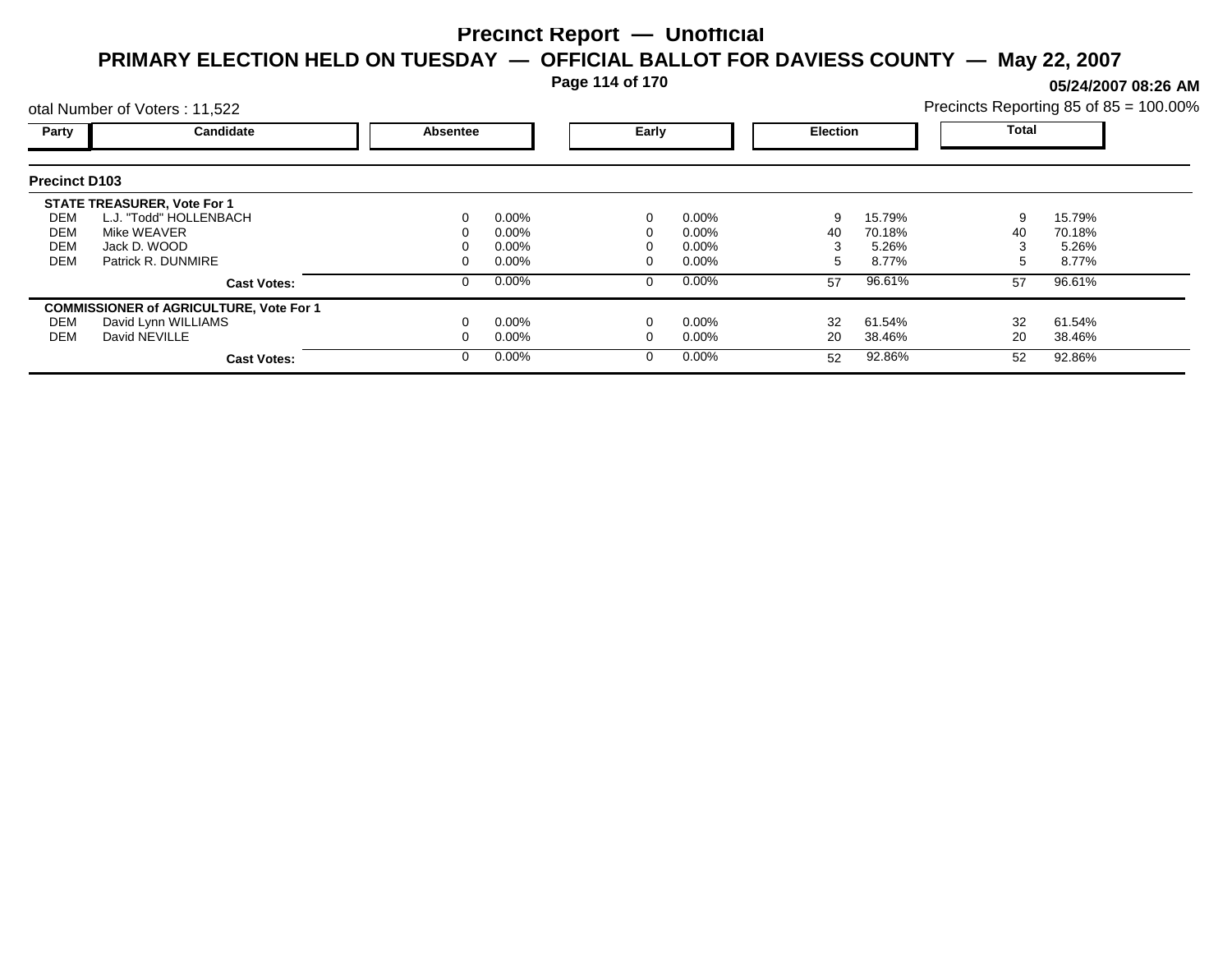**Page 115 of 170**

**05/24/2007 08:26 AM**

|                      | otal Number of Voters: 11,522                                 |                |       |                |       |                 |        |                | Precincts Reporting 85 of 85 = 100.009 |
|----------------------|---------------------------------------------------------------|----------------|-------|----------------|-------|-----------------|--------|----------------|----------------------------------------|
| Party                | Candidate                                                     | Absentee       |       | Early          |       | <b>Election</b> |        | <b>Total</b>   |                                        |
| <b>Precinct E101</b> |                                                               |                |       |                |       |                 |        |                |                                        |
|                      | GOVERNOR and LIEUTENANT GOVERNOR, Vote For 1                  |                |       |                |       |                 |        |                |                                        |
| <b>REP</b>           | <b>Billy HARPER Dick WILSON</b>                               | 0              | 0.00% | 0              | 0.00% | 6               | 31.58% | 6              | 31.58%                                 |
| <b>REP</b>           | Anne NORTHUP Jeff HOOVER                                      | $\mathbf 0$    | 0.00% | 0              | 0.00% | 3               | 15.79% | 3              | 15.79%                                 |
| <b>REP</b>           | Ernie FLETCHER Robbie RUDOLPH                                 | $\mathbf 0$    | 0.00% | $\Omega$       | 0.00% | 10              | 52.63% | 10             | 52.63%                                 |
|                      | <b>Cast Votes:</b>                                            | $\mathbf 0$    | 0.00% | $\mathbf 0$    | 0.00% | 19              | 95.00% | 19             | 95.00%                                 |
|                      | <b>ATTORNEY GENERAL, Vote For 1</b>                           |                |       |                |       |                 |        |                |                                        |
| <b>REP</b>           | Philip C. KIMBALL                                             | $\mathbf 0$    | 0.00% | $\mathbf 0$    | 0.00% | 3               | 18.75% | 3              | 18.75%                                 |
| <b>REP</b>           | Jon LARSON                                                    | 0              | 0.00% | $\mathbf 0$    | 0.00% | 3               | 18.75% | 3              | 18.75%                                 |
| <b>REP</b>           | Stan LEE                                                      | $\mathbf 0$    | 0.00% | 0              | 0.00% | 6               | 37.50% | 6              | 37.50%                                 |
| <b>REP</b>           | Tim COLEMAN                                                   | $\mathbf 0$    | 0.00% | $\mathbf 0$    | 0.00% | 4               | 25.00% | 4              | 25.00%                                 |
|                      | <b>Cast Votes:</b>                                            | $\mathbf 0$    | 0.00% | $\Omega$       | 0.00% | 16              | 88.89% | 16             | 88.89%                                 |
|                      | <b>STATE TREASURER, Vote For 1</b>                            |                |       |                |       |                 |        |                |                                        |
| <b>REP</b>           | Brandon D. SMITH                                              | 0              | 0.00% | 0              | 0.00% | 2               | 13.33% | $\overline{2}$ | 13.33%                                 |
| <b>REP</b>           | Ken UPCHURCH                                                  | 0              | 0.00% | 0              | 0.00% | 2               | 13.33% | $\overline{2}$ | 13.33%                                 |
| <b>REP</b>           | Melinda L. WHEELER                                            | 0              | 0.00% | 0              | 0.00% | 8               | 53.33% | 8              | 53.33%                                 |
| <b>REP</b>           | Lonnie NAPIER                                                 | $\mathbf 0$    | 0.00% | $\mathbf 0$    | 0.00% | 3               | 20.00% | 3              | 20.00%                                 |
|                      | <b>Cast Votes:</b>                                            | $\overline{0}$ | 0.00% | $\overline{0}$ | 0.00% | 15              | 83.33% | 15             | 83.33%                                 |
|                      | <b>COMMISSIONER of AGRICULTURE, Vote For 1</b>                |                |       |                |       |                 |        |                |                                        |
| <b>REP</b>           | Don STOSBERG                                                  | 0              | 0.00% | 0              | 0.00% | 4               | 25.00% | $\overline{4}$ | 25.00%                                 |
| <b>REP</b>           | <b>Richie FARMER</b>                                          | $\mathsf 0$    | 0.00% | 0              | 0.00% | 12              | 75.00% | 12             | 75.00%                                 |
|                      | <b>Cast Votes:</b>                                            | $\overline{0}$ | 0.00% | $\overline{0}$ | 0.00% | 16              | 88.89% | 16             | 88.89%                                 |
|                      | <b>GOVERNOR and LIEUTENANT GOVERNOR, Vote For 1</b>           |                |       |                |       |                 |        |                |                                        |
| <b>DEM</b>           | Gatewood GALBRAITH Mark WIREMAN                               | 0              | 0.00% | 0              | 0.00% | 3               | 2.54%  | 3              | 2.54%                                  |
| <b>DEM</b>           | Stephen L. HENRY Renee T. TRUE                                | $\mathbf 0$    | 0.00% | $\mathbf 0$    | 0.00% | 49              | 41.53% | 49             | 41.53%                                 |
| <b>DEM</b>           | Otis "Bullman" HENSLEY Richard ROBBINS                        | 0              | 0.00% | $\mathbf 0$    | 0.00% | 2               | 1.69%  | 2              | 1.69%                                  |
| <b>DEM</b>           | William Bruce LUNSFORD Gregory Damron                         | $\Omega$       | 0.00% | $\Omega$       | 0.00% | 22              | 18.64% | 22             | 18.64%                                 |
|                      | <b>STUMBO</b>                                                 |                |       |                |       |                 |        |                |                                        |
| <b>DEM</b>           | Jody RICHARDS John Y. BROWN III.                              | 0              | 0.00% | $\mathbf 0$    | 0.00% | 12              | 10.17% | 12             | 10.17%                                 |
| <b>DEM</b>           | Steven L. BESHEAR Daniel MONGIARDO                            | 0              | 0.00% | 0              | 0.00% | 30              | 25.42% | 30             | 25.42%                                 |
|                      | <b>Cast Votes:</b>                                            | $\overline{0}$ | 0.00% | $\mathbf 0$    | 0.00% | 118             | 98.33% | 118            | 98.33%                                 |
|                      |                                                               |                |       |                |       |                 |        |                |                                        |
| <b>DEM</b>           | <b>SECRETARY of STATE, Vote For 1</b><br><b>Dick ROBINSON</b> | 0              | 0.00% | $\mathbf 0$    | 0.00% | 43              | 42.16% | 43             | 42.16%                                 |
| <b>DEM</b>           | MaDonna J. WHITE                                              | 0              | 0.00% | 0              | 0.00% | 29              | 28.43% | 29             | 28.43%                                 |
| DEM                  | S. Bruce HENDRICKSON                                          | 0              | 0.00% | 0              | 0.00% | 30              | 29.41% | 30             | 29.41%                                 |
|                      | <b>Cast Votes:</b>                                            | 0              | 0.00% | $\mathbf 0$    | 0.00% | 102             | 90.27% | 102            | 90.27%                                 |
|                      | <b>ATTORNEY GENERAL, Vote For 1</b>                           |                |       |                |       |                 |        |                |                                        |
| <b>DEM</b>           | Jack CONWAY                                                   | $\mathbf 0$    | 0.00% | $\mathbf 0$    | 0.00% | 60              | 58.82% | 60             | 58.82%                                 |
| <b>DEM</b>           | Robert V. BULLOCK                                             | 0              | 0.00% | 0              | 0.00% | 42              | 41.18% | 42             | 41.18%                                 |
|                      | <b>Cast Votes:</b>                                            | 0              | 0.00% | $\mathbf 0$    | 0.00% | 102             | 89.47% | 102            | 89.47%                                 |
|                      |                                                               |                |       |                |       |                 |        |                |                                        |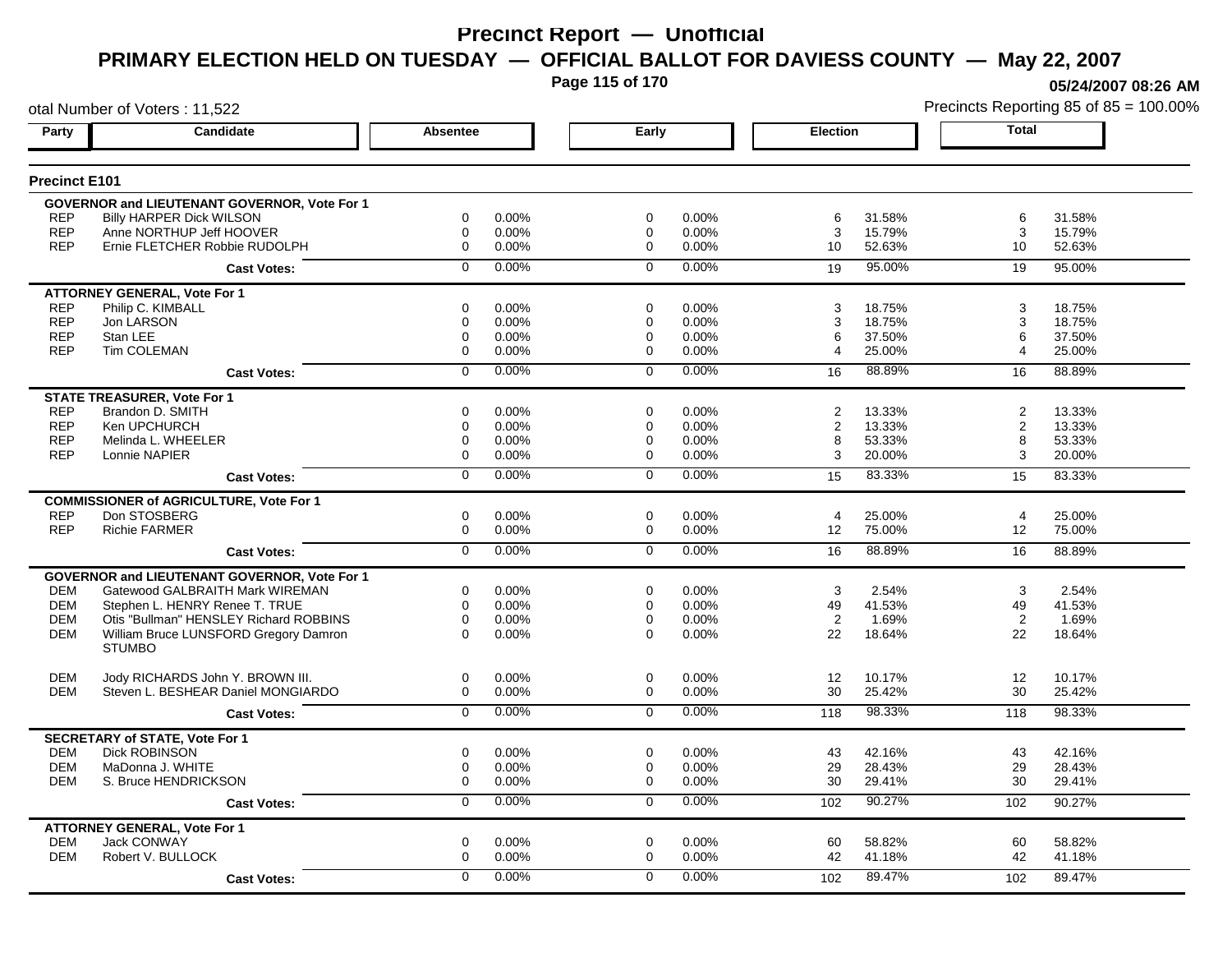**Page 116 of 170**

**05/24/2007 08:26 AM**

|                                        | otal Number of Voters: 11,522                                                                                     |          |                                              |       |                                              |                     |                                     |                      | Precincts Reporting 85 of 85 = 100.00% |
|----------------------------------------|-------------------------------------------------------------------------------------------------------------------|----------|----------------------------------------------|-------|----------------------------------------------|---------------------|-------------------------------------|----------------------|----------------------------------------|
| Party                                  | Candidate                                                                                                         | Absentee |                                              | Early |                                              | <b>Election</b>     |                                     | Total                |                                        |
| <b>Precinct E101)</b>                  |                                                                                                                   |          |                                              |       |                                              |                     |                                     |                      |                                        |
| DEM<br>DEM<br><b>DEM</b><br><b>DEM</b> | <b>STATE TREASURER, Vote For 1</b><br>L.J. "Todd" HOLLENBACH<br>Mike WEAVER<br>Jack D. WOOD<br>Patrick R. DUNMIRE |          | $0.00\%$<br>$0.00\%$<br>$0.00\%$<br>$0.00\%$ |       | $0.00\%$<br>$0.00\%$<br>$0.00\%$<br>$0.00\%$ | 30<br>61<br>15<br>5 | 27.03%<br>54.95%<br>13.51%<br>4.50% | 30<br>61<br>15<br>:5 | 27.03%<br>54.95%<br>13.51%<br>4.50%    |
|                                        | <b>Cast Votes:</b>                                                                                                |          | $0.00\%$                                     |       | $0.00\%$                                     | 111                 | 95.69%                              | 111                  | 95.69%                                 |
| DEM<br>DEM                             | <b>COMMISSIONER of AGRICULTURE, Vote For 1</b><br>David Lynn WILLIAMS<br>David NEVILLE<br><b>Cast Votes:</b>      |          | $0.00\%$<br>$0.00\%$<br>$0.00\%$             |       | $0.00\%$<br>$0.00\%$<br>$0.00\%$             | 75<br>31<br>106     | 70.75%<br>29.25%<br>92.17%          | 75<br>31<br>106      | 70.75%<br>29.25%<br>92.17%             |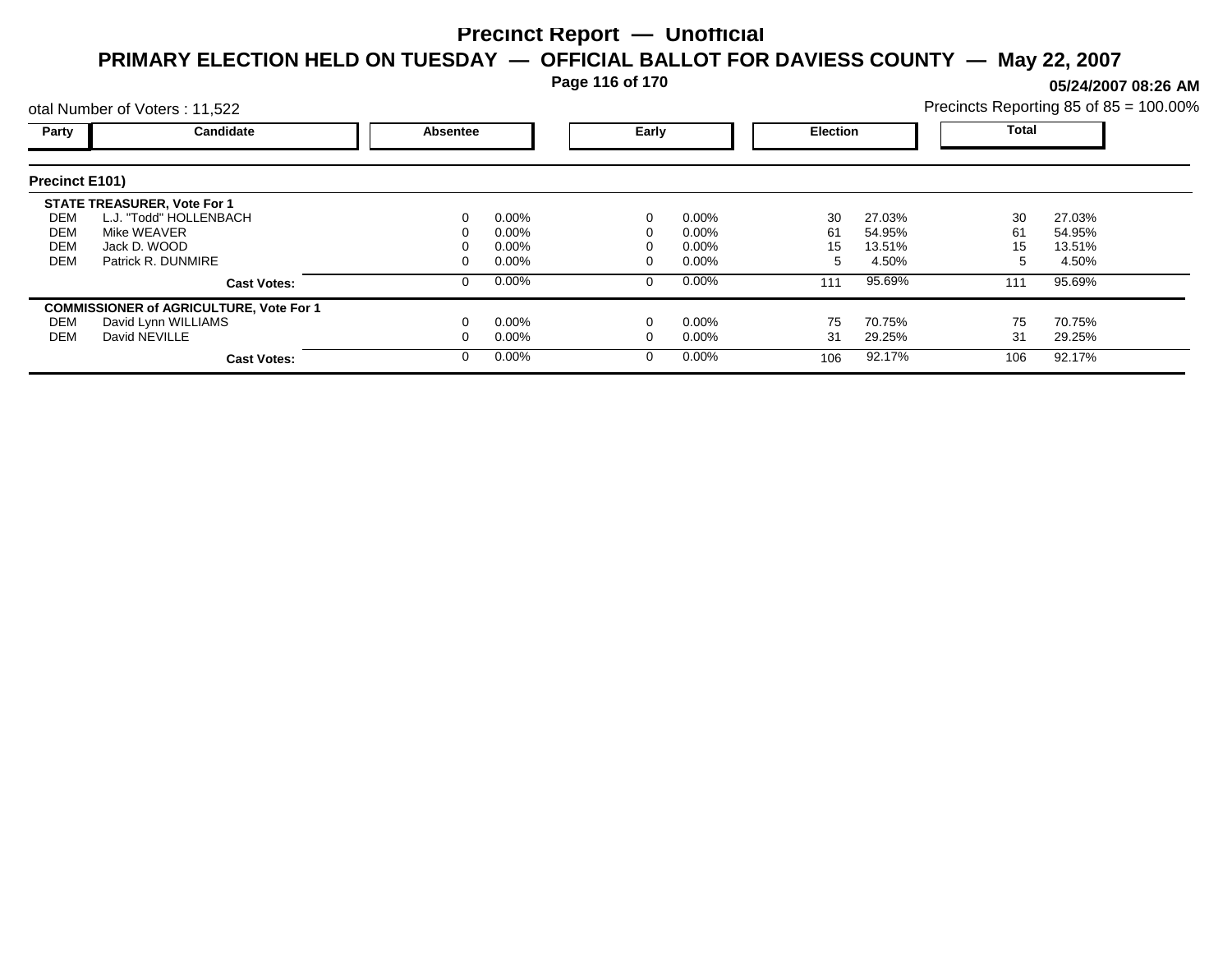**Page 117 of 170**

**05/24/2007 08:26 AM**

|                          | otal Number of Voters: 11,522                          |                            |                |                     |                |                     |                  |                | Precincts Reporting 85 of 85 = 100.009 |
|--------------------------|--------------------------------------------------------|----------------------------|----------------|---------------------|----------------|---------------------|------------------|----------------|----------------------------------------|
| Party                    | <b>Candidate</b>                                       | <b>Absentee</b>            |                | Early               |                | <b>Election</b>     |                  | <b>Total</b>   |                                        |
| <b>Precinct E102</b>     |                                                        |                            |                |                     |                |                     |                  |                |                                        |
|                          | <b>GOVERNOR and LIEUTENANT GOVERNOR, Vote For 1</b>    |                            |                |                     |                |                     |                  |                |                                        |
| <b>REP</b>               | <b>Billy HARPER Dick WILSON</b>                        | $\mathbf 0$                | 0.00%          | $\mathbf 0$         | 0.00%          | $\overline{7}$      | 17.50%           | $\overline{7}$ | 17.50%                                 |
| <b>REP</b>               | Anne NORTHUP Jeff HOOVER                               | $\mathbf 0$                | 0.00%          | $\mathbf 0$         | 0.00%          | 5                   | 12.50%           | 5              | 12.50%                                 |
| <b>REP</b>               | Ernie FLETCHER Robbie RUDOLPH                          | $\mathbf 0$                | 0.00%          | $\mathbf 0$         | 0.00%          | 28                  | 70.00%           | 28             | 70.00%                                 |
|                          | <b>Cast Votes:</b>                                     | $\Omega$                   | 0.00%          | $\Omega$            | 0.00%          | 40                  | 100.00%          | 40             | 100.00%                                |
|                          | <b>ATTORNEY GENERAL, Vote For 1</b>                    |                            |                |                     |                |                     |                  |                |                                        |
| <b>REP</b>               | Philip C. KIMBALL                                      | 0                          | 0.00%          | $\mathbf 0$         | 0.00%          | 5                   | 16.67%           | 5              | 16.67%                                 |
| <b>REP</b>               | Jon LARSON<br>Stan LEE                                 | 0<br>$\mathbf 0$           | 0.00%          | 0<br>$\mathbf 0$    | 0.00%          | $\overline{c}$<br>6 | 6.67%            | 2<br>6         | 6.67%                                  |
| <b>REP</b><br><b>REP</b> | Tim COLEMAN                                            | 0                          | 0.00%<br>0.00% | 0                   | 0.00%<br>0.00% | 17                  | 20.00%<br>56.67% | 17             | 20.00%<br>56.67%                       |
|                          |                                                        |                            |                |                     |                |                     |                  |                |                                        |
|                          | <b>Cast Votes:</b>                                     | $\mathbf 0$                | 0.00%          | $\mathbf 0$         | 0.00%          | 30                  | 90.91%           | 30             | 90.91%                                 |
|                          | <b>STATE TREASURER, Vote For 1</b>                     |                            |                |                     |                |                     |                  |                |                                        |
| <b>REP</b>               | Brandon D. SMITH                                       | $\mathbf 0$                | 0.00%          | $\mathbf 0$         | 0.00%          | 12                  | 38.71%           | 12             | 38.71%                                 |
| <b>REP</b><br><b>REP</b> | Ken UPCHURCH                                           | $\mathbf 0$<br>$\mathbf 0$ | 0.00%          | $\mathbf 0$         | 0.00%          | 3<br>9              | 9.68%            | 3<br>9         | 9.68%                                  |
| <b>REP</b>               | Melinda L. WHEELER<br>Lonnie NAPIER                    | $\mathbf 0$                | 0.00%<br>0.00% | 0<br>$\mathbf 0$    | 0.00%<br>0.00% | $\overline{7}$      | 29.03%<br>22.58% | $\overline{7}$ | 29.03%<br>22.58%                       |
|                          |                                                        |                            |                |                     |                |                     |                  |                |                                        |
|                          | <b>Cast Votes:</b>                                     | $\overline{0}$             | 0.00%          | $\overline{0}$      | 0.00%          | 31                  | 91.18%           | 31             | 91.18%                                 |
|                          | <b>COMMISSIONER of AGRICULTURE, Vote For 1</b>         |                            |                |                     |                |                     |                  |                |                                        |
| <b>REP</b>               | Don STOSBERG                                           | 0                          | 0.00%          | 0                   | 0.00%          | 5                   | 14.29%           | 5              | 14.29%                                 |
| <b>REP</b>               | <b>Richie FARMER</b>                                   | $\mathbf 0$                | 0.00%          | $\mathsf{O}\xspace$ | 0.00%          | 30                  | 85.71%           | 30             | 85.71%                                 |
|                          | <b>Cast Votes:</b>                                     | 0                          | 0.00%          | $\mathbf 0$         | 0.00%          | 35                  | 100.00%          | 35             | 100.00%                                |
|                          | <b>GOVERNOR and LIEUTENANT GOVERNOR, Vote For 1</b>    |                            |                |                     |                |                     |                  |                |                                        |
| <b>DEM</b>               | Gatewood GALBRAITH Mark WIREMAN                        | $\mathbf 0$                | 0.00%          | $\mathbf 0$         | 0.00%          | 2                   | 2.00%            | 2              | 2.00%                                  |
| <b>DEM</b>               | Stephen L. HENRY Renee T. TRUE                         | $\mathbf 0$                | 0.00%          | $\mathbf 0$         | 0.00%          | 40                  | 40.00%           | 40             | 40.00%                                 |
| <b>DEM</b>               | Otis "Bullman" HENSLEY Richard ROBBINS                 | 0                          | 0.00%          | $\mathbf 0$         | 0.00%          | $\overline{1}$      | 1.00%            | $\overline{1}$ | 1.00%                                  |
| <b>DEM</b>               | William Bruce LUNSFORD Gregory Damron<br><b>STUMBO</b> | $\Omega$                   | 0.00%          | $\Omega$            | 0.00%          | 15                  | 15.00%           | 15             | 15.00%                                 |
|                          |                                                        |                            |                |                     |                |                     |                  |                |                                        |
| <b>DEM</b>               | Jody RICHARDS John Y. BROWN III.                       | 0                          | 0.00%          | $\mathbf 0$         | 0.00%          | $\overline{7}$      | 7.00%            | $\overline{7}$ | 7.00%                                  |
| <b>DEM</b>               | Steven L. BESHEAR Daniel MONGIARDO                     | 0                          | 0.00%          | $\mathbf 0$         | 0.00%          | 35                  | 35.00%           | 35             | 35.00%                                 |
|                          | <b>Cast Votes:</b>                                     | $\mathbf 0$                | 0.00%          | $\mathbf 0$         | 0.00%          | 100                 | 99.01%           | 100            | 99.01%                                 |
|                          | <b>SECRETARY of STATE, Vote For 1</b>                  |                            |                |                     |                |                     |                  |                |                                        |
| <b>DEM</b>               | <b>Dick ROBINSON</b>                                   | $\mathbf 0$                | 0.00%          | $\mathbf 0$         | 0.00%          | 21                  | 26.58%           | 21             | 26.58%                                 |
| <b>DEM</b>               | MaDonna J. WHITE                                       | $\mathbf 0$                | 0.00%          | $\mathbf 0$         | 0.00%          | 26                  | 32.91%           | 26             | 32.91%                                 |
| <b>DEM</b>               | S. Bruce HENDRICKSON                                   | $\mathbf 0$                | 0.00%          | $\mathbf 0$         | 0.00%          | 32                  | 40.51%           | 32             | 40.51%                                 |
|                          | <b>Cast Votes:</b>                                     | $\overline{0}$             | 0.00%          | $\overline{0}$      | 0.00%          | 79                  | 97.53%           | 79             | 97.53%                                 |
|                          | <b>ATTORNEY GENERAL, Vote For 1</b>                    |                            |                |                     |                |                     |                  |                |                                        |
| <b>DEM</b>               | Jack CONWAY                                            | 0                          | 0.00%          | 0                   | 0.00%          | 46                  | 58.97%           | 46             | 58.97%                                 |
| <b>DEM</b>               | Robert V. BULLOCK                                      | $\mathbf 0$                | 0.00%          | $\mathbf 0$         | 0.00%          | 32                  | 41.03%           | 32             | 41.03%                                 |
|                          | <b>Cast Votes:</b>                                     | $\Omega$                   | 0.00%          | $\Omega$            | 0.00%          | 78                  | 97.50%           | 78             | 97.50%                                 |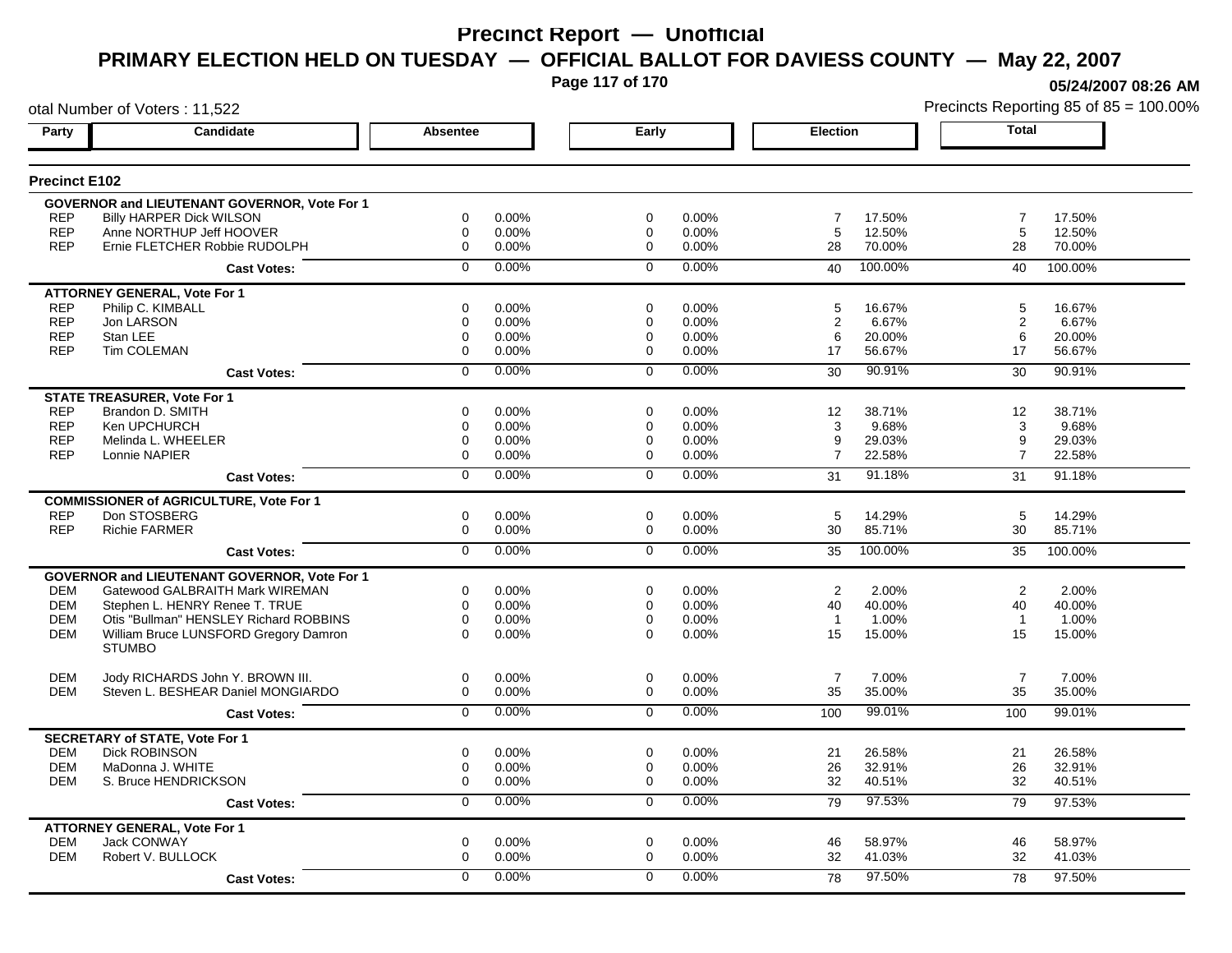**Page 118 of 170**

**05/24/2007 08:26 AM**

|                      | otal Number of Voters: 11,522                  |          |          |       |          |                 |        | Precincts Reporting 85 of 85 = 100.00% |        |  |
|----------------------|------------------------------------------------|----------|----------|-------|----------|-----------------|--------|----------------------------------------|--------|--|
| Party                | Candidate                                      | Absentee |          | Early |          | <b>Election</b> |        | Total                                  |        |  |
| <b>Precinct E102</b> |                                                |          |          |       |          |                 |        |                                        |        |  |
|                      | <b>STATE TREASURER, Vote For 1</b>             |          |          |       |          |                 |        |                                        |        |  |
| DEM                  | L.J. "Todd" HOLLENBACH                         |          | $0.00\%$ |       | $0.00\%$ | 24              | 28.57% | 24                                     | 28.57% |  |
| <b>DEM</b>           | Mike WEAVER                                    |          | $0.00\%$ |       | $0.00\%$ | 48              | 57.14% | 48                                     | 57.14% |  |
| <b>DEM</b>           | Jack D. WOOD                                   |          | $0.00\%$ |       | $0.00\%$ |                 | 10.71% |                                        | 10.71% |  |
| DEM                  | Patrick R. DUNMIRE                             |          | $0.00\%$ |       | $0.00\%$ |                 | 3.57%  |                                        | 3.57%  |  |
|                      | <b>Cast Votes:</b>                             |          | 0.00%    |       | $0.00\%$ | 84              | 98.82% | 84                                     | 98.82% |  |
|                      | <b>COMMISSIONER of AGRICULTURE, Vote For 1</b> |          |          |       |          |                 |        |                                        |        |  |
| DEM                  | David Lynn WILLIAMS                            |          | $0.00\%$ |       | 0.00%    | 54              | 67.50% | 54                                     | 67.50% |  |
| <b>DEM</b>           | David NEVILLE                                  |          | $0.00\%$ |       | $0.00\%$ | 26              | 32.50% | 26                                     | 32.50% |  |
|                      | <b>Cast Votes:</b>                             |          | $0.00\%$ |       | $0.00\%$ | 80              | 98.77% | 80                                     | 98.77% |  |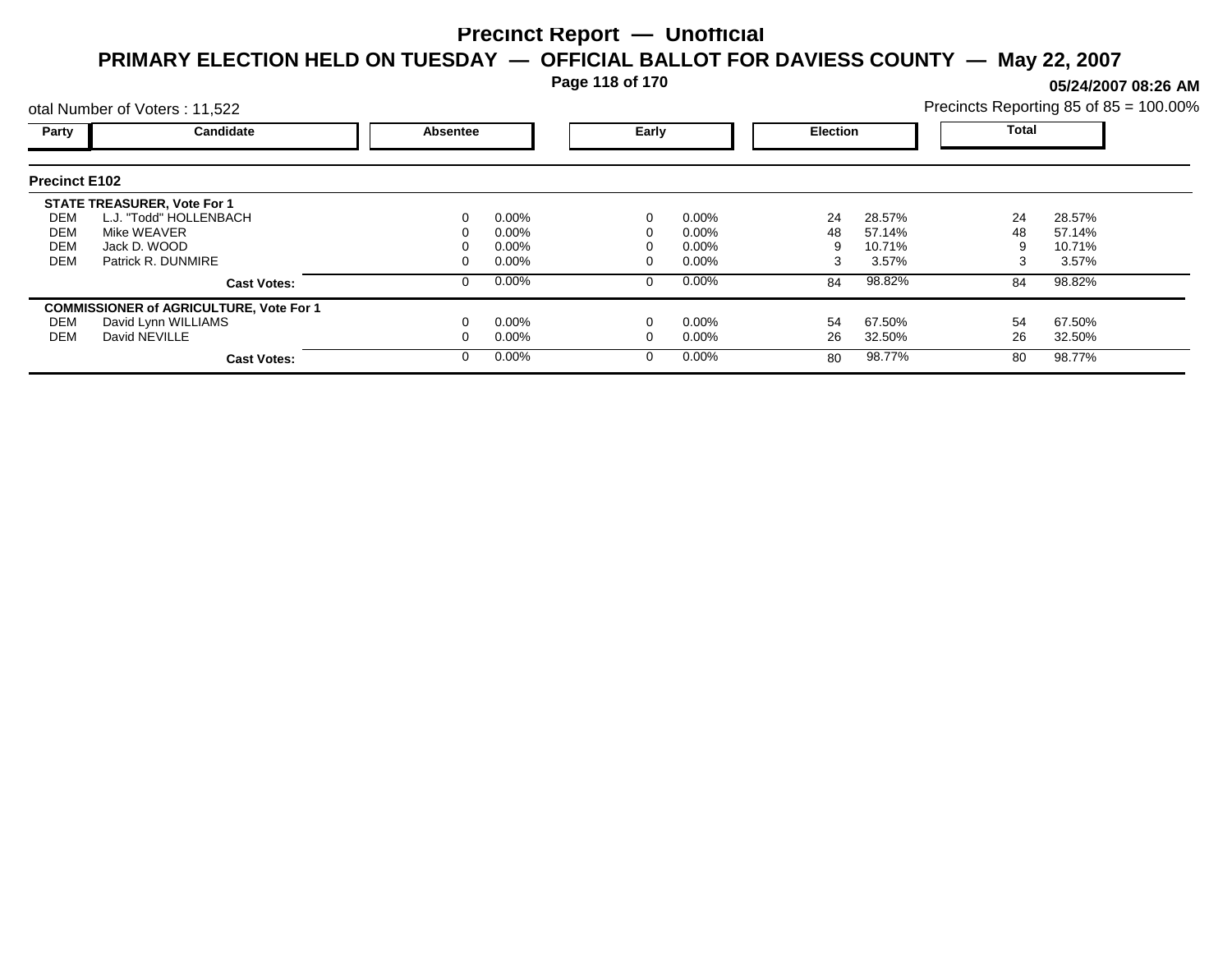**Page 119 of 170**

otal Number of Voters : 11,522

**05/24/2007 08:26 AM**

| Party                | Candidate                                                   | <b>Absentee</b>         | Early                      | <b>Election</b>              | <b>Total</b>                 |
|----------------------|-------------------------------------------------------------|-------------------------|----------------------------|------------------------------|------------------------------|
| <b>Precinct E103</b> |                                                             |                         |                            |                              |                              |
|                      |                                                             |                         |                            |                              |                              |
| <b>REP</b>           | GOVERNOR and LIEUTENANT GOVERNOR, Vote For 1                | $\Omega$<br>0.00%       | $\Omega$<br>0.00%          | 9                            | 9<br>37.50%                  |
| <b>REP</b>           | <b>Billy HARPER Dick WILSON</b><br>Anne NORTHUP Jeff HOOVER | 0<br>0.00%              | $\mathbf 0$<br>0.00%       | 37.50%<br>6<br>25.00%        | 6<br>25.00%                  |
| <b>REP</b>           | Ernie FLETCHER Robbie RUDOLPH                               | 0.00%<br>0              | 0.00%<br>$\Omega$          | 9<br>37.50%                  | 9<br>37.50%                  |
|                      |                                                             |                         |                            |                              |                              |
|                      | <b>Cast Votes:</b>                                          | 0.00%<br>$\Omega$       | $0.00\%$<br>$\Omega$       | 100.00%<br>24                | 24<br>100.00%                |
|                      | <b>ATTORNEY GENERAL, Vote For 1</b>                         |                         |                            |                              |                              |
| <b>REP</b>           | Philip C. KIMBALL                                           | 0.00%<br>0              | 0.00%<br>$\Omega$          | 42.86%<br>9                  | 9<br>42.86%                  |
| <b>REP</b>           | Jon LARSON                                                  | $\mathbf 0$<br>0.00%    | $\Omega$<br>0.00%          | 3<br>14.29%                  | 3<br>14.29%                  |
| <b>REP</b>           | Stan LEE                                                    | 0.00%<br>0              | 0.00%<br>0                 | 14.29%<br>3                  | 14.29%<br>3                  |
| <b>REP</b>           | <b>Tim COLEMAN</b>                                          | 0<br>0.00%              | $\Omega$<br>0.00%          | 6<br>28.57%                  | 6<br>28.57%                  |
|                      | <b>Cast Votes:</b>                                          | 0.00%<br>$\Omega$       | 0.00%<br>$\Omega$          | 91.30%<br>21                 | 91.30%<br>21                 |
|                      | <b>STATE TREASURER, Vote For 1</b>                          |                         |                            |                              |                              |
| <b>REP</b>           | Brandon D. SMITH                                            | 0.00%<br>0              | $\Omega$<br>0.00%          | 5<br>22.73%                  | 5<br>22.73%                  |
| <b>REP</b>           | Ken UPCHURCH                                                | 0.00%<br>0              | 0.00%<br>$\mathbf 0$       | 18.18%<br>4                  | 18.18%<br>$\overline{4}$     |
| <b>REP</b>           | Melinda L. WHEELER                                          | 0.00%<br>0              | 0.00%<br>0                 | 31.82%<br>7                  | $\overline{7}$<br>31.82%     |
| <b>REP</b>           | Lonnie NAPIER                                               | $\mathbf 0$<br>0.00%    | $\mathbf 0$<br>0.00%       | 6<br>27.27%                  | 6<br>27.27%                  |
|                      | <b>Cast Votes:</b>                                          | 0.00%<br>$\overline{0}$ | 0.00%<br>$\Omega$          | 95.65%<br>22                 | 95.65%<br>22                 |
|                      | <b>COMMISSIONER of AGRICULTURE, Vote For 1</b>              |                         |                            |                              |                              |
| <b>REP</b>           | Don STOSBERG                                                | $\mathbf 0$<br>0.00%    | $\mathbf 0$<br>0.00%       | $\overline{7}$<br>31.82%     | $\overline{7}$<br>31.82%     |
| <b>REP</b>           | <b>Richie FARMER</b>                                        | 0<br>0.00%              | 0.00%<br>0                 | 15<br>68.18%                 | 15<br>68.18%                 |
|                      | <b>Cast Votes:</b>                                          | 0.00%<br>$\Omega$       | 0.00%<br>$\Omega$          | 95.65%<br>22                 | 95.65%<br>22                 |
|                      | <b>GOVERNOR and LIEUTENANT GOVERNOR. Vote For 1</b>         |                         |                            |                              |                              |
| <b>DEM</b>           | Gatewood GALBRAITH Mark WIREMAN                             | 0<br>0.00%              | $\mathbf 0$<br>$0.00\%$    | 2.70%<br>3                   | 3<br>2.70%                   |
| <b>DEM</b>           | Stephen L. HENRY Renee T. TRUE                              | 0<br>0.00%              | 0.00%<br>0                 | 40<br>36.04%                 | 36.04%<br>40                 |
| <b>DEM</b>           | Otis "Bullman" HENSLEY Richard ROBBINS                      | $\Omega$<br>0.00%       | 0.00%<br>$\Omega$          | $\Omega$<br>0.00%            | $\mathbf 0$<br>0.00%         |
| <b>DEM</b>           | William Bruce LUNSFORD Gregory Damron                       | $\Omega$<br>0.00%       | 0.00%<br>$\Omega$          | 27<br>24.32%                 | 27<br>24.32%                 |
|                      | <b>STUMBO</b>                                               |                         |                            |                              |                              |
| <b>DEM</b>           | Jody RICHARDS John Y. BROWN III.                            | 0<br>0.00%              | $\mathbf 0$<br>0.00%       | 14<br>12.61%                 | 14<br>12.61%                 |
| <b>DEM</b>           | Steven L. BESHEAR Daniel MONGIARDO                          | $\Omega$<br>0.00%       | $\Omega$<br>0.00%          | 26<br>23.42%                 | 26<br>23.42%                 |
|                      | <b>Cast Votes:</b>                                          | 0.00%<br>$\mathbf 0$    | 0.00%<br>$\Omega$          | 100.00%<br>111               | 100.00%<br>111               |
|                      | <b>SECRETARY of STATE, Vote For 1</b>                       |                         |                            |                              |                              |
| <b>DEM</b>           | <b>Dick ROBINSON</b>                                        | 0.00%<br>0              | 0.00%<br>0                 | 40.70%<br>35                 | 35<br>40.70%                 |
| <b>DEM</b>           | MaDonna J. WHITE                                            | 0<br>0.00%              | 0<br>0.00%                 | 24<br>27.91%                 | 24<br>27.91%                 |
| <b>DEM</b>           | S. Bruce HENDRICKSON                                        | $\Omega$<br>0.00%       | $\Omega$<br>0.00%          | 27<br>31.40%                 | 27<br>31.40%                 |
|                      | <b>Cast Votes:</b>                                          | 0.00%<br>$\Omega$       | 0.00%<br>$\mathbf 0$       | 91.49%<br>86                 | 86<br>91.49%                 |
|                      |                                                             |                         |                            |                              |                              |
| <b>DEM</b>           | <b>ATTORNEY GENERAL, Vote For 1</b><br>Jack CONWAY          | 0                       | 0                          |                              |                              |
| <b>DEM</b>           | Robert V. BULLOCK                                           | 0.00%<br>0.00%<br>0     | 0.00%<br>0.00%<br>$\Omega$ | 53.09%<br>43<br>38<br>46.91% | 43<br>53.09%<br>38<br>46.91% |
|                      |                                                             |                         |                            |                              |                              |
|                      | <b>Cast Votes:</b>                                          | 0.00%<br>$\Omega$       | 0.00%<br>$\Omega$          | 91.01%<br>81                 | 81<br>91.01%                 |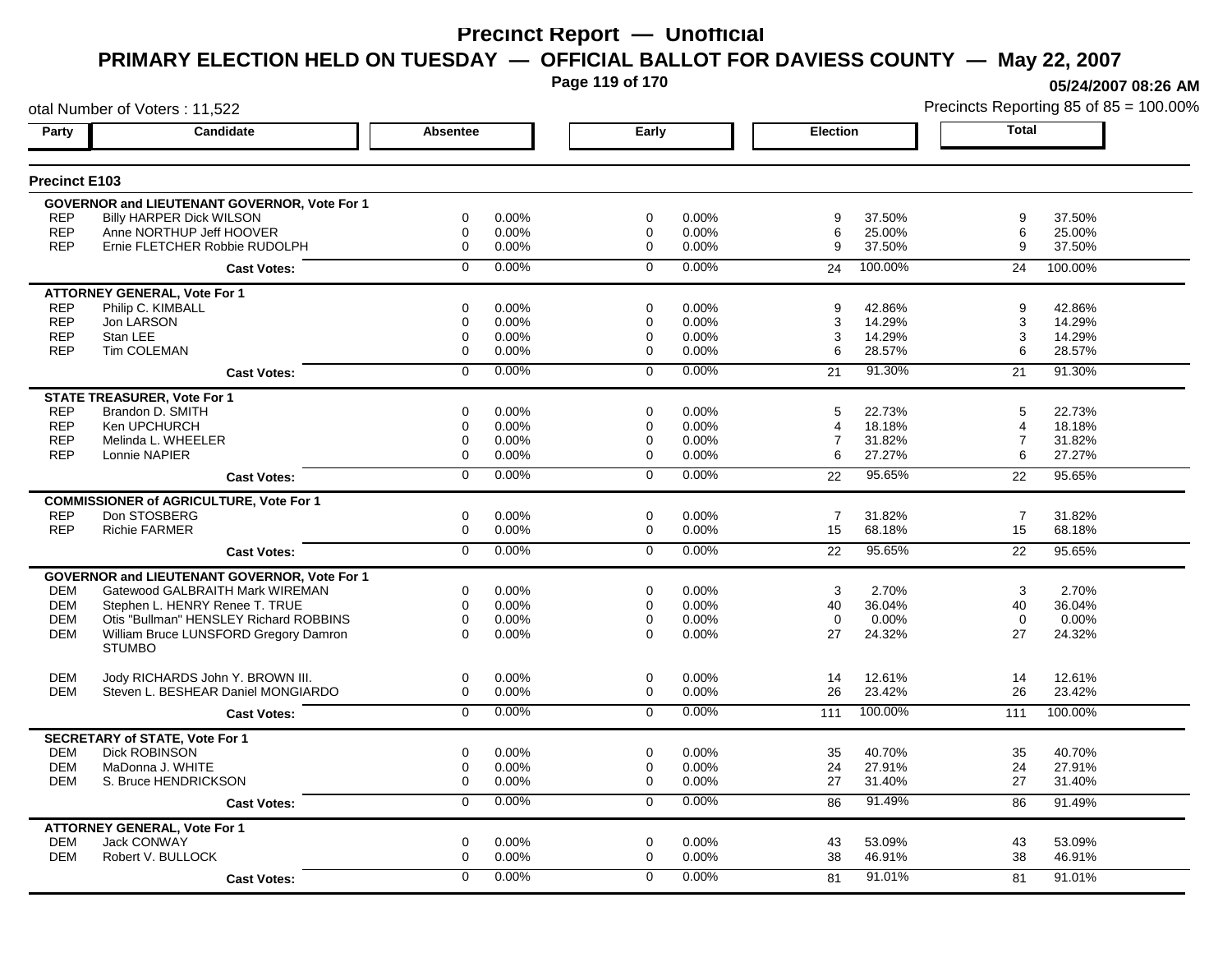**Page 120 of 170**

**05/24/2007 08:26 AM**

|                      | otal Number of Voters: 11,522                  |          |          |       |          |                 |        | Precincts Reporting 85 of 85 = 100.00% |        |  |
|----------------------|------------------------------------------------|----------|----------|-------|----------|-----------------|--------|----------------------------------------|--------|--|
| Party                | Candidate                                      | Absentee |          | Early |          | <b>Election</b> |        | Total                                  |        |  |
| <b>Precinct E103</b> |                                                |          |          |       |          |                 |        |                                        |        |  |
|                      | <b>STATE TREASURER, Vote For 1</b>             |          |          |       |          |                 |        |                                        |        |  |
| DEM                  | L.J. "Todd" HOLLENBACH                         |          | $0.00\%$ |       | $0.00\%$ | 18              | 18.95% | 18                                     | 18.95% |  |
| DEM                  | Mike WEAVER                                    |          | $0.00\%$ |       | $0.00\%$ | 66              | 69.47% | 66                                     | 69.47% |  |
| <b>DEM</b>           | Jack D. WOOD                                   |          | $0.00\%$ |       | $0.00\%$ |                 | 7.37%  |                                        | 7.37%  |  |
| <b>DEM</b>           | Patrick R. DUNMIRE                             |          | $0.00\%$ |       | $0.00\%$ |                 | 4.21%  |                                        | 4.21%  |  |
|                      | <b>Cast Votes:</b>                             |          | $0.00\%$ |       | $0.00\%$ | 95              | 95.96% | 95                                     | 95.96% |  |
|                      | <b>COMMISSIONER of AGRICULTURE, Vote For 1</b> |          |          |       |          |                 |        |                                        |        |  |
| DEM                  | David Lynn WILLIAMS                            |          | $0.00\%$ |       | $0.00\%$ | 61              | 73.49% | 61                                     | 73.49% |  |
| DEM                  | David NEVILLE                                  |          | $0.00\%$ |       | $0.00\%$ | 22              | 26.51% | 22                                     | 26.51% |  |
|                      | <b>Cast Votes:</b>                             |          | $0.00\%$ |       | $0.00\%$ | 83              | 92.22% | 83                                     | 92.22% |  |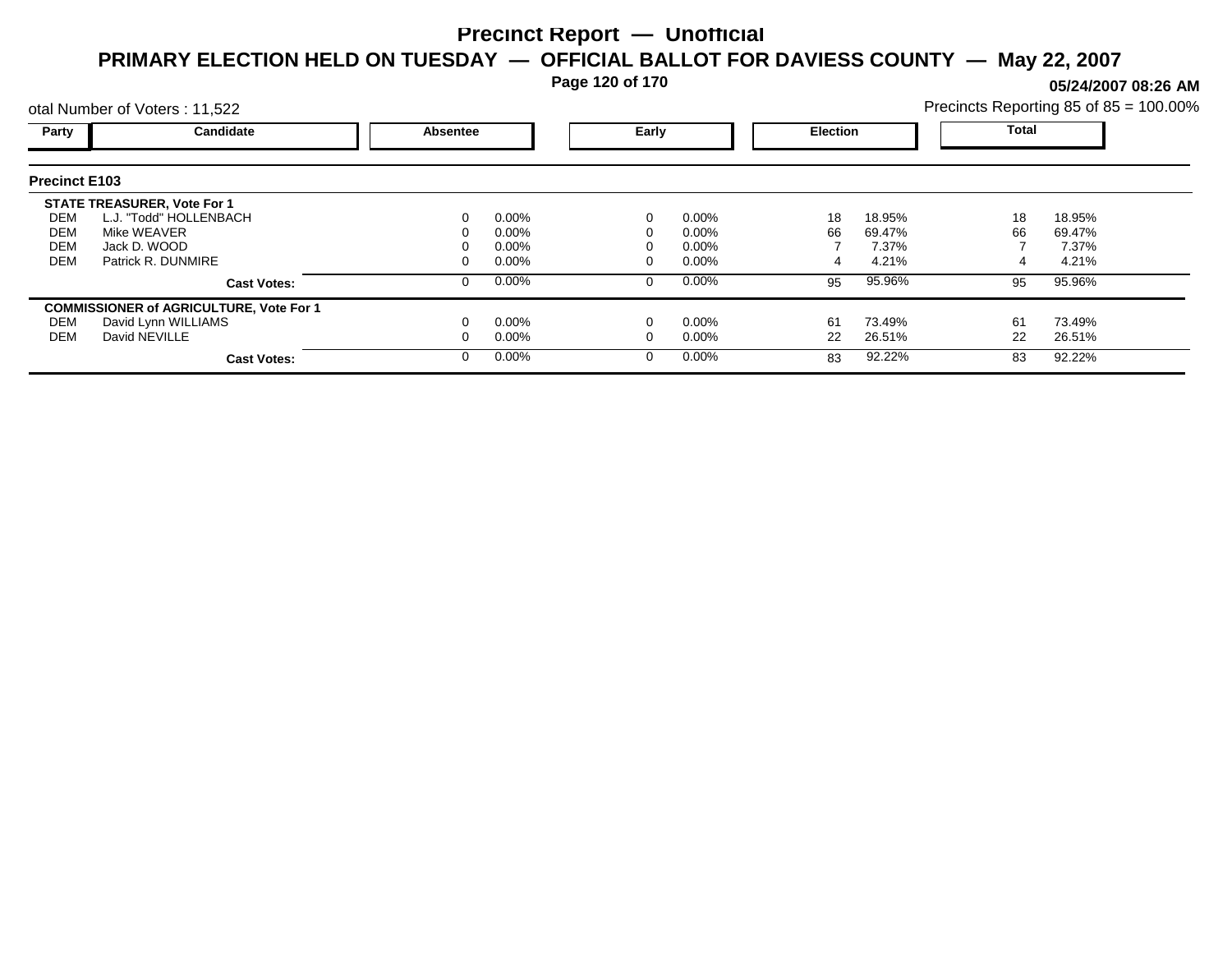**Page 121 of 170**

**05/24/2007 08:26 AM**

|                      | otal Number of Voters: 11,522                       |                  |       |                |       |                 |         |                | Precincts Reporting 85 of 85 = 100.00% |
|----------------------|-----------------------------------------------------|------------------|-------|----------------|-------|-----------------|---------|----------------|----------------------------------------|
| Party                | Candidate                                           | Absentee         |       | Early          |       | <b>Election</b> |         | <b>Total</b>   |                                        |
| <b>Precinct E104</b> |                                                     |                  |       |                |       |                 |         |                |                                        |
|                      | <b>GOVERNOR and LIEUTENANT GOVERNOR, Vote For 1</b> |                  |       |                |       |                 |         |                |                                        |
| <b>REP</b>           | <b>Billy HARPER Dick WILSON</b>                     | 0                | 0.00% | 0              | 0.00% | 5               | 19.23%  | 5              | 19.23%                                 |
| <b>REP</b>           | Anne NORTHUP Jeff HOOVER                            | 0                | 0.00% | 0              | 0.00% | $\overline{7}$  | 26.92%  | 7              | 26.92%                                 |
| <b>REP</b>           | Ernie FLETCHER Robbie RUDOLPH                       | $\mathbf 0$      | 0.00% | $\mathbf 0$    | 0.00% | 14              | 53.85%  | 14             | 53.85%                                 |
|                      | <b>Cast Votes:</b>                                  | $\mathbf 0$      | 0.00% | $\mathbf 0$    | 0.00% | 26              | 100.00% | 26             | 100.00%                                |
|                      | <b>ATTORNEY GENERAL, Vote For 1</b>                 |                  |       |                |       |                 |         |                |                                        |
| <b>REP</b>           | Philip C. KIMBALL                                   | $\mathbf 0$      | 0.00% | $\Omega$       | 0.00% | 5               | 25.00%  | 5              | 25.00%                                 |
| <b>REP</b>           | Jon LARSON                                          | 0                | 0.00% | 0              | 0.00% | 4               | 20.00%  | 4              | 20.00%                                 |
| <b>REP</b>           | Stan LEE                                            | $\mathbf 0$      | 0.00% | 0              | 0.00% | 6               | 30.00%  | 6              | 30.00%                                 |
| <b>REP</b>           | <b>Tim COLEMAN</b>                                  | $\mathbf 0$      | 0.00% | $\Omega$       | 0.00% | 5               | 25.00%  | 5              | 25.00%                                 |
|                      | <b>Cast Votes:</b>                                  | $\mathbf 0$      | 0.00% | $\mathbf 0$    | 0.00% | 20              | 100.00% | 20             | 100.00%                                |
|                      | <b>STATE TREASURER, Vote For 1</b>                  |                  |       |                |       |                 |         |                |                                        |
| <b>REP</b>           | Brandon D. SMITH                                    | $\mathbf 0$      | 0.00% | $\Omega$       | 0.00% | 4               | 18.18%  | $\overline{4}$ | 18.18%                                 |
| <b>REP</b>           | Ken UPCHURCH                                        | $\mathbf 0$      | 0.00% | 0              | 0.00% | 6               | 27.27%  | 6              | 27.27%                                 |
| <b>REP</b>           | Melinda L. WHEELER                                  | $\mathbf 0$      | 0.00% | 0              | 0.00% | 10              | 45.45%  | 10             | 45.45%                                 |
| <b>REP</b>           | Lonnie NAPIER                                       | $\Omega$         | 0.00% | $\Omega$       | 0.00% | 2               | 9.09%   | 2              | 9.09%                                  |
|                      | <b>Cast Votes:</b>                                  | $\overline{0}$   | 0.00% | $\overline{0}$ | 0.00% | 22              | 100.00% | 22             | 100.00%                                |
|                      | <b>COMMISSIONER of AGRICULTURE, Vote For 1</b>      |                  |       |                |       |                 |         |                |                                        |
| <b>REP</b>           | Don STOSBERG                                        | 0                | 0.00% | 0              | 0.00% | 6               | 26.09%  | 6              | 26.09%                                 |
| <b>REP</b>           | <b>Richie FARMER</b>                                | 0                | 0.00% | 0              | 0.00% | 17              | 73.91%  | 17             | 73.91%                                 |
|                      | <b>Cast Votes:</b>                                  | $\overline{0}$   | 0.00% | $\overline{0}$ | 0.00% | 23              | 100.00% | 23             | 100.00%                                |
|                      | GOVERNOR and LIEUTENANT GOVERNOR, Vote For 1        |                  |       |                |       |                 |         |                |                                        |
| DEM                  | Gatewood GALBRAITH Mark WIREMAN                     | 0                | 0.00% | 0              | 0.00% | 5               | 6.10%   | 5              | 6.10%                                  |
| <b>DEM</b>           | Stephen L. HENRY Renee T. TRUE                      | $\mathbf 0$      | 0.00% | 0              | 0.00% | 30              | 36.59%  | 30             | 36.59%                                 |
| <b>DEM</b>           | Otis "Bullman" HENSLEY Richard ROBBINS              | 0                | 0.00% | 0              | 0.00% | $\mathbf 0$     | 0.00%   | $\mathbf 0$    | 0.00%                                  |
| <b>DEM</b>           | William Bruce LUNSFORD Gregory Damron               | $\Omega$         | 0.00% | $\Omega$       | 0.00% | 22              | 26.83%  | 22             | 26.83%                                 |
|                      | <b>STUMBO</b>                                       |                  |       |                |       |                 |         |                |                                        |
| <b>DEM</b>           | Jody RICHARDS John Y. BROWN III.                    | 0                | 0.00% | 0              | 0.00% | $\overline{2}$  | 2.44%   | $\overline{2}$ | 2.44%                                  |
| <b>DEM</b>           | Steven L. BESHEAR Daniel MONGIARDO                  | 0                | 0.00% | $\mathbf 0$    | 0.00% | 22              | 26.83%  | 22             | 26.83%                                 |
|                      | <b>Cast Votes:</b>                                  | $\mathbf 0$      | 0.00% | $\mathbf 0$    | 0.00% | 82              | 100.00% | 82             | 100.00%                                |
|                      | <b>SECRETARY of STATE, Vote For 1</b>               |                  |       |                |       |                 |         |                |                                        |
| <b>DEM</b>           | <b>Dick ROBINSON</b>                                | 0                | 0.00% | 0              | 0.00% | 24              | 35.29%  | 24             | 35.29%                                 |
| <b>DEM</b>           | MaDonna J. WHITE                                    | 0                | 0.00% | 0              | 0.00% | 21              | 30.88%  | 21             | 30.88%                                 |
| DEM                  | S. Bruce HENDRICKSON                                | $\boldsymbol{0}$ | 0.00% | 0              | 0.00% | 23              | 33.82%  | 23             | 33.82%                                 |
|                      | <b>Cast Votes:</b>                                  | 0                | 0.00% | 0              | 0.00% | 68              | 100.00% | 68             | 100.00%                                |
|                      | <b>ATTORNEY GENERAL, Vote For 1</b>                 |                  |       |                |       |                 |         |                |                                        |
| <b>DEM</b>           | Jack CONWAY                                         | $\mathbf 0$      | 0.00% | $\mathbf 0$    | 0.00% | 47              | 74.60%  | 47             | 74.60%                                 |
| <b>DEM</b>           | Robert V. BULLOCK                                   | $\mathbf 0$      | 0.00% | 0              | 0.00% | 16              | 25.40%  | 16             | 25.40%                                 |
|                      | <b>Cast Votes:</b>                                  | $\Omega$         | 0.00% | $\Omega$       | 0.00% | 63              | 100.00% | 63             | 100.00%                                |
|                      |                                                     |                  |       |                |       |                 |         |                |                                        |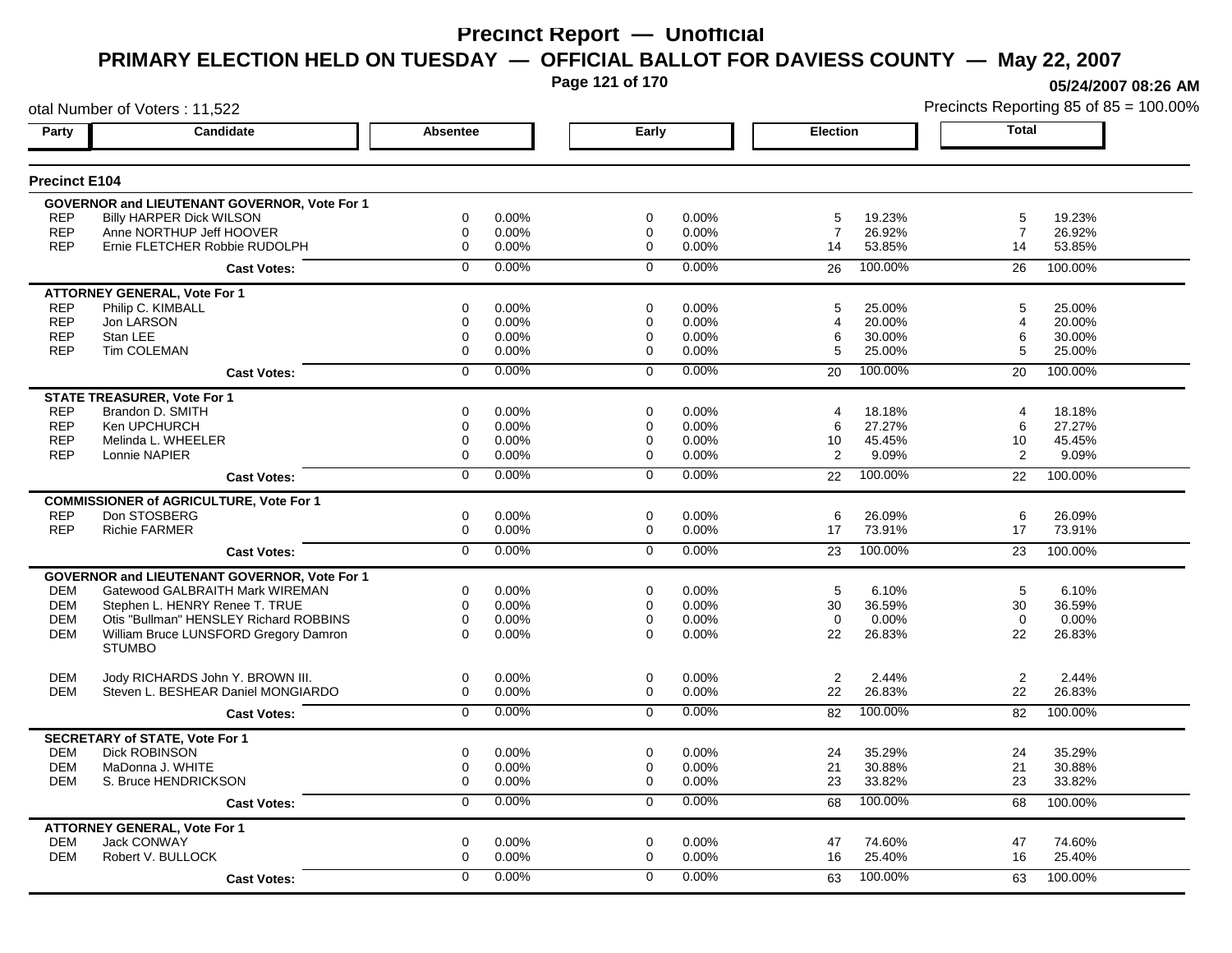**Page 122 of 170**

**05/24/2007 08:26 AM**

|                      | otal Number of Voters: 11,522                  |          |          |   |          | Precincts Reporting 85 of 85 = 100.00% |                 |    |              |  |
|----------------------|------------------------------------------------|----------|----------|---|----------|----------------------------------------|-----------------|----|--------------|--|
| Party                | Candidate                                      | Absentee |          |   | Early    |                                        | <b>Election</b> |    | <b>Total</b> |  |
| <b>Precinct E104</b> |                                                |          |          |   |          |                                        |                 |    |              |  |
|                      | <b>STATE TREASURER, Vote For 1</b>             |          |          |   |          |                                        |                 |    |              |  |
| DEM                  | L.J. "Todd" HOLLENBACH                         |          | $0.00\%$ |   | $0.00\%$ | 13                                     | 17.81%          | 13 | 17.81%       |  |
| DEM                  | Mike WEAVER                                    |          | 0.00%    |   | 0.00%    | 48                                     | 65.75%          | 48 | 65.75%       |  |
| <b>DEM</b>           | Jack D. WOOD                                   |          | 0.00%    |   | 0.00%    |                                        | 5.48%           |    | 5.48%        |  |
| <b>DEM</b>           | Patrick R. DUNMIRE                             |          | $0.00\%$ |   | 0.00%    | 8                                      | 10.96%          | 8  | 10.96%       |  |
|                      | <b>Cast Votes:</b>                             |          | $0.00\%$ | 0 | $0.00\%$ | 73                                     | 100.00%         | 73 | 100.00%      |  |
|                      | <b>COMMISSIONER of AGRICULTURE, Vote For 1</b> |          |          |   |          |                                        |                 |    |              |  |
| DEM                  | David Lynn WILLIAMS                            |          | $0.00\%$ |   | 0.00%    | 47                                     | 77.05%          | 47 | 77.05%       |  |
| DEM                  | David NEVILLE                                  |          | $0.00\%$ |   | 0.00%    | 14                                     | 22.95%          | 14 | 22.95%       |  |
|                      | <b>Cast Votes:</b>                             |          | $0.00\%$ | 0 | $0.00\%$ | 61                                     | 98.39%          | 61 | 98.39%       |  |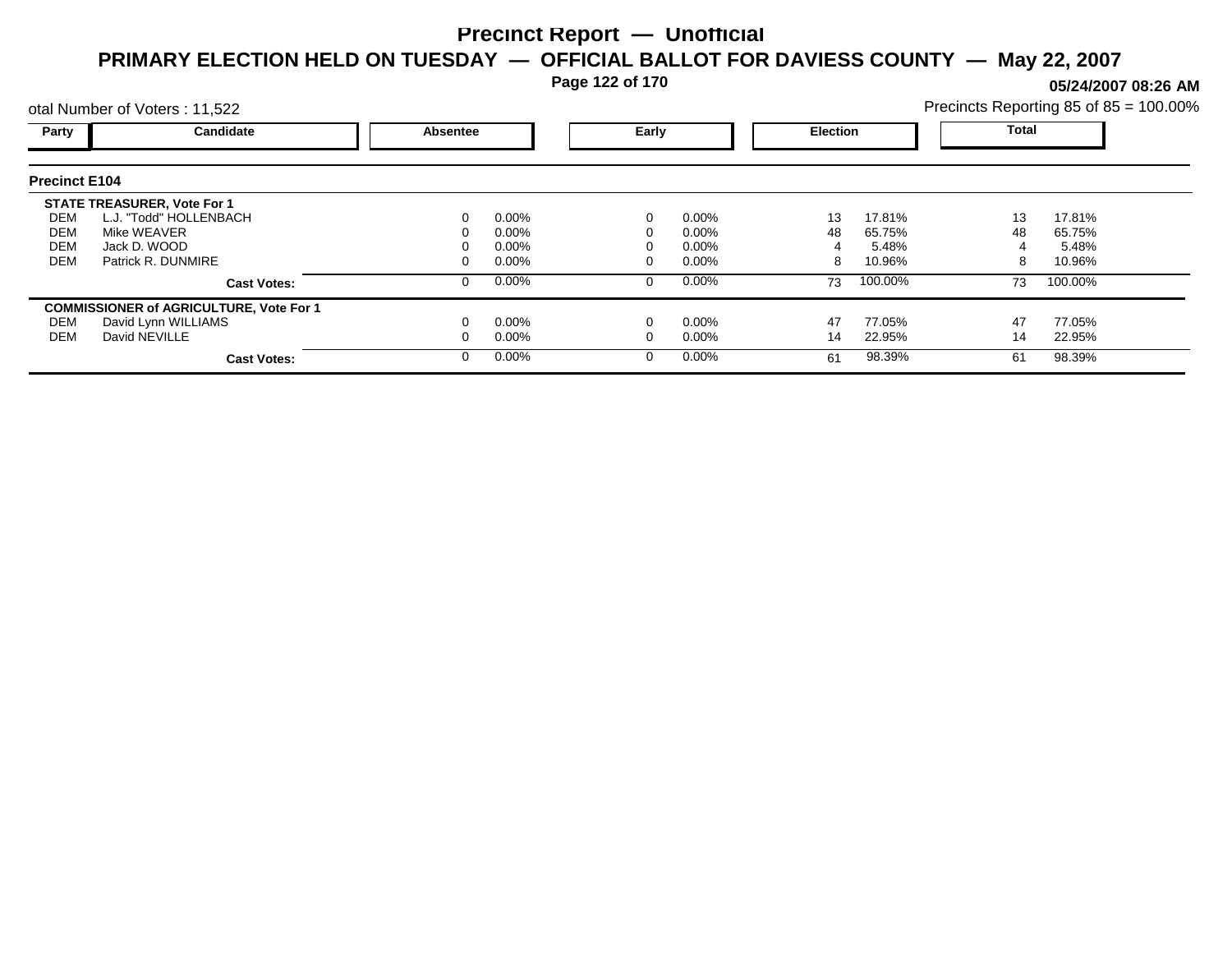**Page 123 of 170**

**05/24/2007 08:26 AM**

|                       | otal Number of Voters: 11,522                       |                |          |                |       |                |         |                   | Precincts Reporting 85 of 85 = 100.00% |
|-----------------------|-----------------------------------------------------|----------------|----------|----------------|-------|----------------|---------|-------------------|----------------------------------------|
| Party                 | Candidate                                           | Absentee       |          | Early          |       | Election       |         | Total             |                                        |
| <b>Precinct F101B</b> |                                                     |                |          |                |       |                |         |                   |                                        |
|                       | <b>GOVERNOR and LIEUTENANT GOVERNOR, Vote For 1</b> |                |          |                |       |                |         |                   |                                        |
| <b>REP</b>            | <b>Billy HARPER Dick WILSON</b>                     | 0              | 0.00%    | 0              | 0.00% | 4              | 14.81%  | $\overline{4}$    | 14.81%                                 |
| <b>REP</b>            | Anne NORTHUP Jeff HOOVER                            | 0              | $0.00\%$ | 0              | 0.00% | 20             | 74.07%  | 20                | 74.07%                                 |
| <b>REP</b>            | Ernie FLETCHER Robbie RUDOLPH                       | 0              | 0.00%    | $\mathbf 0$    | 0.00% | 3              | 11.11%  | 3                 | 11.11%                                 |
|                       | <b>Cast Votes:</b>                                  | $\Omega$       | $0.00\%$ | $\mathbf 0$    | 0.00% | 27             | 100.00% | 27                | 100.00%                                |
|                       | <b>ATTORNEY GENERAL, Vote For 1</b>                 |                |          |                |       |                |         |                   |                                        |
| <b>REP</b>            | Philip C. KIMBALL                                   | 0              | 0.00%    | 0              | 0.00% | $\mathbf{1}$   | 4.55%   | $\overline{1}$    | 4.55%                                  |
| <b>REP</b>            | Jon LARSON                                          | 0              | 0.00%    | 0              | 0.00% | 2              | 9.09%   | 2                 | 9.09%                                  |
| <b>REP</b>            | Stan LEE                                            | 0              | 0.00%    | 0              | 0.00% | 13             | 59.09%  | 13                | 59.09%                                 |
| <b>REP</b>            | <b>Tim COLEMAN</b>                                  | 0              | $0.00\%$ | 0              | 0.00% | 6              | 27.27%  | 6                 | 27.27%                                 |
|                       | <b>Cast Votes:</b>                                  | 0              | 0.00%    | $\mathbf 0$    | 0.00% | 22             | 95.65%  | 22                | 95.65%                                 |
|                       | <b>STATE TREASURER, Vote For 1</b>                  |                |          |                |       |                |         |                   |                                        |
| <b>REP</b>            | Brandon D. SMITH                                    | $\Omega$       | 0.00%    | $\Omega$       | 0.00% | 4              | 19.05%  | $\overline{4}$    | 19.05%                                 |
| <b>REP</b>            | Ken UPCHURCH                                        | 0              | 0.00%    | 0              | 0.00% | $\mathbf 0$    | 0.00%   | $\mathbf 0$       | 0.00%                                  |
| <b>REP</b>            | Melinda L. WHEELER                                  | 0              | 0.00%    | 0              | 0.00% | 5              | 23.81%  | 5                 | 23.81%                                 |
| <b>REP</b>            | Lonnie NAPIER                                       | 0              | $0.00\%$ | 0              | 0.00% | 12             | 57.14%  | $12 \overline{ }$ | 57.14%                                 |
|                       | <b>Cast Votes:</b>                                  | $\overline{0}$ | 0.00%    | $\overline{0}$ | 0.00% | 21             | 95.45%  | 21                | 95.45%                                 |
|                       | <b>COMMISSIONER of AGRICULTURE, Vote For 1</b>      |                |          |                |       |                |         |                   |                                        |
| <b>REP</b>            | Don STOSBERG                                        | 0              | 0.00%    | $\mathbf 0$    | 0.00% | 3              | 17.65%  | 3                 | 17.65%                                 |
| <b>REP</b>            | <b>Richie FARMER</b>                                | 0              | 0.00%    | $\mathbf 0$    | 0.00% | 14             | 82.35%  | 14                | 82.35%                                 |
|                       | <b>Cast Votes:</b>                                  | $\overline{0}$ | 0.00%    | $\overline{0}$ | 0.00% | 17             | 80.95%  | 17                | 80.95%                                 |
|                       | <b>GOVERNOR and LIEUTENANT GOVERNOR, Vote For 1</b> |                |          |                |       |                |         |                   |                                        |
| <b>DEM</b>            | Gatewood GALBRAITH Mark WIREMAN                     | 0              | 0.00%    | 0              | 0.00% | 8              | 6.67%   | 8                 | 6.67%                                  |
| <b>DEM</b>            | Stephen L. HENRY Renee T. TRUE                      | 0              | 0.00%    | $\mathbf 0$    | 0.00% | 47             | 39.17%  | 47                | 39.17%                                 |
| <b>DEM</b>            | Otis "Bullman" HENSLEY Richard ROBBINS              | 0              | 0.00%    | $\mathbf 0$    | 0.00% | $\overline{c}$ | 1.67%   | $\overline{c}$    | 1.67%                                  |
| <b>DEM</b>            | William Bruce LUNSFORD Gregory Damron               | $\Omega$       | $0.00\%$ | $\Omega$       | 0.00% | 16             | 13.33%  | 16                | 13.33%                                 |
|                       | <b>STUMBO</b>                                       |                |          |                |       |                |         |                   |                                        |
| <b>DEM</b>            | Jody RICHARDS John Y. BROWN III.                    | 0              | 0.00%    | $\mathbf 0$    | 0.00% | 12             | 10.00%  | 12                | 10.00%                                 |
| <b>DEM</b>            | Steven L. BESHEAR Daniel MONGIARDO                  | 0              | 0.00%    | 0              | 0.00% | 35             | 29.17%  | 35                | 29.17%                                 |
|                       | <b>Cast Votes:</b>                                  | $\overline{0}$ | 0.00%    | $\mathbf 0$    | 0.00% | 120            | 99.17%  | 120               | 99.17%                                 |
|                       | <b>SECRETARY of STATE, Vote For 1</b>               |                |          |                |       |                |         |                   |                                        |
| <b>DEM</b>            | <b>Dick ROBINSON</b>                                | 0              | 0.00%    | $\mathbf 0$    | 0.00% | 33             | 35.48%  | 33                | 35.48%                                 |
| <b>DEM</b>            | MaDonna J. WHITE                                    | 0              | $0.00\%$ | 0              | 0.00% | 31             | 33.33%  | 31                | 33.33%                                 |
| <b>DEM</b>            | S. Bruce HENDRICKSON                                | 0              | 0.00%    | $\mathbf 0$    | 0.00% | 29             | 31.18%  | 29                | 31.18%                                 |
|                       | <b>Cast Votes:</b>                                  | 0              | 0.00%    | 0              | 0.00% | 93             | 93.00%  | 93                | 93.00%                                 |
|                       | <b>ATTORNEY GENERAL, Vote For 1</b>                 |                |          |                |       |                |         |                   |                                        |
| <b>DEM</b>            | <b>Jack CONWAY</b>                                  | 0              | 0.00%    | $\mathbf 0$    | 0.00% | 54             | 59.34%  | 54                | 59.34%                                 |
| <b>DEM</b>            | Robert V. BULLOCK                                   | 0              | 0.00%    | $\Omega$       | 0.00% | 37             | 40.66%  | 37                | 40.66%                                 |
|                       | <b>Cast Votes:</b>                                  | 0              | $0.00\%$ | $\Omega$       | 0.00% | 91             | 92.86%  | 91                | 92.86%                                 |
|                       |                                                     |                |          |                |       |                |         |                   |                                        |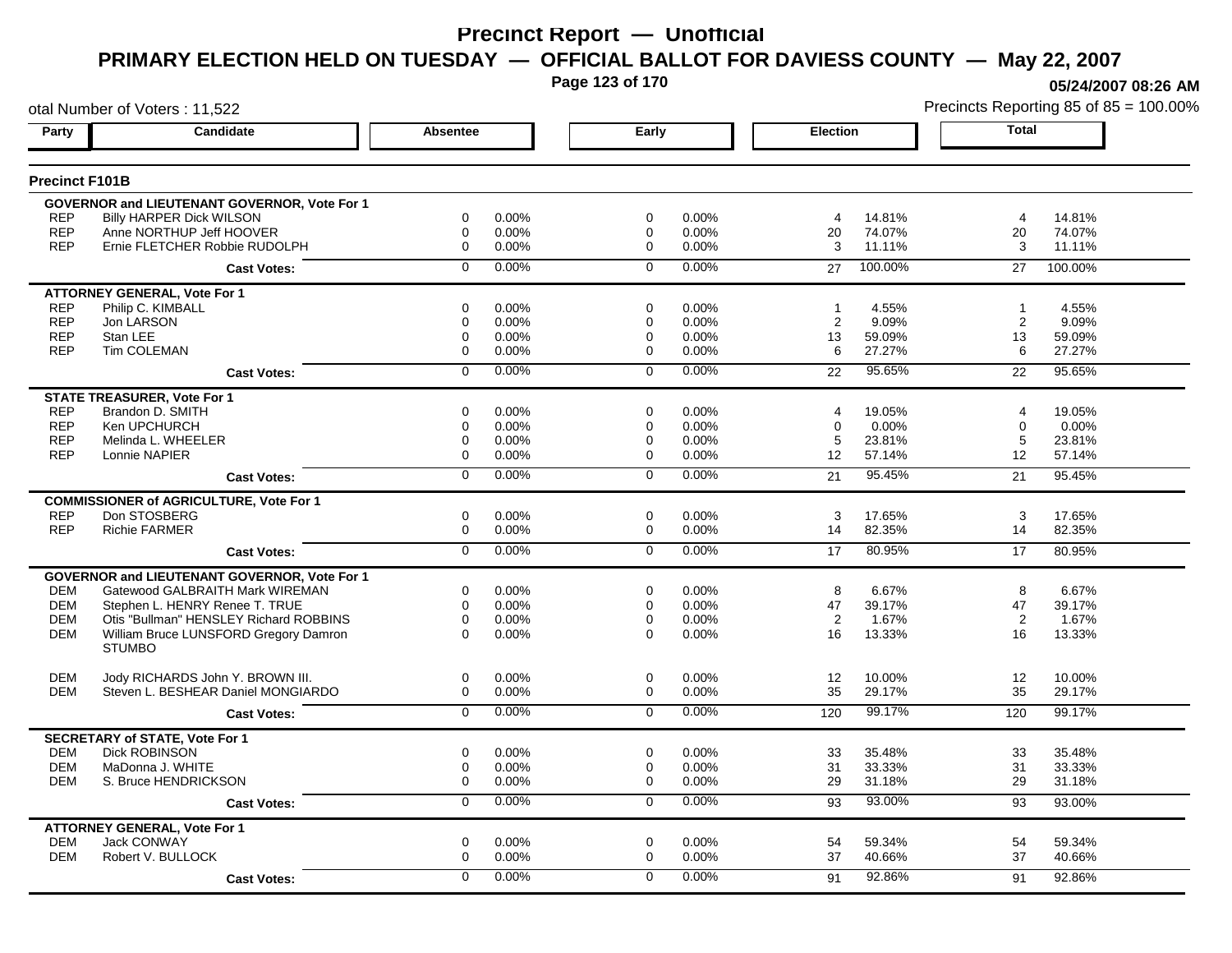**Page 124 of 170**

**05/24/2007 08:26 AM**

|                                        | otal Number of Voters: 11,522                                                                                     |          |                                              |       |                                              |                     |                                     |                     | Precincts Reporting 85 of 85 = 100.00% |  |
|----------------------------------------|-------------------------------------------------------------------------------------------------------------------|----------|----------------------------------------------|-------|----------------------------------------------|---------------------|-------------------------------------|---------------------|----------------------------------------|--|
| Party                                  | Candidate                                                                                                         | Absentee |                                              | Early |                                              | <b>Election</b>     |                                     | Total               |                                        |  |
| <b>Precinct F101B</b>                  |                                                                                                                   |          |                                              |       |                                              |                     |                                     |                     |                                        |  |
| DEM<br>DEM<br><b>DEM</b><br><b>DEM</b> | <b>STATE TREASURER, Vote For 1</b><br>L.J. "Todd" HOLLENBACH<br>Mike WEAVER<br>Jack D. WOOD<br>Patrick R. DUNMIRE |          | $0.00\%$<br>$0.00\%$<br>$0.00\%$<br>$0.00\%$ |       | $0.00\%$<br>$0.00\%$<br>$0.00\%$<br>$0.00\%$ | 16<br>70<br>17<br>3 | 15.09%<br>66.04%<br>16.04%<br>2.83% | 16<br>70<br>17<br>3 | 15.09%<br>66.04%<br>16.04%<br>2.83%    |  |
|                                        | <b>Cast Votes:</b>                                                                                                |          | $0.00\%$                                     |       | $0.00\%$                                     | 106                 | 96.36%                              | 106                 | 96.36%                                 |  |
| DEM<br>DEM                             | <b>COMMISSIONER of AGRICULTURE, Vote For 1</b><br>David Lynn WILLIAMS<br>David NEVILLE<br><b>Cast Votes:</b>      |          | $0.00\%$<br>$0.00\%$<br>$0.00\%$             |       | $0.00\%$<br>$0.00\%$<br>$0.00\%$             | 69<br>24<br>93      | 74.19%<br>25.81%<br>93.94%          | 69<br>24<br>93      | 74.19%<br>25.81%<br>93.94%             |  |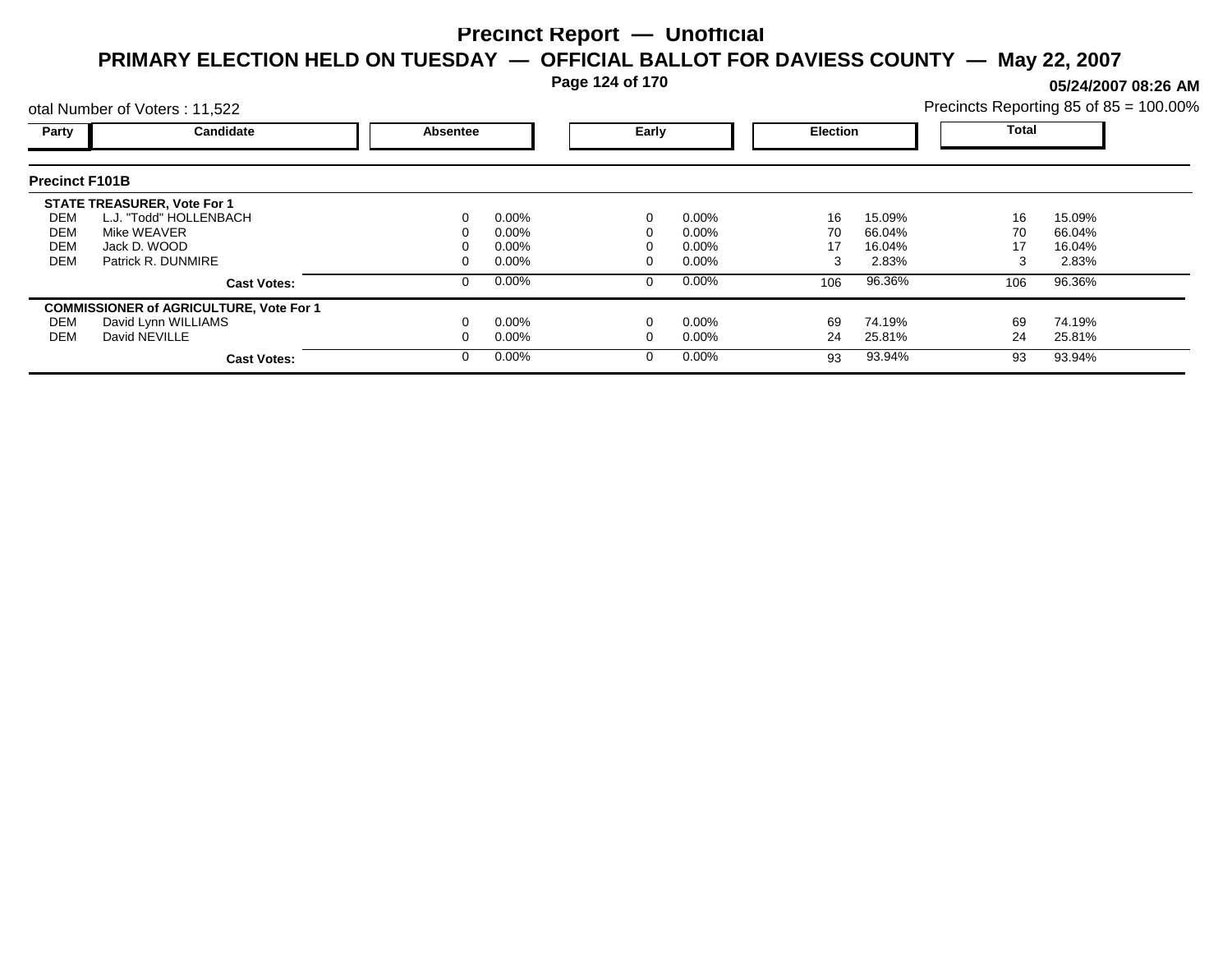**Page 125 of 170**

**05/24/2007 08:26 AM**

| otal Number of Voters: 11,522 |                                                     |                  |          |                |       | Precincts Reporting 85 of 85 = 100.00% |         |                |         |
|-------------------------------|-----------------------------------------------------|------------------|----------|----------------|-------|----------------------------------------|---------|----------------|---------|
| Party                         | Candidate                                           | Absentee         |          | Early          |       | <b>Election</b>                        |         | <b>Total</b>   |         |
| <b>Precinct F102</b>          |                                                     |                  |          |                |       |                                        |         |                |         |
|                               | <b>GOVERNOR and LIEUTENANT GOVERNOR, Vote For 1</b> |                  |          |                |       |                                        |         |                |         |
| <b>REP</b>                    | <b>Billy HARPER Dick WILSON</b>                     | 0                | 0.00%    | 0              | 0.00% | 9                                      | 19.57%  | 9              | 19.57%  |
| <b>REP</b>                    | Anne NORTHUP Jeff HOOVER                            | 0                | 0.00%    | 0              | 0.00% | 12                                     | 26.09%  | 12             | 26.09%  |
| <b>REP</b>                    | Ernie FLETCHER Robbie RUDOLPH                       | $\mathbf 0$      | 0.00%    | $\mathbf 0$    | 0.00% | 25                                     | 54.35%  | 25             | 54.35%  |
|                               | <b>Cast Votes:</b>                                  | $\Omega$         | 0.00%    | $\mathbf 0$    | 0.00% | 46                                     | 100.00% | 46             | 100.00% |
|                               | <b>ATTORNEY GENERAL, Vote For 1</b>                 |                  |          |                |       |                                        |         |                |         |
| <b>REP</b>                    | Philip C. KIMBALL                                   | 0                | 0.00%    | 0              | 0.00% | 4                                      | 11.43%  | 4              | 11.43%  |
| <b>REP</b>                    | Jon LARSON                                          | 0                | 0.00%    | 0              | 0.00% | 6                                      | 17.14%  | 6              | 17.14%  |
| <b>REP</b>                    | Stan LEE                                            | 0                | 0.00%    | 0              | 0.00% | 13                                     | 37.14%  | 13             | 37.14%  |
| <b>REP</b>                    | <b>Tim COLEMAN</b>                                  | 0                | 0.00%    | 0              | 0.00% | 12                                     | 34.29%  | 12             | 34.29%  |
|                               | <b>Cast Votes:</b>                                  | $\mathbf 0$      | 0.00%    | $\Omega$       | 0.00% | 35                                     | 97.22%  | 35             | 97.22%  |
|                               | <b>STATE TREASURER, Vote For 1</b>                  |                  |          |                |       |                                        |         |                |         |
| <b>REP</b>                    | Brandon D. SMITH                                    | $\Omega$         | 0.00%    | $\Omega$       | 0.00% | 10                                     | 30.30%  | 10             | 30.30%  |
| <b>REP</b>                    | Ken UPCHURCH                                        | 0                | 0.00%    | 0              | 0.00% | 2                                      | 6.06%   | 2              | 6.06%   |
| <b>REP</b>                    | Melinda L. WHEELER                                  | $\boldsymbol{0}$ | 0.00%    | 0              | 0.00% | 11                                     | 33.33%  | 11             | 33.33%  |
| <b>REP</b>                    | Lonnie NAPIER                                       | 0                | 0.00%    | $\Omega$       | 0.00% | 10                                     | 30.30%  | 10             | 30.30%  |
|                               | <b>Cast Votes:</b>                                  | $\overline{0}$   | 0.00%    | $\Omega$       | 0.00% | 33                                     | 91.67%  | 33             | 91.67%  |
|                               | <b>COMMISSIONER of AGRICULTURE, Vote For 1</b>      |                  |          |                |       |                                        |         |                |         |
| <b>REP</b>                    | Don STOSBERG                                        | 0                | 0.00%    | 0              | 0.00% | 12                                     | 32.43%  | 12             | 32.43%  |
| <b>REP</b>                    | <b>Richie FARMER</b>                                | $\mathbf 0$      | 0.00%    | $\mathbf 0$    | 0.00% | 25                                     | 67.57%  | 25             | 67.57%  |
|                               | <b>Cast Votes:</b>                                  | $\overline{0}$   | 0.00%    | $\overline{0}$ | 0.00% | 37                                     | 94.87%  | 37             | 94.87%  |
|                               | <b>GOVERNOR and LIEUTENANT GOVERNOR, Vote For 1</b> |                  |          |                |       |                                        |         |                |         |
| <b>DEM</b>                    | Gatewood GALBRAITH Mark WIREMAN                     | 0                | 0.00%    | 0              | 0.00% | 12                                     | 8.57%   | 12             | 8.57%   |
| <b>DEM</b>                    | Stephen L. HENRY Renee T. TRUE                      | $\mathbf 0$      | $0.00\%$ | $\mathbf 0$    | 0.00% | 50                                     | 35.71%  | 50             | 35.71%  |
| <b>DEM</b>                    | Otis "Bullman" HENSLEY Richard ROBBINS              | $\mathbf 0$      | 0.00%    | $\mathbf 0$    | 0.00% | $\overline{1}$                         | 0.71%   | $\overline{1}$ | 0.71%   |
| <b>DEM</b>                    | William Bruce LUNSFORD Gregory Damron               | $\Omega$         | $0.00\%$ | $\Omega$       | 0.00% | 31                                     | 22.14%  | 31             | 22.14%  |
|                               | <b>STUMBO</b>                                       |                  |          |                |       |                                        |         |                |         |
| <b>DEM</b>                    | Jody RICHARDS John Y. BROWN III.                    | 0                | 0.00%    | 0              | 0.00% | 15                                     | 10.71%  | 15             | 10.71%  |
| <b>DEM</b>                    | Steven L. BESHEAR Daniel MONGIARDO                  | $\mathbf 0$      | 0.00%    | 0              | 0.00% | 31                                     | 22.14%  | 31             | 22.14%  |
|                               | <b>Cast Votes:</b>                                  | $\overline{0}$   | 0.00%    | $\mathbf 0$    | 0.00% | 140                                    | 100.00% | 140            | 100.00% |
|                               | <b>SECRETARY of STATE, Vote For 1</b>               |                  |          |                |       |                                        |         |                |         |
| <b>DEM</b>                    | <b>Dick ROBINSON</b>                                | $\mathbf 0$      | 0.00%    | $\mathbf 0$    | 0.00% | 41                                     | 35.65%  | 41             | 35.65%  |
| <b>DEM</b>                    | MaDonna J. WHITE                                    | $\mathbf 0$      | 0.00%    | $\mathbf 0$    | 0.00% | 39                                     | 33.91%  | 39             | 33.91%  |
| <b>DEM</b>                    | S. Bruce HENDRICKSON                                | $\mathbf 0$      | 0.00%    | $\mathbf 0$    | 0.00% | 35                                     | 30.43%  | 35             | 30.43%  |
|                               | <b>Cast Votes:</b>                                  | 0                | 0.00%    | 0              | 0.00% | 115                                    | 98.29%  | 115            | 98.29%  |
|                               | <b>ATTORNEY GENERAL, Vote For 1</b>                 |                  |          |                |       |                                        |         |                |         |
| <b>DEM</b>                    | <b>Jack CONWAY</b>                                  | $\mathbf 0$      | 0.00%    | $\mathbf 0$    | 0.00% | 60                                     | 55.05%  | 60             | 55.05%  |
| <b>DEM</b>                    | Robert V. BULLOCK                                   | $\mathbf 0$      | 0.00%    | $\Omega$       | 0.00% | 49                                     | 44.95%  | 49             | 44.95%  |
|                               | <b>Cast Votes:</b>                                  | $\mathbf 0$      | 0.00%    | $\Omega$       | 0.00% | 109                                    | 98.20%  | 109            | 98.20%  |
|                               |                                                     |                  |          |                |       |                                        |         |                |         |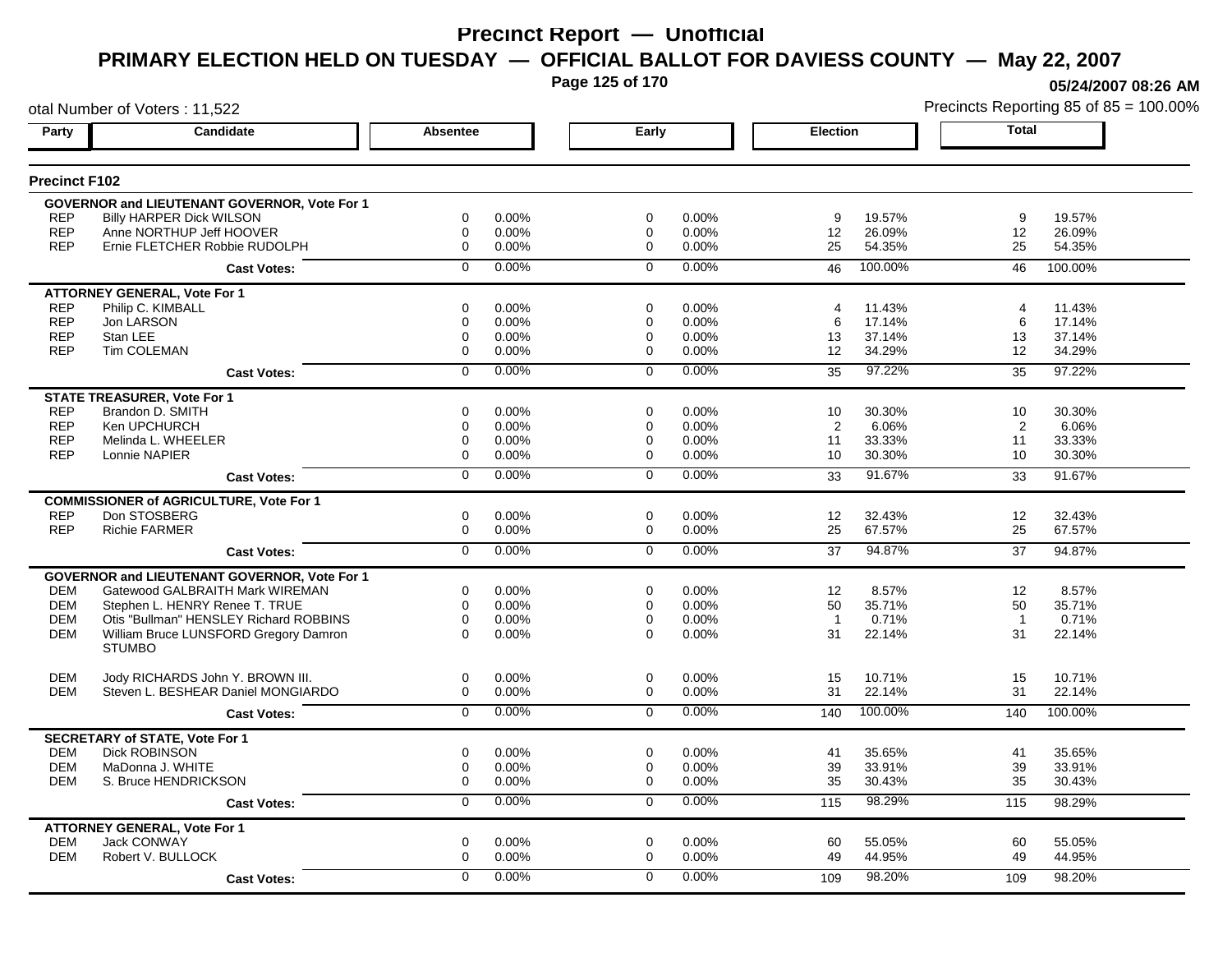**Page 126 of 170**

**05/24/2007 08:26 AM**

|                                               | otal Number of Voters: 11,522                                                                                     |                 |                                     |       |                                     |                     |                                     |                     | Precincts Reporting 85 of 85 = 100.00% |  |
|-----------------------------------------------|-------------------------------------------------------------------------------------------------------------------|-----------------|-------------------------------------|-------|-------------------------------------|---------------------|-------------------------------------|---------------------|----------------------------------------|--|
| Party                                         | Candidate                                                                                                         | <b>Absentee</b> |                                     | Early |                                     | <b>Election</b>     |                                     | <b>Total</b>        |                                        |  |
| <b>Precinct F102</b>                          |                                                                                                                   |                 |                                     |       |                                     |                     |                                     |                     |                                        |  |
| DEM<br><b>DEM</b><br><b>DEM</b><br><b>DEM</b> | <b>STATE TREASURER, Vote For 1</b><br>L.J. "Todd" HOLLENBACH<br>Mike WEAVER<br>Jack D. WOOD<br>Patrick R. DUNMIRE |                 | $0.00\%$<br>0.00%<br>0.00%<br>0.00% |       | $0.00\%$<br>0.00%<br>0.00%<br>0.00% | 35<br>66<br>15<br>8 | 28.23%<br>53.23%<br>12.10%<br>6.45% | 35<br>66<br>15<br>8 | 28.23%<br>53.23%<br>12.10%<br>6.45%    |  |
|                                               | <b>Cast Votes:</b>                                                                                                |                 | $0.00\%$                            | 0     | $0.00\%$                            | 124                 | 99.20%                              | 124                 | 99.20%                                 |  |
| DEM<br><b>DEM</b>                             | <b>COMMISSIONER of AGRICULTURE, Vote For 1</b><br>David Lynn WILLIAMS<br>David NEVILLE<br><b>Cast Votes:</b>      |                 | $0.00\%$<br>$0.00\%$<br>$0.00\%$    |       | 0.00%<br>0.00%<br>$0.00\%$          | 67<br>43<br>110     | 60.91%<br>39.09%<br>99.10%          | 67<br>43<br>110     | 60.91%<br>39.09%<br>99.10%             |  |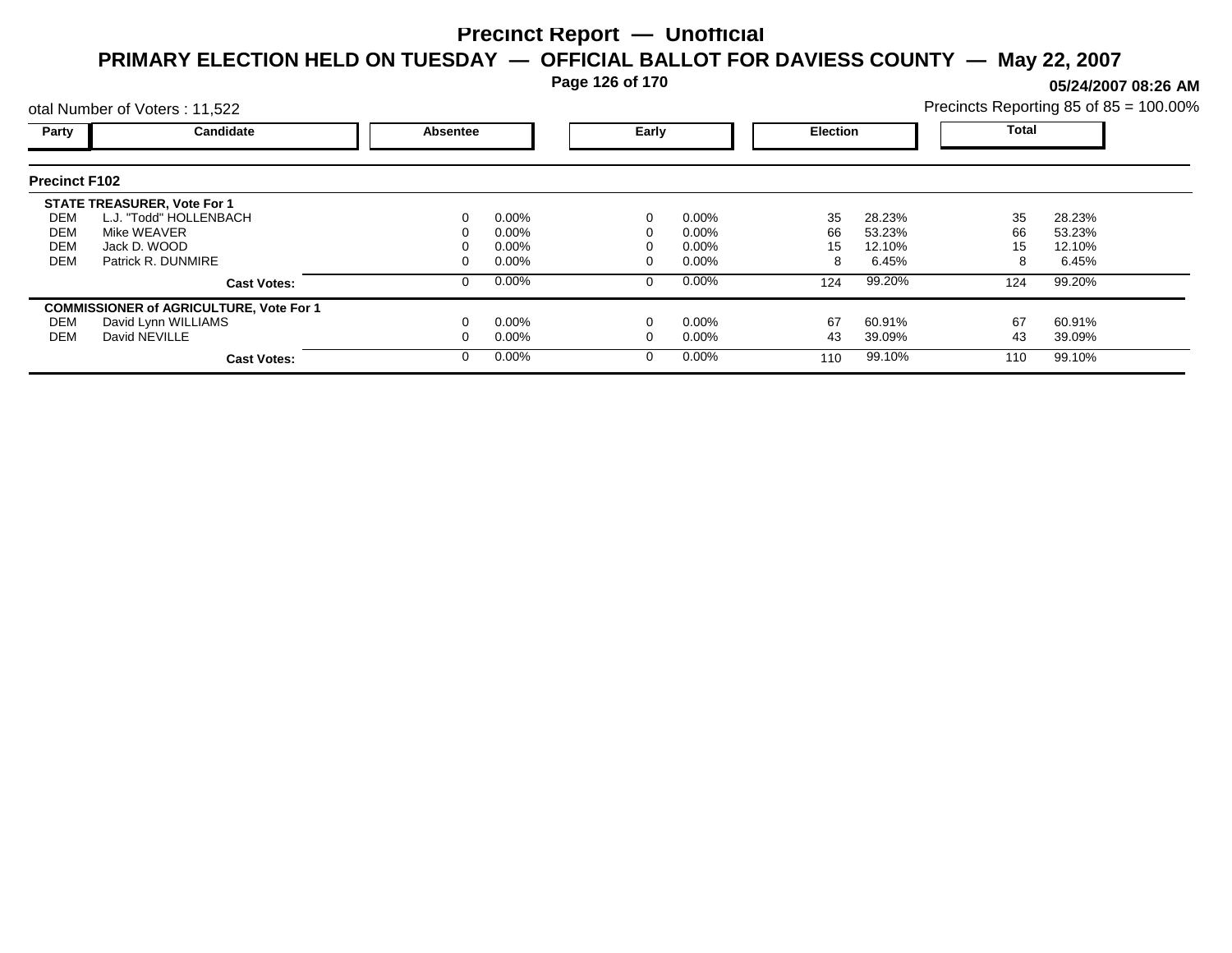**Page 127 of 170**

**05/24/2007 08:26 AM**

| otal Number of Voters: 11,522 |                                                     |                  |       |                |       | Precincts Reporting 85 of 85 = 100.00% |         |                       |         |
|-------------------------------|-----------------------------------------------------|------------------|-------|----------------|-------|----------------------------------------|---------|-----------------------|---------|
| Party                         | Candidate                                           | Absentee         |       | Early          |       | <b>Election</b>                        |         | <b>Total</b>          |         |
| <b>Precinct F103</b>          |                                                     |                  |       |                |       |                                        |         |                       |         |
|                               | GOVERNOR and LIEUTENANT GOVERNOR, Vote For 1        |                  |       |                |       |                                        |         |                       |         |
| <b>REP</b>                    | <b>Billy HARPER Dick WILSON</b>                     | 0                | 0.00% | $\mathbf 0$    | 0.00% | 5                                      | 13.51%  | 5                     | 13.51%  |
| <b>REP</b>                    | Anne NORTHUP Jeff HOOVER                            | 0                | 0.00% | 0              | 0.00% | 13                                     | 35.14%  | 13                    | 35.14%  |
| <b>REP</b>                    | Ernie FLETCHER Robbie RUDOLPH                       | $\boldsymbol{0}$ | 0.00% | $\Omega$       | 0.00% | 19                                     | 51.35%  | 19                    | 51.35%  |
|                               | <b>Cast Votes:</b>                                  | $\mathbf 0$      | 0.00% | $\mathbf 0$    | 0.00% | 37                                     | 100.00% | 37                    | 100.00% |
|                               | <b>ATTORNEY GENERAL, Vote For 1</b>                 |                  |       |                |       |                                        |         |                       |         |
| <b>REP</b>                    | Philip C. KIMBALL                                   | $\mathbf 0$      | 0.00% | $\mathbf 0$    | 0.00% | 5                                      | 16.13%  | 5                     | 16.13%  |
| <b>REP</b>                    | Jon LARSON                                          | 0                | 0.00% | $\mathbf 0$    | 0.00% | 6                                      | 19.35%  | 6                     | 19.35%  |
| <b>REP</b>                    | Stan LEE                                            | $\mathbf 0$      | 0.00% | 0              | 0.00% | 11                                     | 35.48%  | 11                    | 35.48%  |
| <b>REP</b>                    | <b>Tim COLEMAN</b>                                  | $\mathbf 0$      | 0.00% | 0              | 0.00% | 9                                      | 29.03%  | 9                     | 29.03%  |
|                               | <b>Cast Votes:</b>                                  | $\mathbf 0$      | 0.00% | $\Omega$       | 0.00% | 31                                     | 93.94%  | 31                    | 93.94%  |
|                               | <b>STATE TREASURER, Vote For 1</b>                  |                  |       |                |       |                                        |         |                       |         |
| <b>REP</b>                    | Brandon D. SMITH                                    | 0                | 0.00% | 0              | 0.00% | 4                                      | 12.50%  | $\boldsymbol{\Delta}$ | 12.50%  |
| <b>REP</b>                    | Ken UPCHURCH                                        | 0                | 0.00% | 0              | 0.00% | 4                                      | 12.50%  | 4                     | 12.50%  |
| <b>REP</b>                    | Melinda L. WHEELER                                  | 0                | 0.00% | 0              | 0.00% | 18                                     | 56.25%  | 18                    | 56.25%  |
| <b>REP</b>                    | Lonnie NAPIER                                       | $\mathbf 0$      | 0.00% | 0              | 0.00% | 6                                      | 18.75%  | 6                     | 18.75%  |
|                               | <b>Cast Votes:</b>                                  | $\overline{0}$   | 0.00% | $\Omega$       | 0.00% | 32                                     | 91.43%  | 32                    | 91.43%  |
|                               | <b>COMMISSIONER of AGRICULTURE, Vote For 1</b>      |                  |       |                |       |                                        |         |                       |         |
| <b>REP</b>                    | Don STOSBERG                                        | 0                | 0.00% | 0              | 0.00% | $12 \overline{ }$                      | 35.29%  | $12 \overline{ }$     | 35.29%  |
| <b>REP</b>                    | <b>Richie FARMER</b>                                | $\boldsymbol{0}$ | 0.00% | 0              | 0.00% | 22                                     | 64.71%  | 22                    | 64.71%  |
|                               | <b>Cast Votes:</b>                                  | $\overline{0}$   | 0.00% | $\overline{0}$ | 0.00% | 34                                     | 94.44%  | 34                    | 94.44%  |
|                               | <b>GOVERNOR and LIEUTENANT GOVERNOR, Vote For 1</b> |                  |       |                |       |                                        |         |                       |         |
| <b>DEM</b>                    | Gatewood GALBRAITH Mark WIREMAN                     | 0                | 0.00% | $\mathbf 0$    | 0.00% | 6                                      | 5.00%   | 6                     | 5.00%   |
| <b>DEM</b>                    | Stephen L. HENRY Renee T. TRUE                      | $\mathbf 0$      | 0.00% | $\mathbf 0$    | 0.00% | 34                                     | 28.33%  | 34                    | 28.33%  |
| <b>DEM</b>                    | Otis "Bullman" HENSLEY Richard ROBBINS              | $\mathbf 0$      | 0.00% | $\mathbf 0$    | 0.00% | $\mathbf 0$                            | 0.00%   | $\mathbf 0$           | 0.00%   |
| <b>DEM</b>                    | William Bruce LUNSFORD Gregory Damron               | $\Omega$         | 0.00% | $\Omega$       | 0.00% | 26                                     | 21.67%  | 26                    | 21.67%  |
|                               | <b>STUMBO</b>                                       |                  |       |                |       |                                        |         |                       |         |
| <b>DEM</b>                    | Jody RICHARDS John Y. BROWN III.                    | $\mathbf 0$      | 0.00% | $\mathbf 0$    | 0.00% | 9                                      | 7.50%   | 9                     | 7.50%   |
| <b>DEM</b>                    | Steven L. BESHEAR Daniel MONGIARDO                  | $\mathbf 0$      | 0.00% | $\mathbf 0$    | 0.00% | 44                                     | 36.67%  | 44                    | 36.67%  |
|                               | <b>Cast Votes:</b>                                  | $\overline{0}$   | 0.00% | $\Omega$       | 0.00% | 120                                    | 99.17%  | 120                   | 99.17%  |
|                               | <b>SECRETARY of STATE, Vote For 1</b>               |                  |       |                |       |                                        |         |                       |         |
| <b>DEM</b>                    | <b>Dick ROBINSON</b>                                | 0                | 0.00% | 0              | 0.00% | 36                                     | 41.86%  | 36                    | 41.86%  |
| <b>DEM</b>                    | MaDonna J. WHITE                                    | 0                | 0.00% | 0              | 0.00% | 20                                     | 23.26%  | 20                    | 23.26%  |
| DEM                           | S. Bruce HENDRICKSON                                | $\mathbf 0$      | 0.00% | 0              | 0.00% | 30                                     | 34.88%  | 30                    | 34.88%  |
|                               | <b>Cast Votes:</b>                                  | 0                | 0.00% | $\mathbf 0$    | 0.00% | 86                                     | 83.50%  | 86                    | 83.50%  |
|                               | <b>ATTORNEY GENERAL, Vote For 1</b>                 |                  |       |                |       |                                        |         |                       |         |
| <b>DEM</b>                    | Jack CONWAY                                         | 0                | 0.00% | 0              | 0.00% | 42                                     | 50.00%  | 42                    | 50.00%  |
| <b>DEM</b>                    | Robert V. BULLOCK                                   | $\Omega$         | 0.00% | $\Omega$       | 0.00% | 42                                     | 50.00%  | 42                    | 50.00%  |
|                               | <b>Cast Votes:</b>                                  | 0                | 0.00% | 0              | 0.00% | 84                                     | 82.35%  | 84                    | 82.35%  |
|                               |                                                     |                  |       |                |       |                                        |         |                       |         |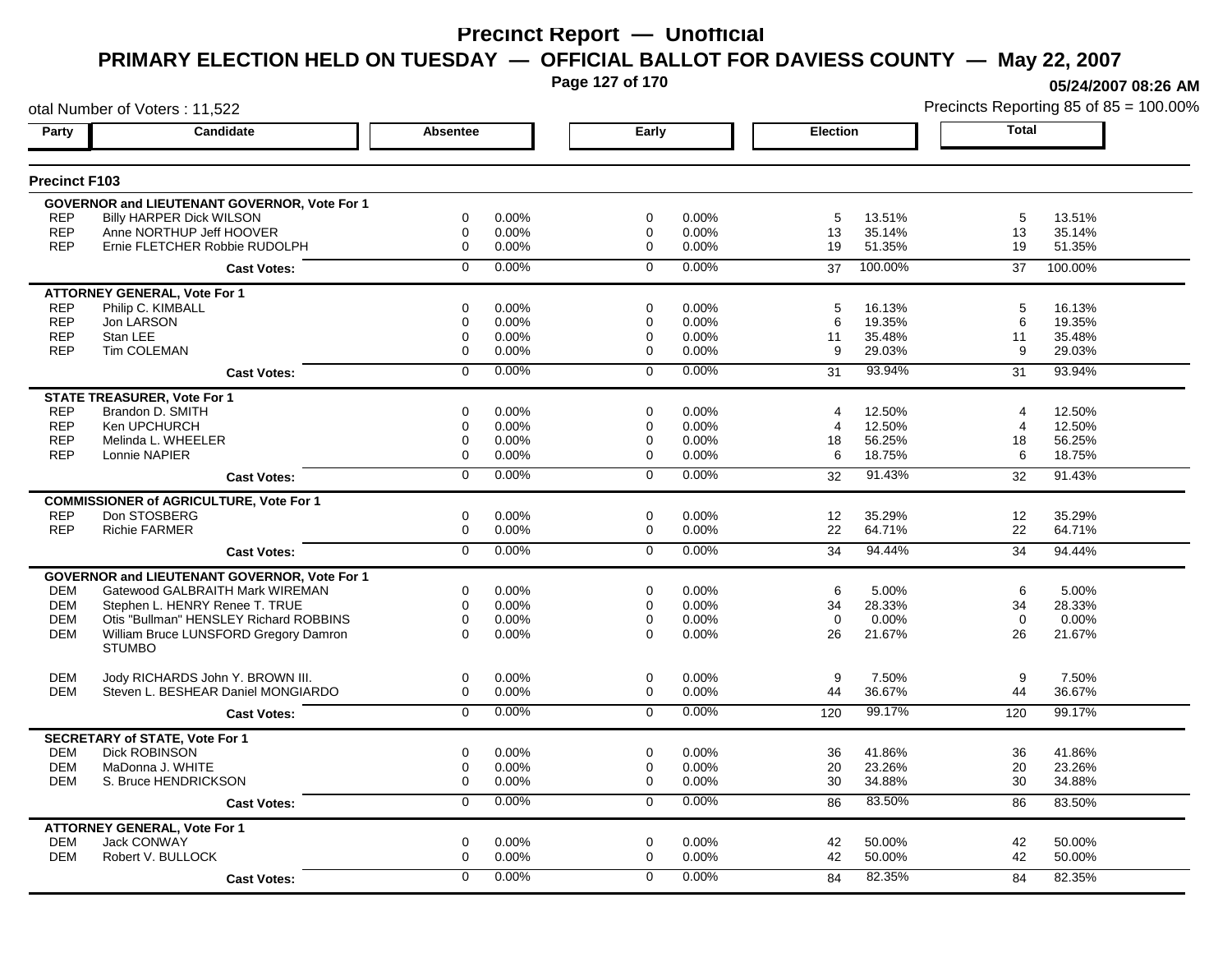**Page 128 of 170**

**05/24/2007 08:26 AM**

|                      | otal Number of Voters: 11,522                  |          |          |   |          |    | Precincts Reporting 85 of 85 = 100.00% |              |        |  |
|----------------------|------------------------------------------------|----------|----------|---|----------|----|----------------------------------------|--------------|--------|--|
| Party                | Candidate                                      | Absentee |          |   | Early    |    | <b>Election</b>                        | <b>Total</b> |        |  |
| <b>Precinct F103</b> |                                                |          |          |   |          |    |                                        |              |        |  |
|                      | <b>STATE TREASURER, Vote For 1</b>             |          |          |   |          |    |                                        |              |        |  |
| DEM                  | L.J. "Todd" HOLLENBACH                         | 0        | $0.00\%$ |   | 0.00%    | 20 | 20.20%                                 | 20           | 20.20% |  |
| DEM                  | Mike WEAVER                                    |          | $0.00\%$ |   | $0.00\%$ | 66 | 66.67%                                 | 66           | 66.67% |  |
| DEM                  | Jack D. WOOD                                   |          | $0.00\%$ |   | $0.00\%$ |    | 9.09%                                  |              | 9.09%  |  |
| <b>DEM</b>           | Patrick R. DUNMIRE                             | 0        | $0.00\%$ |   | $0.00\%$ |    | 4.04%                                  |              | 4.04%  |  |
|                      | <b>Cast Votes:</b>                             | 0        | $0.00\%$ | 0 | 0.00%    | 99 | 90.83%                                 | 99           | 90.83% |  |
|                      | <b>COMMISSIONER of AGRICULTURE, Vote For 1</b> |          |          |   |          |    |                                        |              |        |  |
| DEM                  | David Lynn WILLIAMS                            |          | $0.00\%$ |   | 0.00%    | 66 | 68.04%                                 | 66           | 68.04% |  |
| DEM                  | David NEVILLE                                  |          | $0.00\%$ |   | 0.00%    | 31 | 31.96%                                 | 31           | 31.96% |  |
|                      | <b>Cast Votes:</b>                             | $\Omega$ | $0.00\%$ |   | 0.00%    | 97 | 90.65%                                 | 97           | 90.65% |  |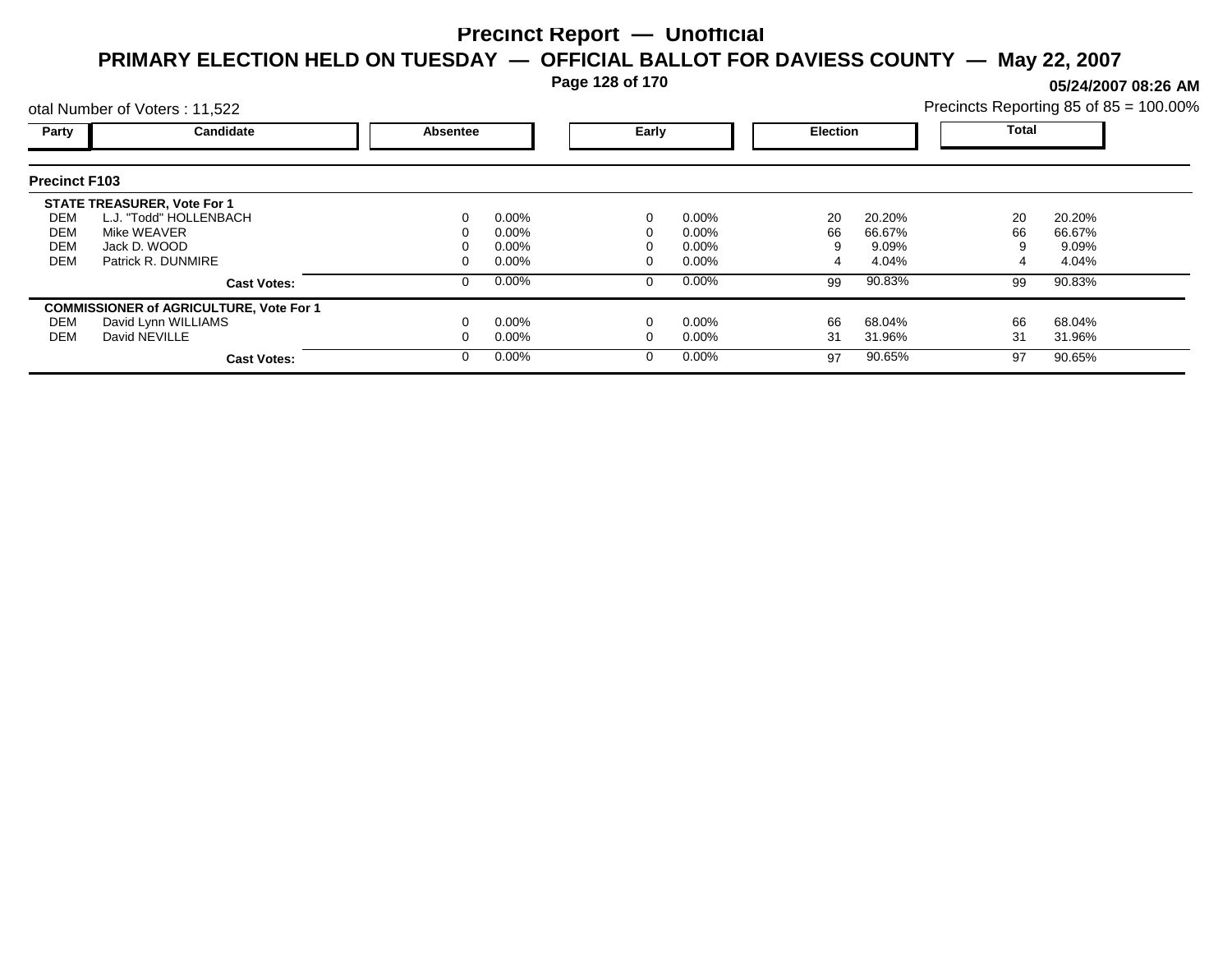**Page 129 of 170**

**05/24/2007 08:26 AM**

| otal Number of Voters: 11,522 |                                                |                |       |                |       |                 |         |                | Precincts Reporting 85 of 85 = 100.009 |
|-------------------------------|------------------------------------------------|----------------|-------|----------------|-------|-----------------|---------|----------------|----------------------------------------|
| Party                         | Candidate                                      | Absentee       |       | Early          |       | <b>Election</b> |         | <b>Total</b>   |                                        |
| <b>Precinct F104B</b>         |                                                |                |       |                |       |                 |         |                |                                        |
|                               | GOVERNOR and LIEUTENANT GOVERNOR, Vote For 1   |                |       |                |       |                 |         |                |                                        |
| <b>REP</b>                    | <b>Billy HARPER Dick WILSON</b>                | 0              | 0.00% | 0              | 0.00% | 8               | 22.86%  | 8              | 22.86%                                 |
| <b>REP</b>                    | Anne NORTHUP Jeff HOOVER                       | $\mathbf 0$    | 0.00% | 0              | 0.00% | 11              | 31.43%  | 11             | 31.43%                                 |
| <b>REP</b>                    | Ernie FLETCHER Robbie RUDOLPH                  | $\mathbf 0$    | 0.00% | $\mathbf 0$    | 0.00% | 16              | 45.71%  | 16             | 45.71%                                 |
|                               | <b>Cast Votes:</b>                             | $\mathbf 0$    | 0.00% | $\mathbf 0$    | 0.00% | 35              | 100.00% | 35             | 100.00%                                |
|                               | <b>ATTORNEY GENERAL, Vote For 1</b>            |                |       |                |       |                 |         |                |                                        |
| <b>REP</b>                    | Philip C. KIMBALL                              | $\mathbf 0$    | 0.00% | $\mathbf 0$    | 0.00% | 5               | 16.67%  | 5              | 16.67%                                 |
| <b>REP</b>                    | Jon LARSON                                     | 0              | 0.00% | $\mathbf 0$    | 0.00% | $\overline{4}$  | 13.33%  | 4              | 13.33%                                 |
| <b>REP</b>                    | Stan LEE                                       | $\mathbf 0$    | 0.00% | $\mathbf 0$    | 0.00% | 14              | 46.67%  | 14             | 46.67%                                 |
| <b>REP</b>                    | <b>Tim COLEMAN</b>                             | $\mathbf 0$    | 0.00% | $\mathbf 0$    | 0.00% | $\overline{7}$  | 23.33%  | $\overline{7}$ | 23.33%                                 |
|                               | <b>Cast Votes:</b>                             | $\mathbf 0$    | 0.00% | $\mathbf 0$    | 0.00% | 30              | 96.77%  | 30             | 96.77%                                 |
|                               | <b>STATE TREASURER, Vote For 1</b>             |                |       |                |       |                 |         |                |                                        |
| <b>REP</b>                    | Brandon D. SMITH                               | $\mathbf 0$    | 0.00% | $\mathbf 0$    | 0.00% | $\mathbf{2}$    | 6.25%   | $\overline{2}$ | 6.25%                                  |
| <b>REP</b>                    | Ken UPCHURCH                                   | $\mathbf 0$    | 0.00% | $\mathbf 0$    | 0.00% | 6               | 18.75%  | 6              | 18.75%                                 |
| <b>REP</b>                    | Melinda L. WHEELER                             | $\mathbf 0$    | 0.00% | $\mathbf 0$    | 0.00% | 14              | 43.75%  | 14             | 43.75%                                 |
| <b>REP</b>                    | Lonnie NAPIER                                  | $\Omega$       | 0.00% | $\mathbf 0$    | 0.00% | 10              | 31.25%  | 10             | 31.25%                                 |
|                               | <b>Cast Votes:</b>                             | $\overline{0}$ | 0.00% | $\overline{0}$ | 0.00% | 32              | 96.97%  | 32             | 96.97%                                 |
|                               | <b>COMMISSIONER of AGRICULTURE, Vote For 1</b> |                |       |                |       |                 |         |                |                                        |
| <b>REP</b>                    | Don STOSBERG                                   | 0              | 0.00% | $\mathbf 0$    | 0.00% | 5               | 16.67%  | 5              | 16.67%                                 |
| <b>REP</b>                    | <b>Richie FARMER</b>                           | 0              | 0.00% | $\mathbf 0$    | 0.00% | 25              | 83.33%  | 25             | 83.33%                                 |
|                               | <b>Cast Votes:</b>                             | $\overline{0}$ | 0.00% | $\overline{0}$ | 0.00% | 30              | 93.75%  | 30             | 93.75%                                 |
|                               | GOVERNOR and LIEUTENANT GOVERNOR, Vote For 1   |                |       |                |       |                 |         |                |                                        |
| DEM                           | Gatewood GALBRAITH Mark WIREMAN                | 0              | 0.00% | 0              | 0.00% | 6               | 6.12%   | 6              | 6.12%                                  |
| <b>DEM</b>                    | Stephen L. HENRY Renee T. TRUE                 | $\mathbf 0$    | 0.00% | $\mathbf 0$    | 0.00% | 27              | 27.55%  | 27             | 27.55%                                 |
| <b>DEM</b>                    | Otis "Bullman" HENSLEY Richard ROBBINS         | 0              | 0.00% | $\mathbf 0$    | 0.00% | $\mathbf 0$     | 0.00%   | $\mathbf 0$    | 0.00%                                  |
| <b>DEM</b>                    | William Bruce LUNSFORD Gregory Damron          | $\Omega$       | 0.00% | $\Omega$       | 0.00% | 19              | 19.39%  | 19             | 19.39%                                 |
|                               | <b>STUMBO</b>                                  |                |       |                |       |                 |         |                |                                        |
| <b>DEM</b>                    | Jody RICHARDS John Y. BROWN III.               | 0              | 0.00% | $\mathbf 0$    | 0.00% | 13              | 13.27%  | 13             | 13.27%                                 |
| <b>DEM</b>                    | Steven L. BESHEAR Daniel MONGIARDO             | 0              | 0.00% | 0              | 0.00% | 33              | 33.67%  | 33             | 33.67%                                 |
|                               | <b>Cast Votes:</b>                             | $\mathbf 0$    | 0.00% | $\mathbf 0$    | 0.00% | 98              | 100.00% | 98             | 100.00%                                |
|                               | <b>SECRETARY of STATE, Vote For 1</b>          |                |       |                |       |                 |         |                |                                        |
| <b>DEM</b>                    | <b>Dick ROBINSON</b>                           | 0              | 0.00% | 0              | 0.00% | 23              | 30.26%  | 23             | 30.26%                                 |
| <b>DEM</b>                    | MaDonna J. WHITE                               | 0              | 0.00% | 0              | 0.00% | 26              | 34.21%  | 26             | 34.21%                                 |
| DEM                           | S. Bruce HENDRICKSON                           | $\mathbf 0$    | 0.00% | 0              | 0.00% | 27              | 35.53%  | 27             | 35.53%                                 |
|                               | <b>Cast Votes:</b>                             | 0              | 0.00% | $\mathbf 0$    | 0.00% | 76              | 91.57%  | 76             | 91.57%                                 |
|                               | <b>ATTORNEY GENERAL, Vote For 1</b>            |                |       |                |       |                 |         |                |                                        |
| <b>DEM</b>                    | Jack CONWAY                                    | $\mathbf 0$    | 0.00% | $\mathbf 0$    | 0.00% | 41              | 56.94%  | 41             | 56.94%                                 |
| <b>DEM</b>                    | Robert V. BULLOCK                              | $\mathbf 0$    | 0.00% | $\mathbf 0$    | 0.00% | 31              | 43.06%  | 31             | 43.06%                                 |
|                               | <b>Cast Votes:</b>                             | $\Omega$       | 0.00% | $\mathbf{0}$   | 0.00% | 72              | 88.89%  | 72             | 88.89%                                 |
|                               |                                                |                |       |                |       |                 |         |                |                                        |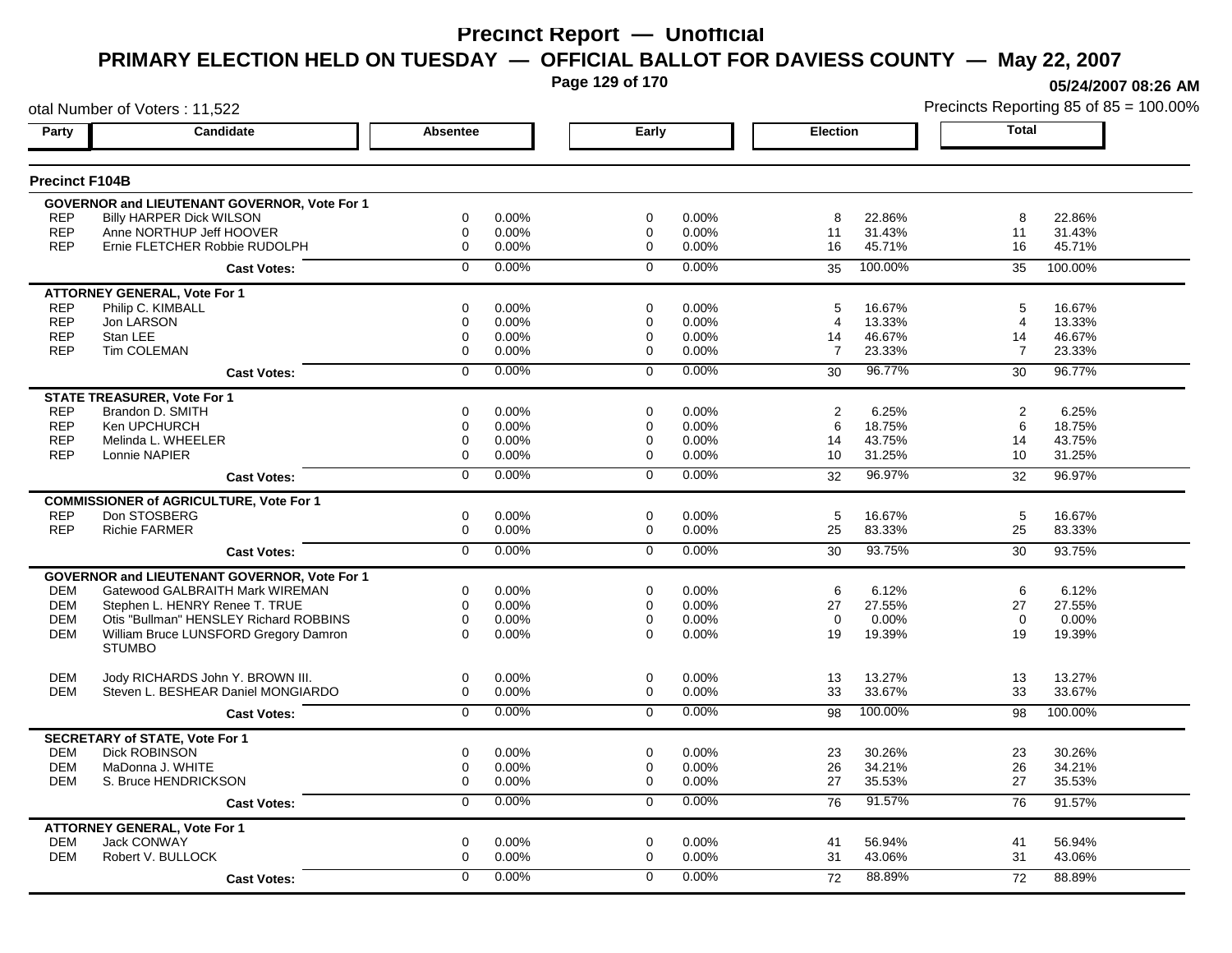**Page 130 of 170**

**05/24/2007 08:26 AM**

|                                        | otal Number of Voters: 11,522                                                                                     |          |                                              |       |                                              |                     |                                     | Precincts Reporting 85 of 85 = 100.00% |                                     |
|----------------------------------------|-------------------------------------------------------------------------------------------------------------------|----------|----------------------------------------------|-------|----------------------------------------------|---------------------|-------------------------------------|----------------------------------------|-------------------------------------|
| Party                                  | Candidate                                                                                                         | Absentee |                                              | Early |                                              | <b>Election</b>     |                                     | Total                                  |                                     |
| <b>Precinct F104B</b>                  |                                                                                                                   |          |                                              |       |                                              |                     |                                     |                                        |                                     |
| DEM<br><b>DEM</b><br><b>DEM</b><br>DEM | <b>STATE TREASURER, Vote For 1</b><br>L.J. "Todd" HOLLENBACH<br>Mike WEAVER<br>Jack D. WOOD<br>Patrick R. DUNMIRE |          | $0.00\%$<br>$0.00\%$<br>$0.00\%$<br>$0.00\%$ |       | $0.00\%$<br>$0.00\%$<br>$0.00\%$<br>$0.00\%$ | 13<br>49<br>14<br>6 | 15.85%<br>59.76%<br>17.07%<br>7.32% | 13<br>49<br>14<br>6                    | 15.85%<br>59.76%<br>17.07%<br>7.32% |
|                                        | <b>Cast Votes:</b>                                                                                                |          | 0.00%                                        |       | $0.00\%$                                     | 82                  | 95.35%                              | 82                                     | 95.35%                              |
| DEM<br><b>DEM</b>                      | <b>COMMISSIONER of AGRICULTURE, Vote For 1</b><br>David Lynn WILLIAMS<br>David NEVILLE<br><b>Cast Votes:</b>      |          | $0.00\%$<br>$0.00\%$<br>$0.00\%$             |       | $0.00\%$<br>$0.00\%$<br>$0.00\%$             | 47<br>26<br>73      | 64.38%<br>35.62%<br>91.25%          | 47<br>26<br>73                         | 64.38%<br>35.62%<br>91.25%          |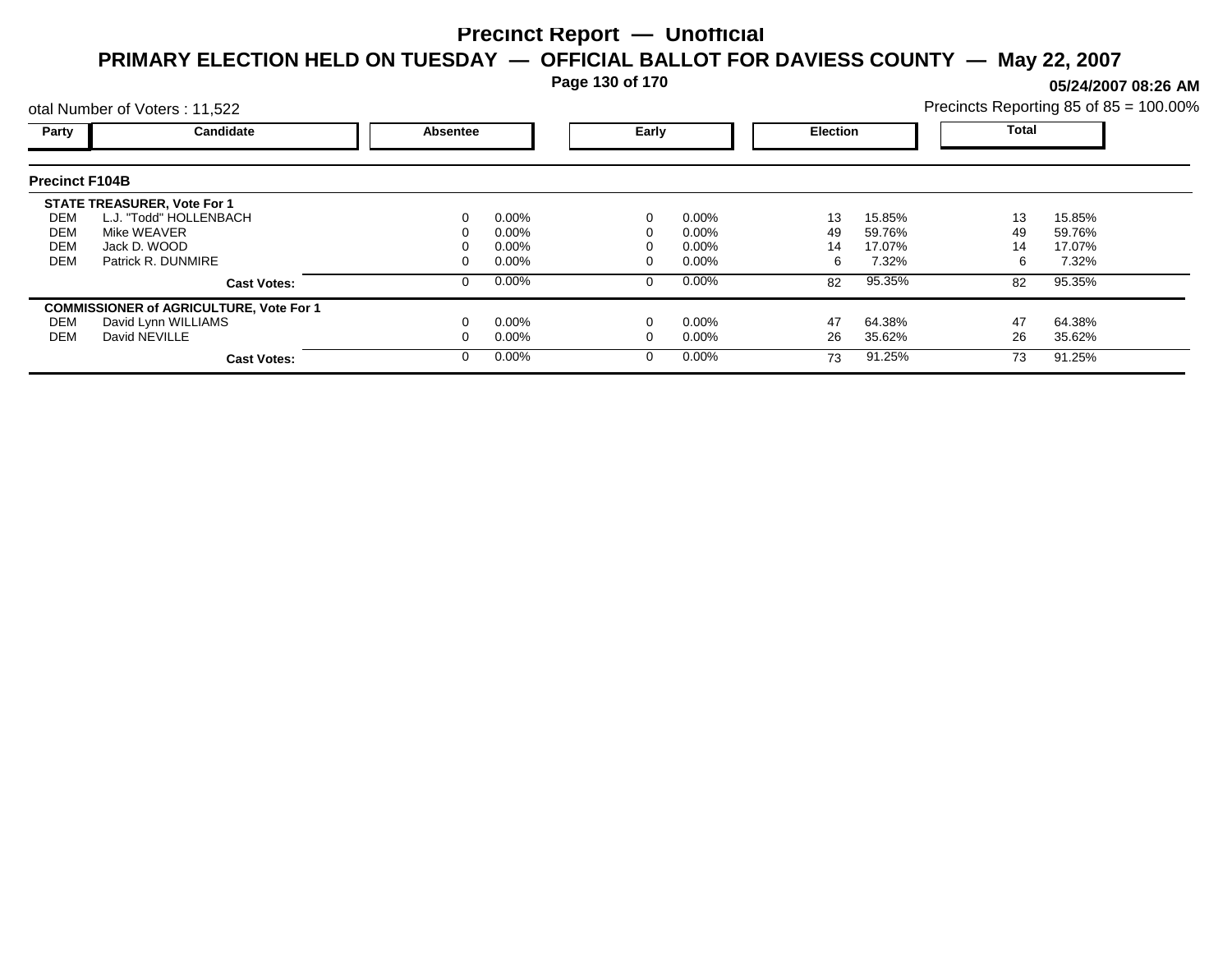**Page 131 of 170**

otal Number of Voters : 11,522

**05/24/2007 08:26 AM**

| Party                | Candidate                                              | <b>Absentee</b>         | Early          |       | <b>Election</b>                 | <b>Total</b>   |        |
|----------------------|--------------------------------------------------------|-------------------------|----------------|-------|---------------------------------|----------------|--------|
| <b>Precinct G101</b> |                                                        |                         |                |       |                                 |                |        |
|                      | <b>GOVERNOR and LIEUTENANT GOVERNOR, Vote For 1</b>    |                         |                |       |                                 |                |        |
| <b>REP</b>           | <b>Billy HARPER Dick WILSON</b>                        | 0.00%<br>0              | $\mathbf 0$    | 0.00% | 5<br>23.81%                     | 5              | 23.81% |
| <b>REP</b>           | Anne NORTHUP Jeff HOOVER                               | 0.00%<br>0              | $\mathbf 0$    | 0.00% | 42.86%<br>9                     | 9              | 42.86% |
| <b>REP</b>           | Ernie FLETCHER Robbie RUDOLPH                          | 0<br>0.00%              | 0              | 0.00% | $\overline{7}$<br>33.33%        | $\overline{7}$ | 33.33% |
|                      | <b>Cast Votes:</b>                                     | $0.00\%$<br>0           | $\Omega$       | 0.00% | 100.00%<br>21                   | 21<br>100.00%  |        |
|                      | <b>ATTORNEY GENERAL, Vote For 1</b>                    |                         |                |       |                                 |                |        |
| <b>REP</b>           | Philip C. KIMBALL                                      | 0.00%<br>0              | $\Omega$       | 0.00% | 35.29%<br>6                     | 6              | 35.29% |
| <b>REP</b>           | Jon LARSON                                             | $\mathbf 0$<br>0.00%    | $\mathbf 0$    | 0.00% | 23.53%<br>$\boldsymbol{\Delta}$ | 4              | 23.53% |
| <b>REP</b>           | Stan LEE                                               | 0.00%<br>0              | $\Omega$       | 0.00% | 17.65%<br>3                     | 3              | 17.65% |
| <b>REP</b>           | Tim COLEMAN                                            | 0<br>0.00%              | $\mathbf 0$    | 0.00% | 23.53%<br>4                     | 4              | 23.53% |
|                      | <b>Cast Votes:</b>                                     | 0.00%<br>0              | $\mathbf 0$    | 0.00% | 94.44%<br>17                    | 17             | 94.44% |
|                      | <b>STATE TREASURER, Vote For 1</b>                     |                         |                |       |                                 |                |        |
| <b>REP</b>           | Brandon D. SMITH                                       | 0<br>0.00%              | $\mathbf 0$    | 0.00% | 3<br>15.79%                     | 3              | 15.79% |
| <b>REP</b>           | Ken UPCHURCH                                           | $\mathbf 0$<br>0.00%    | 0              | 0.00% | $\overline{2}$<br>10.53%        | $\mathbf{2}$   | 10.53% |
| <b>REP</b>           | Melinda L. WHEELER                                     | 0<br>0.00%              | $\mathbf 0$    | 0.00% | 9<br>47.37%                     | 9              | 47.37% |
| <b>REP</b>           | Lonnie NAPIER                                          | 0.00%<br>0              | 0              | 0.00% | 5<br>26.32%                     | 5              | 26.32% |
|                      | <b>Cast Votes:</b>                                     | 0.00%<br>$\overline{0}$ | $\overline{0}$ | 0.00% | 95.00%<br>19                    | 19             | 95.00% |
|                      | <b>COMMISSIONER of AGRICULTURE, Vote For 1</b>         |                         |                |       |                                 |                |        |
| <b>REP</b>           | Don STOSBERG                                           | 0.00%<br>0              | $\mathbf 0$    | 0.00% | 8<br>47.06%                     | 8              | 47.06% |
| <b>REP</b>           | <b>Richie FARMER</b>                                   | 0.00%<br>0              | $\Omega$       | 0.00% | 9<br>52.94%                     | 9              | 52.94% |
|                      | <b>Cast Votes:</b>                                     | 0.00%<br>$\overline{0}$ | $\overline{0}$ | 0.00% | 85.00%<br>17                    | 17             | 85.00% |
|                      | GOVERNOR and LIEUTENANT GOVERNOR, Vote For 1           |                         |                |       |                                 |                |        |
| <b>DEM</b>           | Gatewood GALBRAITH Mark WIREMAN                        | 0<br>0.00%              | $\mathbf 0$    | 0.00% | 3<br>2.73%                      | 3              | 2.73%  |
| <b>DEM</b>           | Stephen L. HENRY Renee T. TRUE                         | 0<br>0.00%              | $\mathbf 0$    | 0.00% | 33<br>30.00%                    | 33             | 30.00% |
| <b>DEM</b>           | Otis "Bullman" HENSLEY Richard ROBBINS                 | 0<br>0.00%              | $\Omega$       | 0.00% | 0.00%<br>$\Omega$               | $\Omega$       | 0.00%  |
| <b>DEM</b>           | William Bruce LUNSFORD Gregory Damron<br><b>STUMBO</b> | $\mathbf 0$<br>0.00%    | $\Omega$       | 0.00% | 20<br>18.18%                    | 20             | 18.18% |
| <b>DEM</b>           | Jody RICHARDS John Y. BROWN III.                       | 0.00%<br>0              | $\mathbf 0$    | 0.00% | 18<br>16.36%                    | 18             | 16.36% |
| <b>DEM</b>           | Steven L. BESHEAR Daniel MONGIARDO                     | $\Omega$<br>0.00%       | $\Omega$       | 0.00% | 35<br>31.82%                    | 35             | 31.82% |
|                      | <b>Cast Votes:</b>                                     | $\Omega$<br>0.00%       | $\Omega$       | 0.00% | 98.21%<br>110                   | 110            | 98.21% |
|                      | <b>SECRETARY of STATE, Vote For 1</b>                  |                         |                |       |                                 |                |        |
| <b>DEM</b>           | <b>Dick ROBINSON</b>                                   | 0<br>0.00%              | $\mathbf 0$    | 0.00% | 32<br>34.78%                    | 32             | 34.78% |
| <b>DEM</b>           | MaDonna J. WHITE                                       | 0<br>0.00%              | $\mathbf 0$    | 0.00% | 26<br>28.26%                    | 26             | 28.26% |
| <b>DEM</b>           | S. Bruce HENDRICKSON                                   | 0<br>0.00%              | $\mathbf 0$    | 0.00% | 34<br>36.96%                    | 34             | 36.96% |
|                      | <b>Cast Votes:</b>                                     | 0.00%<br>$\mathbf 0$    | $\mathbf 0$    | 0.00% | 94.85%<br>92                    | 92             | 94.85% |
|                      | <b>ATTORNEY GENERAL, Vote For 1</b>                    |                         |                |       |                                 |                |        |
| <b>DEM</b>           | <b>Jack CONWAY</b>                                     | 0<br>0.00%              | $\mathbf 0$    | 0.00% | 50<br>56.18%                    | 50             | 56.18% |
| <b>DEM</b>           | Robert V. BULLOCK                                      | $\Omega$<br>0.00%       | $\Omega$       | 0.00% | 39<br>43.82%                    | 39             | 43.82% |
|                      | <b>Cast Votes:</b>                                     | 0.00%<br>0              | $\Omega$       | 0.00% | 93.68%<br>89                    | 89             | 93.68% |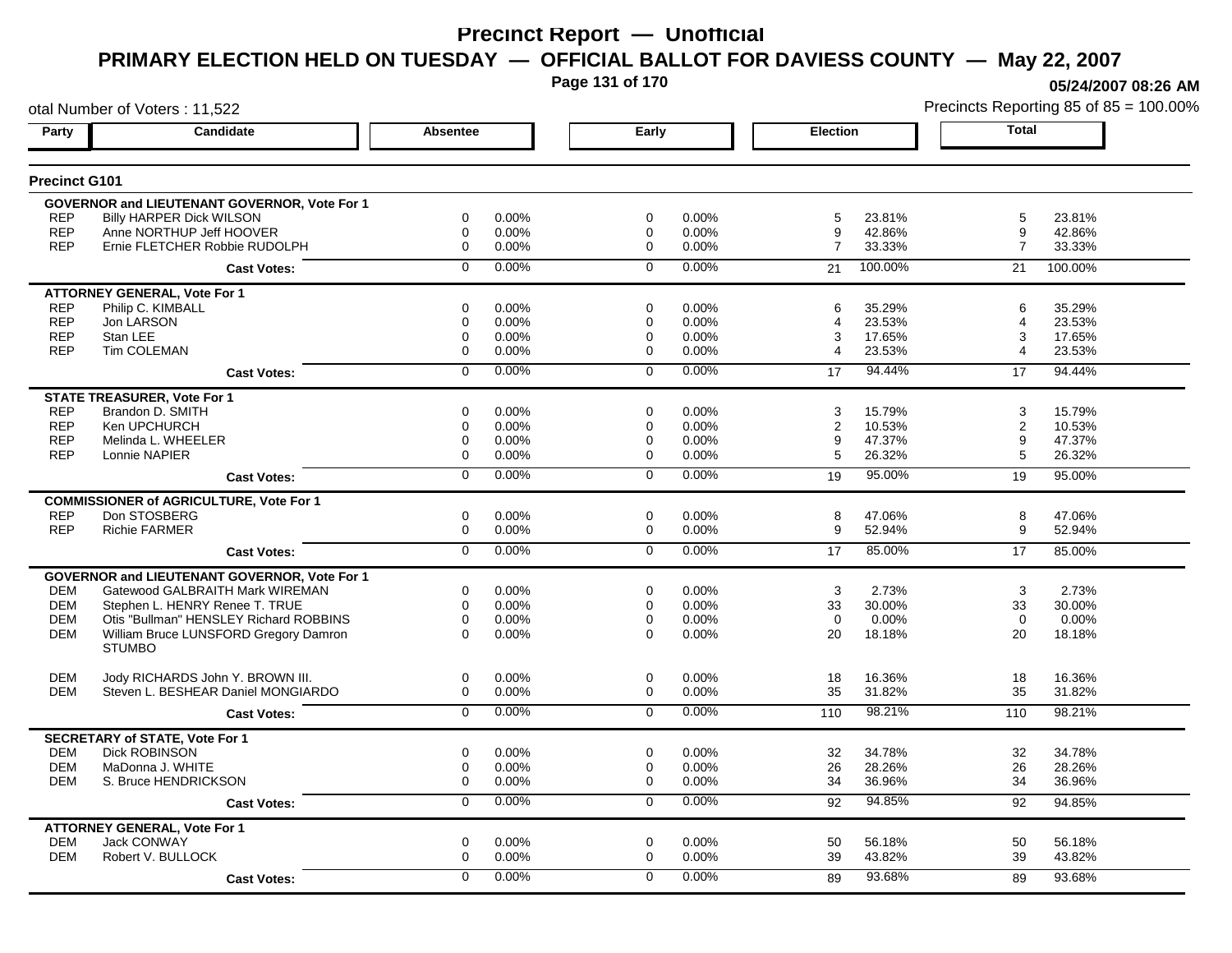**Page 132 of 170**

**05/24/2007 08:26 AM**

|                                        | otal Number of Voters: 11,522                                                                                     |          |                                     |       |                                     |                |                                    |                    | Precincts Reporting 85 of 85 = 100.00% |  |
|----------------------------------------|-------------------------------------------------------------------------------------------------------------------|----------|-------------------------------------|-------|-------------------------------------|----------------|------------------------------------|--------------------|----------------------------------------|--|
| Party                                  | Candidate                                                                                                         | Absentee |                                     | Early |                                     |                | <b>Election</b>                    |                    | <b>Total</b>                           |  |
| <b>Precinct G101</b>                   |                                                                                                                   |          |                                     |       |                                     |                |                                    |                    |                                        |  |
| DEM<br>DEM<br><b>DEM</b><br><b>DEM</b> | <b>STATE TREASURER, Vote For 1</b><br>L.J. "Todd" HOLLENBACH<br>Mike WEAVER<br>Jack D. WOOD<br>Patrick R. DUNMIRE |          | $0.00\%$<br>0.00%<br>0.00%<br>0.00% |       | $0.00\%$<br>0.00%<br>0.00%<br>0.00% | 26<br>58<br>3  | 27.37%<br>61.05%<br>8.42%<br>3.16% | 26<br>58<br>8<br>3 | 27.37%<br>61.05%<br>8.42%<br>3.16%     |  |
|                                        | <b>Cast Votes:</b>                                                                                                |          | $0.00\%$                            | 0     | $0.00\%$                            | 95             | 95.96%                             | 95                 | 95.96%                                 |  |
| DEM<br>DEM                             | <b>COMMISSIONER of AGRICULTURE, Vote For 1</b><br>David Lynn WILLIAMS<br>David NEVILLE<br><b>Cast Votes:</b>      |          | $0.00\%$<br>$0.00\%$<br>$0.00\%$    | 0     | 0.00%<br>0.00%<br>$0.00\%$          | 58<br>34<br>92 | 63.04%<br>36.96%<br>93.88%         | 58<br>34<br>92     | 63.04%<br>36.96%<br>93.88%             |  |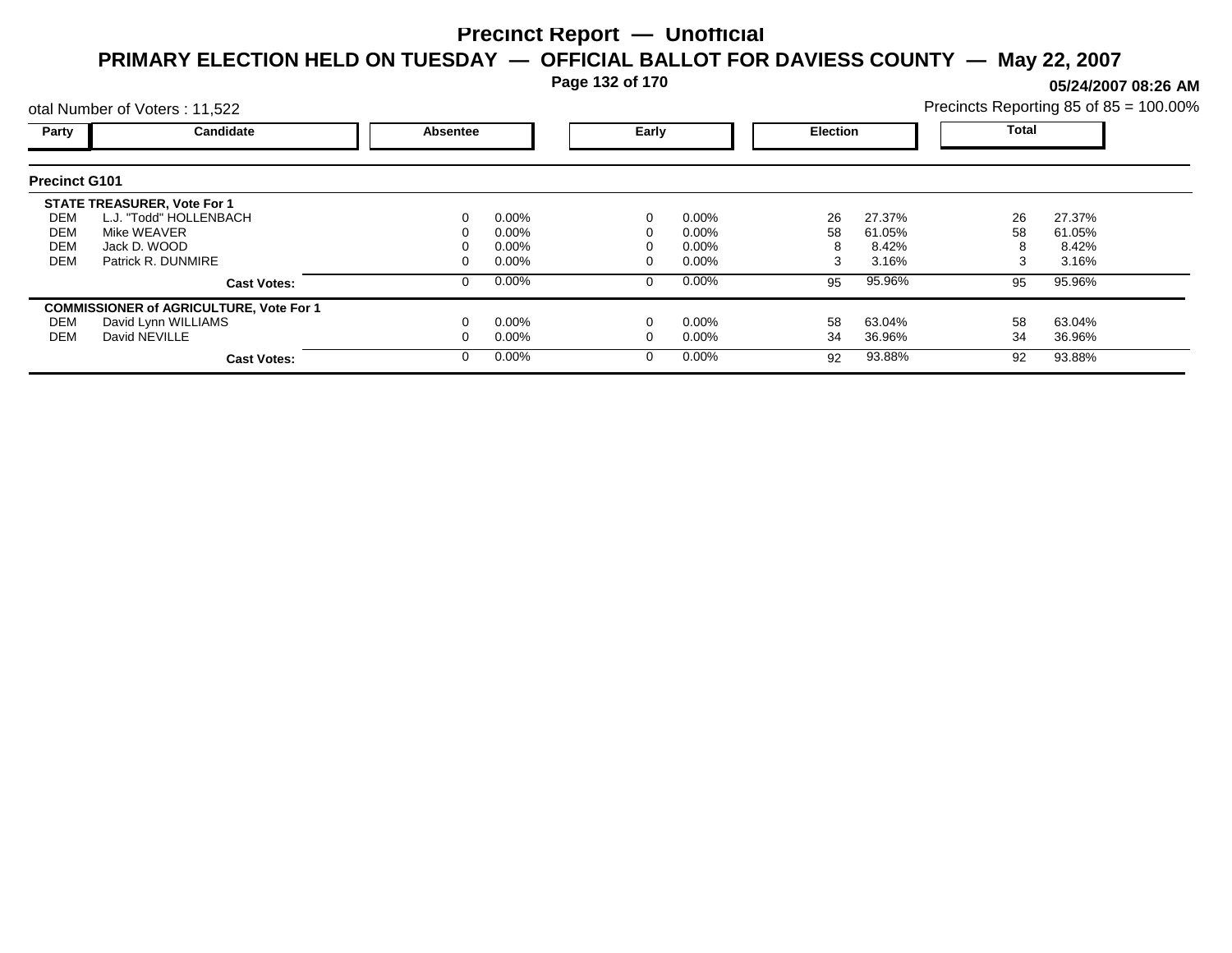**Page 133 of 170**

**05/24/2007 08:26 AM**

| otal Number of Voters: 11,522 |                                                     |                 |                |                |       |                 | Precincts Reporting 85 of 85 = 100.009 |                |         |
|-------------------------------|-----------------------------------------------------|-----------------|----------------|----------------|-------|-----------------|----------------------------------------|----------------|---------|
| Party                         | <b>Candidate</b>                                    | <b>Absentee</b> |                | Early          |       | <b>Election</b> |                                        | <b>Total</b>   |         |
| <b>Precinct G102</b>          |                                                     |                 |                |                |       |                 |                                        |                |         |
|                               | <b>GOVERNOR and LIEUTENANT GOVERNOR, Vote For 1</b> |                 |                |                |       |                 |                                        |                |         |
| <b>REP</b>                    | <b>Billy HARPER Dick WILSON</b>                     | 0               | 0.00%          | 0              | 0.00% | 3               | 21.43%                                 | 3              | 21.43%  |
| <b>REP</b>                    | Anne NORTHUP Jeff HOOVER                            | $\mathbf 0$     | 0.00%          | $\mathbf 0$    | 0.00% | 3               | 21.43%                                 | 3              | 21.43%  |
| <b>REP</b>                    | Ernie FLETCHER Robbie RUDOLPH                       | 0               | 0.00%          | $\mathbf 0$    | 0.00% | 8               | 57.14%                                 | 8              | 57.14%  |
|                               | <b>Cast Votes:</b>                                  | $\mathbf 0$     | 0.00%          | $\mathbf 0$    | 0.00% | 14              | 93.33%                                 | 14             | 93.33%  |
|                               | <b>ATTORNEY GENERAL, Vote For 1</b>                 |                 |                |                |       |                 |                                        |                |         |
| <b>REP</b>                    | Philip C. KIMBALL                                   | 0               | 0.00%          | 0              | 0.00% | 2               | 14.29%                                 | $\overline{2}$ | 14.29%  |
| <b>REP</b>                    | Jon LARSON                                          | $\mathbf 0$     | 0.00%          | 0              | 0.00% | $\mathbf 1$     | 7.14%                                  | -1             | 7.14%   |
| <b>REP</b><br><b>REP</b>      | Stan LEE<br>Tim COLEMAN                             | 0<br>0          | 0.00%<br>0.00% | 0<br>0         | 0.00% | 5<br>6          | 35.71%                                 | 5<br>6         | 35.71%  |
|                               |                                                     |                 |                |                | 0.00% |                 | 42.86%                                 |                | 42.86%  |
|                               | <b>Cast Votes:</b>                                  | 0               | 0.00%          | $\mathbf 0$    | 0.00% | 14              | 93.33%                                 | 14             | 93.33%  |
|                               | <b>STATE TREASURER, Vote For 1</b>                  |                 |                |                |       |                 |                                        |                |         |
| <b>REP</b>                    | Brandon D. SMITH                                    | 0               | 0.00%          | 0              | 0.00% | 5               | 35.71%                                 | 5              | 35.71%  |
| <b>REP</b>                    | Ken UPCHURCH                                        | 0               | 0.00%          | $\mathbf 0$    | 0.00% | $\mathbf{1}$    | 7.14%                                  | $\overline{1}$ | 7.14%   |
| <b>REP</b>                    | Melinda L. WHEELER                                  | 0               | 0.00%          | 0              | 0.00% | 6               | 42.86%                                 | 6              | 42.86%  |
| <b>REP</b>                    | Lonnie NAPIER                                       | $\mathbf 0$     | 0.00%          | $\mathbf 0$    | 0.00% | 2               | 14.29%                                 | $\overline{2}$ | 14.29%  |
|                               | <b>Cast Votes:</b>                                  | $\overline{0}$  | 0.00%          | $\overline{0}$ | 0.00% | 14              | 93.33%                                 | 14             | 93.33%  |
|                               | <b>COMMISSIONER of AGRICULTURE, Vote For 1</b>      |                 |                |                |       |                 |                                        |                |         |
| <b>REP</b>                    | Don STOSBERG                                        | 0               | 0.00%          | 0              | 0.00% | $\mathbf{1}$    | 6.67%                                  | $\overline{1}$ | 6.67%   |
| <b>REP</b>                    | <b>Richie FARMER</b>                                | $\pmb{0}$       | 0.00%          | 0              | 0.00% | 14              | 93.33%                                 | 14             | 93.33%  |
|                               | <b>Cast Votes:</b>                                  | 0               | 0.00%          | $\mathbf 0$    | 0.00% | 15              | 100.00%                                | 15             | 100.00% |
|                               | <b>GOVERNOR and LIEUTENANT GOVERNOR, Vote For 1</b> |                 |                |                |       |                 |                                        |                |         |
| <b>DEM</b>                    | Gatewood GALBRAITH Mark WIREMAN                     | $\mathbf 0$     | 0.00%          | $\mathbf 0$    | 0.00% | 5               | 5.56%                                  | 5              | 5.56%   |
| <b>DEM</b>                    | Stephen L. HENRY Renee T. TRUE                      | 0               | 0.00%          | 0              | 0.00% | 41              | 45.56%                                 | 41             | 45.56%  |
| <b>DEM</b>                    | Otis "Bullman" HENSLEY Richard ROBBINS              | 0               | 0.00%          | $\mathbf 0$    | 0.00% | $\mathbf 0$     | 0.00%                                  | $\mathbf 0$    | 0.00%   |
| <b>DEM</b>                    | William Bruce LUNSFORD Gregory Damron               | $\Omega$        | 0.00%          | $\Omega$       | 0.00% | 17              | 18.89%                                 | 17             | 18.89%  |
|                               | <b>STUMBO</b>                                       |                 |                |                |       |                 |                                        |                |         |
| <b>DEM</b>                    | Jody RICHARDS John Y. BROWN III.                    | 0               | 0.00%          | 0              | 0.00% | $\overline{7}$  | 7.78%                                  | $\overline{7}$ | 7.78%   |
| <b>DEM</b>                    | Steven L. BESHEAR Daniel MONGIARDO                  | 0               | 0.00%          | 0              | 0.00% | 20              | 22.22%                                 | 20             | 22.22%  |
|                               | <b>Cast Votes:</b>                                  | $\mathbf 0$     | 0.00%          | $\mathbf 0$    | 0.00% | 90              | 96.77%                                 | 90             | 96.77%  |
|                               | <b>SECRETARY of STATE, Vote For 1</b>               |                 |                |                |       |                 |                                        |                |         |
| <b>DEM</b>                    | <b>Dick ROBINSON</b>                                | $\mathbf 0$     | 0.00%          | $\mathbf 0$    | 0.00% | 34              | 44.16%                                 | 34             | 44.16%  |
| <b>DEM</b>                    | MaDonna J. WHITE                                    | 0               | 0.00%          | 0              | 0.00% | 22              | 28.57%                                 | 22             | 28.57%  |
| <b>DEM</b>                    | S. Bruce HENDRICKSON                                | $\mathbf 0$     | 0.00%          | 0              | 0.00% | 21              | 27.27%                                 | 21             | 27.27%  |
|                               | <b>Cast Votes:</b>                                  | $\overline{0}$  | 0.00%          | $\overline{0}$ | 0.00% | 77              | 87.50%                                 | 77             | 87.50%  |
|                               | <b>ATTORNEY GENERAL, Vote For 1</b>                 |                 |                |                |       |                 |                                        |                |         |
| <b>DEM</b>                    | Jack CONWAY                                         | 0               | 0.00%          | 0              | 0.00% | 37              | 49.33%                                 | 37             | 49.33%  |
| <b>DEM</b>                    | Robert V. BULLOCK                                   | $\mathbf 0$     | 0.00%          | $\mathbf 0$    | 0.00% | 38              | 50.67%                                 | 38             | 50.67%  |
|                               | <b>Cast Votes:</b>                                  | $\Omega$        | 0.00%          | $\Omega$       | 0.00% | 75              | 89.29%                                 | 75             | 89.29%  |
|                               |                                                     |                 |                |                |       |                 |                                        |                |         |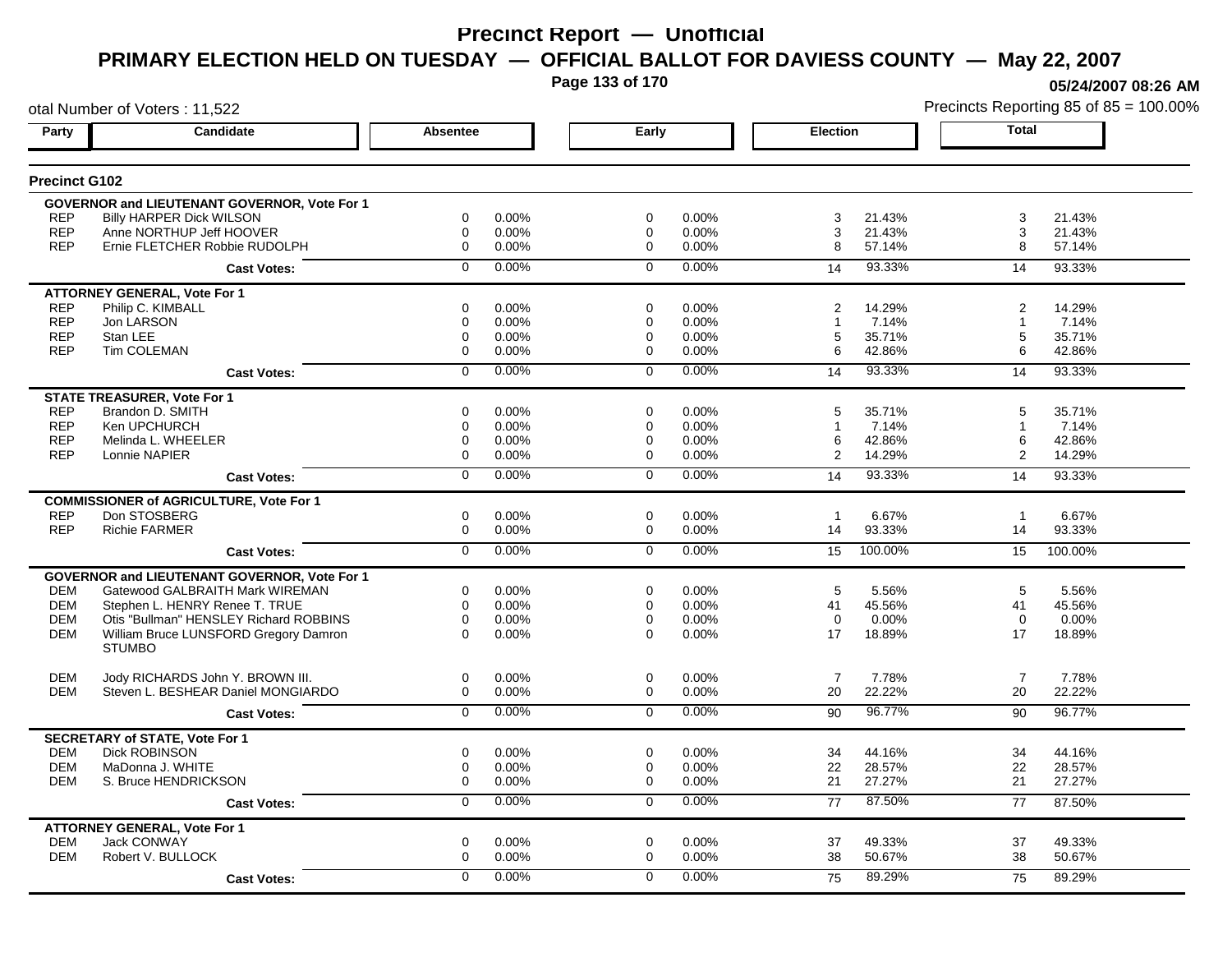**Page 134 of 170**

**05/24/2007 08:26 AM**

|                      | otal Number of Voters: 11,522                  |          |          |       |          |                 |        | Precincts Reporting 85 of 85 = 100.00% |        |  |
|----------------------|------------------------------------------------|----------|----------|-------|----------|-----------------|--------|----------------------------------------|--------|--|
| Party                | Candidate                                      | Absentee |          | Early |          | <b>Election</b> |        | Total                                  |        |  |
| <b>Precinct G102</b> |                                                |          |          |       |          |                 |        |                                        |        |  |
|                      | <b>STATE TREASURER, Vote For 1</b>             |          |          |       |          |                 |        |                                        |        |  |
| DEM                  | L.J. "Todd" HOLLENBACH                         |          | $0.00\%$ |       | $0.00\%$ | 19              | 22.89% | 19                                     | 22.89% |  |
| DEM                  | Mike WEAVER                                    |          | $0.00\%$ |       | $0.00\%$ | 48              | 57.83% | 48                                     | 57.83% |  |
| <b>DEM</b>           | Jack D. WOOD                                   |          | $0.00\%$ |       | $0.00\%$ | 13              | 15.66% | 13                                     | 15.66% |  |
| <b>DEM</b>           | Patrick R. DUNMIRE                             |          | $0.00\%$ |       | $0.00\%$ | 3               | 3.61%  |                                        | 3.61%  |  |
|                      | <b>Cast Votes:</b>                             |          | $0.00\%$ |       | $0.00\%$ | 83              | 94.32% | 83                                     | 94.32% |  |
|                      | <b>COMMISSIONER of AGRICULTURE, Vote For 1</b> |          |          |       |          |                 |        |                                        |        |  |
| DEM                  | David Lynn WILLIAMS                            |          | $0.00\%$ |       | $0.00\%$ | 52              | 70.27% | 52                                     | 70.27% |  |
| DEM                  | David NEVILLE                                  |          | $0.00\%$ |       | $0.00\%$ | 22              | 29.73% | 22                                     | 29.73% |  |
|                      | <b>Cast Votes:</b>                             |          | $0.00\%$ |       | $0.00\%$ | 74              | 87.06% | 74                                     | 87.06% |  |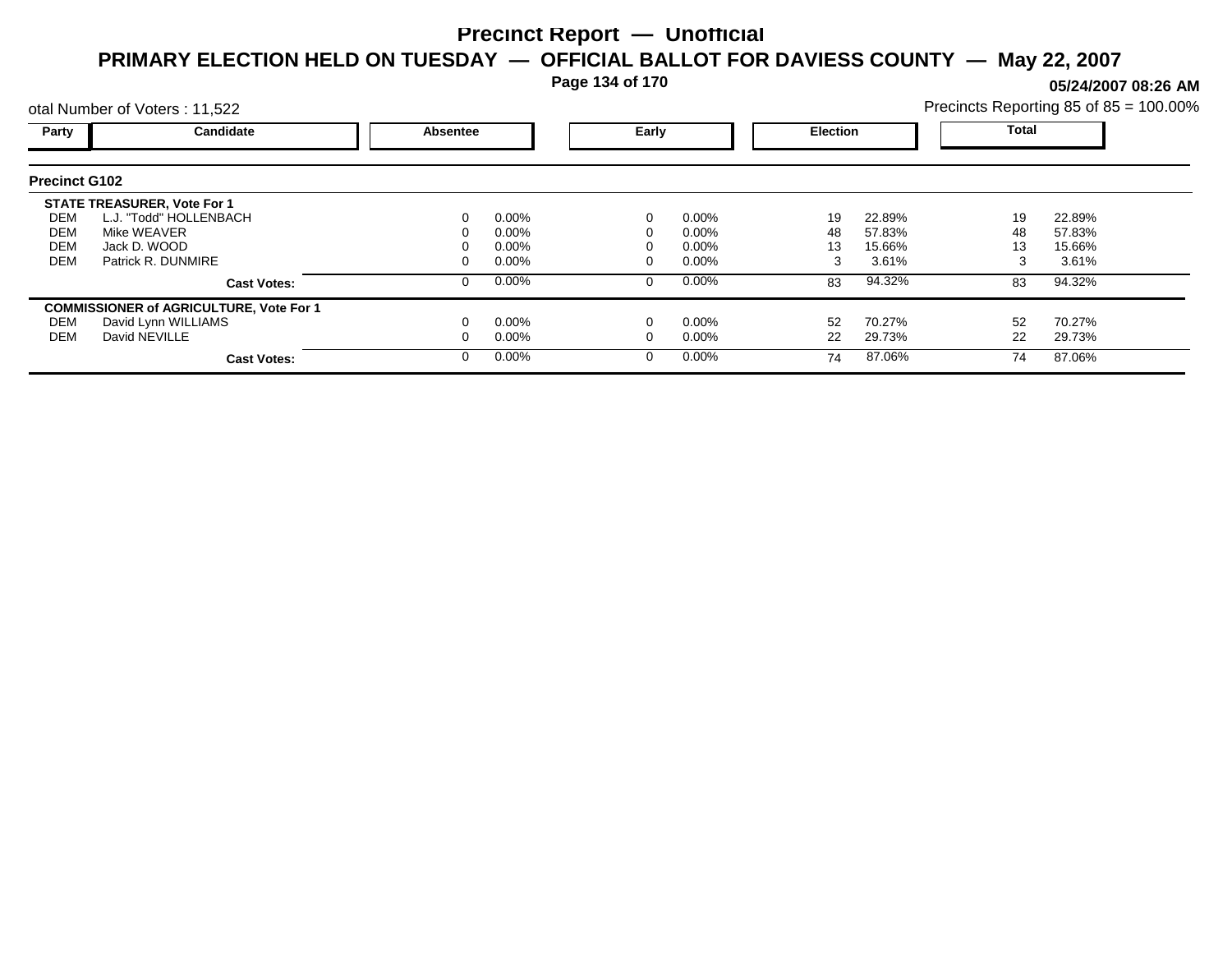**Page 135 of 170**

**05/24/2007 08:26 AM**

| otal Number of Voters: 11,522 |                                                     |                 |       |                |       |                 |         | Precincts Reporting 85 of 85 = 100.009 |         |
|-------------------------------|-----------------------------------------------------|-----------------|-------|----------------|-------|-----------------|---------|----------------------------------------|---------|
| Party                         | <b>Candidate</b>                                    | <b>Absentee</b> |       | Early          |       | <b>Election</b> |         | <b>Total</b>                           |         |
| <b>Precinct G103</b>          |                                                     |                 |       |                |       |                 |         |                                        |         |
|                               | GOVERNOR and LIEUTENANT GOVERNOR, Vote For 1        |                 |       |                |       |                 |         |                                        |         |
| <b>REP</b>                    | Billy HARPER Dick WILSON                            | 0               | 0.00% | $\mathbf 0$    | 0.00% | $\overline{2}$  | 10.00%  | 2                                      | 10.00%  |
| <b>REP</b>                    | Anne NORTHUP Jeff HOOVER                            | $\mathbf 0$     | 0.00% | $\mathbf 0$    | 0.00% | 11              | 55.00%  | 11                                     | 55.00%  |
| <b>REP</b>                    | Ernie FLETCHER Robbie RUDOLPH                       | $\mathbf 0$     | 0.00% | $\mathbf 0$    | 0.00% | $\overline{7}$  | 35.00%  | $\overline{7}$                         | 35.00%  |
|                               | <b>Cast Votes:</b>                                  | $\mathbf 0$     | 0.00% | $\mathbf 0$    | 0.00% | 20              | 95.24%  | 20                                     | 95.24%  |
|                               | <b>ATTORNEY GENERAL, Vote For 1</b>                 |                 |       |                |       |                 |         |                                        |         |
| <b>REP</b>                    | Philip C. KIMBALL                                   | 0               | 0.00% | 0              | 0.00% | 3               | 15.79%  | 3                                      | 15.79%  |
| <b>REP</b>                    | Jon LARSON                                          | 0               | 0.00% | 0              | 0.00% | 5               | 26.32%  | 5                                      | 26.32%  |
| <b>REP</b>                    | Stan LEE                                            | 0               | 0.00% | 0              | 0.00% | 5               | 26.32%  | 5                                      | 26.32%  |
| <b>REP</b>                    | Tim COLEMAN                                         | 0               | 0.00% | 0              | 0.00% | 6               | 31.58%  | 6                                      | 31.58%  |
|                               | <b>Cast Votes:</b>                                  | $\mathbf 0$     | 0.00% | $\mathbf 0$    | 0.00% | 19              | 95.00%  | 19                                     | 95.00%  |
|                               | <b>STATE TREASURER, Vote For 1</b>                  |                 |       |                |       |                 |         |                                        |         |
| <b>REP</b>                    | Brandon D. SMITH                                    | $\mathbf 0$     | 0.00% | $\Omega$       | 0.00% | 3               | 15.79%  | 3                                      | 15.79%  |
| <b>REP</b>                    | Ken UPCHURCH                                        | 0               | 0.00% | 0              | 0.00% | 0               | 0.00%   | 0                                      | 0.00%   |
| <b>REP</b>                    | Melinda L. WHEELER                                  | $\pmb{0}$       | 0.00% | 0              | 0.00% | 9               | 47.37%  | 9                                      | 47.37%  |
| <b>REP</b>                    | Lonnie NAPIER                                       | $\mathbf 0$     | 0.00% | 0              | 0.00% | $\overline{7}$  | 36.84%  | 7                                      | 36.84%  |
|                               | <b>Cast Votes:</b>                                  | $\overline{0}$  | 0.00% | $\mathbf 0$    | 0.00% | 19              | 95.00%  | 19                                     | 95.00%  |
|                               | <b>COMMISSIONER of AGRICULTURE, Vote For 1</b>      |                 |       |                |       |                 |         |                                        |         |
| <b>REP</b>                    | Don STOSBERG                                        | 0               | 0.00% | 0              | 0.00% | 4               | 23.53%  | 4                                      | 23.53%  |
| <b>REP</b>                    | <b>Richie FARMER</b>                                | 0               | 0.00% | $\mathbf 0$    | 0.00% | 13              | 76.47%  | 13                                     | 76.47%  |
|                               | <b>Cast Votes:</b>                                  | $\overline{0}$  | 0.00% | $\overline{0}$ | 0.00% | 17              | 94.44%  | 17                                     | 94.44%  |
|                               | <b>GOVERNOR and LIEUTENANT GOVERNOR, Vote For 1</b> |                 |       |                |       |                 |         |                                        |         |
| DEM                           | Gatewood GALBRAITH Mark WIREMAN                     | 0               | 0.00% | 0              | 0.00% | 3               | 2.73%   | 3                                      | 2.73%   |
| <b>DEM</b>                    | Stephen L. HENRY Renee T. TRUE                      | $\mathbf 0$     | 0.00% | 0              | 0.00% | 42              | 38.18%  | 42                                     | 38.18%  |
| <b>DEM</b>                    | Otis "Bullman" HENSLEY Richard ROBBINS              | $\mathbf 0$     | 0.00% | $\mathbf 0$    | 0.00% | 2               | 1.82%   | 2                                      | 1.82%   |
| <b>DEM</b>                    | William Bruce LUNSFORD Gregory Damron               | $\Omega$        | 0.00% | $\Omega$       | 0.00% | 31              | 28.18%  | 31                                     | 28.18%  |
|                               | <b>STUMBO</b>                                       |                 |       |                |       |                 |         |                                        |         |
| <b>DEM</b>                    | Jody RICHARDS John Y. BROWN III.                    | 0               | 0.00% | 0              | 0.00% | 9               | 8.18%   | 9                                      | 8.18%   |
| <b>DEM</b>                    | Steven L. BESHEAR Daniel MONGIARDO                  | 0               | 0.00% | 0              | 0.00% | 23              | 20.91%  | 23                                     | 20.91%  |
|                               | <b>Cast Votes:</b>                                  | $\overline{0}$  | 0.00% | $\mathbf 0$    | 0.00% | 110             | 100.00% | 110                                    | 100.00% |
|                               | <b>SECRETARY of STATE, Vote For 1</b>               |                 |       |                |       |                 |         |                                        |         |
| <b>DEM</b>                    | <b>Dick ROBINSON</b>                                | 0               | 0.00% | $\mathbf 0$    | 0.00% | 26              | 27.96%  | 26                                     | 27.96%  |
| <b>DEM</b>                    | MaDonna J. WHITE                                    | 0               | 0.00% | $\mathbf 0$    | 0.00% | 35              | 37.63%  | 35                                     | 37.63%  |
| <b>DEM</b>                    | S. Bruce HENDRICKSON                                | 0               | 0.00% | 0              | 0.00% | 32              | 34.41%  | 32                                     | 34.41%  |
|                               | <b>Cast Votes:</b>                                  | $\mathbf 0$     | 0.00% | $\mathbf 0$    | 0.00% | 93              | 93.00%  | 93                                     | 93.00%  |
|                               | <b>ATTORNEY GENERAL, Vote For 1</b>                 |                 |       |                |       |                 |         |                                        |         |
| <b>DEM</b>                    | Jack CONWAY                                         | 0               | 0.00% | 0              | 0.00% | 59              | 61.46%  | 59                                     | 61.46%  |
| <b>DEM</b>                    | Robert V. BULLOCK                                   | $\mathbf 0$     | 0.00% | $\mathbf 0$    | 0.00% | 37              | 38.54%  | 37                                     | 38.54%  |
|                               | <b>Cast Votes:</b>                                  | $\Omega$        | 0.00% | 0              | 0.00% | 96              | 96.00%  | 96                                     | 96.00%  |
|                               |                                                     |                 |       |                |       |                 |         |                                        |         |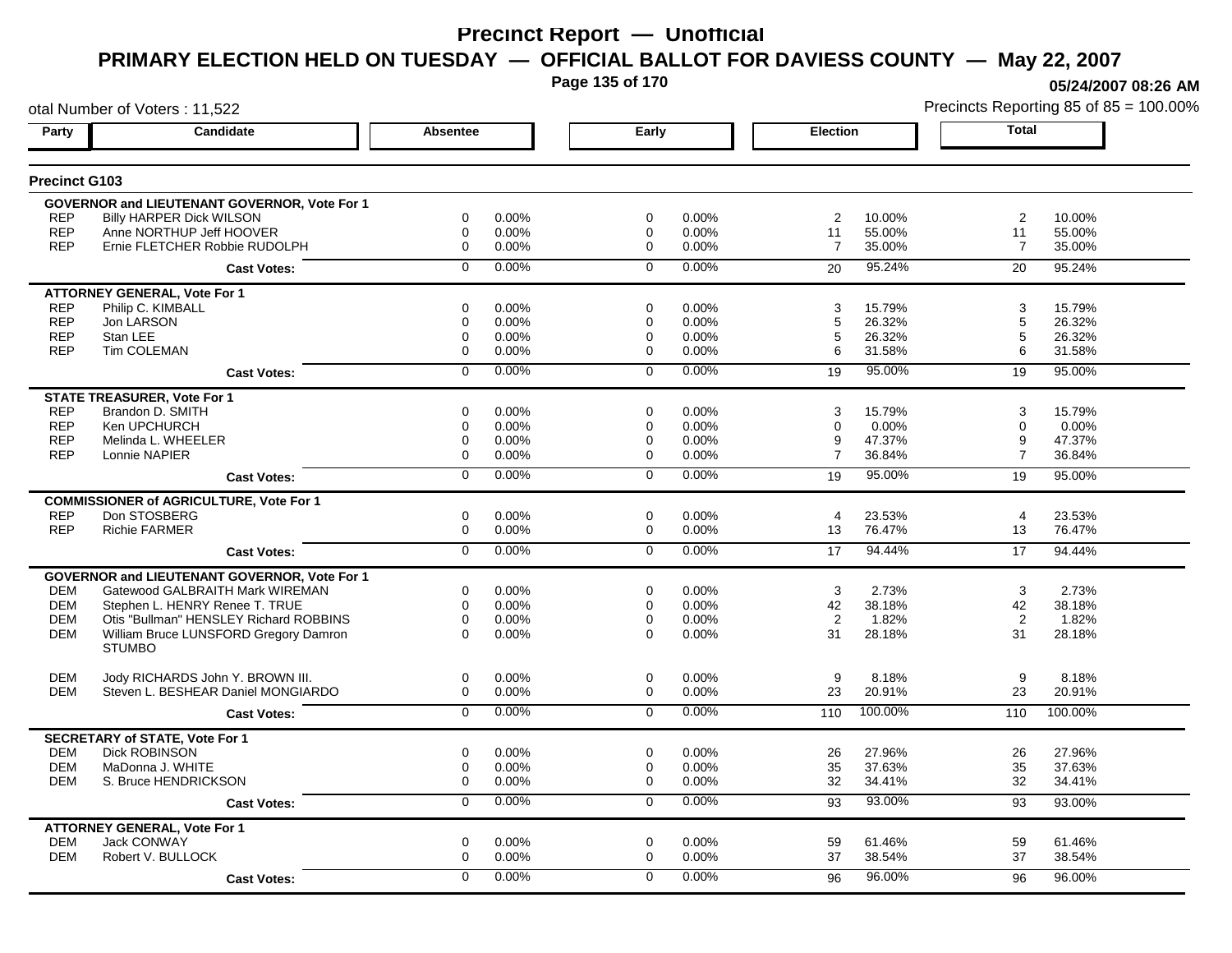**Page 136 of 170**

**05/24/2007 08:26 AM**

|                                        | otal Number of Voters: 11,522                                                                                     |          |                                              |       |                                              |                     |                                     |                | Precincts Reporting 85 of 85 = 100.00% |
|----------------------------------------|-------------------------------------------------------------------------------------------------------------------|----------|----------------------------------------------|-------|----------------------------------------------|---------------------|-------------------------------------|----------------|----------------------------------------|
| Party                                  | Candidate                                                                                                         | Absentee |                                              | Early |                                              | <b>Election</b>     |                                     | Total          |                                        |
| <b>Precinct G103</b>                   |                                                                                                                   |          |                                              |       |                                              |                     |                                     |                |                                        |
| DEM<br>DEM<br><b>DEM</b><br><b>DEM</b> | <b>STATE TREASURER, Vote For 1</b><br>L.J. "Todd" HOLLENBACH<br>Mike WEAVER<br>Jack D. WOOD<br>Patrick R. DUNMIRE |          | $0.00\%$<br>$0.00\%$<br>$0.00\%$<br>$0.00\%$ |       | $0.00\%$<br>$0.00\%$<br>$0.00\%$<br>$0.00\%$ | 25<br>55<br>14<br>5 | 25.25%<br>55.56%<br>14.14%<br>5.05% | 25<br>55<br>14 | 25.25%<br>55.56%<br>14.14%<br>5.05%    |
|                                        | <b>Cast Votes:</b>                                                                                                |          | $0.00\%$                                     |       | $0.00\%$                                     | 99                  | 96.12%                              | 99             | 96.12%                                 |
| DEM<br>DEM                             | <b>COMMISSIONER of AGRICULTURE, Vote For 1</b><br>David Lynn WILLIAMS<br>David NEVILLE<br><b>Cast Votes:</b>      |          | $0.00\%$<br>$0.00\%$<br>$0.00\%$             |       | $0.00\%$<br>$0.00\%$<br>$0.00\%$             | 64<br>30<br>94      | 68.09%<br>31.91%<br>94.00%          | 64<br>30<br>94 | 68.09%<br>31.91%<br>94.00%             |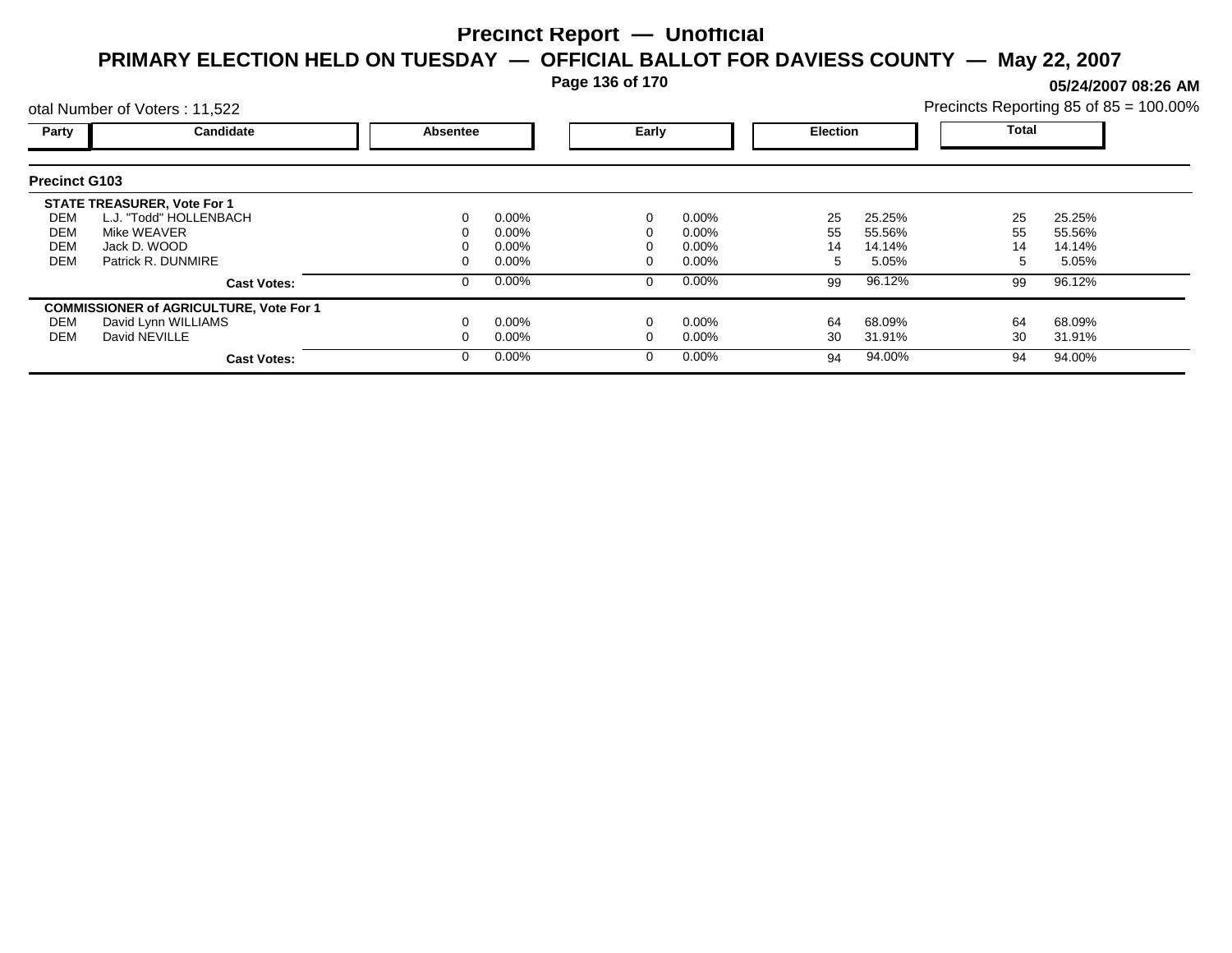**Page 137 of 170**

**05/24/2007 08:26 AM**

|                      | otal Number of Voters: 11,522                       |                 |       |                |       |                 |         |                | Precincts Reporting 85 of 85 = 100.00% |
|----------------------|-----------------------------------------------------|-----------------|-------|----------------|-------|-----------------|---------|----------------|----------------------------------------|
| Party                | Candidate                                           | <b>Absentee</b> |       | Early          |       | <b>Election</b> |         | <b>Total</b>   |                                        |
| <b>Precinct G104</b> |                                                     |                 |       |                |       |                 |         |                |                                        |
|                      | <b>GOVERNOR and LIEUTENANT GOVERNOR, Vote For 1</b> |                 |       |                |       |                 |         |                |                                        |
| <b>REP</b>           | <b>Billy HARPER Dick WILSON</b>                     | 0               | 0.00% | 0              | 0.00% | 3               | 17.65%  | 3              | 17.65%                                 |
| <b>REP</b>           | Anne NORTHUP Jeff HOOVER                            | $\mathbf 0$     | 0.00% | 0              | 0.00% | 6               | 35.29%  | 6              | 35.29%                                 |
| <b>REP</b>           | Ernie FLETCHER Robbie RUDOLPH                       | $\mathbf 0$     | 0.00% | $\mathbf 0$    | 0.00% | 8               | 47.06%  | 8              | 47.06%                                 |
|                      | <b>Cast Votes:</b>                                  | $\Omega$        | 0.00% | $\mathbf 0$    | 0.00% | 17              | 100.00% | 17             | 100.00%                                |
|                      | <b>ATTORNEY GENERAL, Vote For 1</b>                 |                 |       |                |       |                 |         |                |                                        |
| <b>REP</b>           | Philip C. KIMBALL                                   | 0               | 0.00% | 0              | 0.00% | 4               | 33.33%  | 4              | 33.33%                                 |
| <b>REP</b>           | Jon LARSON                                          | 0               | 0.00% | 0              | 0.00% |                 | 8.33%   | 1              | 8.33%                                  |
| <b>REP</b>           | Stan LEE                                            | 0               | 0.00% | 0              | 0.00% | 3               | 25.00%  | 3              | 25.00%                                 |
| <b>REP</b>           | Tim COLEMAN                                         | $\mathbf 0$     | 0.00% | 0              | 0.00% | 4               | 33.33%  | 4              | 33.33%                                 |
|                      | <b>Cast Votes:</b>                                  | $\mathbf 0$     | 0.00% | $\mathbf 0$    | 0.00% | 12              | 80.00%  | 12             | 80.00%                                 |
|                      | <b>STATE TREASURER, Vote For 1</b>                  |                 |       |                |       |                 |         |                |                                        |
| <b>REP</b>           | Brandon D. SMITH                                    | $\Omega$        | 0.00% | $\Omega$       | 0.00% |                 | 7.69%   | 1              | 7.69%                                  |
| <b>REP</b>           | Ken UPCHURCH                                        | 0               | 0.00% | 0              | 0.00% | 2               | 15.38%  | 2              | 15.38%                                 |
| <b>REP</b>           | Melinda L. WHEELER                                  | $\mathbf 0$     | 0.00% | 0              | 0.00% | 8               | 61.54%  | 8              | 61.54%                                 |
| <b>REP</b>           | Lonnie NAPIER                                       | 0               | 0.00% | 0              | 0.00% | 2               | 15.38%  | 2              | 15.38%                                 |
|                      | <b>Cast Votes:</b>                                  | $\overline{0}$  | 0.00% | $\overline{0}$ | 0.00% | 13              | 86.67%  | 13             | 86.67%                                 |
|                      | <b>COMMISSIONER of AGRICULTURE, Vote For 1</b>      |                 |       |                |       |                 |         |                |                                        |
| <b>REP</b>           | Don STOSBERG                                        | $\mathbf 0$     | 0.00% | $\mathbf 0$    | 0.00% | $\overline{1}$  | 8.33%   | $\overline{1}$ | 8.33%                                  |
| <b>REP</b>           | <b>Richie FARMER</b>                                | $\mathbf 0$     | 0.00% | $\mathbf 0$    | 0.00% | 11              | 91.67%  | 11             | 91.67%                                 |
|                      | <b>Cast Votes:</b>                                  | $\overline{0}$  | 0.00% | $\overline{0}$ | 0.00% | 12              | 85.71%  | 12             | 85.71%                                 |
|                      | <b>GOVERNOR and LIEUTENANT GOVERNOR, Vote For 1</b> |                 |       |                |       |                 |         |                |                                        |
| <b>DEM</b>           | Gatewood GALBRAITH Mark WIREMAN                     | 0               | 0.00% | 0              | 0.00% | $\overline{7}$  | 5.22%   | $\overline{7}$ | 5.22%                                  |
| <b>DEM</b>           | Stephen L. HENRY Renee T. TRUE                      | $\mathbf 0$     | 0.00% | $\mathbf 0$    | 0.00% | 45              | 33.58%  | 45             | 33.58%                                 |
| <b>DEM</b>           | Otis "Bullman" HENSLEY Richard ROBBINS              | $\mathbf 0$     | 0.00% | $\mathbf 0$    | 0.00% | $\overline{1}$  | 0.75%   | $\overline{1}$ | 0.75%                                  |
| <b>DEM</b>           | William Bruce LUNSFORD Gregory Damron               | $\Omega$        | 0.00% | $\Omega$       | 0.00% | 28              | 20.90%  | 28             | 20.90%                                 |
|                      | <b>STUMBO</b>                                       |                 |       |                |       |                 |         |                |                                        |
| <b>DEM</b>           | Jody RICHARDS John Y. BROWN III.                    | $\mathbf 0$     | 0.00% | $\mathbf 0$    | 0.00% | 10              | 7.46%   | 10             | 7.46%                                  |
| <b>DEM</b>           | Steven L. BESHEAR Daniel MONGIARDO                  | $\mathbf 0$     | 0.00% | $\mathbf 0$    | 0.00% | 41              | 30.60%  | 41             | 30.60%                                 |
|                      | <b>Cast Votes:</b>                                  | $\overline{0}$  | 0.00% | $\mathbf 0$    | 0.00% | 134             | 97.10%  | 134            | 97.10%                                 |
|                      | <b>SECRETARY of STATE, Vote For 1</b>               |                 |       |                |       |                 |         |                |                                        |
| <b>DEM</b>           | <b>Dick ROBINSON</b>                                | $\mathbf 0$     | 0.00% | $\mathbf 0$    | 0.00% | 38              | 34.23%  | 38             | 34.23%                                 |
| <b>DEM</b>           | MaDonna J. WHITE                                    | $\mathbf 0$     | 0.00% | 0              | 0.00% | 32              | 28.83%  | 32             | 28.83%                                 |
| <b>DEM</b>           | S. Bruce HENDRICKSON                                | $\mathbf 0$     | 0.00% | $\mathbf 0$    | 0.00% | 41              | 36.94%  | 41             | 36.94%                                 |
|                      | <b>Cast Votes:</b>                                  | 0               | 0.00% | 0              | 0.00% | 111             | 89.52%  | 111            | 89.52%                                 |
|                      | <b>ATTORNEY GENERAL, Vote For 1</b>                 |                 |       |                |       |                 |         |                |                                        |
| <b>DEM</b>           | <b>Jack CONWAY</b>                                  | $\mathbf 0$     | 0.00% | $\mathbf 0$    | 0.00% | 49              | 47.57%  | 49             | 47.57%                                 |
| <b>DEM</b>           | Robert V. BULLOCK                                   | $\mathbf 0$     | 0.00% | 0              | 0.00% | 54              | 52.43%  | 54             | 52.43%                                 |
|                      | <b>Cast Votes:</b>                                  | $\Omega$        | 0.00% | $\Omega$       | 0.00% | 103             | 88.03%  | 103            | 88.03%                                 |
|                      |                                                     |                 |       |                |       |                 |         |                |                                        |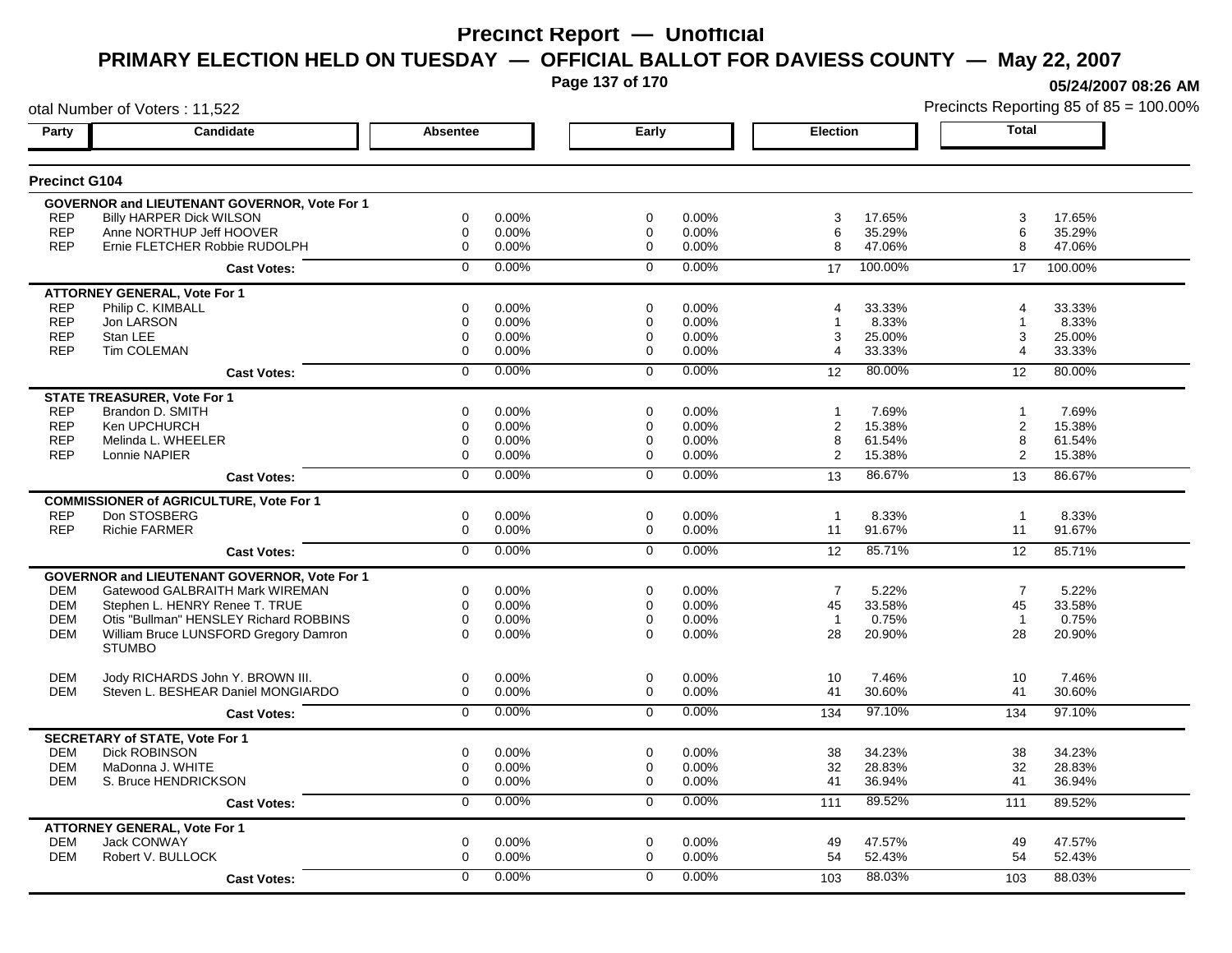**Page 138 of 170**

**05/24/2007 08:26 AM**

|                                 | otal Number of Voters: 11,522                                                                                |                                      |  |                                  |                 |                            |                 | Precincts Reporting 85 of 85 = 100.00% |
|---------------------------------|--------------------------------------------------------------------------------------------------------------|--------------------------------------|--|----------------------------------|-----------------|----------------------------|-----------------|----------------------------------------|
| Party                           | Candidate                                                                                                    | Early<br><b>Election</b><br>Absentee |  |                                  | Total           |                            |                 |                                        |
| <b>Precinct G104</b>            |                                                                                                              |                                      |  |                                  |                 |                            |                 |                                        |
| DEM<br><b>DEM</b><br><b>DEM</b> | <b>STATE TREASURER, Vote For 1</b><br>L.J. "Todd" HOLLENBACH<br>Mike WEAVER<br>Jack D. WOOD                  | $0.00\%$<br>$0.00\%$<br>$0.00\%$     |  | $0.00\%$<br>$0.00\%$<br>$0.00\%$ | 24<br>77<br>16  | 20.00%<br>64.17%<br>13.33% | 24<br>77<br>16  | 20.00%<br>64.17%<br>13.33%             |
| DEM                             | Patrick R. DUNMIRE<br><b>Cast Votes:</b>                                                                     | $0.00\%$<br>0.00%                    |  | $0.00\%$<br>$0.00\%$             | 120             | 2.50%<br>93.02%            | 120             | 2.50%<br>93.02%                        |
| DEM<br><b>DEM</b>               | <b>COMMISSIONER of AGRICULTURE, Vote For 1</b><br>David Lynn WILLIAMS<br>David NEVILLE<br><b>Cast Votes:</b> | $0.00\%$<br>$0.00\%$<br>$0.00\%$     |  | $0.00\%$<br>$0.00\%$<br>$0.00\%$ | 72<br>35<br>107 | 67.29%<br>32.71%<br>91.45% | 72<br>35<br>107 | 67.29%<br>32.71%<br>91.45%             |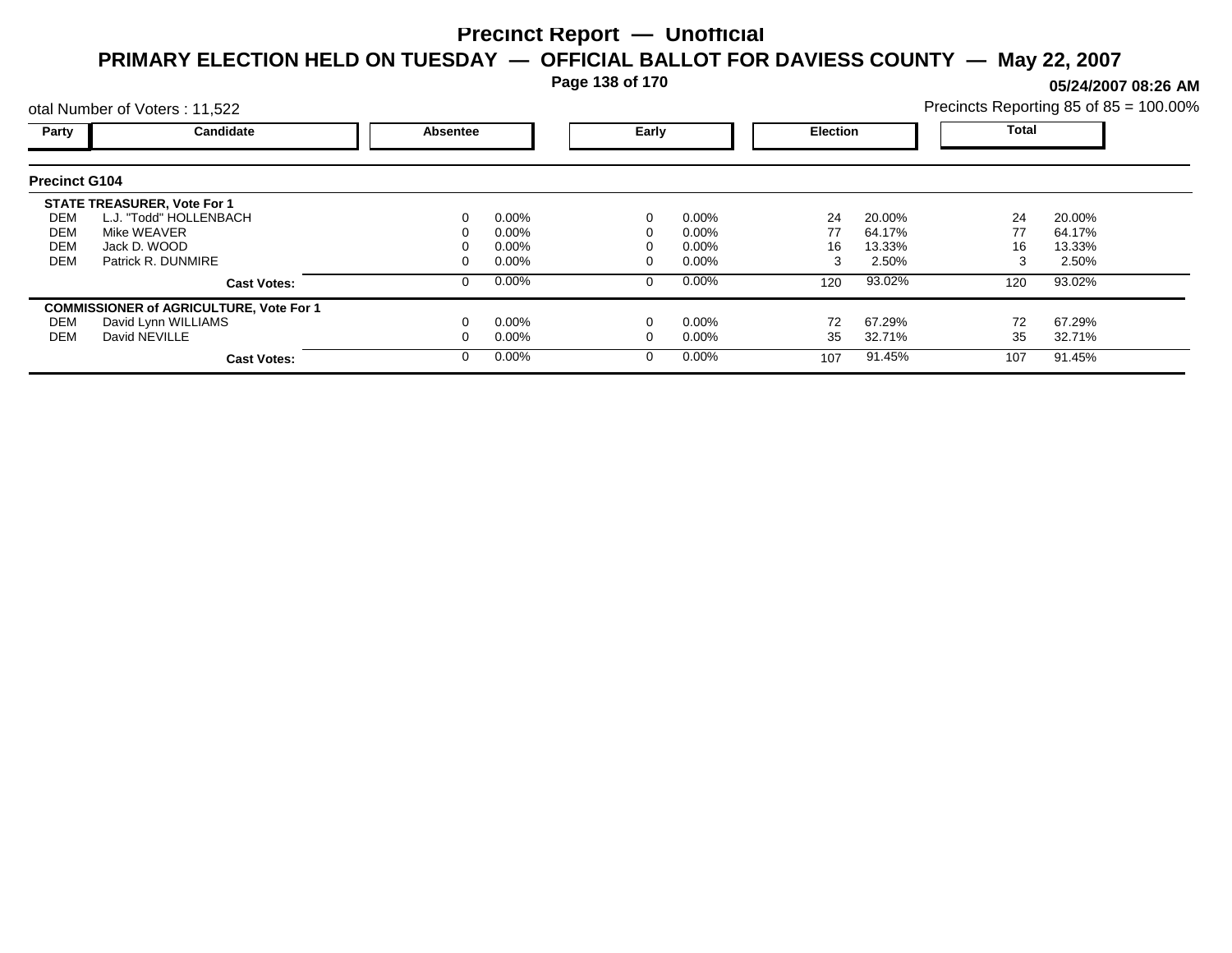**Page 139 of 170**

**05/24/2007 08:26 AM**

|                      | otal Number of Voters: 11,522                       |                  |       |                |       |                         |         |                         | Precincts Reporting 85 of 85 = 100.00% |
|----------------------|-----------------------------------------------------|------------------|-------|----------------|-------|-------------------------|---------|-------------------------|----------------------------------------|
| Party                | Candidate                                           | Absentee         |       | Early          |       | <b>Election</b>         |         | <b>Total</b>            |                                        |
| <b>Precinct G105</b> |                                                     |                  |       |                |       |                         |         |                         |                                        |
|                      | <b>GOVERNOR and LIEUTENANT GOVERNOR, Vote For 1</b> |                  |       |                |       |                         |         |                         |                                        |
| <b>REP</b>           | <b>Billy HARPER Dick WILSON</b>                     | 0                | 0.00% | 0              | 0.00% | 3                       | 25.00%  | 3                       | 25.00%                                 |
| <b>REP</b>           | Anne NORTHUP Jeff HOOVER                            | 0                | 0.00% | 0              | 0.00% | 2                       | 16.67%  | 2                       | 16.67%                                 |
| <b>REP</b>           | Ernie FLETCHER Robbie RUDOLPH                       | $\mathbf 0$      | 0.00% | $\mathbf 0$    | 0.00% | $\overline{7}$          | 58.33%  | $\overline{7}$          | 58.33%                                 |
|                      | <b>Cast Votes:</b>                                  | $\mathbf 0$      | 0.00% | $\mathbf 0$    | 0.00% | 12                      | 100.00% | 12                      | 100.00%                                |
|                      | <b>ATTORNEY GENERAL, Vote For 1</b>                 |                  |       |                |       |                         |         |                         |                                        |
| <b>REP</b>           | Philip C. KIMBALL                                   | $\mathbf 0$      | 0.00% | $\Omega$       | 0.00% | 4                       | 40.00%  | 4                       | 40.00%                                 |
| <b>REP</b>           | Jon LARSON                                          | 0                | 0.00% | 0              | 0.00% | $\overline{\mathbf{c}}$ | 20.00%  | $\overline{c}$          | 20.00%                                 |
| <b>REP</b>           | Stan LEE                                            | $\mathbf 0$      | 0.00% | 0              | 0.00% | 3                       | 30.00%  | 3                       | 30.00%                                 |
| <b>REP</b>           | <b>Tim COLEMAN</b>                                  | $\mathbf 0$      | 0.00% | $\Omega$       | 0.00% | $\mathbf{1}$            | 10.00%  | -1                      | 10.00%                                 |
|                      | <b>Cast Votes:</b>                                  | $\mathbf 0$      | 0.00% | $\mathbf 0$    | 0.00% | 10                      | 83.33%  | 10                      | 83.33%                                 |
|                      | <b>STATE TREASURER, Vote For 1</b>                  |                  |       |                |       |                         |         |                         |                                        |
| <b>REP</b>           | Brandon D. SMITH                                    | $\mathbf 0$      | 0.00% | $\Omega$       | 0.00% | 3                       | 33.33%  | 3                       | 33.33%                                 |
| <b>REP</b>           | Ken UPCHURCH                                        | $\mathbf 0$      | 0.00% | 0              | 0.00% | $\overline{1}$          | 11.11%  | $\overline{1}$          | 11.11%                                 |
| <b>REP</b>           | Melinda L. WHEELER                                  | $\mathbf 0$      | 0.00% | 0              | 0.00% | 4                       | 44.44%  | 4                       | 44.44%                                 |
| <b>REP</b>           | Lonnie NAPIER                                       | $\Omega$         | 0.00% | $\Omega$       | 0.00% | $\mathbf{1}$            | 11.11%  | $\overline{\mathbf{1}}$ | 11.11%                                 |
|                      | <b>Cast Votes:</b>                                  | $\overline{0}$   | 0.00% | $\overline{0}$ | 0.00% | 9                       | 75.00%  | 9                       | 75.00%                                 |
|                      | <b>COMMISSIONER of AGRICULTURE, Vote For 1</b>      |                  |       |                |       |                         |         |                         |                                        |
| <b>REP</b>           | Don STOSBERG                                        | 0                | 0.00% | 0              | 0.00% | 3                       | 30.00%  | 3                       | 30.00%                                 |
| <b>REP</b>           | <b>Richie FARMER</b>                                | 0                | 0.00% | 0              | 0.00% | $\overline{7}$          | 70.00%  | $\overline{7}$          | 70.00%                                 |
|                      | <b>Cast Votes:</b>                                  | $\overline{0}$   | 0.00% | $\overline{0}$ | 0.00% | 10                      | 83.33%  | 10                      | 83.33%                                 |
|                      | GOVERNOR and LIEUTENANT GOVERNOR, Vote For 1        |                  |       |                |       |                         |         |                         |                                        |
| DEM                  | Gatewood GALBRAITH Mark WIREMAN                     | 0                | 0.00% | 0              | 0.00% | $\overline{1}$          | 1.75%   | $\overline{1}$          | 1.75%                                  |
| <b>DEM</b>           | Stephen L. HENRY Renee T. TRUE                      | $\mathbf 0$      | 0.00% | 0              | 0.00% | 22                      | 38.60%  | 22                      | 38.60%                                 |
| <b>DEM</b>           | Otis "Bullman" HENSLEY Richard ROBBINS              | 0                | 0.00% | 0              | 0.00% | $\overline{1}$          | 1.75%   | $\overline{1}$          | 1.75%                                  |
| <b>DEM</b>           | William Bruce LUNSFORD Gregory Damron               | $\Omega$         | 0.00% | $\Omega$       | 0.00% | 12                      | 21.05%  | 12                      | 21.05%                                 |
|                      | <b>STUMBO</b>                                       |                  |       |                |       |                         |         |                         |                                        |
| <b>DEM</b>           | Jody RICHARDS John Y. BROWN III.                    | 0                | 0.00% | 0              | 0.00% | 8                       | 14.04%  | 8                       | 14.04%                                 |
| <b>DEM</b>           | Steven L. BESHEAR Daniel MONGIARDO                  | 0                | 0.00% | $\mathbf 0$    | 0.00% | 13                      | 22.81%  | 13                      | 22.81%                                 |
|                      | <b>Cast Votes:</b>                                  | $\mathbf 0$      | 0.00% | $\mathbf 0$    | 0.00% | 57                      | 100.00% | 57                      | 100.00%                                |
|                      | <b>SECRETARY of STATE, Vote For 1</b>               |                  |       |                |       |                         |         |                         |                                        |
| <b>DEM</b>           | <b>Dick ROBINSON</b>                                | 0                | 0.00% | 0              | 0.00% | 12                      | 24.49%  | $12 \overline{ }$       | 24.49%                                 |
| <b>DEM</b>           | MaDonna J. WHITE                                    | 0                | 0.00% | 0              | 0.00% | 18                      | 36.73%  | 18                      | 36.73%                                 |
| DEM                  | S. Bruce HENDRICKSON                                | $\boldsymbol{0}$ | 0.00% | 0              | 0.00% | 19                      | 38.78%  | 19                      | 38.78%                                 |
|                      | <b>Cast Votes:</b>                                  | 0                | 0.00% | 0              | 0.00% | 49                      | 90.74%  | 49                      | 90.74%                                 |
|                      | <b>ATTORNEY GENERAL, Vote For 1</b>                 |                  |       |                |       |                         |         |                         |                                        |
| <b>DEM</b>           | Jack CONWAY                                         | $\mathbf 0$      | 0.00% | $\mathbf 0$    | 0.00% | 28                      | 60.87%  | 28                      | 60.87%                                 |
| <b>DEM</b>           | Robert V. BULLOCK                                   | $\mathbf 0$      | 0.00% | 0              | 0.00% | 18                      | 39.13%  | 18                      | 39.13%                                 |
|                      | <b>Cast Votes:</b>                                  | $\Omega$         | 0.00% | $\Omega$       | 0.00% | 46                      | 90.20%  | 46                      | 90.20%                                 |
|                      |                                                     |                  |       |                |       |                         |         |                         |                                        |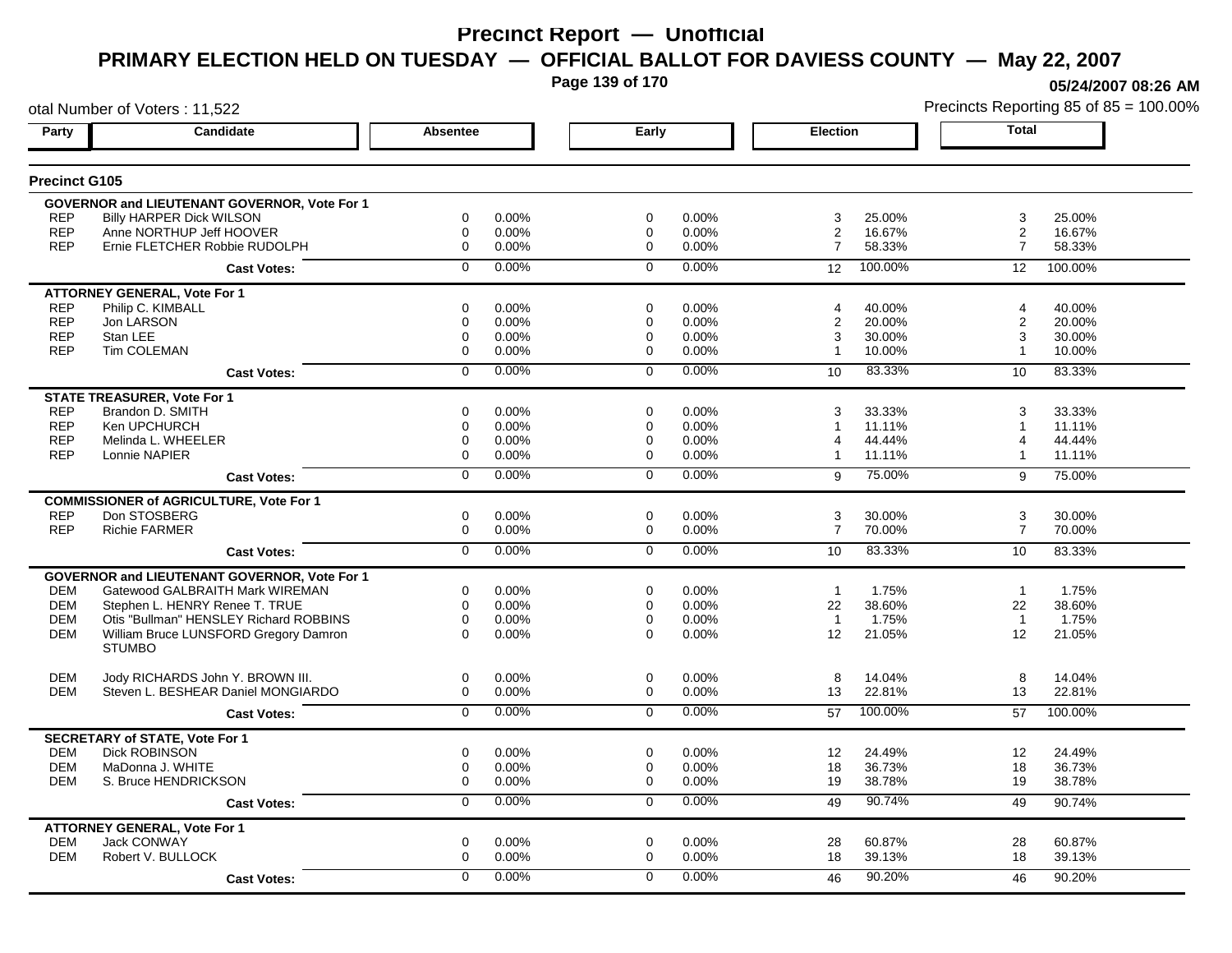**Page 140 of 170**

**05/24/2007 08:26 AM**

| Precincts Reporting 85 of 85 = 100.00% |  |  |
|----------------------------------------|--|--|
|                                        |  |  |

|                      | otal Number of Voters: 11,522                  |          |          |       |          |                 |        | Precincts Reporting 85 of 85 = 100.00% |        |  |
|----------------------|------------------------------------------------|----------|----------|-------|----------|-----------------|--------|----------------------------------------|--------|--|
| Party                | Candidate                                      | Absentee |          | Early |          | <b>Election</b> |        | <b>Total</b>                           |        |  |
| <b>Precinct G105</b> |                                                |          |          |       |          |                 |        |                                        |        |  |
|                      | <b>STATE TREASURER, Vote For 1</b>             |          |          |       |          |                 |        |                                        |        |  |
| DEM                  | L.J. "Todd" HOLLENBACH                         | 0        | $0.00\%$ |       | 0.00%    | 11              | 20.75% | 11                                     | 20.75% |  |
| DEM                  | Mike WEAVER                                    | 0        | $0.00\%$ |       | $0.00\%$ | 31              | 58.49% | 31                                     | 58.49% |  |
| DEM                  | Jack D. WOOD                                   |          | $0.00\%$ |       | $0.00\%$ |                 | 16.98% |                                        | 16.98% |  |
| <b>DEM</b>           | Patrick R. DUNMIRE                             | 0        | $0.00\%$ |       | $0.00\%$ |                 | 3.77%  |                                        | 3.77%  |  |
|                      | <b>Cast Votes:</b>                             | 0        | $0.00\%$ | 0     | 0.00%    | 53              | 96.36% | 53                                     | 96.36% |  |
|                      | <b>COMMISSIONER of AGRICULTURE, Vote For 1</b> |          |          |       |          |                 |        |                                        |        |  |
| DEM                  | David Lynn WILLIAMS                            |          | $0.00\%$ |       | 0.00%    | 35              | 70.00% | 35                                     | 70.00% |  |
| DEM                  | David NEVILLE                                  |          | $0.00\%$ |       | 0.00%    | 15              | 30.00% | 15                                     | 30.00% |  |
|                      | <b>Cast Votes:</b>                             | $\Omega$ | $0.00\%$ |       | 0.00%    | 50              | 92.59% | 50                                     | 92.59% |  |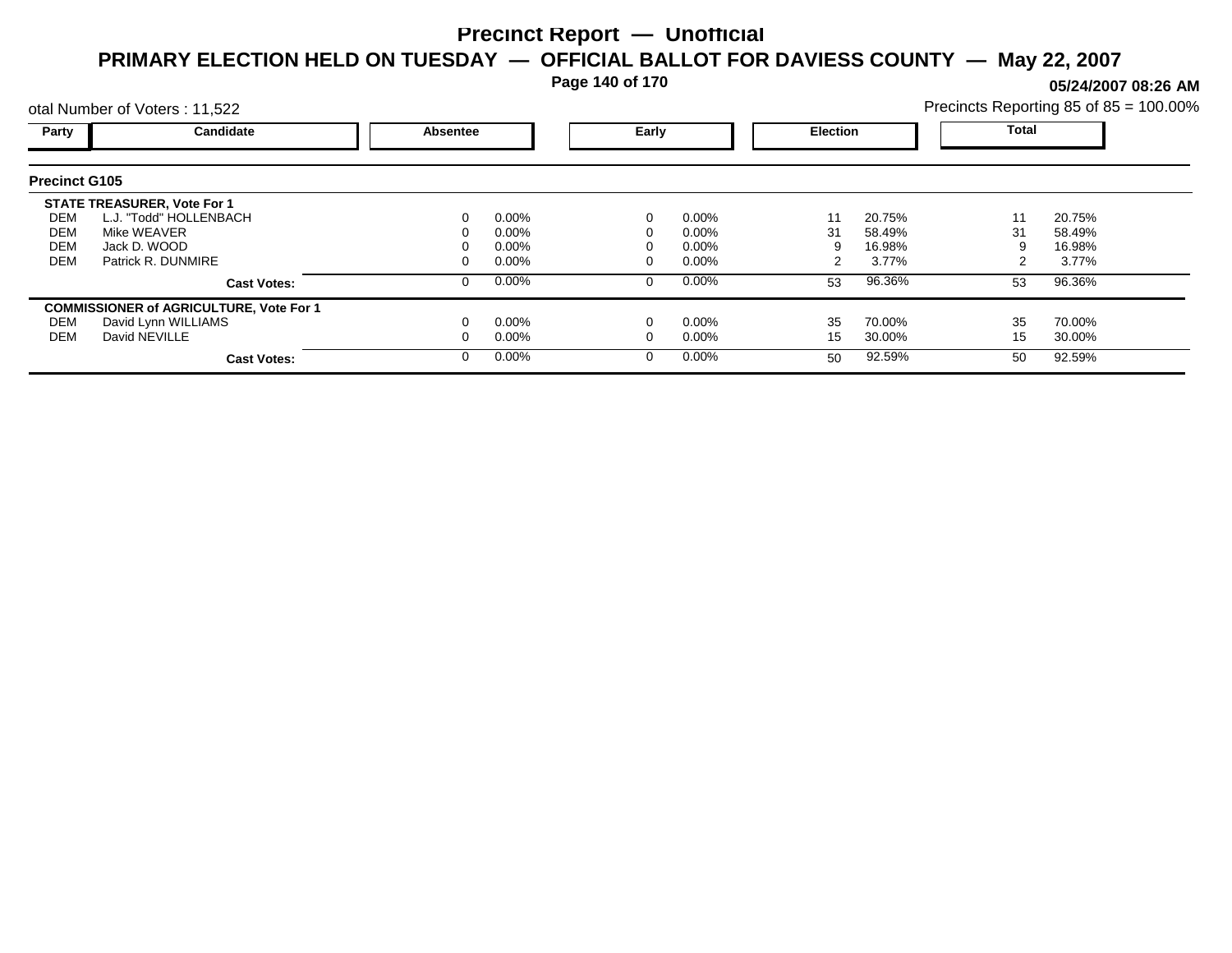**Page 141 of 170**

**05/24/2007 08:26 AM**

|                      | otal Number of Voters: 11,522                       |                  |       |                |       |                 |         |                | Precincts Reporting 85 of 85 = 100.00% |
|----------------------|-----------------------------------------------------|------------------|-------|----------------|-------|-----------------|---------|----------------|----------------------------------------|
| Party                | Candidate                                           | Absentee         |       | Early          |       | <b>Election</b> |         | <b>Total</b>   |                                        |
| <b>Precinct H101</b> |                                                     |                  |       |                |       |                 |         |                |                                        |
|                      | <b>GOVERNOR and LIEUTENANT GOVERNOR, Vote For 1</b> |                  |       |                |       |                 |         |                |                                        |
| <b>REP</b>           | <b>Billy HARPER Dick WILSON</b>                     | 0                | 0.00% | 0              | 0.00% | $\,$ 5 $\,$     | 9.26%   | 5              | 9.26%                                  |
| <b>REP</b>           | Anne NORTHUP Jeff HOOVER                            | 0                | 0.00% | 0              | 0.00% | 16              | 29.63%  | 16             | 29.63%                                 |
| <b>REP</b>           | Ernie FLETCHER Robbie RUDOLPH                       | $\mathbf 0$      | 0.00% | $\mathbf 0$    | 0.00% | 33              | 61.11%  | 33             | 61.11%                                 |
|                      | <b>Cast Votes:</b>                                  | $\mathbf 0$      | 0.00% | $\mathbf 0$    | 0.00% | 54              | 100.00% | 54             | 100.00%                                |
|                      | <b>ATTORNEY GENERAL, Vote For 1</b>                 |                  |       |                |       |                 |         |                |                                        |
| <b>REP</b>           | Philip C. KIMBALL                                   | $\mathbf 0$      | 0.00% | $\Omega$       | 0.00% | 11              | 30.56%  | 11             | 30.56%                                 |
| <b>REP</b>           | Jon LARSON                                          | 0                | 0.00% | 0              | 0.00% | 5               | 13.89%  | 5              | 13.89%                                 |
| <b>REP</b>           | Stan LEE                                            | $\mathbf 0$      | 0.00% | 0              | 0.00% | 10              | 27.78%  | 10             | 27.78%                                 |
| <b>REP</b>           | <b>Tim COLEMAN</b>                                  | $\mathbf 0$      | 0.00% | $\Omega$       | 0.00% | 10 <sup>°</sup> | 27.78%  | 10             | 27.78%                                 |
|                      | <b>Cast Votes:</b>                                  | $\mathbf 0$      | 0.00% | $\mathbf 0$    | 0.00% | 36              | 80.00%  | 36             | 80.00%                                 |
|                      | <b>STATE TREASURER, Vote For 1</b>                  |                  |       |                |       |                 |         |                |                                        |
| <b>REP</b>           | Brandon D. SMITH                                    | $\mathbf 0$      | 0.00% | $\Omega$       | 0.00% | 11              | 29.73%  | 11             | 29.73%                                 |
| <b>REP</b>           | Ken UPCHURCH                                        | $\mathbf 0$      | 0.00% | 0              | 0.00% | 3               | 8.11%   | 3              | 8.11%                                  |
| <b>REP</b>           | Melinda L. WHEELER                                  | $\mathbf 0$      | 0.00% | 0              | 0.00% | 19              | 51.35%  | 19             | 51.35%                                 |
| <b>REP</b>           | Lonnie NAPIER                                       | $\Omega$         | 0.00% | $\Omega$       | 0.00% | $\overline{4}$  | 10.81%  | $\overline{4}$ | 10.81%                                 |
|                      | <b>Cast Votes:</b>                                  | $\overline{0}$   | 0.00% | $\overline{0}$ | 0.00% | 37              | 82.22%  | 37             | 82.22%                                 |
|                      | <b>COMMISSIONER of AGRICULTURE, Vote For 1</b>      |                  |       |                |       |                 |         |                |                                        |
| <b>REP</b>           | Don STOSBERG                                        | 0                | 0.00% | 0              | 0.00% | 5               | 11.11%  | 5              | 11.11%                                 |
| <b>REP</b>           | <b>Richie FARMER</b>                                | 0                | 0.00% | 0              | 0.00% | 40              | 88.89%  | 40             | 88.89%                                 |
|                      | <b>Cast Votes:</b>                                  | $\overline{0}$   | 0.00% | $\overline{0}$ | 0.00% | 45              | 93.75%  | 45             | 93.75%                                 |
|                      | GOVERNOR and LIEUTENANT GOVERNOR, Vote For 1        |                  |       |                |       |                 |         |                |                                        |
| DEM                  | Gatewood GALBRAITH Mark WIREMAN                     | 0                | 0.00% | 0              | 0.00% | 6               | 5.61%   | 6              | 5.61%                                  |
| <b>DEM</b>           | Stephen L. HENRY Renee T. TRUE                      | $\mathbf 0$      | 0.00% | 0              | 0.00% | 37              | 34.58%  | 37             | 34.58%                                 |
| <b>DEM</b>           | Otis "Bullman" HENSLEY Richard ROBBINS              | 0                | 0.00% | 0              | 0.00% | $\overline{1}$  | 0.93%   | $\overline{1}$ | 0.93%                                  |
| <b>DEM</b>           | William Bruce LUNSFORD Gregory Damron               | $\Omega$         | 0.00% | $\Omega$       | 0.00% | 19              | 17.76%  | 19             | 17.76%                                 |
|                      | <b>STUMBO</b>                                       |                  |       |                |       |                 |         |                |                                        |
| <b>DEM</b>           | Jody RICHARDS John Y. BROWN III.                    | 0                | 0.00% | 0              | 0.00% | 17              | 15.89%  | 17             | 15.89%                                 |
| <b>DEM</b>           | Steven L. BESHEAR Daniel MONGIARDO                  | 0                | 0.00% | 0              | 0.00% | 27              | 25.23%  | 27             | 25.23%                                 |
|                      | <b>Cast Votes:</b>                                  | $\mathbf 0$      | 0.00% | $\mathbf 0$    | 0.00% | 107             | 100.00% | 107            | 100.00%                                |
|                      | <b>SECRETARY of STATE, Vote For 1</b>               |                  |       |                |       |                 |         |                |                                        |
| <b>DEM</b>           | <b>Dick ROBINSON</b>                                | 0                | 0.00% | 0              | 0.00% | 26              | 31.71%  | 26             | 31.71%                                 |
| <b>DEM</b>           | MaDonna J. WHITE                                    | 0                | 0.00% | 0              | 0.00% | 24              | 29.27%  | 24             | 29.27%                                 |
| DEM                  | S. Bruce HENDRICKSON                                | $\boldsymbol{0}$ | 0.00% | 0              | 0.00% | 32              | 39.02%  | 32             | 39.02%                                 |
|                      | <b>Cast Votes:</b>                                  | 0                | 0.00% | 0              | 0.00% | 82              | 94.25%  | 82             | 94.25%                                 |
|                      | <b>ATTORNEY GENERAL, Vote For 1</b>                 |                  |       |                |       |                 |         |                |                                        |
| <b>DEM</b>           | Jack CONWAY                                         | $\mathbf 0$      | 0.00% | $\mathbf 0$    | 0.00% | 46              | 56.10%  | 46             | 56.10%                                 |
| <b>DEM</b>           | Robert V. BULLOCK                                   | $\mathbf 0$      | 0.00% | 0              | 0.00% | 36              | 43.90%  | 36             | 43.90%                                 |
|                      | <b>Cast Votes:</b>                                  | $\Omega$         | 0.00% | $\Omega$       | 0.00% | 82              | 94.25%  | 82             | 94.25%                                 |
|                      |                                                     |                  |       |                |       |                 |         |                |                                        |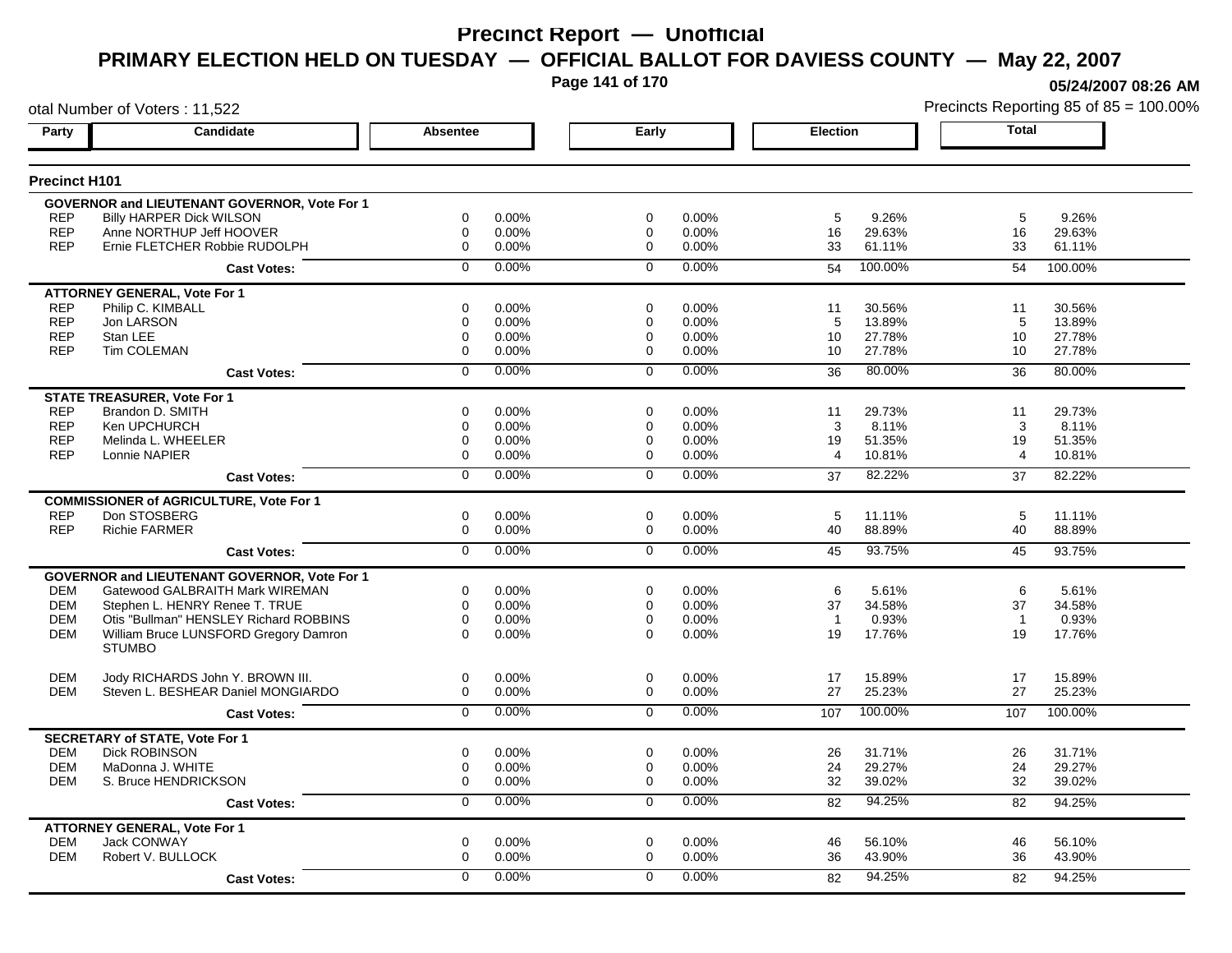**Page 142 of 170**

**05/24/2007 08:26 AM**

|                      | otal Number of Voters: 11,522                  |          |          |          |          |                 |        | Precincts Reporting 85 of 85 = 100.00% |        |  |
|----------------------|------------------------------------------------|----------|----------|----------|----------|-----------------|--------|----------------------------------------|--------|--|
| Party                | Candidate                                      | Absentee |          | Early    |          | <b>Election</b> |        | Total                                  |        |  |
| <b>Precinct H101</b> |                                                |          |          |          |          |                 |        |                                        |        |  |
|                      | <b>STATE TREASURER, Vote For 1</b>             |          |          |          |          |                 |        |                                        |        |  |
| DEM                  | L.J. "Todd" HOLLENBACH                         |          | $0.00\%$ | 0        | $0.00\%$ | 22              | 24.18% | 22                                     | 24.18% |  |
| DEM                  | Mike WEAVER                                    |          | 0.00%    |          | $0.00\%$ | 55              | 60.44% | 55                                     | 60.44% |  |
| <b>DEM</b>           | Jack D. WOOD                                   |          | 0.00%    |          | $0.00\%$ | 6               | 6.59%  | 6                                      | 6.59%  |  |
| <b>DEM</b>           | Patrick R. DUNMIRE                             |          | 0.00%    |          | $0.00\%$ | 8               | 8.79%  | 8                                      | 8.79%  |  |
|                      | <b>Cast Votes:</b>                             |          | 0.00%    | 0        | $0.00\%$ | 91              | 96.81% | 91                                     | 96.81% |  |
|                      | <b>COMMISSIONER of AGRICULTURE, Vote For 1</b> |          |          |          |          |                 |        |                                        |        |  |
| DEM                  | David Lynn WILLIAMS                            |          | 0.00%    |          | $0.00\%$ | 45              | 54.22% | 45                                     | 54.22% |  |
| DEM                  | David NEVILLE                                  |          | $0.00\%$ |          | 0.00%    | 38              | 45.78% | 38                                     | 45.78% |  |
|                      | <b>Cast Votes:</b>                             |          | 0.00%    | $\Omega$ | $0.00\%$ | 83              | 96.51% | 83                                     | 96.51% |  |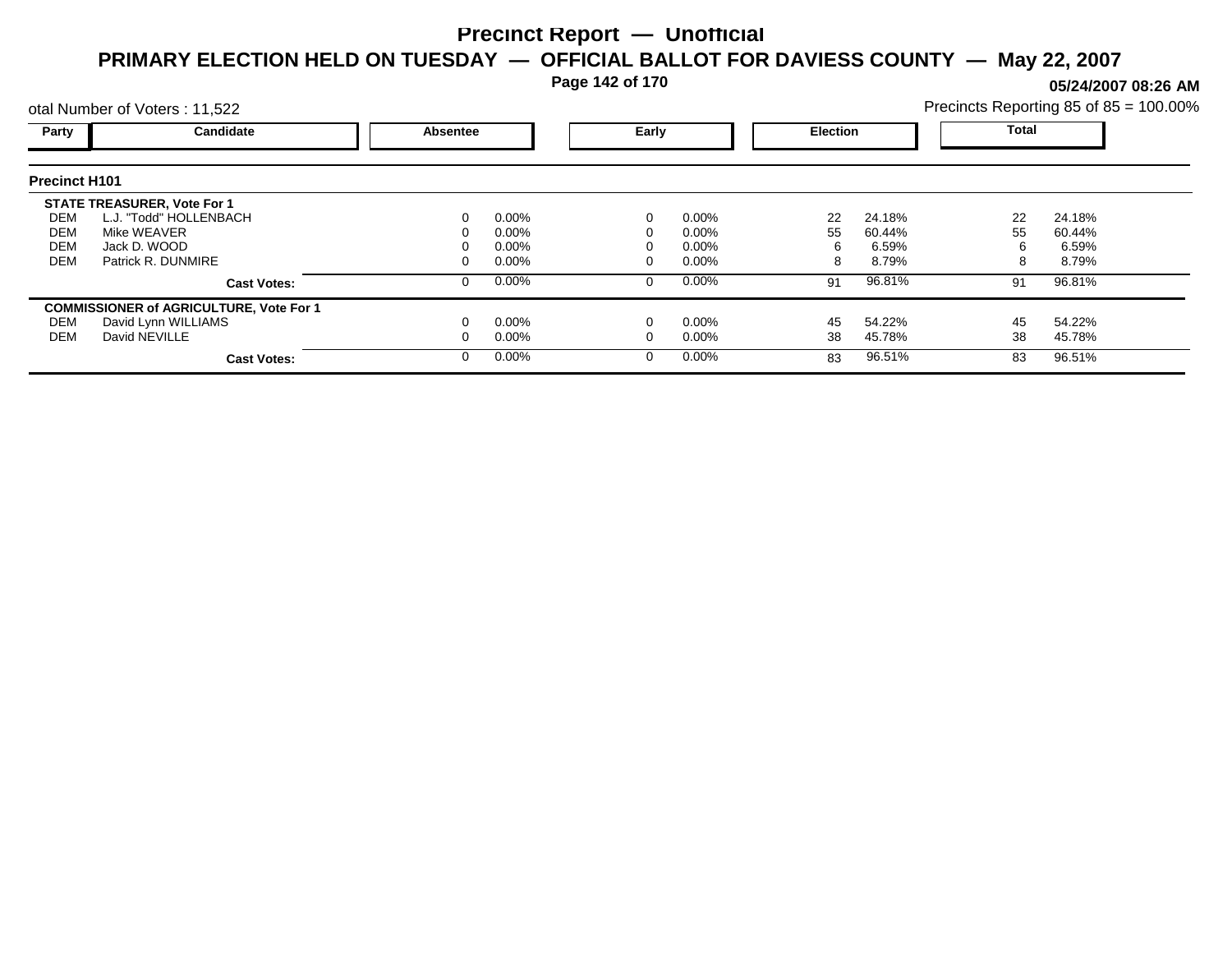**Page 143 of 170**

otal Number of Voters : 11,522

**05/24/2007 08:26 AM**

| Party                | <b>Candidate</b>                                       | <b>Absentee</b>         | Early          |          | <b>Election</b>          | <b>Total</b>             |
|----------------------|--------------------------------------------------------|-------------------------|----------------|----------|--------------------------|--------------------------|
| <b>Precinct H102</b> |                                                        |                         |                |          |                          |                          |
|                      | GOVERNOR and LIEUTENANT GOVERNOR, Vote For 1           |                         |                |          |                          |                          |
| <b>REP</b>           | Billy HARPER Dick WILSON                               | $\Omega$<br>0.00%       | $\Omega$       | 0.00%    | $\sqrt{3}$<br>8.11%      | 3<br>8.11%               |
| <b>REP</b>           | Anne NORTHUP Jeff HOOVER                               | 0.00%<br>$\mathbf 0$    | $\mathbf 0$    | 0.00%    | 17<br>45.95%             | 17<br>45.95%             |
| <b>REP</b>           | Ernie FLETCHER Robbie RUDOLPH                          | 0<br>0.00%              | 0              | 0.00%    | 45.95%<br>17             | 17<br>45.95%             |
|                      | <b>Cast Votes:</b>                                     | 0.00%<br>$\Omega$       | $\Omega$       | 0.00%    | 100.00%<br>37            | 37<br>100.00%            |
|                      | <b>ATTORNEY GENERAL, Vote For 1</b>                    |                         |                |          |                          |                          |
| <b>REP</b>           | Philip C. KIMBALL                                      | 0.00%<br>0              | $\mathbf 0$    | 0.00%    | 22.22%<br>6              | 6<br>22.22%              |
| <b>REP</b>           | Jon LARSON                                             | $\Omega$<br>0.00%       | $\Omega$       | 0.00%    | 2<br>7.41%               | 2<br>7.41%               |
| <b>REP</b>           | Stan LEE                                               | 0.00%<br>0              | 0              | 0.00%    | 11<br>40.74%             | 11<br>40.74%             |
| <b>REP</b>           | Tim COLEMAN                                            | 0<br>0.00%              | $\mathbf 0$    | 0.00%    | 8<br>29.63%              | 8<br>29.63%              |
|                      | <b>Cast Votes:</b>                                     | 0.00%<br>$\Omega$       | $\Omega$       | 0.00%    | 93.10%<br>27             | 27<br>93.10%             |
|                      | <b>STATE TREASURER, Vote For 1</b>                     |                         |                |          |                          |                          |
| <b>REP</b>           | Brandon D. SMITH                                       | 0.00%<br>$\mathbf 0$    | $\mathbf 0$    | 0.00%    | 8<br>30.77%              | 8<br>30.77%              |
| <b>REP</b>           | Ken UPCHURCH                                           | 0.00%<br>0              | $\Omega$       | 0.00%    | $\overline{2}$<br>7.69%  | $\overline{c}$<br>7.69%  |
| <b>REP</b>           | Melinda L. WHEELER                                     | $\mathbf 0$<br>0.00%    | 0              | 0.00%    | $\overline{7}$<br>26.92% | $\overline{7}$<br>26.92% |
| <b>REP</b>           | Lonnie NAPIER                                          | 0<br>0.00%              | $\mathbf 0$    | 0.00%    | 9<br>34.62%              | 9<br>34.62%              |
|                      | <b>Cast Votes:</b>                                     | 0.00%<br>$\overline{0}$ | $\overline{0}$ | 0.00%    | 92.86%<br>26             | 26<br>92.86%             |
|                      | <b>COMMISSIONER of AGRICULTURE, Vote For 1</b>         |                         |                |          |                          |                          |
| <b>REP</b>           | Don STOSBERG                                           | 0.00%<br>$\mathbf 0$    | $\mathbf 0$    | 0.00%    | 12.90%<br>$\overline{4}$ | $\overline{4}$<br>12.90% |
| <b>REP</b>           | <b>Richie FARMER</b>                                   | 0.00%<br>0              | $\Omega$       | 0.00%    | 87.10%<br>27             | 87.10%<br>27             |
|                      | <b>Cast Votes:</b>                                     | 0.00%<br>$\overline{0}$ | $\overline{0}$ | 0.00%    | 96.88%<br>31             | 96.88%<br>31             |
|                      | GOVERNOR and LIEUTENANT GOVERNOR, Vote For 1           |                         |                |          |                          |                          |
| <b>DEM</b>           | Gatewood GALBRAITH Mark WIREMAN                        | $\Omega$<br>0.00%       | $\Omega$       | $0.00\%$ | 5<br>4.59%               | 5<br>4.59%               |
| <b>DEM</b>           | Stephen L. HENRY Renee T. TRUE                         | $\mathbf 0$<br>0.00%    | $\mathbf 0$    | 0.00%    | 31.19%<br>34             | 31.19%<br>34             |
| <b>DEM</b>           | Otis "Bullman" HENSLEY Richard ROBBINS                 | $\mathbf 0$<br>0.00%    | $\mathbf 0$    | 0.00%    | 0.92%<br>$\mathbf{1}$    | $\overline{1}$<br>0.92%  |
| <b>DEM</b>           | William Bruce LUNSFORD Gregory Damron<br><b>STUMBO</b> | $\Omega$<br>0.00%       | $\Omega$       | $0.00\%$ | 21<br>19.27%             | 21<br>19.27%             |
| <b>DEM</b>           | Jody RICHARDS John Y. BROWN III.                       | 0.00%<br>0              | $\mathbf 0$    | 0.00%    | 23<br>21.10%             | 23<br>21.10%             |
| <b>DEM</b>           | Steven L. BESHEAR Daniel MONGIARDO                     | 0.00%<br>0              | $\Omega$       | 0.00%    | 24<br>22.02%             | 24<br>22.02%             |
|                      | <b>Cast Votes:</b>                                     | $0.00\%$<br>$\Omega$    | $\Omega$       | 0.00%    | 99.09%<br>109            | 99.09%<br>109            |
|                      | <b>SECRETARY of STATE, Vote For 1</b>                  |                         |                |          |                          |                          |
| <b>DEM</b>           | <b>Dick ROBINSON</b>                                   | 0.00%<br>$\mathbf 0$    | $\mathbf 0$    | 0.00%    | 37.50%<br>30             | 37.50%<br>30             |
| <b>DEM</b>           | MaDonna J. WHITE                                       | $\mathbf 0$<br>0.00%    | 0              | 0.00%    | 28<br>35.00%             | 28<br>35.00%             |
| <b>DEM</b>           | S. Bruce HENDRICKSON                                   | 0.00%<br>$\mathbf 0$    | $\Omega$       | 0.00%    | 22<br>27.50%             | 27.50%<br>22             |
|                      | <b>Cast Votes:</b>                                     | 0.00%<br>$\mathbf 0$    | $\mathbf 0$    | 0.00%    | 98.77%<br>80             | 80<br>98.77%             |
|                      | <b>ATTORNEY GENERAL, Vote For 1</b>                    |                         |                |          |                          |                          |
| <b>DEM</b>           | Jack CONWAY                                            | 0.00%<br>0              | $\mathbf 0$    | 0.00%    | 46<br>54.76%             | 46<br>54.76%             |
| <b>DEM</b>           | Robert V. BULLOCK                                      | $\mathbf 0$<br>0.00%    | $\mathbf 0$    | 0.00%    | 38<br>45.24%             | 38<br>45.24%             |
|                      | <b>Cast Votes:</b>                                     | 0.00%<br>$\mathbf 0$    | $\Omega$       | 0.00%    | 98.82%<br>84             | 98.82%<br>84             |
|                      |                                                        |                         |                |          |                          |                          |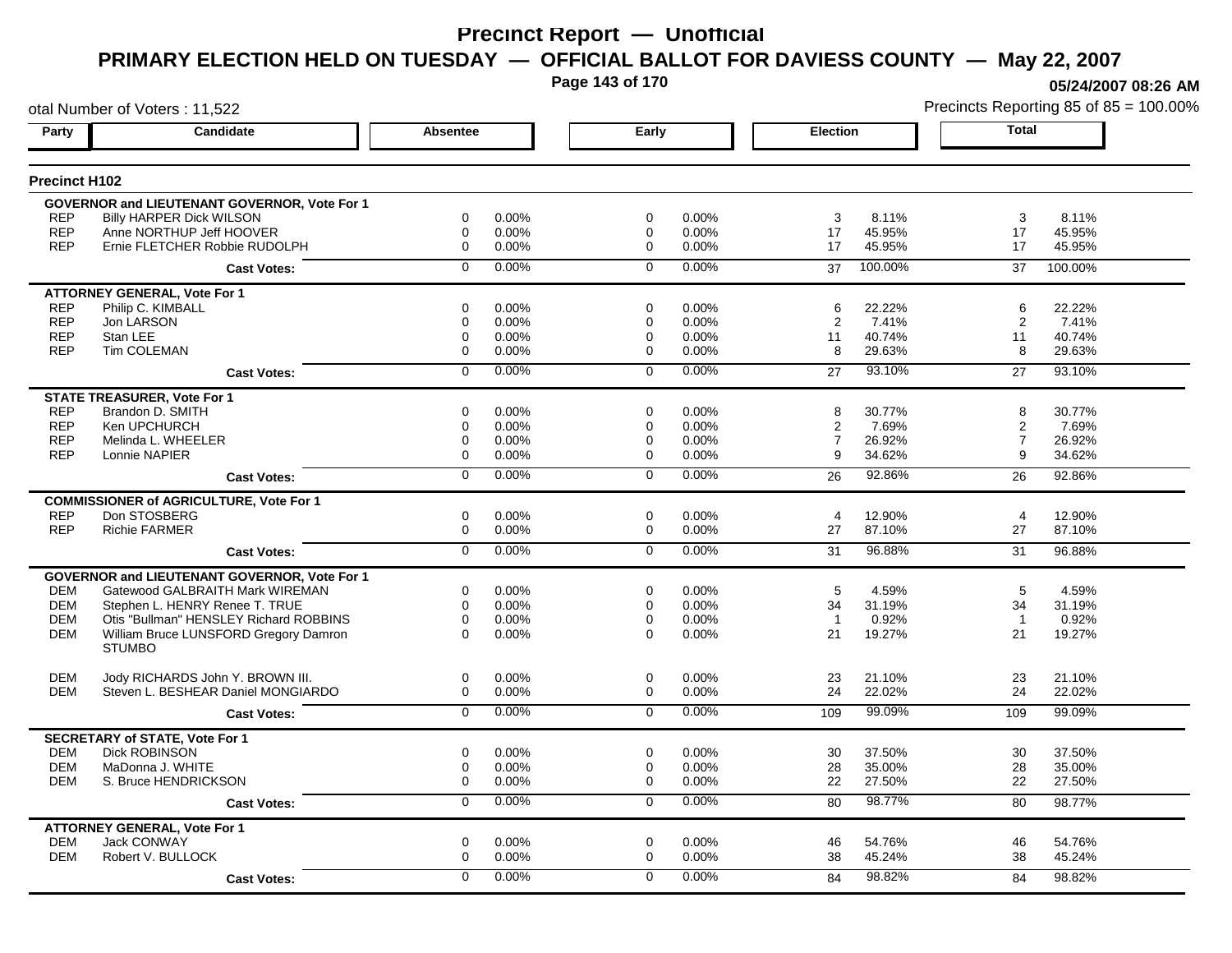**Page 144 of 170**

**05/24/2007 08:26 AM**

| otal Number of Voters: 11,522 |                                                |                 |          |       |          |                 |        | Precincts Reporting 85 of 85 = 100.00% |        |  |
|-------------------------------|------------------------------------------------|-----------------|----------|-------|----------|-----------------|--------|----------------------------------------|--------|--|
| Party                         | Candidate                                      | <b>Absentee</b> |          | Early |          | <b>Election</b> |        | <b>Total</b>                           |        |  |
| <b>Precinct H102</b>          |                                                |                 |          |       |          |                 |        |                                        |        |  |
|                               | <b>STATE TREASURER, Vote For 1</b>             |                 |          |       |          |                 |        |                                        |        |  |
| DEM                           | L.J. "Todd" HOLLENBACH                         | 0               | $0.00\%$ |       | 0.00%    | 17              | 18.09% | 17                                     | 18.09% |  |
| DEM                           | Mike WEAVER                                    |                 | $0.00\%$ |       | $0.00\%$ | 64              | 68.09% | 64                                     | 68.09% |  |
| <b>DEM</b>                    | Jack D. WOOD                                   |                 | $0.00\%$ |       | $0.00\%$ |                 | 7.45%  |                                        | 7.45%  |  |
| <b>DEM</b>                    | Patrick R. DUNMIRE                             |                 | $0.00\%$ |       | $0.00\%$ | 6               | 6.38%  |                                        | 6.38%  |  |
|                               | <b>Cast Votes:</b>                             | 0               | $0.00\%$ |       | 0.00%    | 94              | 98.95% | 94                                     | 98.95% |  |
|                               | <b>COMMISSIONER of AGRICULTURE, Vote For 1</b> |                 |          |       |          |                 |        |                                        |        |  |
| DEM                           | David Lynn WILLIAMS                            |                 | $0.00\%$ |       | 0.00%    | 59              | 70.24% | 59                                     | 70.24% |  |
| DEM                           | David NEVILLE                                  |                 | $0.00\%$ |       | $0.00\%$ | 25              | 29.76% | 25                                     | 29.76% |  |
|                               | <b>Cast Votes:</b>                             | 0               | $0.00\%$ |       | 0.00%    | 84              | 98.82% | 84                                     | 98.82% |  |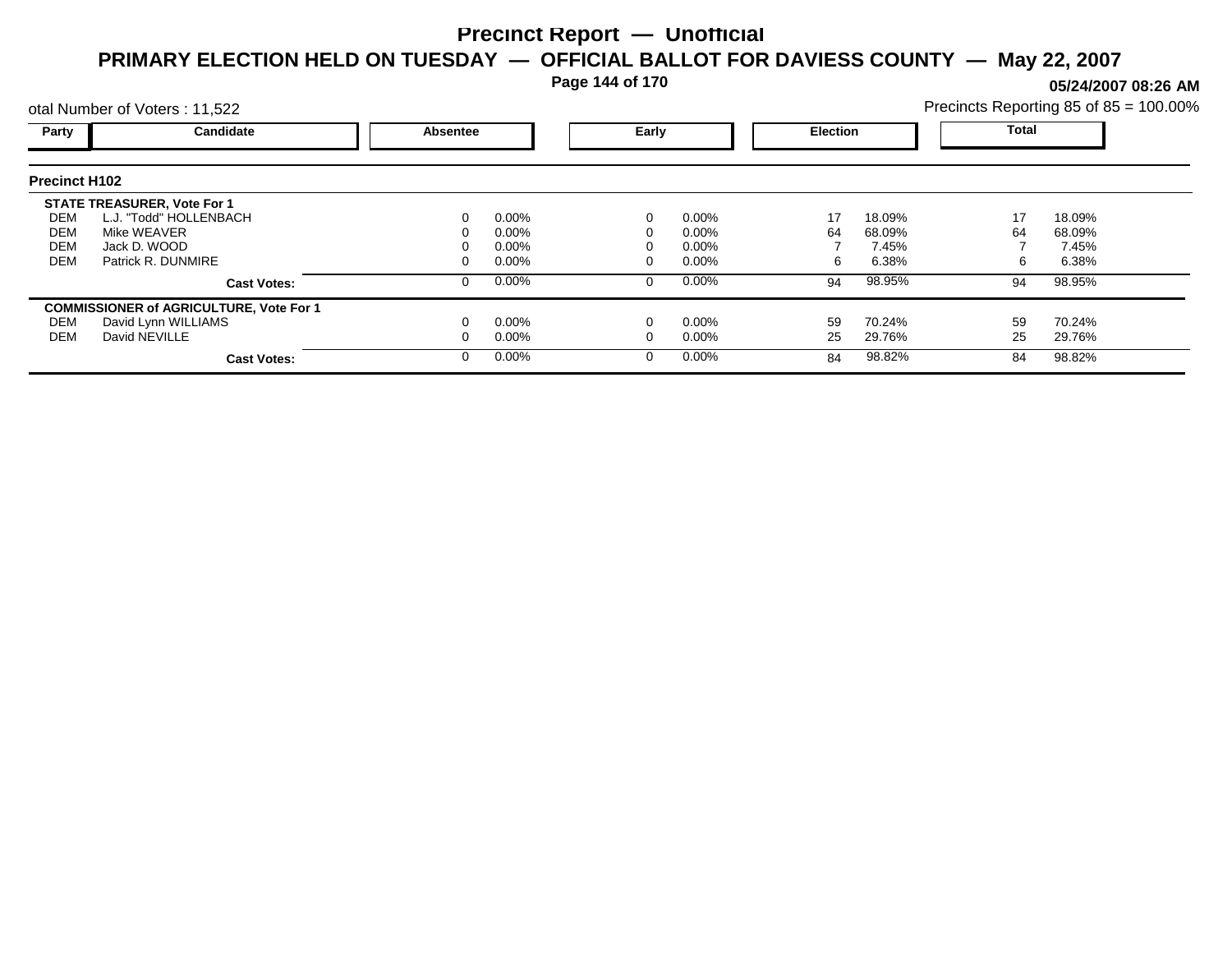**Page 145 of 170**

otal Number of Voters : 11,522

**05/24/2007 08:26 AM**

| Party                | <b>Candidate</b>                                       | <b>Absentee</b>      | Early          |          | <b>Election</b>          | <b>Total</b>             |
|----------------------|--------------------------------------------------------|----------------------|----------------|----------|--------------------------|--------------------------|
| <b>Precinct H103</b> |                                                        |                      |                |          |                          |                          |
|                      | <b>GOVERNOR and LIEUTENANT GOVERNOR, Vote For 1</b>    |                      |                |          |                          |                          |
| <b>REP</b>           | <b>Billy HARPER Dick WILSON</b>                        | 0.00%<br>$\mathbf 0$ | $\mathbf 0$    | 0.00%    | 9<br>20.45%              | 9<br>20.45%              |
| <b>REP</b>           | Anne NORTHUP Jeff HOOVER                               | 0.00%<br>0           | $\Omega$       | 0.00%    | 13<br>29.55%             | 13<br>29.55%             |
| <b>REP</b>           | Ernie FLETCHER Robbie RUDOLPH                          | $\mathbf 0$<br>0.00% | $\mathbf 0$    | 0.00%    | 22<br>50.00%             | 22<br>50.00%             |
|                      | <b>Cast Votes:</b>                                     | 0.00%<br>$\mathbf 0$ | $\mathbf 0$    | 0.00%    | 100.00%<br>44            | 100.00%<br>44            |
|                      | <b>ATTORNEY GENERAL, Vote For 1</b>                    |                      |                |          |                          |                          |
| <b>REP</b>           | Philip C. KIMBALL                                      | $\mathbf 0$<br>0.00% | $\mathbf 0$    | 0.00%    | 14.29%<br>5              | 5<br>14.29%              |
| <b>REP</b>           | Jon LARSON                                             | $\Omega$<br>0.00%    | $\Omega$       | 0.00%    | $\overline{7}$<br>20.00% | $\overline{7}$<br>20.00% |
| <b>REP</b>           | Stan LEE                                               | 0.00%<br>0           | 0              | 0.00%    | $\overline{7}$<br>20.00% | $\overline{7}$<br>20.00% |
| <b>REP</b>           | <b>Tim COLEMAN</b>                                     | $\Omega$<br>0.00%    | $\Omega$       | 0.00%    | 16<br>45.71%             | 16<br>45.71%             |
|                      | <b>Cast Votes:</b>                                     | 0.00%<br>$\Omega$    | $\Omega$       | 0.00%    | 92.11%<br>35             | 35<br>92.11%             |
|                      | <b>STATE TREASURER, Vote For 1</b>                     |                      |                |          |                          |                          |
| <b>REP</b>           | Brandon D. SMITH                                       | $\Omega$<br>0.00%    | $\Omega$       | 0.00%    | 18.92%<br>7              | 18.92%<br>7              |
| <b>REP</b>           | Ken UPCHURCH                                           | 0.00%<br>$\mathbf 0$ | $\mathbf 0$    | 0.00%    | $\overline{4}$<br>10.81% | $\overline{4}$<br>10.81% |
| <b>REP</b>           | Melinda L. WHEELER                                     | 0.00%<br>0           | $\Omega$       | $0.00\%$ | 14<br>37.84%             | 14<br>37.84%             |
| <b>REP</b>           | Lonnie NAPIER                                          | $\mathbf 0$<br>0.00% | $\mathbf 0$    | 0.00%    | 32.43%<br>12             | 12<br>32.43%             |
|                      | <b>Cast Votes:</b>                                     | 0.00%<br>$\Omega$    | $\Omega$       | 0.00%    | 94.87%<br>37             | 94.87%<br>37             |
|                      | <b>COMMISSIONER of AGRICULTURE, Vote For 1</b>         |                      |                |          |                          |                          |
| <b>REP</b>           | Don STOSBERG                                           | $\mathbf 0$<br>0.00% | $\mathbf 0$    | 0.00%    | 10.81%<br>$\overline{4}$ | $\overline{4}$<br>10.81% |
| <b>REP</b>           | <b>Richie FARMER</b>                                   | 0.00%<br>0           | 0              | 0.00%    | 33<br>89.19%             | 89.19%<br>33             |
|                      | <b>Cast Votes:</b>                                     | 0.00%<br>$\mathbf 0$ | $\Omega$       | 0.00%    | 94.87%<br>37             | 94.87%<br>37             |
|                      | <b>GOVERNOR and LIEUTENANT GOVERNOR, Vote For 1</b>    |                      |                |          |                          |                          |
| <b>DEM</b>           | Gatewood GALBRAITH Mark WIREMAN                        | $\mathbf 0$<br>0.00% | $\mathbf 0$    | 0.00%    | 9<br>6.52%               | 9<br>6.52%               |
| <b>DEM</b>           | Stephen L. HENRY Renee T. TRUE                         | $\mathbf 0$<br>0.00% | $\mathbf 0$    | 0.00%    | 48<br>34.78%             | 48<br>34.78%             |
| <b>DEM</b>           | Otis "Bullman" HENSLEY Richard ROBBINS                 | $\Omega$<br>0.00%    | $\Omega$       | 0.00%    | 0.00%<br>$\Omega$        | $\Omega$<br>0.00%        |
| <b>DEM</b>           | William Bruce LUNSFORD Gregory Damron<br><b>STUMBO</b> | $\Omega$<br>0.00%    | $\Omega$       | 0.00%    | 18<br>13.04%             | 18<br>13.04%             |
| <b>DEM</b>           | Jody RICHARDS John Y. BROWN III.                       | 0<br>0.00%           | $\mathbf 0$    | 0.00%    | 20<br>14.49%             | 20<br>14.49%             |
| <b>DEM</b>           | Steven L. BESHEAR Daniel MONGIARDO                     | $\Omega$<br>0.00%    | $\Omega$       | 0.00%    | 43<br>31.16%             | 43<br>31.16%             |
|                      | <b>Cast Votes:</b>                                     | 0.00%<br>$\Omega$    | $\Omega$       | 0.00%    | 100.00%<br>138           | 100.00%<br>138           |
|                      | <b>SECRETARY of STATE, Vote For 1</b>                  |                      |                |          |                          |                          |
| <b>DEM</b>           | <b>Dick ROBINSON</b>                                   | 0.00%<br>0           | $\mathbf 0$    | 0.00%    | 41<br>35.04%             | 41<br>35.04%             |
| <b>DEM</b>           | MaDonna J. WHITE                                       | $\Omega$<br>0.00%    | $\Omega$       | 0.00%    | 42<br>35.90%             | 42<br>35.90%             |
| <b>DEM</b>           | S. Bruce HENDRICKSON                                   | $\Omega$<br>0.00%    | $\mathbf 0$    | 0.00%    | 29.06%<br>34             | 29.06%<br>34             |
|                      | <b>Cast Votes:</b>                                     | 0.00%<br>$\mathbf 0$ | $\overline{0}$ | 0.00%    | 93.60%<br>117            | 117<br>93.60%            |
|                      | <b>ATTORNEY GENERAL, Vote For 1</b>                    |                      |                |          |                          |                          |
| <b>DEM</b>           | Jack CONWAY                                            | 0<br>0.00%           | $\mathbf 0$    | 0.00%    | 65<br>60.19%             | 65<br>60.19%             |
| <b>DEM</b>           | Robert V. BULLOCK                                      | $\Omega$<br>0.00%    | $\Omega$       | 0.00%    | 43<br>39.81%             | 43<br>39.81%             |
|                      | <b>Cast Votes:</b>                                     | 0.00%<br>$\Omega$    | $\Omega$       | 0.00%    | 93.91%<br>108            | 93.91%<br>108            |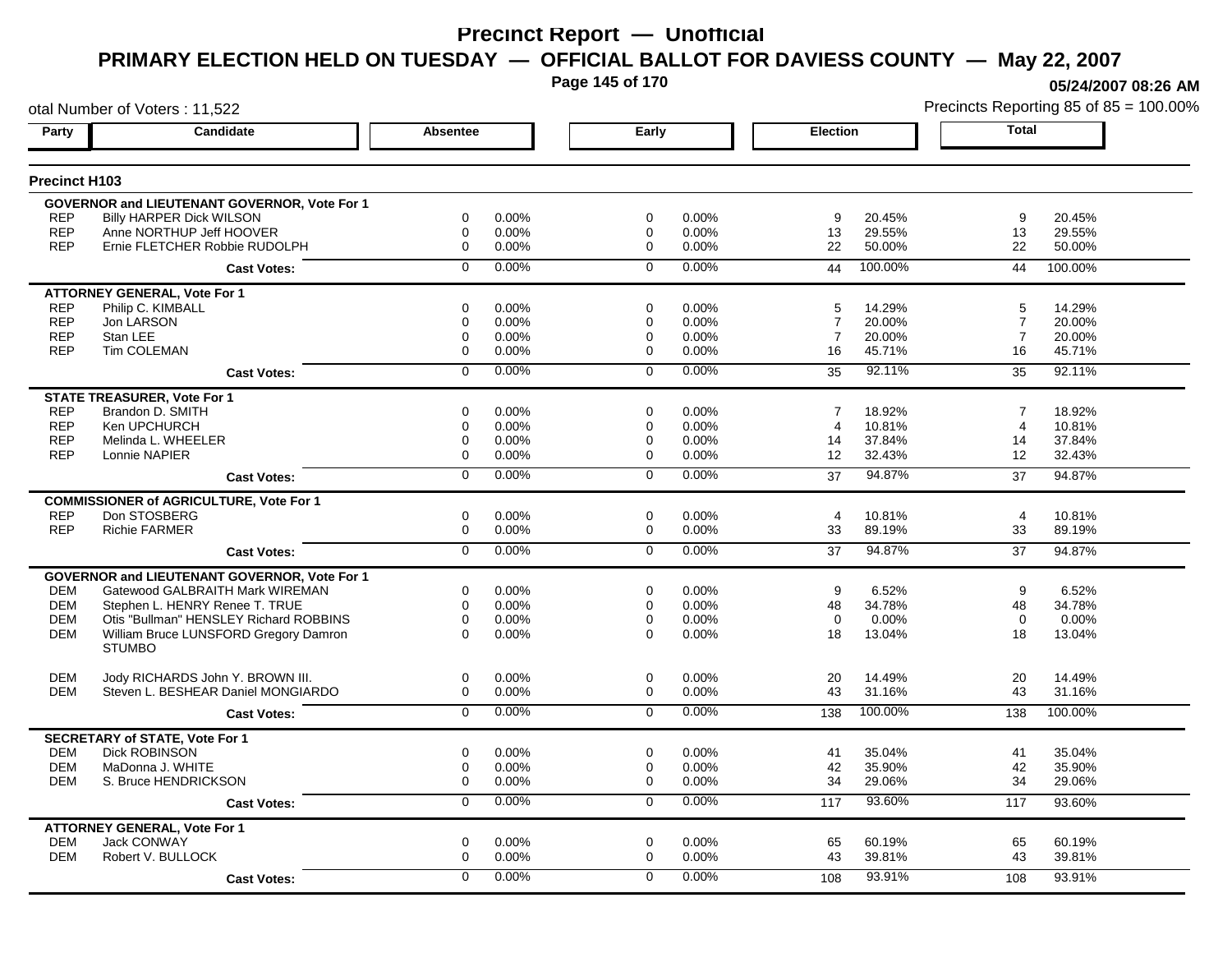**Page 146 of 170**

**05/24/2007 08:26 AM**

|                      | otal Number of Voters: 11,522                  |                 |          |  |          |     |                 | Precincts Reporting 85 of 85 = 100.00% |        |  |
|----------------------|------------------------------------------------|-----------------|----------|--|----------|-----|-----------------|----------------------------------------|--------|--|
| Party                | Candidate                                      | <b>Absentee</b> |          |  | Early    |     | <b>Election</b> | <b>Total</b>                           |        |  |
| <b>Precinct H103</b> |                                                |                 |          |  |          |     |                 |                                        |        |  |
|                      | <b>STATE TREASURER, Vote For 1</b>             |                 |          |  |          |     |                 |                                        |        |  |
| DEM                  | L.J. "Todd" HOLLENBACH                         | 0               | $0.00\%$ |  | 0.00%    | 20  | 16.26%          | 20                                     | 16.26% |  |
| DEM                  | Mike WEAVER                                    | 0               | $0.00\%$ |  | $0.00\%$ | 85  | 69.11%          | 85                                     | 69.11% |  |
| DEM                  | Jack D. WOOD                                   |                 | $0.00\%$ |  | $0.00\%$ |     | 7.32%           |                                        | 7.32%  |  |
| DEM                  | Patrick R. DUNMIRE                             | 0               | $0.00\%$ |  | $0.00\%$ | 9   | 7.32%           | 9                                      | 7.32%  |  |
|                      | <b>Cast Votes:</b>                             | 0               | $0.00\%$ |  | $0.00\%$ | 123 | 98.40%          | 123                                    | 98.40% |  |
|                      | <b>COMMISSIONER of AGRICULTURE, Vote For 1</b> |                 |          |  |          |     |                 |                                        |        |  |
| DEM                  | David Lynn WILLIAMS                            |                 | $0.00\%$ |  | 0.00%    | 71  | 65.74%          | 71                                     | 65.74% |  |
| DEM                  | David NEVILLE                                  |                 | $0.00\%$ |  | $0.00\%$ | 37  | 34.26%          | 37                                     | 34.26% |  |
|                      | <b>Cast Votes:</b>                             | 0               | $0.00\%$ |  | $0.00\%$ | 108 | 93.10%          | 108                                    | 93.10% |  |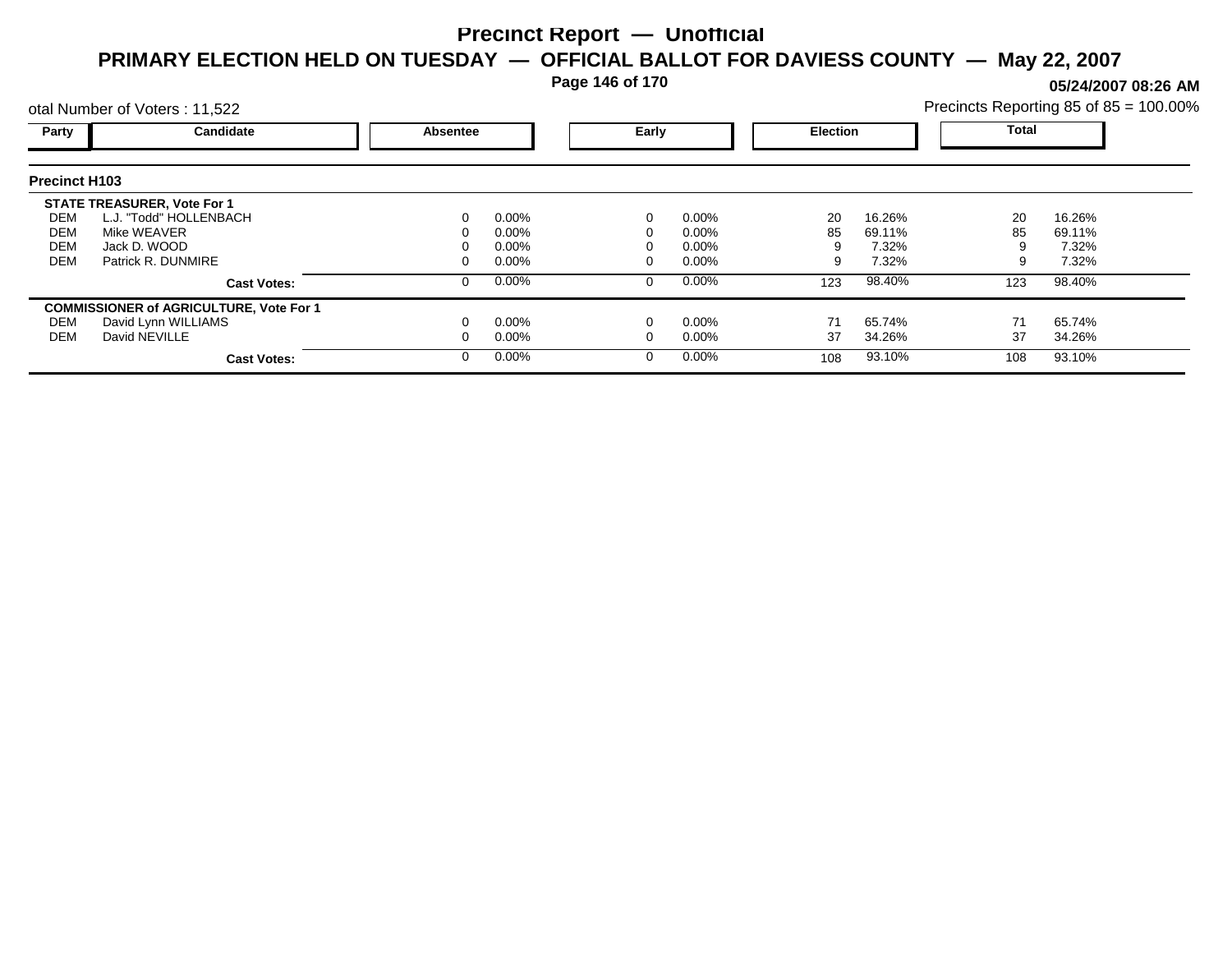**Page 147 of 170**

**05/24/2007 08:26 AM**

| otal Number of Voters: 11,522 |                                                               |                 |       |                |       |                 |         |                | Precincts Reporting 85 of 85 = 100.00% |
|-------------------------------|---------------------------------------------------------------|-----------------|-------|----------------|-------|-----------------|---------|----------------|----------------------------------------|
| Party                         | Candidate                                                     | <b>Absentee</b> |       | Early          |       | <b>Election</b> |         | <b>Total</b>   |                                        |
| <b>Precinct H104</b>          |                                                               |                 |       |                |       |                 |         |                |                                        |
|                               | GOVERNOR and LIEUTENANT GOVERNOR, Vote For 1                  |                 |       |                |       |                 |         |                |                                        |
| <b>REP</b>                    | Billy HARPER Dick WILSON                                      | $\mathbf 0$     | 0.00% | $\mathbf 0$    | 0.00% | 3               | 7.32%   | 3              | 7.32%                                  |
| <b>REP</b>                    | Anne NORTHUP Jeff HOOVER                                      | $\mathbf 0$     | 0.00% | $\mathbf 0$    | 0.00% | 11              | 26.83%  | 11             | 26.83%                                 |
| <b>REP</b>                    | Ernie FLETCHER Robbie RUDOLPH                                 | $\mathbf 0$     | 0.00% | $\mathbf 0$    | 0.00% | 27              | 65.85%  | 27             | 65.85%                                 |
|                               | <b>Cast Votes:</b>                                            | $\mathbf 0$     | 0.00% | $\mathbf 0$    | 0.00% | 41              | 100.00% | 41             | 100.00%                                |
|                               | <b>ATTORNEY GENERAL, Vote For 1</b>                           |                 |       |                |       |                 |         |                |                                        |
| <b>REP</b>                    | Philip C. KIMBALL                                             | 0               | 0.00% | $\mathbf 0$    | 0.00% | 10              | 31.25%  | 10             | 31.25%                                 |
| <b>REP</b>                    | Jon LARSON                                                    | $\mathbf 0$     | 0.00% | 0              | 0.00% | 6               | 18.75%  | 6              | 18.75%                                 |
| <b>REP</b>                    | Stan LEE                                                      | $\mathbf 0$     | 0.00% | 0              | 0.00% | 9               | 28.13%  | 9              | 28.13%                                 |
| <b>REP</b>                    | Tim COLEMAN                                                   | $\mathbf 0$     | 0.00% | 0              | 0.00% | $\overline{7}$  | 21.88%  | $\overline{7}$ | 21.88%                                 |
|                               | <b>Cast Votes:</b>                                            | $\mathbf 0$     | 0.00% | $\mathbf 0$    | 0.00% | 32              | 96.97%  | 32             | 96.97%                                 |
|                               | <b>STATE TREASURER, Vote For 1</b>                            |                 |       |                |       |                 |         |                |                                        |
| <b>REP</b>                    | Brandon D. SMITH                                              | $\mathbf 0$     | 0.00% | $\Omega$       | 0.00% | 11              | 32.35%  | 11             | 32.35%                                 |
| <b>REP</b>                    | Ken UPCHURCH                                                  | $\mathbf 0$     | 0.00% | $\mathbf 0$    | 0.00% | 5               | 14.71%  | 5              | 14.71%                                 |
| <b>REP</b>                    | Melinda L. WHEELER                                            | $\mathbf 0$     | 0.00% | 0              | 0.00% | 14              | 41.18%  | 14             | 41.18%                                 |
| <b>REP</b>                    | Lonnie NAPIER                                                 | 0               | 0.00% | $\Omega$       | 0.00% | 4               | 11.76%  | $\overline{4}$ | 11.76%                                 |
|                               | <b>Cast Votes:</b>                                            | $\overline{0}$  | 0.00% | $\mathbf 0$    | 0.00% | 34              | 94.44%  | 34             | 94.44%                                 |
|                               | <b>COMMISSIONER of AGRICULTURE, Vote For 1</b>                |                 |       |                |       |                 |         |                |                                        |
| <b>REP</b>                    | Don STOSBERG                                                  | $\mathbf 0$     | 0.00% | $\mathbf 0$    | 0.00% | 3               | 7.89%   | 3              | 7.89%                                  |
| <b>REP</b>                    | <b>Richie FARMER</b>                                          | $\mathbf 0$     | 0.00% | $\mathbf 0$    | 0.00% | 35              | 92.11%  | 35             | 92.11%                                 |
|                               | <b>Cast Votes:</b>                                            | $\overline{0}$  | 0.00% | $\overline{0}$ | 0.00% | 38              | 100.00% | 38             | 100.00%                                |
|                               | GOVERNOR and LIEUTENANT GOVERNOR, Vote For 1                  |                 |       |                |       |                 |         |                |                                        |
| DEM                           | Gatewood GALBRAITH Mark WIREMAN                               | $\Omega$        | 0.00% | 0              | 0.00% | 3               | 3.45%   | 3              | 3.45%                                  |
| <b>DEM</b>                    | Stephen L. HENRY Renee T. TRUE                                | $\mathbf 0$     | 0.00% | 0              | 0.00% | 35              | 40.23%  | 35             | 40.23%                                 |
| <b>DEM</b>                    | Otis "Bullman" HENSLEY Richard ROBBINS                        | $\mathbf 0$     | 0.00% | 0              | 0.00% | $\overline{1}$  | 1.15%   | $\overline{1}$ | 1.15%                                  |
| <b>DEM</b>                    | William Bruce LUNSFORD Gregory Damron                         | $\Omega$        | 0.00% | $\Omega$       | 0.00% | 20              | 22.99%  | 20             | 22.99%                                 |
|                               | <b>STUMBO</b>                                                 |                 |       |                |       |                 |         |                |                                        |
| <b>DEM</b>                    | Jody RICHARDS John Y. BROWN III.                              | 0               | 0.00% | 0              | 0.00% | 3               | 3.45%   | 3              | 3.45%                                  |
| <b>DEM</b>                    | Steven L. BESHEAR Daniel MONGIARDO                            | 0               | 0.00% | $\mathbf 0$    | 0.00% | 25              | 28.74%  | 25             | 28.74%                                 |
|                               | <b>Cast Votes:</b>                                            | $\mathbf 0$     | 0.00% | $\mathbf 0$    | 0.00% | 87              | 100.00% | 87             | 100.00%                                |
|                               |                                                               |                 |       |                |       |                 |         |                |                                        |
| <b>DEM</b>                    | <b>SECRETARY of STATE, Vote For 1</b><br><b>Dick ROBINSON</b> | $\mathbf 0$     | 0.00% | $\mathbf 0$    | 0.00% | 26              | 38.24%  | 26             | 38.24%                                 |
| <b>DEM</b>                    | MaDonna J. WHITE                                              | $\mathbf 0$     | 0.00% | $\mathbf 0$    | 0.00% | 26              | 38.24%  | 26             | 38.24%                                 |
| <b>DEM</b>                    | S. Bruce HENDRICKSON                                          | $\mathbf 0$     | 0.00% | 0              | 0.00% | 16              | 23.53%  | 16             | 23.53%                                 |
|                               | <b>Cast Votes:</b>                                            | 0               | 0.00% | $\overline{0}$ | 0.00% | 68              | 90.67%  | 68             | 90.67%                                 |
|                               | <b>ATTORNEY GENERAL, Vote For 1</b>                           |                 |       |                |       |                 |         |                |                                        |
| <b>DEM</b>                    | Jack CONWAY                                                   | 0               | 0.00% | 0              | 0.00% | 33              | 51.56%  | 33             | 51.56%                                 |
| <b>DEM</b>                    | Robert V. BULLOCK                                             | $\mathbf 0$     | 0.00% | 0              | 0.00% | 31              | 48.44%  | 31             | 48.44%                                 |
|                               | <b>Cast Votes:</b>                                            | $\Omega$        | 0.00% | 0              | 0.00% | 64              | 88.89%  | 64             | 88.89%                                 |
|                               |                                                               |                 |       |                |       |                 |         |                |                                        |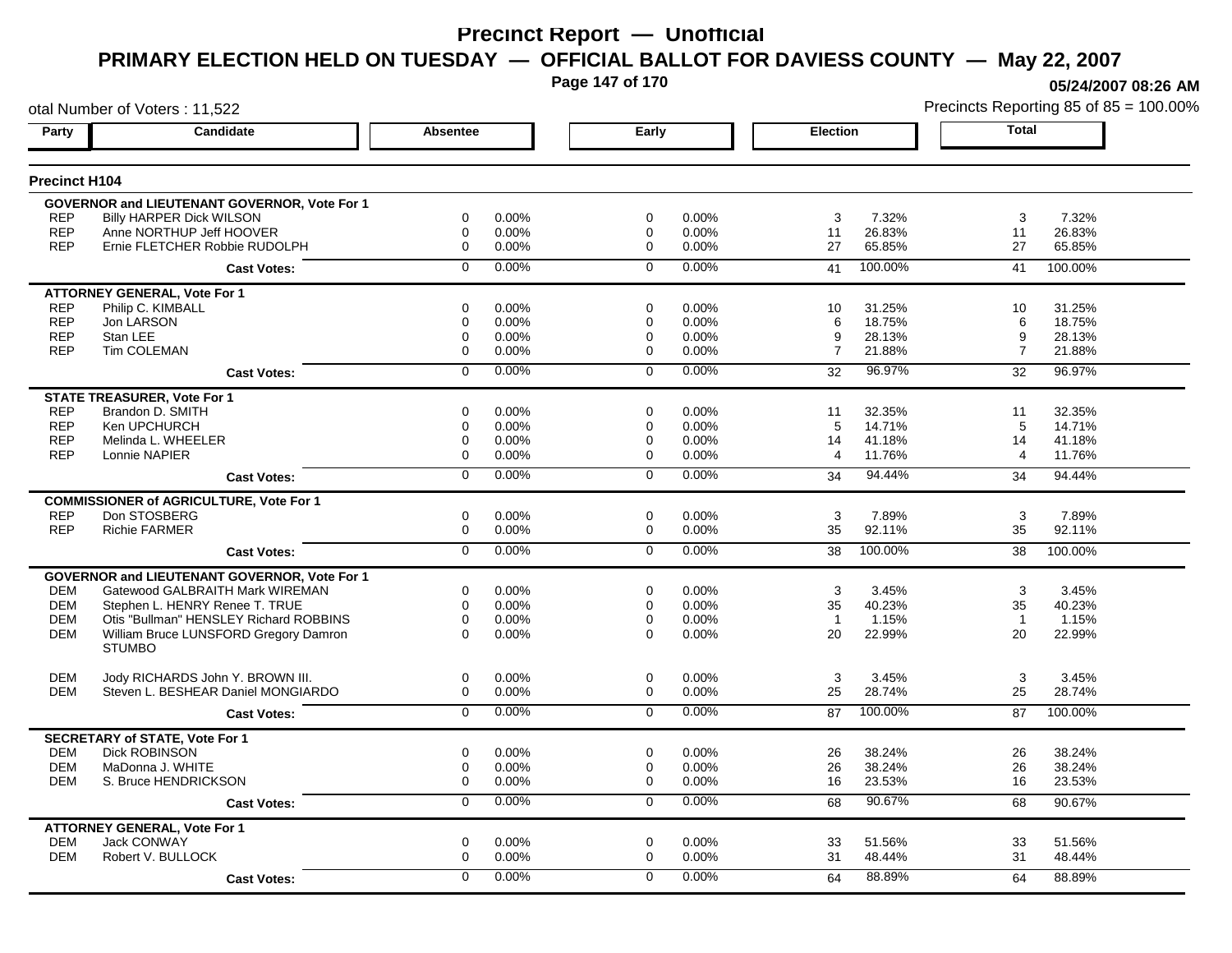**Page 148 of 170**

**05/24/2007 08:26 AM**

|                      | otal Number of Voters: 11,522                  |          |          |          |          |    |                 | Precincts Reporting 85 of 85 = 100.00% |        |  |
|----------------------|------------------------------------------------|----------|----------|----------|----------|----|-----------------|----------------------------------------|--------|--|
| Party                | Candidate                                      | Absentee |          |          | Early    |    | <b>Election</b> | Total                                  |        |  |
| <b>Precinct H104</b> |                                                |          |          |          |          |    |                 |                                        |        |  |
|                      | <b>STATE TREASURER, Vote For 1</b>             |          |          |          |          |    |                 |                                        |        |  |
| DEM                  | L.J. "Todd" HOLLENBACH                         |          | $0.00\%$ | 0        | $0.00\%$ | 13 | 16.88%          | 13                                     | 16.88% |  |
| DEM                  | Mike WEAVER                                    |          | 0.00%    |          | $0.00\%$ | 57 | 74.03%          | 57                                     | 74.03% |  |
| <b>DEM</b>           | Jack D. WOOD                                   |          | 0.00%    |          | $0.00\%$ |    | 5.19%           |                                        | 5.19%  |  |
| <b>DEM</b>           | Patrick R. DUNMIRE                             |          | 0.00%    |          | $0.00\%$ | 3  | 3.90%           | 3                                      | 3.90%  |  |
|                      | <b>Cast Votes:</b>                             |          | 0.00%    | 0        | $0.00\%$ | 77 | 97.47%          | 77                                     | 97.47% |  |
|                      | <b>COMMISSIONER of AGRICULTURE, Vote For 1</b> |          |          |          |          |    |                 |                                        |        |  |
| DEM                  | David Lynn WILLIAMS                            |          | 0.00%    |          | $0.00\%$ | 38 | 57.58%          | 38                                     | 57.58% |  |
| DEM                  | David NEVILLE                                  |          | $0.00\%$ |          | $0.00\%$ | 28 | 42.42%          | 28                                     | 42.42% |  |
|                      | <b>Cast Votes:</b>                             |          | 0.00%    | $\Omega$ | $0.00\%$ | 66 | 92.96%          | 66                                     | 92.96% |  |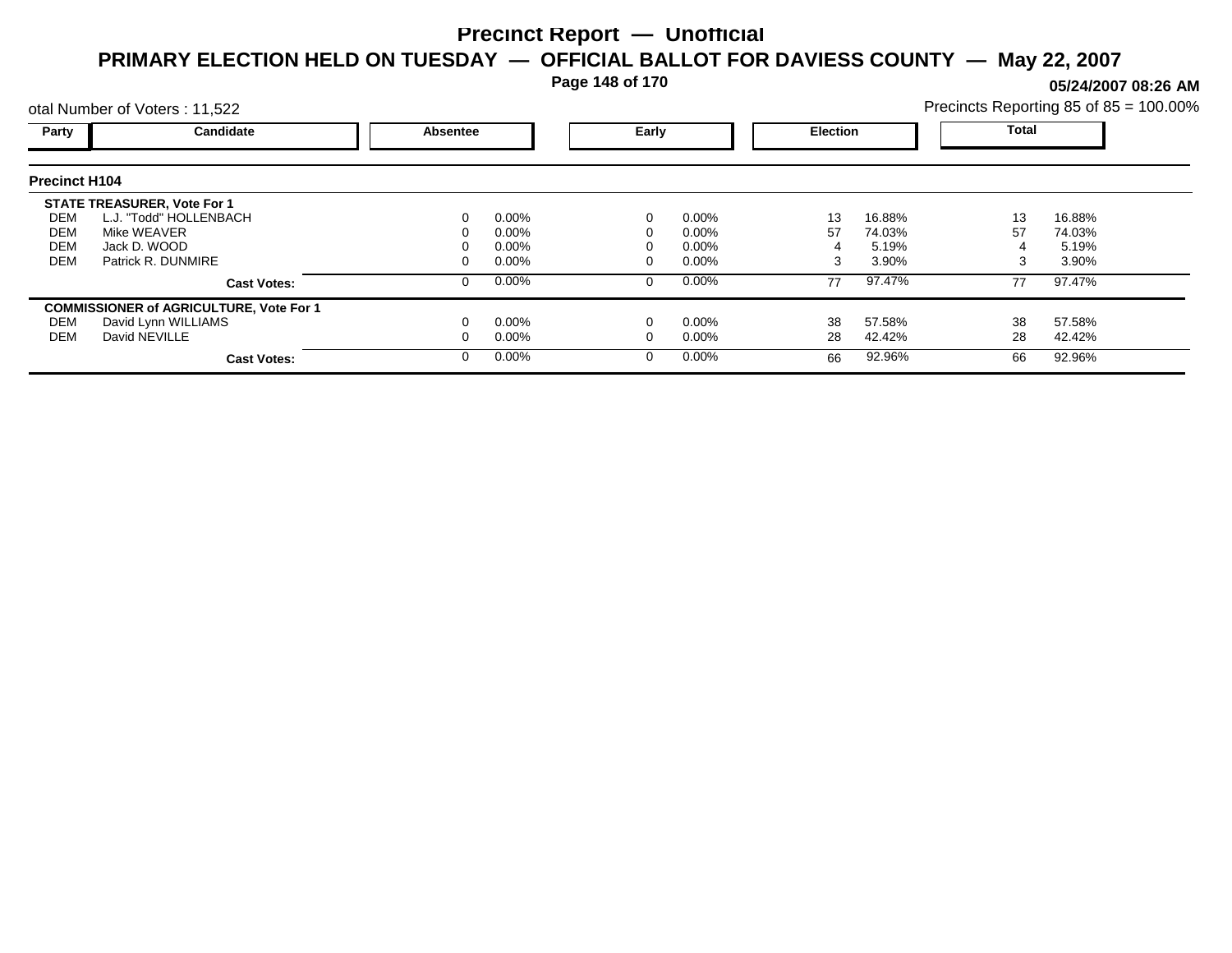**Page 149 of 170**

**05/24/2007 08:26 AM**

| otal Number of Voters: 11,522 |                                                                        |                            |                |                |                | Precincts Reporting 85 of 85 = 100.00% |                 |                |                 |
|-------------------------------|------------------------------------------------------------------------|----------------------------|----------------|----------------|----------------|----------------------------------------|-----------------|----------------|-----------------|
| Party                         | Candidate                                                              | Absentee                   |                | Early          |                | Election                               |                 | <b>Total</b>   |                 |
| <b>Precinct H105</b>          |                                                                        |                            |                |                |                |                                        |                 |                |                 |
|                               | <b>GOVERNOR and LIEUTENANT GOVERNOR, Vote For 1</b>                    |                            |                |                |                |                                        |                 |                |                 |
| <b>REP</b>                    | <b>Billy HARPER Dick WILSON</b>                                        | 0                          | 0.00%          | 0              | 0.00%          | 4                                      | 16.00%          | 4              | 16.00%          |
| <b>REP</b>                    | Anne NORTHUP Jeff HOOVER                                               | 0                          | 0.00%          | 0              | 0.00%          | 6                                      | 24.00%          | 6              | 24.00%          |
| <b>REP</b>                    | Ernie FLETCHER Robbie RUDOLPH                                          | $\mathbf 0$                | 0.00%          | $\mathbf 0$    | 0.00%          | 15                                     | 60.00%          | 15             | 60.00%          |
|                               | <b>Cast Votes:</b>                                                     | $\Omega$                   | 0.00%          | $\mathbf 0$    | 0.00%          | 25                                     | 100.00%         | 25             | 100.00%         |
|                               | <b>ATTORNEY GENERAL, Vote For 1</b>                                    |                            |                |                |                |                                        |                 |                |                 |
| <b>REP</b>                    | Philip C. KIMBALL                                                      | 0                          | 0.00%          | 0              | 0.00%          | 3                                      | 13.04%          | 3              | 13.04%          |
| <b>REP</b>                    | Jon LARSON                                                             | 0                          | 0.00%          | 0              | 0.00%          | 4                                      | 17.39%          | $\overline{4}$ | 17.39%          |
| <b>REP</b>                    | Stan LEE                                                               | 0                          | 0.00%          | 0              | 0.00%          | 11                                     | 47.83%          | 11             | 47.83%          |
| <b>REP</b>                    | Tim COLEMAN                                                            | 0                          | 0.00%          | 0              | 0.00%          | 5                                      | 21.74%          | 5              | 21.74%          |
|                               | <b>Cast Votes:</b>                                                     | $\mathbf 0$                | 0.00%          | $\Omega$       | 0.00%          | 23                                     | 100.00%         | 23             | 100.00%         |
|                               | <b>STATE TREASURER, Vote For 1</b>                                     |                            |                |                |                |                                        |                 |                |                 |
| <b>REP</b>                    | Brandon D. SMITH                                                       | $\Omega$                   | 0.00%          | $\Omega$       | 0.00%          | 5                                      | 20.83%          | 5              | 20.83%          |
| <b>REP</b>                    | Ken UPCHURCH                                                           | 0                          | 0.00%          | 0              | 0.00%          | 6                                      | 25.00%          | 6              | 25.00%          |
| <b>REP</b>                    | Melinda L. WHEELER                                                     | $\boldsymbol{0}$           | 0.00%          | 0              | 0.00%          | 9                                      | 37.50%          | 9              | 37.50%          |
| <b>REP</b>                    | Lonnie NAPIER                                                          | 0                          | 0.00%          | $\Omega$       | 0.00%          | 4                                      | 16.67%          | 4              | 16.67%          |
|                               | <b>Cast Votes:</b>                                                     | $\overline{0}$             | 0.00%          | $\Omega$       | 0.00%          | 24                                     | 100.00%         | 24             | 100.00%         |
|                               | <b>COMMISSIONER of AGRICULTURE, Vote For 1</b>                         |                            |                |                |                |                                        |                 |                |                 |
| <b>REP</b>                    | Don STOSBERG                                                           | 0                          | 0.00%          | 0              | 0.00%          | $\overline{7}$                         | 29.17%          | $\overline{7}$ | 29.17%          |
| <b>REP</b>                    | <b>Richie FARMER</b>                                                   | $\mathbf 0$                | 0.00%          | $\mathbf 0$    | 0.00%          | 17                                     | 70.83%          | 17             | 70.83%          |
|                               | <b>Cast Votes:</b>                                                     | $\overline{0}$             | 0.00%          | $\overline{0}$ | 0.00%          | 24                                     | 96.00%          | 24             | 96.00%          |
|                               | <b>GOVERNOR and LIEUTENANT GOVERNOR, Vote For 1</b>                    |                            |                |                |                |                                        |                 |                |                 |
| <b>DEM</b>                    | Gatewood GALBRAITH Mark WIREMAN                                        | 0                          | 0.00%          | 0              | 0.00%          | 6                                      | 5.08%           | 6              | 5.08%           |
| <b>DEM</b>                    | Stephen L. HENRY Renee T. TRUE                                         | $\mathbf 0$                | 0.00%          | $\mathbf 0$    | $0.00\%$       | 47                                     | 39.83%          | 47             | 39.83%          |
|                               |                                                                        | $\mathbf 0$                |                | $\Omega$       |                | $\overline{1}$                         |                 | $\overline{1}$ |                 |
| <b>DEM</b>                    | Otis "Bullman" HENSLEY Richard ROBBINS                                 | $\Omega$                   | 0.00%          | $\Omega$       | 0.00%<br>0.00% | 26                                     | 0.85%           | 26             | 0.85%           |
| <b>DEM</b>                    | William Bruce LUNSFORD Gregory Damron<br><b>STUMBO</b>                 |                            | 0.00%          |                |                |                                        | 22.03%          |                | 22.03%          |
|                               |                                                                        |                            |                |                |                |                                        |                 |                |                 |
| <b>DEM</b><br><b>DEM</b>      | Jody RICHARDS John Y. BROWN III.<br>Steven L. BESHEAR Daniel MONGIARDO | 0<br>$\mathbf 0$           | 0.00%<br>0.00% | 0<br>0         | 0.00%<br>0.00% | 3<br>35                                | 2.54%<br>29.66% | 3<br>35        | 2.54%<br>29.66% |
|                               |                                                                        | $\overline{0}$             | 0.00%          | $\mathbf 0$    | 0.00%          | 118                                    | 100.00%         | 118            | 100.00%         |
|                               | <b>Cast Votes:</b>                                                     |                            |                |                |                |                                        |                 |                |                 |
|                               | <b>SECRETARY of STATE, Vote For 1</b>                                  |                            |                |                |                |                                        |                 |                |                 |
| <b>DEM</b><br><b>DEM</b>      | <b>Dick ROBINSON</b>                                                   | $\mathbf 0$<br>$\mathbf 0$ | 0.00%          | $\mathbf 0$    | 0.00%          | 31                                     | 36.05%          | 31             | 36.05%          |
|                               | MaDonna J. WHITE                                                       | $\mathbf 0$                | 0.00%          | $\mathbf 0$    | 0.00%          | 26<br>29                               | 30.23%          | 26<br>29       | 30.23%          |
| <b>DEM</b>                    | S. Bruce HENDRICKSON                                                   |                            | 0.00%          | $\mathbf 0$    | 0.00%          |                                        | 33.72%          |                | 33.72%          |
|                               | <b>Cast Votes:</b>                                                     | 0                          | 0.00%          | 0              | 0.00%          | 86                                     | 82.69%          | 86             | 82.69%          |
|                               | <b>ATTORNEY GENERAL, Vote For 1</b>                                    |                            |                |                |                |                                        |                 |                |                 |
| <b>DEM</b>                    | <b>Jack CONWAY</b>                                                     | $\mathbf 0$                | 0.00%          | $\mathbf 0$    | 0.00%          | 50                                     | 57.47%          | 50             | 57.47%          |
| <b>DEM</b>                    | Robert V. BULLOCK                                                      | $\mathbf 0$                | 0.00%          | $\Omega$       | 0.00%          | 37                                     | 42.53%          | 37             | 42.53%          |
|                               | <b>Cast Votes:</b>                                                     | $\mathbf 0$                | 0.00%          | $\Omega$       | 0.00%          | 87                                     | 84.47%          | 87             | 84.47%          |
|                               |                                                                        |                            |                |                |                |                                        |                 |                |                 |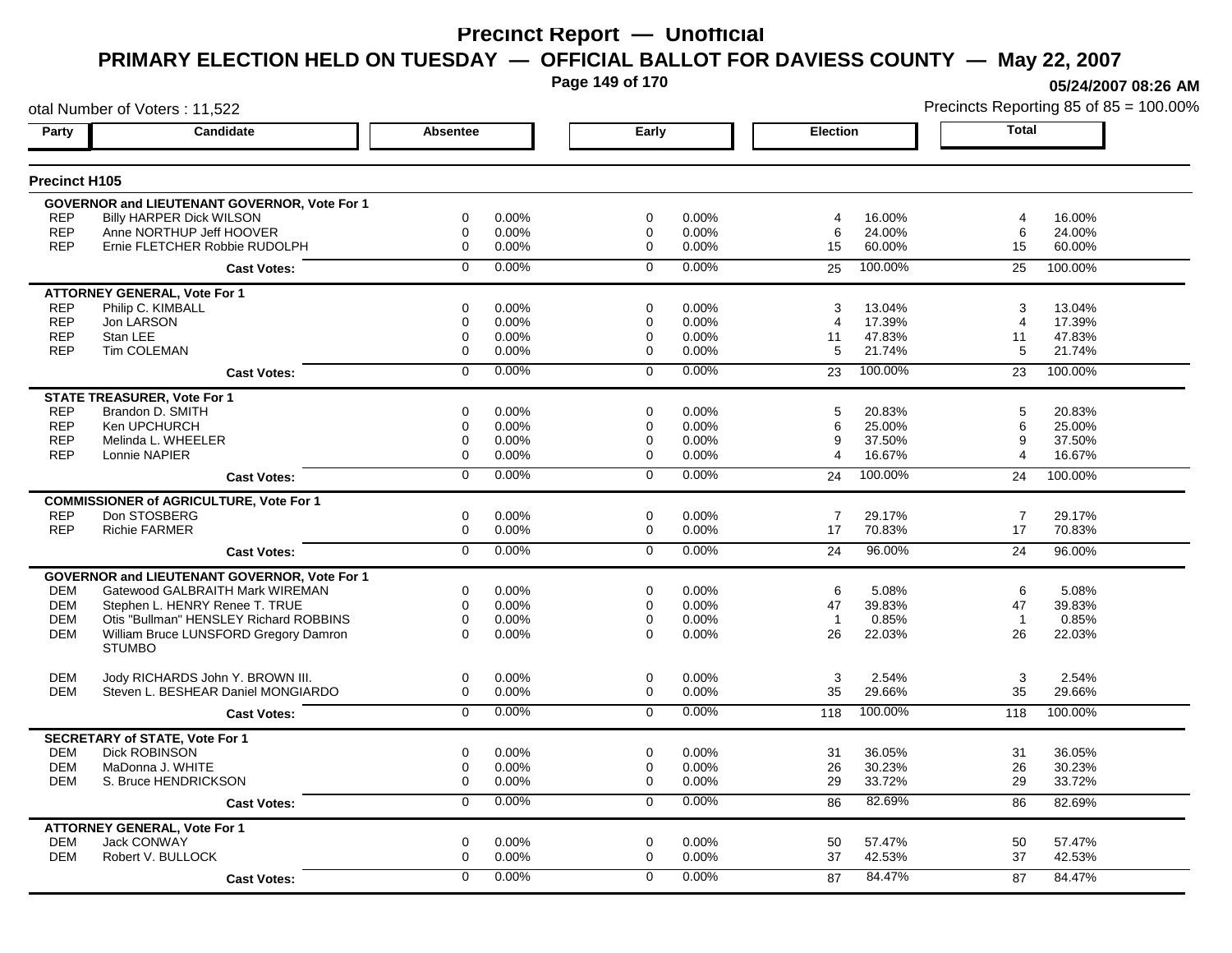**Page 150 of 170**

**05/24/2007 08:26 AM**

|                      | otal Number of Voters: 11,522                  |          |          |  |                 |     |        | Precincts Reporting 85 of 85 = 100.00% |        |  |
|----------------------|------------------------------------------------|----------|----------|--|-----------------|-----|--------|----------------------------------------|--------|--|
| Party                | Candidate                                      | Absentee | Early    |  | <b>Election</b> |     | Total  |                                        |        |  |
| <b>Precinct H105</b> |                                                |          |          |  |                 |     |        |                                        |        |  |
|                      | <b>STATE TREASURER, Vote For 1</b>             |          |          |  |                 |     |        |                                        |        |  |
| DEM                  | L.J. "Todd" HOLLENBACH                         |          | $0.00\%$ |  | $0.00\%$        | 25  | 25.00% | 25                                     | 25.00% |  |
| DEM                  | Mike WEAVER                                    |          | $0.00\%$ |  | $0.00\%$        | 60  | 60.00% | 60                                     | 60.00% |  |
| <b>DEM</b>           | Jack D. WOOD                                   |          | $0.00\%$ |  | $0.00\%$        | 10  | 10.00% | 10                                     | 10.00% |  |
| <b>DEM</b>           | Patrick R. DUNMIRE                             |          | $0.00\%$ |  | $0.00\%$        | 5   | 5.00%  | :5                                     | 5.00%  |  |
|                      | <b>Cast Votes:</b>                             |          | $0.00\%$ |  | $0.00\%$        | 100 | 90.91% | 100                                    | 90.91% |  |
|                      | <b>COMMISSIONER of AGRICULTURE, Vote For 1</b> |          |          |  |                 |     |        |                                        |        |  |
| DEM                  | David Lynn WILLIAMS                            |          | $0.00\%$ |  | $0.00\%$        | 72  | 76.60% | 72                                     | 76.60% |  |
| DEM                  | David NEVILLE                                  |          | $0.00\%$ |  | $0.00\%$        | 22  | 23.40% | 22                                     | 23.40% |  |
|                      | <b>Cast Votes:</b>                             |          | $0.00\%$ |  | $0.00\%$        | 94  | 87.04% | 94                                     | 87.04% |  |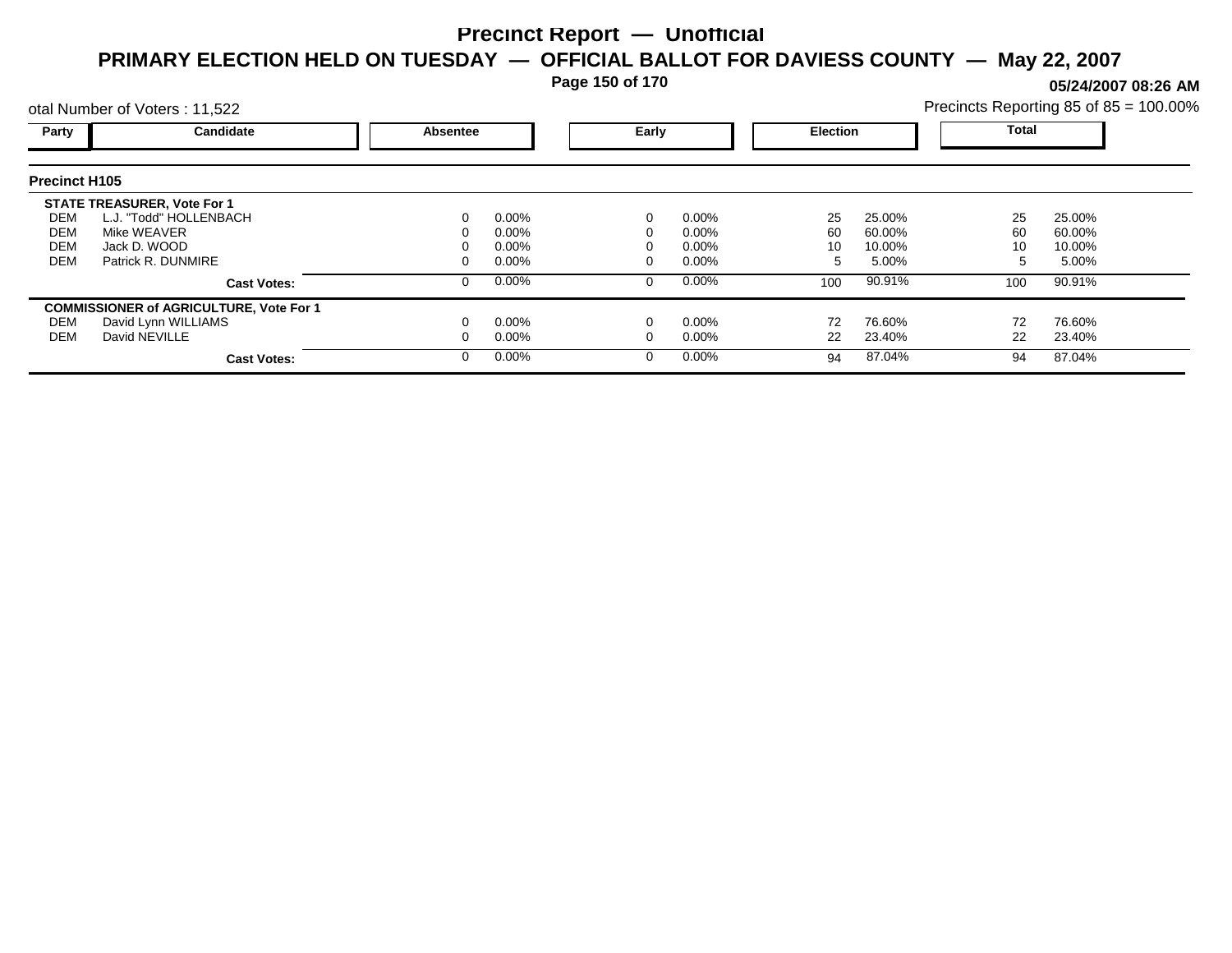**Page 151 of 170**

otal Number of Voters : 11,522

**05/24/2007 08:26 AM**

| Party                    | Candidate                                                              | <b>Absentee</b>                 | Early                                     | <b>Election</b>            | <b>Total</b>                    |
|--------------------------|------------------------------------------------------------------------|---------------------------------|-------------------------------------------|----------------------------|---------------------------------|
| Precinct H106            |                                                                        |                                 |                                           |                            |                                 |
|                          |                                                                        |                                 |                                           |                            |                                 |
|                          | GOVERNOR and LIEUTENANT GOVERNOR, Vote For 1                           | $\Omega$                        | $\Omega$                                  |                            |                                 |
| <b>REP</b><br><b>REP</b> | <b>Billy HARPER Dick WILSON</b><br>Anne NORTHUP Jeff HOOVER            | 0.00%<br>0<br>0.00%             | 0.00%<br>$\mathbf 0$<br>0.00%             | 18.52%<br>5<br>29.63%<br>8 | 5<br>18.52%<br>8<br>29.63%      |
| <b>REP</b>               | Ernie FLETCHER Robbie RUDOLPH                                          | 0.00%<br>0                      | 0.00%<br>$\Omega$                         | 51.85%<br>14               | 51.85%<br>14                    |
|                          |                                                                        |                                 |                                           |                            |                                 |
|                          | <b>Cast Votes:</b>                                                     | 0.00%<br>$\Omega$               | $0.00\%$<br>$\Omega$                      | 100.00%<br>27              | 27<br>100.00%                   |
|                          | <b>ATTORNEY GENERAL, Vote For 1</b>                                    |                                 |                                           |                            |                                 |
| <b>REP</b>               | Philip C. KIMBALL                                                      | 0.00%<br>0                      | 0.00%<br>$\Omega$                         | 21.05%<br>4                | 21.05%<br>$\boldsymbol{\Delta}$ |
| <b>REP</b>               | Jon LARSON                                                             | $\mathbf 0$<br>0.00%            | $\Omega$<br>0.00%                         | 21.05%<br>4                | 21.05%<br>$\overline{4}$        |
| <b>REP</b>               | Stan LEE                                                               | 0.00%<br>0                      | 0.00%<br>0                                | 5<br>26.32%                | 5<br>26.32%                     |
| <b>REP</b>               | <b>Tim COLEMAN</b>                                                     | 0<br>0.00%                      | $\mathbf 0$<br>0.00%                      | 6<br>31.58%                | 6<br>31.58%                     |
|                          | <b>Cast Votes:</b>                                                     | 0.00%<br>$\Omega$               | 0.00%<br>$\Omega$                         | 90.48%<br>19               | 19<br>90.48%                    |
|                          | <b>STATE TREASURER, Vote For 1</b>                                     |                                 |                                           |                            |                                 |
| <b>REP</b>               | Brandon D. SMITH                                                       | 0.00%<br>$\Omega$               | $\Omega$<br>0.00%                         | $\overline{7}$<br>35.00%   | $\overline{7}$<br>35.00%        |
| <b>REP</b>               | Ken UPCHURCH                                                           | 0.00%<br>0                      | 0.00%<br>$\mathbf 0$                      | 15.00%<br>3                | 15.00%<br>3                     |
| <b>REP</b>               | Melinda L. WHEELER                                                     | 0.00%<br>0                      | 0.00%<br>0                                | 5<br>25.00%                | 5<br>25.00%                     |
| <b>REP</b>               | Lonnie NAPIER                                                          | $\mathbf 0$<br>0.00%            | 0.00%<br>0                                | 5<br>25.00%                | 5<br>25.00%                     |
|                          | <b>Cast Votes:</b>                                                     | 0.00%<br>$\overline{0}$         | 0.00%<br>$\Omega$                         | 90.91%<br>20               | 90.91%<br>20                    |
|                          | <b>COMMISSIONER of AGRICULTURE, Vote For 1</b>                         |                                 |                                           |                            |                                 |
| <b>REP</b>               | Don STOSBERG                                                           | $\mathbf 0$<br>0.00%            | $\mathbf 0$<br>0.00%                      | $\overline{0}$<br>0.00%    | $\mathbf 0$<br>0.00%            |
| <b>REP</b>               | <b>Richie FARMER</b>                                                   | 0<br>0.00%                      | 0.00%<br>0                                | 20<br>100.00%              | 20<br>100.00%                   |
|                          | <b>Cast Votes:</b>                                                     | 0.00%<br>$\Omega$               | 0.00%<br>$\Omega$                         | 90.91%<br>20               | 90.91%<br>20                    |
|                          |                                                                        |                                 |                                           |                            |                                 |
|                          | <b>GOVERNOR and LIEUTENANT GOVERNOR. Vote For 1</b>                    |                                 |                                           |                            |                                 |
| <b>DEM</b>               | Gatewood GALBRAITH Mark WIREMAN                                        | 0<br>0.00%                      | $\mathbf 0$<br>0.00%                      | 1.22%<br>$\overline{1}$    | 1.22%<br>$\mathbf{1}$           |
| <b>DEM</b>               | Stephen L. HENRY Renee T. TRUE                                         | 0<br>0.00%                      | 0.00%<br>0                                | 29<br>35.37%               | 35.37%<br>29                    |
| <b>DEM</b>               | Otis "Bullman" HENSLEY Richard ROBBINS                                 | $\Omega$<br>0.00%               | 0.00%<br>$\Omega$                         | 1.22%<br>$\overline{1}$    | $\overline{1}$<br>1.22%         |
| <b>DEM</b>               | William Bruce LUNSFORD Gregory Damron<br><b>STUMBO</b>                 | $\Omega$<br>0.00%               | $\Omega$<br>0.00%                         | 26<br>31.71%               | 26<br>31.71%                    |
|                          |                                                                        |                                 |                                           |                            |                                 |
| <b>DEM</b><br><b>DEM</b> | Jody RICHARDS John Y. BROWN III.<br>Steven L. BESHEAR Daniel MONGIARDO | 0<br>0.00%<br>$\Omega$<br>0.00% | $\mathbf 0$<br>0.00%<br>$\Omega$<br>0.00% | 6<br>7.32%<br>17<br>20.73% | 6<br>7.32%<br>17<br>20.73%      |
|                          |                                                                        |                                 |                                           |                            |                                 |
|                          | <b>Cast Votes:</b>                                                     | 0.00%<br>$\mathbf 0$            | 0.00%<br>$\Omega$                         | 98.80%<br>82               | 98.80%<br>82                    |
|                          | <b>SECRETARY of STATE, Vote For 1</b>                                  |                                 |                                           |                            |                                 |
| <b>DEM</b>               | <b>Dick ROBINSON</b>                                                   | 0.00%<br>0                      | 0.00%<br>0                                | 25<br>35.21%               | 25<br>35.21%                    |
| <b>DEM</b>               | MaDonna J. WHITE                                                       | 0<br>0.00%                      | 0<br>0.00%                                | 29<br>40.85%               | 29<br>40.85%                    |
| <b>DEM</b>               | S. Bruce HENDRICKSON                                                   | $\Omega$<br>0.00%               | $\Omega$<br>0.00%                         | 17<br>23.94%               | 17<br>23.94%                    |
|                          | <b>Cast Votes:</b>                                                     | 0.00%<br>$\Omega$               | 0.00%<br>$\mathbf 0$                      | 95.95%<br>71               | 71<br>95.95%                    |
|                          | <b>ATTORNEY GENERAL, Vote For 1</b>                                    |                                 |                                           |                            |                                 |
| DEM                      | Jack CONWAY                                                            | 0<br>0.00%                      | 0<br>0.00%                                | 61.54%<br>40               | 40<br>61.54%                    |
| <b>DEM</b>               | Robert V. BULLOCK                                                      | 0.00%<br>0                      | 0.00%<br>$\Omega$                         | 38.46%<br>25               | 25<br>38.46%                    |
|                          | <b>Cast Votes:</b>                                                     | 0.00%<br>$\Omega$               | 0.00%<br>$\Omega$                         | 97.01%<br>65               | 97.01%<br>65                    |
|                          |                                                                        |                                 |                                           |                            |                                 |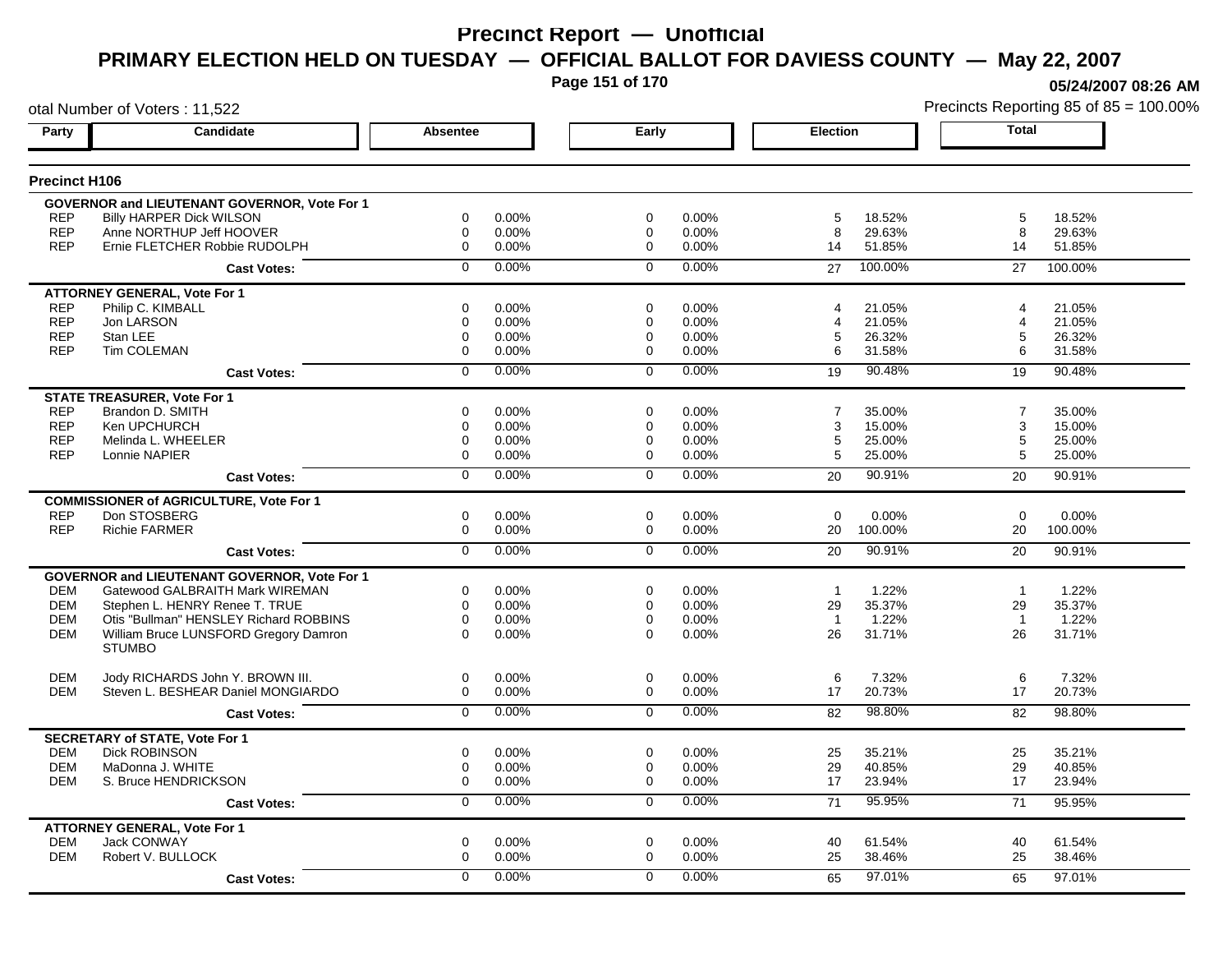**Page 152 of 170**

**05/24/2007 08:26 AM**

|                      | otal Number of Voters: 11,522                  |          |          |          |                 |    |        | Precincts Reporting 85 of 85 = 100.00% |        |  |
|----------------------|------------------------------------------------|----------|----------|----------|-----------------|----|--------|----------------------------------------|--------|--|
| Party                | Candidate                                      | Absentee | Early    |          | <b>Election</b> |    | Total  |                                        |        |  |
| <b>Precinct H106</b> |                                                |          |          |          |                 |    |        |                                        |        |  |
|                      | <b>STATE TREASURER, Vote For 1</b>             |          |          |          |                 |    |        |                                        |        |  |
| DEM                  | L.J. "Todd" HOLLENBACH                         |          | $0.00\%$ | 0        | $0.00\%$        | 19 | 26.39% | 19                                     | 26.39% |  |
| DEM                  | Mike WEAVER                                    |          | 0.00%    |          | $0.00\%$        | 40 | 55.56% | 40                                     | 55.56% |  |
| <b>DEM</b>           | Jack D. WOOD                                   |          | 0.00%    |          | $0.00\%$        |    | 11.11% | 8                                      | 11.11% |  |
| <b>DEM</b>           | Patrick R. DUNMIRE                             |          | 0.00%    |          | $0.00\%$        | h. | 6.94%  | 5                                      | 6.94%  |  |
|                      | <b>Cast Votes:</b>                             |          | 0.00%    | 0        | $0.00\%$        | 72 | 96.00% | 72                                     | 96.00% |  |
|                      | <b>COMMISSIONER of AGRICULTURE, Vote For 1</b> |          |          |          |                 |    |        |                                        |        |  |
| DEM                  | David Lynn WILLIAMS                            |          | 0.00%    |          | $0.00\%$        | 47 | 74.60% | 47                                     | 74.60% |  |
| DEM                  | David NEVILLE                                  |          | $0.00\%$ |          | 0.00%           | 16 | 25.40% | 16                                     | 25.40% |  |
|                      | <b>Cast Votes:</b>                             |          | $0.00\%$ | $\Omega$ | $0.00\%$        | 63 | 91.30% | 63                                     | 91.30% |  |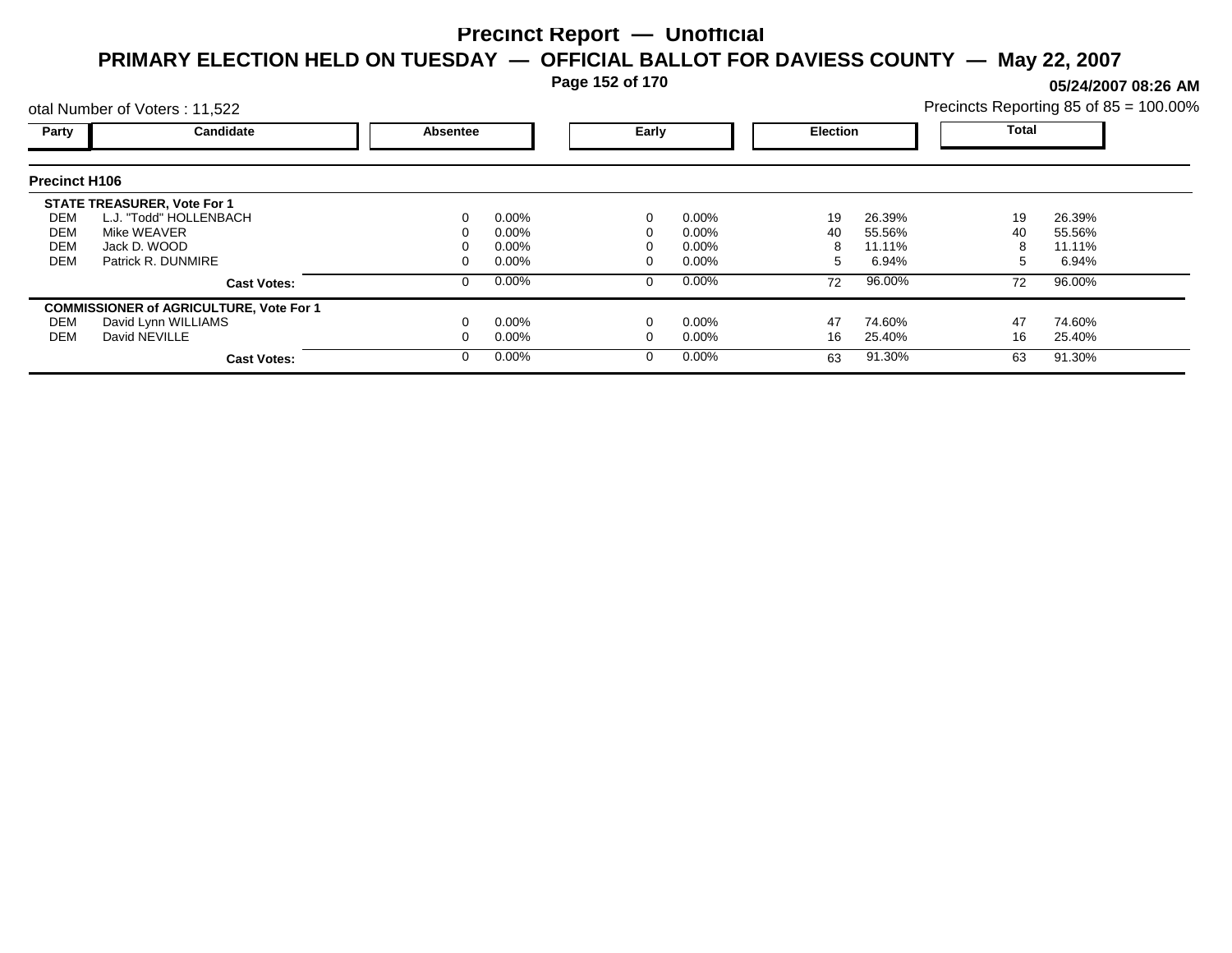**Page 153 of 170**

otal Number of Voters : 11,522

**05/24/2007 08:26 AM**

| <b>Precinct H107</b><br><b>GOVERNOR and LIEUTENANT GOVERNOR, Vote For 1</b><br>0.00%<br><b>REP</b><br><b>Billy HARPER Dick WILSON</b><br>0<br>$\mathbf 0$<br>0.00%<br>6<br>23.08%<br>6<br>23.08%<br><b>REP</b><br>Anne NORTHUP Jeff HOOVER<br>0.00%<br>0.00%<br>3<br>3<br>0<br>0<br>11.54%<br>11.54%<br><b>REP</b><br>Ernie FLETCHER Robbie RUDOLPH<br>0.00%<br>17<br>65.38%<br>65.38%<br>0<br>$\mathbf 0$<br>0.00%<br>17<br>0.00%<br>0.00%<br>100.00%<br>0<br>$\mathbf 0$<br>100.00%<br>26<br>26<br><b>Cast Votes:</b><br><b>ATTORNEY GENERAL, Vote For 1</b><br>$\overline{7}$<br><b>REP</b><br>Philip C. KIMBALL<br>0.00%<br>0.00%<br>31.82%<br>7<br>31.82%<br>0<br>0<br><b>REP</b><br>Jon LARSON<br>$\Omega$<br>$0.00\%$<br>$\Omega$<br>$0.00\%$<br>3<br>13.64%<br>3<br>13.64%<br><b>REP</b><br>Stan LEE<br>0.00%<br>0.00%<br>6<br>0<br>0<br>27.27%<br>6<br>27.27%<br><b>REP</b><br><b>Tim COLEMAN</b><br>0<br>0.00%<br>$\mathbf 0$<br>$0.00\%$<br>6<br>27.27%<br>6<br>27.27%<br>0.00%<br>0.00%<br>95.65%<br>$\Omega$<br>$\Omega$<br>95.65%<br>22<br>22<br><b>Cast Votes:</b><br><b>STATE TREASURER, Vote For 1</b><br><b>REP</b><br>Brandon D. SMITH<br>0.00%<br>0.00%<br>6<br>28.57%<br>28.57%<br>0<br>$\Omega$<br>6<br><b>REP</b><br>Ken UPCHURCH<br>0.00%<br>0.00%<br>5<br>0<br>$\mathbf 0$<br>23.81%<br>5<br>23.81%<br><b>REP</b><br>0.00%<br>0.00%<br>Melinda L. WHEELER<br>0<br>0<br>9<br>42.86%<br>9<br>42.86%<br><b>REP</b><br>Lonnie NAPIER<br>0.00%<br>$\mathbf 0$<br>4.76%<br>0<br>0.00%<br>4.76%<br>$\mathbf{1}$<br>1<br>0.00%<br>91.30%<br>$0.00\%$<br>$\Omega$<br>$\Omega$<br>91.30%<br>21<br>21<br><b>Cast Votes:</b><br><b>COMMISSIONER of AGRICULTURE, Vote For 1</b><br>Don STOSBERG<br>6<br><b>REP</b><br>0<br>0.00%<br>$\mathbf 0$<br>0.00%<br>6<br>26.09%<br>26.09%<br><b>REP</b><br><b>Richie FARMER</b><br>0.00%<br>0.00%<br>17<br>73.91%<br>17<br>73.91%<br>0<br>0<br>0.00%<br>0.00%<br>95.83%<br>0<br>$\Omega$<br>23<br>23<br>95.83%<br><b>Cast Votes:</b><br>GOVERNOR and LIEUTENANT GOVERNOR, Vote For 1<br><b>DEM</b><br>Gatewood GALBRAITH Mark WIREMAN<br>0.00%<br>0.00%<br>2<br>1.90%<br>2<br>1.90%<br>0<br>$\mathbf 0$<br><b>DEM</b><br>Stephen L. HENRY Renee T. TRUE<br>0<br>0.00%<br>$\mathbf 0$<br>0.00%<br>36<br>34.29%<br>36<br>34.29%<br>$\overline{2}$<br>$\overline{2}$<br><b>DEM</b><br>Otis "Bullman" HENSLEY Richard ROBBINS<br>$\Omega$<br>1.90%<br>1.90%<br>$0.00\%$<br>$\Omega$<br>0.00%<br>William Bruce LUNSFORD Gregory Damron<br>0.00%<br>0.00%<br><b>DEM</b><br>0<br>$\Omega$<br>12<br>11.43%<br>12<br>11.43%<br><b>STUMBO</b><br><b>DEM</b><br>Jody RICHARDS John Y. BROWN III.<br>0<br>0.00%<br>14<br>14<br>0<br>$0.00\%$<br>13.33%<br>13.33%<br>Steven L. BESHEAR Daniel MONGIARDO<br>37<br>37<br><b>DEM</b><br>$\Omega$<br>0.00%<br>$\Omega$<br>0.00%<br>35.24%<br>35.24%<br>0.00%<br>0.00%<br>98.13%<br>$\mathbf 0$<br>$\mathbf 0$<br>98.13%<br>105<br>105<br><b>Cast Votes:</b> | Party | Candidate | <b>Absentee</b> | Early | <b>Election</b> | <b>Total</b> |  |
|------------------------------------------------------------------------------------------------------------------------------------------------------------------------------------------------------------------------------------------------------------------------------------------------------------------------------------------------------------------------------------------------------------------------------------------------------------------------------------------------------------------------------------------------------------------------------------------------------------------------------------------------------------------------------------------------------------------------------------------------------------------------------------------------------------------------------------------------------------------------------------------------------------------------------------------------------------------------------------------------------------------------------------------------------------------------------------------------------------------------------------------------------------------------------------------------------------------------------------------------------------------------------------------------------------------------------------------------------------------------------------------------------------------------------------------------------------------------------------------------------------------------------------------------------------------------------------------------------------------------------------------------------------------------------------------------------------------------------------------------------------------------------------------------------------------------------------------------------------------------------------------------------------------------------------------------------------------------------------------------------------------------------------------------------------------------------------------------------------------------------------------------------------------------------------------------------------------------------------------------------------------------------------------------------------------------------------------------------------------------------------------------------------------------------------------------------------------------------------------------------------------------------------------------------------------------------------------------------------------------------------------------------------------------------------------------------------------------------------------------------------------------------------------------------------------------------------------------------------------------------------------------------------------------------------------------|-------|-----------|-----------------|-------|-----------------|--------------|--|
|                                                                                                                                                                                                                                                                                                                                                                                                                                                                                                                                                                                                                                                                                                                                                                                                                                                                                                                                                                                                                                                                                                                                                                                                                                                                                                                                                                                                                                                                                                                                                                                                                                                                                                                                                                                                                                                                                                                                                                                                                                                                                                                                                                                                                                                                                                                                                                                                                                                                                                                                                                                                                                                                                                                                                                                                                                                                                                                                                |       |           |                 |       |                 |              |  |
|                                                                                                                                                                                                                                                                                                                                                                                                                                                                                                                                                                                                                                                                                                                                                                                                                                                                                                                                                                                                                                                                                                                                                                                                                                                                                                                                                                                                                                                                                                                                                                                                                                                                                                                                                                                                                                                                                                                                                                                                                                                                                                                                                                                                                                                                                                                                                                                                                                                                                                                                                                                                                                                                                                                                                                                                                                                                                                                                                |       |           |                 |       |                 |              |  |
|                                                                                                                                                                                                                                                                                                                                                                                                                                                                                                                                                                                                                                                                                                                                                                                                                                                                                                                                                                                                                                                                                                                                                                                                                                                                                                                                                                                                                                                                                                                                                                                                                                                                                                                                                                                                                                                                                                                                                                                                                                                                                                                                                                                                                                                                                                                                                                                                                                                                                                                                                                                                                                                                                                                                                                                                                                                                                                                                                |       |           |                 |       |                 |              |  |
|                                                                                                                                                                                                                                                                                                                                                                                                                                                                                                                                                                                                                                                                                                                                                                                                                                                                                                                                                                                                                                                                                                                                                                                                                                                                                                                                                                                                                                                                                                                                                                                                                                                                                                                                                                                                                                                                                                                                                                                                                                                                                                                                                                                                                                                                                                                                                                                                                                                                                                                                                                                                                                                                                                                                                                                                                                                                                                                                                |       |           |                 |       |                 |              |  |
|                                                                                                                                                                                                                                                                                                                                                                                                                                                                                                                                                                                                                                                                                                                                                                                                                                                                                                                                                                                                                                                                                                                                                                                                                                                                                                                                                                                                                                                                                                                                                                                                                                                                                                                                                                                                                                                                                                                                                                                                                                                                                                                                                                                                                                                                                                                                                                                                                                                                                                                                                                                                                                                                                                                                                                                                                                                                                                                                                |       |           |                 |       |                 |              |  |
|                                                                                                                                                                                                                                                                                                                                                                                                                                                                                                                                                                                                                                                                                                                                                                                                                                                                                                                                                                                                                                                                                                                                                                                                                                                                                                                                                                                                                                                                                                                                                                                                                                                                                                                                                                                                                                                                                                                                                                                                                                                                                                                                                                                                                                                                                                                                                                                                                                                                                                                                                                                                                                                                                                                                                                                                                                                                                                                                                |       |           |                 |       |                 |              |  |
|                                                                                                                                                                                                                                                                                                                                                                                                                                                                                                                                                                                                                                                                                                                                                                                                                                                                                                                                                                                                                                                                                                                                                                                                                                                                                                                                                                                                                                                                                                                                                                                                                                                                                                                                                                                                                                                                                                                                                                                                                                                                                                                                                                                                                                                                                                                                                                                                                                                                                                                                                                                                                                                                                                                                                                                                                                                                                                                                                |       |           |                 |       |                 |              |  |
|                                                                                                                                                                                                                                                                                                                                                                                                                                                                                                                                                                                                                                                                                                                                                                                                                                                                                                                                                                                                                                                                                                                                                                                                                                                                                                                                                                                                                                                                                                                                                                                                                                                                                                                                                                                                                                                                                                                                                                                                                                                                                                                                                                                                                                                                                                                                                                                                                                                                                                                                                                                                                                                                                                                                                                                                                                                                                                                                                |       |           |                 |       |                 |              |  |
|                                                                                                                                                                                                                                                                                                                                                                                                                                                                                                                                                                                                                                                                                                                                                                                                                                                                                                                                                                                                                                                                                                                                                                                                                                                                                                                                                                                                                                                                                                                                                                                                                                                                                                                                                                                                                                                                                                                                                                                                                                                                                                                                                                                                                                                                                                                                                                                                                                                                                                                                                                                                                                                                                                                                                                                                                                                                                                                                                |       |           |                 |       |                 |              |  |
|                                                                                                                                                                                                                                                                                                                                                                                                                                                                                                                                                                                                                                                                                                                                                                                                                                                                                                                                                                                                                                                                                                                                                                                                                                                                                                                                                                                                                                                                                                                                                                                                                                                                                                                                                                                                                                                                                                                                                                                                                                                                                                                                                                                                                                                                                                                                                                                                                                                                                                                                                                                                                                                                                                                                                                                                                                                                                                                                                |       |           |                 |       |                 |              |  |
|                                                                                                                                                                                                                                                                                                                                                                                                                                                                                                                                                                                                                                                                                                                                                                                                                                                                                                                                                                                                                                                                                                                                                                                                                                                                                                                                                                                                                                                                                                                                                                                                                                                                                                                                                                                                                                                                                                                                                                                                                                                                                                                                                                                                                                                                                                                                                                                                                                                                                                                                                                                                                                                                                                                                                                                                                                                                                                                                                |       |           |                 |       |                 |              |  |
|                                                                                                                                                                                                                                                                                                                                                                                                                                                                                                                                                                                                                                                                                                                                                                                                                                                                                                                                                                                                                                                                                                                                                                                                                                                                                                                                                                                                                                                                                                                                                                                                                                                                                                                                                                                                                                                                                                                                                                                                                                                                                                                                                                                                                                                                                                                                                                                                                                                                                                                                                                                                                                                                                                                                                                                                                                                                                                                                                |       |           |                 |       |                 |              |  |
|                                                                                                                                                                                                                                                                                                                                                                                                                                                                                                                                                                                                                                                                                                                                                                                                                                                                                                                                                                                                                                                                                                                                                                                                                                                                                                                                                                                                                                                                                                                                                                                                                                                                                                                                                                                                                                                                                                                                                                                                                                                                                                                                                                                                                                                                                                                                                                                                                                                                                                                                                                                                                                                                                                                                                                                                                                                                                                                                                |       |           |                 |       |                 |              |  |
|                                                                                                                                                                                                                                                                                                                                                                                                                                                                                                                                                                                                                                                                                                                                                                                                                                                                                                                                                                                                                                                                                                                                                                                                                                                                                                                                                                                                                                                                                                                                                                                                                                                                                                                                                                                                                                                                                                                                                                                                                                                                                                                                                                                                                                                                                                                                                                                                                                                                                                                                                                                                                                                                                                                                                                                                                                                                                                                                                |       |           |                 |       |                 |              |  |
|                                                                                                                                                                                                                                                                                                                                                                                                                                                                                                                                                                                                                                                                                                                                                                                                                                                                                                                                                                                                                                                                                                                                                                                                                                                                                                                                                                                                                                                                                                                                                                                                                                                                                                                                                                                                                                                                                                                                                                                                                                                                                                                                                                                                                                                                                                                                                                                                                                                                                                                                                                                                                                                                                                                                                                                                                                                                                                                                                |       |           |                 |       |                 |              |  |
|                                                                                                                                                                                                                                                                                                                                                                                                                                                                                                                                                                                                                                                                                                                                                                                                                                                                                                                                                                                                                                                                                                                                                                                                                                                                                                                                                                                                                                                                                                                                                                                                                                                                                                                                                                                                                                                                                                                                                                                                                                                                                                                                                                                                                                                                                                                                                                                                                                                                                                                                                                                                                                                                                                                                                                                                                                                                                                                                                |       |           |                 |       |                 |              |  |
|                                                                                                                                                                                                                                                                                                                                                                                                                                                                                                                                                                                                                                                                                                                                                                                                                                                                                                                                                                                                                                                                                                                                                                                                                                                                                                                                                                                                                                                                                                                                                                                                                                                                                                                                                                                                                                                                                                                                                                                                                                                                                                                                                                                                                                                                                                                                                                                                                                                                                                                                                                                                                                                                                                                                                                                                                                                                                                                                                |       |           |                 |       |                 |              |  |
|                                                                                                                                                                                                                                                                                                                                                                                                                                                                                                                                                                                                                                                                                                                                                                                                                                                                                                                                                                                                                                                                                                                                                                                                                                                                                                                                                                                                                                                                                                                                                                                                                                                                                                                                                                                                                                                                                                                                                                                                                                                                                                                                                                                                                                                                                                                                                                                                                                                                                                                                                                                                                                                                                                                                                                                                                                                                                                                                                |       |           |                 |       |                 |              |  |
|                                                                                                                                                                                                                                                                                                                                                                                                                                                                                                                                                                                                                                                                                                                                                                                                                                                                                                                                                                                                                                                                                                                                                                                                                                                                                                                                                                                                                                                                                                                                                                                                                                                                                                                                                                                                                                                                                                                                                                                                                                                                                                                                                                                                                                                                                                                                                                                                                                                                                                                                                                                                                                                                                                                                                                                                                                                                                                                                                |       |           |                 |       |                 |              |  |
|                                                                                                                                                                                                                                                                                                                                                                                                                                                                                                                                                                                                                                                                                                                                                                                                                                                                                                                                                                                                                                                                                                                                                                                                                                                                                                                                                                                                                                                                                                                                                                                                                                                                                                                                                                                                                                                                                                                                                                                                                                                                                                                                                                                                                                                                                                                                                                                                                                                                                                                                                                                                                                                                                                                                                                                                                                                                                                                                                |       |           |                 |       |                 |              |  |
|                                                                                                                                                                                                                                                                                                                                                                                                                                                                                                                                                                                                                                                                                                                                                                                                                                                                                                                                                                                                                                                                                                                                                                                                                                                                                                                                                                                                                                                                                                                                                                                                                                                                                                                                                                                                                                                                                                                                                                                                                                                                                                                                                                                                                                                                                                                                                                                                                                                                                                                                                                                                                                                                                                                                                                                                                                                                                                                                                |       |           |                 |       |                 |              |  |
|                                                                                                                                                                                                                                                                                                                                                                                                                                                                                                                                                                                                                                                                                                                                                                                                                                                                                                                                                                                                                                                                                                                                                                                                                                                                                                                                                                                                                                                                                                                                                                                                                                                                                                                                                                                                                                                                                                                                                                                                                                                                                                                                                                                                                                                                                                                                                                                                                                                                                                                                                                                                                                                                                                                                                                                                                                                                                                                                                |       |           |                 |       |                 |              |  |
|                                                                                                                                                                                                                                                                                                                                                                                                                                                                                                                                                                                                                                                                                                                                                                                                                                                                                                                                                                                                                                                                                                                                                                                                                                                                                                                                                                                                                                                                                                                                                                                                                                                                                                                                                                                                                                                                                                                                                                                                                                                                                                                                                                                                                                                                                                                                                                                                                                                                                                                                                                                                                                                                                                                                                                                                                                                                                                                                                |       |           |                 |       |                 |              |  |
|                                                                                                                                                                                                                                                                                                                                                                                                                                                                                                                                                                                                                                                                                                                                                                                                                                                                                                                                                                                                                                                                                                                                                                                                                                                                                                                                                                                                                                                                                                                                                                                                                                                                                                                                                                                                                                                                                                                                                                                                                                                                                                                                                                                                                                                                                                                                                                                                                                                                                                                                                                                                                                                                                                                                                                                                                                                                                                                                                |       |           |                 |       |                 |              |  |
|                                                                                                                                                                                                                                                                                                                                                                                                                                                                                                                                                                                                                                                                                                                                                                                                                                                                                                                                                                                                                                                                                                                                                                                                                                                                                                                                                                                                                                                                                                                                                                                                                                                                                                                                                                                                                                                                                                                                                                                                                                                                                                                                                                                                                                                                                                                                                                                                                                                                                                                                                                                                                                                                                                                                                                                                                                                                                                                                                |       |           |                 |       |                 |              |  |
|                                                                                                                                                                                                                                                                                                                                                                                                                                                                                                                                                                                                                                                                                                                                                                                                                                                                                                                                                                                                                                                                                                                                                                                                                                                                                                                                                                                                                                                                                                                                                                                                                                                                                                                                                                                                                                                                                                                                                                                                                                                                                                                                                                                                                                                                                                                                                                                                                                                                                                                                                                                                                                                                                                                                                                                                                                                                                                                                                |       |           |                 |       |                 |              |  |
|                                                                                                                                                                                                                                                                                                                                                                                                                                                                                                                                                                                                                                                                                                                                                                                                                                                                                                                                                                                                                                                                                                                                                                                                                                                                                                                                                                                                                                                                                                                                                                                                                                                                                                                                                                                                                                                                                                                                                                                                                                                                                                                                                                                                                                                                                                                                                                                                                                                                                                                                                                                                                                                                                                                                                                                                                                                                                                                                                |       |           |                 |       |                 |              |  |
|                                                                                                                                                                                                                                                                                                                                                                                                                                                                                                                                                                                                                                                                                                                                                                                                                                                                                                                                                                                                                                                                                                                                                                                                                                                                                                                                                                                                                                                                                                                                                                                                                                                                                                                                                                                                                                                                                                                                                                                                                                                                                                                                                                                                                                                                                                                                                                                                                                                                                                                                                                                                                                                                                                                                                                                                                                                                                                                                                |       |           |                 |       |                 |              |  |
|                                                                                                                                                                                                                                                                                                                                                                                                                                                                                                                                                                                                                                                                                                                                                                                                                                                                                                                                                                                                                                                                                                                                                                                                                                                                                                                                                                                                                                                                                                                                                                                                                                                                                                                                                                                                                                                                                                                                                                                                                                                                                                                                                                                                                                                                                                                                                                                                                                                                                                                                                                                                                                                                                                                                                                                                                                                                                                                                                |       |           |                 |       |                 |              |  |
|                                                                                                                                                                                                                                                                                                                                                                                                                                                                                                                                                                                                                                                                                                                                                                                                                                                                                                                                                                                                                                                                                                                                                                                                                                                                                                                                                                                                                                                                                                                                                                                                                                                                                                                                                                                                                                                                                                                                                                                                                                                                                                                                                                                                                                                                                                                                                                                                                                                                                                                                                                                                                                                                                                                                                                                                                                                                                                                                                |       |           |                 |       |                 |              |  |
| <b>SECRETARY of STATE, Vote For 1</b>                                                                                                                                                                                                                                                                                                                                                                                                                                                                                                                                                                                                                                                                                                                                                                                                                                                                                                                                                                                                                                                                                                                                                                                                                                                                                                                                                                                                                                                                                                                                                                                                                                                                                                                                                                                                                                                                                                                                                                                                                                                                                                                                                                                                                                                                                                                                                                                                                                                                                                                                                                                                                                                                                                                                                                                                                                                                                                          |       |           |                 |       |                 |              |  |
| <b>DEM</b><br><b>Dick ROBINSON</b><br>0.00%<br>0.00%<br>36<br>42.86%<br>36<br>42.86%<br>0<br>0                                                                                                                                                                                                                                                                                                                                                                                                                                                                                                                                                                                                                                                                                                                                                                                                                                                                                                                                                                                                                                                                                                                                                                                                                                                                                                                                                                                                                                                                                                                                                                                                                                                                                                                                                                                                                                                                                                                                                                                                                                                                                                                                                                                                                                                                                                                                                                                                                                                                                                                                                                                                                                                                                                                                                                                                                                                 |       |           |                 |       |                 |              |  |
| <b>DEM</b><br>MaDonna J. WHITE<br>0.00%<br>24<br>28.57%<br>24<br>28.57%<br>$\Omega$<br>0.00%<br>$\Omega$                                                                                                                                                                                                                                                                                                                                                                                                                                                                                                                                                                                                                                                                                                                                                                                                                                                                                                                                                                                                                                                                                                                                                                                                                                                                                                                                                                                                                                                                                                                                                                                                                                                                                                                                                                                                                                                                                                                                                                                                                                                                                                                                                                                                                                                                                                                                                                                                                                                                                                                                                                                                                                                                                                                                                                                                                                       |       |           |                 |       |                 |              |  |
| <b>DEM</b><br>S. Bruce HENDRICKSON<br>0<br>0.00%<br>$\mathbf 0$<br>0.00%<br>24<br>28.57%<br>28.57%<br>24                                                                                                                                                                                                                                                                                                                                                                                                                                                                                                                                                                                                                                                                                                                                                                                                                                                                                                                                                                                                                                                                                                                                                                                                                                                                                                                                                                                                                                                                                                                                                                                                                                                                                                                                                                                                                                                                                                                                                                                                                                                                                                                                                                                                                                                                                                                                                                                                                                                                                                                                                                                                                                                                                                                                                                                                                                       |       |           |                 |       |                 |              |  |
| $\overline{0}$<br>0.00%<br>0.00%<br>88.42%<br>$\mathbf 0$<br>84<br>84<br>88.42%<br><b>Cast Votes:</b>                                                                                                                                                                                                                                                                                                                                                                                                                                                                                                                                                                                                                                                                                                                                                                                                                                                                                                                                                                                                                                                                                                                                                                                                                                                                                                                                                                                                                                                                                                                                                                                                                                                                                                                                                                                                                                                                                                                                                                                                                                                                                                                                                                                                                                                                                                                                                                                                                                                                                                                                                                                                                                                                                                                                                                                                                                          |       |           |                 |       |                 |              |  |
| <b>ATTORNEY GENERAL, Vote For 1</b>                                                                                                                                                                                                                                                                                                                                                                                                                                                                                                                                                                                                                                                                                                                                                                                                                                                                                                                                                                                                                                                                                                                                                                                                                                                                                                                                                                                                                                                                                                                                                                                                                                                                                                                                                                                                                                                                                                                                                                                                                                                                                                                                                                                                                                                                                                                                                                                                                                                                                                                                                                                                                                                                                                                                                                                                                                                                                                            |       |           |                 |       |                 |              |  |
| <b>DEM</b><br>Jack CONWAY<br>0<br>0.00%<br>$\mathbf 0$<br>0.00%<br>51.25%<br>41<br>51.25%<br>41                                                                                                                                                                                                                                                                                                                                                                                                                                                                                                                                                                                                                                                                                                                                                                                                                                                                                                                                                                                                                                                                                                                                                                                                                                                                                                                                                                                                                                                                                                                                                                                                                                                                                                                                                                                                                                                                                                                                                                                                                                                                                                                                                                                                                                                                                                                                                                                                                                                                                                                                                                                                                                                                                                                                                                                                                                                |       |           |                 |       |                 |              |  |
| <b>DEM</b><br>Robert V. BULLOCK<br>$\Omega$<br>0.00%<br>$\Omega$<br>0.00%<br>39<br>48.75%<br>39<br>48.75%                                                                                                                                                                                                                                                                                                                                                                                                                                                                                                                                                                                                                                                                                                                                                                                                                                                                                                                                                                                                                                                                                                                                                                                                                                                                                                                                                                                                                                                                                                                                                                                                                                                                                                                                                                                                                                                                                                                                                                                                                                                                                                                                                                                                                                                                                                                                                                                                                                                                                                                                                                                                                                                                                                                                                                                                                                      |       |           |                 |       |                 |              |  |
| $0.00\%$<br>0.00%<br>85.11%<br>$\Omega$<br>$\Omega$<br>80<br>85.11%<br>80<br><b>Cast Votes:</b>                                                                                                                                                                                                                                                                                                                                                                                                                                                                                                                                                                                                                                                                                                                                                                                                                                                                                                                                                                                                                                                                                                                                                                                                                                                                                                                                                                                                                                                                                                                                                                                                                                                                                                                                                                                                                                                                                                                                                                                                                                                                                                                                                                                                                                                                                                                                                                                                                                                                                                                                                                                                                                                                                                                                                                                                                                                |       |           |                 |       |                 |              |  |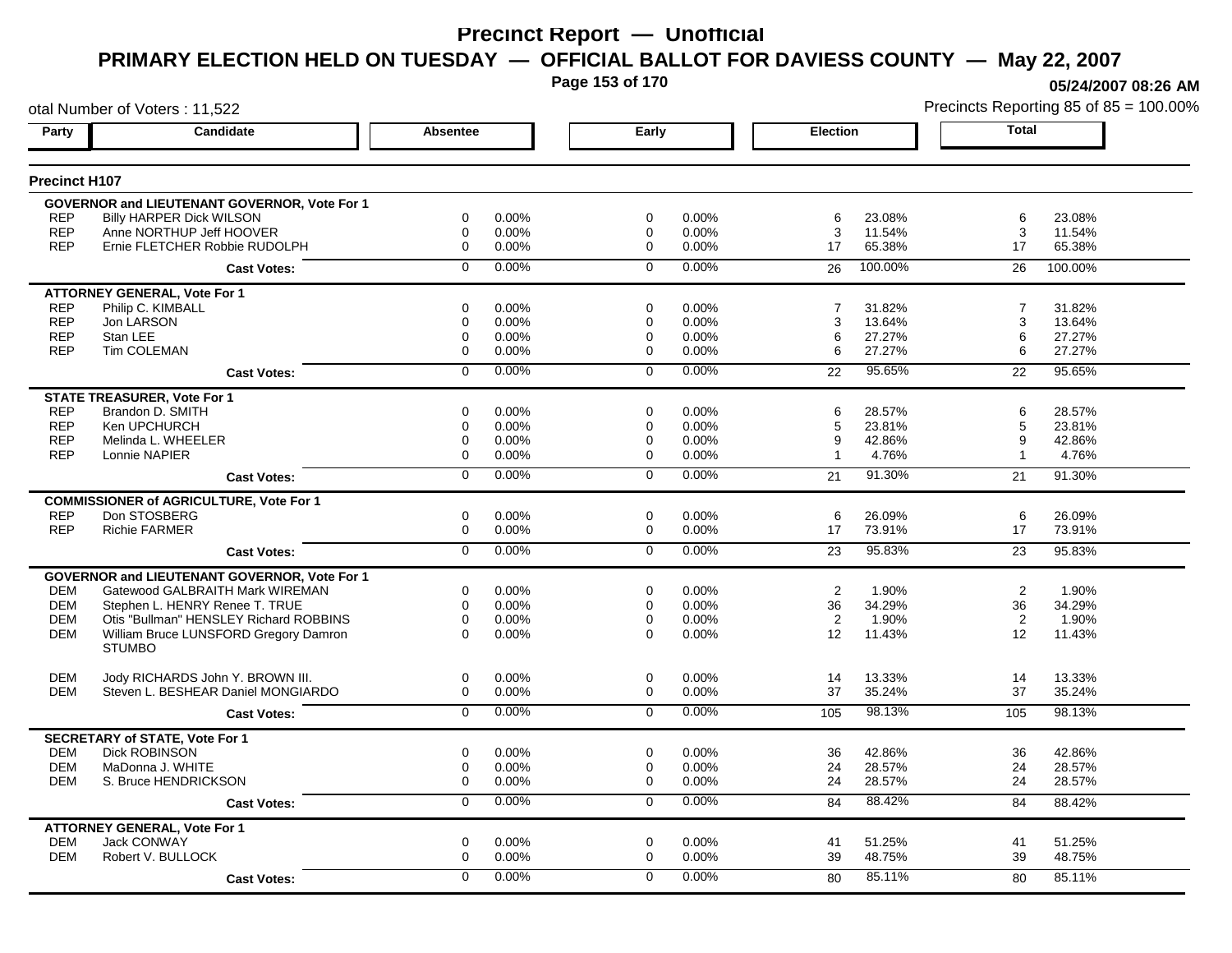**Page 154 of 170**

**05/24/2007 08:26 AM**

|                      | otal Number of Voters: 11,522                  |          |          |  |          |                 |        |       | Precincts Reporting 85 of 85 = 100.00% |  |
|----------------------|------------------------------------------------|----------|----------|--|----------|-----------------|--------|-------|----------------------------------------|--|
| Party                | Candidate                                      | Absentee | Early    |  |          | <b>Election</b> |        | Total |                                        |  |
| <b>Precinct H107</b> |                                                |          |          |  |          |                 |        |       |                                        |  |
|                      | <b>STATE TREASURER, Vote For 1</b>             |          |          |  |          |                 |        |       |                                        |  |
| DEM                  | L.J. "Todd" HOLLENBACH                         |          | $0.00\%$ |  | $0.00\%$ | 25              | 26.88% | 25    | 26.88%                                 |  |
| DEM                  | Mike WEAVER                                    |          | $0.00\%$ |  | $0.00\%$ | 57              | 61.29% | 57    | 61.29%                                 |  |
| <b>DEM</b>           | Jack D. WOOD                                   |          | $0.00\%$ |  | $0.00\%$ |                 | 7.53%  |       | 7.53%                                  |  |
| <b>DEM</b>           | Patrick R. DUNMIRE                             |          | $0.00\%$ |  | $0.00\%$ |                 | 4.30%  |       | 4.30%                                  |  |
|                      | <b>Cast Votes:</b>                             |          | $0.00\%$ |  | $0.00\%$ | 93              | 92.08% | 93    | 92.08%                                 |  |
|                      | <b>COMMISSIONER of AGRICULTURE, Vote For 1</b> |          |          |  |          |                 |        |       |                                        |  |
| DEM                  | David Lynn WILLIAMS                            |          | $0.00\%$ |  | $0.00\%$ | 56              | 62.22% | 56    | 62.22%                                 |  |
| DEM                  | David NEVILLE                                  |          | $0.00\%$ |  | $0.00\%$ | 34              | 37.78% | 34    | 37.78%                                 |  |
|                      | <b>Cast Votes:</b>                             |          | $0.00\%$ |  | $0.00\%$ | 90              | 90.91% | 90    | 90.91%                                 |  |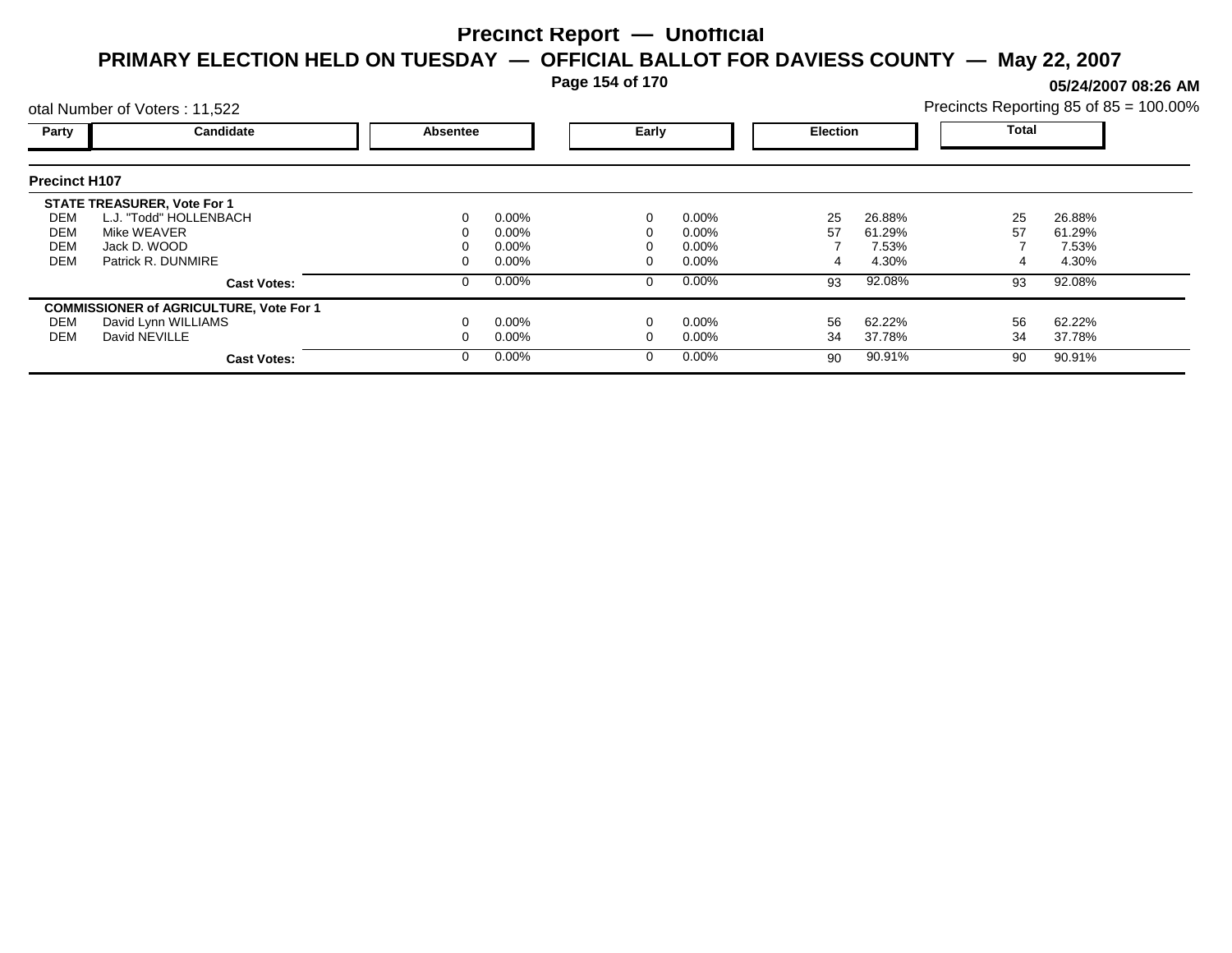**Page 155 of 170**

otal Number of Voters : 11,522

**05/24/2007 08:26 AM**

| Party                    | <b>Candidate</b>                                          | <b>Absentee</b>         | Early                | <b>Election</b>      | <b>Total</b>      |
|--------------------------|-----------------------------------------------------------|-------------------------|----------------------|----------------------|-------------------|
| Precinct H108            |                                                           |                         |                      |                      |                   |
|                          |                                                           |                         |                      |                      |                   |
|                          | GOVERNOR and LIEUTENANT GOVERNOR, Vote For 1              |                         |                      |                      |                   |
| <b>REP</b>               | <b>Billy HARPER Dick WILSON</b>                           | $\mathbf 0$<br>0.00%    | $\mathbf 0$<br>0.00% | 16.51%<br>18         | 18<br>16.51%      |
| <b>REP</b><br><b>REP</b> | Anne NORTHUP Jeff HOOVER                                  | 0.00%<br>$\Omega$       | $\Omega$<br>0.00%    | 42<br>38.53%         | 42<br>38.53%      |
|                          | Ernie FLETCHER Robbie RUDOLPH                             | $\mathbf 0$<br>0.00%    | 0.00%<br>$\mathbf 0$ | 49<br>44.95%         | 49<br>44.95%      |
|                          | <b>Cast Votes:</b>                                        | 0.00%<br>$\mathbf 0$    | 0.00%<br>$\mathbf 0$ | 99.09%<br>109        | 109<br>99.09%     |
|                          | <b>ATTORNEY GENERAL. Vote For 1</b>                       |                         |                      |                      |                   |
| <b>REP</b>               | Philip C. KIMBALL                                         | $\mathbf 0$<br>0.00%    | $\mathbf 0$<br>0.00% | 24.10%<br>20         | 24.10%<br>20      |
| <b>REP</b>               | Jon LARSON                                                | 0.00%<br>$\mathbf 0$    | 0.00%<br>$\mathbf 0$ | 21.69%<br>18         | 21.69%<br>18      |
| <b>REP</b>               | Stan LEE                                                  | 0<br>0.00%              | $\Omega$<br>0.00%    | 21<br>25.30%         | 21<br>25.30%      |
| <b>REP</b>               | Tim COLEMAN                                               | $\mathbf 0$<br>0.00%    | 0.00%<br>$\mathbf 0$ | 24<br>28.92%         | 28.92%<br>24      |
|                          | <b>Cast Votes:</b>                                        | 0.00%<br>$\mathbf 0$    | 0.00%<br>$\Omega$    | 86.46%<br>83         | 86.46%<br>83      |
|                          | <b>STATE TREASURER, Vote For 1</b>                        |                         |                      |                      |                   |
| <b>REP</b>               | Brandon D. SMITH                                          | 0.00%<br>$\Omega$       | 0.00%<br>$\Omega$    | 25.88%<br>22         | 22<br>25.88%      |
| <b>REP</b>               | Ken UPCHURCH                                              | 0.00%<br>$\mathbf 0$    | 0.00%<br>$\mathbf 0$ | 13<br>15.29%         | 15.29%<br>13      |
| <b>REP</b>               | Melinda L. WHEELER                                        | 0.00%<br>0              | 0.00%<br>$\Omega$    | 37<br>43.53%         | 37<br>43.53%      |
| <b>REP</b>               | Lonnie NAPIER                                             | $\mathbf 0$<br>0.00%    | 0.00%<br>$\mathbf 0$ | 13<br>15.29%         | 13<br>15.29%      |
|                          | <b>Cast Votes:</b>                                        | 0.00%<br>$\mathbf 0$    | 0.00%<br>$\Omega$    | 87.63%<br>85         | 87.63%<br>85      |
|                          | <b>COMMISSIONER of AGRICULTURE, Vote For 1</b>            |                         |                      |                      |                   |
| <b>REP</b>               | Don STOSBERG                                              | $\Omega$<br>0.00%       | $\mathbf 0$<br>0.00% | 16.48%<br>15         | 15<br>16.48%      |
| <b>REP</b>               | <b>Richie FARMER</b>                                      | $\mathbf 0$<br>0.00%    | 0.00%<br>$\mathbf 0$ | 76<br>83.52%         | 76<br>83.52%      |
|                          | <b>Cast Votes:</b>                                        | 0.00%<br>$\overline{0}$ | 0.00%<br>$\mathbf 0$ | 88.35%<br>91         | 88.35%<br>91      |
|                          | <b>GOVERNOR and LIEUTENANT GOVERNOR, Vote For 1</b>       |                         |                      |                      |                   |
| <b>DEM</b>               | Gatewood GALBRAITH Mark WIREMAN                           | $\mathbf 0$<br>0.00%    | $\mathbf 0$<br>0.00% | 3<br>1.97%           | 1.97%<br>3        |
| <b>DEM</b>               | Stephen L. HENRY Renee T. TRUE                            | $\mathbf 0$<br>0.00%    | 0.00%<br>0           | 58<br>38.16%         | 38.16%<br>58      |
| <b>DEM</b>               | Otis "Bullman" HENSLEY Richard ROBBINS                    | $\Omega$<br>0.00%       | $\Omega$<br>0.00%    | $\Omega$<br>$0.00\%$ | $\Omega$<br>0.00% |
| <b>DEM</b>               | William Bruce LUNSFORD Gregory Damron                     | $\Omega$<br>0.00%       | $\Omega$<br>0.00%    | 17<br>11.18%         | 17<br>11.18%      |
|                          | <b>STUMBO</b>                                             |                         |                      |                      |                   |
| <b>DEM</b>               | Jody RICHARDS John Y. BROWN III.                          | 0.00%<br>$\mathbf 0$    | $\mathbf 0$<br>0.00% | 18<br>11.84%         | 18<br>11.84%      |
| <b>DEM</b>               | Steven L. BESHEAR Daniel MONGIARDO                        | 0.00%<br>0              | 0.00%<br>$\mathbf 0$ | 56<br>36.84%         | 36.84%<br>56      |
|                          | <b>Cast Votes:</b>                                        | 0.00%<br>$\Omega$       | 0.00%<br>$\Omega$    | 100.00%<br>152       | 100.00%<br>152    |
|                          | <b>SECRETARY of STATE, Vote For 1</b>                     |                         |                      |                      |                   |
| <b>DEM</b>               | <b>Dick ROBINSON</b>                                      | $\mathbf 0$<br>0.00%    | 0.00%<br>$\mathbf 0$ | 51<br>40.80%         | 51<br>40.80%      |
| <b>DEM</b>               | MaDonna J. WHITE                                          | $\Omega$<br>0.00%       | $\Omega$<br>0.00%    | 30<br>24.00%         | 30<br>24.00%      |
| <b>DEM</b>               | S. Bruce HENDRICKSON                                      | 0.00%<br>$\mathbf 0$    | 0.00%<br>$\mathbf 0$ | 35.20%<br>44         | 35.20%<br>44      |
|                          | <b>Cast Votes:</b>                                        | 0.00%<br>$\mathbf 0$    | 0.00%<br>$\mathbf 0$ | 91.24%<br>125        | 125<br>91.24%     |
|                          |                                                           |                         |                      |                      |                   |
| <b>DEM</b>               | <b>ATTORNEY GENERAL, Vote For 1</b><br><b>Jack CONWAY</b> | $\mathbf 0$<br>0.00%    | $\mathbf 0$<br>0.00% | 60.63%<br>77         | 77<br>60.63%      |
| <b>DEM</b>               | Robert V. BULLOCK                                         | $\mathbf 0$<br>0.00%    | $\mathbf 0$<br>0.00% | 39.37%<br>50         | 50<br>39.37%      |
|                          |                                                           | $\Omega$<br>0.00%       | 0.00%<br>$\Omega$    | 92.03%               |                   |
|                          | <b>Cast Votes:</b>                                        |                         |                      | 127                  | 92.03%<br>127     |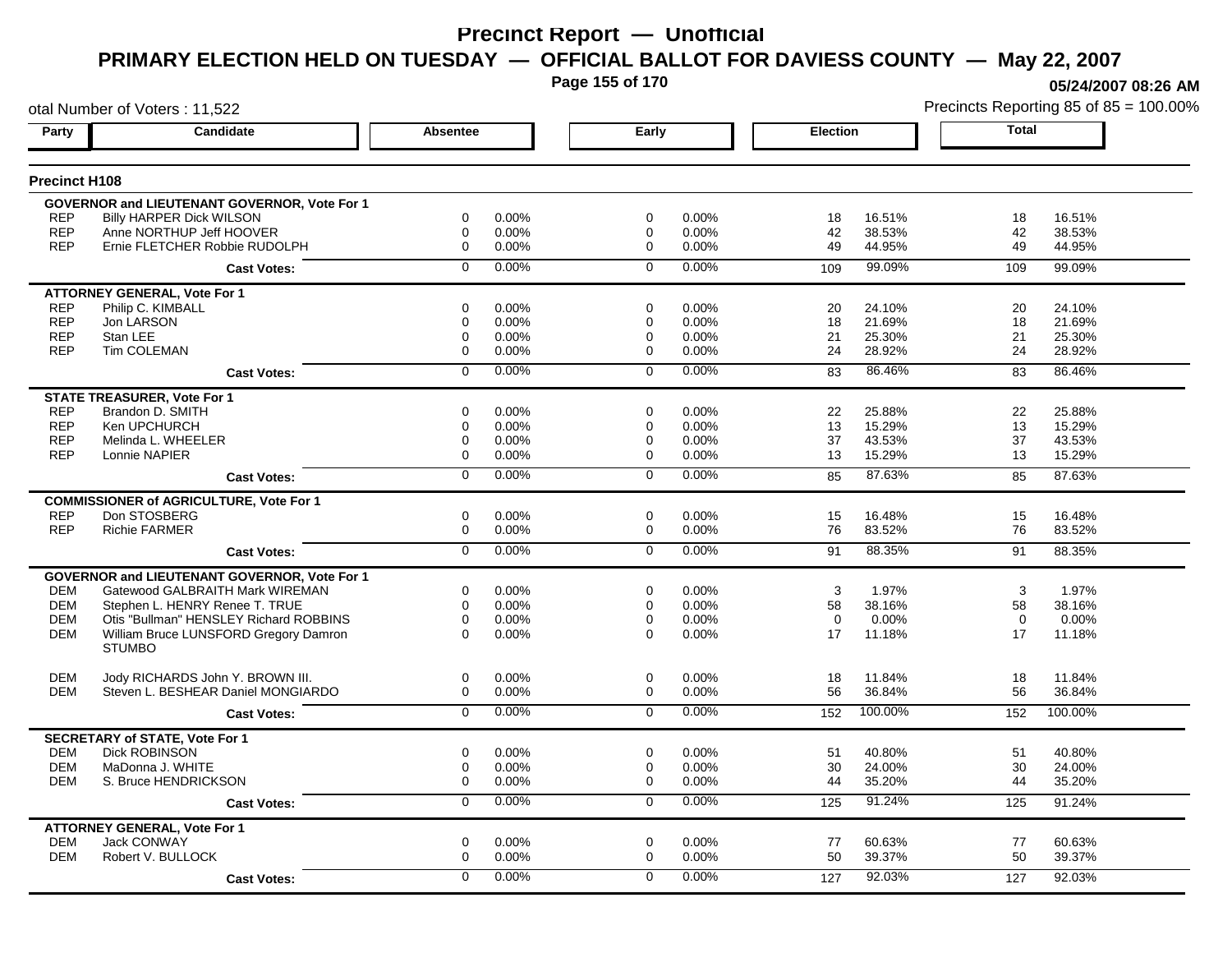**Page 156 of 170**

**05/24/2007 08:26 AM**

|                      | otal Number of Voters: 11,522                  |          |          |  |          |                 |        | Precincts Reporting 85 of 85 = 100.00% |        |  |
|----------------------|------------------------------------------------|----------|----------|--|----------|-----------------|--------|----------------------------------------|--------|--|
| Party                | Candidate                                      | Absentee | Early    |  |          | <b>Election</b> |        | Total                                  |        |  |
| <b>Precinct H108</b> |                                                |          |          |  |          |                 |        |                                        |        |  |
|                      | <b>STATE TREASURER, Vote For 1</b>             |          |          |  |          |                 |        |                                        |        |  |
| DEM                  | L.J. "Todd" HOLLENBACH                         |          | $0.00\%$ |  | $0.00\%$ | 35              | 26.32% | 35                                     | 26.32% |  |
| DEM                  | Mike WEAVER                                    |          | $0.00\%$ |  | $0.00\%$ | 81              | 60.90% | 81                                     | 60.90% |  |
| <b>DEM</b>           | Jack D. WOOD                                   |          | $0.00\%$ |  | $0.00\%$ | 14              | 10.53% | 14                                     | 10.53% |  |
| <b>DEM</b>           | Patrick R. DUNMIRE                             |          | $0.00\%$ |  | $0.00\%$ | 3               | 2.26%  | 3                                      | 2.26%  |  |
|                      | <b>Cast Votes:</b>                             |          | $0.00\%$ |  | $0.00\%$ | 133             | 93.66% | 133                                    | 93.66% |  |
|                      | <b>COMMISSIONER of AGRICULTURE, Vote For 1</b> |          |          |  |          |                 |        |                                        |        |  |
| DEM                  | David Lynn WILLIAMS                            |          | $0.00\%$ |  | $0.00\%$ | 79              | 65.29% | 79                                     | 65.29% |  |
| DEM                  | David NEVILLE                                  |          | $0.00\%$ |  | $0.00\%$ | 42              | 34.71% | 42                                     | 34.71% |  |
|                      | <b>Cast Votes:</b>                             |          | $0.00\%$ |  | $0.00\%$ | 121             | 91.67% | 121                                    | 91.67% |  |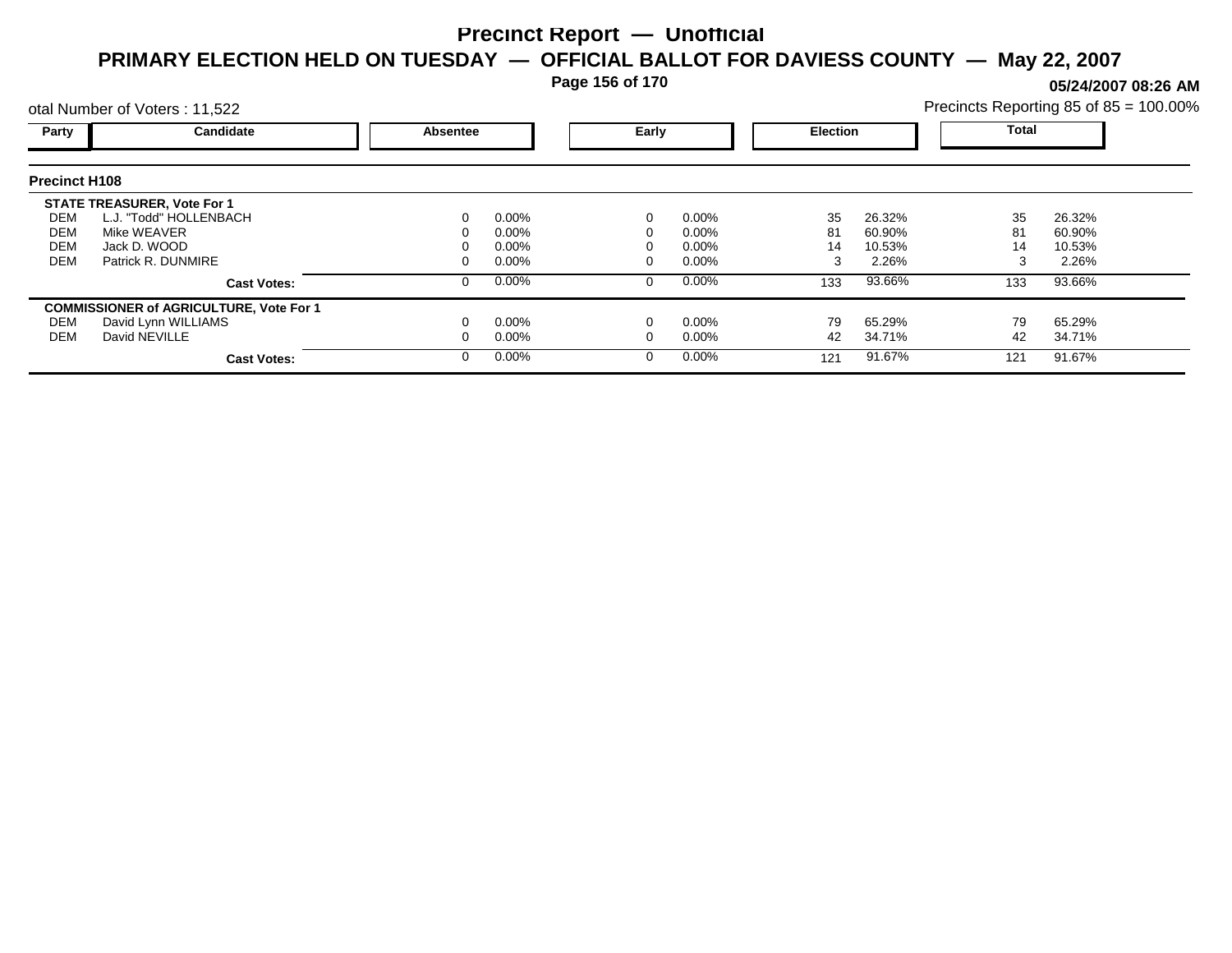**Page 157 of 170**

otal Number of Voters : 11,522

**05/24/2007 08:26 AM**

| <b>Precinct H109</b><br><b>GOVERNOR and LIEUTENANT GOVERNOR, Vote For 1</b><br>0.00%<br><b>REP</b><br><b>Billy HARPER Dick WILSON</b><br>$\mathbf 0$<br>$\mathbf 0$<br>0.00%<br>5<br>10.20%<br>5<br>10.20%<br><b>REP</b><br>Anne NORTHUP Jeff HOOVER<br>0.00%<br>0.00%<br>36.73%<br>$\Omega$<br>$\mathbf 0$<br>18<br>18<br>36.73%<br><b>REP</b><br>Ernie FLETCHER Robbie RUDOLPH<br>0.00%<br>26<br>53.06%<br>$\mathbf 0$<br>0.00%<br>$\mathbf 0$<br>26<br>53.06%<br>0.00%<br>0.00%<br>100.00%<br>$\mathbf 0$<br>$\mathbf 0$<br>100.00%<br>49<br>49<br><b>Cast Votes:</b><br><b>ATTORNEY GENERAL, Vote For 1</b><br><b>REP</b><br>Philip C. KIMBALL<br>$\mathbf 0$<br>0.00%<br>0.00%<br>25.64%<br>25.64%<br>$\mathbf 0$<br>10<br>10<br><b>REP</b><br>Jon LARSON<br>$\Omega$<br>$0.00\%$<br>$\Omega$<br>0.00%<br>5<br>12.82%<br>5<br>12.82%<br><b>REP</b><br>Stan LEE<br>0.00%<br>0.00%<br>30.77%<br>12<br>30.77%<br>0<br>0<br>12<br><b>Tim COLEMAN</b><br><b>REP</b><br>$\mathbf 0$<br>0.00%<br>$\Omega$<br>0.00%<br>12<br>30.77%<br>12<br>30.77%<br>0.00%<br>0.00%<br>92.86%<br>$\Omega$<br>$\Omega$<br>39<br>92.86%<br>39<br><b>Cast Votes:</b><br><b>STATE TREASURER, Vote For 1</b><br><b>REP</b><br>Brandon D. SMITH<br>0.00%<br>0.00%<br>27.50%<br>27.50%<br>$\Omega$<br>$\Omega$<br>11<br>11<br><b>REP</b><br>Ken UPCHURCH<br>0.00%<br>0.00%<br>22.50%<br>22.50%<br>$\mathbf 0$<br>$\mathbf 0$<br>9<br>9<br><b>REP</b><br>Melinda L. WHEELER<br>0.00%<br>32.50%<br>32.50%<br>0<br>$\Omega$<br>$0.00\%$<br>13<br>13<br><b>REP</b><br>0.00%<br>$\overline{7}$<br>17.50%<br>$\overline{7}$<br>Lonnie NAPIER<br>$\mathbf 0$<br>0.00%<br>$\mathbf 0$<br>17.50%<br>0.00%<br>93.02%<br>0.00%<br>$\Omega$<br>$\Omega$<br>93.02%<br>40<br>40<br><b>Cast Votes:</b><br><b>COMMISSIONER of AGRICULTURE, Vote For 1</b><br>Don STOSBERG<br><b>REP</b><br>$\mathbf 0$<br>0.00%<br>$\mathbf 0$<br>0.00%<br>25.00%<br>10<br>25.00%<br>10<br><b>REP</b><br><b>Richie FARMER</b><br>0.00%<br>0.00%<br>30<br>75.00%<br>75.00%<br>$\mathbf 0$<br>$\Omega$<br>30<br>0.00%<br>0.00%<br>93.02%<br>$\Omega$<br>$\Omega$<br>93.02%<br>40<br>40<br><b>Cast Votes:</b><br>GOVERNOR and LIEUTENANT GOVERNOR, Vote For 1<br><b>DEM</b><br>Gatewood GALBRAITH Mark WIREMAN<br>$\mathbf 0$<br>0.00%<br>0.00%<br>1.30%<br>1.30%<br>$\mathbf 0$<br>$\overline{1}$<br>$\overline{1}$<br><b>DEM</b><br>Stephen L. HENRY Renee T. TRUE<br>$\mathbf 0$<br>0.00%<br>$\mathbf 0$<br>0.00%<br>39<br>50.65%<br>39<br>50.65%<br><b>DEM</b><br>Otis "Bullman" HENSLEY Richard ROBBINS<br>$\Omega$<br>$\Omega$<br>0.00%<br>$\Omega$<br>0.00%<br>0.00%<br>$\Omega$<br>0.00%<br>William Bruce LUNSFORD Gregory Damron<br>0.00%<br>12.99%<br>12.99%<br><b>DEM</b><br>$\Omega$<br>0.00%<br>$\Omega$<br>10<br>10<br><b>STUMBO</b><br>5<br>5<br><b>DEM</b><br>Jody RICHARDS John Y. BROWN III.<br>$\mathbf 0$<br>$\mathbf 0$<br>6.49%<br>0.00%<br>0.00%<br>6.49%<br>Steven L. BESHEAR Daniel MONGIARDO<br>22<br>22<br>28.57%<br><b>DEM</b><br>$\Omega$<br>0.00%<br>$\Omega$<br>0.00%<br>28.57%<br>0.00%<br>0.00%<br>100.00%<br>$\Omega$<br>$\Omega$<br>100.00%<br>77<br>77<br><b>Cast Votes:</b><br><b>SECRETARY of STATE, Vote For 1</b><br><b>Dick ROBINSON</b><br><b>DEM</b><br>0.00%<br>0.00%<br>29<br>45.31%<br>29<br>45.31%<br>0<br>$\mathbf 0$<br><b>DEM</b><br>MaDonna J. WHITE<br>0.00%<br>15<br>23.44%<br>15<br>23.44%<br>$\Omega$<br>0.00%<br>$\Omega$<br>S. Bruce HENDRICKSON<br>$\Omega$<br>0.00%<br>0.00%<br>31.25%<br>31.25%<br><b>DEM</b><br>$\Omega$<br>20<br>20<br>0.00%<br>0.00%<br>95.52%<br>$\mathbf 0$<br>$\mathbf 0$<br>64<br>64<br>95.52%<br><b>Cast Votes:</b><br><b>ATTORNEY GENERAL, Vote For 1</b><br><b>DEM</b><br>Jack CONWAY<br>$\mathbf 0$<br>0.00%<br>$\mathbf 0$<br>0.00%<br>42<br>65.63%<br>42<br>65.63%<br><b>DEM</b><br>Robert V. BULLOCK<br>$\Omega$<br>0.00%<br>0.00%<br>22<br>34.38%<br>22<br>34.38%<br>$\Omega$<br>0.00%<br>0.00%<br>98.46%<br>$\Omega$<br>$\Omega$<br>64<br>98.46%<br>64<br><b>Cast Votes:</b> | Party | <b>Candidate</b> | <b>Absentee</b> | Early | <b>Election</b> | <b>Total</b> |
|---------------------------------------------------------------------------------------------------------------------------------------------------------------------------------------------------------------------------------------------------------------------------------------------------------------------------------------------------------------------------------------------------------------------------------------------------------------------------------------------------------------------------------------------------------------------------------------------------------------------------------------------------------------------------------------------------------------------------------------------------------------------------------------------------------------------------------------------------------------------------------------------------------------------------------------------------------------------------------------------------------------------------------------------------------------------------------------------------------------------------------------------------------------------------------------------------------------------------------------------------------------------------------------------------------------------------------------------------------------------------------------------------------------------------------------------------------------------------------------------------------------------------------------------------------------------------------------------------------------------------------------------------------------------------------------------------------------------------------------------------------------------------------------------------------------------------------------------------------------------------------------------------------------------------------------------------------------------------------------------------------------------------------------------------------------------------------------------------------------------------------------------------------------------------------------------------------------------------------------------------------------------------------------------------------------------------------------------------------------------------------------------------------------------------------------------------------------------------------------------------------------------------------------------------------------------------------------------------------------------------------------------------------------------------------------------------------------------------------------------------------------------------------------------------------------------------------------------------------------------------------------------------------------------------------------------------------------------------------------------------------------------------------------------------------------------------------------------------------------------------------------------------------------------------------------------------------------------------------------------------------------------------------------------------------------------------------------------------------------------------------------------------------------------------------------------------------------------------------------------------------------------------------------------------------------------------------------------------------------------------------------------------------------------------------------------------------------------------------------------------------------------------------------------------------------------------------------------------------------------------------------------------------------------------------------------------------------------------------------------------------------|-------|------------------|-----------------|-------|-----------------|--------------|
|                                                                                                                                                                                                                                                                                                                                                                                                                                                                                                                                                                                                                                                                                                                                                                                                                                                                                                                                                                                                                                                                                                                                                                                                                                                                                                                                                                                                                                                                                                                                                                                                                                                                                                                                                                                                                                                                                                                                                                                                                                                                                                                                                                                                                                                                                                                                                                                                                                                                                                                                                                                                                                                                                                                                                                                                                                                                                                                                                                                                                                                                                                                                                                                                                                                                                                                                                                                                                                                                                                                                                                                                                                                                                                                                                                                                                                                                                                                                                                                                               |       |                  |                 |       |                 |              |
|                                                                                                                                                                                                                                                                                                                                                                                                                                                                                                                                                                                                                                                                                                                                                                                                                                                                                                                                                                                                                                                                                                                                                                                                                                                                                                                                                                                                                                                                                                                                                                                                                                                                                                                                                                                                                                                                                                                                                                                                                                                                                                                                                                                                                                                                                                                                                                                                                                                                                                                                                                                                                                                                                                                                                                                                                                                                                                                                                                                                                                                                                                                                                                                                                                                                                                                                                                                                                                                                                                                                                                                                                                                                                                                                                                                                                                                                                                                                                                                                               |       |                  |                 |       |                 |              |
|                                                                                                                                                                                                                                                                                                                                                                                                                                                                                                                                                                                                                                                                                                                                                                                                                                                                                                                                                                                                                                                                                                                                                                                                                                                                                                                                                                                                                                                                                                                                                                                                                                                                                                                                                                                                                                                                                                                                                                                                                                                                                                                                                                                                                                                                                                                                                                                                                                                                                                                                                                                                                                                                                                                                                                                                                                                                                                                                                                                                                                                                                                                                                                                                                                                                                                                                                                                                                                                                                                                                                                                                                                                                                                                                                                                                                                                                                                                                                                                                               |       |                  |                 |       |                 |              |
|                                                                                                                                                                                                                                                                                                                                                                                                                                                                                                                                                                                                                                                                                                                                                                                                                                                                                                                                                                                                                                                                                                                                                                                                                                                                                                                                                                                                                                                                                                                                                                                                                                                                                                                                                                                                                                                                                                                                                                                                                                                                                                                                                                                                                                                                                                                                                                                                                                                                                                                                                                                                                                                                                                                                                                                                                                                                                                                                                                                                                                                                                                                                                                                                                                                                                                                                                                                                                                                                                                                                                                                                                                                                                                                                                                                                                                                                                                                                                                                                               |       |                  |                 |       |                 |              |
|                                                                                                                                                                                                                                                                                                                                                                                                                                                                                                                                                                                                                                                                                                                                                                                                                                                                                                                                                                                                                                                                                                                                                                                                                                                                                                                                                                                                                                                                                                                                                                                                                                                                                                                                                                                                                                                                                                                                                                                                                                                                                                                                                                                                                                                                                                                                                                                                                                                                                                                                                                                                                                                                                                                                                                                                                                                                                                                                                                                                                                                                                                                                                                                                                                                                                                                                                                                                                                                                                                                                                                                                                                                                                                                                                                                                                                                                                                                                                                                                               |       |                  |                 |       |                 |              |
|                                                                                                                                                                                                                                                                                                                                                                                                                                                                                                                                                                                                                                                                                                                                                                                                                                                                                                                                                                                                                                                                                                                                                                                                                                                                                                                                                                                                                                                                                                                                                                                                                                                                                                                                                                                                                                                                                                                                                                                                                                                                                                                                                                                                                                                                                                                                                                                                                                                                                                                                                                                                                                                                                                                                                                                                                                                                                                                                                                                                                                                                                                                                                                                                                                                                                                                                                                                                                                                                                                                                                                                                                                                                                                                                                                                                                                                                                                                                                                                                               |       |                  |                 |       |                 |              |
|                                                                                                                                                                                                                                                                                                                                                                                                                                                                                                                                                                                                                                                                                                                                                                                                                                                                                                                                                                                                                                                                                                                                                                                                                                                                                                                                                                                                                                                                                                                                                                                                                                                                                                                                                                                                                                                                                                                                                                                                                                                                                                                                                                                                                                                                                                                                                                                                                                                                                                                                                                                                                                                                                                                                                                                                                                                                                                                                                                                                                                                                                                                                                                                                                                                                                                                                                                                                                                                                                                                                                                                                                                                                                                                                                                                                                                                                                                                                                                                                               |       |                  |                 |       |                 |              |
|                                                                                                                                                                                                                                                                                                                                                                                                                                                                                                                                                                                                                                                                                                                                                                                                                                                                                                                                                                                                                                                                                                                                                                                                                                                                                                                                                                                                                                                                                                                                                                                                                                                                                                                                                                                                                                                                                                                                                                                                                                                                                                                                                                                                                                                                                                                                                                                                                                                                                                                                                                                                                                                                                                                                                                                                                                                                                                                                                                                                                                                                                                                                                                                                                                                                                                                                                                                                                                                                                                                                                                                                                                                                                                                                                                                                                                                                                                                                                                                                               |       |                  |                 |       |                 |              |
|                                                                                                                                                                                                                                                                                                                                                                                                                                                                                                                                                                                                                                                                                                                                                                                                                                                                                                                                                                                                                                                                                                                                                                                                                                                                                                                                                                                                                                                                                                                                                                                                                                                                                                                                                                                                                                                                                                                                                                                                                                                                                                                                                                                                                                                                                                                                                                                                                                                                                                                                                                                                                                                                                                                                                                                                                                                                                                                                                                                                                                                                                                                                                                                                                                                                                                                                                                                                                                                                                                                                                                                                                                                                                                                                                                                                                                                                                                                                                                                                               |       |                  |                 |       |                 |              |
|                                                                                                                                                                                                                                                                                                                                                                                                                                                                                                                                                                                                                                                                                                                                                                                                                                                                                                                                                                                                                                                                                                                                                                                                                                                                                                                                                                                                                                                                                                                                                                                                                                                                                                                                                                                                                                                                                                                                                                                                                                                                                                                                                                                                                                                                                                                                                                                                                                                                                                                                                                                                                                                                                                                                                                                                                                                                                                                                                                                                                                                                                                                                                                                                                                                                                                                                                                                                                                                                                                                                                                                                                                                                                                                                                                                                                                                                                                                                                                                                               |       |                  |                 |       |                 |              |
|                                                                                                                                                                                                                                                                                                                                                                                                                                                                                                                                                                                                                                                                                                                                                                                                                                                                                                                                                                                                                                                                                                                                                                                                                                                                                                                                                                                                                                                                                                                                                                                                                                                                                                                                                                                                                                                                                                                                                                                                                                                                                                                                                                                                                                                                                                                                                                                                                                                                                                                                                                                                                                                                                                                                                                                                                                                                                                                                                                                                                                                                                                                                                                                                                                                                                                                                                                                                                                                                                                                                                                                                                                                                                                                                                                                                                                                                                                                                                                                                               |       |                  |                 |       |                 |              |
|                                                                                                                                                                                                                                                                                                                                                                                                                                                                                                                                                                                                                                                                                                                                                                                                                                                                                                                                                                                                                                                                                                                                                                                                                                                                                                                                                                                                                                                                                                                                                                                                                                                                                                                                                                                                                                                                                                                                                                                                                                                                                                                                                                                                                                                                                                                                                                                                                                                                                                                                                                                                                                                                                                                                                                                                                                                                                                                                                                                                                                                                                                                                                                                                                                                                                                                                                                                                                                                                                                                                                                                                                                                                                                                                                                                                                                                                                                                                                                                                               |       |                  |                 |       |                 |              |
|                                                                                                                                                                                                                                                                                                                                                                                                                                                                                                                                                                                                                                                                                                                                                                                                                                                                                                                                                                                                                                                                                                                                                                                                                                                                                                                                                                                                                                                                                                                                                                                                                                                                                                                                                                                                                                                                                                                                                                                                                                                                                                                                                                                                                                                                                                                                                                                                                                                                                                                                                                                                                                                                                                                                                                                                                                                                                                                                                                                                                                                                                                                                                                                                                                                                                                                                                                                                                                                                                                                                                                                                                                                                                                                                                                                                                                                                                                                                                                                                               |       |                  |                 |       |                 |              |
|                                                                                                                                                                                                                                                                                                                                                                                                                                                                                                                                                                                                                                                                                                                                                                                                                                                                                                                                                                                                                                                                                                                                                                                                                                                                                                                                                                                                                                                                                                                                                                                                                                                                                                                                                                                                                                                                                                                                                                                                                                                                                                                                                                                                                                                                                                                                                                                                                                                                                                                                                                                                                                                                                                                                                                                                                                                                                                                                                                                                                                                                                                                                                                                                                                                                                                                                                                                                                                                                                                                                                                                                                                                                                                                                                                                                                                                                                                                                                                                                               |       |                  |                 |       |                 |              |
|                                                                                                                                                                                                                                                                                                                                                                                                                                                                                                                                                                                                                                                                                                                                                                                                                                                                                                                                                                                                                                                                                                                                                                                                                                                                                                                                                                                                                                                                                                                                                                                                                                                                                                                                                                                                                                                                                                                                                                                                                                                                                                                                                                                                                                                                                                                                                                                                                                                                                                                                                                                                                                                                                                                                                                                                                                                                                                                                                                                                                                                                                                                                                                                                                                                                                                                                                                                                                                                                                                                                                                                                                                                                                                                                                                                                                                                                                                                                                                                                               |       |                  |                 |       |                 |              |
|                                                                                                                                                                                                                                                                                                                                                                                                                                                                                                                                                                                                                                                                                                                                                                                                                                                                                                                                                                                                                                                                                                                                                                                                                                                                                                                                                                                                                                                                                                                                                                                                                                                                                                                                                                                                                                                                                                                                                                                                                                                                                                                                                                                                                                                                                                                                                                                                                                                                                                                                                                                                                                                                                                                                                                                                                                                                                                                                                                                                                                                                                                                                                                                                                                                                                                                                                                                                                                                                                                                                                                                                                                                                                                                                                                                                                                                                                                                                                                                                               |       |                  |                 |       |                 |              |
|                                                                                                                                                                                                                                                                                                                                                                                                                                                                                                                                                                                                                                                                                                                                                                                                                                                                                                                                                                                                                                                                                                                                                                                                                                                                                                                                                                                                                                                                                                                                                                                                                                                                                                                                                                                                                                                                                                                                                                                                                                                                                                                                                                                                                                                                                                                                                                                                                                                                                                                                                                                                                                                                                                                                                                                                                                                                                                                                                                                                                                                                                                                                                                                                                                                                                                                                                                                                                                                                                                                                                                                                                                                                                                                                                                                                                                                                                                                                                                                                               |       |                  |                 |       |                 |              |
|                                                                                                                                                                                                                                                                                                                                                                                                                                                                                                                                                                                                                                                                                                                                                                                                                                                                                                                                                                                                                                                                                                                                                                                                                                                                                                                                                                                                                                                                                                                                                                                                                                                                                                                                                                                                                                                                                                                                                                                                                                                                                                                                                                                                                                                                                                                                                                                                                                                                                                                                                                                                                                                                                                                                                                                                                                                                                                                                                                                                                                                                                                                                                                                                                                                                                                                                                                                                                                                                                                                                                                                                                                                                                                                                                                                                                                                                                                                                                                                                               |       |                  |                 |       |                 |              |
|                                                                                                                                                                                                                                                                                                                                                                                                                                                                                                                                                                                                                                                                                                                                                                                                                                                                                                                                                                                                                                                                                                                                                                                                                                                                                                                                                                                                                                                                                                                                                                                                                                                                                                                                                                                                                                                                                                                                                                                                                                                                                                                                                                                                                                                                                                                                                                                                                                                                                                                                                                                                                                                                                                                                                                                                                                                                                                                                                                                                                                                                                                                                                                                                                                                                                                                                                                                                                                                                                                                                                                                                                                                                                                                                                                                                                                                                                                                                                                                                               |       |                  |                 |       |                 |              |
|                                                                                                                                                                                                                                                                                                                                                                                                                                                                                                                                                                                                                                                                                                                                                                                                                                                                                                                                                                                                                                                                                                                                                                                                                                                                                                                                                                                                                                                                                                                                                                                                                                                                                                                                                                                                                                                                                                                                                                                                                                                                                                                                                                                                                                                                                                                                                                                                                                                                                                                                                                                                                                                                                                                                                                                                                                                                                                                                                                                                                                                                                                                                                                                                                                                                                                                                                                                                                                                                                                                                                                                                                                                                                                                                                                                                                                                                                                                                                                                                               |       |                  |                 |       |                 |              |
|                                                                                                                                                                                                                                                                                                                                                                                                                                                                                                                                                                                                                                                                                                                                                                                                                                                                                                                                                                                                                                                                                                                                                                                                                                                                                                                                                                                                                                                                                                                                                                                                                                                                                                                                                                                                                                                                                                                                                                                                                                                                                                                                                                                                                                                                                                                                                                                                                                                                                                                                                                                                                                                                                                                                                                                                                                                                                                                                                                                                                                                                                                                                                                                                                                                                                                                                                                                                                                                                                                                                                                                                                                                                                                                                                                                                                                                                                                                                                                                                               |       |                  |                 |       |                 |              |
|                                                                                                                                                                                                                                                                                                                                                                                                                                                                                                                                                                                                                                                                                                                                                                                                                                                                                                                                                                                                                                                                                                                                                                                                                                                                                                                                                                                                                                                                                                                                                                                                                                                                                                                                                                                                                                                                                                                                                                                                                                                                                                                                                                                                                                                                                                                                                                                                                                                                                                                                                                                                                                                                                                                                                                                                                                                                                                                                                                                                                                                                                                                                                                                                                                                                                                                                                                                                                                                                                                                                                                                                                                                                                                                                                                                                                                                                                                                                                                                                               |       |                  |                 |       |                 |              |
|                                                                                                                                                                                                                                                                                                                                                                                                                                                                                                                                                                                                                                                                                                                                                                                                                                                                                                                                                                                                                                                                                                                                                                                                                                                                                                                                                                                                                                                                                                                                                                                                                                                                                                                                                                                                                                                                                                                                                                                                                                                                                                                                                                                                                                                                                                                                                                                                                                                                                                                                                                                                                                                                                                                                                                                                                                                                                                                                                                                                                                                                                                                                                                                                                                                                                                                                                                                                                                                                                                                                                                                                                                                                                                                                                                                                                                                                                                                                                                                                               |       |                  |                 |       |                 |              |
|                                                                                                                                                                                                                                                                                                                                                                                                                                                                                                                                                                                                                                                                                                                                                                                                                                                                                                                                                                                                                                                                                                                                                                                                                                                                                                                                                                                                                                                                                                                                                                                                                                                                                                                                                                                                                                                                                                                                                                                                                                                                                                                                                                                                                                                                                                                                                                                                                                                                                                                                                                                                                                                                                                                                                                                                                                                                                                                                                                                                                                                                                                                                                                                                                                                                                                                                                                                                                                                                                                                                                                                                                                                                                                                                                                                                                                                                                                                                                                                                               |       |                  |                 |       |                 |              |
|                                                                                                                                                                                                                                                                                                                                                                                                                                                                                                                                                                                                                                                                                                                                                                                                                                                                                                                                                                                                                                                                                                                                                                                                                                                                                                                                                                                                                                                                                                                                                                                                                                                                                                                                                                                                                                                                                                                                                                                                                                                                                                                                                                                                                                                                                                                                                                                                                                                                                                                                                                                                                                                                                                                                                                                                                                                                                                                                                                                                                                                                                                                                                                                                                                                                                                                                                                                                                                                                                                                                                                                                                                                                                                                                                                                                                                                                                                                                                                                                               |       |                  |                 |       |                 |              |
|                                                                                                                                                                                                                                                                                                                                                                                                                                                                                                                                                                                                                                                                                                                                                                                                                                                                                                                                                                                                                                                                                                                                                                                                                                                                                                                                                                                                                                                                                                                                                                                                                                                                                                                                                                                                                                                                                                                                                                                                                                                                                                                                                                                                                                                                                                                                                                                                                                                                                                                                                                                                                                                                                                                                                                                                                                                                                                                                                                                                                                                                                                                                                                                                                                                                                                                                                                                                                                                                                                                                                                                                                                                                                                                                                                                                                                                                                                                                                                                                               |       |                  |                 |       |                 |              |
|                                                                                                                                                                                                                                                                                                                                                                                                                                                                                                                                                                                                                                                                                                                                                                                                                                                                                                                                                                                                                                                                                                                                                                                                                                                                                                                                                                                                                                                                                                                                                                                                                                                                                                                                                                                                                                                                                                                                                                                                                                                                                                                                                                                                                                                                                                                                                                                                                                                                                                                                                                                                                                                                                                                                                                                                                                                                                                                                                                                                                                                                                                                                                                                                                                                                                                                                                                                                                                                                                                                                                                                                                                                                                                                                                                                                                                                                                                                                                                                                               |       |                  |                 |       |                 |              |
|                                                                                                                                                                                                                                                                                                                                                                                                                                                                                                                                                                                                                                                                                                                                                                                                                                                                                                                                                                                                                                                                                                                                                                                                                                                                                                                                                                                                                                                                                                                                                                                                                                                                                                                                                                                                                                                                                                                                                                                                                                                                                                                                                                                                                                                                                                                                                                                                                                                                                                                                                                                                                                                                                                                                                                                                                                                                                                                                                                                                                                                                                                                                                                                                                                                                                                                                                                                                                                                                                                                                                                                                                                                                                                                                                                                                                                                                                                                                                                                                               |       |                  |                 |       |                 |              |
|                                                                                                                                                                                                                                                                                                                                                                                                                                                                                                                                                                                                                                                                                                                                                                                                                                                                                                                                                                                                                                                                                                                                                                                                                                                                                                                                                                                                                                                                                                                                                                                                                                                                                                                                                                                                                                                                                                                                                                                                                                                                                                                                                                                                                                                                                                                                                                                                                                                                                                                                                                                                                                                                                                                                                                                                                                                                                                                                                                                                                                                                                                                                                                                                                                                                                                                                                                                                                                                                                                                                                                                                                                                                                                                                                                                                                                                                                                                                                                                                               |       |                  |                 |       |                 |              |
|                                                                                                                                                                                                                                                                                                                                                                                                                                                                                                                                                                                                                                                                                                                                                                                                                                                                                                                                                                                                                                                                                                                                                                                                                                                                                                                                                                                                                                                                                                                                                                                                                                                                                                                                                                                                                                                                                                                                                                                                                                                                                                                                                                                                                                                                                                                                                                                                                                                                                                                                                                                                                                                                                                                                                                                                                                                                                                                                                                                                                                                                                                                                                                                                                                                                                                                                                                                                                                                                                                                                                                                                                                                                                                                                                                                                                                                                                                                                                                                                               |       |                  |                 |       |                 |              |
|                                                                                                                                                                                                                                                                                                                                                                                                                                                                                                                                                                                                                                                                                                                                                                                                                                                                                                                                                                                                                                                                                                                                                                                                                                                                                                                                                                                                                                                                                                                                                                                                                                                                                                                                                                                                                                                                                                                                                                                                                                                                                                                                                                                                                                                                                                                                                                                                                                                                                                                                                                                                                                                                                                                                                                                                                                                                                                                                                                                                                                                                                                                                                                                                                                                                                                                                                                                                                                                                                                                                                                                                                                                                                                                                                                                                                                                                                                                                                                                                               |       |                  |                 |       |                 |              |
|                                                                                                                                                                                                                                                                                                                                                                                                                                                                                                                                                                                                                                                                                                                                                                                                                                                                                                                                                                                                                                                                                                                                                                                                                                                                                                                                                                                                                                                                                                                                                                                                                                                                                                                                                                                                                                                                                                                                                                                                                                                                                                                                                                                                                                                                                                                                                                                                                                                                                                                                                                                                                                                                                                                                                                                                                                                                                                                                                                                                                                                                                                                                                                                                                                                                                                                                                                                                                                                                                                                                                                                                                                                                                                                                                                                                                                                                                                                                                                                                               |       |                  |                 |       |                 |              |
|                                                                                                                                                                                                                                                                                                                                                                                                                                                                                                                                                                                                                                                                                                                                                                                                                                                                                                                                                                                                                                                                                                                                                                                                                                                                                                                                                                                                                                                                                                                                                                                                                                                                                                                                                                                                                                                                                                                                                                                                                                                                                                                                                                                                                                                                                                                                                                                                                                                                                                                                                                                                                                                                                                                                                                                                                                                                                                                                                                                                                                                                                                                                                                                                                                                                                                                                                                                                                                                                                                                                                                                                                                                                                                                                                                                                                                                                                                                                                                                                               |       |                  |                 |       |                 |              |
|                                                                                                                                                                                                                                                                                                                                                                                                                                                                                                                                                                                                                                                                                                                                                                                                                                                                                                                                                                                                                                                                                                                                                                                                                                                                                                                                                                                                                                                                                                                                                                                                                                                                                                                                                                                                                                                                                                                                                                                                                                                                                                                                                                                                                                                                                                                                                                                                                                                                                                                                                                                                                                                                                                                                                                                                                                                                                                                                                                                                                                                                                                                                                                                                                                                                                                                                                                                                                                                                                                                                                                                                                                                                                                                                                                                                                                                                                                                                                                                                               |       |                  |                 |       |                 |              |
|                                                                                                                                                                                                                                                                                                                                                                                                                                                                                                                                                                                                                                                                                                                                                                                                                                                                                                                                                                                                                                                                                                                                                                                                                                                                                                                                                                                                                                                                                                                                                                                                                                                                                                                                                                                                                                                                                                                                                                                                                                                                                                                                                                                                                                                                                                                                                                                                                                                                                                                                                                                                                                                                                                                                                                                                                                                                                                                                                                                                                                                                                                                                                                                                                                                                                                                                                                                                                                                                                                                                                                                                                                                                                                                                                                                                                                                                                                                                                                                                               |       |                  |                 |       |                 |              |
|                                                                                                                                                                                                                                                                                                                                                                                                                                                                                                                                                                                                                                                                                                                                                                                                                                                                                                                                                                                                                                                                                                                                                                                                                                                                                                                                                                                                                                                                                                                                                                                                                                                                                                                                                                                                                                                                                                                                                                                                                                                                                                                                                                                                                                                                                                                                                                                                                                                                                                                                                                                                                                                                                                                                                                                                                                                                                                                                                                                                                                                                                                                                                                                                                                                                                                                                                                                                                                                                                                                                                                                                                                                                                                                                                                                                                                                                                                                                                                                                               |       |                  |                 |       |                 |              |
|                                                                                                                                                                                                                                                                                                                                                                                                                                                                                                                                                                                                                                                                                                                                                                                                                                                                                                                                                                                                                                                                                                                                                                                                                                                                                                                                                                                                                                                                                                                                                                                                                                                                                                                                                                                                                                                                                                                                                                                                                                                                                                                                                                                                                                                                                                                                                                                                                                                                                                                                                                                                                                                                                                                                                                                                                                                                                                                                                                                                                                                                                                                                                                                                                                                                                                                                                                                                                                                                                                                                                                                                                                                                                                                                                                                                                                                                                                                                                                                                               |       |                  |                 |       |                 |              |
|                                                                                                                                                                                                                                                                                                                                                                                                                                                                                                                                                                                                                                                                                                                                                                                                                                                                                                                                                                                                                                                                                                                                                                                                                                                                                                                                                                                                                                                                                                                                                                                                                                                                                                                                                                                                                                                                                                                                                                                                                                                                                                                                                                                                                                                                                                                                                                                                                                                                                                                                                                                                                                                                                                                                                                                                                                                                                                                                                                                                                                                                                                                                                                                                                                                                                                                                                                                                                                                                                                                                                                                                                                                                                                                                                                                                                                                                                                                                                                                                               |       |                  |                 |       |                 |              |
|                                                                                                                                                                                                                                                                                                                                                                                                                                                                                                                                                                                                                                                                                                                                                                                                                                                                                                                                                                                                                                                                                                                                                                                                                                                                                                                                                                                                                                                                                                                                                                                                                                                                                                                                                                                                                                                                                                                                                                                                                                                                                                                                                                                                                                                                                                                                                                                                                                                                                                                                                                                                                                                                                                                                                                                                                                                                                                                                                                                                                                                                                                                                                                                                                                                                                                                                                                                                                                                                                                                                                                                                                                                                                                                                                                                                                                                                                                                                                                                                               |       |                  |                 |       |                 |              |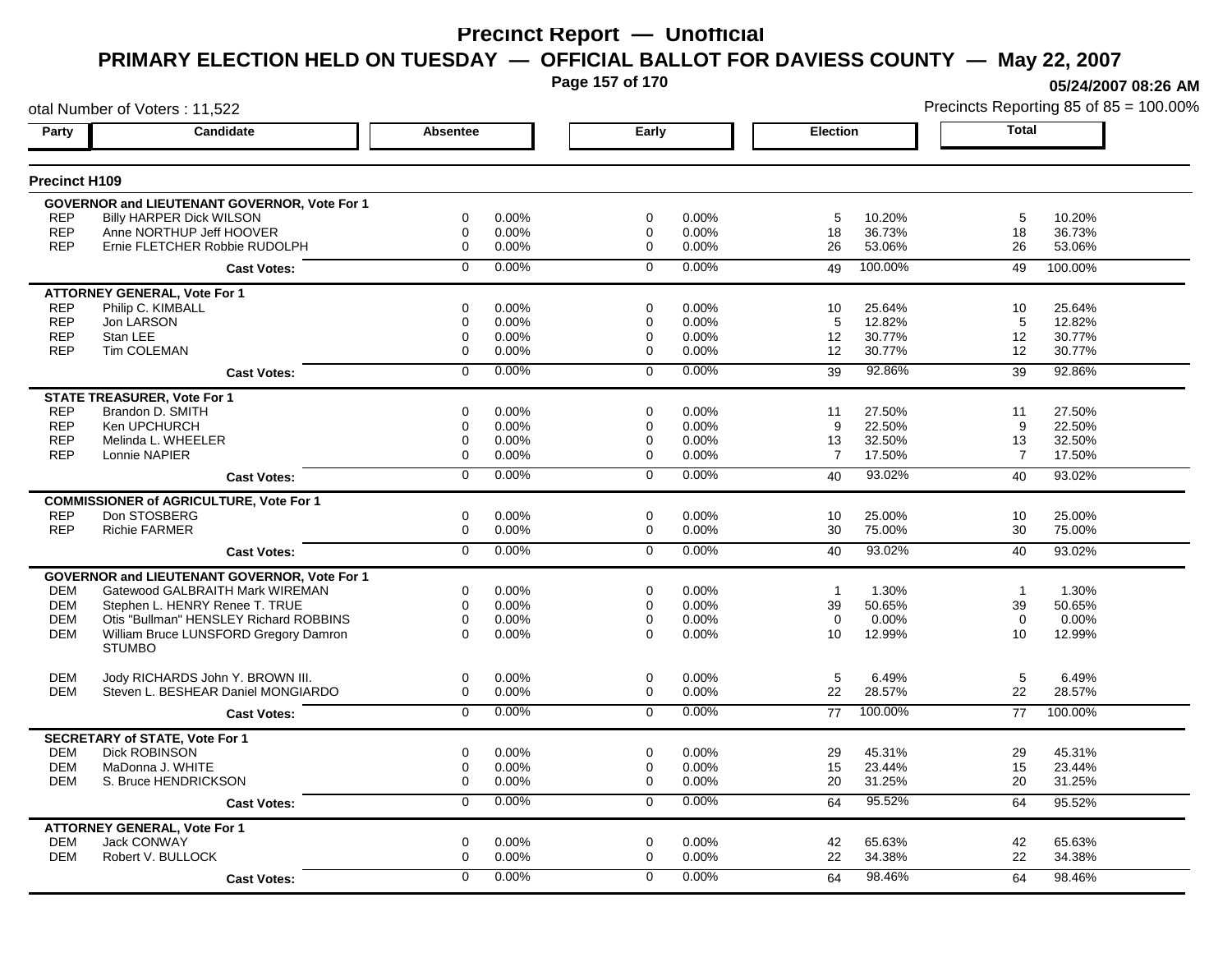**Page 158 of 170**

**05/24/2007 08:26 AM**

|                      | otal Number of Voters: 11,522                  |          |                          |  |          |       | Precincts Reporting 85 of 85 = 100.00% |    |          |  |
|----------------------|------------------------------------------------|----------|--------------------------|--|----------|-------|----------------------------------------|----|----------|--|
| Party                | Candidate                                      | Absentee | Early<br><b>Election</b> |  |          | Total |                                        |    |          |  |
| <b>Precinct H109</b> |                                                |          |                          |  |          |       |                                        |    |          |  |
|                      | <b>STATE TREASURER, Vote For 1</b>             |          |                          |  |          |       |                                        |    |          |  |
| DEM                  | L.J. "Todd" HOLLENBACH                         |          | $0.00\%$                 |  | $0.00\%$ | 25    | 37.88%                                 | 25 | 37.88%   |  |
| DEM                  | Mike WEAVER                                    |          | $0.00\%$                 |  | $0.00\%$ | 35    | 53.03%                                 | 35 | 53.03%   |  |
| <b>DEM</b>           | Jack D. WOOD                                   |          | $0.00\%$                 |  | $0.00\%$ | 6     | 9.09%                                  |    | 9.09%    |  |
| <b>DEM</b>           | Patrick R. DUNMIRE                             |          | $0.00\%$                 |  | $0.00\%$ |       | $0.00\%$                               |    | $0.00\%$ |  |
|                      | <b>Cast Votes:</b>                             |          | $0.00\%$                 |  | $0.00\%$ | 66    | 98.51%                                 | 66 | 98.51%   |  |
|                      | <b>COMMISSIONER of AGRICULTURE, Vote For 1</b> |          |                          |  |          |       |                                        |    |          |  |
| DEM                  | David Lynn WILLIAMS                            |          | $0.00\%$                 |  | $0.00\%$ | 48    | 72.73%                                 | 48 | 72.73%   |  |
| DEM                  | David NEVILLE                                  |          | $0.00\%$                 |  | $0.00\%$ | 18    | 27.27%                                 | 18 | 27.27%   |  |
|                      | <b>Cast Votes:</b>                             |          | $0.00\%$                 |  | $0.00\%$ | 66    | 97.06%                                 | 66 | 97.06%   |  |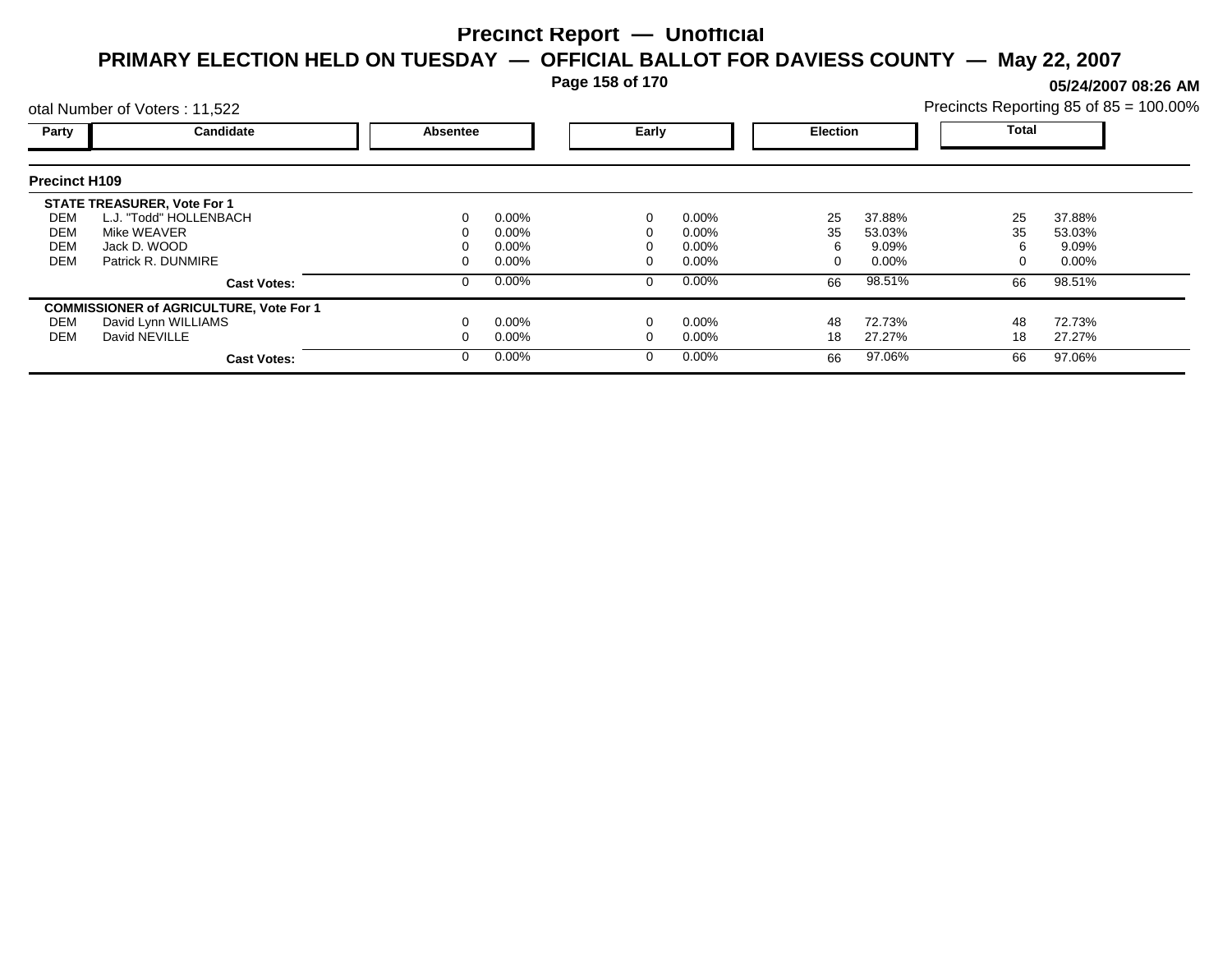**Page 159 of 170**

**05/24/2007 08:26 AM**

|                          | otal Number of Voters: 11,522                  |                         |       |                            |       |                     |         |                | Precincts Reporting 85 of 85 = 100.009 |
|--------------------------|------------------------------------------------|-------------------------|-------|----------------------------|-------|---------------------|---------|----------------|----------------------------------------|
| Party                    | Candidate                                      | Absentee                |       | Early                      |       | <b>Election</b>     |         | <b>Total</b>   |                                        |
| <b>Precinct H110</b>     |                                                |                         |       |                            |       |                     |         |                |                                        |
|                          | GOVERNOR and LIEUTENANT GOVERNOR, Vote For 1   |                         |       |                            |       |                     |         |                |                                        |
| <b>REP</b>               | <b>Billy HARPER Dick WILSON</b>                | 0                       | 0.00% | 0                          | 0.00% | 4                   | 17.39%  | 4              | 17.39%                                 |
| <b>REP</b>               | Anne NORTHUP Jeff HOOVER                       | $\mathbf 0$             | 0.00% | 0                          | 0.00% | $\overline{7}$      | 30.43%  | $\overline{7}$ | 30.43%                                 |
| <b>REP</b>               | Ernie FLETCHER Robbie RUDOLPH                  | $\mathbf 0$             | 0.00% | $\mathbf 0$                | 0.00% | 12                  | 52.17%  | 12             | 52.17%                                 |
|                          | <b>Cast Votes:</b>                             | $\mathbf 0$             | 0.00% | $\mathbf 0$                | 0.00% | 23                  | 92.00%  | 23             | 92.00%                                 |
|                          | <b>ATTORNEY GENERAL, Vote For 1</b>            |                         |       |                            |       |                     |         |                |                                        |
| <b>REP</b>               | Philip C. KIMBALL                              | $\mathbf 0$             | 0.00% | $\mathbf 0$                | 0.00% | 6                   | 35.29%  | 6              | 35.29%                                 |
| <b>REP</b>               | Jon LARSON                                     | 0                       | 0.00% | $\mathbf 0$                | 0.00% | 1                   | 5.88%   | -1             | 5.88%                                  |
| <b>REP</b>               | Stan LEE                                       | $\mathbf 0$             | 0.00% | $\mathbf 0$                | 0.00% | 5                   | 29.41%  | 5              | 29.41%                                 |
| <b>REP</b>               | <b>Tim COLEMAN</b>                             | $\mathbf 0$             | 0.00% | $\mathbf 0$                | 0.00% | 5                   | 29.41%  | 5              | 29.41%                                 |
|                          | <b>Cast Votes:</b>                             | $\mathbf 0$             | 0.00% | $\mathbf 0$                | 0.00% | 17                  | 68.00%  | 17             | 68.00%                                 |
|                          | <b>STATE TREASURER, Vote For 1</b>             |                         |       |                            |       |                     |         |                |                                        |
| <b>REP</b>               | Brandon D. SMITH                               | $\mathbf 0$             | 0.00% | $\mathbf 0$                | 0.00% | 3                   | 17.65%  | 3              | 17.65%                                 |
| <b>REP</b>               | Ken UPCHURCH                                   | $\mathbf 0$             | 0.00% | $\mathbf 0$                | 0.00% | $\overline{2}$      | 11.76%  | 2              | 11.76%                                 |
| <b>REP</b><br><b>REP</b> | Melinda L. WHEELER                             | $\mathbf 0$<br>$\Omega$ | 0.00% | $\mathbf 0$<br>$\mathbf 0$ | 0.00% | 8<br>$\overline{4}$ | 47.06%  | 8<br>4         | 47.06%                                 |
|                          | Lonnie NAPIER                                  |                         | 0.00% |                            | 0.00% |                     | 23.53%  |                | 23.53%                                 |
|                          | <b>Cast Votes:</b>                             | $\overline{0}$          | 0.00% | $\overline{0}$             | 0.00% | 17                  | 68.00%  | 17             | 68.00%                                 |
|                          | <b>COMMISSIONER of AGRICULTURE, Vote For 1</b> |                         |       |                            |       |                     |         |                |                                        |
| <b>REP</b>               | Don STOSBERG                                   | 0                       | 0.00% | $\mathbf 0$                | 0.00% | $\mathbf 0$         | 0.00%   | $\mathbf 0$    | 0.00%                                  |
| <b>REP</b>               | <b>Richie FARMER</b>                           | 0                       | 0.00% | $\mathbf 0$                | 0.00% | 16                  | 100.00% | 16             | 100.00%                                |
|                          | <b>Cast Votes:</b>                             | $\overline{0}$          | 0.00% | $\overline{0}$             | 0.00% | 16                  | 64.00%  | 16             | 64.00%                                 |
|                          | GOVERNOR and LIEUTENANT GOVERNOR, Vote For 1   |                         |       |                            |       |                     |         |                |                                        |
| DEM                      | Gatewood GALBRAITH Mark WIREMAN                | 0                       | 0.00% | 0                          | 0.00% | $\overline{1}$      | 2.04%   | $\overline{1}$ | 2.04%                                  |
| <b>DEM</b>               | Stephen L. HENRY Renee T. TRUE                 | $\mathbf 0$             | 0.00% | $\mathbf 0$                | 0.00% | 20                  | 40.82%  | 20             | 40.82%                                 |
| <b>DEM</b>               | Otis "Bullman" HENSLEY Richard ROBBINS         | 0                       | 0.00% | $\mathbf 0$                | 0.00% | $\mathbf 0$         | 0.00%   | $\mathbf 0$    | 0.00%                                  |
| <b>DEM</b>               | William Bruce LUNSFORD Gregory Damron          | $\Omega$                | 0.00% | $\Omega$                   | 0.00% | 12                  | 24.49%  | 12             | 24.49%                                 |
|                          | <b>STUMBO</b>                                  |                         |       |                            |       |                     |         |                |                                        |
| <b>DEM</b>               | Jody RICHARDS John Y. BROWN III.               | 0                       | 0.00% | $\mathbf 0$                | 0.00% | 7                   | 14.29%  | $\overline{7}$ | 14.29%                                 |
| <b>DEM</b>               | Steven L. BESHEAR Daniel MONGIARDO             | 0                       | 0.00% | 0                          | 0.00% | 9                   | 18.37%  | 9              | 18.37%                                 |
|                          | <b>Cast Votes:</b>                             | $\mathbf 0$             | 0.00% | $\mathbf 0$                | 0.00% | 49                  | 98.00%  | 49             | 98.00%                                 |
|                          | <b>SECRETARY of STATE, Vote For 1</b>          |                         |       |                            |       |                     |         |                |                                        |
| <b>DEM</b>               | <b>Dick ROBINSON</b>                           | 0                       | 0.00% | 0                          | 0.00% | 16                  | 35.56%  | 16             | 35.56%                                 |
| <b>DEM</b>               | MaDonna J. WHITE                               | 0                       | 0.00% | 0                          | 0.00% | 15                  | 33.33%  | 15             | 33.33%                                 |
| DEM                      | S. Bruce HENDRICKSON                           | $\mathbf 0$             | 0.00% | 0                          | 0.00% | 14                  | 31.11%  | 14             | 31.11%                                 |
|                          | <b>Cast Votes:</b>                             | 0                       | 0.00% | $\mathbf 0$                | 0.00% | 45                  | 90.00%  | 45             | 90.00%                                 |
|                          | <b>ATTORNEY GENERAL, Vote For 1</b>            |                         |       |                            |       |                     |         |                |                                        |
| <b>DEM</b>               | Jack CONWAY                                    | $\mathbf 0$             | 0.00% | $\mathbf 0$                | 0.00% | 24                  | 52.17%  | 24             | 52.17%                                 |
| <b>DEM</b>               | Robert V. BULLOCK                              | $\mathbf 0$             | 0.00% | $\mathbf 0$                | 0.00% | 22                  | 47.83%  | 22             | 47.83%                                 |
|                          | <b>Cast Votes:</b>                             | $\Omega$                | 0.00% | $\mathbf{0}$               | 0.00% | 46                  | 92.00%  | 46             | 92.00%                                 |
|                          |                                                |                         |       |                            |       |                     |         |                |                                        |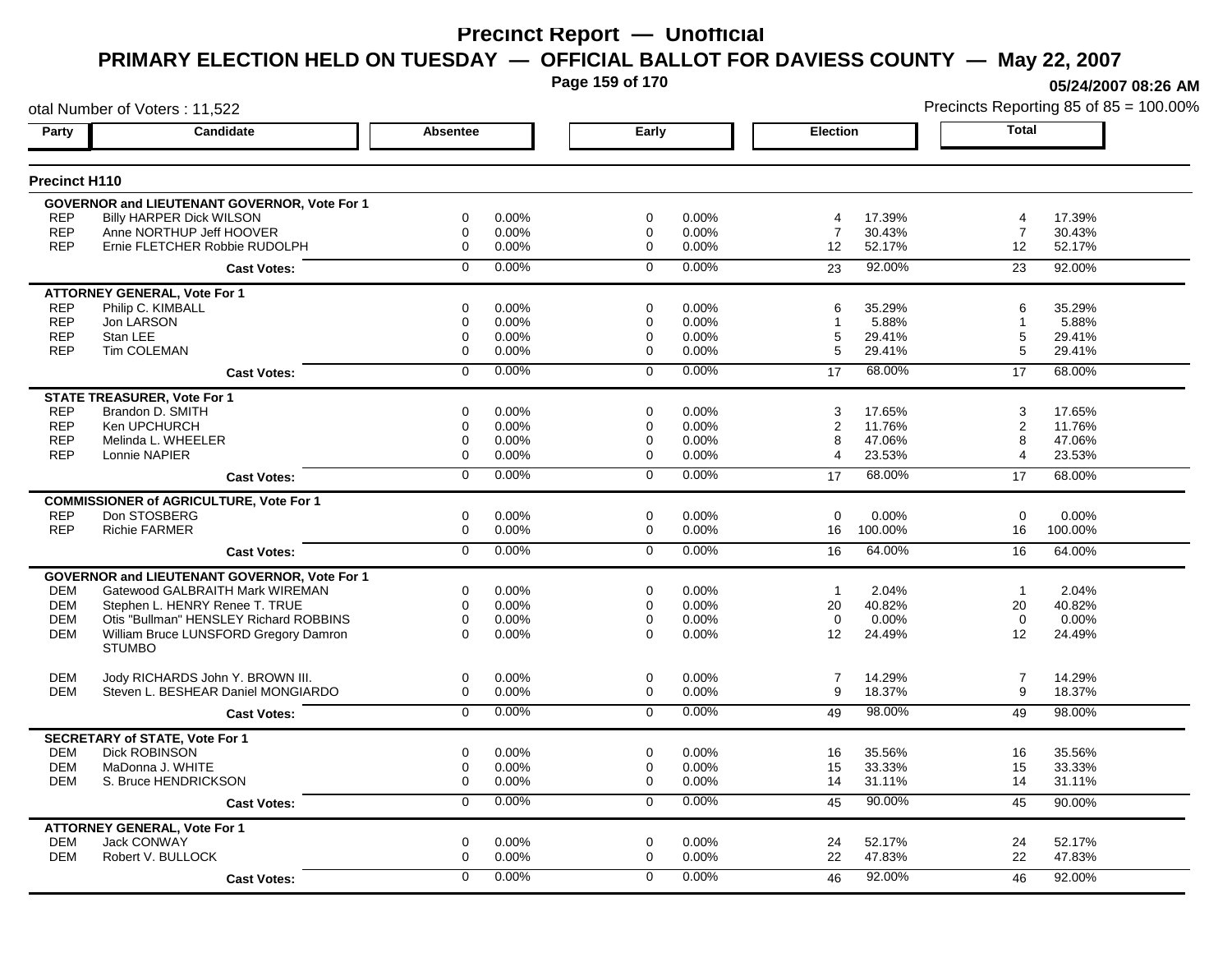**Page 160 of 170**

**05/24/2007 08:26 AM**

|                      | otal Number of Voters: 11,522                  |          |          |       |          |                 |        | Precincts Reporting 85 of 85 = 100.00% |        |  |
|----------------------|------------------------------------------------|----------|----------|-------|----------|-----------------|--------|----------------------------------------|--------|--|
| Party                | Candidate                                      | Absentee |          | Early |          | <b>Election</b> |        | <b>Total</b>                           |        |  |
| <b>Precinct H110</b> |                                                |          |          |       |          |                 |        |                                        |        |  |
|                      | <b>STATE TREASURER, Vote For 1</b>             |          |          |       |          |                 |        |                                        |        |  |
| DEM                  | L.J. "Todd" HOLLENBACH                         |          | $0.00\%$ |       | $0.00\%$ | 11              | 23.40% | 11                                     | 23.40% |  |
| DEM                  | Mike WEAVER                                    |          | 0.00%    |       | 0.00%    | 31              | 65.96% | 31                                     | 65.96% |  |
| <b>DEM</b>           | Jack D. WOOD                                   |          | 0.00%    |       | 0.00%    |                 | 6.38%  |                                        | 6.38%  |  |
| <b>DEM</b>           | Patrick R. DUNMIRE                             |          | $0.00\%$ |       | 0.00%    |                 | 4.26%  |                                        | 4.26%  |  |
|                      | <b>Cast Votes:</b>                             |          | $0.00\%$ | 0     | $0.00\%$ | 47              | 94.00% | 47                                     | 94.00% |  |
|                      | <b>COMMISSIONER of AGRICULTURE, Vote For 1</b> |          |          |       |          |                 |        |                                        |        |  |
| DEM                  | David Lynn WILLIAMS                            |          | $0.00\%$ |       | 0.00%    | 31              | 70.45% | 31                                     | 70.45% |  |
| DEM                  | David NEVILLE                                  |          | $0.00\%$ |       | 0.00%    | 13              | 29.55% | 13                                     | 29.55% |  |
|                      | <b>Cast Votes:</b>                             |          | $0.00\%$ | 0     | $0.00\%$ | 44              | 88.00% | 44                                     | 88.00% |  |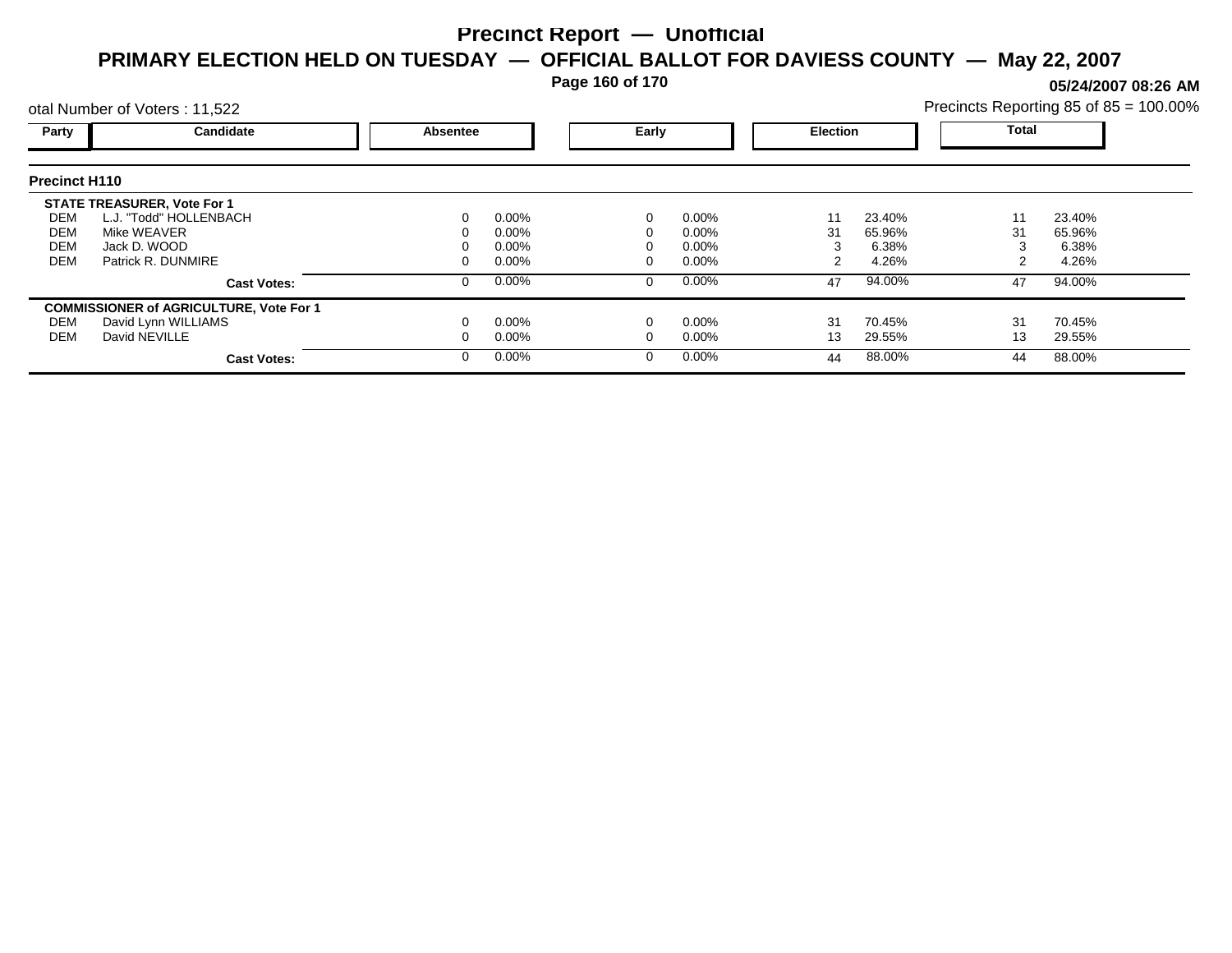**Page 161 of 170**

**05/24/2007 08:26 AM**

|                          | otal Number of Voters: 11,522                                          |                  |                |                  |                |                 |                  | Precincts Reporting 85 of 85 = 100.009 |                  |  |
|--------------------------|------------------------------------------------------------------------|------------------|----------------|------------------|----------------|-----------------|------------------|----------------------------------------|------------------|--|
| Party                    | Candidate                                                              | <b>Absentee</b>  |                | Early            |                | <b>Election</b> |                  | <b>Total</b>                           |                  |  |
| <b>Precinct H111</b>     |                                                                        |                  |                |                  |                |                 |                  |                                        |                  |  |
|                          | <b>GOVERNOR and LIEUTENANT GOVERNOR, Vote For 1</b>                    |                  |                |                  |                |                 |                  |                                        |                  |  |
| <b>REP</b>               | <b>Billy HARPER Dick WILSON</b>                                        | 0                | 0.00%          | $\mathbf 0$      | 0.00%          | 2               | 8.00%            | $\overline{2}$                         | 8.00%            |  |
| <b>REP</b>               | Anne NORTHUP Jeff HOOVER                                               | $\mathbf 0$      | 0.00%          | 0                | 0.00%          | 12              | 48.00%           | 12                                     | 48.00%           |  |
| <b>REP</b>               | Ernie FLETCHER Robbie RUDOLPH                                          | $\mathbf 0$      | 0.00%          | $\mathbf 0$      | 0.00%          | 11              | 44.00%           | 11                                     | 44.00%           |  |
|                          | <b>Cast Votes:</b>                                                     | $\Omega$         | 0.00%          | $\Omega$         | 0.00%          | 25              | 100.00%          | 25                                     | 100.00%          |  |
|                          | <b>ATTORNEY GENERAL, Vote For 1</b>                                    |                  |                |                  |                |                 |                  |                                        |                  |  |
| <b>REP</b>               | Philip C. KIMBALL                                                      | 0                | 0.00%          | $\mathbf 0$      | 0.00%          | 5               | 26.32%           | 5                                      | 26.32%           |  |
| <b>REP</b><br><b>REP</b> | Jon LARSON<br>Stan LEE                                                 | 0<br>0           | 0.00%<br>0.00% | $\mathbf 0$<br>0 | 0.00%<br>0.00% | 5<br>6          | 26.32%<br>31.58% | 5<br>6                                 | 26.32%<br>31.58% |  |
| <b>REP</b>               | Tim COLEMAN                                                            | $\mathbf 0$      | 0.00%          | $\mathbf 0$      | 0.00%          | 3               | 15.79%           | 3                                      | 15.79%           |  |
|                          |                                                                        | $\mathbf 0$      | 0.00%          | $\Omega$         | 0.00%          |                 | 90.48%           | 19                                     | 90.48%           |  |
|                          | <b>Cast Votes:</b>                                                     |                  |                |                  |                | 19              |                  |                                        |                  |  |
|                          | <b>STATE TREASURER, Vote For 1</b>                                     |                  |                |                  |                |                 |                  |                                        |                  |  |
| <b>REP</b><br><b>REP</b> | Brandon D. SMITH<br>Ken UPCHURCH                                       | $\mathbf 0$<br>0 | 0.00%<br>0.00% | $\mathbf 0$<br>0 | 0.00%<br>0.00% | 6<br>4          | 31.58%           | 6<br>4                                 | 31.58%           |  |
| <b>REP</b>               | Melinda L. WHEELER                                                     | 0                | 0.00%          | $\mathbf 0$      | 0.00%          | 5               | 21.05%<br>26.32% | 5                                      | 21.05%<br>26.32% |  |
| <b>REP</b>               | Lonnie NAPIER                                                          | $\mathbf 0$      | 0.00%          | 0                | 0.00%          | 4               | 21.05%           | 4                                      | 21.05%           |  |
|                          | <b>Cast Votes:</b>                                                     | $\overline{0}$   | 0.00%          | $\overline{0}$   | 0.00%          | 19              | 90.48%           | 19                                     | 90.48%           |  |
|                          |                                                                        |                  |                |                  |                |                 |                  |                                        |                  |  |
| <b>REP</b>               | <b>COMMISSIONER of AGRICULTURE, Vote For 1</b><br>Don STOSBERG         | 0                | 0.00%          | $\mathbf 0$      | 0.00%          | 3               | 15.79%           | 3                                      | 15.79%           |  |
| <b>REP</b>               | <b>Richie FARMER</b>                                                   | $\mathbf 0$      | 0.00%          | $\mathbf 0$      | 0.00%          | 16              | 84.21%           | 16                                     | 84.21%           |  |
|                          | <b>Cast Votes:</b>                                                     | $\overline{0}$   | 0.00%          | $\overline{0}$   | 0.00%          | 19              | 90.48%           | 19                                     | 90.48%           |  |
|                          |                                                                        |                  |                |                  |                |                 |                  |                                        |                  |  |
| <b>DEM</b>               | GOVERNOR and LIEUTENANT GOVERNOR, Vote For 1                           |                  | 0.00%          |                  | 0.00%          |                 | 4.17%            | $\overline{4}$                         | 4.17%            |  |
| <b>DEM</b>               | Gatewood GALBRAITH Mark WIREMAN<br>Stephen L. HENRY Renee T. TRUE      | 0<br>$\mathbf 0$ | 0.00%          | 0<br>$\mathbf 0$ | 0.00%          | 4<br>25         | 26.04%           | 25                                     | 26.04%           |  |
| <b>DEM</b>               | Otis "Bullman" HENSLEY Richard ROBBINS                                 | 0                | 0.00%          | $\mathbf 0$      | 0.00%          | $\overline{1}$  | 1.04%            | $\overline{1}$                         | 1.04%            |  |
| <b>DEM</b>               | William Bruce LUNSFORD Gregory Damron                                  | $\Omega$         | 0.00%          | $\mathbf 0$      | 0.00%          | 23              | 23.96%           | 23                                     | 23.96%           |  |
|                          | <b>STUMBO</b>                                                          |                  |                |                  |                |                 |                  |                                        |                  |  |
| <b>DEM</b>               |                                                                        | $\mathbf 0$      | 0.00%          | $\mathbf 0$      | 0.00%          | 12              | 12.50%           | 12                                     | 12.50%           |  |
| <b>DEM</b>               | Jody RICHARDS John Y. BROWN III.<br>Steven L. BESHEAR Daniel MONGIARDO | $\mathbf 0$      | 0.00%          | $\mathbf 0$      | 0.00%          | 30              | 31.25%           | 30                                     | 31.25%           |  |
|                          | <b>Cast Votes:</b>                                                     | $\mathbf 0$      | 0.00%          | $\Omega$         | 0.00%          | 96              | 96.00%           | 96                                     | 96.00%           |  |
|                          |                                                                        |                  |                |                  |                |                 |                  |                                        |                  |  |
| <b>DEM</b>               | <b>SECRETARY of STATE, Vote For 1</b><br><b>Dick ROBINSON</b>          | $\mathbf 0$      | 0.00%          | $\mathbf 0$      | 0.00%          | 36              | 43.37%           | 36                                     | 43.37%           |  |
| <b>DEM</b>               | MaDonna J. WHITE                                                       | 0                | 0.00%          | 0                | 0.00%          | 28              | 33.73%           | 28                                     | 33.73%           |  |
| <b>DEM</b>               | S. Bruce HENDRICKSON                                                   | 0                | 0.00%          | $\mathbf 0$      | 0.00%          | 19              | 22.89%           | 19                                     | 22.89%           |  |
|                          | <b>Cast Votes:</b>                                                     | $\overline{0}$   | 0.00%          | $\overline{0}$   | 0.00%          | 83              | 91.21%           | 83                                     | 91.21%           |  |
|                          | <b>ATTORNEY GENERAL, Vote For 1</b>                                    |                  |                |                  |                |                 |                  |                                        |                  |  |
| <b>DEM</b>               | Jack CONWAY                                                            | 0                | 0.00%          | $\mathbf 0$      | 0.00%          | 55              | 67.07%           | 55                                     | 67.07%           |  |
| <b>DEM</b>               | Robert V. BULLOCK                                                      | $\mathbf 0$      | 0.00%          | $\mathbf 0$      | 0.00%          | 27              | 32.93%           | 27                                     | 32.93%           |  |
|                          | <b>Cast Votes:</b>                                                     | $\Omega$         | 0.00%          | $\mathbf{0}$     | 0.00%          | 82              | 91.11%           | 82                                     | 91.11%           |  |
|                          |                                                                        |                  |                |                  |                |                 |                  |                                        |                  |  |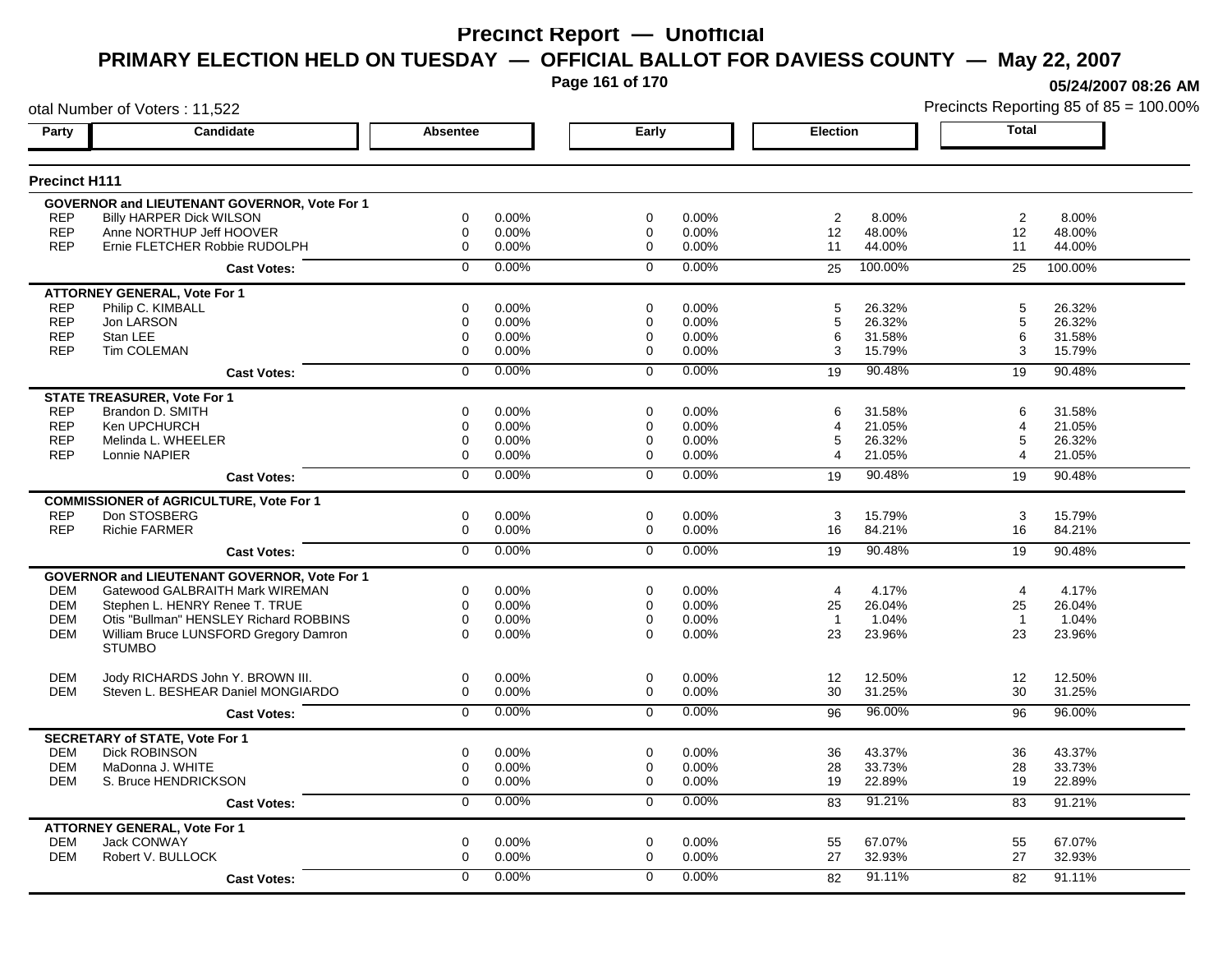**Page 162 of 170**

**05/24/2007 08:26 AM**

|                      | otal Number of Voters: 11,522                  |          |          |   |                          |    |        |              | Precincts Reporting 85 of 85 = 100.00% |  |  |
|----------------------|------------------------------------------------|----------|----------|---|--------------------------|----|--------|--------------|----------------------------------------|--|--|
| Party                | Candidate                                      | Absentee |          |   | Early<br><b>Election</b> |    |        | <b>Total</b> |                                        |  |  |
| <b>Precinct H111</b> |                                                |          |          |   |                          |    |        |              |                                        |  |  |
|                      | <b>STATE TREASURER, Vote For 1</b>             |          |          |   |                          |    |        |              |                                        |  |  |
| DEM                  | L.J. "Todd" HOLLENBACH                         | 0        | $0.00\%$ |   | 0.00%                    | 14 | 15.91% | 14           | 15.91%                                 |  |  |
| DEM                  | Mike WEAVER                                    |          | $0.00\%$ |   | $0.00\%$                 | 58 | 65.91% | 58           | 65.91%                                 |  |  |
| DEM                  | Jack D. WOOD                                   |          | $0.00\%$ |   | $0.00\%$                 |    | 10.23% |              | 10.23%                                 |  |  |
| <b>DEM</b>           | Patrick R. DUNMIRE                             | 0        | $0.00\%$ |   | $0.00\%$                 |    | 7.95%  |              | 7.95%                                  |  |  |
|                      | <b>Cast Votes:</b>                             | 0        | $0.00\%$ | 0 | 0.00%                    | 88 | 94.62% | 88           | 94.62%                                 |  |  |
|                      | <b>COMMISSIONER of AGRICULTURE, Vote For 1</b> |          |          |   |                          |    |        |              |                                        |  |  |
| DEM                  | David Lynn WILLIAMS                            |          | $0.00\%$ |   | 0.00%                    | 55 | 66.27% | 55           | 66.27%                                 |  |  |
| DEM                  | David NEVILLE                                  |          | $0.00\%$ |   | 0.00%                    | 28 | 33.73% | 28           | 33.73%                                 |  |  |
|                      | <b>Cast Votes:</b>                             | $\Omega$ | $0.00\%$ |   | 0.00%                    | 83 | 93.26% | 83           | 93.26%                                 |  |  |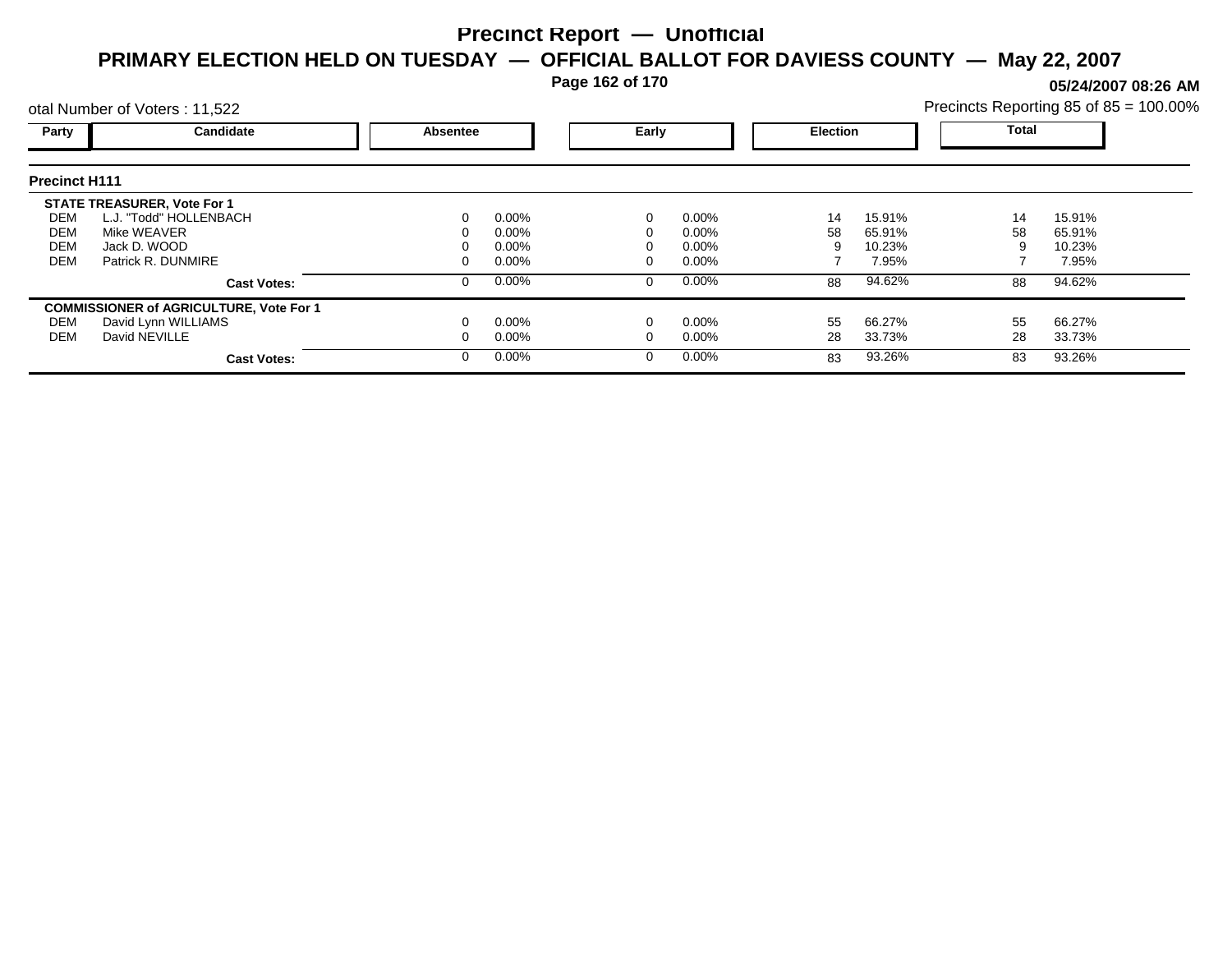**Page 163 of 170**

**05/24/2007 08:26 AM**

otal Number of Voters : 11,522 Precincts Reporting 85 of 85 = 100.00% **Party Candidate Absentee Early Election Total Precinct H112 GOVERNOR and LIEUTENANT GOVERNOR, Vote For 1** REP Billy HARPER Dick WILSON 60 000% 0 0.00% 0 0.00% 0 0.00% 8 17.02% 8 17.02% 8 17.02% REP Anne NORTHUP Jeff HOOVER 0 0.00% 0 0.00% 11 23.40% 11 23.40% Ernie FLETCHER Robbie RUDOLPH **Cast Votes:** 0 0.00% 0 0.00% 47 100.00% 47 100.00% **ATTORNEY GENERAL, Vote For 1** REP Philip C. KIMBALL 0 0.00% 0 0.00% 5 14.29% 5 14.29% REP Jon LARSON 0 0.00% 0 0.00% 4 11.43% 4 11.43% REP Stan LEE 0 0.00% 0 0.00% 13 37.14% 13 37.14% REP Tim COLEMAN 0 0.00% 0 0.00% 13 37.14% 13 37.14% **Cast Votes:** 0 0.00% 0 0.00% 35 83.33% 35 83.33% **STATE TREASURER, Vote For 1** REP Brandon D. SMITH 0 0.00% 0 0.00% 15 38.46% 15 38.46% REP Ken UPCHURCH 0 0.00% 0 0.00% 3 7.69% 3 7.69% REP Melinda L. WHEELER 0 0.00% 0 0.00% 16 41.03% 16 41.03% REP Lonnie NAPIER 0 0.00% 0 0.00% 5 12.82% 5 12.82% **Cast Votes:** 0 0.00% 0 0.00% 39 90.70% 39 90.70% **COMMISSIONER of AGRICULTURE, Vote For 1** REP Don STOSBERG 0 0.00% 0 0.00% 7 17.50% 7 17.50% REP Richie FARMER 0 0.00% 0 0.00% 33 82.50% 33 82.50% **Cast Votes:** 0 0.00% 0 0.00% 40 88.89% 40 88.89% **GOVERNOR and LIEUTENANT GOVERNOR, Vote For 1** DEM Gatewood GALBRAITH Mark WIREMAN 0 0.00% 0 0.00% 1 0.98% 1 0.98% DEM Stephen L. HENRY Renee T. TRUE 0 0.00% 0 0.00% 31 30.39% 31 30.39% 0 DEM Otis "Bullman" HENSLEY Richard ROBBINS 0 0.00% 0 0.00% 0 0.00% 0 0.00% 0 0.00% 0 0.00% 0 0.00% 0 0.00% 0<br>DEM William Bruce LUNSFORD Gregory Damron 0 0.00% 0 0.00% 0 0.00% 0 0.00% 0 23 22.55% 23 22.55% DEM William Bruce LUNSFORD Gregory Damron 0 0.00% 0.00% 0 0.00% 0 0.00% STUMBO DEM Jody RICHARDS John Y. BROWN III. 0 0.00% 0 0.00% 14 13.73% 14 13.73% DEM Steven L. BESHEAR Daniel MONGIARDO 0 0.00% 0 0.00% 33 32.35% 33 32.35% **Cast Votes:** 0 0.00% 0 0.00% 102 97.14% 102 97.14% **SECRETARY of STATE, Vote For 1** DEM Dick ROBINSON 0 0.00% 0 0.00% 26 33.33% 26 33.33% DEM MaDonna J. WHITE 0 0.00% 0 0.00% 23 29.49% 23 29.49% DEM S. Bruce HENDRICKSON 0 0.00% 0 0.00% 29 37.18% 29 37.18% **Cast Votes:** 0 0.00% 0 0.00% 78 87.64% 78 87.64% **ATTORNEY GENERAL, Vote For 1** DEM Jack CONWAY 0 0.00% 0 0.00% 44 57.14% 44 57.14%

DEM Robert V. BULLOCK 0 0.00% 0 0.00% 33 42.86% 33 42.86%

**Cast Votes:** 0 0.00% 0 0.00% 77 87.50% 77 87.50%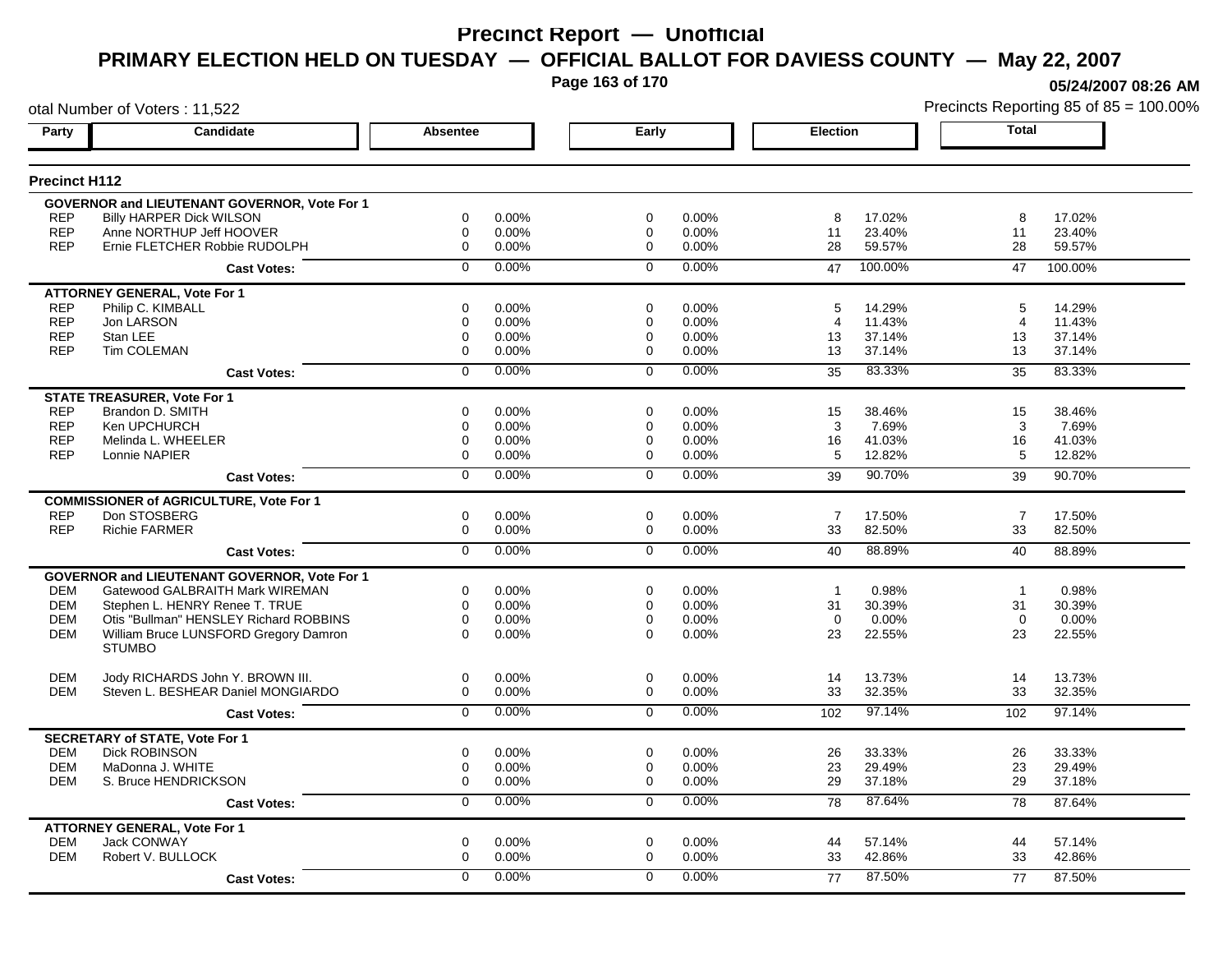**Page 164 of 170**

**05/24/2007 08:26 AM**

|                      | otal Number of Voters: 11,522                  |                                      |          |  |          |    |        | Precincts Reporting 85 of 85 = 100.00% |        |  |
|----------------------|------------------------------------------------|--------------------------------------|----------|--|----------|----|--------|----------------------------------------|--------|--|
| Party                | Candidate                                      | Early<br><b>Election</b><br>Absentee |          |  | Total    |    |        |                                        |        |  |
| <b>Precinct H112</b> |                                                |                                      |          |  |          |    |        |                                        |        |  |
|                      | <b>STATE TREASURER, Vote For 1</b>             |                                      |          |  |          |    |        |                                        |        |  |
| DEM                  | L.J. "Todd" HOLLENBACH                         |                                      | $0.00\%$ |  | $0.00\%$ | 19 | 20.88% | 19                                     | 20.88% |  |
| DEM                  | Mike WEAVER                                    |                                      | $0.00\%$ |  | $0.00\%$ | 59 | 64.84% | 59                                     | 64.84% |  |
| <b>DEM</b>           | Jack D. WOOD                                   |                                      | $0.00\%$ |  | $0.00\%$ | 10 | 10.99% | 10                                     | 10.99% |  |
| <b>DEM</b>           | Patrick R. DUNMIRE                             |                                      | $0.00\%$ |  | $0.00\%$ | 3  | 3.30%  |                                        | 3.30%  |  |
|                      | <b>Cast Votes:</b>                             |                                      | $0.00\%$ |  | $0.00\%$ | 91 | 94.79% | 91                                     | 94.79% |  |
|                      | <b>COMMISSIONER of AGRICULTURE, Vote For 1</b> |                                      |          |  |          |    |        |                                        |        |  |
| DEM                  | David Lynn WILLIAMS                            |                                      | $0.00\%$ |  | $0.00\%$ | 50 | 65.79% | 50                                     | 65.79% |  |
| DEM                  | David NEVILLE                                  |                                      | $0.00\%$ |  | $0.00\%$ | 26 | 34.21% | 26                                     | 34.21% |  |
|                      | <b>Cast Votes:</b>                             |                                      | $0.00\%$ |  | $0.00\%$ | 76 | 89.41% | 76                                     | 89.41% |  |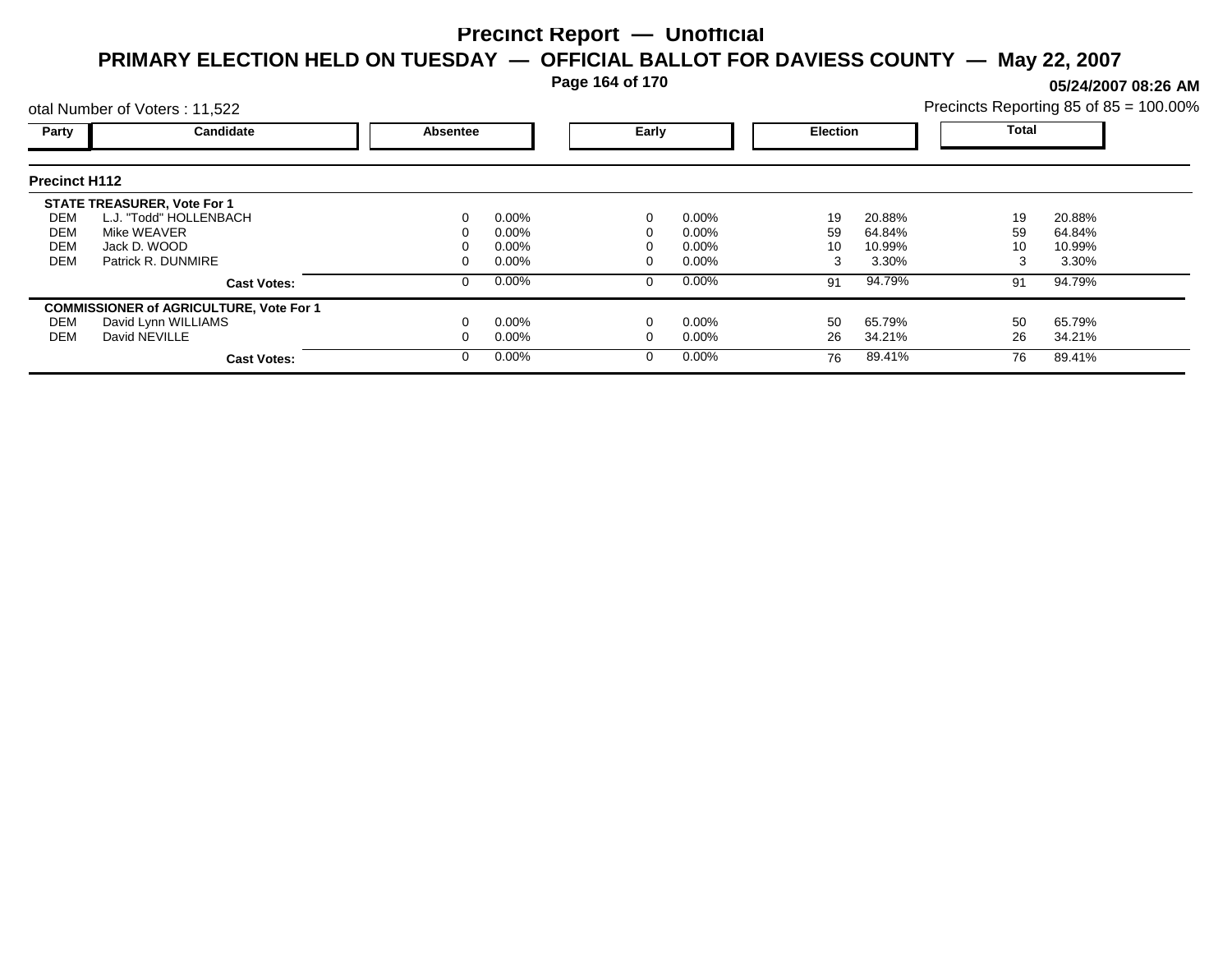**Page 165 of 170**

otal Number of Voters : 11,522

**05/24/2007 08:26 AM**

| Party                    | Candidate                                                   | <b>Absentee</b>          | Early                           | <b>Election</b>                         | <b>Total</b>                            |
|--------------------------|-------------------------------------------------------------|--------------------------|---------------------------------|-----------------------------------------|-----------------------------------------|
| <b>Precinct H113</b>     |                                                             |                          |                                 |                                         |                                         |
|                          |                                                             |                          |                                 |                                         |                                         |
|                          | GOVERNOR and LIEUTENANT GOVERNOR, Vote For 1                |                          |                                 |                                         |                                         |
| <b>REP</b><br><b>REP</b> | <b>Billy HARPER Dick WILSON</b><br>Anne NORTHUP Jeff HOOVER | 0.00%<br>0<br>0.00%<br>0 | 0<br>0.00%<br>0.00%<br>$\Omega$ | 0.00%<br>$\mathbf 0$<br>28.57%<br>6     | $\mathbf 0$<br>0.00%<br>28.57%<br>6     |
| <b>REP</b>               | Ernie FLETCHER Robbie RUDOLPH                               | 0.00%<br>0               | 0.00%<br>0                      | 15<br>71.43%                            | 71.43%<br>15                            |
|                          |                                                             | 0.00%<br>$\Omega$        | 0.00%<br>$\Omega$               | 100.00%<br>21                           | 21<br>100.00%                           |
|                          | <b>Cast Votes:</b>                                          |                          |                                 |                                         |                                         |
|                          | <b>ATTORNEY GENERAL, Vote For 1</b>                         |                          |                                 |                                         |                                         |
| <b>REP</b>               | Philip C. KIMBALL                                           | 0.00%<br>0               | 0.00%<br>$\Omega$               | 5.26%<br>1                              | 5.26%<br>$\overline{1}$                 |
| <b>REP</b>               | Jon LARSON                                                  | $\mathbf 0$<br>0.00%     | 0.00%<br>$\mathbf 0$            | $\overline{2}$<br>10.53%                | $\overline{c}$<br>10.53%                |
| <b>REP</b><br><b>REP</b> | Stan LEE<br><b>Tim COLEMAN</b>                              | 0.00%<br>0<br>0<br>0.00% | 0.00%<br>$\Omega$<br>0.00%<br>0 | 47.37%<br>9<br>$\overline{7}$<br>36.84% | 9<br>47.37%<br>$\overline{7}$<br>36.84% |
|                          |                                                             |                          |                                 |                                         |                                         |
|                          | <b>Cast Votes:</b>                                          | 0.00%<br>0               | 0.00%<br>$\mathbf 0$            | 100.00%<br>19                           | 19<br>100.00%                           |
|                          | <b>STATE TREASURER, Vote For 1</b>                          |                          |                                 |                                         |                                         |
| <b>REP</b>               | Brandon D. SMITH                                            | 0<br>0.00%               | $\mathbf 0$<br>0.00%            | 3<br>15.00%                             | 3<br>15.00%                             |
| <b>REP</b>               | Ken UPCHURCH                                                | $\mathbf 0$<br>0.00%     | 0.00%<br>0                      | $\overline{2}$<br>10.00%                | 2<br>10.00%                             |
| <b>REP</b>               | Melinda L. WHEELER                                          | 0<br>0.00%               | $\mathbf 0$<br>0.00%            | 10<br>50.00%                            | 10<br>50.00%                            |
| <b>REP</b>               | Lonnie NAPIER                                               | 0.00%<br>0               | 0.00%<br>0                      | 5<br>25.00%                             | 5<br>25.00%                             |
|                          | <b>Cast Votes:</b>                                          | 0.00%<br>0               | 0.00%<br>$\Omega$               | 100.00%<br>20                           | 100.00%<br>20                           |
|                          | <b>COMMISSIONER of AGRICULTURE, Vote For 1</b>              |                          |                                 |                                         |                                         |
| <b>REP</b>               | Don STOSBERG                                                | 0.00%<br>0               | 0.00%<br>$\mathbf 0$            | $\overline{4}$<br>19.05%                | 4<br>19.05%                             |
| <b>REP</b>               | <b>Richie FARMER</b>                                        | 0.00%<br>$\Omega$        | $\Omega$<br>0.00%               | 80.95%<br>17                            | 80.95%<br>17                            |
|                          | <b>Cast Votes:</b>                                          | 0.00%<br>$\overline{0}$  | 0.00%<br>$\overline{0}$         | 100.00%<br>21                           | 100.00%<br>21                           |
|                          | GOVERNOR and LIEUTENANT GOVERNOR, Vote For 1                |                          |                                 |                                         |                                         |
| <b>DEM</b>               | Gatewood GALBRAITH Mark WIREMAN                             | 0<br>0.00%               | $\mathbf 0$<br>0.00%            | $\overline{1}$<br>1.49%                 | $\overline{1}$<br>1.49%                 |
| <b>DEM</b>               | Stephen L. HENRY Renee T. TRUE                              | 0<br>0.00%               | $\mathbf 0$<br>0.00%            | 26<br>38.81%                            | 26<br>38.81%                            |
| <b>DEM</b>               | Otis "Bullman" HENSLEY Richard ROBBINS                      | 0.00%<br>0               | 0.00%<br>$\Omega$               | 0.00%<br>$\Omega$                       | 0.00%<br>$\mathbf 0$                    |
| <b>DEM</b>               | William Bruce LUNSFORD Gregory Damron                       | $\mathbf 0$<br>0.00%     | $\Omega$<br>0.00%               | 12<br>17.91%                            | 17.91%<br>$12 \overline{ }$             |
|                          | <b>STUMBO</b>                                               |                          |                                 |                                         |                                         |
| <b>DEM</b>               | Jody RICHARDS John Y. BROWN III.                            | 0.00%<br>0               | $\mathbf 0$<br>0.00%            | 8<br>11.94%                             | 8<br>11.94%                             |
| <b>DEM</b>               | Steven L. BESHEAR Daniel MONGIARDO                          | $\Omega$<br>0.00%        | $\Omega$<br>0.00%               | 29.85%<br>20                            | 20<br>29.85%                            |
|                          | <b>Cast Votes:</b>                                          | 0.00%<br>$\Omega$        | 0.00%<br>$\Omega$               | 100.00%<br>67                           | 100.00%<br>67                           |
|                          |                                                             |                          |                                 |                                         |                                         |
|                          | <b>SECRETARY of STATE, Vote For 1</b>                       |                          |                                 |                                         |                                         |
| <b>DEM</b>               | <b>Dick ROBINSON</b>                                        | 0<br>0.00%               | $\mathbf 0$<br>0.00%            | 29<br>50.00%                            | 29<br>50.00%                            |
| <b>DEM</b>               | MaDonna J. WHITE                                            | 0<br>0.00%               | $\mathbf 0$<br>0.00%            | 17<br>29.31%                            | 17<br>29.31%                            |
| <b>DEM</b>               | S. Bruce HENDRICKSON                                        | 0<br>0.00%               | $\mathbf 0$<br>0.00%            | 12<br>20.69%                            | 12<br>20.69%                            |
|                          | <b>Cast Votes:</b>                                          | 0.00%<br>$\mathbf 0$     | 0.00%<br>$\mathbf 0$            | 96.67%<br>58                            | 58<br>96.67%                            |
|                          | <b>ATTORNEY GENERAL, Vote For 1</b>                         |                          |                                 |                                         |                                         |
| <b>DEM</b>               | <b>Jack CONWAY</b>                                          | 0<br>0.00%               | $\mathbf 0$<br>0.00%            | 30<br>53.57%                            | 30<br>53.57%                            |
| <b>DEM</b>               | Robert V. BULLOCK                                           | $\Omega$<br>0.00%        | $\Omega$<br>0.00%               | 26<br>46.43%                            | 26<br>46.43%                            |
|                          | <b>Cast Votes:</b>                                          | 0.00%<br>0               | 0.00%<br>$\Omega$               | 94.92%<br>56                            | 94.92%<br>56                            |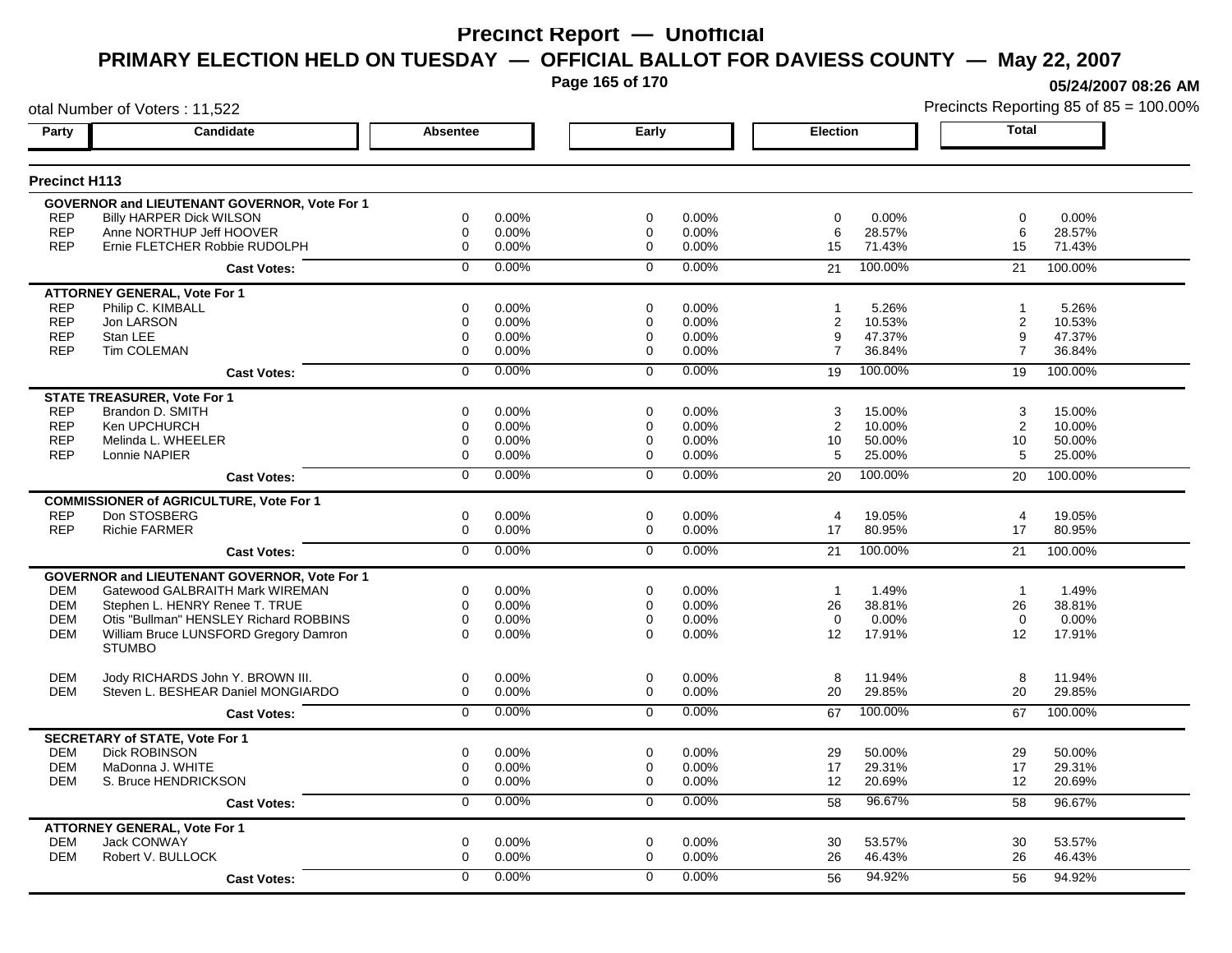**Page 166 of 170**

**05/24/2007 08:26 AM**

|                      | otal Number of Voters: 11,522                  |          |          |                          |          | Precincts Reporting 85 of 85 = 100.00% |        |    |        |  |
|----------------------|------------------------------------------------|----------|----------|--------------------------|----------|----------------------------------------|--------|----|--------|--|
| Party                | Candidate                                      | Absentee |          | Early<br><b>Election</b> |          |                                        | Total  |    |        |  |
| <b>Precinct H113</b> |                                                |          |          |                          |          |                                        |        |    |        |  |
|                      | <b>STATE TREASURER, Vote For 1</b>             |          |          |                          |          |                                        |        |    |        |  |
| DEM                  | L.J. "Todd" HOLLENBACH                         |          | $0.00\%$ |                          | $0.00\%$ | 18                                     | 30.51% | 18 | 30.51% |  |
| DEM                  | Mike WEAVER                                    |          | $0.00\%$ |                          | $0.00\%$ | 33                                     | 55.93% | 33 | 55.93% |  |
| <b>DEM</b>           | Jack D. WOOD                                   |          | $0.00\%$ |                          | $0.00\%$ |                                        | 6.78%  |    | 6.78%  |  |
| <b>DEM</b>           | Patrick R. DUNMIRE                             |          | $0.00\%$ |                          | $0.00\%$ | 4                                      | 6.78%  |    | 6.78%  |  |
|                      | <b>Cast Votes:</b>                             |          | $0.00\%$ |                          | $0.00\%$ | 59                                     | 96.72% | 59 | 96.72% |  |
|                      | <b>COMMISSIONER of AGRICULTURE, Vote For 1</b> |          |          |                          |          |                                        |        |    |        |  |
| DEM                  | David Lynn WILLIAMS                            |          | $0.00\%$ |                          | $0.00\%$ | 36                                     | 64.29% | 36 | 64.29% |  |
| DEM                  | David NEVILLE                                  |          | $0.00\%$ |                          | $0.00\%$ | 20                                     | 35.71% | 20 | 35.71% |  |
|                      | <b>Cast Votes:</b>                             |          | $0.00\%$ |                          | $0.00\%$ | 56                                     | 93.33% | 56 | 93.33% |  |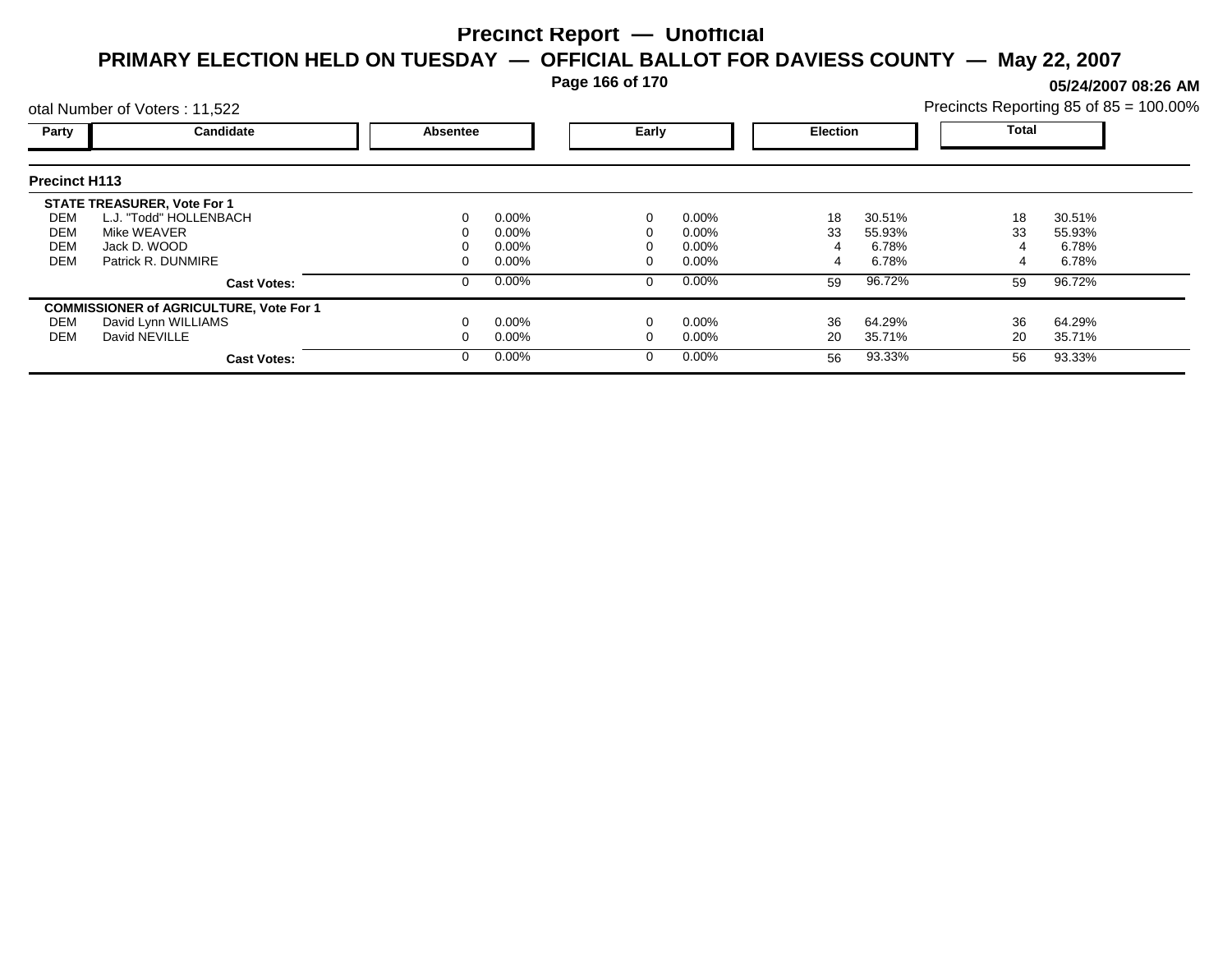**Page 167 of 170**

otal Number of Voters : 11,522

**05/24/2007 08:26 AM**

| Party                | Candidate                                              | <b>Absentee</b>         | Early                   | <b>Election</b>         | <b>Total</b>             |
|----------------------|--------------------------------------------------------|-------------------------|-------------------------|-------------------------|--------------------------|
| <b>Precinct H114</b> |                                                        |                         |                         |                         |                          |
|                      | <b>GOVERNOR and LIEUTENANT GOVERNOR, Vote For 1</b>    |                         |                         |                         |                          |
| <b>REP</b>           | <b>Billy HARPER Dick WILSON</b>                        | $\Omega$<br>0.00%       | 0<br>0.00%              | 3<br>9.38%              | 3<br>9.38%               |
| <b>REP</b>           | Anne NORTHUP Jeff HOOVER                               | 0.00%<br>$\Omega$       | 0.00%<br>$\Omega$       | 13<br>40.63%            | 13<br>40.63%             |
| <b>REP</b>           | Ernie FLETCHER Robbie RUDOLPH                          | $\mathbf 0$<br>0.00%    | 0.00%<br>0              | 16<br>50.00%            | 16<br>50.00%             |
|                      | <b>Cast Votes:</b>                                     | 0.00%<br>$\Omega$       | 0.00%<br>$\Omega$       | 100.00%<br>32           | 32<br>100.00%            |
|                      | <b>ATTORNEY GENERAL, Vote For 1</b>                    |                         |                         |                         |                          |
| <b>REP</b>           | Philip C. KIMBALL                                      | $\mathbf 0$<br>0.00%    | 0.00%<br>0              | 14.29%<br>4             | 14.29%<br>$\overline{4}$ |
| <b>REP</b>           | Jon LARSON                                             | $\Omega$<br>0.00%       | 0.00%<br>$\mathbf 0$    | 6<br>21.43%             | 6<br>21.43%              |
| <b>REP</b>           | Stan LEE                                               | 0.00%<br>0              | 0.00%<br>0              | 28.57%<br>8             | 28.57%<br>8              |
| <b>REP</b>           | <b>Tim COLEMAN</b>                                     | 0.00%<br>0              | 0.00%<br>$\Omega$       | 10<br>35.71%            | 10<br>35.71%             |
|                      | <b>Cast Votes:</b>                                     | 0.00%<br>$\mathbf 0$    | 0.00%<br>$\Omega$       | 93.33%<br>28            | 28<br>93.33%             |
|                      | <b>STATE TREASURER, Vote For 1</b>                     |                         |                         |                         |                          |
| <b>REP</b>           | Brandon D. SMITH                                       | 0<br>0.00%              | 0<br>0.00%              | 27.59%<br>8             | 8<br>27.59%              |
| <b>REP</b>           | Ken UPCHURCH                                           | 0.00%<br>$\mathbf 0$    | 0.00%<br>$\mathbf 0$    | 27.59%<br>8             | 27.59%<br>8              |
| <b>REP</b>           | Melinda L. WHEELER                                     | $\mathbf 0$<br>0.00%    | 0.00%<br>$\Omega$       | 34.48%<br>10            | 10<br>34.48%             |
| <b>REP</b>           | Lonnie NAPIER                                          | 0<br>0.00%              | 0.00%<br>0              | 3<br>10.34%             | 3<br>10.34%              |
|                      | <b>Cast Votes:</b>                                     | 0.00%<br>$\overline{0}$ | 0.00%<br>$\overline{0}$ | 93.55%<br>29            | 93.55%<br>29             |
|                      | <b>COMMISSIONER of AGRICULTURE, Vote For 1</b>         |                         |                         |                         |                          |
| <b>REP</b>           | Don STOSBERG                                           | $\mathbf 0$<br>0.00%    | $\mathbf 0$<br>0.00%    | 6<br>22.22%             | 6<br>22.22%              |
| <b>REP</b>           | <b>Richie FARMER</b>                                   | $\mathbf 0$<br>0.00%    | 0.00%<br>0              | 77.78%<br>21            | 77.78%<br>21             |
|                      | <b>Cast Votes:</b>                                     | 0.00%<br>$\Omega$       | 0.00%<br>$\Omega$       | 93.10%<br>27            | 27<br>93.10%             |
|                      | <b>GOVERNOR and LIEUTENANT GOVERNOR, Vote For 1</b>    |                         |                         |                         |                          |
| <b>DEM</b>           | Gatewood GALBRAITH Mark WIREMAN                        | 0<br>0.00%              | $\mathbf 0$<br>0.00%    | 1.59%<br>$\overline{1}$ | $\overline{1}$<br>1.59%  |
| <b>DEM</b>           | Stephen L. HENRY Renee T. TRUE                         | $\mathbf 0$<br>0.00%    | 0.00%<br>$\Omega$       | 28<br>44.44%            | 28<br>44.44%             |
| <b>DEM</b>           | Otis "Bullman" HENSLEY Richard ROBBINS                 | 0<br>0.00%              | 0.00%<br>$\Omega$       | $\mathbf 0$<br>0.00%    | 0.00%<br>$\mathbf 0$     |
| <b>DEM</b>           | William Bruce LUNSFORD Gregory Damron<br><b>STUMBO</b> | $\Omega$<br>0.00%       | $\Omega$<br>0.00%       | 20.63%<br>13            | 20.63%<br>13             |
| <b>DEM</b>           | Jody RICHARDS John Y. BROWN III.                       | $\mathbf 0$<br>0.00%    | $\mathbf 0$<br>$0.00\%$ | 5<br>7.94%              | 5<br>7.94%               |
| <b>DEM</b>           | Steven L. BESHEAR Daniel MONGIARDO                     | $\Omega$<br>0.00%       | $\Omega$<br>0.00%       | 16<br>25.40%            | 16<br>25.40%             |
|                      | <b>Cast Votes:</b>                                     | 0.00%<br>$\Omega$       | 0.00%<br>$\Omega$       | 100.00%<br>63           | 100.00%<br>63            |
|                      | <b>SECRETARY of STATE, Vote For 1</b>                  |                         |                         |                         |                          |
| DEM                  | <b>Dick ROBINSON</b>                                   | 0.00%<br>0              | 0.00%<br>0              | 32.69%<br>17            | 32.69%<br>17             |
| <b>DEM</b>           | MaDonna J. WHITE                                       | $\mathbf 0$<br>0.00%    | $\mathbf 0$<br>0.00%    | 21<br>40.38%            | 21<br>40.38%             |
| <b>DEM</b>           | S. Bruce HENDRICKSON                                   | 0<br>0.00%              | 0.00%<br>$\Omega$       | 14<br>26.92%            | 26.92%<br>14             |
|                      | <b>Cast Votes:</b>                                     | $\overline{0}$<br>0.00% | $\overline{0}$<br>0.00% | 92.86%<br>52            | 52<br>92.86%             |
|                      | <b>ATTORNEY GENERAL, Vote For 1</b>                    |                         |                         |                         |                          |
| <b>DEM</b>           | Jack CONWAY                                            | $\mathbf 0$<br>0.00%    | $\mathbf 0$<br>0.00%    | 55.77%<br>29            | 29<br>55.77%             |
| <b>DEM</b>           | Robert V. BULLOCK                                      | 0.00%<br>0              | 0.00%<br>$\Omega$       | 23<br>44.23%            | 23<br>44.23%             |
|                      | <b>Cast Votes:</b>                                     | 0.00%<br>$\Omega$       | 0.00%<br>$\Omega$       | 92.86%<br>52            | 92.86%<br>52             |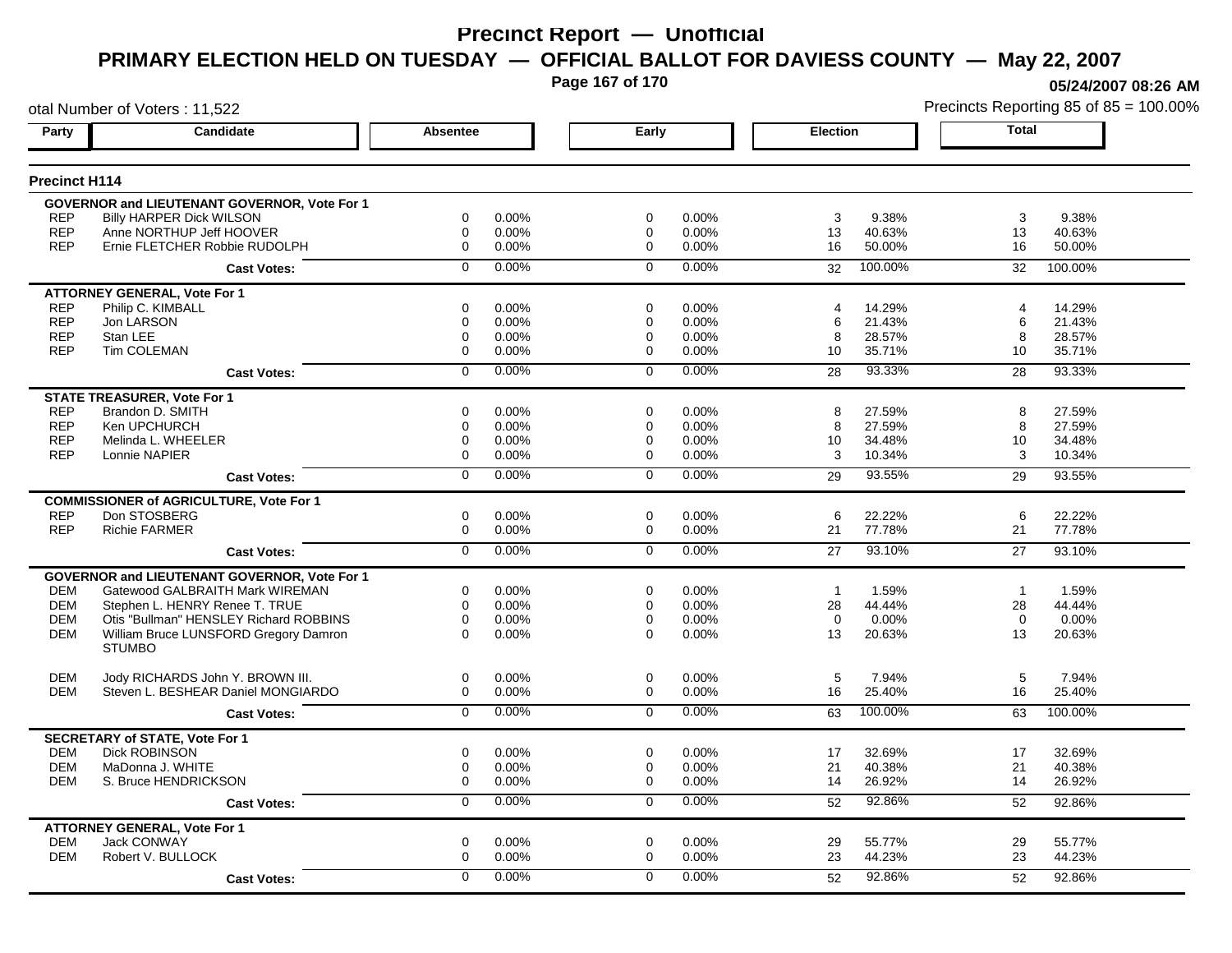**Page 168 of 170**

**05/24/2007 08:26 AM**

|                      | otal Number of Voters: 11,522                  |          |          |       |          |                 |        | Precincts Reporting 85 of 85 = 100.00% |        |  |
|----------------------|------------------------------------------------|----------|----------|-------|----------|-----------------|--------|----------------------------------------|--------|--|
| Party                | Candidate                                      | Absentee |          | Early |          | <b>Election</b> |        | <b>Total</b>                           |        |  |
| <b>Precinct H114</b> |                                                |          |          |       |          |                 |        |                                        |        |  |
|                      | <b>STATE TREASURER, Vote For 1</b>             |          |          |       |          |                 |        |                                        |        |  |
| DEM                  | L.J. "Todd" HOLLENBACH                         |          | $0.00\%$ |       | $0.00\%$ | 13              | 23.64% | 13                                     | 23.64% |  |
| DEM                  | Mike WEAVER                                    |          | 0.00%    |       | 0.00%    | 32              | 58.18% | 32                                     | 58.18% |  |
| <b>DEM</b>           | Jack D. WOOD                                   |          | 0.00%    |       | 0.00%    |                 | 12.73% |                                        | 12.73% |  |
| <b>DEM</b>           | Patrick R. DUNMIRE                             |          | $0.00\%$ |       | 0.00%    | 3               | 5.45%  |                                        | 5.45%  |  |
|                      | <b>Cast Votes:</b>                             |          | $0.00\%$ | 0     | $0.00\%$ | 55              | 98.21% | 55                                     | 98.21% |  |
|                      | <b>COMMISSIONER of AGRICULTURE, Vote For 1</b> |          |          |       |          |                 |        |                                        |        |  |
| DEM                  | David Lynn WILLIAMS                            |          | $0.00\%$ |       | 0.00%    | 38              | 73.08% | 38                                     | 73.08% |  |
| DEM                  | David NEVILLE                                  |          | $0.00\%$ |       | 0.00%    | 14              | 26.92% | 14                                     | 26.92% |  |
|                      | <b>Cast Votes:</b>                             |          | $0.00\%$ | 0     | $0.00\%$ | 52              | 92.86% | 52                                     | 92.86% |  |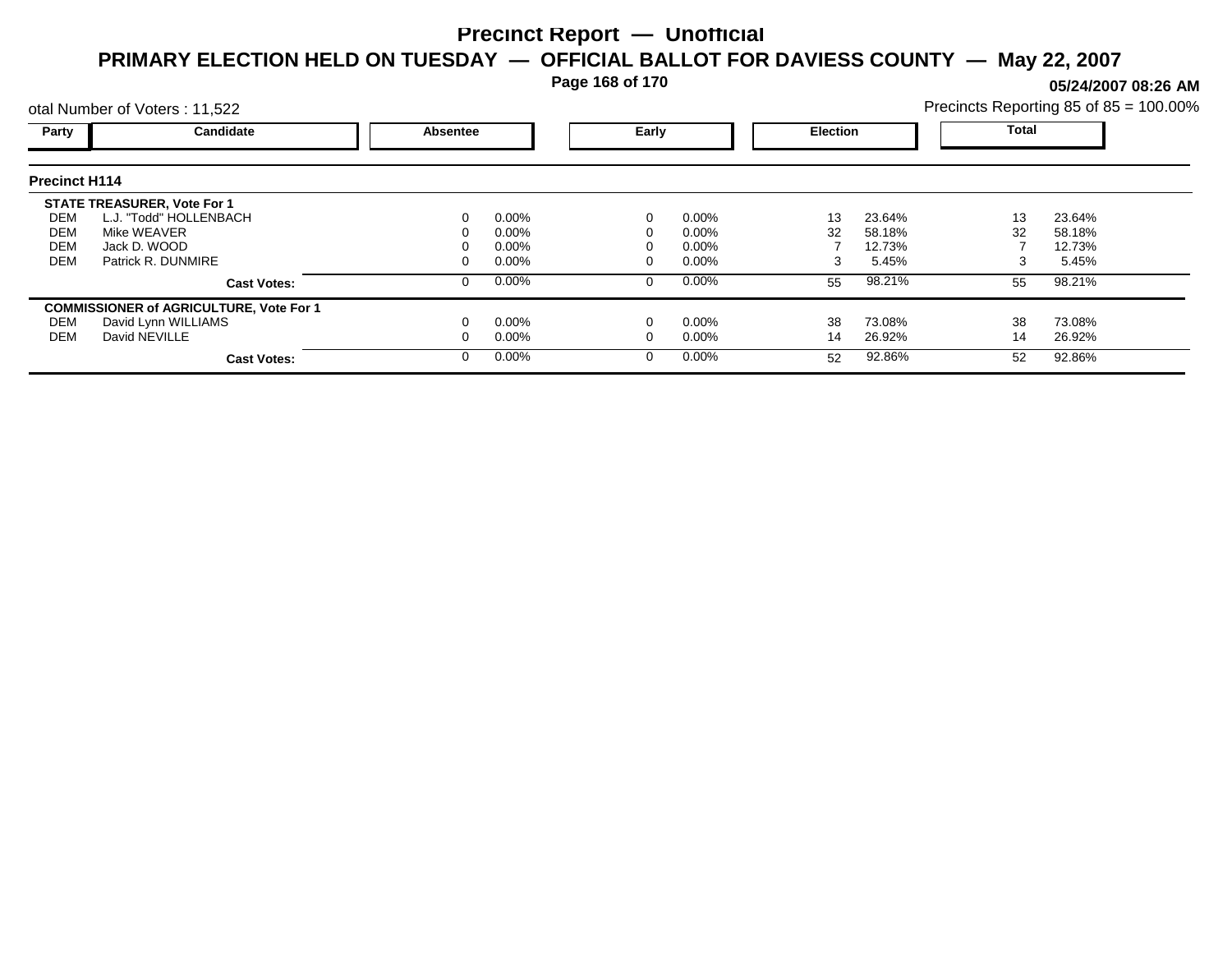**Page 169 of 170**

otal Number of Voters : 11,522

**05/24/2007 08:26 AM**

| Party                | <b>Candidate</b>                                       | <b>Absentee</b>         | Early                | <b>Election</b>           | <b>Total</b>      |
|----------------------|--------------------------------------------------------|-------------------------|----------------------|---------------------------|-------------------|
| <b>Precinct H115</b> |                                                        |                         |                      |                           |                   |
|                      | <b>GOVERNOR and LIEUTENANT GOVERNOR, Vote For 1</b>    |                         |                      |                           |                   |
| <b>REP</b>           | <b>Billy HARPER Dick WILSON</b>                        | $\mathbf 0$<br>0.00%    | $\mathbf 0$<br>0.00% | 10<br>16.39%              | 10<br>16.39%      |
| <b>REP</b>           | Anne NORTHUP Jeff HOOVER                               | 0.00%<br>$\Omega$       | $\mathbf 0$<br>0.00% | 23<br>37.70%              | 23<br>37.70%      |
| <b>REP</b>           | Ernie FLETCHER Robbie RUDOLPH                          | $\mathbf 0$<br>0.00%    | 0.00%<br>$\mathbf 0$ | 28<br>45.90%              | 28<br>45.90%      |
|                      | <b>Cast Votes:</b>                                     | 0.00%<br>$\mathbf 0$    | 0.00%<br>$\mathbf 0$ | 100.00%<br>61             | 61<br>100.00%     |
|                      | <b>ATTORNEY GENERAL. Vote For 1</b>                    |                         |                      |                           |                   |
| <b>REP</b>           | Philip C. KIMBALL                                      | $\mathbf 0$<br>0.00%    | $\mathbf 0$<br>0.00% | 29.63%<br>16              | 29.63%<br>16      |
| <b>REP</b>           | Jon LARSON                                             | 0.00%<br>$\mathbf 0$    | 0.00%<br>$\mathbf 0$ | 27.78%<br>15              | 27.78%<br>15      |
| REP                  | Stan LEE                                               | 0.00%<br>0              | $\mathbf 0$<br>0.00% | 18.52%<br>10              | 18.52%<br>10      |
| <b>REP</b>           | <b>Tim COLEMAN</b>                                     | $\mathbf 0$<br>0.00%    | 0.00%<br>$\mathbf 0$ | 24.07%<br>13              | 24.07%<br>13      |
|                      | <b>Cast Votes:</b>                                     | 0.00%<br>$\Omega$       | 0.00%<br>$\Omega$    | 94.74%<br>54              | 54<br>94.74%      |
|                      | <b>STATE TREASURER, Vote For 1</b>                     |                         |                      |                           |                   |
| <b>REP</b>           | Brandon D. SMITH                                       | 0.00%<br>$\mathbf 0$    | 0.00%<br>$\mathbf 0$ | 25.93%<br>14              | 25.93%<br>14      |
| <b>REP</b>           | Ken UPCHURCH                                           | 0.00%<br>$\mathbf 0$    | 0.00%<br>$\mathbf 0$ | 9<br>16.67%               | 16.67%<br>9       |
| <b>REP</b>           | Melinda L. WHEELER                                     | 0.00%<br>0              | 0<br>0.00%           | 38.89%<br>21              | 21<br>38.89%      |
| <b>REP</b>           | Lonnie NAPIER                                          | 0.00%<br>$\mathbf 0$    | 0.00%<br>$\mathbf 0$ | 10 <sup>1</sup><br>18.52% | 18.52%<br>10      |
|                      | <b>Cast Votes:</b>                                     | 0.00%<br>$\mathbf 0$    | 0.00%<br>$\Omega$    | 94.74%<br>54              | 94.74%<br>54      |
|                      | <b>COMMISSIONER of AGRICULTURE, Vote For 1</b>         |                         |                      |                           |                   |
| <b>REP</b>           | Don STOSBERG                                           | $\mathbf 0$<br>0.00%    | $\mathbf 0$<br>0.00% | 22.41%<br>13              | 13<br>22.41%      |
| <b>REP</b>           | <b>Richie FARMER</b>                                   | $\mathbf 0$<br>0.00%    | 0.00%<br>$\mathbf 0$ | 45<br>77.59%              | 45<br>77.59%      |
|                      | <b>Cast Votes:</b>                                     | 0.00%<br>$\overline{0}$ | 0.00%<br>$\mathbf 0$ | 98.31%<br>58              | 98.31%<br>58      |
|                      | <b>GOVERNOR and LIEUTENANT GOVERNOR, Vote For 1</b>    |                         |                      |                           |                   |
| <b>DEM</b>           | Gatewood GALBRAITH Mark WIREMAN                        | $\mathbf 0$<br>0.00%    | $\mathbf 0$<br>0.00% | 3<br>3.85%                | 3.85%<br>3        |
| <b>DEM</b>           | Stephen L. HENRY Renee T. TRUE                         | 0.00%<br>$\mathbf 0$    | $\mathbf 0$<br>0.00% | 29<br>37.18%              | 29<br>37.18%      |
| <b>DEM</b>           | Otis "Bullman" HENSLEY Richard ROBBINS                 | 0.00%<br>$\Omega$       | $\Omega$<br>0.00%    | $\Omega$<br>$0.00\%$      | $\Omega$<br>0.00% |
| <b>DEM</b>           | William Bruce LUNSFORD Gregory Damron<br><b>STUMBO</b> | $\Omega$<br>0.00%       | $\Omega$<br>0.00%    | 20<br>25.64%              | 20<br>25.64%      |
| <b>DEM</b>           | Jody RICHARDS John Y. BROWN III.                       | 0.00%<br>$\mathbf 0$    | $\mathbf 0$<br>0.00% | 3<br>3.85%                | 3<br>3.85%        |
| <b>DEM</b>           | Steven L. BESHEAR Daniel MONGIARDO                     | 0.00%<br>0              | 0.00%<br>$\mathbf 0$ | 22<br>28.21%              | 22<br>28.21%      |
|                      | <b>Cast Votes:</b>                                     | 0.00%<br>$\Omega$       | 0.00%<br>$\Omega$    | 96.30%<br>78              | 96.30%<br>78      |
|                      | <b>SECRETARY of STATE, Vote For 1</b>                  |                         |                      |                           |                   |
| <b>DEM</b>           | <b>Dick ROBINSON</b>                                   | 0.00%<br>$\mathbf 0$    | $\mathbf 0$<br>0.00% | 12<br>19.05%              | 12<br>19.05%      |
| <b>DEM</b>           | MaDonna J. WHITE                                       | $\Omega$<br>$0.00\%$    | $\Omega$<br>0.00%    | 23<br>36.51%              | 23<br>36.51%      |
| <b>DEM</b>           | S. Bruce HENDRICKSON                                   | 0.00%<br>$\mathbf 0$    | 0.00%<br>$\mathbf 0$ | 28<br>44.44%              | 28<br>44.44%      |
|                      | <b>Cast Votes:</b>                                     | 0.00%<br>$\mathbf 0$    | 0.00%<br>$\mathbf 0$ | 85.14%<br>63              | 85.14%<br>63      |
|                      | <b>ATTORNEY GENERAL, Vote For 1</b>                    |                         |                      |                           |                   |
| <b>DEM</b>           | <b>Jack CONWAY</b>                                     | $\mathbf 0$<br>0.00%    | $\mathbf 0$<br>0.00% | 66.13%<br>41              | 41<br>66.13%      |
| <b>DEM</b>           | Robert V. BULLOCK                                      | $\mathbf 0$<br>0.00%    | $\mathbf 0$<br>0.00% | 21<br>33.87%              | 21<br>33.87%      |
|                      | <b>Cast Votes:</b>                                     | 0.00%<br>$\Omega$       | $\Omega$<br>0.00%    | 86.11%<br>62              | 86.11%<br>62      |
|                      |                                                        |                         |                      |                           |                   |